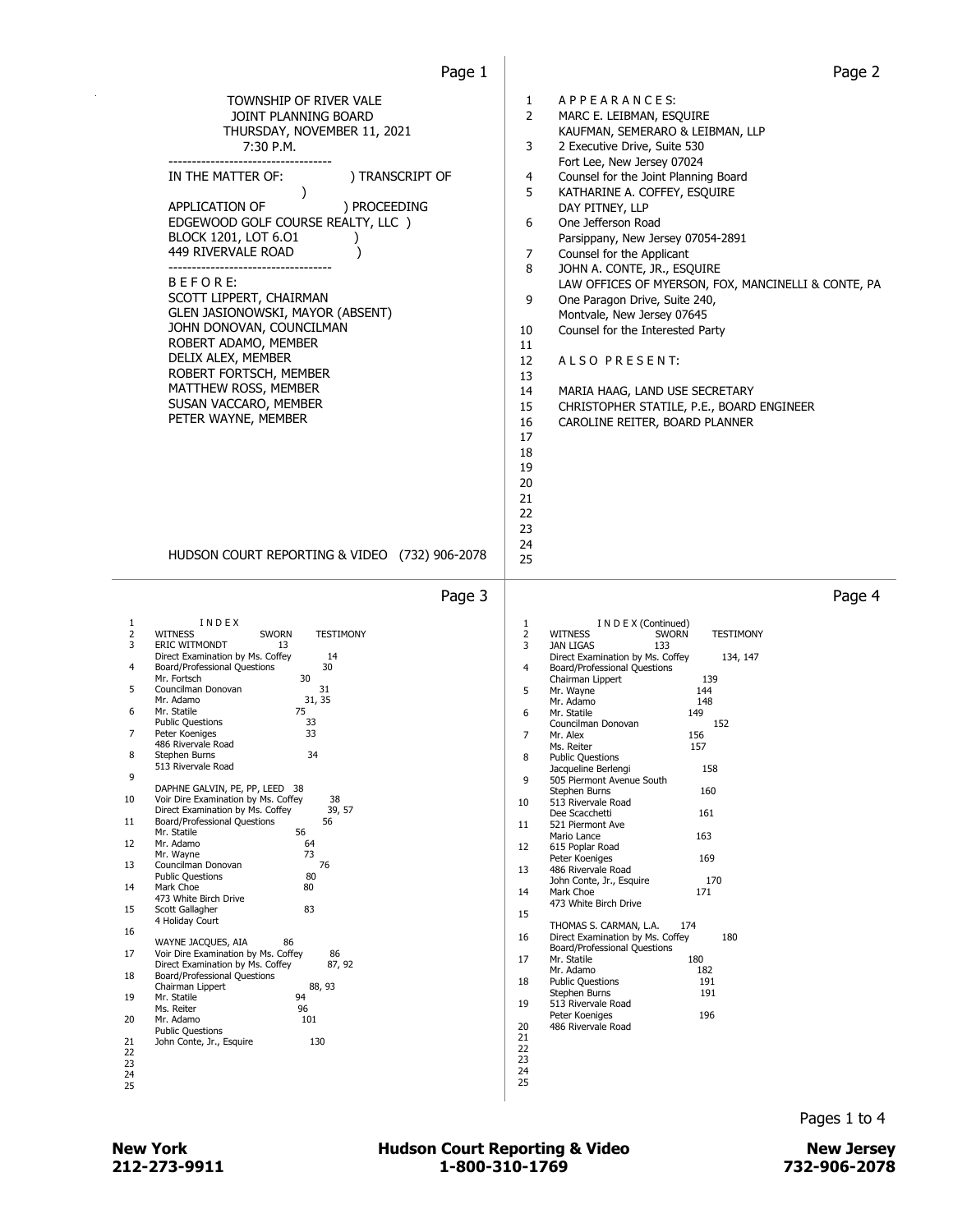| 1              |       | I N D E X (Continued)<br>EXHIBITS                                  |      | 1  | CHAIRMAN LIPPERT: Welcome, everybody,                 |
|----------------|-------|--------------------------------------------------------------------|------|----|-------------------------------------------------------|
| $\frac{2}{3}$  | NO.   | <b>DESCRIPTION</b>                                                 | PAGE | 2  | to the special meeting of the River Vale Joint        |
| 4              | $A-1$ | Preliminary and Final Site Plan,                                   |      | 3  | Planning Board on Thursday, November 11th, 2021.      |
|                |       | Overall Site Plan Exhibit,                                         |      | 4  | We will start our meeting as we always                |
| 5              |       | Sheet 1 of 1, prepared by                                          |      | 5  | do with a salute to the flag.                         |
|                |       | Partner Engineering and Science,                                   |      | 6  | (Whereupon, everyone stands for a                     |
| 6              |       | Dated November 1st, 2021                                           | 41   | 7  | recitation of the Pledge of Allegiance.)              |
| $\overline{7}$ | A-2   | Photographic Rendering                                             | 45   | 8  | CHAIRMAN LIPPERT: In accordance with                  |
| 8              | $A-3$ | Perspective of a Driver Generally                                  |      | 9  | the provisions set forth in the Open Public Meetings  |
| 9              |       | Westbound on Old Tappan to the<br>Intersection of Rivervale Road   | 46   | 10 | law, notification of this meeting has been sent to    |
| 10             |       | A-4 Colorized Floor Plan of the                                    |      | 11 | all officially appointed Township newspapers and      |
|                |       | New Proposed Midway Building,                                      |      | 12 | notice is posted at the River Vale Municipal Office.  |
| 11             |       | Sheet A-1.1<br>87                                                  |      | 13 | I want to give a particular shout out                 |
| 12             | A-5   | Overall Landscape Plan, Edgewood<br>Country Club, dated 11/11/2021 | 176  | 14 | to Maria, who really was under the gun with doing     |
| 13             |       |                                                                    |      | 15 | notices for this and the following meeting, and she   |
| 14             |       |                                                                    |      | 16 | really did a great job.                               |
| 15             |       |                                                                    |      | 17 | Just a few preliminary words about how                |
| 16             |       |                                                                    |      | 18 | we're proceeding. There's been a lot of discussion    |
| 17<br>18       |       |                                                                    |      | 19 | in the Township about this application, a lot of      |
| 19             |       |                                                                    |      | 20 | interest has been generated. And I have heard a lot   |
| 20             |       |                                                                    |      | 21 | of thoughts about how we should proceed.              |
| 21             |       |                                                                    |      | 22 | There are some folks who think that we                |
| 22             |       |                                                                    |      | 23 | should have a virtual meeting because of where we are |
| 23             |       |                                                                    |      | 24 | in the pandemic. And there are some folks who wanted  |
| 24             |       |                                                                    |      | 25 | an in-person meeting. So we've decided to do a        |
| 25             |       |                                                                    |      |    |                                                       |
|                |       |                                                                    |      |    |                                                       |

### Page 7

 hybrid. 2 And before I go any further, we do have a rule about masks. Unless you're speaking, you should be wearing a mask, please. So that applies to everyone. If you're not -- so, please, thank you. 6 Again, there is still a big public health concern going on. There are people in town who will not attend an in-person public meeting because of the public health concerns. And we 10 listened to some of them at our last meeting, and I understand that. And we're trying to accommodate that. So thank you, thank you very much for your cooperation. 14 We decided to proceed with an in-person meeting tonight because of the interest generated in 16 this application and the desire, on the part of some of our people in the Township, to do this in person. 18 Our next meeting, our next special meeting, which will be Tuesday, November 23rd, will be a virtual meeting. It will be a Zoom meeting, so 21 that those people who can't attend in person will be able to participate via Zoom. 23 And the applicant will bring its witnesses, its team, to both meetings. And they will be available for questioning by the public in both instances. 2 Our intention tonight is to have the applicant present its witnesses. 4 When each witness is done with his or her direct testimony, the board will get a chance to ask questions. 7 And then the public will get a chance to ask questions. So anyone who wants to ask a question, we'll ask everybody, and we'll give you some time to ask questions. 11 And when I say ask questions, I mean ask questions. That's not the time for statements. 13 When the applicant has finished its presentation, the public will have a chance to also give testimony, make statements and say whatever you'd like about the application; you like it, you don't like it. You'll have a chance to make a statement. 19 But the initial round after each witness finishes testimony is questions. And it's 21 okay, if you don't have questions that's okay. I mean, you can just wait to make a statement. 23 But we want everybody to have a chance 24 to be heard. And we're going to give everybody a chance to be heard. And that is in person and that

Pages 5 to 8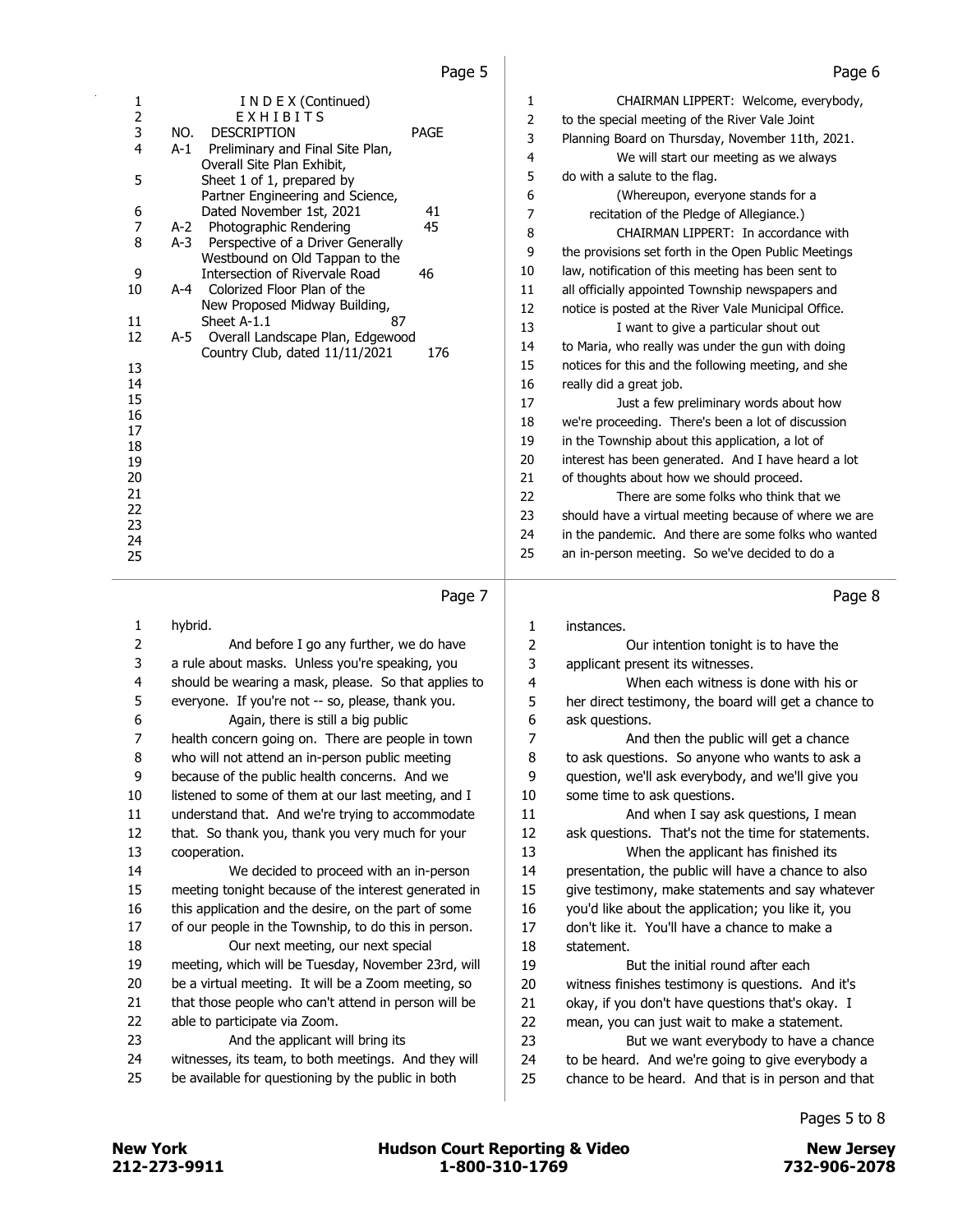| 1  | will be virtually as well.                            | 1  | MS. HAAG: Mr. Lippert?                              |
|----|-------------------------------------------------------|----|-----------------------------------------------------|
| 2  | When this hearing is concluded we'll                  | 2  | CHAIRMAN LIPPERT: Here.                             |
| 3  | have a transcript prepared. That transcript will be   | 3  | MS. HAAG: Mr. Ross?                                 |
| 4  | put on the website so that those who couldn't be      | 4  | MR. ROSS: Here.                                     |
| 5  | present here will be able to read the transcript and  | 5  | MS. HAAG: Ms. Vaccaro?                              |
| 6  | know what transpired here tonight so that they could  | 6  | MS. VACCARO: Here.                                  |
| 7  | be prepared to ask questions and/or make statements   | 7  | MS. HAAG: Mr. Wayne?                                |
| 8  | at the Zoom meeting.                                  | 8  | MR. WAYNE: Here.                                    |
| 9  | And we hope that that accommodates the                | 9  | MS. HAAG: Mr. Leibman?                              |
| 10 | various needs of different people in the Township and | 10 | MR. LEIBMAN: Here.                                  |
| 11 | that everybody feels like they had a chance to get    | 11 | MS. HAAG: Mr. Statile?                              |
| 12 | heard.                                                | 12 | MR. STATILE: Here.                                  |
| 13 | So, let's see, with that, the next                    | 13 | MS. HAAG: And, Ms. Reiter?                          |
| 14 | order of business is we're going to have a roll call, | 14 | MS. REITER: Here.                                   |
| 15 | please.                                               | 15 | CHAIRMAN LIPPERT: Okay.                             |
| 16 | MS. HAAG: Mr. Adamo?                                  | 16 | So the first, really the only                       |
| 17 | MR. ADAMO: Here.                                      | 17 | application on the agenda tonight is the Edgewood   |
| 18 | MS. HAAG: Mr. Alex?                                   | 18 | Golf Course Realty, LLC, Block 1201, Lot 6.01,      |
| 19 | MR. ALEX: Here.                                       | 19 | 449 Rivervale Road. That's an application for       |
| 20 | MS. HAAG: Councilman Donovan?                         | 20 | preliminary and final major site plan approval with |
| 21 | COUNCILMAN DONOVAN: Here.                             | 21 | variances.                                          |
| 22 | MS. HAAG: Mr. Fortsch?                                | 22 | And do we have anyone representing the              |
| 23 | MR. FORTSCH: Here.                                    | 23 | applicant here tonight?                             |
| 24 | MS. HAAG: Mayor Jasionowski?                          | 24 | MS. COFFEY: Good evening.                           |
| 25 | (No response.)                                        | 25 | Can you hear me okay?                               |
|    |                                                       |    |                                                     |

## Page 11  $\vert$

|    | Page 11                                               |              | Page 12                                              |
|----|-------------------------------------------------------|--------------|------------------------------------------------------|
| 1  | CHAIRMAN LIPPERT: Yes.                                | $\mathbf{1}$ | membership and provide the quality facilities that   |
| 2  | MS. COFFEY: Yes, Kate Coffey from Day                 | 2            | its members expect.                                  |
| 3  | Pitney on behalf of the applicant.                    | 3            | We have received some comments from the              |
| 4  | CHAIRMAN LIPPERT: Ms. Coffey, nice to                 | 4            | board's engineer as well as the club's neighbor. And |
| 5  | see you.                                              | 5            | we have made some modifications where we're able.    |
| 6  | Please proceed.                                       | 6            | To that end, you'll hear further                     |
| 7  | MS. COFFEY: Thank you.                                | 7            | testimony from our professionals this evening, but I |
| 8  | So, good evening. Tonight I'm here                    | 8            | wanted to note that the applicant has agreed to      |
| 9  | representing Edgewood Golf Course Realty, LLC, which  | 9            | replace a section of fence and install additional    |
| 10 | is the owner of the Edgewood Country Club, which is   | 10           | screening and trees in the landscape buffer along    |
| 11 | located at Block 1201, Lot 6.01 in the Township of    | 11           | 461 Rivervale Road.                                  |
| 12 | River Vale, and Block 2001, Lot 1 and Block 2201,     | 12           | In terms of our witnesses this evening,              |
| 13 | Lots 26 and 31 in the Borough of Hillsdale.           | 13           | we have with us Eric Witmondt, who's here on behalf  |
| 14 | This application is for preliminary and               | 14           | of the applicant; Daphne Galvin, who's the project   |
| 15 | final site plan approval on Block 1201, Lot 6.01 in   | 15           | engineer; Wayne Jacques from the Jefferson Group     |
| 16 | River Vale only. The application is seeking to --     | 16           | Architecture Firm, who's the project architect.      |
| 17 | seeking approval to improve the existing country club | 17           | We have John Ligas from Arizon Building              |
| 18 | with a modernized midway building, reconstructed      | 18           | Systems who will be talking about the tennis dome;   |
| 19 | tennis courts, a seasonal tennis dome over existing   | 19           | Tom Carman, who is the landscape architect; and John |
| 20 | tennis courts, a snack stand and other related course | 20           | Takina who is the planner for the project.           |
| 21 | improvements such as modifying some golf course.      | 21           | And with that, I'd ask that                          |
| 22 | As you will hear tonight, this proposal               | 22           | Mr. Witmondt join me.                                |
| 23 | is part of the applicant's continued commitment to    | 23           | MR. WITMONDT: Thank you.                             |
| 24 | provide best in class amenities at Edgewood Country   | 24           | Hopefully can I be heard.                            |
| 25 | Club and to ensure that it's able to retain its       | 25           | MR. LEIBMAN: Please raise your right                 |
|    |                                                       |              |                                                      |

Pages 9 to 12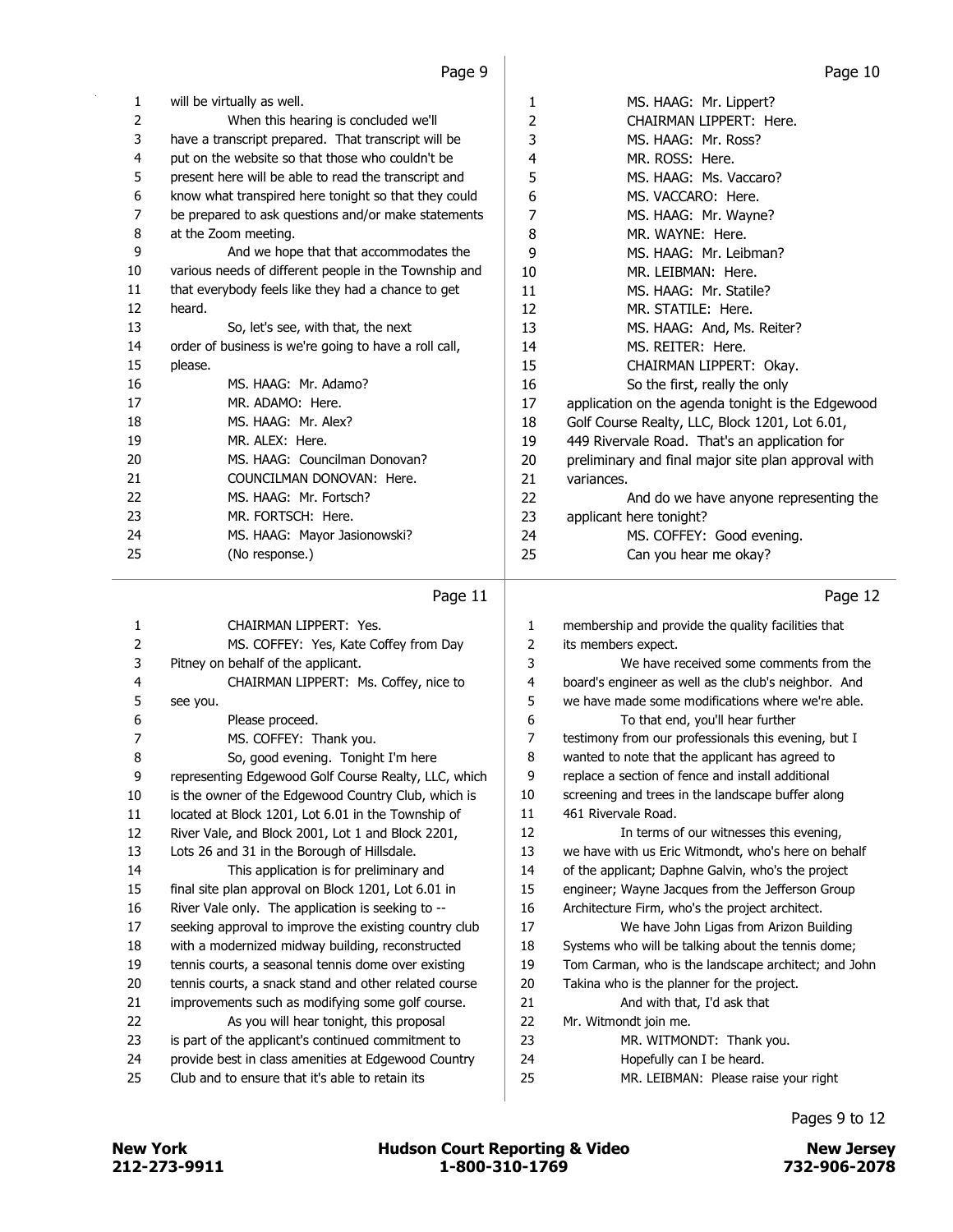MS. COFFEY: Are you able to pick us

| 1  | hand to be sworn first.                              | 1  | MS. COFFEY: Are you able to pick us                  |
|----|------------------------------------------------------|----|------------------------------------------------------|
| 2  | MR. WITMONDT: I'm sorry.                             | 2  | both up with the mic here?                           |
| 3  | MR. LEIBMAN: Do you swear or affirm                  | 3  | Can everyone still hear me?                          |
| 4  | the testimony you're about to give is the truth, the | 4  | CHAIRMAN LIPPERT: Yes.                               |
| 5  | whole truth and nothing but the truth, so help you   | 5  | MS. COFFEY: Yes? Can you hear,                       |
| 6  | God?                                                 | 6  | Mr. Witmondt?                                        |
| 7  | MR. WITMONDT: I do.                                  | 7  | MR. WITMONDT: Yes.                                   |
| 8  | WITMONDT,<br>ERIC                                    | 8  | MS. COFFEY: Excellent.                               |
| 9  | 100 Passaic Avenue, Suite 240, Fairfield, New        | 9  | CHAIRMAN LIPPERT: Just try to keep                   |
| 10 | Jersey, having been duly sworn, testifies as         | 10 | your voice up, if you can.                           |
| 11 | follows:                                             | 11 | MR. WITMONDT: Sure.                                  |
| 12 | MR. LEIBMAN: All right, so you've been               | 12 | DIRECT EXAMINATION                                   |
| 13 | sworn.                                               | 13 | BY MS. COFFEY:                                       |
| 14 | Please state your name, spell your last              | 14 | Mr. Witmondt, can you please introduce<br>O.         |
| 15 | name for the record.                                 | 15 | yourself and tell everybody about your position with |
| 16 | MR. WITMONDT: Sure.                                  | 16 | the applicant.                                       |
| 17 | It's Eric Witmondt, W-I-T-M-O-N-D-T.                 | 17 | Sure.<br>А.                                          |
| 18 | MR. LEIBMAN: Thank you.                              | 18 | As stated, my name is Eric Witmondt.                 |
| 19 | CHAIRMAN LIPPERT: Maybe we can move                  | 19 | I actually live nearby in Englewood,                 |
| 20 | the mic, get a little closer to both of you.         | 20 | New Jersey.                                          |
| 21 | MR. WITMONDT: Sure.                                  | 21 | I am the CEO of Woodmont Properties.                 |
| 22 | MR. LEIBMAN: Mr. Witmondt, is your                   | 22 | Woodmont Properties is a developer based in          |
| 23 | first name with a "C" or a "K"?                      | 23 | Fairfield, New Jersey.                               |
| 24 | MR. WITMONDT: With a "C".                            | 24 | We typically are developing the                      |
| 25 | MR. LEIBMAN: Thanks.                                 | 25 | highest-end product in the communities in which we   |
|    |                                                      |    |                                                      |

### Page 15

| 1  | operate, that might be apartment communities, housing | 1  | an interest in four other clubs; two others in New   |
|----|-------------------------------------------------------|----|------------------------------------------------------|
| 2  | communities, industrial buildings, office buildings,  | 2  | Jersey, Green Brook Country Club and Orange Lawn     |
| 3  | and also hospitality facilities similar to Edgewood   | 3  | Tennis Center.                                       |
| 4  | Country Club.                                         | 4  | We also got involved in a club down in               |
| 5  | The business was started by my father                 | 5  | Florida known as Tesoro at St. Lucie.                |
| 6  | in 1963, so I am second generation. And it's kind of  | 6  | And I also am a majority owner of a                  |
| 7  | ironic, when we first were looking at Edgewood        | 7  | club out in Colorado known as the Snowmass Club in   |
| 8  | Country Club my father -- which you might remember me | 8  | Aspen, Colorado.                                     |
| 9  | saying when we were making our last application for   | 9  | The reason I bring that up is all of                 |
| 10 | the housing, which is now known as Fairways, my       | 10 | these club are clubs where we own and operate the    |
| 11 | father was actually a member of Edgewood Country Club | 11 | clubs with our own management teams. So we do not    |
| 12 | in the late '50s when his parents belonged there.     | 12 | outsource to third parties. So both Bruce and I take |
| 13 | So the club has some real sentimental                 | 13 | a very active role in the operations, obviously      |
| 14 | value. And when I told my father that I was           | 14 | letting our general manager and our management team  |
| 15 | interested in getting involved in the club, needless  | 15 | run the day-to-day operations, but we provide some   |
| 16 | to say it brought back a lot of memories. And we      | 16 | vision and some strategic planning to make the club  |
| 17 | still talk about that today. So it is close to home,  | 17 | best in class. And that's always our interest in     |
| 18 | not just physically being a resident of Englewood,    | 18 | anything that we do.                                 |
| 19 | but it's close to home in that we have some real ties | 19 | When we first learned about the                      |
| 20 | to Edgewood Country Club.                             | 20 | Edgewood opportunity we were not selected as the     |
| 21 | Bruce Schonbraun and I got involved in                | 21 | buyer for the club, another operator of county clubs |
| 22 | purchasing Edgewood Country Club, it was April of     | 22 | was selected. And, unfortunately, that deal did not  |
| 23 | 2015. And it was the first club that Bruce and I got  | 23 | go through, and the club was teetering on the verge  |
| 24 | involved in buying together and operating.            | 24 | of bankruptcy. When we were called in, they asked us |
| 25 | Since then, we have purchased or have                 | 25 | to do a very short closing, a three- or four-week    |
|    |                                                       |    |                                                      |

## Page 16

Pages 13 to 16

212-273-9911 1-800-310-1769 732-906-2078 New York **New York Construction Court Reporting & Video** New Jersey New Jersey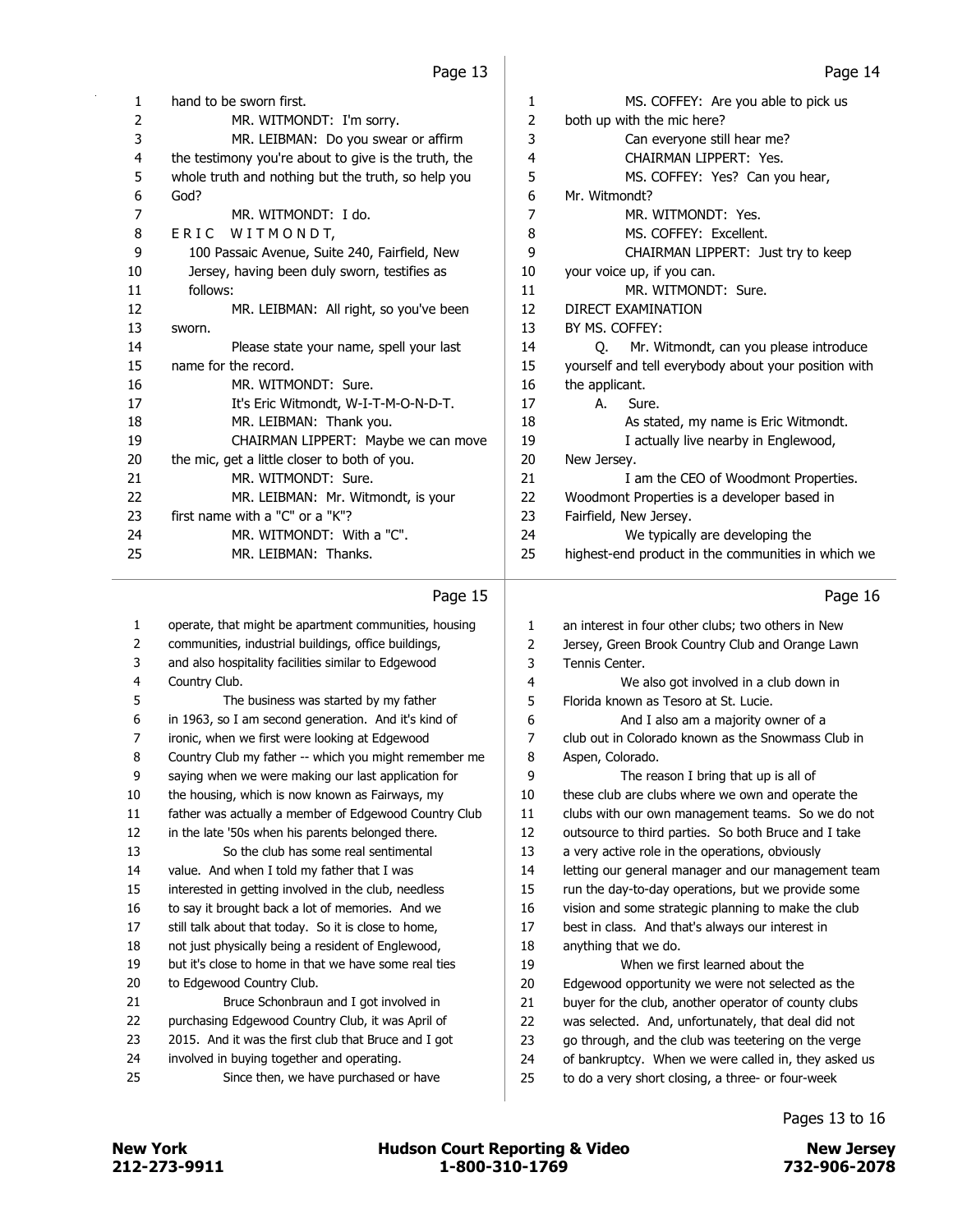| closing. And the reason for that is they were facing<br>1<br>were depleting all of their reserves. And they<br>1<br>2<br>2<br>a foreclosure from Wells Fargo.<br>weren't investing in their facilities, whether it be<br>3<br>the golf course and the sprinkler system, whether it<br>3<br>And, quite frankly, developers and<br>4<br>builders were circling because they weren't looking<br>be the clubhouse, the pool, you name it.<br>4<br>5<br>at Edgewood Country Club as a 27-hole country club,<br>So when Bruce and I first got involved,<br>5<br>6<br>6<br>they were looking at it as a 186-acre piece of<br>7<br>7<br>property in the middle of Bergen County that was<br>8<br>8<br>this club could be something really special, not just<br>prime for development.<br>9<br>9<br>for River Vale, New Jersey and not just for New<br>So the reason we were chosen by the<br>10<br>Jersey, but for the region.<br>10<br>members is because we made a commitment to the<br>11<br>We could have an integrated club that<br>11<br>membership that we were going to invest in the club<br>12<br>12<br>had housing, that could be a 12-month a year<br>and create an environment that was a first-class<br>13<br>13<br>facility, and where we could provide best-in-class<br>environment.<br>14<br>services and facilities.<br>14<br>In working with the town, we saw from<br>15<br>15<br>the very beginning that there was a opportunity here<br>So Bruce and I embarked upon a capital<br>16<br>to really create something extremely special with<br>16<br>17<br>already put into the club in order to improve the<br>Edgewood Country Club. Because it had 27 holes and<br>17<br>18<br>facilities.<br>most clubs operate as 18 holes, we saw an opportunity<br>18<br>19<br>19<br>to incorporate luxury housing as part of the country<br>As part of that, we were fortunate<br>20<br>enough to have River Vale share a vision that an<br>20<br>club and golf club community.<br>21<br>21<br>That afforded us the opportunity to<br>integrated luxury housing community with this golf<br>22<br>22<br>and country club would really produce something<br>make significant investments in what was a pretty<br>23<br>23<br>that's pretty phenomenal.<br>dilapidated facility.<br>24<br>But the Township rightly said to us if<br>24<br>When Edgewood, again, was nearing<br>25<br>we give you the housing approval, we need to make<br>25<br>bankruptcy, that means for a few years prior they<br>Page 19<br>sure that this club sustains itself. We don't want<br>$\mathbf{1}$<br>1<br>if you find that the improvements that we're<br>$\overline{2}$<br>$\overline{2}$<br>you coming back in with another application<br>suggesting here and the improvements that we're<br>3<br>3<br>developing another nine holes. We want to make sure<br>making to stormwater are acceptable, the DEP has<br>4<br>that you have a real commitment to make this a<br>4<br>already blessed that with their approvals.<br>5<br>5<br>And we thought that that was something<br>long-term success.<br>6<br>6<br>important to do, to put our best foot forward and let<br>And that was, quite frankly, what<br>brought us here tonight, that we're honoring that<br>7<br>7<br>you know, the DEP has reviewed this application and<br>8<br>8<br>commitment because we had that vision and we share<br>has approved this application.<br>9<br>9<br>the vision with River Vale and that we want to make<br>Some of the improvements that are part<br>10<br>this a best-in-class facility. |  |    |                                                       |
|----------------------------------------------------------------------------------------------------------------------------------------------------------------------------------------------------------------------------------------------------------------------------------------------------------------------------------------------------------------------------------------------------------------------------------------------------------------------------------------------------------------------------------------------------------------------------------------------------------------------------------------------------------------------------------------------------------------------------------------------------------------------------------------------------------------------------------------------------------------------------------------------------------------------------------------------------------------------------------------------------------------------------------------------------------------------------------------------------------------------------------------------------------------------------------------------------------------------------------------------------------------------------------------------------------------------------------------------------------------------------------------------------------------------------------------------------------------------------------------------------------------------------------------------------------------------------------------------------------------------------------------------------------------------------------------------------------------------------------------------------------------------------------------------------------------------------------------------------------------------------------------------------------------------------------------------------------------------------------------------------------------------------------------------------------------------------------------------------------------------------------------------------------------------------------------------------------------------------------------------------------------------------------------------------------------------------------------------------------------------------------------------------------------------------------------------------------------------------------------------------------------------------------------------------------------------------------------------------------------------------------------------------------------------------------------------------------------------------------------------------------------------------------------------------------------------------------------------------------------------------------------------------------------------------------------------------------------------------------------------------------------------------------------------------------------------------------------------------------------------------------------------------------------------------------------------------------------------------------------------------------------------------------------------------------------------------------------------------------------------------------------------------------------------------------------------------------------------------------------------------------------------------------------------------------------------------|--|----|-------------------------------------------------------|
|                                                                                                                                                                                                                                                                                                                                                                                                                                                                                                                                                                                                                                                                                                                                                                                                                                                                                                                                                                                                                                                                                                                                                                                                                                                                                                                                                                                                                                                                                                                                                                                                                                                                                                                                                                                                                                                                                                                                                                                                                                                                                                                                                                                                                                                                                                                                                                                                                                                                                                                                                                                                                                                                                                                                                                                                                                                                                                                                                                                                                                                                                                                                                                                                                                                                                                                                                                                                                                                                                                                                                                            |  |    |                                                       |
|                                                                                                                                                                                                                                                                                                                                                                                                                                                                                                                                                                                                                                                                                                                                                                                                                                                                                                                                                                                                                                                                                                                                                                                                                                                                                                                                                                                                                                                                                                                                                                                                                                                                                                                                                                                                                                                                                                                                                                                                                                                                                                                                                                                                                                                                                                                                                                                                                                                                                                                                                                                                                                                                                                                                                                                                                                                                                                                                                                                                                                                                                                                                                                                                                                                                                                                                                                                                                                                                                                                                                                            |  |    |                                                       |
|                                                                                                                                                                                                                                                                                                                                                                                                                                                                                                                                                                                                                                                                                                                                                                                                                                                                                                                                                                                                                                                                                                                                                                                                                                                                                                                                                                                                                                                                                                                                                                                                                                                                                                                                                                                                                                                                                                                                                                                                                                                                                                                                                                                                                                                                                                                                                                                                                                                                                                                                                                                                                                                                                                                                                                                                                                                                                                                                                                                                                                                                                                                                                                                                                                                                                                                                                                                                                                                                                                                                                                            |  |    |                                                       |
|                                                                                                                                                                                                                                                                                                                                                                                                                                                                                                                                                                                                                                                                                                                                                                                                                                                                                                                                                                                                                                                                                                                                                                                                                                                                                                                                                                                                                                                                                                                                                                                                                                                                                                                                                                                                                                                                                                                                                                                                                                                                                                                                                                                                                                                                                                                                                                                                                                                                                                                                                                                                                                                                                                                                                                                                                                                                                                                                                                                                                                                                                                                                                                                                                                                                                                                                                                                                                                                                                                                                                                            |  |    |                                                       |
|                                                                                                                                                                                                                                                                                                                                                                                                                                                                                                                                                                                                                                                                                                                                                                                                                                                                                                                                                                                                                                                                                                                                                                                                                                                                                                                                                                                                                                                                                                                                                                                                                                                                                                                                                                                                                                                                                                                                                                                                                                                                                                                                                                                                                                                                                                                                                                                                                                                                                                                                                                                                                                                                                                                                                                                                                                                                                                                                                                                                                                                                                                                                                                                                                                                                                                                                                                                                                                                                                                                                                                            |  |    |                                                       |
|                                                                                                                                                                                                                                                                                                                                                                                                                                                                                                                                                                                                                                                                                                                                                                                                                                                                                                                                                                                                                                                                                                                                                                                                                                                                                                                                                                                                                                                                                                                                                                                                                                                                                                                                                                                                                                                                                                                                                                                                                                                                                                                                                                                                                                                                                                                                                                                                                                                                                                                                                                                                                                                                                                                                                                                                                                                                                                                                                                                                                                                                                                                                                                                                                                                                                                                                                                                                                                                                                                                                                                            |  |    | we made a commitment that we were going to make a big |
|                                                                                                                                                                                                                                                                                                                                                                                                                                                                                                                                                                                                                                                                                                                                                                                                                                                                                                                                                                                                                                                                                                                                                                                                                                                                                                                                                                                                                                                                                                                                                                                                                                                                                                                                                                                                                                                                                                                                                                                                                                                                                                                                                                                                                                                                                                                                                                                                                                                                                                                                                                                                                                                                                                                                                                                                                                                                                                                                                                                                                                                                                                                                                                                                                                                                                                                                                                                                                                                                                                                                                                            |  |    | investment into the club because we saw a vision that |
|                                                                                                                                                                                                                                                                                                                                                                                                                                                                                                                                                                                                                                                                                                                                                                                                                                                                                                                                                                                                                                                                                                                                                                                                                                                                                                                                                                                                                                                                                                                                                                                                                                                                                                                                                                                                                                                                                                                                                                                                                                                                                                                                                                                                                                                                                                                                                                                                                                                                                                                                                                                                                                                                                                                                                                                                                                                                                                                                                                                                                                                                                                                                                                                                                                                                                                                                                                                                                                                                                                                                                                            |  |    |                                                       |
|                                                                                                                                                                                                                                                                                                                                                                                                                                                                                                                                                                                                                                                                                                                                                                                                                                                                                                                                                                                                                                                                                                                                                                                                                                                                                                                                                                                                                                                                                                                                                                                                                                                                                                                                                                                                                                                                                                                                                                                                                                                                                                                                                                                                                                                                                                                                                                                                                                                                                                                                                                                                                                                                                                                                                                                                                                                                                                                                                                                                                                                                                                                                                                                                                                                                                                                                                                                                                                                                                                                                                                            |  |    |                                                       |
|                                                                                                                                                                                                                                                                                                                                                                                                                                                                                                                                                                                                                                                                                                                                                                                                                                                                                                                                                                                                                                                                                                                                                                                                                                                                                                                                                                                                                                                                                                                                                                                                                                                                                                                                                                                                                                                                                                                                                                                                                                                                                                                                                                                                                                                                                                                                                                                                                                                                                                                                                                                                                                                                                                                                                                                                                                                                                                                                                                                                                                                                                                                                                                                                                                                                                                                                                                                                                                                                                                                                                                            |  |    |                                                       |
|                                                                                                                                                                                                                                                                                                                                                                                                                                                                                                                                                                                                                                                                                                                                                                                                                                                                                                                                                                                                                                                                                                                                                                                                                                                                                                                                                                                                                                                                                                                                                                                                                                                                                                                                                                                                                                                                                                                                                                                                                                                                                                                                                                                                                                                                                                                                                                                                                                                                                                                                                                                                                                                                                                                                                                                                                                                                                                                                                                                                                                                                                                                                                                                                                                                                                                                                                                                                                                                                                                                                                                            |  |    |                                                       |
|                                                                                                                                                                                                                                                                                                                                                                                                                                                                                                                                                                                                                                                                                                                                                                                                                                                                                                                                                                                                                                                                                                                                                                                                                                                                                                                                                                                                                                                                                                                                                                                                                                                                                                                                                                                                                                                                                                                                                                                                                                                                                                                                                                                                                                                                                                                                                                                                                                                                                                                                                                                                                                                                                                                                                                                                                                                                                                                                                                                                                                                                                                                                                                                                                                                                                                                                                                                                                                                                                                                                                                            |  |    |                                                       |
|                                                                                                                                                                                                                                                                                                                                                                                                                                                                                                                                                                                                                                                                                                                                                                                                                                                                                                                                                                                                                                                                                                                                                                                                                                                                                                                                                                                                                                                                                                                                                                                                                                                                                                                                                                                                                                                                                                                                                                                                                                                                                                                                                                                                                                                                                                                                                                                                                                                                                                                                                                                                                                                                                                                                                                                                                                                                                                                                                                                                                                                                                                                                                                                                                                                                                                                                                                                                                                                                                                                                                                            |  |    |                                                       |
|                                                                                                                                                                                                                                                                                                                                                                                                                                                                                                                                                                                                                                                                                                                                                                                                                                                                                                                                                                                                                                                                                                                                                                                                                                                                                                                                                                                                                                                                                                                                                                                                                                                                                                                                                                                                                                                                                                                                                                                                                                                                                                                                                                                                                                                                                                                                                                                                                                                                                                                                                                                                                                                                                                                                                                                                                                                                                                                                                                                                                                                                                                                                                                                                                                                                                                                                                                                                                                                                                                                                                                            |  |    |                                                       |
|                                                                                                                                                                                                                                                                                                                                                                                                                                                                                                                                                                                                                                                                                                                                                                                                                                                                                                                                                                                                                                                                                                                                                                                                                                                                                                                                                                                                                                                                                                                                                                                                                                                                                                                                                                                                                                                                                                                                                                                                                                                                                                                                                                                                                                                                                                                                                                                                                                                                                                                                                                                                                                                                                                                                                                                                                                                                                                                                                                                                                                                                                                                                                                                                                                                                                                                                                                                                                                                                                                                                                                            |  |    |                                                       |
|                                                                                                                                                                                                                                                                                                                                                                                                                                                                                                                                                                                                                                                                                                                                                                                                                                                                                                                                                                                                                                                                                                                                                                                                                                                                                                                                                                                                                                                                                                                                                                                                                                                                                                                                                                                                                                                                                                                                                                                                                                                                                                                                                                                                                                                                                                                                                                                                                                                                                                                                                                                                                                                                                                                                                                                                                                                                                                                                                                                                                                                                                                                                                                                                                                                                                                                                                                                                                                                                                                                                                                            |  |    | improvement plan of more than \$15 million that we've |
|                                                                                                                                                                                                                                                                                                                                                                                                                                                                                                                                                                                                                                                                                                                                                                                                                                                                                                                                                                                                                                                                                                                                                                                                                                                                                                                                                                                                                                                                                                                                                                                                                                                                                                                                                                                                                                                                                                                                                                                                                                                                                                                                                                                                                                                                                                                                                                                                                                                                                                                                                                                                                                                                                                                                                                                                                                                                                                                                                                                                                                                                                                                                                                                                                                                                                                                                                                                                                                                                                                                                                                            |  |    |                                                       |
|                                                                                                                                                                                                                                                                                                                                                                                                                                                                                                                                                                                                                                                                                                                                                                                                                                                                                                                                                                                                                                                                                                                                                                                                                                                                                                                                                                                                                                                                                                                                                                                                                                                                                                                                                                                                                                                                                                                                                                                                                                                                                                                                                                                                                                                                                                                                                                                                                                                                                                                                                                                                                                                                                                                                                                                                                                                                                                                                                                                                                                                                                                                                                                                                                                                                                                                                                                                                                                                                                                                                                                            |  |    |                                                       |
|                                                                                                                                                                                                                                                                                                                                                                                                                                                                                                                                                                                                                                                                                                                                                                                                                                                                                                                                                                                                                                                                                                                                                                                                                                                                                                                                                                                                                                                                                                                                                                                                                                                                                                                                                                                                                                                                                                                                                                                                                                                                                                                                                                                                                                                                                                                                                                                                                                                                                                                                                                                                                                                                                                                                                                                                                                                                                                                                                                                                                                                                                                                                                                                                                                                                                                                                                                                                                                                                                                                                                                            |  |    |                                                       |
|                                                                                                                                                                                                                                                                                                                                                                                                                                                                                                                                                                                                                                                                                                                                                                                                                                                                                                                                                                                                                                                                                                                                                                                                                                                                                                                                                                                                                                                                                                                                                                                                                                                                                                                                                                                                                                                                                                                                                                                                                                                                                                                                                                                                                                                                                                                                                                                                                                                                                                                                                                                                                                                                                                                                                                                                                                                                                                                                                                                                                                                                                                                                                                                                                                                                                                                                                                                                                                                                                                                                                                            |  |    |                                                       |
|                                                                                                                                                                                                                                                                                                                                                                                                                                                                                                                                                                                                                                                                                                                                                                                                                                                                                                                                                                                                                                                                                                                                                                                                                                                                                                                                                                                                                                                                                                                                                                                                                                                                                                                                                                                                                                                                                                                                                                                                                                                                                                                                                                                                                                                                                                                                                                                                                                                                                                                                                                                                                                                                                                                                                                                                                                                                                                                                                                                                                                                                                                                                                                                                                                                                                                                                                                                                                                                                                                                                                                            |  |    |                                                       |
|                                                                                                                                                                                                                                                                                                                                                                                                                                                                                                                                                                                                                                                                                                                                                                                                                                                                                                                                                                                                                                                                                                                                                                                                                                                                                                                                                                                                                                                                                                                                                                                                                                                                                                                                                                                                                                                                                                                                                                                                                                                                                                                                                                                                                                                                                                                                                                                                                                                                                                                                                                                                                                                                                                                                                                                                                                                                                                                                                                                                                                                                                                                                                                                                                                                                                                                                                                                                                                                                                                                                                                            |  |    |                                                       |
|                                                                                                                                                                                                                                                                                                                                                                                                                                                                                                                                                                                                                                                                                                                                                                                                                                                                                                                                                                                                                                                                                                                                                                                                                                                                                                                                                                                                                                                                                                                                                                                                                                                                                                                                                                                                                                                                                                                                                                                                                                                                                                                                                                                                                                                                                                                                                                                                                                                                                                                                                                                                                                                                                                                                                                                                                                                                                                                                                                                                                                                                                                                                                                                                                                                                                                                                                                                                                                                                                                                                                                            |  |    |                                                       |
|                                                                                                                                                                                                                                                                                                                                                                                                                                                                                                                                                                                                                                                                                                                                                                                                                                                                                                                                                                                                                                                                                                                                                                                                                                                                                                                                                                                                                                                                                                                                                                                                                                                                                                                                                                                                                                                                                                                                                                                                                                                                                                                                                                                                                                                                                                                                                                                                                                                                                                                                                                                                                                                                                                                                                                                                                                                                                                                                                                                                                                                                                                                                                                                                                                                                                                                                                                                                                                                                                                                                                                            |  |    |                                                       |
|                                                                                                                                                                                                                                                                                                                                                                                                                                                                                                                                                                                                                                                                                                                                                                                                                                                                                                                                                                                                                                                                                                                                                                                                                                                                                                                                                                                                                                                                                                                                                                                                                                                                                                                                                                                                                                                                                                                                                                                                                                                                                                                                                                                                                                                                                                                                                                                                                                                                                                                                                                                                                                                                                                                                                                                                                                                                                                                                                                                                                                                                                                                                                                                                                                                                                                                                                                                                                                                                                                                                                                            |  |    |                                                       |
|                                                                                                                                                                                                                                                                                                                                                                                                                                                                                                                                                                                                                                                                                                                                                                                                                                                                                                                                                                                                                                                                                                                                                                                                                                                                                                                                                                                                                                                                                                                                                                                                                                                                                                                                                                                                                                                                                                                                                                                                                                                                                                                                                                                                                                                                                                                                                                                                                                                                                                                                                                                                                                                                                                                                                                                                                                                                                                                                                                                                                                                                                                                                                                                                                                                                                                                                                                                                                                                                                                                                                                            |  |    | Page 20                                               |
|                                                                                                                                                                                                                                                                                                                                                                                                                                                                                                                                                                                                                                                                                                                                                                                                                                                                                                                                                                                                                                                                                                                                                                                                                                                                                                                                                                                                                                                                                                                                                                                                                                                                                                                                                                                                                                                                                                                                                                                                                                                                                                                                                                                                                                                                                                                                                                                                                                                                                                                                                                                                                                                                                                                                                                                                                                                                                                                                                                                                                                                                                                                                                                                                                                                                                                                                                                                                                                                                                                                                                                            |  |    |                                                       |
|                                                                                                                                                                                                                                                                                                                                                                                                                                                                                                                                                                                                                                                                                                                                                                                                                                                                                                                                                                                                                                                                                                                                                                                                                                                                                                                                                                                                                                                                                                                                                                                                                                                                                                                                                                                                                                                                                                                                                                                                                                                                                                                                                                                                                                                                                                                                                                                                                                                                                                                                                                                                                                                                                                                                                                                                                                                                                                                                                                                                                                                                                                                                                                                                                                                                                                                                                                                                                                                                                                                                                                            |  |    |                                                       |
|                                                                                                                                                                                                                                                                                                                                                                                                                                                                                                                                                                                                                                                                                                                                                                                                                                                                                                                                                                                                                                                                                                                                                                                                                                                                                                                                                                                                                                                                                                                                                                                                                                                                                                                                                                                                                                                                                                                                                                                                                                                                                                                                                                                                                                                                                                                                                                                                                                                                                                                                                                                                                                                                                                                                                                                                                                                                                                                                                                                                                                                                                                                                                                                                                                                                                                                                                                                                                                                                                                                                                                            |  |    |                                                       |
|                                                                                                                                                                                                                                                                                                                                                                                                                                                                                                                                                                                                                                                                                                                                                                                                                                                                                                                                                                                                                                                                                                                                                                                                                                                                                                                                                                                                                                                                                                                                                                                                                                                                                                                                                                                                                                                                                                                                                                                                                                                                                                                                                                                                                                                                                                                                                                                                                                                                                                                                                                                                                                                                                                                                                                                                                                                                                                                                                                                                                                                                                                                                                                                                                                                                                                                                                                                                                                                                                                                                                                            |  |    |                                                       |
|                                                                                                                                                                                                                                                                                                                                                                                                                                                                                                                                                                                                                                                                                                                                                                                                                                                                                                                                                                                                                                                                                                                                                                                                                                                                                                                                                                                                                                                                                                                                                                                                                                                                                                                                                                                                                                                                                                                                                                                                                                                                                                                                                                                                                                                                                                                                                                                                                                                                                                                                                                                                                                                                                                                                                                                                                                                                                                                                                                                                                                                                                                                                                                                                                                                                                                                                                                                                                                                                                                                                                                            |  |    |                                                       |
|                                                                                                                                                                                                                                                                                                                                                                                                                                                                                                                                                                                                                                                                                                                                                                                                                                                                                                                                                                                                                                                                                                                                                                                                                                                                                                                                                                                                                                                                                                                                                                                                                                                                                                                                                                                                                                                                                                                                                                                                                                                                                                                                                                                                                                                                                                                                                                                                                                                                                                                                                                                                                                                                                                                                                                                                                                                                                                                                                                                                                                                                                                                                                                                                                                                                                                                                                                                                                                                                                                                                                                            |  |    |                                                       |
|                                                                                                                                                                                                                                                                                                                                                                                                                                                                                                                                                                                                                                                                                                                                                                                                                                                                                                                                                                                                                                                                                                                                                                                                                                                                                                                                                                                                                                                                                                                                                                                                                                                                                                                                                                                                                                                                                                                                                                                                                                                                                                                                                                                                                                                                                                                                                                                                                                                                                                                                                                                                                                                                                                                                                                                                                                                                                                                                                                                                                                                                                                                                                                                                                                                                                                                                                                                                                                                                                                                                                                            |  |    |                                                       |
|                                                                                                                                                                                                                                                                                                                                                                                                                                                                                                                                                                                                                                                                                                                                                                                                                                                                                                                                                                                                                                                                                                                                                                                                                                                                                                                                                                                                                                                                                                                                                                                                                                                                                                                                                                                                                                                                                                                                                                                                                                                                                                                                                                                                                                                                                                                                                                                                                                                                                                                                                                                                                                                                                                                                                                                                                                                                                                                                                                                                                                                                                                                                                                                                                                                                                                                                                                                                                                                                                                                                                                            |  |    |                                                       |
|                                                                                                                                                                                                                                                                                                                                                                                                                                                                                                                                                                                                                                                                                                                                                                                                                                                                                                                                                                                                                                                                                                                                                                                                                                                                                                                                                                                                                                                                                                                                                                                                                                                                                                                                                                                                                                                                                                                                                                                                                                                                                                                                                                                                                                                                                                                                                                                                                                                                                                                                                                                                                                                                                                                                                                                                                                                                                                                                                                                                                                                                                                                                                                                                                                                                                                                                                                                                                                                                                                                                                                            |  |    |                                                       |
|                                                                                                                                                                                                                                                                                                                                                                                                                                                                                                                                                                                                                                                                                                                                                                                                                                                                                                                                                                                                                                                                                                                                                                                                                                                                                                                                                                                                                                                                                                                                                                                                                                                                                                                                                                                                                                                                                                                                                                                                                                                                                                                                                                                                                                                                                                                                                                                                                                                                                                                                                                                                                                                                                                                                                                                                                                                                                                                                                                                                                                                                                                                                                                                                                                                                                                                                                                                                                                                                                                                                                                            |  | 10 | of this application that I think are important to     |
| 11<br>And, therefore, this application is to<br>11                                                                                                                                                                                                                                                                                                                                                                                                                                                                                                                                                                                                                                                                                                                                                                                                                                                                                                                                                                                                                                                                                                                                                                                                                                                                                                                                                                                                                                                                                                                                                                                                                                                                                                                                                                                                                                                                                                                                                                                                                                                                                                                                                                                                                                                                                                                                                                                                                                                                                                                                                                                                                                                                                                                                                                                                                                                                                                                                                                                                                                                                                                                                                                                                                                                                                                                                                                                                                                                                                                                         |  |    | note are the replacing of a new midway from the old   |

 be able to make those improvements that we think can 14 Before coming here tonight we spent a little bit more than a year working with the DEP on 16 the plans that you see in front of you today. Those are not where the plans started, but it's where it 19 So what we did, in order to respect the time of the town, your professionals and the public 21 at large, is we actually went through the entire approvals that are tied to the application that you note are the replacing of a new midway from the old existing midway. Although we spent a considerable amount of money to upgrade the existing midway, it's no -- 15 Q. Excuse me. The midway building. 16 A. The midway building, I'm sorry. The midway building. 18 The existing midway building is an old barn that is really an obsolete building. And it's past its useful life. No matter how much money we keep putting into it, it's really never going to be a best-in-class facility. 23 And that's why we're proposing a new

- midway building. And the new midway building is
- going to eliminate the employee housing that

## Pages 17 to 20

make this a best-in-class facility.

process with the DEP and received all of our

25 So we do not need to go back to the DEP

finished with DEP input.

see before you today.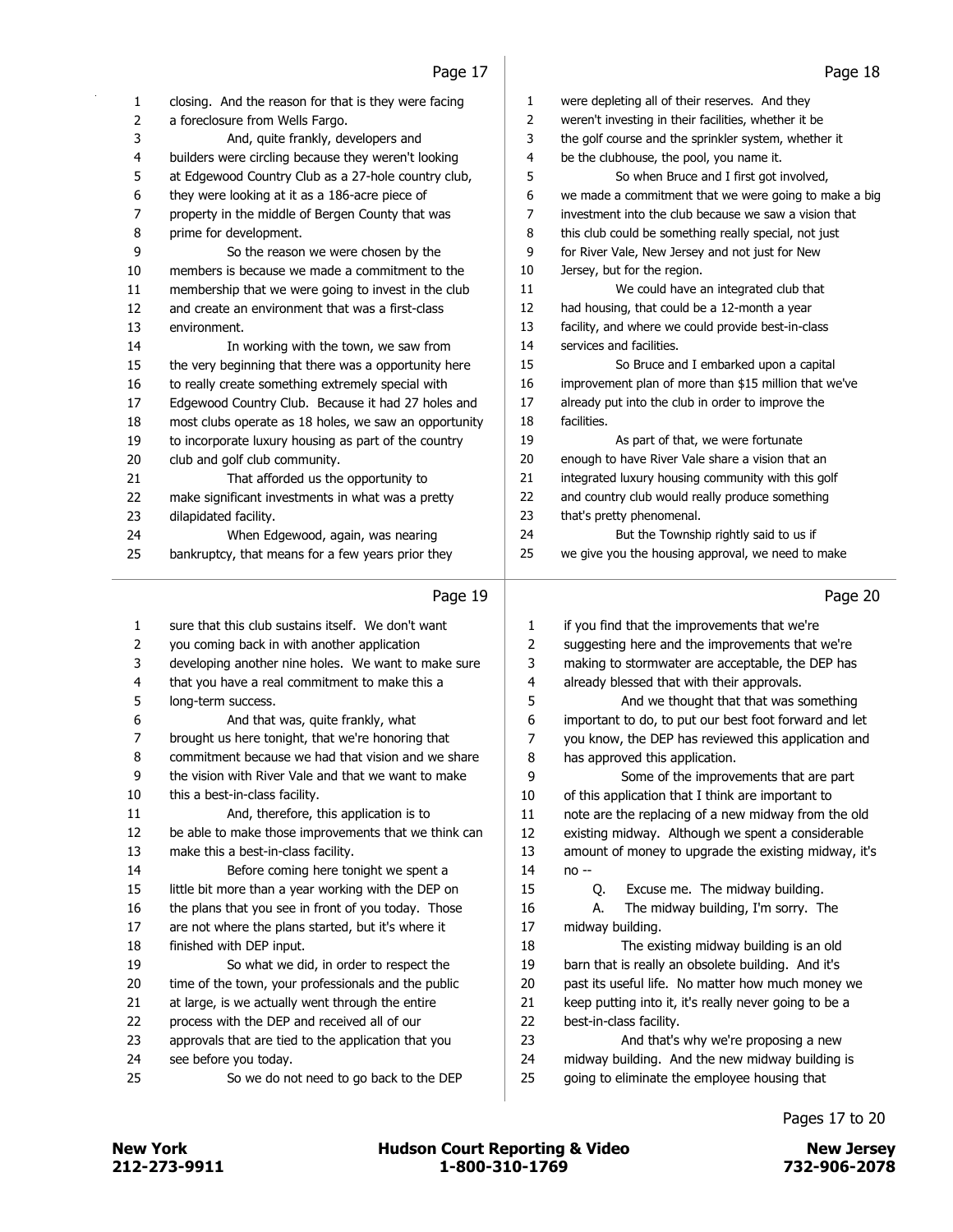| 1        | currently exists in the existing midway building.     | $\mathbf{1}$ | want to use our facilities and, therefore, become                                                           |
|----------|-------------------------------------------------------|--------------|-------------------------------------------------------------------------------------------------------------|
| 2        | So we are not planning on locating any                | 2            | members of the club.                                                                                        |
| 3        | employee housing at all on the entire property. So    | 3            | In addition, that provides us the                                                                           |
| 4        | that's being eliminated.                              | 4            | ability to be able to be a full-year club with our                                                          |
| 5        | In addition, when we made the                         | 5            | facilities open year-long, and that the majority or a                                                       |
| 6        | application for the Fairways townhomes, there was     | 6            | good portion, I should say, of our members are going                                                        |
| 7        | discussion about providing amenities for those        | 7            | to be located in the housing adjacent to us known as                                                        |
| 8        | residents. And what we decided to do, which we        | 8            | The Fairways. And they'll be able to walk over to                                                           |
| 9        | thought would both enhance the housing community, but | 9            | our club and use the facilities or drive through our                                                        |
| 10       | enhance the club and sustain it for the future, was   | 10           | own private roads to the club, and, therefore,                                                              |
| $11\,$   | to not build a separate amenity package for the       | 11           | keeping that traffic off of both Rivervale Road and                                                         |
| 12       | existing housing, but instead to build a new midway   | 12           | Piermont Road. And that was something that was very                                                         |
| 13       | building, which is what's before you tonight, that    | 13           | important in our overall plan.                                                                              |
| 14       | can incorporate the features and the programming that | 14           | We're also making some golf                                                                                 |
| 15       | the housing community will also want to see on the    | 15           | modifications, and we hired them wanting the best in                                                        |
| 16       | premises. So that this new midway building is going   | 16           | class. Many of you that know golf would know well by                                                        |
| 17       | to be able to serve all of the country club members,  | 17           | the name of Rees Jones. Rees Jones is a                                                                     |
| 18       | as well as provide many of the amenities that housing | 18           | world-renowned architect actually based in Montclair,                                                       |
| 19       | community will want to have.                          | 19           | but he recently did the redesign for Torrey Pines,                                                          |
| 20       | We are not requiring the residents of                 | 20           | which was one of the majors this past year on the PGA                                                       |
| 21       | the housing community to join the club, but in order  | 21           | tour.                                                                                                       |
| 22       | to use the facilities on the club they do have to     | 22           | And Rees Jones is really working with                                                                       |
| 23       | become members. So we're hoping that that enhances    | 23           | us in order to make the course more playable and to                                                         |
| 24       | the membership to create a sustainable membership for | 24           | improve the holes because, as technology changes,                                                           |
| 25       | the long term for those 225 homes who are going to    | 25           | gold-course designs change, and we want to keep up                                                          |
|          |                                                       |              |                                                                                                             |
|          |                                                       |              |                                                                                                             |
|          |                                                       |              |                                                                                                             |
|          | Page 23                                               |              | Page 24                                                                                                     |
| 1        | with the times.                                       | 1            | closet point, 45 feet from the property line. That's                                                        |
| 2        | So we're actually going to be investing               | 2            | as close as we get. And we were very cognizant of                                                           |
| 3        | a considerable amount of money to improve the         | 3            | where we located that tee box so that we would not                                                          |
| 4        | existing golf course.                                 | 4            | encroach upon the neighbors.                                                                                |
| 5        | And the majority of what we're doing                  | 5            | In addition, the hitting zone for that                                                                      |
| 6        | that is in the application before you is what is      | 6            | hole is staying the same, so we're not moving the                                                           |
| 7        | known as old Blue 1, 2 and 3, which is now holes 10,  | 7            | fairway. We're not moving the bunkers. We're not                                                            |
| 8        | 11 and 12 on the plans that you see.                  | 8            | moving any portion of the hole any closer to the                                                            |
| 9        | And on those holes what we're trying to               | 9            | neighbors. It's just the tee box that's going to be                                                         |
| 10       | do is extend the green on Hole No. 10 so that it's    | 10           | within 45 feet of the property line in order to make                                                        |
| 11       | not a dogleg left over a mountain, and it straightens | $11\,$       | it a par five.                                                                                              |
| 12       | out the hole a little bit. And we're putting the      | 12           | Hole No. 12, which is now a par four,                                                                       |
| 13       | green in what's now a clearing area already on the    | 13           | we're actually now making that a par three.                                                                 |
| 14       | property.                                             | 14           | Currently it's a hard dogleg right where a lot of                                                           |
| 15       | That property is still -- the green,                  | 15           | players either intentionally or unintentionally slice                                                       |
| $16\,$   | rather, is still going to be a little bit more than   | 16           | the ball to the right, it actually goes over the                                                            |
| 17       | 200 feet from our closest neighbor and 150 feet from  | $17\,$       | property of our neighbor. And we're going to                                                                |
| 18       | the intersection of the road, so it's still going to  | 18           | eliminate that condition by making that hole a par                                                          |
| 19       | be quite a distance away.                             | 19           | three so that there is no dogleg that would encroach                                                        |
| 20       | On Hole No. 2 we're actually -- I'm                   | 20           | upon that neighbor's property.                                                                              |
| 21       | sorry, Hole No. 12 -- no, Hole No. 11, which was the  | 21           | It also is one of the low spots on the                                                                      |
| 22       | old Blue No. 2, so on Hole No. 11, we're actually     | 22           | property, and by making it a par three we can raise                                                         |
| 23       | making that a par five, which requires us to build a  | 23           | the tee box, and, therefore, we're not going to have                                                        |
| 24<br>25 | new tee box further back to lengthen the hole.        | 24<br>25     | players in golf carts driving when it's wet into what<br>is depressed area on the golf course. We're trying |

Pages 21 to 24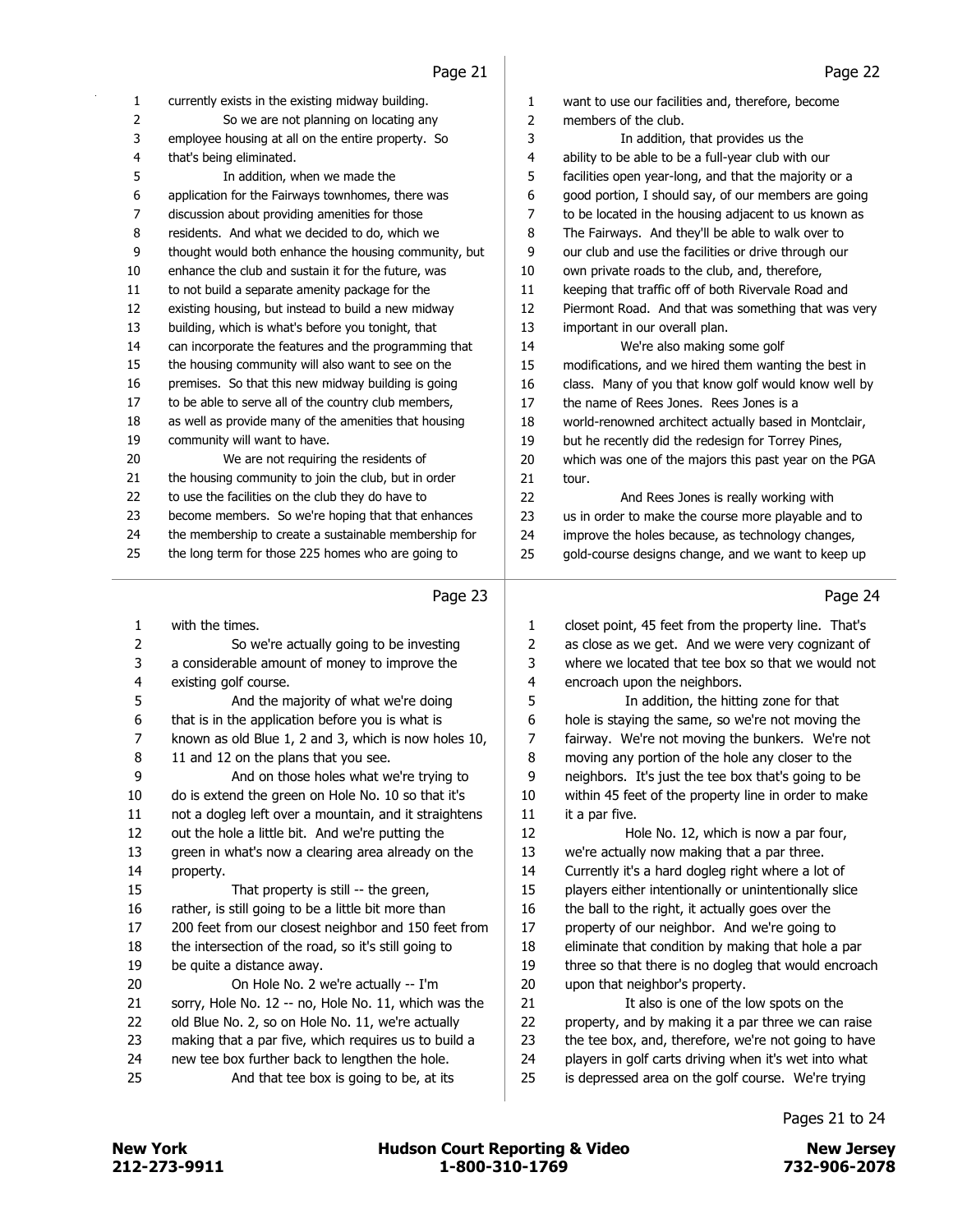| 1              | really to think about stormwater and drainage on the  | 1  | But what I think is important to                      |
|----------------|-------------------------------------------------------|----|-------------------------------------------------------|
| 2              | property as well.                                     | 2  | understand is that this dome is going to enable us to |
| 3              | We're also proposing a dome structure                 | 3  | have year-round use of the tennis facility, which     |
| 4              | which is air supported which is going to be seasonal, | 4  | again, makes this a year-round club, which we think   |
| 5              | which is going to be over the existing four tennis    | 5  | is very important to the sustainability of the club.  |
| 6              | courts. So we're not going to be constructing any     | 6  | And it's going to be up and operating roughly from    |
| $\overline{7}$ | new tennis courts in that specific area.              | 7  | November to March, so it's a short season during the  |
| 8              | And we have done this before. At                      | 8  | wintertime. And then it will be removed and placed    |
| 9              | Orange Lawn Tennis Center we've actually created two  | 9  | into storage for the remainder of the year.           |
| 10             | domes that we built about two years ago.              | 10 | Mr. Witmondt, what are the hours that<br>Ο.           |
| 11             | And at the time that we made that                     | 11 | you expect the tennis dome to be used?                |
| 12             | application, because like Edgewood Country Club,      | 12 | The tennis dome is going to be used<br>А.             |
| 13             | Orange Lawn was in the middle of a neighborhood, a    | 13 | primarily from 7:00 a.m. to 11:00 p.m.                |
| 14             | residential neighborhood, and the neighbors were      | 14 | And the dome also is -- in color, it's                |
| 15             | concerned about that dome.                            | 15 | a gray neutral color that you will see in the         |
| 16             | Ever since we put the dome up, and it's               | 16 | renderings that really blends in with the sky,        |
| 17             | been operating for two years, we have no complaints   | 17 | especially in the wintertime.                         |
| 18             | and the town has no complaints about that dome.       | 18 | And the membrane that's used on this                  |
| 19             | It's basically out of sight, out of                   | 19 | dome does not allow any light or any glow to emit     |
| 20             | mind. They don't hear noise from it and they don't    | 20 | from the dome, so you will not be able to see this    |
| 21             | see it visibly. And technology over the last few      | 21 | dome lit up with lights or glowing in any way while   |
| 22             | years has even gotten better and as Kate said, we     | 22 | it's up and erected. The membrane prevents that from  |
| 23             | have someone from Arizon here that is going to be a   | 23 | happening.                                            |
| 24             | witness that's a dome manufacturer that can talk more | 24 | In addition, as you will see from the                 |
| 25             | about the dome and answer more specific questions.    | 25 | renderings, there is a mature landscape buffer that   |
|                | Page 27                                               |    | Page 28                                               |
| 1              | you will see in the photos. That landscape buffer is  | 1  | THE WITNESS: Okay, I just wanted to                   |
| 2              | going to remain and we're actually going to add to    | 2  | make sure I answered it.                              |
| 3              | that landscape buffer and create even more buffering  | 3  | So the end of September, early October                |

through March.

5 MR. LEIBMAN: Okay, thank you.

13 So we're going to have cabanas, a slide, all the things that you would expect in a

16 With that comes an ability to eat at 17 the pool, and our existing snack bar is very

21 That does not replace our kitchen in 22 the clubhouse, it's simply supplemental for people at the pool that can use the pool and the snack bar at

 underserved. So we're proposing a new snack bar as well that will be available for people utilizing the

 we're going to make to the pool area. 9 Today club members may have the resort-style pool, and although we do have somewhat of a resort-style pool, it's 50-plus-years-old and

needs to be reconstructed.

resort-style pool.

pool area as well.

the pool.

6 THE WITNESS: Additional improvements that are shown on the site plan is improvements that

- for the dome, itself. 5 So it will be very difficult to view from any residential home or even driving by along
- Rivervale Road. So we're very sensitive to how the
- neighbors or even people that are just driving by will view that dome.
- 10 MR. LEIBMAN: Can you just tell me the dates that the dome is proposed to be up and running? 12 THE WITNESS: Sure. 13 Roughly November 1st -- go ahead. 14 (Whereupon, off-the-record discussion 15 is held.) 16 THE WITNESS: Okay. I was just corrected. 18 The dome is going to be probably end of
- September, early October. I had said November. So end of September, early October, through March.
- 21 MR. LEIBMAN: Thank you.
- 22 THE WITNESS: All right.
- 23 Does that answer your question? I
- didn't see who asked the question.
- 25 MR. LEIBMAN: Yes.

212-273-9911 1-800-310-1769 732-906-2078 New York **New York COULD Hudson Court Reporting & Video** New Jersey

Pages 25 to 28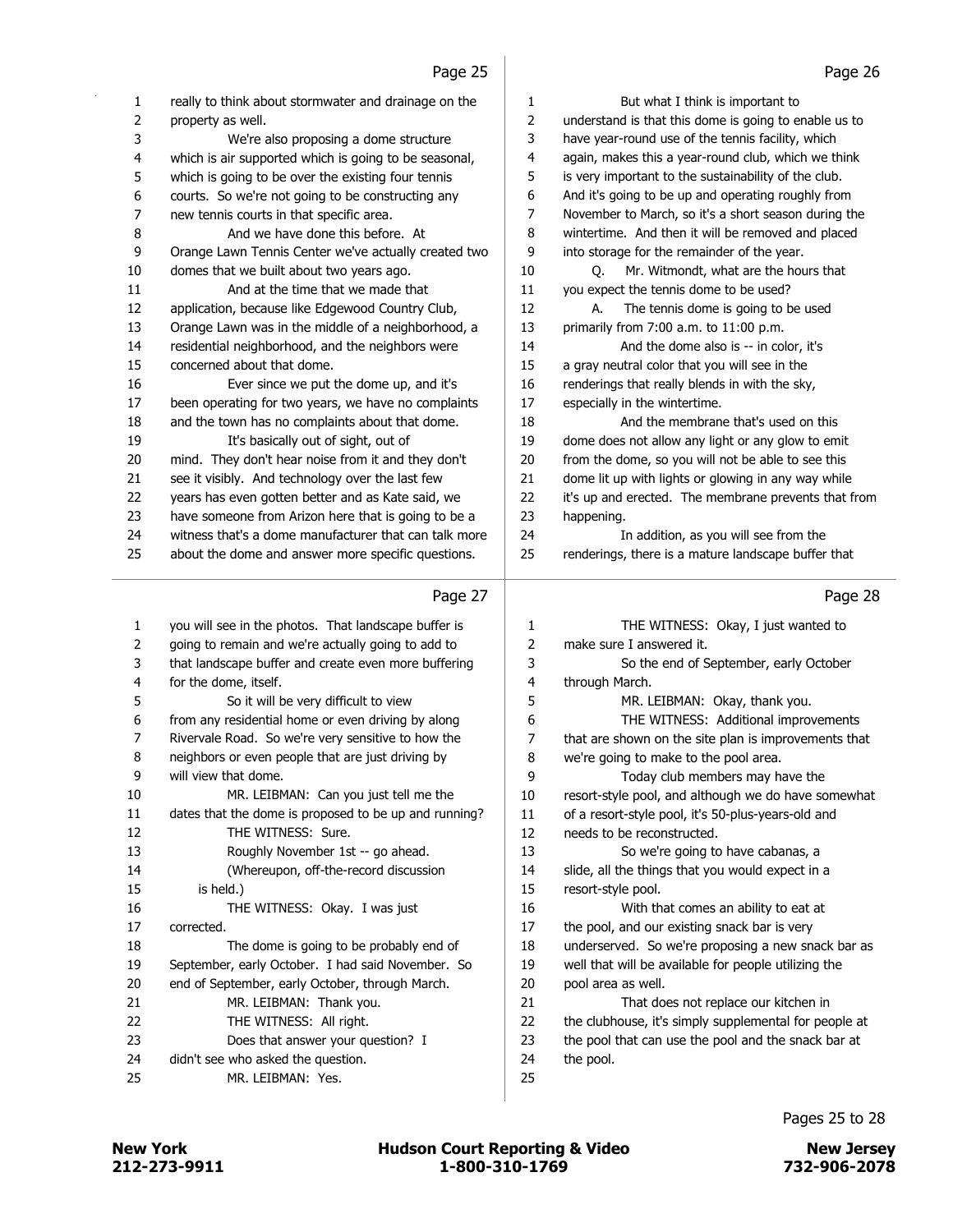| 1  | BY MS. COFFEY:                                        | 1  | luxury-housing component.                             |
|----|-------------------------------------------------------|----|-------------------------------------------------------|
| 2  | O.<br>And, Mr. Witmondt, the hours for the            | 2  | And we really believe that the                        |
| 3  | snack stand are 11:00 a.m. to 7:00 p.m., correct?     | 3  | commitment that we made to River Vale when we had The |
| 4  | Correct. Correct.<br>А.                               | 4  | Fairways approved and the vision that we had many     |
| 5  | We are also planning to add, which                    | 5  | years ago is on the verge of being realized.          |
| 6  | you'll see on the plans, two additional tennis        | 6  | We think we've done a very good job                   |
| 7  | courts. Tennis has really been re-energized and is    | 7  | with the club and really appreciate the support of    |
| 8  | very popular.                                         | 8  | River Vale and the community, but I think bringing it |
| 9  | And, fortunately, the success we've had               | 9  | to the next level is going to really help us meet the |
| 10 | at the club with membership, we do not have enough    | 10 | needs of the members today and in the future that     |
| 11 | tennis facilities. And, therefore we're planning      | 11 | will help Edgewood be a sustaining, successful        |
| 12 | along Rivervale Road to add two additional tennis     | 12 | country club for many years to come, and something    |
| 13 | courts.                                               | 13 | that I think is going to get recognition nationally   |
| 14 | We've actually moved, in the different                | 14 | to have a club in the northeast that's been able to   |
| 15 | versions of the site plan, tennis courts further away | 15 | capture a year-round membership environment with      |
| 16 | from Rivervale Road to create a larger area where we  | 16 | housing on the premises.                              |
| 17 | could do a very heavily planted buffer so that that   | 17 | MS. COFFEY: Thank you, Mr. Witmondt.                  |
| 18 | area between Rivervale Road and the new proposed two  | 18 | I'm happy to respond to any questions                 |
| 19 | tennis courts will have a new landscape buffer area   | 19 | the board may have for Mr. Witmondt.                  |
| 20 | as well.                                              | 20 | CHAIRMAN LIPPERT: Board Members have                  |
| 21 | I think, hopefully, you can hear from                 | 21 | questions?                                            |
| 22 | my enthusiasm about the club and this project that,   | 22 | MR. FORTSCH: The dome will support                    |
| 23 | you know, we're trying to realize the vision that we  | 23 | snow?                                                 |
| 24 | had in 2015, where we really could create a           | 24 | THE WITNESS: Yes.                                     |
| 25 | best-in-class facility that has an integrated         | 25 | The expert that is the manufacturer can               |
|    | Page 31                                               |    | Page 32                                               |

### Page 31

|                | ray <del>c</del> JI                                  |    | rayc Jz                                               |
|----------------|------------------------------------------------------|----|-------------------------------------------------------|
| $\mathbf{1}$   | give you specific calculations, but the two domes    | 1  | THE WITNESS: No.                                      |
| 2              | that we have at Orange Lawn do support snow. We've   | 2  | It's a private club so it's membership                |
| 3              | had a couple of tough snow years and we have not had | 3  | only. And that includes the homeowners next door      |
| 4              | any issues.                                          | 4  | that they're going to need to join the club as a      |
| 5              | But I'll let the expert answer that                  | 5  | social member if they want to get the benefits of     |
| 6              | specifically.                                        | 6  | those amenities.                                      |
| $\overline{7}$ | CHAIRMAN LIPPERT: Anyone else?                       | 7  | MR. ADAMO: I know we didn't see a site                |
| 8              | COUNCILMAN DONOVAN: I would like to                  | 8  | plan, but is there additional parking that's being    |
| 9              | just, if you guys could just clarify for me, I know  | 9  | provided near the midway building.                    |
| 10             | there was two different times that I heard, I think  | 10 | THE WITNESS: Yes.                                     |
| 11             | your attorney tried to correct you, but is the time  | 11 | On the site plan you will see                         |
| 12             | 11:00 a.m. to 7:00 p.m. or 7:00 a.m. to 11:00 p.m.?  | 12 | additional parking, and as part of our site plan      |
| 13             | THE WITNESS: 11:00 a.m. to 7:00 p.m.                 | 13 | application for The Fairways housing community we've  |
| 14             | is for the snack bar.                                | 14 | actually added additional parking as well, but the    |
| 15             | COUNCILMAN DONOVAN: Okay.                            | 15 | midway building, itself, is then adding even          |
| 16             | THE WITNESS: 7:00 a.m. to 11:00 p.m.                 | 16 | additional parking to what's been proposed.           |
| 17             | is for the domes.                                    | 17 | MR. ADAMO: Is there going to be any                   |
| 18             | COUNCILMAN DONOVAN: Gotcha. Okay.                    | 18 | additional outdoor lighting for the proposed tennis   |
| 19             | Thank you.                                           | 19 | courts, the two tennis courts that are going to be on |
| 20             | THE WITNESS: Sorry if that wasn't                    | 20 | Rivervale Road?                                       |
| 21             | clear.                                               | 21 | THE WITNESS: Meaning outdoor lighting                 |
| 22             | COUNCILMAN DONOVAN: Thank you.                       | 22 | for play at night --                                  |
| 23             | MR. ADAMO: The midway building                       | 23 | MR. ADAMO: Correct.                                   |
| 24             | restaurant, will that be open to non-members, like,  | 24 | THE WITNESS: -- on those tennis                       |
| 25             | for dinner on a Friday or Saturday night?            | 25 | courts?                                               |
|                |                                                      |    |                                                       |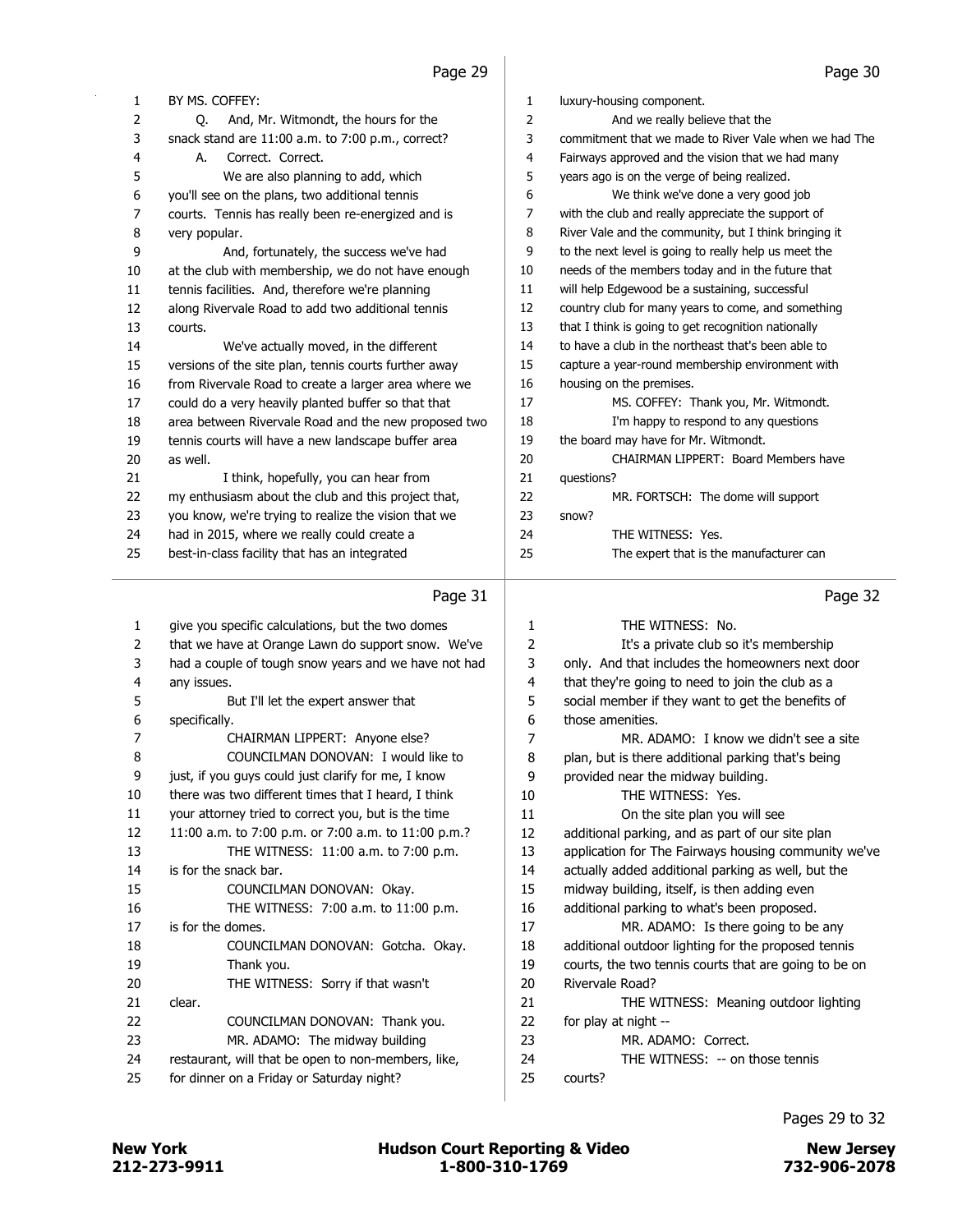| 1. | I am going to need to let the engineer              | 1  | please.                                               |
|----|-----------------------------------------------------|----|-------------------------------------------------------|
| 2  | answer that. I'm not sure of that answer.           | 2  | MR. KOENIGES: 486 Rivervale Road.                     |
| 3  | I don't believe so, but I'm not sure.               | 3  | MR. LEIBMAN: Thank you.                               |
| 4  | I'll have to have the engineer answer that.         | 4  | MR. KOENIGES: My only question for now                |
| 5  | MR. ADAMO: The pool area, what --                   | 5  | is these two tennis courts are going to be right      |
| 6  | during the summer, what time does that close? Does  | 6  | across the street from my house, and you were talking |
| 7  | that close the same time as the snack bar?          | 7  | about putting up some sort of landscaping.            |
| 8  | THE WITNESS: Yes, 7:00.                             | 8  | What is that going to entail? Because                 |
| 9  | MR. ADAMO: Thank you.                               | 9  | that -- as soon as I open my door, that's what I'm    |
| 10 | I have no other questions.                          | 10 | going to see.                                         |
| 11 | CHAIRMAN LIPPERT: Any other board                   | 11 | MS. COFFEY: If I may, our landscape                   |
| 12 | members have questions?                             | 12 | architect is going to have plans to show you, so that |
| 13 | (No response.)                                      | 13 | would probably be the best witness.                   |
| 14 | CHAIRMAN LIPPERT: If not, I am going                | 14 | MR. KOENIGES: Okay, thank you.                        |
| 15 | to ask if any members of the public have questions. | 15 | MS. COFFEY: Yep.                                      |
| 16 | If you have questions of this witness,              | 16 | CHAIRMAN LIPPERT: Yes, please, come.                  |
| 17 | and I emphasize questions, raise your hand.         | 17 | MR. BURNS: My name is Stephen Burns.                  |
| 18 | Come on up. Please state your name and              | 18 | I reside at Stephen Burns 513 Rivervale               |
| 19 | address.                                            | 19 | Road.                                                 |
| 20 | MR. KOENIGES: My name is Peter                      | 20 | My first question may have to be                      |
| 21 | Koeniges, K-O-E-N-I-G-E-S, at 486 Rivervale Road.   | 21 | deferred to the engineer as well is I am directly     |
| 22 | MR. LEIBMAN: Sir, can you spell your                | 22 | adjacent to where, you know, the reconstructed tennis |
| 23 | last name again?                                    | 23 | courts are going to go.                               |
| 24 | MR. KOENIGES: K-O-E-N-I-G-E-S.                      | 24 | I'd like to know will there be any                    |
| 25 | MR. LEIBMAN: And your address again,                | 25 | additional landscaping buffers to our property, same  |
|    |                                                     |    |                                                       |

|                | Page 35                                               |    | Page 36                                               |
|----------------|-------------------------------------------------------|----|-------------------------------------------------------|
| 1              | thing as the previous question. I'm going to walk     | 1  | apart from the club and its members.                  |
| 2              | out my front door, turn left and have a tennis court, | 2  | In your mind, do you see all the                      |
| 3              | you know, right next to my front yard.                | 3  | improvements that you've done on Piermont with the    |
| $\overline{4}$ | CHAIRMAN LIPPERT: So there's going to                 | 4  | brick piers or stone piers, with the wrought-iron     |
| 5              | be a landscape architect who's going to testify, so   | 5  | fence or the aluminum fence, are you envisioning that |
| 6              | if I may suggest, let's listen to what the landscape  | 6  | to tie the rest of the club that's, you know, where   |
| 7              | architect has to say and then question that person.   | 7  | the new tennis courts are going or the existing       |
| 8              | MR. BURNS: That's fair enough.                        | 8  | tennis courts, are you looking at that as, kind of,   |
| 9              | And my second question is, I would like               | 9  | tying the whole club together from Piermont all the   |
| 10             | to know how many Edgewood Country Club members are    | 10 | way across to Rivervale Road.                         |
| 11             | taxpaying homeowners in Rivervale?                    | 11 | THE WITNESS: We're not. We're not.                    |
| 12             | MR. LEIBMAN: It's irrelevant. It's                    | 12 | MR. ADAMO: So you see it as two                       |
| 13             | irrelevant.                                           | 13 | separate entities, even the aesthetic.                |
| 14             | MR. BURNS: To you, but I think to most                | 14 | THE WITNESS: Well, it's not just the                  |
| 15             | of the people --                                      | 15 | entities.                                             |
| 16             | MR. LEIBMAN: It's irrelevant to the                   | 16 | The type of fencing that's used along                 |
| 17             | decision that the board has to make.                  | 17 | the housing community is really different than what   |
| 18             | CHAIRMAN LIPPERT: All right. Any                      | 18 | you want along the country club; especially, there is |
| 19             | other questions.                                      | 19 | a driving range, there's tennis there. You want to    |
| 20             | MR. ADAMO: Mr. Chairman, I apologize,                 | 20 | have some barrier between that and the road. So we    |
| 21             | may I.                                                | 21 | were not planning to change what was there.           |
| 22             | CHAIRMAN LIPPERT: Sure.                               | 22 | We're planning to -- I shouldn't say                  |
| 23             | MR. ADAMO: I apologize, one other                     | 23 | change. We're planning to, wherever the fence is      |
| 24             | question.                                             | 24 | damaged and needs improvement, to obviously do all of |
| 25             | I know that the housing is separate and               | 25 | that work as part of this application, but we're not  |
|                |                                                       |    |                                                       |

Pages 33 to 36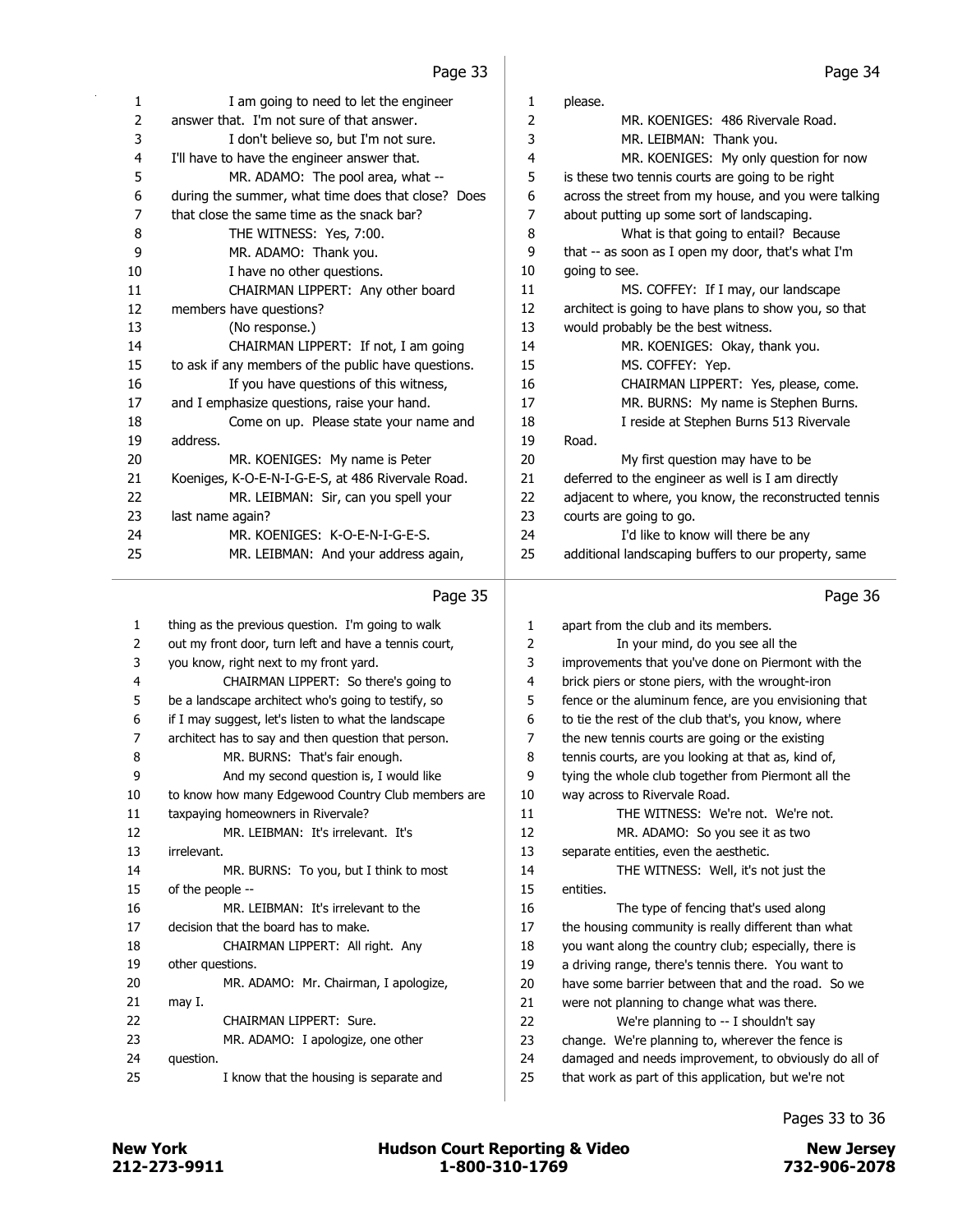| 1  | planning to change the type of fencing that's there. | 1  | Do you swear or affirm the testimony               |
|----|------------------------------------------------------|----|----------------------------------------------------|
| 2  | MR. ADAMO: Understood. Okay.                         | 2  | you're about to give is the truth, the whole truth |
| 3  | CHAIRMAN LIPPERT: All right. I think                 | 3  | and nothing but the truth, so help you God?        |
| 4  | you can call your next witness.                      | 4  | MS. GALVIN: I do.                                  |
| 5  | MS. COFFEY: All right.                               | 5  | DAPHNE GALVIN, P.E., P.P., LEED, AP                |
| 6  | THE WITNESS: Thank you, everyone.                    | 6  | 611 Industrial Way West, Suite A, Eatontown, New   |
| 7  | MS. COFFEY: Thank you.                               | 7  | Jersey, having been duly sworn, testifies as       |
| 8  | Our next witness is Daphne Galvin from               | 8  | follows:                                           |
| 9  | Partner Engineering and Science.                     | 9  | MR. LEIBMAN: All right, so sworn.                  |
| 10 | CHAIRMAN LIPPERT: Why don't you move                 | 10 | Please state your name, spell your last            |
| 11 | the microphone?                                      | 11 | name for the record.                               |
| 12 | Oh, you're going to sit and testify?                 | 12 | MS. GALVIN: Daphne Galvin,                         |
| 13 | That's fine. So if you go up to the board, maybe you | 13 | $G-A-L-V-I-N.$                                     |
| 14 | could move it over.                                  | 14 | <b>VOIR DIRE EXAMINATION</b>                       |
| 15 | MS. GALVIN: Thank you.                               | 15 | BY MS. COFFEY:                                     |
| 16 | MS. COFFEY: My understanding is this                 | 16 | Ms. Galvin, would you please introduce<br>O.       |
| 17 | can be removed from the stand --                     | 17 | yourself to the board and the public and tell them |
| 18 | CHAIRMAN LIPPERT: Yes.                               | 18 | about your experience and qualifications.          |
| 19 | MS. COFFEY: -- so you can travel if                  | 19 | Sure.<br>A.                                        |
| 20 | you'd like.                                          | 20 | I have a bachelor of science degree                |
| 21 | And I will just be loud, which my                    | 21 | from Lafayette College in civil engineering.       |
| 22 | husband says I have no problem with, so all right.   | 22 | I also have a graduate certificate of              |
| 23 | So we'd ask that Ms. Galvin be sworn, please.        | 23 | project management from NJIT.                      |
| 24 | MR. LEIBMAN: Please raise your right                 | 24 | I obtained my New Jersey professional              |
| 25 | hand.                                                | 25 | engineering license in 1989.                       |

### Page 39

### 1 I have over 35 years of experience in 2 all aspects of site development from site 3 feasibility, due diligence, through design, 4 permitting and construction on industrial, 5 residential and commercial projects for both private 6 and public clients. 7 I have testified and been accepted as 8 an expert in front of dozens of municipalities in New 9 Jersey, including River Vale, for the application on 10 The Fairways project. 11 MS. COFFEY: We'd ask that Ms. Galvin 12 be accepted as -- 13 CHAIRMAN LIPPERT: Yes, she's testified 14 -- she testified in connection with The Fairways 15 application and we found her credentials acceptable 16 then and we do now. 17 MS. COFFEY: Thank you. 18 DIRECT EXAMINATION 19 BY MS. COFFEY: 20 Q. Ms. Galvin, can you orient us to the 21 site and tell us about the existing conditions, 22 please. 23 A. I'm going to introduce this as an 24 exhibit. 25 THE WITNESS: Do we need to mark it? 1 MR. LEIBMAN: Is that the 23 pages of 2 site plan that we have? 3 THE WITNESS: No, this is actually one 4 of the sheets out of the site plan that we have 5 upgraded a little bit for purposes of an exhibit. 6 MR. LEIBMAN: So let's mark that as A-1 7 and can you tell me what it is? 8 THE WITNESS: A-1 is identified as a 9 preliminary and final -- 10 (Feedback.) 11 MR. LEIBMAN: I'll ask the board 12 members to turn their microphones off, I think that's 13 what that is. 14 THE WITNESS: It's preliminary and 15 final site plan -- 16 (Feedback.) 17 CHAIRMAN LIPPERT: Maybe you better put 18 it back on the stand. 19 MS. COFFEY: I'll move the stand 20 closer. 21 CHAIRMAN LIPPERT: Okay. Yeah, that 22 should be fine. 23 THE WITNESS: Okay. 24 So this exhibit is called the 25 preliminary and final site plan, overall site plan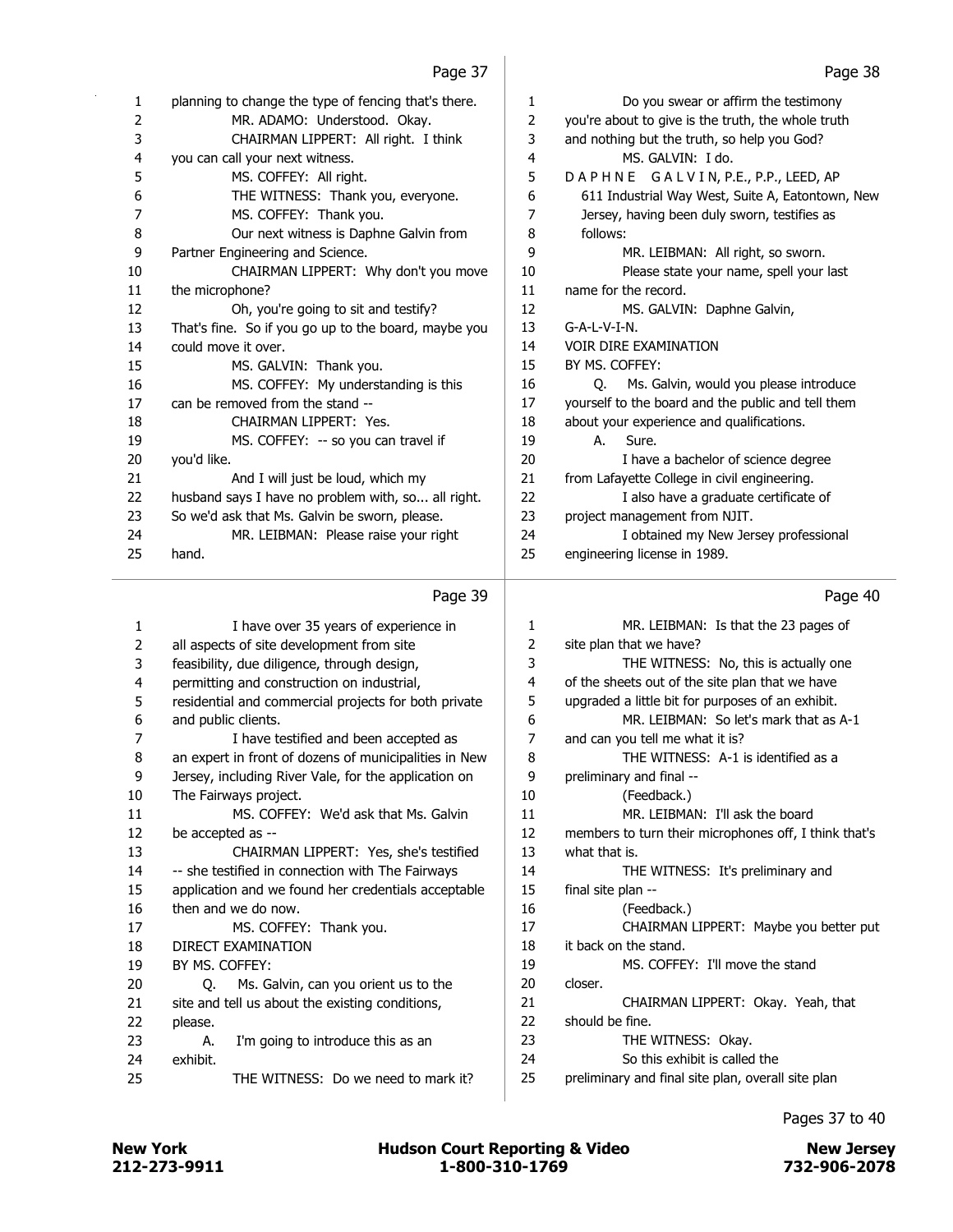| exhibit, sheet 1 of 1. It was prepared by Partner<br>1<br>this exhibit. So the River Vale Brook is located in<br>1<br>2<br>Engineering and Science, and it's dated November 1st<br>the northeast corner, flows south, and then across<br>2<br>3<br>of 2021.<br>Rivervale Road.<br>3<br>4<br>(Whereupon, Preliminary and Final Site<br>4<br>And we have the Holden Brook (phonetic)<br>5<br>Plan, Overall Site Plan Exhibit, Sheet 1 of 1,<br>over here on the west side of the site which<br>5<br>6<br>prepared by Partner Engineering and Science,<br>6<br>separates River Vale from Hillsdale. |         |
|--------------------------------------------------------------------------------------------------------------------------------------------------------------------------------------------------------------------------------------------------------------------------------------------------------------------------------------------------------------------------------------------------------------------------------------------------------------------------------------------------------------------------------------------------------------------------------------------------|---------|
|                                                                                                                                                                                                                                                                                                                                                                                                                                                                                                                                                                                                  |         |
|                                                                                                                                                                                                                                                                                                                                                                                                                                                                                                                                                                                                  |         |
|                                                                                                                                                                                                                                                                                                                                                                                                                                                                                                                                                                                                  |         |
|                                                                                                                                                                                                                                                                                                                                                                                                                                                                                                                                                                                                  |         |
|                                                                                                                                                                                                                                                                                                                                                                                                                                                                                                                                                                                                  |         |
|                                                                                                                                                                                                                                                                                                                                                                                                                                                                                                                                                                                                  |         |
| dated November 1st, 2021 is marked as Exhibit<br>7<br>The site fronts on both Piermont and<br>7                                                                                                                                                                                                                                                                                                                                                                                                                                                                                                  |         |
| 8<br>A-1 for identification.)<br>Rivervale. Piermont is located along the bottom of<br>8                                                                                                                                                                                                                                                                                                                                                                                                                                                                                                         |         |
| 9<br>THE WITNESS: Just to get everybody<br>the sheet in this location down here (indicating).<br>9                                                                                                                                                                                                                                                                                                                                                                                                                                                                                               |         |
| orientated to the application, the overall site is<br>10<br>10<br>And then Rivervale Road runs up along                                                                                                                                                                                                                                                                                                                                                                                                                                                                                          |         |
| 11<br>11<br>known as the Edgewood Country Club. It contains<br>the east side (indicating).                                                                                                                                                                                                                                                                                                                                                                                                                                                                                                       |         |
| 12<br>12<br>approximately 142 acres: 116 of those acres is<br>Both of those roadways are under the                                                                                                                                                                                                                                                                                                                                                                                                                                                                                               |         |
| 13<br>located in River Vale and the remaining 26 acres is<br>13<br>jurisdiction of Bergen County, but we have already                                                                                                                                                                                                                                                                                                                                                                                                                                                                            |         |
| 14<br>been in contact with the county, and the county will<br>14<br>located in Hillsdale.                                                                                                                                                                                                                                                                                                                                                                                                                                                                                                        |         |
| 15<br>not be performing any additional review for the<br>15<br>The River Vale parcel is known at                                                                                                                                                                                                                                                                                                                                                                                                                                                                                                 |         |
| 16<br>Lot 6.01, Block 1201. And for reference purposes,<br>16<br>application for the golf course improvements.                                                                                                                                                                                                                                                                                                                                                                                                                                                                                   |         |
| 17<br>17<br>the Lot 6.02 is the affordable housing project down<br>The existing site access to the country                                                                                                                                                                                                                                                                                                                                                                                                                                                                                       |         |
| 18<br>club is located off of Rivervale Road between<br>18<br>on the south end of the sheet over here (indicating),                                                                                                                                                                                                                                                                                                                                                                                                                                                                               |         |
| and then the townhouse project is known as Lot 6.03.<br>19<br>19<br>Piermont and Old Tappan roads. This main access was                                                                                                                                                                                                                                                                                                                                                                                                                                                                          |         |
| This application is only for Lot 6.01 for the county<br>20<br>20<br>improved as part of The Fairways project and no                                                                                                                                                                                                                                                                                                                                                                                                                                                                              |         |
| 21<br>21<br>further changes are proposed.<br>club.                                                                                                                                                                                                                                                                                                                                                                                                                                                                                                                                               |         |
| 22<br>22<br>There is also a golf course maintenance<br>For more orientation purposes, the                                                                                                                                                                                                                                                                                                                                                                                                                                                                                                        |         |
| River Vale Brook is located in the northeast corner<br>23<br>access road off of the southwest corner of Piermont<br>23                                                                                                                                                                                                                                                                                                                                                                                                                                                                           |         |
| 24<br>24<br>Road in the vicinity of the new maintenance<br>of the site.                                                                                                                                                                                                                                                                                                                                                                                                                                                                                                                          |         |
| 25<br>25<br>facilities.<br>By the way, north is generally up on                                                                                                                                                                                                                                                                                                                                                                                                                                                                                                                                  |         |
|                                                                                                                                                                                                                                                                                                                                                                                                                                                                                                                                                                                                  |         |
| Page 43                                                                                                                                                                                                                                                                                                                                                                                                                                                                                                                                                                                          | Page 44 |
|                                                                                                                                                                                                                                                                                                                                                                                                                                                                                                                                                                                                  |         |
|                                                                                                                                                                                                                                                                                                                                                                                                                                                                                                                                                                                                  |         |
| 1<br>The seasonal dome located in the<br>The Holdrum (phonetic) and River Vale<br>1                                                                                                                                                                                                                                                                                                                                                                                                                                                                                                              |         |
| 2<br>Brook both have associated flood hazard area and<br>2<br>southeast corner adjacent to Rivervale Road near the                                                                                                                                                                                                                                                                                                                                                                                                                                                                               |         |
| 3<br>3<br>wetlands, and some ponds also have wetlands<br>intersection of Old Tappan, that seasonal structure                                                                                                                                                                                                                                                                                                                                                                                                                                                                                     |         |
| 4<br>associated with them.<br>will be over the existing tennis courts and will<br>4                                                                                                                                                                                                                                                                                                                                                                                                                                                                                                              |         |
| 5<br>allow for year-round play. The dome is open on the<br>5<br>The NJDEP has issued permits for all of                                                                                                                                                                                                                                                                                                                                                                                                                                                                                          |         |
| 6<br>6<br>the improvements proposed as part of this<br>interior and any exit can be used in case of                                                                                                                                                                                                                                                                                                                                                                                                                                                                                              |         |
| 7<br>7<br>application.<br>emergency.                                                                                                                                                                                                                                                                                                                                                                                                                                                                                                                                                             |         |
| 8<br>8<br>A little bit more about the proposed<br>The footprint for the dome is four                                                                                                                                                                                                                                                                                                                                                                                                                                                                                                             |         |
| improvements. We have demolition of the existing<br>tennis courts, which is about 26,000 square feet.<br>9<br>9                                                                                                                                                                                                                                                                                                                                                                                                                                                                                  |         |
| 10<br>10<br>The nearest corner of the dome is approximately<br>midway building which is located in this area here                                                                                                                                                                                                                                                                                                                                                                                                                                                                                |         |
| 11<br>(indicating), kind of the southeast corner of the<br>11<br>17 feet from the property line, and the dome has a                                                                                                                                                                                                                                                                                                                                                                                                                                                                              |         |
| 12<br>12<br>maximum height of 37 feet in the center of the dome.<br>project.                                                                                                                                                                                                                                                                                                                                                                                                                                                                                                                     |         |
| 13<br>13<br>That structure will be demolished and<br>I want to show two other exhibits. A                                                                                                                                                                                                                                                                                                                                                                                                                                                                                                        |         |
| 14<br>14<br>the new midway building will be constructed just<br>little bit more about the dome.                                                                                                                                                                                                                                                                                                                                                                                                                                                                                                  |         |
| 15<br>south of that location.<br>15<br>CHAIRMAN LIPPERT: Let me just say,                                                                                                                                                                                                                                                                                                                                                                                                                                                                                                                        |         |
| 16<br>The new building is 13,750 square feet,<br>16<br>when we get a minute to take a break, members of the                                                                                                                                                                                                                                                                                                                                                                                                                                                                                      |         |
| 17<br>public can go look at that more carefully and see it<br>17<br>it's two-stories high, 33-feet high, and will be                                                                                                                                                                                                                                                                                                                                                                                                                                                                             |         |
| 18<br>described in further detail by the project architect.<br>18<br>better, okay?                                                                                                                                                                                                                                                                                                                                                                                                                                                                                                               |         |
| 19<br>Other improvements to the area of the<br>19<br>All the exhibits, for that matter.                                                                                                                                                                                                                                                                                                                                                                                                                                                                                                          |         |
| 20<br>THE WITNESS: There's going to be two<br>20<br>new pool, the amenity space, include a new expanded                                                                                                                                                                                                                                                                                                                                                                                                                                                                                          |         |
| 21<br>21<br>snack stand, and also behind the snack stand about<br>exhibits at this point. These exhibits were both                                                                                                                                                                                                                                                                                                                                                                                                                                                                               |         |
| 22<br>22<br>40 feet of fence will be replaced that wasn't part of<br>prepared by RMS Design Studio in Illinois, and                                                                                                                                                                                                                                                                                                                                                                                                                                                                              |         |
| 23<br>23<br>the recent upgraded fencing. The landscape architect<br>actually were just prepared today.                                                                                                                                                                                                                                                                                                                                                                                                                                                                                           |         |
| 24<br>24<br>will describe those improvements in further detail<br>Exhibit A, which is identified as<br>25<br>25<br>View A, is a view of as -- for someone headed north<br>also.                                                                                                                                                                                                                                                                                                                                                                                                                  |         |

Pages 41 to 44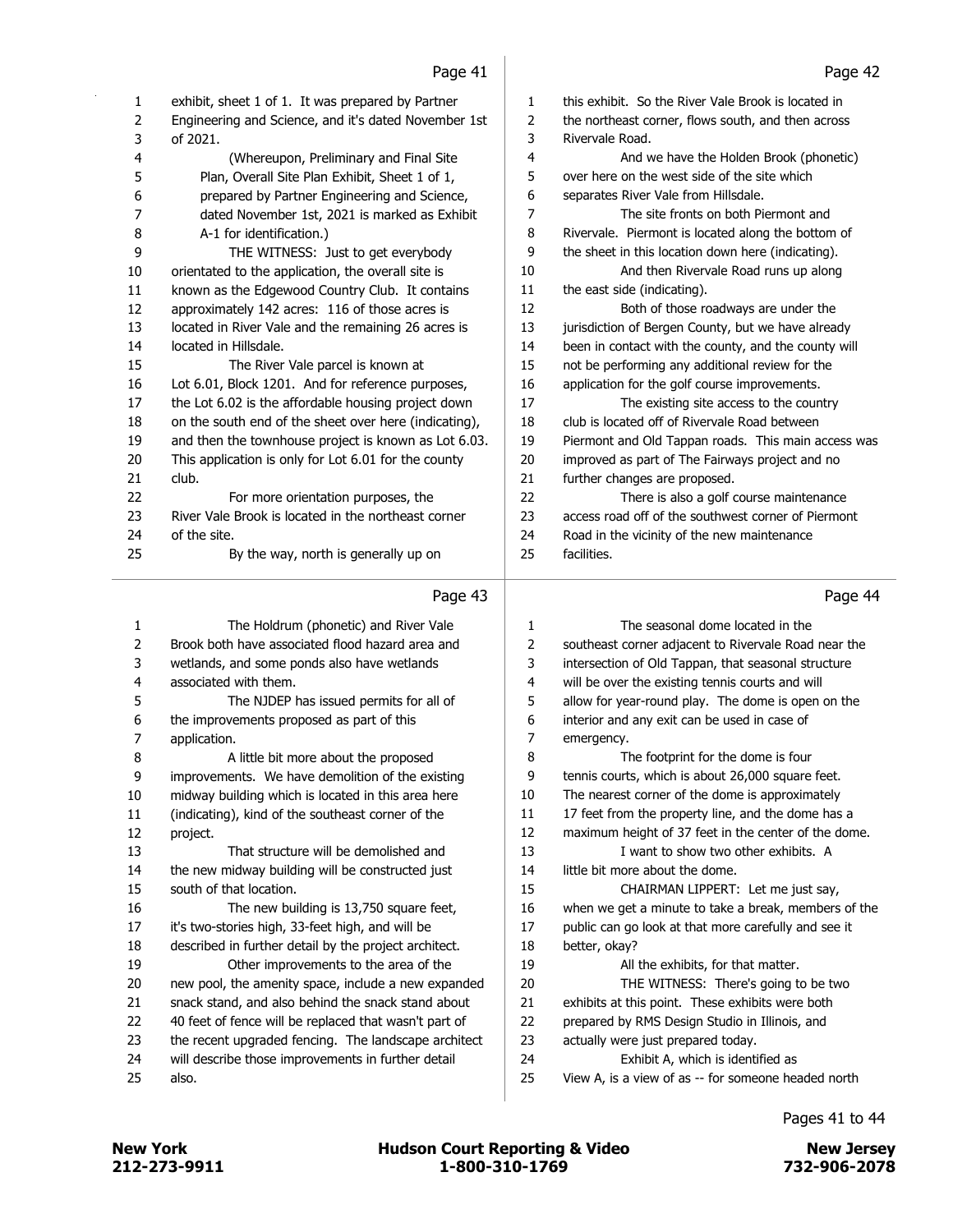Those are photographs 38, 39 and 40 in the package

4 Can we get electronic copies of that submitted to the board between now and the next

8 MR. LEIBMAN: -- so it can be included

10 I do believe that every one of these exhibits is on the Township website, so anybody in 12 the public who has wanted to see them has certainly had the opportunity. And they will continue to be

15 Okay. You're going to put up what

17 THE WITNESS: Yes, I'll mark this A-3. 18 (Whereupon, Perspective of a Driver 19 Generally Westbound on Old Tappan to the 20 Intersection of Rivervale Road, Document is 21 marked as Exhibit A-3 for identification.) 22 MR. LEIBMAN: Could you tell us what

24 THE WITNESS: Exhibit A-3 is another exhibit prepared by RNS, and this perspective is

we're going to mark as A-3 now?

 that was submitted to the town. 3 MR. LEIBMAN: All right.

7 MS. COFFEY: Yes.

on the Township website?

meeting --

there.

that is, please?

| 1  | on Rivervale Road. Over in the right-hand corner      |
|----|-------------------------------------------------------|
| 2  | here (indicating) would be the intersection of Old    |
| 3  | Tappan. So the golf course facility is over here on   |
| 4  | the left (indicating). And you can barely -- you can  |
| 5  | see in here, you can see the dome structure, which is |
| 6  | a very light gray color (indicating).                 |
| 7  | MR. LEIBMAN: Ms. Galvin, if I could                   |
| 8  | just interrupt you for a minute.                      |
| 9  | The item that's on the easel right now,               |
| 10 | can you please mark that as A-2.                      |
| 11 | MS. COFFEY: Sure.                                     |
| 12 | (Whereupon, Photographic Rendering is                 |
| 13 | marked as Exhibit A-2 for identification.)            |
| 14 | CHAIRMAN LIPPERT: And just so I'm                     |
| 15 | clear, that is a photograph that has been enhanced    |
| 16 | graphically with the dome?                            |
| 17 | THE WITNESS: So photographs of this                   |
| 18 | area were provided to the design studio in the        |
| 19 | preparation of the rendering. So it's not exactly a   |
| 20 | photograph, it's a representation.                    |
| 21 | I will also note that the photographs                 |
| 22 | were taken just recently back in October that were    |
| 23 | provided to the studio.                               |
| 24 | And, also, those photographs were                     |
| 25 | provided in the submission package to the town.       |

|    | Page 47                                               |                | Page 48                                               |
|----|-------------------------------------------------------|----------------|-------------------------------------------------------|
| 1  | taken from somebody driving generally westbound on    | $\mathbf{1}$   | (indicating).                                         |
| 2  | Old Tappan to the intersection of Rivervale Road, so  | 2              | With respect to the modification to                   |
| 3  | the dome is right in front here. Right in this area   | 3              | Hole No. 10, the location of the modifications were   |
| 4  | right here (indicating).                              | $\overline{4}$ | evaluated for safety concerns, including the distance |
| 5  | And the manufacturer of the dome will                 | 5              | to the adjacent property lines, and the dimensions    |
| 6  | provide additional detail about the dome during his   | 6              | that were held are consistent with the standards that |
| 7  | testimony.                                            | 7              | were used when we developed The Fairways project down |
| 8  | So the proposed improvements, there is                | 8              | to the south.                                         |
| 9  | the proposed reconstructed tennis courts in this area | 9              | In addition, the area to the east of                  |
| 10 | over here along Rivervale Road (indicating).          | 10             | the hole is -- Hole No. 10 is heavily vegetated, and  |
| 11 | And the reason that they were                         | 11             | we're also proposing some additional plantings in     |
| 12 | identified as reconstructed is because until about    | 12             | that area to supplement what's there now.             |
| 13 | 2008/2009 there were tennis courts in that general    | 13             | As a general discussion about the tree                |
| 14 | area, so we called them as reconstructed since they   | 14             | replacement and removal, we've identified on this     |
| 15 | had existed in the past.                              | 15             | plan the trees that are being removed.                |
| 16 | Those tennis courts were -- or proposed               | 16             | The two blue shaded areas, one is                     |
| 17 | tennis courts were initially going to be 15 feet back | 17             | associated with the new tee for Hole No. 11, the      |
| 18 | from the right-of-way line, but we're going to push   | 18             | other is associated with the new green for            |
| 19 | that back to 25 feet to allow for additional          | 19             | Hole No. 10. Those areas are being cleared out to     |
| 20 | landscaping and screening between the tennis courts   | 20             | accommodate those improvements.                       |
| 21 | and the roadway.                                      | 21             | There is also some isolated trees in                  |
| 22 | I'll talk in general terms about the                  | 22             | the vicinity of the fairway for Hole No. 11, and then |
| 23 | enhancements to the holes which Mr. Witmondt had      | 23             | there's tree in the vicinity of the existing and      |
| 24 | described before. We've got improvements to           | 24             | proposed midway building that will be removed.        |
| 25 | Holes No. 10, 11 and 12, in these areas here          | 25             | The total number of trees to be removed               |
|    |                                                       |                |                                                       |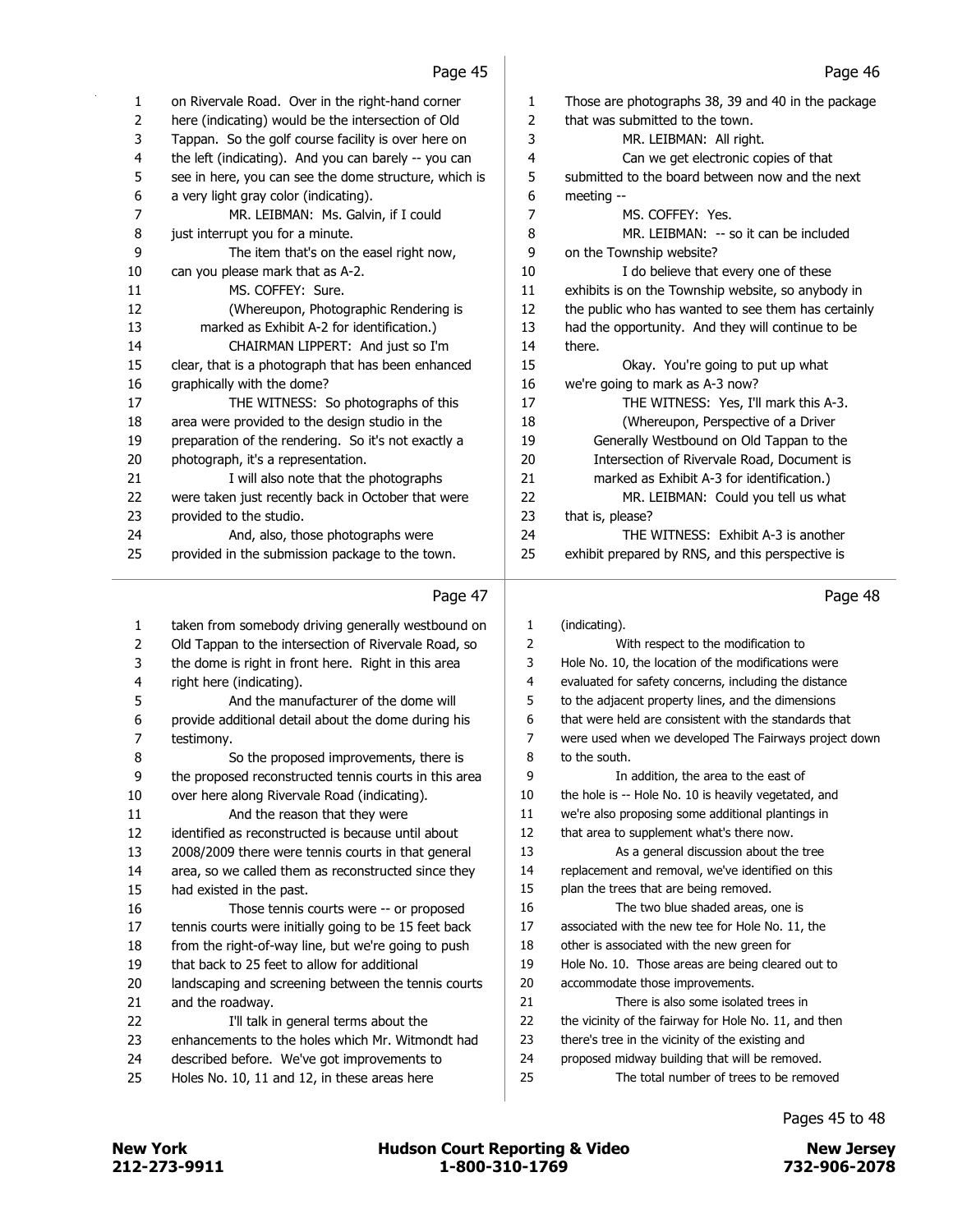$\overline{1}$ 

|                | Page 49                                               |                | Page 50                                               |
|----------------|-------------------------------------------------------|----------------|-------------------------------------------------------|
| 1              | is 58. The Township has an ordinance requirement      | 1              | being expanded to accommodate circulation in front of |
| $\overline{2}$ | that we replace those trees at a ratio of two-to-one, | $\overline{2}$ | the building, as well as to provide accessible        |
| 3              | which would require 116 trees. We're currently        | 3              | parking spaces proximate to the building.             |
| 4              | proposing 140 trees to be replaced. This will be      | 4              | There is an increase of three spaces in               |
| 5              | further discussed by the landscape architect.         | 5              | that general area, including two accessible spaces,   |
| 6              | Plus there's going to be additional                   | 6              | bringing the total for the golf course, the total     |
| 7              | plantings that we'll coordinate with Mr. Statile; for | 7              | parking count for the golf course to 309 spaces.      |
| 8              | example, the additional plantings along the tennis    | 8              | In addition to those 309 spaces, there                |
| 9              | court and in some other areas where it would be       | 9              | is a valet lot down in the southeast corner that's    |
| 10             | helpful to supplement the trees that are there.       | 10             | used when necessary and there are 61 spaces in that   |
| 11             | Another issue to talk about, some                     | 11             | lot. So 309 plus the 61 gives us a grand total of     |
| 12             | improvements, there has been, at the end of Forest    | 12             | 370 spaces associated with the golf course.           |
| 13             | Court, which is up in the northwest corner of the     | 13             | We recently -- oh, the ordinance                      |
| 14             | site, there was a flooding incident recently          | 14             | requires only 84 spaces, so we are well in excess of  |
| 15             | associated with Tropical Storm Ida. It had to do      | 15             | the ordinance requirement for parking.                |
| 16             | with some debris getting jammed up against the        | 16             | Recently we had reviewed with the club                |
| 17             | existing chain-link fence that protects the small     | 17             | the actual parking demand based on the uses within    |
| 18             | bridge in that area.                                  | 18             | the facility, just to reconfirm that parking was      |
| 19             | That debris has been removed, the                     | 19             | adequate, and the breakdown is as follows: There are  |
| 20             | stream is flowing fine at this point, and we're going | 20             | wedding and banquet events with a maximum of 350      |
| 21             | to consider modifying that chain-link fence to an     | 21             | guests. That requires 160 parking spaces. The golf    |
| 22             | open rail-type system to stop the debris from         | 22             | facility requires 80 parking spaces.                  |
| 23             | clogging up the stream.                               | 23             | The pool, the tennis and other                        |
| 24             | Let's talk about parking. So the                      | 24             | amenities require another 60 spaces. And then         |
| 25             | parking in the vicinity of the midway building is     | 25             | employees and visitors and vendors would require 60   |
|                |                                                       |                |                                                       |
|                | Page 51                                               |                | Page 52                                               |
| 1              | spaces.                                               | 1              | of these improvements, and part of the DEP            |
| 2              | Now, those 60 spaces could be the valet               | 2              | requirement also was to provide mitigation for any    |
| 3              | lot if we needed to if it was busy.                   | 3              | vegetation that was disturbed as part of the          |
| 4              | So the total demand based on the                      | 4              | regulated areas which included the riparian zones.    |
| 5              | wedding and banquets, the golf, the pool, the tennis, | 5              | Stormwater associated with the midway                 |
| 6              | the amenities, the employees and the vendors, is 360  | 6              | building improvements was actually accommodated when  |
| 7              | spaces, and we currently have 370 spaces.             | 7              | The Fairways design was performed back several years  |
| 8              | It's unlikely that all of those events                | 8              | ago.                                                  |
| 9              | will overlap at the same time.                        | 9              | This layout, the final layout for this                |
| 10             | For example, the golf facility is                     | 10             | area is actually generating less runoff than we       |
| 11             | normally a morning event, whereas the wedding and the | 11             | thought was going to be required at the time of The   |
| 12             | banquet facilities are in the afternoon and the       | 12             | Fairways design, and also overall we have a slight    |
| 13             | evening.                                              | 13             | reduction in impervious surface.                      |
| 14             | Some other improvements proposed as                   | 14             | There is existing on-site utilities in                |
| 15             | part of the project, along River Vale Brook we're     | 15             | the vicinity of the golf course facilities. Those     |
| 16             | going to remove a portion of the brook that's been    | 16             | utilities will be extended and modified to            |

piped and restore the natural channel in that area.

18 We're doing a similar improvement over along the west side of the golf course near

Hole No. 4, where there's a pond that had been

constructed decades ago by pretty much damming up the

- low end. That's going to be removed, the weir will be removed, and then that would also be reconstructed
- back to its natural channel configuration.

25 DEP permits have been obtained for all

Pages 49 to 52

accommodate the new midway building, but we don't

 need any new services off of Rivervale Road. 19 The main access to the project will still be through the main driveway at Rivervale Road, 21 and the maintenance access will continue to be over off of Piermont Road in the southwest corner. 23 Next item, you want to go to

 Mr. Statile's letter? BY MS. COFFEY:

New York 1273-9911 1-800-310-1769 Rev 2022-906-2078 Rew Jersey<br>212-273-9911 1-800-310-1769 1-800-310-1769 732-906-2078 New York **New York Count Reporting & Video**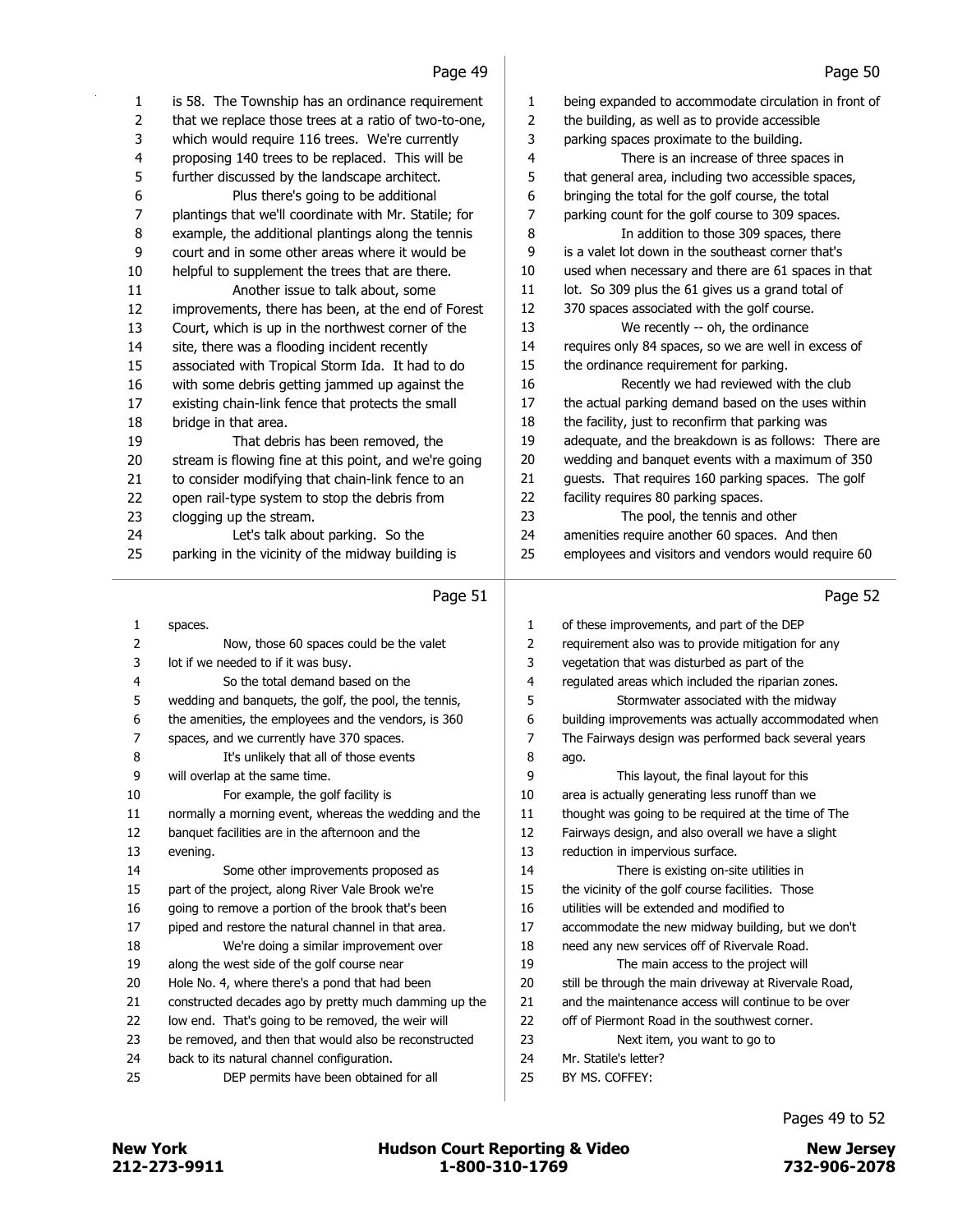|    | cc bye                                                |                | raye ɔ4                                               |
|----|-------------------------------------------------------|----------------|-------------------------------------------------------|
| 1  | Q.<br>Just before we turn to that, I know we          | 1              | or the reports of the applicant's engineer, those --  |
| 2  | had a question about whether the reconstructed tennis | 2              | what is contained in the applicant's engineer's       |
| 3  | courts will have any lighting for the evening?        | 3              | testimony and submissions is reviewed by Mr. Statile  |
| 4  | That's correct.<br>А.                                 | $\overline{4}$ | and he renders a report. And so now the applicant is  |
| 5  | There is no lighting proposed for the                 | 5              | going to -- right now is going to go through his      |
| 6  | reconstructed tennis courts.                          | 6              | report and respond to his report.                     |
| 7  | MS. COFFEY: And then, Mr. Chairman, if                | $\overline{7}$ | Okay, thank you.                                      |
| 8  | it's acceptable, we would turn next to Mr. Statile's  | 8              | MS. COFFEY: Thank you, Mr. Chairman.                  |
| 9  | report.                                               | 9              | BY MS. COFFEY:                                        |
| 10 | CHAIRMAN LIPPERT: Sure.                               | 10             | So I am going to start in the general<br>Q.           |
| 11 | MS. COFFEY: Okay. So this is the                      | 11             | comments section which begins on page 6 of the        |
| 12 | report that we received from Mr. Statile. It's dated  | 12             | report, if that's acceptable.                         |
| 13 | September 22, 2021.                                   | 13             | And my intention is only to touch on                  |
| 14 | CHAIRMAN LIPPERT: And just for the                    | 14             | issues that we haven't already provided testimony on, |
| 15 | public's benefit, Mr. Statile is the board's          | 15             | just to be respectful of everyone's time.             |
| 16 | engineer. He represents the board. He represents      | 16             | So I think that the first one I'd like                |
| 17 | the public. Sorry, Mr. Statile is the board           | 17             | to touch on is Comment No. 3, which is regarding the  |
| 18 | engineer. He represents the board. He represents      | 18             | reconstructed tennis courts.                          |
| 19 | the public.                                           | 19             | And, Ms. Galvin, I believe you already                |
| 20 | In connection with every application                  | 20             | said it, but those tennis courts are going to be      |
| 21 | that this board hears, he renders a report strictly   | 21             | relocated from what's shown on the plan to now be     |
| 22 | from an engineering point of view, and so he vets the | 22             | 25 feet back, correct?                                |
| 23 | engineering that's been done by the applicant's       | 23             | А.<br>That's correct.                                 |
| 24 | engineer so that when the board considers an          | 24             | So right now off of Rivervale Road we                 |
| 25 | application we're not just considering the testimony  | 25             | proposed the tennis courts to be 15 feet back, but    |
|    |                                                       |                |                                                       |
|    | Page 55                                               |                | Page 56                                               |
| 1  | we're going to push that back another 10 feet to      | 1              | BY MS. COFFEY:                                        |
| 2  | allow for additional landscaping and buffering of     | 2              | Just to be clear, Ms. Galvin, those<br>Q.             |
| 3  | that area, and also to provide a wider swath to       | 3              | courts will be hard surface courts, not clay courts,  |
| 4  | accommodate any drainage coming from the tennis       | 4              | correct?                                              |
| 5  | courts, to avoid that drainage going onto Rivervale   | 5              | That's correct, it's a hard surface<br>А.             |
| 6  | Road.                                                 | 6              | court. Correct.                                       |
| 7  | And, Ms. Galvin, why not go further<br>Q.             | 7              | One of the comments had a concern about<br>O.         |
| 8  | back?                                                 | 8              | clay runoff which will not be an issue because        |
| 9  | Couple of reasons.<br>А.                              | 9              | they're not clay courts, correct?                     |
| 10 | There is a riparian zone in this area                 | 10             | Correct.<br>А.                                        |
| 11 | that is related to River Vale Brook. We can't         | 11             | Got it.<br>Q.                                         |
| 12 | encroach upon that because it's a regulated area.     | 12             | Similarly, there's a comment regarding                |
| 13 | That's the primary reason.                            | 13             | winter icing and runoff, and the stormwater measures  |
| 14 | And also the driving range is here                    | 14             | that you're including are going to avoid that,        |
| 15 | (indicating), so we really didn't want to get any     | 15             | correct?                                              |
| 16 | closer to the driving range.                          | 16             | That's correct.<br>А.                                 |
| 17 | MR. LEIBMAN: Can you just tell me how                 | 17             | The additional space gives us more                    |
| 18 | far it's going to be pushed back from the property    | 18             | flexibility.                                          |
| 19 | line?                                                 | 19             | MR. STATILE: Your proposal to -- Chris                |
| 20 | THE WITNESS: It's going to be 25 feet.                | 20             | Statile, the board engineer.                          |
| 21 | Right now it's -- it was initially proposed at 15.    | 21             | Does the proposal take any of the                     |
| 22 | We're going to push it back another 10, for a total   | 22             | drainage around tennis courts, other than the --      |
|    |                                                       |                |                                                       |

24 MR. LEIBMAN: Thank you. 24 We'd be happy to review that with you. We'll slide it back, look at the grading and see if

 drainage around tennis courts, other than the -- 23 THE WITNESS: Not at this point, no.

Pages 53 to 56

of 25.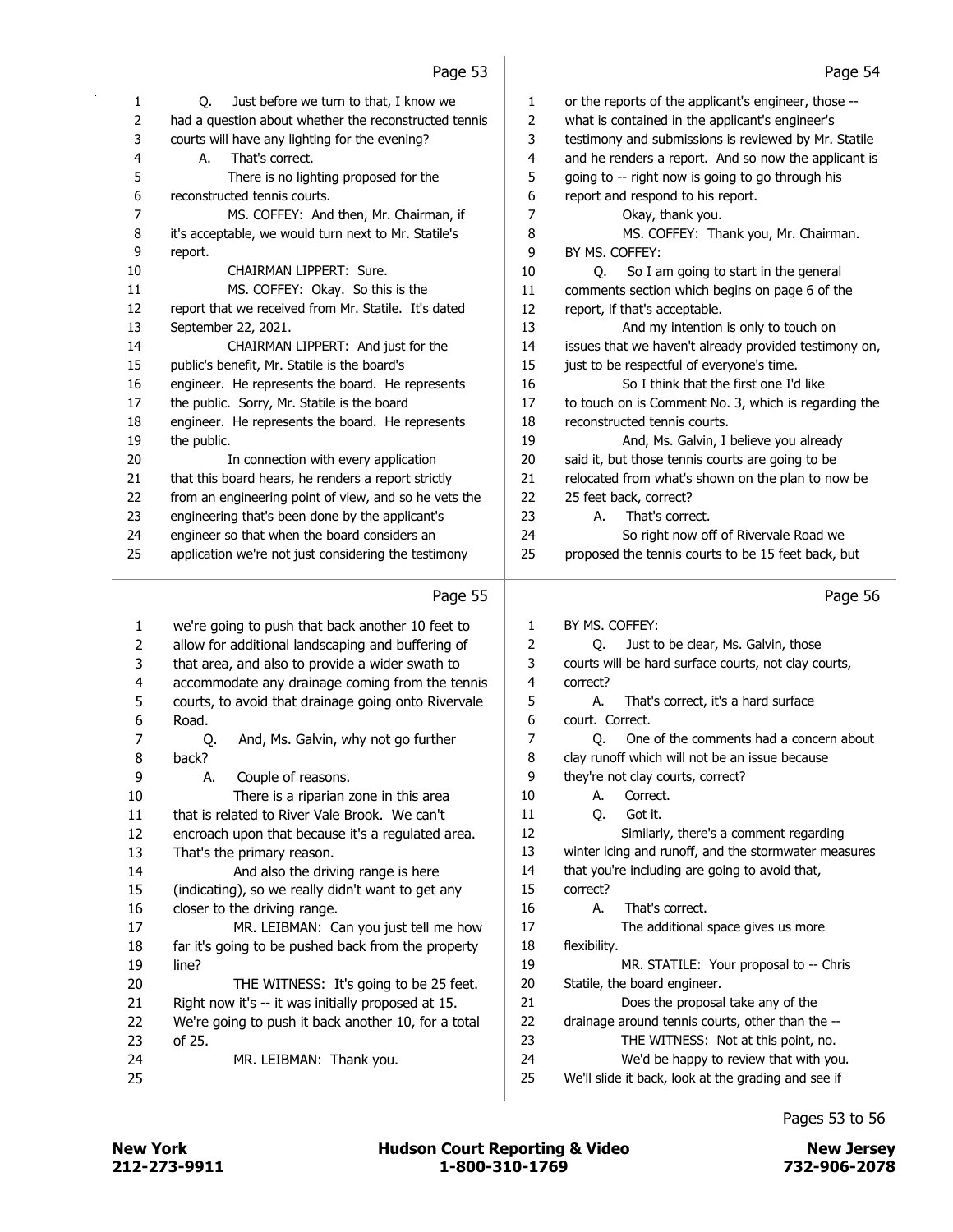| 1<br>2<br>3<br>4 | we have to add something. If we have to add<br>something, we will.<br>MR. STATILE: I mean, given the<br>propensity for the water runoff, like the other | 1<br>2<br>3<br>4 | Thank you.<br>Q.<br>And Comment No. 5 is regarding the<br>proposed tennis dome. And it notes that the dome<br>will help avoid clay washing out onto the sidewalk. |
|------------------|---------------------------------------------------------------------------------------------------------------------------------------------------------|------------------|-------------------------------------------------------------------------------------------------------------------------------------------------------------------|
| 5                | problem downstream, I think there's got to some                                                                                                         | 5<br>6           | But then in addition to that, it's                                                                                                                                |
| 6<br>7           | affirmative, you know, drainage controls.<br>THE WITNESS: Okay.                                                                                         | 7                | asking about lighting.<br>I know we have our tennis court or our                                                                                                  |
| 8                | MR. STATILE: You have plenty of room                                                                                                                    | 8                | tennis dome expert coming up, but there will be no                                                                                                                |
| 9                | to do that so I'm not worried about --                                                                                                                  | 9                | light emission from the dome, correct?                                                                                                                            |
| 10               | THE WITNESS: We'd be happy to take                                                                                                                      | 10               | That's correct.<br>А.                                                                                                                                             |
| 11               | care of that.                                                                                                                                           | 11               | And he'll provide additional detail on                                                                                                                            |
| 12               | MR. STATILE: Okay, great.                                                                                                                               | 12               | that when he presents his testimony.                                                                                                                              |
| 13               | Thank you.                                                                                                                                              | 13               | Okay. I know Mr. Witmondt already<br>O.                                                                                                                           |
| 14               | MS. COFFEY: Okay.                                                                                                                                       | 14               | provided the hours of operation as well.                                                                                                                          |
| 15               | BY MS. COFFEY:                                                                                                                                          | 15               | Let's see, I think we covered Comment                                                                                                                             |
| 16               | Comment No. 4 is regarding the existing<br>Q.                                                                                                           | 16               | No. 6 regarding the hole relocation and the NJDEP                                                                                                                 |
| 17               | stormwater runoff issues related to the sidewalk                                                                                                        | 17               | permitting.                                                                                                                                                       |
| 18               | opposite the crosswalk at Old Tappan Road.                                                                                                              | 18               | There's one thing I'd like to add to<br>А.                                                                                                                        |
| 19               | I think you've already touched on that,                                                                                                                 | 19               | No. 6.                                                                                                                                                            |
| 20               | but --                                                                                                                                                  | 20               | Sure.<br>Q.                                                                                                                                                       |
| 21               | А.<br>Yes, actually I think that's what                                                                                                                 | 21               | That the tree removal that's proposed<br>А.                                                                                                                       |
| 22               | Mr. Statile is referring to. There's some issues                                                                                                        | 22               | on the plan, the blue shaded areas and the isolated                                                                                                               |
| 23               | down -- associated with the existing tennis courts                                                                                                      | 23               | trees (indicating), there are no trees being removed                                                                                                              |
| 24               | and we will take a look at that also. That's an                                                                                                         | 24               | within a riparian -- within a wetland area, within a                                                                                                              |
| 25               | ongoing issue.                                                                                                                                          | 25               | flood hazard area, within the slopes of the -- or the                                                                                                             |
|                  |                                                                                                                                                         |                  |                                                                                                                                                                   |
|                  | Page 59                                                                                                                                                 |                  | Page 60                                                                                                                                                           |
|                  |                                                                                                                                                         |                  |                                                                                                                                                                   |
| 1                | banks of any of the brooks.                                                                                                                             | 1                | respect to No. 9. There is already an agreement                                                                                                                   |
| 2                | Everything is located away from the                                                                                                                     | 2                | between the townhome lot, which is Lot 6.03, to allow                                                                                                             |
| 3                | more sensitive stream areas. I wanted to mention                                                                                                        | 3                | stormwater from the club to flow through the drainage                                                                                                             |
| 4                | that.                                                                                                                                                   | 4                | system in -- within the townhouses and then to allow                                                                                                              |
| 5                | Q.<br>Ms. Galvin, applicant is also proposing                                                                                                           | 5                | that drainage to tie into the pond that actually                                                                                                                  |
| 6                | to add supplemental landscaping along the border of                                                                                                     | 6                | exists on the golf course lot.                                                                                                                                    |
| 7                | the property with 461 Rivervale Road as well,                                                                                                           | 7                | So there's an agreement between the two                                                                                                                           |
| 8                | correct?                                                                                                                                                | 8                | lots to accommodate that.                                                                                                                                         |
| 9                | That's correct. 461 --<br>А.                                                                                                                            | 9                | MR. STATILE: The reason I bring this                                                                                                                              |
| 10               | Q.<br>Further south.                                                                                                                                    | 10               | up is if there's an issue, say, five years from now                                                                                                               |
| 11               | Further south. Oh yeah, I'm sorry,<br>А.                                                                                                                | 11               | with the detention pond, who does the Township go to,                                                                                                             |
| 12               | back in here (indicating). I'm sorry. Yes.                                                                                                              | 12               | the townhomes, the maintenance building or the golf                                                                                                               |
| 13               | And that will also be discussed more by                                                                                                                 | 13               | country club? I needed some clear line of where the                                                                                                               |
| 14               | the landscape architect.                                                                                                                                | 14               | town goes for complaints.                                                                                                                                         |
| 15               | That's correct.                                                                                                                                         | 15               | MS. COFFEY: Just for the record, that                                                                                                                             |
| 16               | And No. 7, just for the record, the<br>Q.                                                                                                               | 16               | will be a recorded agreement, so it will run with the                                                                                                             |
| 17               | applicant will comply with the species and caliper                                                                                                      | 17               | property.                                                                                                                                                         |
| 18               | requirements?                                                                                                                                           | 18               | MR. STATILE: It is recorded.                                                                                                                                      |
| 19               | А.<br>Correct.                                                                                                                                          | 19               | MS. COFFEY: It is recorded. Even                                                                                                                                  |
| 20               | No. 8 is a grease interceptor proposed?<br>Q.                                                                                                           | 20               | better.                                                                                                                                                           |
| 21               | А.<br>Yes.                                                                                                                                              | 21               | MR. STATILE: But whose responsibility                                                                                                                             |
| 22               | Q.<br>And No. 9, I think, is another one                                                                                                                | 22               | is it? The breakdown is complicated.                                                                                                                              |
| 23               | where the applicant will comply as well?                                                                                                                | 23               | MS. COFFEY: So I'm being told that                                                                                                                                |
| 24<br>25         | Yes.<br>А.<br>I just want to clarify one item with                                                                                                      | 24<br>25         | it's complicated in terms of what the responsibility<br>is, but that it's all spelled out in the recorded                                                         |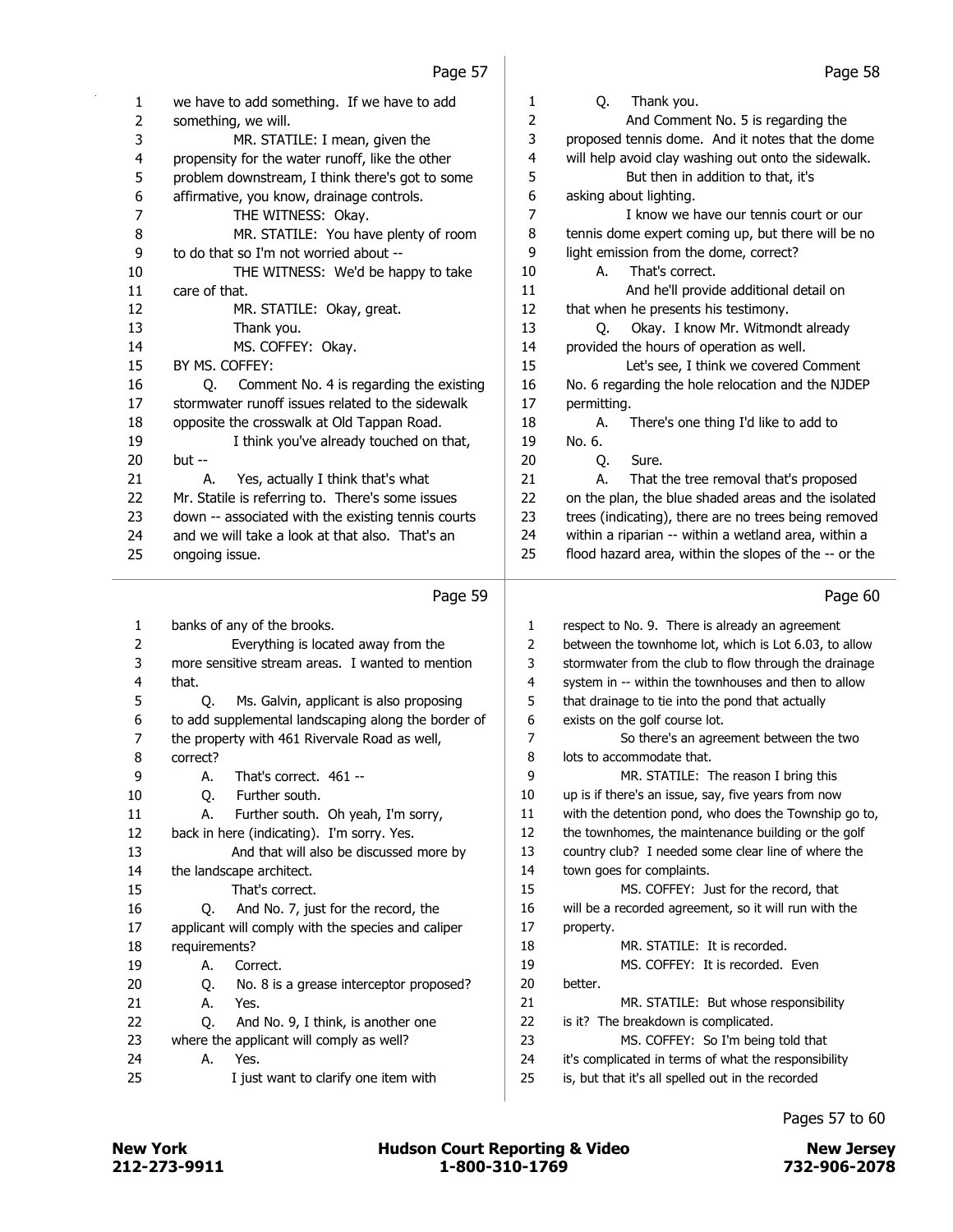| 1  | document.                                             | 1              | THE WITNESS: Right.                                   |
|----|-------------------------------------------------------|----------------|-------------------------------------------------------|
| 2  | We'd be happy to provide a copy of it                 | $\overline{2}$ | CHAIRMAN LIPPERT: I thought the                       |
| 3  | to you, Mr. Statile, and you can review it offline.   | 3              | existing development across the street from Piermont. |
| 4  | MR. STATILE: I just want one phone                    | 4              | We're not talking about that. Okay, sorry. I got      |
| 5  | number for one person.                                | 5              | confused.                                             |
| 6  | That's all I want.                                    | 6              | THE WITNESS: No.                                      |
| 7  | MS. COFFEY: Okay. I think then that                   | 7              | BY MS. COFFEY:                                        |
| 8  | would be the applicant.                               | 8              | Okay. I think we're up to No. 10, and<br>0.           |
| 9  | MR. STATILE: Okay, that would be the                  | 9              | this is regarding the flood fringe storage that is    |
| 10 | applicant.                                            | 10             | related to rechannelization of Holdrum Brook.         |
| 11 | Okay, thank you.                                      | 11             | Right.<br>А.                                          |
| 12 | MR. LEIBMAN: Can we get a copy of                     | 12             | So regarding the loss of the flood                    |
| 13 | that, please?                                         | 13             | fringe storage that results from the restoration of   |
| 14 | MS. COFFEY: Yes, I will make sure to                  | 14             | the channel along the Holdrum Brook, we agree with    |
| 15 | provide it.                                           | 15             | Mr. Statile that we can't reduce that volume.         |
| 16 | MR. LEIBMAN: Thank you.                               | 16             | DEP has already reviewed and concurs                  |
| 17 | CHAIRMAN LIPPERT: So let me ask you,                  | 17             | with our approach for rechannelizing this, but we'll  |
| 18 | because this was much discussed at the prior hearing. | 18             | review with Mr. Statile to make sure he's on board    |
| 19 | Is this going to improve the drainage at the townhome | 19             | also.                                                 |
| 20 | development?                                          | 20             | MR. STATILE: Keep in mind the board,                  |
| 21 | THE WITNESS: The townhome -- when you                 | 21             | no matter what Trenton says, it doesn't matter to us. |
| 22 | say the townhome development --                       | 22             | Their permittability is their problem.                |
| 23 | CHAIRMAN LIPPERT: Oh, I'm sorry, I                    | 23             | If you want to do something better than               |
| 24 | thought we -- I got confused. The townhouses are --   | 24             | DEP requires, you're free to do that. There is        |
| 25 | is the new development.                               | 25             | nothing restricting the board from doing something    |
|    | Page 63                                               |                | Page 64                                               |

| 1  | more than what the permit requires.                   | 1  | So that fence was inspected and found                |
|----|-------------------------------------------------------|----|------------------------------------------------------|
| 2  | So I'm just telling you that because                  | 2  | to be in good condition, so we're not proposing any  |
| 3  | often an applicant says, well, a permit's in hand,    | 3  | replacement at this time.                            |
| 4  | that's great, but we want more trees, we want, you    | 4  | Thank you.<br>O.                                     |
| 5  | know, channelization or stabilization, et cetera.     | 5  | MS. COFFEY: And at that point I don't                |
| 6  | And that's something you can certainly ask for.       | 6  | have any further questions for Ms. Galvin, but we're |
| 7  | That's why I bring this up because some               | 7  | happy to answer questions from the board or its      |
| 8  | of the work you're doing is a little bit of loss of   | 8  | professionals or the public.                         |
| 9  | flood storage with some channelization work.          | 9  | CHAIRMAN LIPPERT: Board members have                 |
| 10 | I don't want to lose the storage                      | 10 | questions?                                           |
| 11 | because it only helps the downstream properties from  | 11 | MR. ADAMO: Mr. Chairman, I have a                    |
| 12 | flooding, of course. We don't want to lose that, so   | 12 | couple of questions.                                 |
| 13 | we'll have to address it.                             | 13 | Could you review the bulk table                      |
| 14 | THE WITNESS: Yes.                                     | 14 | analysis for these improvements?                     |
| 15 | BY MS. COFFEY:                                        | 15 | THE WITNESS: You know, that's probably               |
| 16 | No. 11 is regarding additional<br>O.                  | 16 | better handled by the planner. If you have a         |
| 17 | evergreen landscape buffering along the three holes   | 17 | specific question I might be able to answer it, but  |
| 18 | that are being modified, and the applicant intends to | 18 | the bulk table is probably better handled by the     |
| 19 | coordinate with Mr. Statile to provide those;         | 19 | planner.                                             |
| 20 | correct, Ms. Galvin?                                  | 20 | Do you have a specific question?                     |
| 21 | That's correct.<br>А.                                 | 21 | MR. ADAMO: What about, like, from                    |
| 22 | And then No. 12 is asking about the<br>O.             | 22 | setbacks or structures in front yards or drainage    |
| 23 | existing chain-link fence along Patriot Green Lanes   | 23 | calculations -- sorry, impervious versus pervious,   |
| 24 | and whether it requires replacement.                  | 24 | how that all folds into the bulk table and what's a  |
| 25 | Right.<br>А.                                          | 25 | variance, what's not a variance. And that's not part |
|    |                                                       |    |                                                      |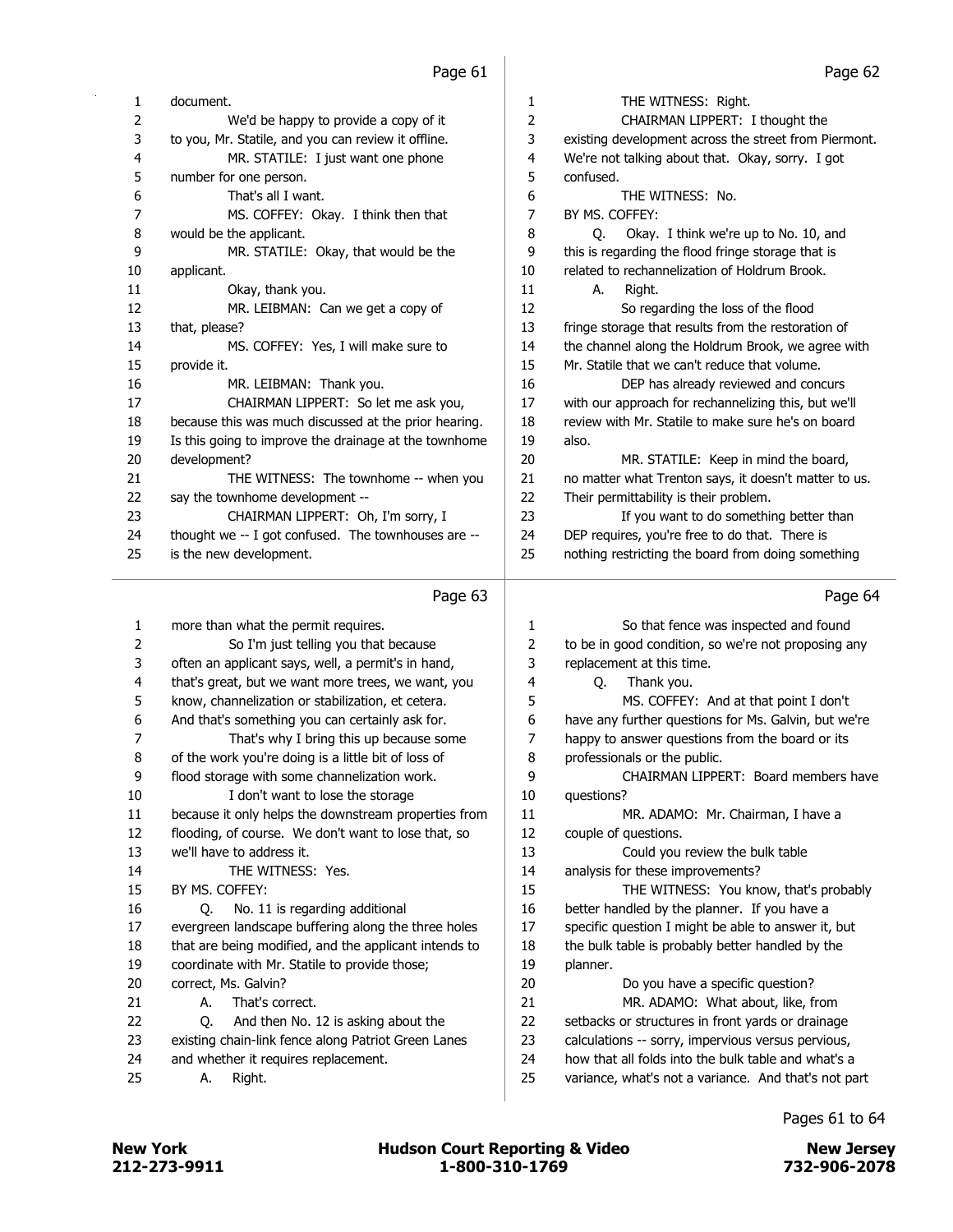|    | Page 65                                               |    | Page bb                                               |
|----|-------------------------------------------------------|----|-------------------------------------------------------|
| 1  | of engineering?                                       | 1  | THE WITNESS: No, the building, itself,                |
| 2  | THE WITNESS: Well, some of it is.                     | 2  | has a larger footprint, but there's other             |
| 3  | With respect to impervious coverage, I                | 3  | modifications in this general area such that the      |
| 4  | mentioned before that there's a very slight reduction | 4  | overall impervious number is being reduced.           |
| 5  | in the total impervious. The other standards or       | 5  | MR. ADAMO: Okay.                                      |
| 6  | calculations that you're talking about with respect   | 6  | THE WITNESS: And that was part of the                 |
| 7  | to the bulk standards, such as setbacks and things    | 7  | DEP evaluation also for the permit, was the           |
| 8  | like that, are definitely better handled by the       | 8  | impervious area calculations.                         |
| 9  | planner.                                              | 9  | MR. ADAMO: So if possible, could you                  |
| 10 | MR. ADAMO: So in the impervious,                      | 10 | -- not now, but could you provide what is currently   |
| 11 | you're saying -- so we have more impervious area now  | 11 | on-site for pervious and then what the new pervious   |
| 12 | with this application than currently on-site?         | 12 | is so we can put it into the potential resolution so  |
| 13 | THE WITNESS: Yes, you could say that,                 | 13 | that this way we know that the sizes of pervious area |
| 14 | yes.                                                  | 14 | are --                                                |
| 15 | MR. ADAMO: Okay. So, I apologize.                     | 15 | THE WITNESS: Yes.                                     |
| 16 | There is a new tennis court or a, I'm sorry, a        | 16 | And I'll have those exact numbers at                  |
| 17 | reconstructed tennis court. How many square feet is   | 17 | the next meeting.                                     |
| 18 | that?                                                 | 18 | MR. ADAMO: That's fine, no problem.                   |
| 19 | THE WITNESS: About 10,000-ish. About                  | 19 | When you were mentioning the                          |
| 20 | 100-by-120, 12,000.                                   | 20 | reconstructed courts -- when you were talking about   |
| 21 | MR. ADAMO: All right.                                 | 21 | the reconstructed courts and then you were talking    |
| 22 | The existing midway structure, the                    | 22 | about those would be hard floors, then there's the    |
| 23 | building is coming down and a new one is being built. | 23 | existing clay courts, and then you also mentioned     |
| 24 | I guess it's in a smaller footprint than the existing | 24 | that the dome would help with the clay courts.        |
| 25 | footprint.                                            | 25 | I forget, I know I walked the property.               |
|    | Page 67                                               |    | Page 68                                               |
| 1  | The existing four courts that are under the dome,     | 1  | pretty shade of blue. So we're going to work with     |
| 2  | those are clay courts.                                | 2  | Mr. Statile to resolve that issue. That actually      |
| 3  | THE WITNESS: Correct.                                 | 3  | came up as part of The Fairways application, so we're |
| 4  | MR. ADAMO: Okay. And then there's the                 | 4  | still working on that.                                |
| 5  | existing courts more to the north.                    | 5  | MR. ADAMO: Okay.                                      |
| 6  | THE WITNESS: The ones we're proposing?                | 6  | I am unaware of that, I'll leave that                 |
| 7  | MR. ADAMO: No, there's an existing                    | 7  | alone. To the north isn't there two -- there's a      |
| 8  | couple of courts.                                     | 8  | pickleball court and then there is the existing       |
| 9  | THE WITNESS: Right here (indicating)?                 | 9  | tennis courts.                                        |
| 10 | MR. ADAMO: Yeah, they're clay.                        | 10 | THE WITNESS: Correct.                                 |
| 11 | THE WITNESS: Yes.                                     | 11 | MR. ADAMO: Then there's new courts.                   |
| 12 | MR. ADAMO: And I believe you mentioned                | 12 | Is that correct?                                      |
| 13 | in part of Mr. Statile's report that there were some  | 13 | THE WITNESS: Correct.                                 |
| 14 | issues that you raised, I don't -- I apologize, I     | 14 | MR. ADAMO: So the existing courts is                  |
| 15 | didn't write the number down, I don't know if it was  | 15 | the one that I'm referring to. Not the one that's     |
| 16 | four or five in the report, that you would work with  | 16 | getting the dome, the other one.                      |
| 17 | Mr. Statile on how to fix some of the drainage issues | 17 | THE WITNESS: Okay.                                    |
| 18 | that are over there.                                  | 18 | MR. ADAMO: That one also has -- is a                  |

19 THE WITNESS: Yes, that's actually 20 related to the courts that are going to have the

21 tennis dome on top of it, not the ones along 22 Rivervale Road.

- 23 But it's related to some drainage
- 24 issues at the existing courts there. It's clay
- 25 surface, so one of the issues is the runoff is a

- Pages 65 to 68
- 

19 clay court?

21 yes.

25 that --

20 THE WITNESS: I don't know that -- yes,

22 MR. ADAMO: Okay. So that one I know 23 does, during heavy rainstorms, have clay that runs 24 onto the retaining wall and down to the sidewalk. Is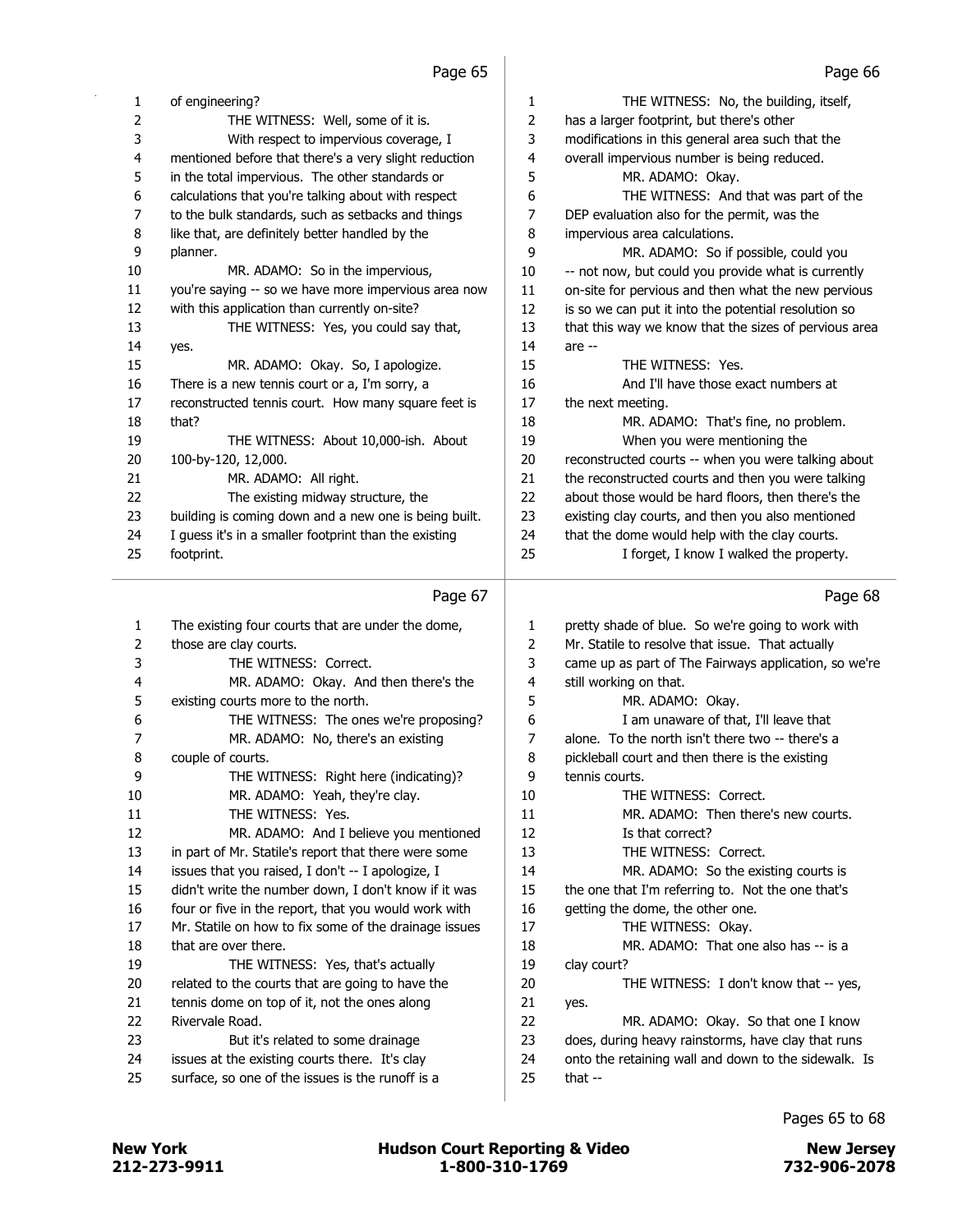| 1  | THE WITNESS: We'll take a look at it.                | 1  | THE WITNESS: Yes.                                     |
|----|------------------------------------------------------|----|-------------------------------------------------------|
| 2  | I am not aware of any issues with that tennis court, | 2  | So anybody that is accessing those                    |
| 3  | but we will look into it.                            | 3  | tennis courts will walk through the country club, not |
| 4  | MR. ADAMO: Okay.                                     | 4  | out on Rivervale Road.                                |
| 5  | THE WITNESS: And work with Mr. Statile               | 5  | MR. ADAMO: Of course, no, I didn't                    |
| 6  | to resolve it.                                       | 6  | think they would.                                     |
| 7  | MR. ADAMO: So I would just ask that                  | 7  | But, so there is a path that's going to               |
| 8  | whatever resolution is determined -- or whatever     | 8  | go, I guess parallel to River Valley Road, right, to  |
| 9  | solution I quess is better -- whatever solution is   | 9  | get to those courts.                                  |
| 10 | determined, I would like that to be part of the      | 10 | THE WITNESS: In general. It would                     |
| 11 | application, not done after the fact.                | 11 | just extend, I think there's a path that exists       |
| 12 | Because, the reason why I say that is,               | 12 | already up to the existing tennis courts and it would |
| 13 | is there's a potential that the solution resolves,   | 13 | be extended.                                          |
| 14 | you know, there needs to be a modification to the    | 14 | MR. ADAMO: Does that court -- that's                  |
| 15 | drawing for the location of the courts or something  | 15 | going to be a hard surface, pavement of some sort.    |
| 16 | that may make some sort of decision for us up here.  | 16 | THE WITNESS: No, probably not.                        |
| 17 | So I don't think it's something that                 | 17 | MR. ADAMO: Oh, so you're going to walk                |
| 18 | can be solved after the application or after the     | 18 | on the grass to get to that court.                    |
| 19 | resolution, I think it should be part of the         | 19 | THE WITNESS: Yes, but I don't know if                 |
| 20 | application.                                         | 20 | it would be just grass. It might be more defined.     |
| 21 | THE WITNESS: Okay.                                   | 21 | It might be stone or gravel. I'm not sure what the    |
| 22 | MR. ADAMO: Are there any -- with the                 | 22 | surface is going to be at this point.                 |
| 23 | tennis courts that are -- the reconstructed tennis   | 23 | MR. ADAMO: Okay. So if it's not on                    |
| 24 | courts, the ones most to the north, is there a path  | 24 | the drawings and part of the impervious calculation   |
| 25 | that goes from the club to that?                     | 25 | it would be added to those calculations if it's going |
|    | Page 71                                              |    | Page 72                                               |
| 1  | to be a hard surface.                                | 1  | that river or that stream that goes to Hackensack and |
| 2  | THE WITNESS: The intent would be that                | 2  | moving it towards the Fairway property and to that    |
| 3  | it's not an impervious surface. It would be a        | 3  | stormwater detention or --                            |
| 4  | pervious surface.                                    | 4  | THE WITNESS: No, the drainage area                    |

| 1  | to be a hard surface.                                 | 1  | that river or that stream that goes to Hackensack and |
|----|-------------------------------------------------------|----|-------------------------------------------------------|
| 2  | THE WITNESS: The intent would be that                 | 2  | moving it towards the Fairway property and to that    |
| 3  | it's not an impervious surface. It would be a         | 3  | stormwater detention or --                            |
| 4  | pervious surface.                                     | 4  | THE WITNESS: No, the drainage area                    |
| 5  | MR. ADAMO: Pervious surface. Okay,                    | 5  | associated with the River Vale Brook is staying       |
| 6  | understood.                                           | 6  | intact, if that's -- you know, we're not -- there's   |
| 7  | Will there be any lighting on that to                 | 7  | -- and that was actually part of the DEP approval     |
| 8  | get to the tennis courts?                             | 8  | also was to be sure that we weren't redistributing    |
| 9  | THE WITNESS: No.                                      | 9  | drainage from one area to another. So the drainage    |
| 10 | MR. ADAMO: Okay.                                      | 10 | area is being maintained for the River Vale part.     |
| 11 | MS. COFFEY: The courts are only                       | 11 | MR. ADAMO: So in your words, the                      |
| 12 | available for use until 7:00 p.m., so -- which is why | 12 | existing drainage or the existing amount of           |
| 13 | the courts will not be lighted at night, nor would    | 13 | stormwater that comes off on a rain event today would |
| 14 | the path to them need to be lit at night. Correct?    | 14 | be no different after these improvements are made?    |
| 15 | THE WITNESS: Correct.                                 | 15 | THE WITNESS: Yes.                                     |
| 16 | MR. ADAMO: Okay, perfect.                             | 16 | MR. ADAMO: On the parking, the -- when                |
| 17 | And there was -- I know you talked                    | 17 | you were doing the calculations of the banquet and    |
| 18 | about drainage and you went to DEP. That particular   | 18 | the -- the other, the golf members and such, is there |
| 19 | area, the whole area down at Rivervale Road that      | 19 | -- when you were doing those calculations, is it      |
| 20 | we've been talking about here, there is, you know, I  | 20 | possible that there would also be people using the    |
| 21 | don't know what the terms are, but there is a stream, | 21 | pool and the tennis courts that would add additional  |
| 22 | a brook, that goes obviously under Rivervale Road and | 22 | cars to that calculation?                             |
| 23 | goes into the river, eventually the Hackensack River. | 23 | THE WITNESS: That was actually part of                |
| 24 | Based on the improvements that you're                 | 24 | the calculation. It was a category called "Pool,      |
| 25 | doing here, are you channeling any water away from    | 25 | Tennis and Other Amenities." Generally, activities    |
|    |                                                       |    |                                                       |

Pages 69 to 72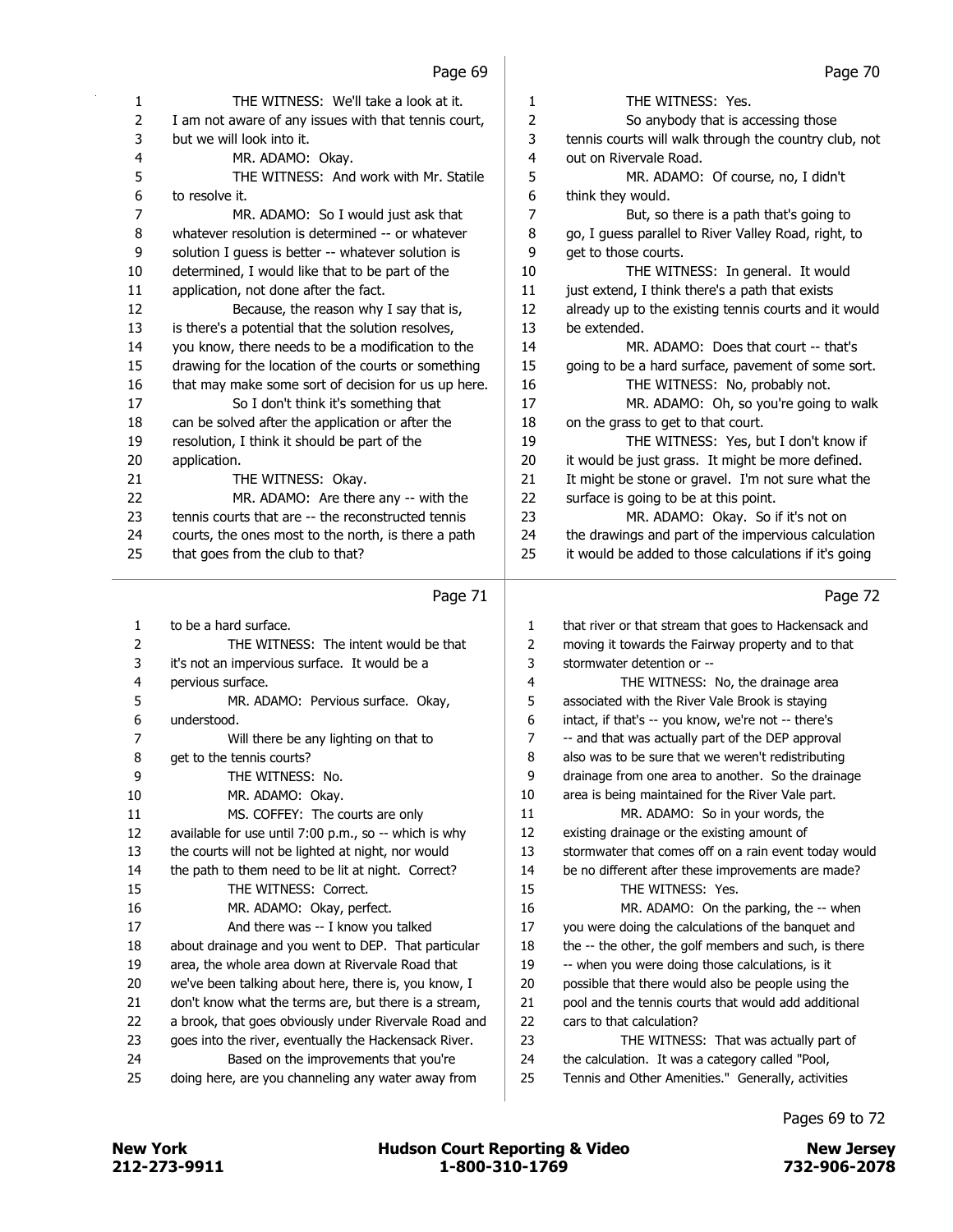| $\mathbf{1}$ | that are associated with that amenity space.          | 1              | design for The Fairways.                             |
|--------------|-------------------------------------------------------|----------------|------------------------------------------------------|
| 2            | So that was part of the calculations                  | $\overline{2}$ | MR. ADAMO: Okay. Thank you.                          |
| 3            | and the estimate for that was 60 parking spaces.      | 3              | CHAIRMAN LIPPERT: Any other board                    |
| 4            | MR. ADAMO: Got you.                                   | 4              | members have questions?                              |
| 5            | And if there was an issue because an                  | 5              | Mr. Wayne?                                           |
| 6            | event had more, I'm assuming they have the option for | 6              | MR. WAYNE: Yes.                                      |
| 7            | valet parking to get more cars on the lot?            | 7              | Did you state that there used to be                  |
| 8            | THE WITNESS: Yes, yes.                                | 8              | tennis courts to reconstruct? When were they         |
| 9            | So the 60 spaces down at the -- off                   | 9              | removed?                                             |
| 10           | the, you know, the southeasterly easterly corner      | 10             | THE WITNESS: Somewhere between 2008                  |
| 11           | would be available through the valet parking.         | 11             | and 2009.                                            |
| 12           | MR. ADAMO: If there was a reason to                   | 12             | MR. WAYNE: So they were in exactly the               |
| 13           | adjust or minimize additional drainage or minimal     | 13             | same place.                                          |
| 14           | stormwater runoff into those river and brooks, would  | 14             | THE WITNESS: I would say approximately               |
| 15           | it be possible to eliminate some parking and have     | 15             | the same place. I don't know if it's exactly the     |
| 16           | more valet parking to be more green space?            | 16             | same, but in that general location, yes.             |
| 17           | THE WITNESS: Most of the parking, the                 | 17             | MR. WAYNE: Because I don't remember                  |
| 18           | drainage is directed towards The Fairways project and | 18             | them. I don't know how many people do.               |
| 19           | into the pond, so it's not running off into the River | 19             | MR. ADAMO: I don't either.                           |
| 20           | Vale Brook.                                           | 20             | MR. WAYNE: And this is the only place                |
| 21           | And that was part of the analysis to                  | 21             | on the property that these tennis courts can go?     |
| 22           | The Fairways project was in anticipation of this      | 22             | THE WITNESS: It's the location that                  |
| 23           | future improvement, and the future improvement        | 23             | works out best, based on the layout of the facility, |
| 24           | actually turned out to be -- to generate less runoff  | 24             | yes.                                                 |
| 25           | than we thought it was going to when we did the       | 25             | MR. WAYNE: Well, maybe for you, but I                |
|              |                                                       |                |                                                      |
|              | Page 75                                               |                | Page 76                                              |
| 1            | don't know, I'm a little hesitant to say yes to a --  | 1              | MR. STATILE: They would use the tennis               |
| 2            | you have right across on Rivervale Road. It's a       | $\overline{2}$ | courts as well?                                      |
| 3            | little close to things.                               | 3              | MR. WITMONDT: They use all the tennis                |

| 4  | And the other thing is are you going to               |
|----|-------------------------------------------------------|
| 5  | be demolishing the midway building first and then     |
| 6  | build a new one?                                      |
| 7  | THE WITNESS: No.                                      |
| 8  | MR. WAYNE: You're still going to have                 |
| 9  | access for emergency vehicles?                        |
| 10 | THE WITNESS: Yes.                                     |
| 11 | MR. WAYNE: That's all I have.                         |
| 12 | CHAIRMAN LIPPERT: Other board members                 |
| 13 | have questions?                                       |
| 14 | MR. STATILE: Question, I am not sure                  |
| 15 | you can answer it or the first gentleman. I know      |
| 16 | there is, I guess, summer day camps out there.        |
| 17 | Am I right about that? Are they going                 |
| 18 | to be using the new tennis courts as well? How is     |
| 19 | that going to work? I'm just curious.                 |
| 20 | MR. WITMONDT: It's Eric Witmondt                      |
| 21 | again.                                                |
| 22 | Yes, we do have a summer day camp, and                |
| 23 | yes, they do use the grass area now where we actually |
| 24 | had a tent erected, and that same area is intended to |
| 25 | be used as well for the day camps, yes.               |

| 1  | MR. STATILE: They would use the tennis               |
|----|------------------------------------------------------|
| 2  | courts as well?                                      |
| 3  | MR. WITMONDT: They use all the tennis                |
| 4  | courts now, so I anticipate they'd use that tennis   |
| 5  | court as well. It wasn't designed for that purpose,  |
| 6  | but it might be for the overflow tennis, so it could |
| 7  | be used for that purpose.                            |
| 8  | MR. STATILE: And the day camp, I don't               |
| 9  | know myself, is for the members of the club.         |
| 10 | MR. WITMONDT: Both.                                  |
| 11 | It's both members and outside members.               |
| 12 | Anyone from the public.                              |
| 13 | MR. STATILE: Okay, thank you.                        |
| 14 | CHAIRMAN LIPPERT: All right then.                    |
| 15 | COUNCILMAN DONOVAN: Can I add                        |
| 16 | something?                                           |
| 17 | CHAIRMAN LIPPERT: Oh, sorry.                         |
| 18 | COUNCILMAN DONOVAN: No, that's okay.                 |
| 19 | I was waiting patiently.                             |
| 20 | I just, I have a couple of questions                 |
| 21 | for you. And my first, the first one I have for you  |
| 22 | is the existing four tennis courts that you're       |
| 23 | proposing to cover, are they lit currently and do    |
| 24 | they play tennis there at night?                     |
| 25 | THE WITNESS: No.                                     |
|    |                                                      |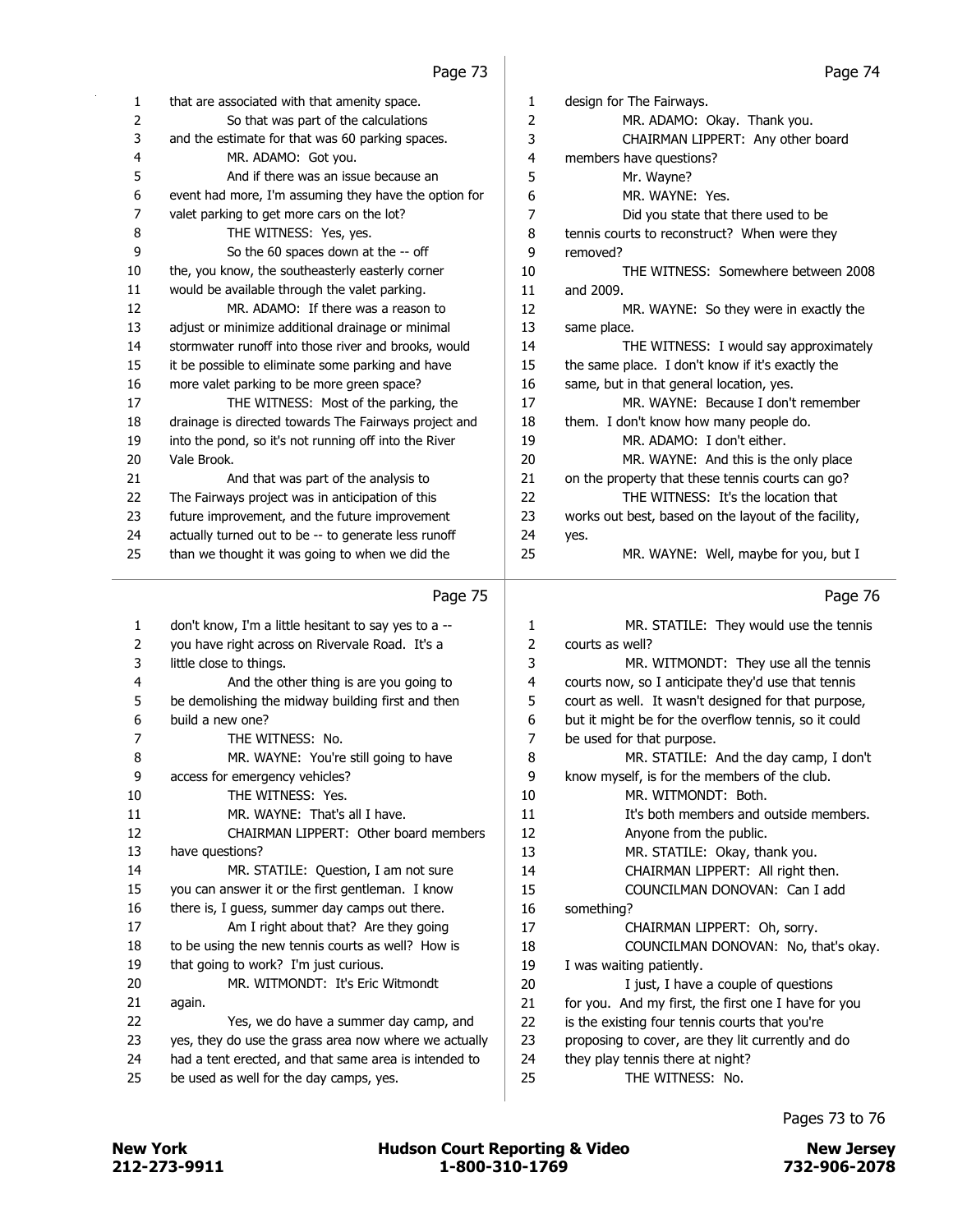| 1              | COUNCILMAN DONOVAN: Okay. And I                       | 1. | new courts; is there a reasonable solution that can   |
|----------------|-------------------------------------------------------|----|-------------------------------------------------------|
| $\overline{2}$ | guess, you know, I think that's where -- I'm here a   | 2  | be proposed ahead of time to make sure that there     |
| 3              | long time in town and I don't recall those other      | 3  | isn't any new drainage issue, whether it be some kind |
| 4              | tennis courts either, but I'm just trying to          | 4  | of, you know, small retention or detention basin      |
| 5              | understand how many courts, tennis courts are         | 5  | around those courts?                                  |
| 6              | currently on the property?                            | 6  | Because 12,000 square feet of                         |
| 7              | THE WITNESS: Six. Four at the                         | 7  | impervious coverage is quite a bit, and I'd hate to   |
| 8              | location where the dome is proposed and then the two  | 8  | see us do anything without having thought about it a  |
| 9              | along Rivervale Road.                                 | 9  | little bit.                                           |
| 10             | COUNCILMAN DONOVAN: The two, okay.                    | 10 | THE WITNESS: Yes, I was actually                      |
| 11             | And then you're proposing an additional               | 11 | hoping to talk to Chris next week so we can resolve   |
| 12             | two, and you're going to keep the existing two.       | 12 | that before the meeting.                              |
| 13             | THE WITNESS: Correct.                                 | 13 | But one of the options that we had                    |
| 14             | COUNCILMAN DONOVAN: So there will be                  | 14 | actually looked at relative to the existing courts    |
| 15             | eight all together. All right.                        | 15 | was underground infiltration systems. So direct the   |
| 16             | THE WITNESS: Correct.                                 | 16 | water, the runoff, into those systems and then allow  |
| 17             | COUNCILMAN DONOVAN: And I think one of                | 17 | it to infiltrate into the ground. So that was what    |
| 18             | the things I think that Robert touched on that I tend | 18 | we had looked at for the existing courts.             |
| 19             | to agree with, and no offense to Chris because he     | 19 | COUNCILMAN DONOVAN: But you're                        |
| 20             | does a fantastic job for us and has for a long time,  | 20 | definitely thinking about something, not just --      |
| 21             | but I tend to get a little bit leery when we decide   | 21 | THE WITNESS: Yes, I think we have to                  |
| 22             | we're going to look at it later when there is a       | 22 |                                                       |
| 23             | request for approvals on something like this.         | 23 | COUNCILMAN DONOVAN: Okay.                             |
| 24             | So one of the first questions I have                  | 24 | THE WITNESS: -- we're going to do                     |
| 25             | for you as an engineer is in regards to the proposed  | 25 | that.                                                 |
|                |                                                       |    |                                                       |

### 1 MR. STATILE: There's a sidewalk there. 2 I can't have icing in the wintertime. 3 COUNCILMAN DONOVAN: No, no, I agree. 4 MR. STATILE: That's one of my biggest 5 concerns is -- 6 COUNCILMAN DONOVAN: I don't know that 7 we'd all be so -- so, I don't want to say uptight 8 about it, but so aware of it if we didn't have the 9 issue that we have on that sidewalk right now at the 10 retaining wall there. 11 Can you tell me, and that's one of the 12 things that, you know, as I'm thinking about, and 13 again, it's hard to see those existing tennis courts, 14 the four courts up there from Rivervale Road 15 currently. 16 What is the elevation difference from 17 the sidewalk at Rivervale Road to the front corner 18 that you proposed to only be 17 feet from the 19 property line? 20 THE WITNESS: Okay, so the elevation of 21 the existing tennis courts is around elevation 53. 22 And the elevation of the sidewalk of the road right 23 in front is around elevation 42. 24 COUNCILMAN DONOVAN: Okay. 25 THE WITNESS: So about 11 feet. Page 80 1 COUNCILMAN DONOVAN: Eleven feet, okay. 2 All right, thank you. 3 CHAIRMAN LIPPERT: Other board members 4 have questions. 5 (No response.) 6 CHAIRMAN LIPPERT: Okay. 7 So, again, members of the public, raise 8 your hand if you'd like to ask questions of this 9 witness. 10 Yes. State your name and address, 11 please. 12 MR. CHOE: Good evening. My name is 13 Mark Choe. My last name is spelled C-H-O-E. 14 I live at 473 White Birch Drive. And 15 my question is for the engineer. 16 Regarding drainage, I live in -- in 17 that cul-de-sac over there. We get flooded already a 18 couple of times. And when I walk by there, I do -- 19 what Rob mentioned, I see these grain flakes coming 20 off -- green stuff, I don't know exactly what it is, 21 it's coming off the existing tennis courts. So now 22 you guys are proposing additional clay tennis courts. 23 THE WITNESS: Just to jump in, we -- 24 the courts will not be clay. 25 MR. CHOE: It's not clay.

212-273-9911 1-800-310-1769 732-906-2078 New York **New York COULD Hudson Court Reporting & Video** New Jersey

Pages 77 to 80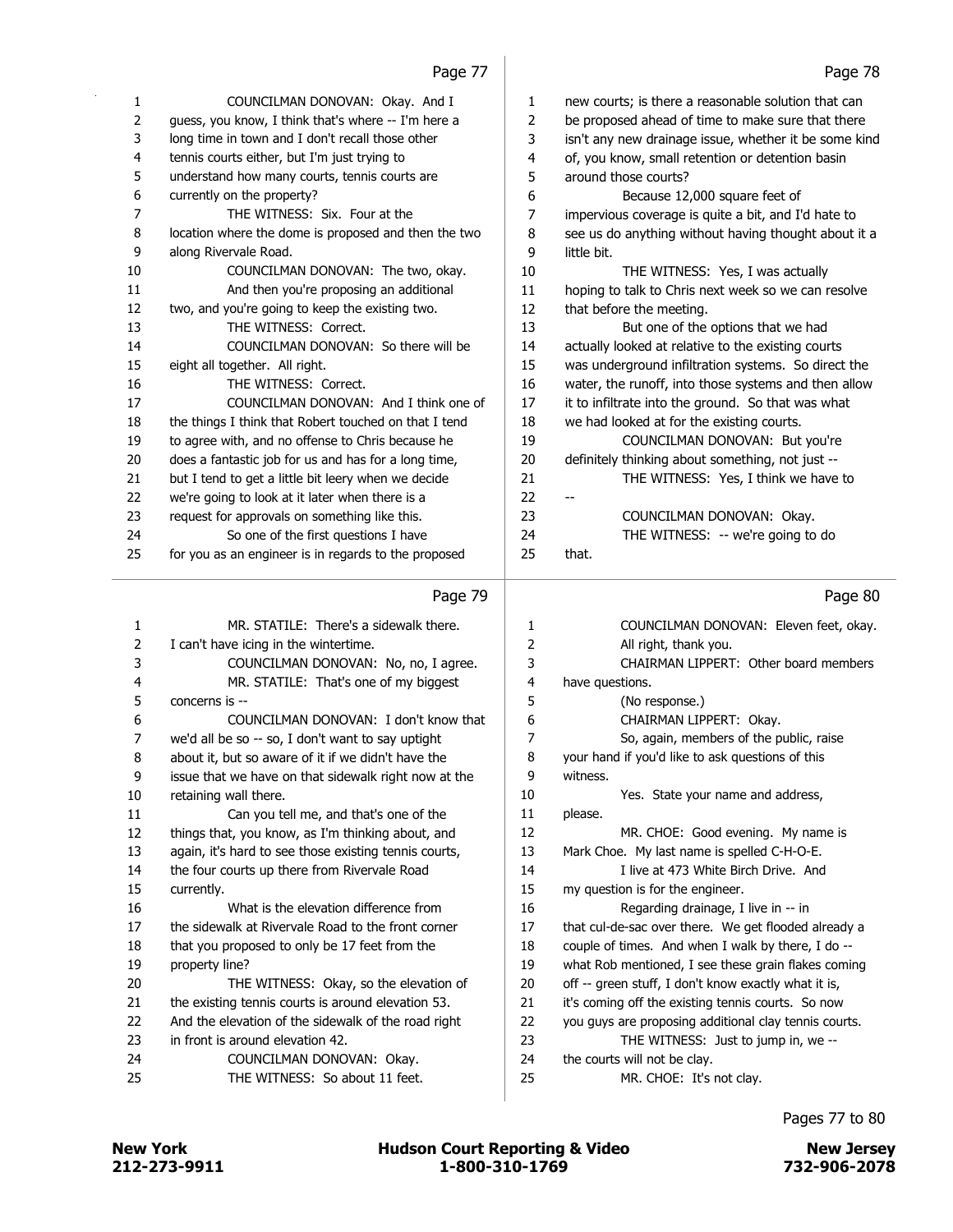| 1              | THE WITNESS: No, that's not clay.                    | $\mathbf{1}$ | For me, from a, you know, reality point               |
|----------------|------------------------------------------------------|--------------|-------------------------------------------------------|
| 2              | So the new courts will not be clay.                  | $\mathbf{2}$ | of view when I'm sitting there and I'm seeing water   |
| 3              | MR. CHOE: Okay. So the existing                      | 3            | coming closer and closer to my house each time it     |
| 4              | courts right now is already having a runoff of green | 4            | rains, I worry.                                       |
| 5              | stuff that's coming off the courts.                  | 5            | I've already been flooded twice where I               |
| 6              | Has that material been studied or                    | 6            | had 12 inches of water in my house, so it affects me  |
| 7              | looked at in any way?                                | 7            | directly. And that's how it affects me and that's     |
| 8              | THE WITNESS: Not that I am aware of.                 | 8            | why -- I know you guys --                             |
| 9              | We're already working though with Mr. Statile, this  | 9            | MR. LEIBMAN: Sir, I'm going to                        |
| 10             | actually came up as part of The Fairways application | 10           | interrupt you because you need to ask a question.     |
| 11             | to try to resolve that runoff issue.                 | 11           | MR. CHOE: Sorry.                                      |
| 12             | But I don't know if there's been any                 | 12           | So my question is these drainage                      |
| 13             | testing of the runoff, itself.                       | 13           | studies that you guys have done, this is an old       |
| 14             | CHAIRMAN LIPPERT: I am going to                      | 14           | drainage study or is there a new drainage study that  |
| 15             | suggest that the applicant take a good look at that  | 15           | you can actually tell me if there is overflow of      |
| 16             | and suggest something remedial, because it seems to  | 16           | water, where it actually goes.                        |
| 17             | be a problem.                                        | 17           | THE WITNESS: The studies that were                    |
| 18             | MR. CHOE: Yes.                                       | 18           | done recently, so they're new studies, were relative  |
| 19             | Because we're already being flooded in               | 19           | to -- I'll go back a little bit. There were certain   |
| 20             | that area. We've already been under water twice      | 20           | studies done relative to The Fairways development and |
| 21             | already, and I'm directly downstream.                | 21           | then the more recent studies were done relative to    |
| 22             | So to add this much hard surface, where              | 22           | the improvements for the golf course.                 |
| 23             | the water can't be absorbed into the ground, it's -- | 23           | So I would call those current studies.                |
| 24             | I know you said you don't drain this, but I just     | 24           | In some cases the information that we're relying on   |
| 25             | can't see it.                                        | 25           | is some older information, published data, those kind |
|                |                                                      |              |                                                       |
|                | Page 83                                              |              | Page 84                                               |
| $\mathbf{1}$   | of things, but they are new -- our studies are new.  | 1            | CHAIRMAN LIPPERT: Can we put the --                   |
| 2              | MR. CHOE: So the new study takes into                | 2            | anything that's been submitted, is that already on    |
| 3              | account the additional water and the additional --   | 3            | our website, Maria?                                   |
| 4              | THE WITNESS: Yes.                                    | 4            | MS. HAAG: Yes.                                        |
| 5              | MS. COFFEY: And just to clarify, the                 | 5            | Everything that's been submitted is on                |
| 6              | -- I don't know if -- in terms of the impervious     | 6            | the website.                                          |
| $\overline{7}$ | coverage, some of us think of as hardscape, that is  | 7            | MR. GALLAGHER: Okay.                                  |
| 8              | actually being slightly reduced, correct.            | 8            | And I just have one general question,                 |
| 9              | THE WITNESS: Correct, correct.                       | 9            | not specific to this. It's just a safety question.    |
| 10             | MR. CHOE: Thanks so much.                            | 10           | Along the walkway and bike path on                    |
| 11             | CHAIRMAN LIPPERT Thank you                           | 11           | Piermont there was a tree that fell down a couple     |

| 3              | account the additional water and the additional --    | 3  | our website, Maria?                                  |
|----------------|-------------------------------------------------------|----|------------------------------------------------------|
| 4              | THE WITNESS: Yes.                                     | 4  | MS, HAAG: Yes.                                       |
| 5              | MS. COFFEY: And just to clarify, the                  | 5  | Everything that's been submitted is on               |
| 6              | -- I don't know if -- in terms of the impervious      | 6  | the website.                                         |
| $\overline{7}$ | coverage, some of us think of as hardscape, that is   | 7  | MR. GALLAGHER: Okay.                                 |
| 8              | actually being slightly reduced, correct.             | 8  | And I just have one general question,                |
| 9              | THE WITNESS: Correct, correct.                        | 9  | not specific to this. It's just a safety question.   |
| 10             | MR. CHOE: Thanks so much.                             | 10 | Along the walkway and bike path on                   |
| 11             | CHAIRMAN LIPPERT: Thank you.                          | 11 | Piermont there was a tree that fell down a couple    |
| 12             | Other members of the public have                      | 12 | months ago because of one of the storms and there's  |
| 13             | questions?                                            | 13 | still a stump sticking out. And I'd hate to see a    |
| 14             | Yes, sir.                                             | 14 | bike rider or something fall and hit the stump. It's |
| 15             | MR. GALLAGHER: Scott Gallagher, 4                     | 15 | inside the walkway and the fence to the properties.  |
| 16             | Holiday Court.                                        | 16 | And I was just wondering, who's                      |
| 17             | My only question is where can we obtain               | 17 | responsible for removing that stump and eliminating  |
| 18             | a copy of the most recent DEP report and runoff       | 18 | the safety hazard?                                   |
| 19             | studies that occurred?                                | 19 | CHAIRMAN LIPPERT: Well, let's identify               |
| 20             | THE WITNESS: The applications to DEP,                 | 20 | where it is and if it -- see if the applicant is the |
| 21             | copies of the applications were submitted to the      | 21 | owner of the stump.                                  |
| 22             | board as part of the initial submission package.      | 22 | MS. COFFEY: If it's on our property,                 |
| 23             | There was supplemental information submitted to DEP.  | 23 | we will remove it.                                   |
| 24             | I don't know that that's been submitted to the board, | 24 | MR. GALLAGHER: Okay. I'd hate to see                 |
| 25             | I don't think we have any issues with sending that.   | 25 | a young kid, you know, now we have the 24 units that |
|                |                                                       |    |                                                      |

13 questions? 14

 $16$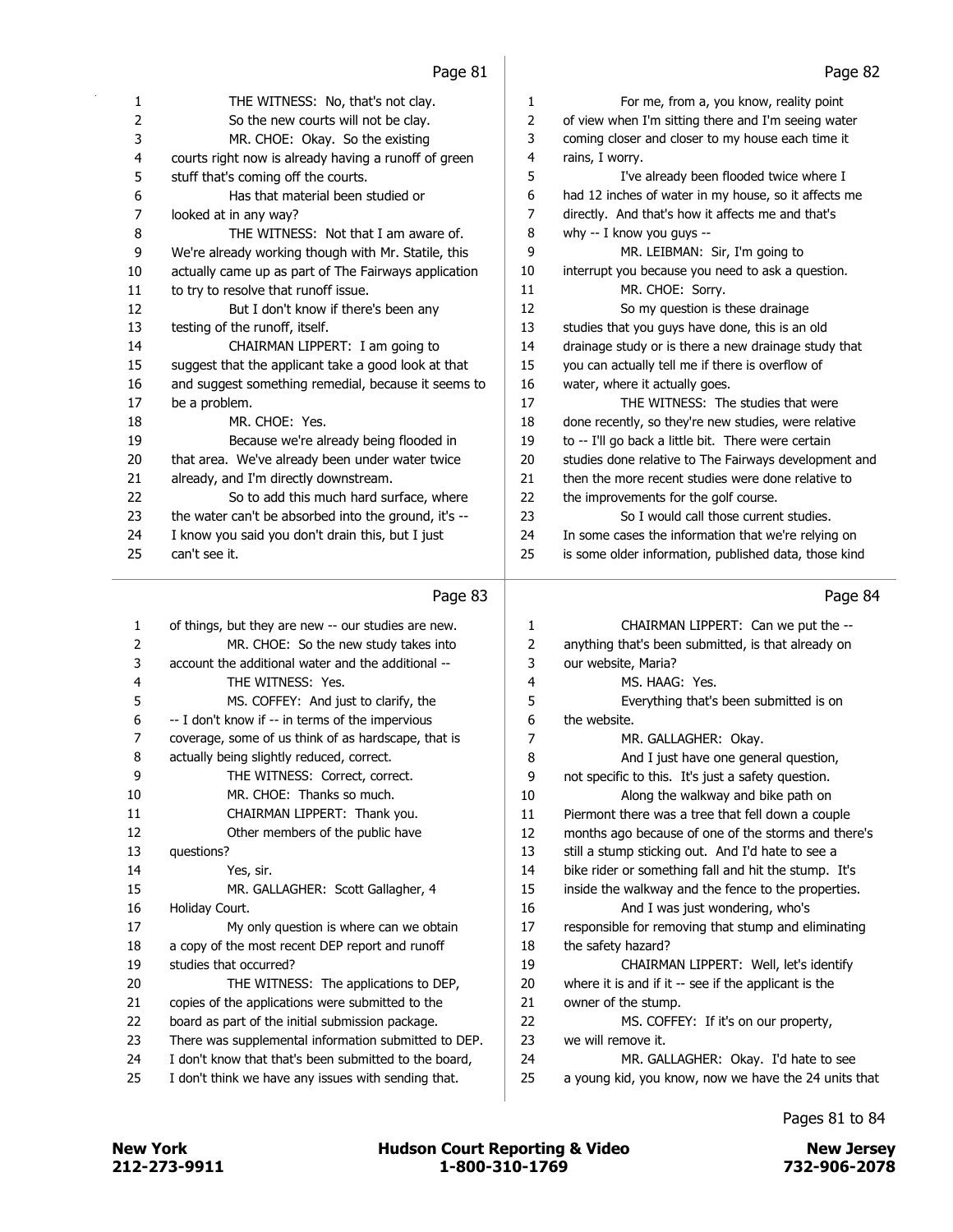| 1              | people are walking outside on the ground, to, you     | $\mathbf{1}$   | MR. LEIBMAN: Please raise your right               |
|----------------|-------------------------------------------------------|----------------|----------------------------------------------------|
| $\overline{2}$ | know, for the town to have a lawsuit because the      | 2              | hand.                                              |
| 3              | stump wasn't properly removed.                        | 3              | Do you swear or affirm the testimony               |
| 4              | CHAIRMAN LIPPERT: Yes, sir.                           | $\overline{4}$ | you're about to give is the truth, the whole truth |
| 5              | MS. COFFEY: We'd hate to have one,                    | 5              | and nothing but the truth, so help you God?        |
| 6              | too, so we'll -- if it's ours to remove, we'll make   | 6              | MR. JACQUES: I do.                                 |
| 7              | sure we do.                                           | $\overline{7}$ | WAYNE JACQUES, AIA                                 |
| 8              | MR. GALLAGHER: All right.                             | 8              | 700 School Street, Pawtucket, Rhode Island,        |
| 9              | That's all.                                           | 9              | having been duly sworn, testifies as follows:      |
| 10             | CHAIRMAN LIPPERT: As much as I don't                  | 10             | MR. LEIBMAN: All right, so sworn.                  |
| 11             | object to lawsuits, I don't --                        | 11             | Please state your name, spell your last            |
| 12             | MR. GALLAGHER: No, I figured you                      | 12             | name for the record.                               |
| 13             | wouldn't, but, you know, everybody sues everybody     | 13             | MR. JACQUES: My name is Wayne Jacques,             |
| 14             | these days, as you know.                              | 14             | last name is J-A-C-Q-U-E-S.                        |
| 15             | All right, thank you.                                 | 15             | MR. LEIBMAN: Thank you.                            |
| 16             | CHAIRMAN LIPPERT: Thank you.                          | 16             | <b>VOIR DIRE EXAMINATION</b>                       |
| 17             | Anyone else from the public have                      | 17             | BY MS. COFFEY:                                     |
| 18             | questions of this witness?                            | 18             | Mr. Jacques, can you please introduce<br>O.        |
| 19             | All right. Let's try to get another                   | 19             | yourself to the board and the public and tell them |
| 20             | witness in before we take a break.                    | 20             | about your experience and qualifications.          |
| 21             | MS. COFFEY: Thank you, Mr. Chairman.                  | 21             | CHAIRMAN LIPPERT: Could you move the               |
| 22             | Our next witness is going to be the                   | 22             | mic over?                                          |
| 23             | project architect, and so I would ask that he please  | 23             | MS. COFFEY: Sure.                                  |
| 24             | join us, Wayne Jacques.                               | 24             | I'll move Mr. Jacques over.                        |
| 25             | We'd ask that Mr. Jacques be sworn.                   | 25             | THE WITNESS: Move me over.                         |
|                | Page 87                                               |                | Page 88                                            |
| 1              | I am a registered architect. I got my                 | $\mathbf{1}$   | This is a colorized version of the<br>Q.           |
| 2              | master's of architecture degree in 1984 from Oklahoma | $\overline{2}$ | submission, correct?                               |
| 3              | State University.                                     | 3              | А.<br>Yes.                                         |
| 4              | I am licensed in 16 states.                           | 4              | MR. LEIBMAN: Let's mark that as A-4.               |
| 5              | And I was licensed, first licensed in                 | 5              | (Whereupon, Colorized Floor Plan of the            |
| 6              | the State of New Jersey in 2000.                      | 6              | New Proposed Midway Building, Sheet A-1.1 is       |
| 7              | CHAIRMAN LIPPERT: Did you give                        | 7              | marked as Exhibit A-4 for identification.)         |
|                |                                                       |                |                                                    |

|                | Page 87                                               |              | Page 88                                      |
|----------------|-------------------------------------------------------|--------------|----------------------------------------------|
| 1              | I am a registered architect. I got my                 | $\mathbf{1}$ | О.<br>This is a colorized version of the     |
| $\overline{2}$ | master's of architecture degree in 1984 from Oklahoma | 2            | submission, correct?                         |
| 3              | State University.                                     | 3            | Yes.<br>А.                                   |
| 4              | I am licensed in 16 states.                           | 4            | MR. LEIBMAN: Let's mark that as A-4.         |
| 5              | And I was licensed, first licensed in                 | 5            | (Whereupon, Colorized Floor Plan of the      |
| 6              | the State of New Jersey in 2000.                      | 6            | New Proposed Midway Building, Sheet A-1.1 is |
| 7              | CHAIRMAN LIPPERT: Did you give                        | 7            | marked as Exhibit A-4 for identification.)   |
| 8              | testimony in connection with The Fairways             | 8            | MR. LEIBMAN: It's a colorized version        |
| 9              | application?                                          | 9            | of what sheet?                               |
| 10             | THE WITNESS: I did not.                               | 10           | CHAIRMAN LIPPERT: A-1.1, did you say?        |
| 11             | CHAIRMAN LIPPERT: You did not. All                    | 11           | THE WITNESS: Yes. That is A-4.               |
| 12             | right.                                                | 12           | CHAIRMAN LIPPERT: So my A-1.1 has some       |
| 13             | We'll let you slide.                                  | 13           | color on it. Is this any different?          |
| 14             | MS. COFFEY: Thank you, Mr. Chairman.                  | 14           | THE WITNESS: No.                             |
| 15             | CHAIRMAN LIPPERT: We'll accept your                   | 15           | CHAIRMAN LIPPERT: Oh, my A-1.1 --            |
| 16             | credentials as an expert in architecture.             | 16           | okay. It has green on it.                    |
| 17             | <b>DIRECT EXAMINATION</b>                             | 17           | THE WITNESS: It has trees basically,         |
| 18             | BY MS. COFFEY:                                        | 18           | the trees are colored green.                 |
| 19             | Okay.<br>O.                                           | 19           | MR. LEIBMAN: So it's the same                |
| 20             | So, Mr. Jacques, can you please walk us               | 20           | basically as what we got in the packet.      |
| 21             | through the proposed buildings?                       | 21           | MS. COFFEY: Would you like us to             |
| 22             | Yes.<br>А.                                            | 22           | scratch it as a fresh exhibit?               |
| 23             | This is the floor plan of the new                     | 23           | MR. LEIBMAN: That's fine.                    |
| 24             | proposed midway building. It's part of your -- it's   | 24           | MS. COFFEY: Okay.                            |
| 25             | drawing A-1.1.                                        | 25           | THE WITNESS: Again, this is the first        |
|                |                                                       |              |                                              |

Pages 85 to 88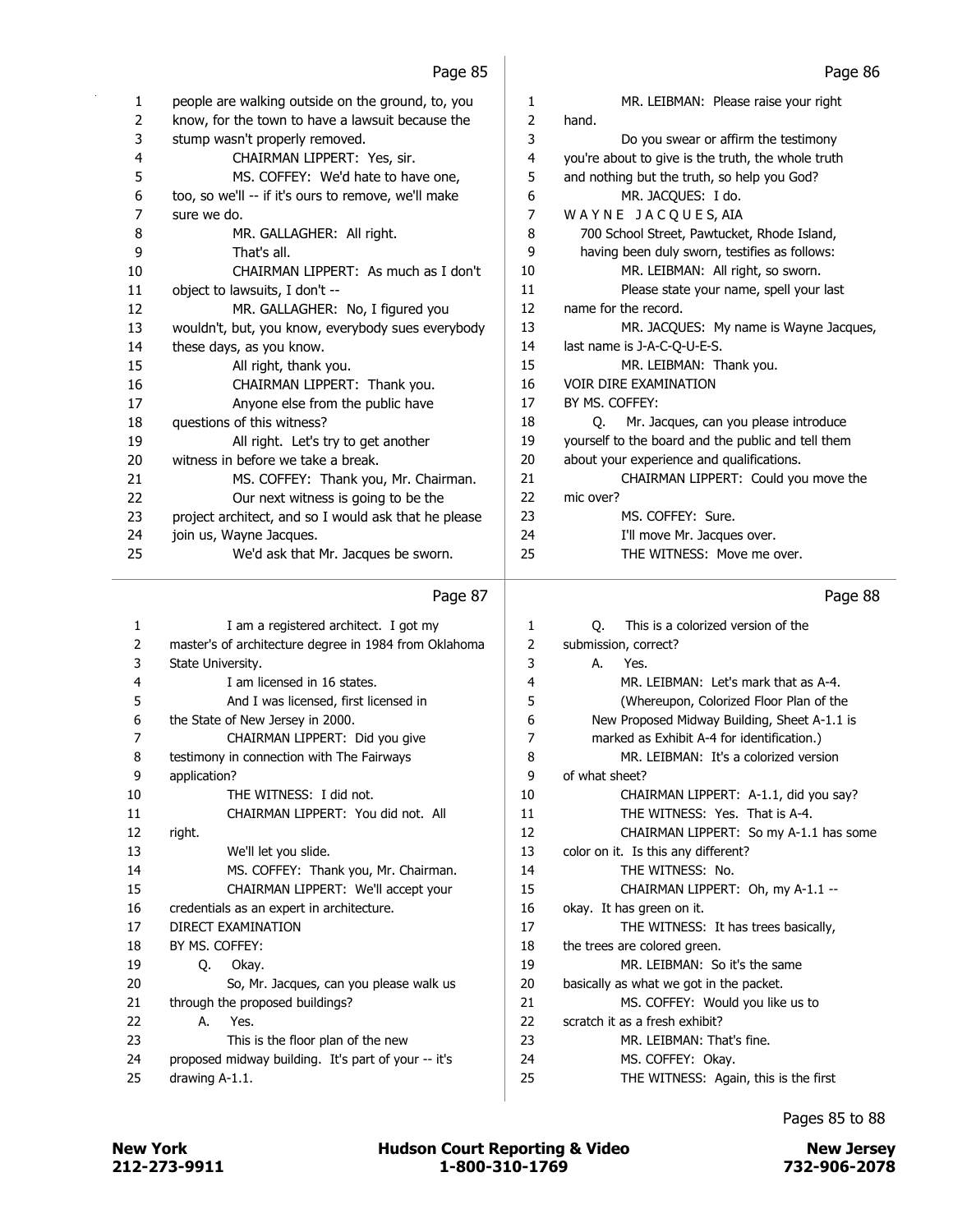| 1  | floor or the entry level of the midway building.     | 1  | experience. We do approximately 12 projects a year   |
|----|------------------------------------------------------|----|------------------------------------------------------|
| 2  | Footprint is 13,619 square feet.                     | 2  | that are country clubs in our firm, so our specialty |
| 3  | The main function on this is dining                  | 3  | is country clubs.                                    |
| 4  | facilities for the members and the residents.        | 4  | And in working with Woodmont Properties              |
| 5  | There is a lounge in the member dining               | 5  | and the club, it was determined as far as the proper |
| 6  | room. There's also two simulators to be used for     | 6  | number of seats for a club of this size and the      |
| 7  | entertainment and golf practice, restrooms and a     | 7  | proper size kitchen to support that facility.        |
| 8  | kitchen facility.                                    | 8  | CHAIRMAN LIPPERT: What's it going to                 |
| 9  | And there is some outdoor terrace space              | 9  | be used for?                                         |
| 10 | also that's -- part of it's covered and part of it's | 10 | THE WITNESS: Member and community                    |
| 11 | not covered, for additional dining seating.          | 11 | dining.                                              |
| 12 | CHAIRMAN LIPPERT: And just so I'm                    | 12 | MS. COFFEY: Well, member -- dining for               |
| 13 | clear, how many square feet did you say it was.      | 13 | members and guests.                                  |
| 14 | THE WITNESS: 13,619.                                 | 14 | THE WITNESS: Yes, right.                             |
| 15 | CHAIRMAN LIPPERT: I'm sorry to                       | 15 | MS. COFFEY: Not, not the public.                     |
| 16 | interrupt your presentation, I've just got to ask    | 16 | THE WITNESS: Not the community, no.                  |
| 17 | you, why do you need such a big building there?      | 17 | MS. COFFEY: Right.                                   |
| 18 | I mean, as I understand it, I'm not --               | 18 | CHAIRMAN LIPPERT: Dining for members                 |
| 19 | I was a terrible golfer and I no longer golf, but I  | 19 | and guests, not just for people who are on the golf  |
| 20 | understand that people go there and maybe they eat   | 20 | course.                                              |
| 21 | lunch there, right?                                  | 21 | THE WITNESS: No.                                     |
| 22 | And you already have this massive                    | 22 | <b>CHAIRMAN LIPPERT: Right?</b>                      |
| 23 | facility for catering. So I'm just interested to     | 23 | So in theory, if people who live in the              |
| 24 | know what -- why you need such a large facility.     | 24 | adjoining residential area become members, they can  |
| 25 | THE WITNESS: This is based on our                    | 25 | just go over there for lunch, too, right?            |
|    |                                                      |    |                                                      |

### 1 THE WITNESS: Correct. 2 MS. COFFEY: Correct. 3 CHAIRMAN LIPPERT: And dinner as well. 4 Is that -- 5 THE WITNESS: Yes. 6 CHAIRMAN LIPPERT: Okay. I'm just 7 trying to get some context, it's a rather large 8 building. Okay. 9 MS. COFFEY: And I'll just add, too, 10 Mr. Jacques, that part of the thinking was that in 11 addition to the existing clubhouse which was 12 supporting the golf membership, that this may support 13 social members who are residents of The Fairways -- 14 THE WITNESS: Yes. 15 MS. COFFEY: -- and join for -- as 16 social members as well, to give them an additional 17 place to gather. 18 THE WITNESS: Yes. 19 CHAIRMAN LIPPERT: Okay. 20 THE WITNESS: There is an upper level 21 on this, which is A-1.2 in your packet. 22 Should this be A-5? 23 MR. LEIBMAN: Well, you don't need to 24 mark it anymore. It's already part of the record. 25 THE WITNESS: Okay. 1 This is the upper level with the -- and 2 club offices, admin offices. There would be 3 additional admin space. 4 There's a couple restrooms, a small 5 business center for members to work if they come to 6 the club earlier or after a golf round. There's also 7 some private rooms, a game room that can be used for 8 kids' games and also multipurpose and a card room. 9 So more private type rooms that would 10 be used for specific situations. 11 There is also a basement which I won't 12 really get into. It's mainly support facilities and 13 staff, staff facilities for locker rooms and for 14 break rooms and also support spaces for the dining 15 room and storage and deliveries. 16 The next board is A-1.4, which is part 17 of your package also. That is entitled Exterior 18 Elevations. 19 CHAIRMAN LIPPERT: Yes, let me just ask 20 one more question. 21 **Is this going to be visible from** 22 Piermont or from Rivervale Road? 23 THE WITNESS: I don't think so. 24 CHAIRMAN LIPPERT: From a distance it 25 could be.

212-273-9911 1-800-310-1769 732-906-2078 New York **New York COULD Hudson Court Reporting & Video** New Jersey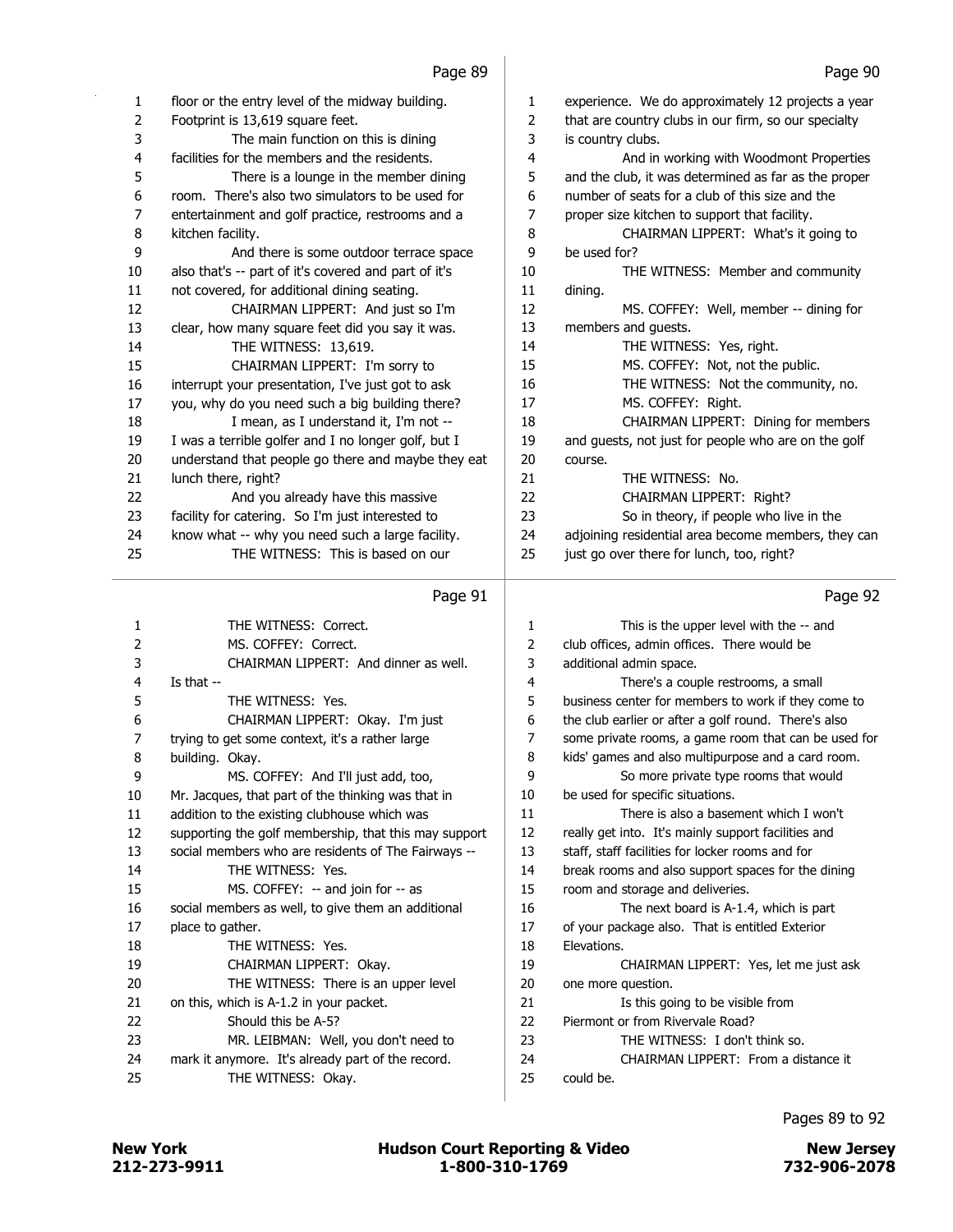| 1                       | THE WITNESS: I mean, yeah, from a                     | 1              | lower than the existing midway building in terms of |
|-------------------------|-------------------------------------------------------|----------------|-----------------------------------------------------|
| $\overline{2}$          | distance.                                             | $\overline{2}$ | height, correct?                                    |
| 3                       | But it's pretty far back. It's farther                | 3              | А.<br>Right.                                        |
| $\overline{4}$          | back than the clubhouse.                              | 4              | CHAIRMAN LIPPERT: You don't seem very               |
| 5                       | BY MS. COFFEY:                                        | 5              | enthusiastic about the building. Do you want to     |
| $\boldsymbol{6}$        | Mr. Jacques, maybe it's helpful to just<br>O.         | 6              | embellish it some more? I, you know                 |
| $\overline{7}$          | point to the location on the site plan.               | 7              | THE WITNESS: Well, just, I mean, the                |
| 8                       | So on the site plan, the entrance to<br>А.            | 8              | architecture is mimicking the architecture.         |
| 9                       | this location, you have your main clubhouse facility  | 9              | So it's not anything different. We --               |
| 10                      | here (indicating). The existing midway building is    | 10             | looking the same as it does so it's cohesive. So    |
| 11                      | located here (indicating). And it's located just in   | 11             | we're just making the architecture match what's on  |
| 12                      | front of the existing midway building.                | 12             | the property.                                       |
| 13                      | CHAIRMAN LIPPERT: Okay.                               | 13             | MR. LEIBMAN: What type of tones is it?              |
| 14                      | THE WITNESS: On 4 to A, 1.4, exterior                 | 14             | Exterior tones, the color?                          |
| 15                      | elevations, it shows the materials and the style of   | 15             | THE WITNESS: It's the same as the                   |
| 16                      | -- the volumes of the building.                       | 16             | clubhouse, so it's kind of a white stucco color.    |
| 17                      | It mimics the existing buildings that                 | 17             | There's river stone, there's green tile roofs.      |
| 18                      | are on the property, so it would be the same          | 18             | So it would be the same -- the newest               |
| 19                      | materials from the green tile roofs to the stucco,    | 19             | addition, which is the portico on the clubhouse, it |
| 20                      | same colors, the river stone that's on the building.  | 20             | would be the same materials that were used on that  |
| 21                      | So it will be all the same materials                  | 21             | part of the project.                                |
| 22                      | that are on the existing buildings on the property,   | 22             | MR. STATILE: It has a porte-cochère                 |
| 23                      | the pro shop and the clubhouse.                       | 23             | out front, it looks like.                           |
| 24                      | BY MS. COFFEY:                                        | 24             | THE WITNESS: Yes.                                   |
| 25                      | And the proposed midway building is<br>Q.             | 25             | MR. STATILE: Explain to the board what              |
|                         | Page 95                                               |                | Page 96                                             |
| $\mathbf{1}$            | that is.                                              | 1              | THE WITNESS: I don't know what the                  |
| $\overline{2}$          | THE WITNESS: There's a portico on the                 | 2              | existing capacity is.                               |
| 3                       | front that would be used for dropping off and picking | 3              | MALE AUDIENCE MEMBER: It's larger.                  |
| $\overline{\mathbf{4}}$ | up individuals that are going there for dining --     | 4              | THE WITNESS: It's definitely larger.                |
| 5                       | emergency vehicles, 14-foot clear underneath it, so   | 5              | MALE AUDIENCE MEMBER: I don't know how              |
| 6                       | emergency vehicles or delivery trucks go under there, | 6              | much it is, it's definitely much larger.            |
| 7                       | there is proper clearance for them.                   | 7              | MS. COFFEY: We can get those figures                |
| 8                       | MR. STATILE: You have a special area                  | 8              | for you if you'd like.                              |
| 9                       | for deliveries, I see it on the plan, right? Is       | 9              | COUNCILMAN DONOVAN: Which is larger,                |
| 10                      | there a special area for deliveries?                  | 10             | the existing or the proposed.                       |
| 11                      | THE WITNESS: Yes. Yes, it's a gated                   | 11             | THE WITNESS: The proposed is larger.                |
| 12                      | area for deliveries and trash, and that will be       | 12             | COUNCILMAN DONOVAN: Okay.                           |
|                         |                                                       |                |                                                     |

13 behind fencing and also gates. 14 And right adjacent to that we have an 15 area that would be used as a halfway house. A lot of

 times country clubs have a separate building for halfway house for the golf, so when they go from 9 to 18 10 they can stop for something to eat or a beverage. This is included within this building, so there's --

20 is located within this building, so it would not need 21 a separate structure for that.

- 22 MR. STATILE: How does this compare to 23 the existing midway building in terms of seating
- 24 capacity. 25 Do you have any idea?

| $\mathbf{1}$ | THE WITNESS: I don't know what the                  |
|--------------|-----------------------------------------------------|
|              |                                                     |
| 2            | existing capacity is.                               |
| 3            | MALE AUDIENCE MEMBER: It's larger.                  |
| 4            | THE WITNESS: It's definitely larger.                |
| 5            | MALE AUDIENCE MEMBER: I don't know how              |
| 6            | much it is, it's definitely much larger.            |
| 7            | MS. COFFEY: We can get those figures                |
| 8            | for you if you'd like.                              |
| 9            | COUNCILMAN DONOVAN: Which is larger,                |
| 10           | the existing or the proposed.                       |
| 11           | THE WITNESS: The proposed is larger.                |
| 12           | COUNCILMAN DONOVAN: Okay.                           |
| 13           | MS. COFFEY: The proposed, just to be                |
| 14           | clear, the proposed building has -- is able to      |
| 15           | accommodate more seating than the additional        |
| 16           | building, but the proposed building is lower in     |
| 17           | height than the existing building. Correct?         |
| 18           | THE WITNESS: Right.                                 |
| 19           | MS. COFFEY: Just so we're all on the                |
| 20           | same page.                                          |
| 21           | MS. REITER: I'm Caroline Reiter, the                |
| 22           | board planner.                                      |
| 23           | You keep saying the height is lower.                |
| 24           | Can you please provide the existing building height |
| 25           | and what the new building height will be?           |
|              |                                                     |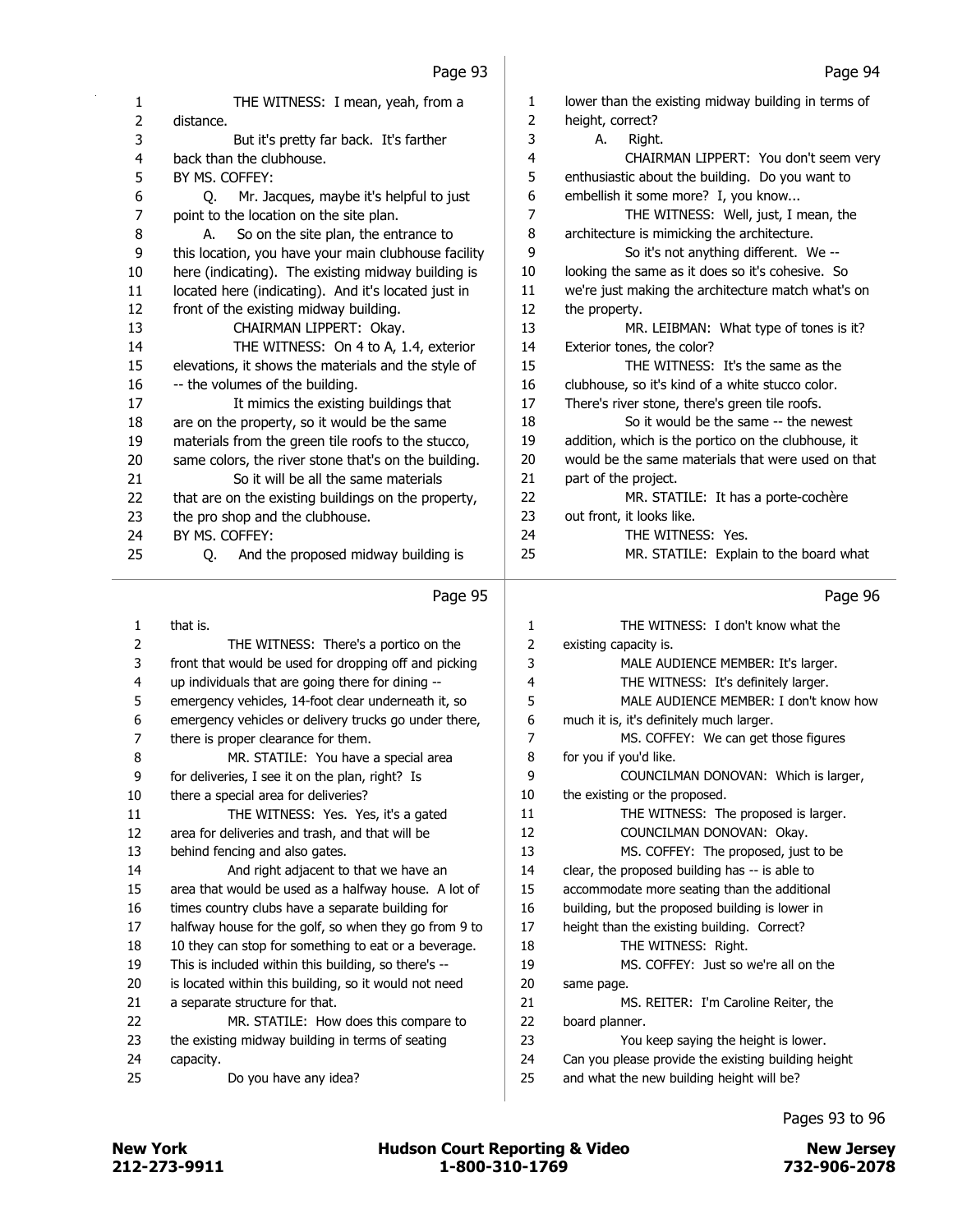| 1              | THE WITNESS: I have that here.                        | 1  | MR. STATILE: Right.                                 |
|----------------|-------------------------------------------------------|----|-----------------------------------------------------|
| $\overline{2}$ | The existing building to the top of the               | 2  | It has an elevator, I presume?                      |
| 3              | -- is 44 foot 2 inches, and the highest point on the  | 3  | THE WITNESS: Yes. Elevator and two --               |
| 4              | proposed building is 33 foot 2 inches.                | 4  | three stairwells.                                   |
| 5              | MS. REITER: Thirty-three.                             | 5  | There's two additional structures that              |
| 6              | THE WITNESS: Yes.                                     | 6  | were mentioned on the site plan. This is A-1.5 in   |
| 7              | MR. STATILE: For the board's                          | 7  | your set. It's a valet stand with a ceremony space. |
| 8              | information, you asked before, the building is about  | 8  | This is an open air structure (indicating).         |
| 9              | 650 feet from the front property line. You asked me   | 9  | Once again, the materials match the                 |
| 10             | how far. It's about 650 feet.                         | 10 | rest of the site. It has a back wall which would be |
| 11             | CHAIRMAN LIPPERT: Thank you, Chris.                   | 11 | probably louver material, but the other three sides |
| 12             | MR. STATILE: Is the building going to                 | 12 | are open, so this would just be and area for people |
| 13             | be used -- this would be strictly for membership      | 13 | to drop off and get picked up under cover for the   |
| 14             | only, it's not going to be used for any type of       | 14 | outdoor ceremony space.                             |
| 15             | catering.                                             | 15 | MR. STATILE: Where is this located at               |
| 16             | THE WITNESS: Correct.                                 | 16 | the general site, where --                          |
| 17             | MR. STATILE: And you could have the                   | 17 | THE WITNESS: So it's located to the                 |
| 18             | day camp come in there, I guess if you wanted to, you | 18 | right of the main clubhouse near the ceremony space |
| 19             | want the kids running around the building. Because    | 19 | near the entrance to the pool.                      |
| 20             | the upstairs has accommodations for that.             | 20 | MS. REITER: That's what's entitled                  |
| 21             | THE WITNESS: Right.                                   | 21 | Pool Valet Plan on the -- I'm on the wrong sheet,   |
| 22             | MS. COFFEY: But no wedding-type                       | 22 | A-1.5, right?                                       |
| 23             | events.                                               | 23 | THE WITNESS: Yes. The board is called               |
| 24             | MR. STATILE: What's that.                             | 24 | valet stand and pool.                               |
| 25             | MS. COFFEY: No wedding-type of event.                 | 25 | MS. REITER: Okay. Because the sheet                 |
|                |                                                       |    |                                                     |

| 1  | that I'm on, yes, this is called Valet Stand at Pool  | 1  | MR. STATILE: That's important.                        |
|----|-------------------------------------------------------|----|-------------------------------------------------------|
| 2  |                                                       | 2  | MS. COFFEY: Well, it is. It is                        |
| 3  | THE WITNESS: Yes.                                     | 3  | accessed by the sidewalk, yes.                        |
| 4  | MS. REITER: Sorry, First Floor Plan,                  | 4  | MR. STATILE: So that's an integration                 |
| 5  | Roof Plan. This is all labeled here.                  | 5  | of the two.                                           |
| 6  | These diagrams are all labeled Pool                   | 6  | MS. COFFEY: Correct, yes.                             |
| 7  | Valet. That's what that is.                           | 7  | THE WITNESS: Yes.                                     |
| 8  | THE WITNESS: Yes, it's going to be for                | 8  | MR. STATILE: Okay.                                    |
| 9  | pool valet or ceremony valet, but it is that -- that  | 9  | THE WITNESS: The third structure that                 |
| 10 | is the right sheet.                                   | 10 | we're building, A-1.6, and it's labeled Pool/Snack    |
| 11 | MS. REITER: Okay. All right.                          | 11 | Stand.                                                |
| 12 | BY MS. COFFEY:                                        | 12 | And once again, this is colorized. So                 |
| 13 | Mr. Jacques, you have another structure<br>O.         | 13 | the yellow portion is the enclosed area which is      |
| 14 | you want to testify to as well?                       | 14 | 1,152 square feet. And this is mainly for -- it has   |
| 15 | Yes.<br>А.                                            | 15 | two restrooms, but the rest of it is for cooking for  |
| 16 | MS. REITER: Sorry. And the height of                  | 16 | the pool area, storage, prep areas, and the gray area |
| 17 | that valet stand appears at its maximum to be 20 foot | 17 | is covered.                                           |
| 18 | 5 inches?                                             | 18 | So there is -- it sort of provides some               |
| 19 | THE WITNESS: Correct.                                 | 19 | shade structure at the pool, opportunity for the pool |
| 20 | MR. STATILE: The clubhouse is attached                | 20 | users to get out of the sun and have something to eat |
| 21 | to the townhouse -- sorry, the midway building is     | 21 | or drink.                                             |
| 22 | attached to the townhouses by a sidewalk, correct?    | 22 | On the sheet, the red line is the line                |
| 23 | MS. COFFEY: Yes.                                      | 23 | of the existing pool.                                 |
| 24 | THE WITNESS: I assume so.                             | 24 | Once again, it would be the same                      |
| 25 | MS. COFFEY: Yes.                                      | 25 | materials as the rest of the facility. There's a      |
|    |                                                       |    |                                                       |

# Page 100

Pages 97 to 100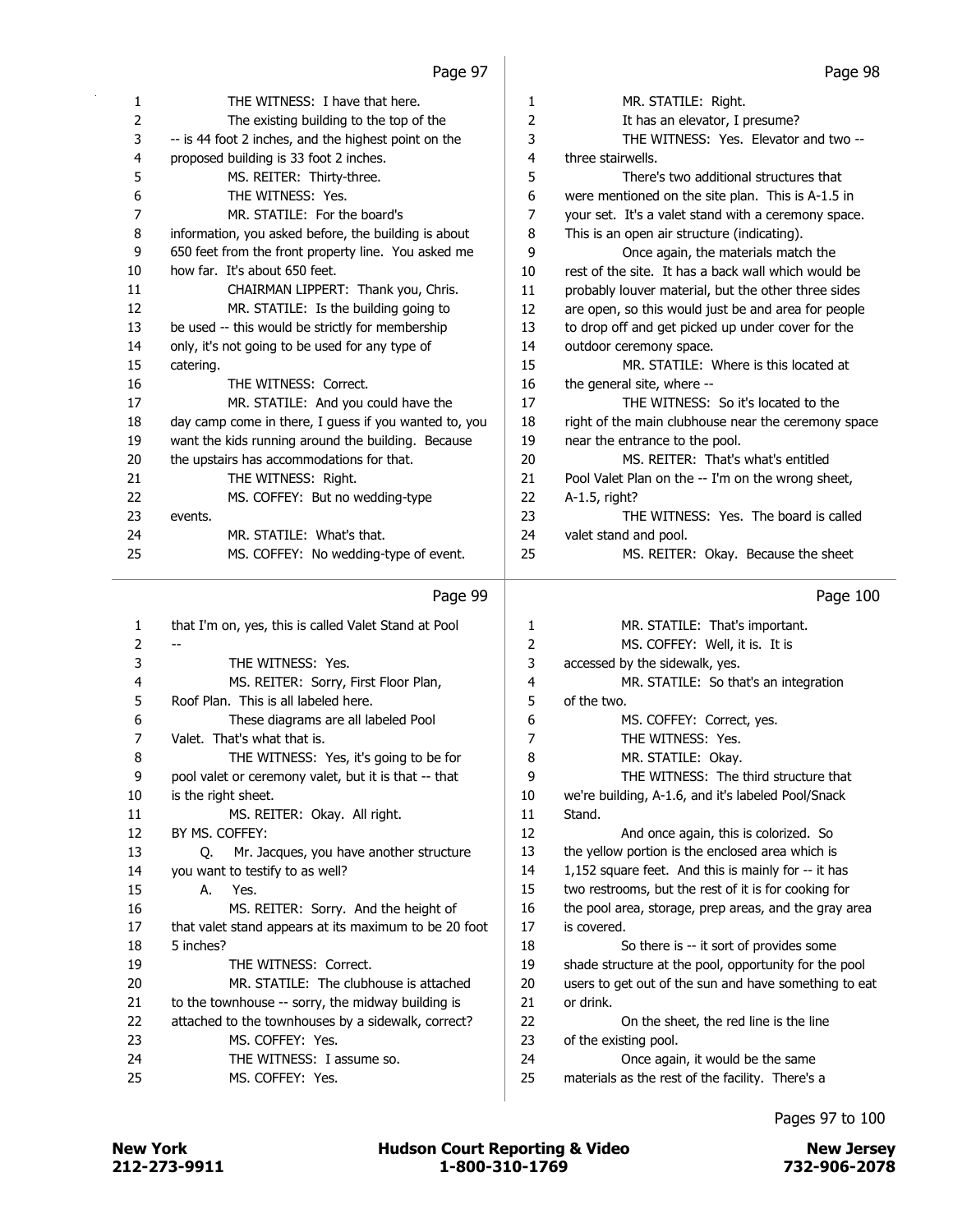|    | Page 103                                             |    | Page 104                                              |
|----|------------------------------------------------------|----|-------------------------------------------------------|
| 25 | is that the back wall of the building is up against  | 25 | height, or building height?                           |
| 24 | MR. STATILE: Well, the situation there               | 24 | MR. ADAMO: And the ceiling ridge                      |
| 23 | area and for exhaust.                                | 23 | About 13 feet.                                        |
| 22 | Ventilation is an issue both for --                  | 22 | THE WITNESS: I'm measuring it now.                    |
| 21 | it.                                                  | 21 | MS. COFFEY: I'm sure we can pull it.                  |
| 20 | yet, but we run into that issue and we try to solve  | 20 | that dimension?                                       |
| 19 | yet because we have not hired the kitchen consultant | 19 | CHAIRMAN LIPPERT: Does someone have                   |
| 18 | THE WITNESS: That hasn't been designed               | 18 | and I don't have that dimension.                      |
| 17 | are you handling the exhaust?.                       | 17 | existing back wall, so it's no closer than it is now, |
| 16 | see a picture there, I see the yellow area, so how   | 16 | THE WITNESS: The back wall is an                      |
| 15 | MR. STATILE: Noisy, fans and -- so I                 | 15 | property line?                                        |
| 14 | THE WITNESS: Yes.                                    | 14 | MR. ADAMO: How far is that from the                   |
| 13 | big problem.                                         | 13 | southeast corner of the pool area.                    |
| 12 | MR. STATILE: Okay, ventilation is a                  | 12 | pool here, so it's the structure down in the          |
| 11 | THE WITNESS: Correct.                                | 11 | THE WITNESS: So this is the existing                  |
| 10 | qot ventilation?                                     | 10 | is on the site plan?                                  |
| 9  | MR. STATILE: It's got hoods? So it's                 | 9  | MR. ADAMO: Can you point to where that                |
| 8  | THE WITNESS: Yes.                                    | 8  | MR. STATILE: Yeah, okay.                              |
| 7  | inside, right?                                       | 7  | the neighbors.                                        |
| 6  | MR. STATILE: You're talking about                    | 6  | -- pool side of the ridge, just to keep it away from  |
| 5  | THE WITNESS: Yes.                                    | 5  | With the shade structure on the front                 |
| 4  | MR. STATILE: On this building.                       | 4  | THE WITNESS: Right.                                   |
| 3  | clubhouse. Some -- on the roofs.                     | 3  | of the building.                                      |
| 2  | sort of just the same material at the existing       | 2  | that's -- our big concern is what goes on in the back |
| 1  | tile roof, stucco, similar lighting fixtures, and    | 1. | the property line of the nearest adjacent home. So    |
|    |                                                      |    |                                                       |

## Page 103 |

| $\mathbf{1}$ | THE WITNESS: 19 feet to the ridge.                   | $\mathbf{1}$ | that's been renovated.                               |
|--------------|------------------------------------------------------|--------------|------------------------------------------------------|
| 2            | MS. COFFEY: And just for the record,                 | 2            | And I just kind of need an explanation               |
| 3            | the applicant will agree to put the ventilation on   | 3            | of like walk me through the property. Because then I |
| 4            | the pool side of the building, should there be any   | 4            | also know that you recently built some really nice   |
| 5            | concern about that.                                  | 5            | maintenance facilities, obviously for the golf       |
| 6            | THE WITNESS: Yeah -- 9 foot 10 and the               | 6            | course.                                              |
| 7            | ridge line is 19 feet.                               | 7            | So it's -- there's a lot of structures.              |
| 8            | MR. ADAMO: Mr. Chairman -- I'm sorry,                | 8            | And I kind of want an explanation of what's going on |
| 9            | are you complete with your presentation?             | 9            | in each building and how they interconnect on the    |
| 10           | THE WITNESS: Yes.                                    | 10           | property.                                            |
| 11           | MR. ADAMO: I'm sorry I took that away                | 11           | MS. COFFEY: Mr. Chairman, I think                    |
| 12           | from you, I apologize.                               | 12           | Mr. Witmondt is probably best to address that, if    |
| 13           | Okay. I have a -- so going on kind of                | 13           | that's acceptable for him --                         |
| 14           | a statement by the Chairman, and I like your term,   | 14           | CHAIRMAN LIPPERT: I would agree.                     |
| 15           | part of the campus. There is certainly a lot going   | 15           | MS. COFFEY: -- to join us and explain?               |
| 16           | on here. And I am assuming a lot more is going to be | 16           | CHAIRMAN LIPPERT: Sure.                              |
| 17           | going on here than the current facility. That's why  | 17           | THE WITNESS: I'll cover the entire                   |
| 18           | you're all here today.                               | 18           | campus, but to simplify it a little bit, the         |
| 19           | So, and maybe you're not the right                   | 19           | maintenance buildings that were built in conjunction |
| 20           | person to answer this question, but I feel like it's | 20           | with The Fairways projects, which is the townhouse   |
| 21           | a really big property and I kind of need like a      | 21           | and affordable housing building, that replaced the   |
| 22           | little bit of an explanation of what happens on the  | 22           | existing buildings that were butler buildings and    |
| 23           | property because there's so many structures.         | 23           | there were three or four of them on-site when we put |
| 24           | So you come in, there's a gatehouse,                 | 24           | it under one structure.                              |
| 25           | you go to the right, you've got this old building    | 25           | It is a larger building than all the                 |
|              |                                                      |              |                                                      |

## Pages 101 to 104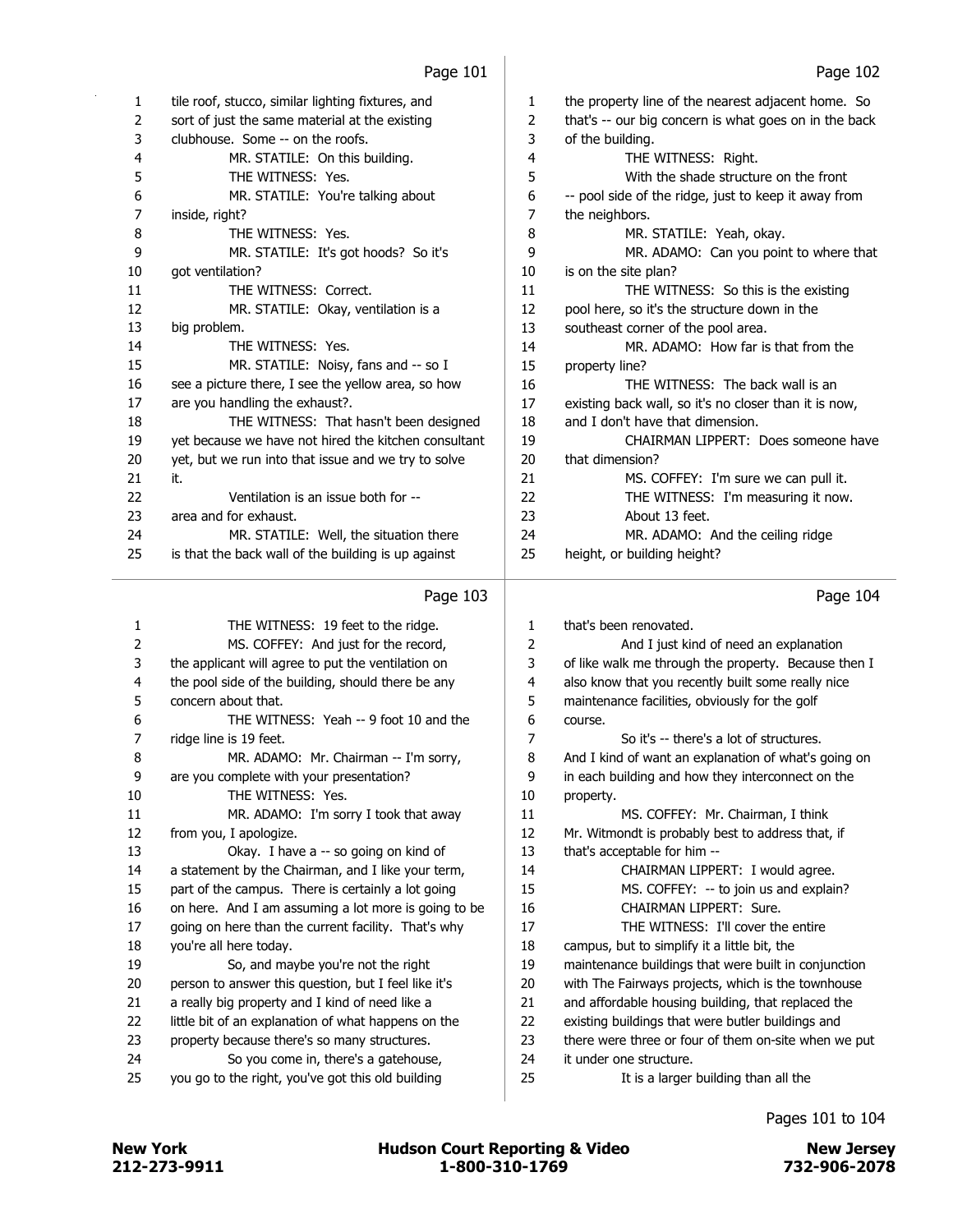| 1        | other square footages combined, but it's a more          | 1        | inside.                                                                  |
|----------|----------------------------------------------------------|----------|--------------------------------------------------------------------------|
| 2        | efficient and a more attractive building. So one         | 2        | So we're designing a structure that's                                    |
| 3        | building replaced three or four structures.              | 3        | going to really be more in keeping with today's times                    |
| 4        | The new midway is replacing the old                      | 4        | where people want outside air and they want more                         |
| 5        | midway, so it's one for one, but the building is much    | 5        | outside dining facilities to accommodate that.                           |
| 6        | larger. And the reason that the new midway is larger     | 6        | The new snack bar is just replacing the                                  |
| 7        | is because the property is really underserved today      | 7        | existing snack bar. It's a few hundred feet larger,                      |
| 8        | for what people want in terms of dining and              | 8        | but it's basically the same location. It's the same                      |
| 9        | activities at the club.                                  | 9        | back wall. We're just expanding the footprint                            |
| 10       | So adding two golf simulators is                         | 10       | because, quite frankly, that existing structure is                       |
| 11       | something that the existing midway does not have.        | 11       | underserved.                                                             |
| 12       | Adding both a casual and a more formal                   | 12       | The kitchen is too small. It doesn't                                     |
| 13       | dining area is what the existing midway does not         | 13       | have the proper ventilation. And we want to provide                      |
| 14       | have. The existing midway has one more casual dining     | 14       | a much greater dining experience.                                        |
| 15       | area. It used to be a cafeteria style. We made it        | 15       | The only new structures that we're                                       |
| 16       | sit-down seating, almost like a Panera Bread style,      | 16       | really building are the two new tennis courts that we                    |
| 17       | but it's not a formal dining area, it's much more        | 17       | were talking about along Rivervale Road and this                         |
| 18       | barrish and casual, wherein a bar casual as well as a    | 18       | drop-off for the ceremony space where we have                            |
| 19       | more formal dining area; plus we're expanding the        | 19       | weddings so that people, during the outdoor ceremony                     |
| $20\,$   | outdoor seating.                                         | 20       | season, can actually drop people off outside and then                    |
| 21       | What we've learned, all of us, during                    | 21       | go down a nice walkway to the ceremony area instead                      |
| 22       | COVID is everyone wants outdoor air. So actually the     | 22       | of going into the porte-cochère, through the building                    |
| 23       | rear of our more casual dining area is going to be an    | 23       | and then out to the ceremony area.                                       |
| 24       | accordion wall that opens up so the inside will be       | 24       | But in terms of swapping number of                                       |
| 25       | brought outside and the outside will be brought          | 25       | structures, we actually have less structures because                     |
|          |                                                          |          |                                                                          |
|          | Page 107                                                 |          | Page 108                                                                 |
|          |                                                          |          |                                                                          |
|          |                                                          |          |                                                                          |
| 1        | we had a lot of maintenance buildings.                   | 1        | This is strictly for people that are working within                      |
| 2        | But if you count all of those                            | 2        | the clubhouse area, which is the existing building                       |
| 3        | maintenance buildings as one, we replaced it with one    | 3        | that we already renovated, and the new midway. That                      |
| 4        | large building.                                          | 4        | is where that staff -- that servers, chefs, busboys,                     |
| 5        | And the midway is being replaced with                    | 5        | waitresses --                                                            |
| 6        | another larger building, but it's one for one. We        | 6        | MR. ADAMO: Is that standard, to have                                     |
| 7        | are adding tennis courts and we are adding this          | 7        | shower facilities for that type of staff?                                |
| 8        | drop-off area for the ceremony space, but we're not      | 8        | MR. WITMONDT: Yes.                                                       |
| 9        | adding a lot of new structures per se to this campus.    | 9        | MR. ADAMO: Okay.                                                         |
| $10\,$   | MR. ADAMO: So you mentioned that the                     | 10       | MR. WITMONDT: Again, we're trying to                                     |
| 11       | maintenance area, you added one building. I've seen      | 11       | create here, you know, it'd be easier for us, quite                      |
| 12       | a few buildings back there.                              | 12       | frankly, to spend less money and not build as big a                      |
| 13       | MR. WITMONDT: Actually there's two, I                    | 13<br>14 | building and not be as elaborate. We're trying to do                     |
| 14       | apologize. There's two buildings there. One is           |          | something that creates the first-class environment                       |
| 15       | where we keep the majority of the equipment and the      | 15       | that competes with the top clubs within the region.                      |
| 16       | other is where we keep the chemicals and some of the     | 16<br>17 | And we're spending more money.                                           |
| 17       | other materials. I had forgotten that, you're            |          | You know, a lot of times you have an                                     |
| 18       | correct.<br>MR. ADAMO: So when the architect was         | 18       | application that comes in for less. We're coming in                      |
| 19       |                                                          | 19<br>20 | for more because we're trying to do it the right way,                    |
| 20       | speaking she said there was facilities inside the new    | 21       | and we believe that what we're doing here is keeping                     |
| 21       | midway building for staff to shower.<br>Is that correct? | 22       | up with the times and may be a little bit ahead of                       |
| 22<br>23 | MR. WITMONDT: That's different staff                     | 23       | the curve, but not too much ahead of the curve that<br>we're pioneering. |
| 24       | -- the staff that's part of the maintenance has their    | 24       | But we're trying to do something that                                    |
| 25       | own facilities within the maintenance structure.         | 25       | we really think is going to provide a phenomenal                         |

Pages 105 to 108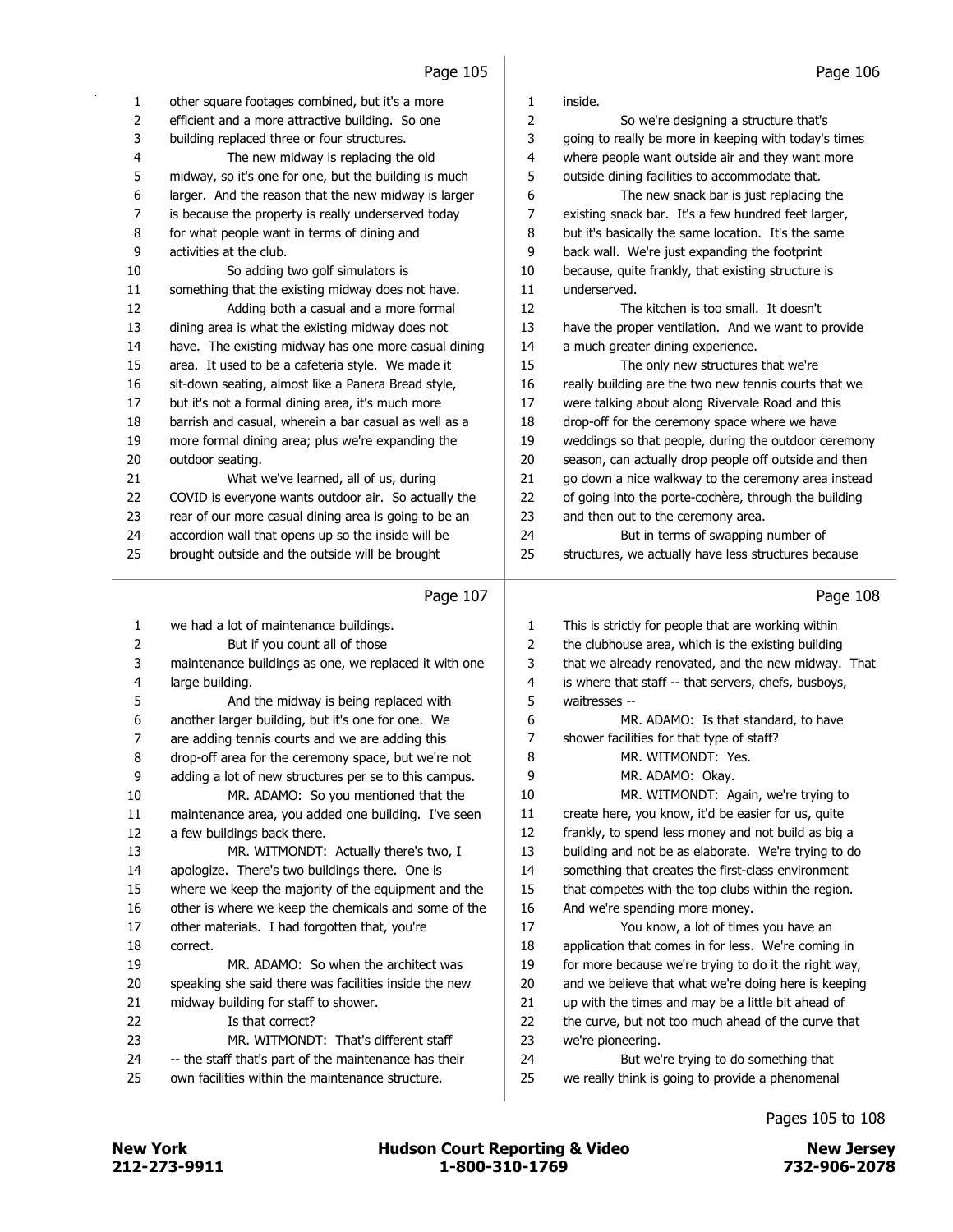## Page 109 |

| 1        | membership experience for people that already belong                                        | $\mathbf{1}$ | catering facility. The catering facility is not used                                                   |
|----------|---------------------------------------------------------------------------------------------|--------------|--------------------------------------------------------------------------------------------------------|
| 2        | to the club, to retain them, and to attract new                                             | 2            | during the day unless there's a catering event,                                                        |
| 3        | members, because every year there's always attrition.                                       | 3            | right.                                                                                                 |
| 4        | People that move out of the area or no longer want to                                       | 4            | MR. WITMONDT: Correct.                                                                                 |
| 5        | belong to a club, and we want to have the best                                              | 5            | MR. ADAMO: And I don't know if that's                                                                  |
| 6        | facility available in the region.                                                           | 6            | your problem, how you deal with the pool and the                                                       |
| 7        | MR. ADAMO: I don't question your                                                            | 7            | catering.                                                                                              |
| 8        | intent. I am trying to get a feel, so we have an                                            | 8            | MR. WITMONDT: Correct.                                                                                 |
| 9        | elaborate new pool that's going to be put in, and                                           | 9            | MR. ADAMO: That's not my business.                                                                     |
| 10       | that's behind a catering facility. Correct?                                                 | 10           | But it seems as though that there's a                                                                  |
| 11       | That catering facility is not going to                                                      | 11           | bit of a disconnect between having members behind a                                                    |
| 12       | be used, based on the midway building and its use,                                          | 12           | catering facility using the pool, I mean, I know it's                                                  |
| 13       | plus what we haven't talked about is the golf                                               | 13           | your design, but there seems to be a disconnect.                                                       |
| 14       | building, right, because I wanted to understand the                                         | 14           | And you have this massive building that                                                                |
| 15       | whole property.                                                                             | 15           | you're building that seems to have a better                                                            |
| 16       | MR. WITMONDT: The pro shop's existing,                                                      | 16           | connection to the members and the members using the                                                    |
| 17       | I'm sorry. Correct.                                                                         | 17           | facilities like the pool and the tennis courts and                                                     |
| 18       | MR. ADAMO: So now -- I'm not a golfer,                                                      | 18           | your congregation space for your members, you know,                                                    |
| 19       | but I'm assuming you pull up in a car, valet,                                               | 19           | the catering facility, yes, it's for members, I am                                                     |
| 20       | whatever, you go to the golf building and you get                                           | 20           | sure, but maybe you do it for non-members, too.                                                        |
| 21       | your tee time, you go play golf, you have lunch at                                          | 21           | MR. WITMONDT: We do it for both.                                                                       |
| 22       | the midway.                                                                                 | 22           | MR. ADAMO: Right? And that's fine.                                                                     |
| 23       | I'm sure there are spouses that don't                                                       | 23           | But it just seems like you're building                                                                 |
| 24<br>25 | play golf, maybe they want to use the pool facility.<br>But the pool facility is behind the | 24<br>25     | this massive structure that has a disconnect between<br>all the other amenities that you're looking to |
|          |                                                                                             |              |                                                                                                        |
|          | Page 111                                                                                    |              | Page 112                                                                                               |
| 1        | improve. And maybe with some other thoughts there                                           | $\mathbf{1}$ | clubhouse is for the pool and for the golfers, and                                                     |
| 2        | would be less structures needed and a more efficient                                        | 2            | it's where we have changing rooms and where you go                                                     |
| 3        | use of your campus.                                                                         | 3            | shower before you jump in the pool. When you're at                                                     |
| 4        | And that's why I'm questioning how                                                          | 4            | the pool, if you don't want to use the bathrooms as                                                    |
| 5        | these spaces work because --                                                                | 5            | part of our new -- our old snack bar is they're all                                                    |
| 6        | MR. WITMONDT: Sure.                                                                         | 6            | new bathrooms, people actually use the locker rooms                                                    |
| 7        | MR. ADAMO: -- I'm not really following                                                      | 7            | within the pool -- within the clubhouse on the lower                                                   |
| 8        | the layout, is really what I mean.                                                          | 8            | level.                                                                                                 |
| 9        | MR. WITMONDT: I missed something that                                                       | 9            | So the clubhouse, itself, is not just a                                                                |
| 10       | I should have added that will connect the dots for                                          | 10           | banquet/catering facility. The upper level is                                                          |
| 11       | you.                                                                                        | $11\,$       | exclusively for banquet catering. The entire lower                                                     |
| 12       | I apologize because I didn't say this.                                                      | 12           | level except for the kitchen area is for club use.                                                     |
| 13       | The lower level -- the clubhouse area                                                       | 13           | So the connectivity is that you pull                                                                   |
| 14       | which is where we do the banquet catering, the top                                          | 14           | into the club and you want to use the pool. You go                                                     |
| 15       | level is what's used for banquet catering. And                                              | 15           | into the clubhouse to the lower level and you change                                                   |
| 16       | that's where the main kitchen is. There's a                                                 | 16           | in the locker room, and then you walk out the stairs                                                   |
| 17       | supplemental kitchen below.                                                                 | 17           | and you're at the pool area.                                                                           |
| 18       | The lower level of that building is                                                         | 18           | If you're at the pool and you want to                                                                  |
| 19       | actually only for club use. So we have our mens and                                         | 19           | go to lunch, you leave the pool, you go to the locker                                                  |
| 20       | ladies locker rooms, including the showers. We have                                         | 20           | room, you put on the proper attire unless you're                                                       |
| 21       | a very large athletic facility which is for workouts.                                       | 21           | eating at the snack bar, and then you go to the new                                                    |
| 22       | We have a separate fitness on demand facility. We                                           | 22           | midway.                                                                                                |
| 23       | have massage rooms. We also have a kids' club in                                            | 23           | If you're playing golf, after your                                                                     |
| 24       | there.                                                                                      | 24           | round of golf you're actually going probably to the                                                    |
| 25       | So actually the lower level of that                                                         | 25           | locker room, take off your shoes, shower or wash up,                                                   |
|          |                                                                                             |              |                                                                                                        |

 $\sim$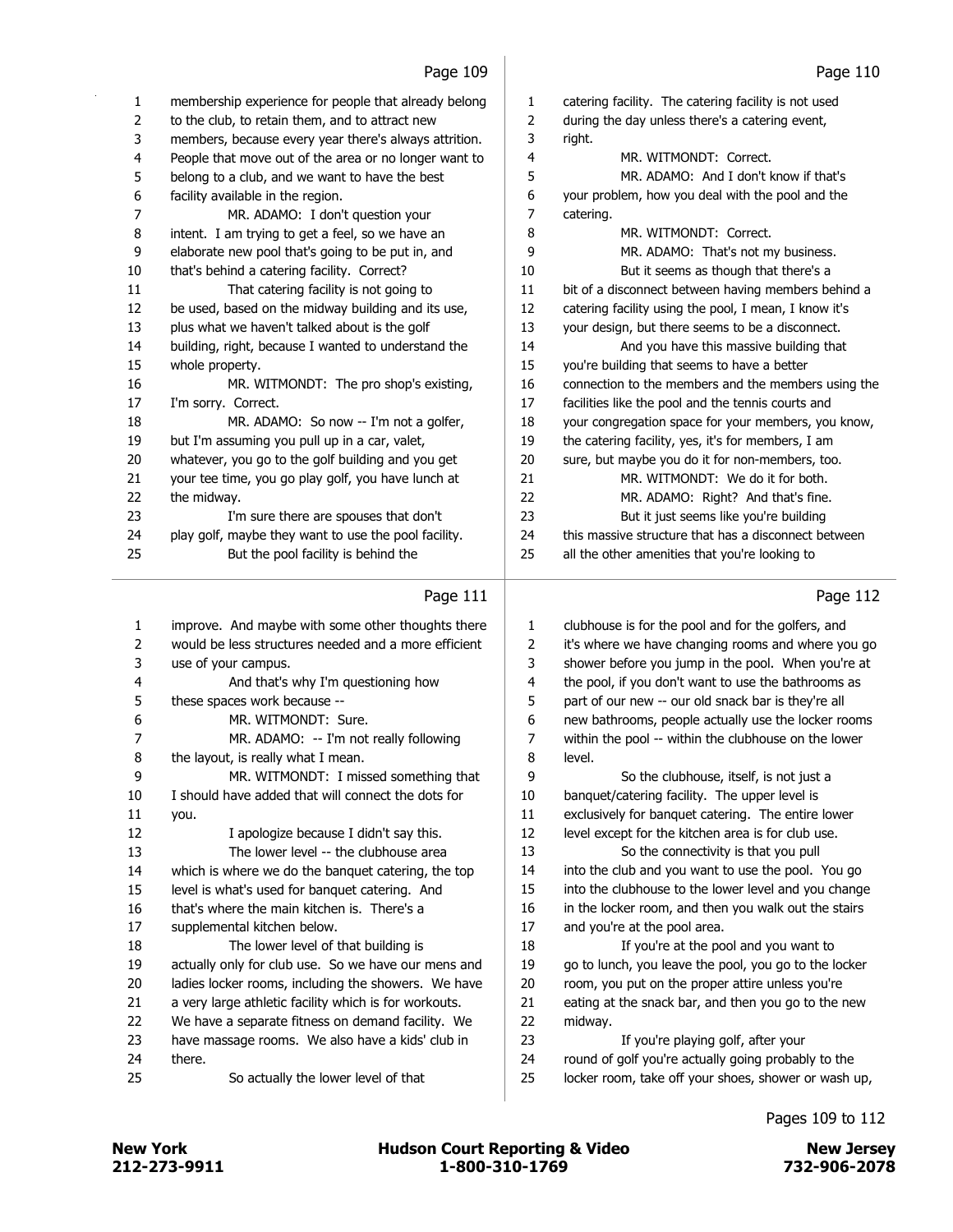a.

| 1            | and then go for lunch.                                | 1  | CHAIRMAN LIPPERT: Thank you.                          |
|--------------|-------------------------------------------------------|----|-------------------------------------------------------|
| 2            | If you're at lunch and then you're                    | 2  | Anything else?                                        |
| 3            | going to dinner, you actually leave the midway and    | 3  | MR. ADAMO: One other, and maybe it                    |
| 4            | you might go to a locker room to get your change of   | 4  | should have been an engineering question, but by any  |
| 5            | clothes that are in your locker in order to change    | 5  | chance has the River Vale Fire Department looked at   |
| 6            | for dinner.                                           | 6  | some of the accesses to some of these ancillary       |
| 7            | So the connectivity between the                       | 7  | structures and --                                     |
| 8            | clubhouse and the midway is a real connectivity that  | 8  | MR. WITMONDT: I will let the engineer                 |
| 9            | I didn't explain earlier 'cause it's not a new        | 9  | answer that.                                          |
| 10           | structure, it's an existing structure.                | 10 | I am not qualified.                                   |
| 11           | If that was strictly a banquet facility               | 11 | MS. COFFEY: Ms. Galvin.                               |
| 12           | you're 100 percent right, there is no connectivity.   | 12 | MS. GALVIN: We didn't receive any                     |
| 13           | But what we actually wanted to do,                    | 13 | comments from the fire department. It is possible     |
| 14           | because we looked at moving the athletic facility and | 14 | that because of the configuration here, there's not   |
| 15           | the lockers maybe into a new structure, and the       | 15 | much of a change, maybe it wasn't distributed to      |
| 16           | building got humongous. And we said this is just --   | 16 | them.                                                 |
| 17           | doesn't make sense. Let's keep it next to the pool    | 17 | But if there are any comments, we will                |
| 18           | where it belongs and let's just build a new midway    | 18 | address them.                                         |
| 19           | that doesn't have any of the facilities that a        | 19 | MR. ADAMO: I think that --                            |
| 20           | typical golf clubhouse would have; locker rooms,      | 20 | MR. STATILE: I'll try to get together                 |
| 21           | athletic club, changing areas. We kept that in the    | 21 | with them in the next two weeks, before Thanksgiving. |
| 22           | lower level of the clubhouse.                         | 22 | I did that last time. We all sat down one night, we   |
| 23           | I hope that explained it. I missed                    | 23 | just went through the plans. I'll issue a memo on     |
| 24           | that part when you asked the original question.       | 24 | that.                                                 |
| 25           | MR. ADAMO: Thank you.                                 | 25 | MR. ADAMO: I think, due to the size of                |
|              |                                                       |    |                                                       |
|              | Page 115                                              |    | Page 116                                              |
| $\mathbf{1}$ | the property, right, so it looks, you know, a lot     | 1  | them all in one shot here, so I just want to          |
| 2            | like a big area that we're talking about, but there's | 2  | understand something. The existing snack stand or     |
| 3            | a lot of -- the snack bar and everything going on     | 3  | the small building has a kitchen in it, yes?          |
|              |                                                       |    |                                                       |

| 1  | the property, right, so it looks, you know, a lot     | $\mathbf{1}$ | them all in one shot here, so I just want to         |
|----|-------------------------------------------------------|--------------|------------------------------------------------------|
| 2  | like a big area that we're talking about, but there's | 2            | understand something. The existing snack stand or    |
| 3  | a lot of -- the snack bar and everything going on     | 3            | the small building has a kitchen in it, yes?         |
| 4  | over there and I just want to make sure with the --   | 4            | THE WITNESS: Yes.                                    |
| 5  | with the -- not the valet, where the ceremony space   | 5            | COUNCILMAN DONOVAN: How big is the                   |
| 6  | is, that, you know, that they have access to get to   | 6            | existing kitchen.                                    |
| 7  | -- you know, especially if there's a dome, that they  | 7            | MS. COFFEY: Hold on.                                 |
| 8  | can get to everything and keep safety, because there  | 8            | MR. WITMONDT: It's not really a                      |
| 9  | is a house nearby, too. Granted, it's a brick house,  | 9            | kitchen, it's a prep area.                           |
| 10 | but there is a house nearby.                          | 10           | MS. COFFEY: No, come on up,                          |
| 11 | So it might be hard to tell from such a               | 11           | Mr. Witmondt.                                        |
| 12 | large scale plan.                                     | 12           | MR. WITMONDT: That's why I said the                  |
| 13 | MR. STATILE: And they're concerned,                   | 13           | architect, he doesn't know the kitchen. It's more of |
| 14 | too, where their connections are going to be made for | 14           | a prep area than it is a true kitchen. It's make     |
| 15 | their trucks and things.                              | 15           | some hot dogs. You can't make -- you can't do real   |
| 16 | MR. ADAMO: Correct.                                   | 16           | cooking there. It's more heating kitchen than it is  |
| 17 | MR. STATILE: How far is the hydrant.                  | 17           | a true kitchen. It has some refrigerators, but it's  |
| 18 | We, kind of, get into all that when we sit down.      | 18           | not what I would call a real kitchen. It's small,    |
| 19 | I'll do that with the chief and any of the fire       | 19           | COUNCILMAN DONOVAN: So I ask that                    |
| 20 | officers that want to sit down with me, that's fine.  | 20           | question because I'm going to assume then that we    |
| 21 | CHAIRMAN LIPPERT: All right.                          | 21           | don't have issue with ventilation and the neighbor   |
| 22 | Other board members have other                        | 22           | right now.                                           |
| 23 | questions for the architect?                          | 23           | MR. WITMONDT: Correct, but I'll have                 |
| 24 | COUNCILMAN DONOVAN: I have a couple.                  | 24           | the neighbor speak for himself. I don't want to      |
| 25 | I typically make notes and then ask                   | 25           | answer for the neighbor.                             |
|    |                                                       |              |                                                      |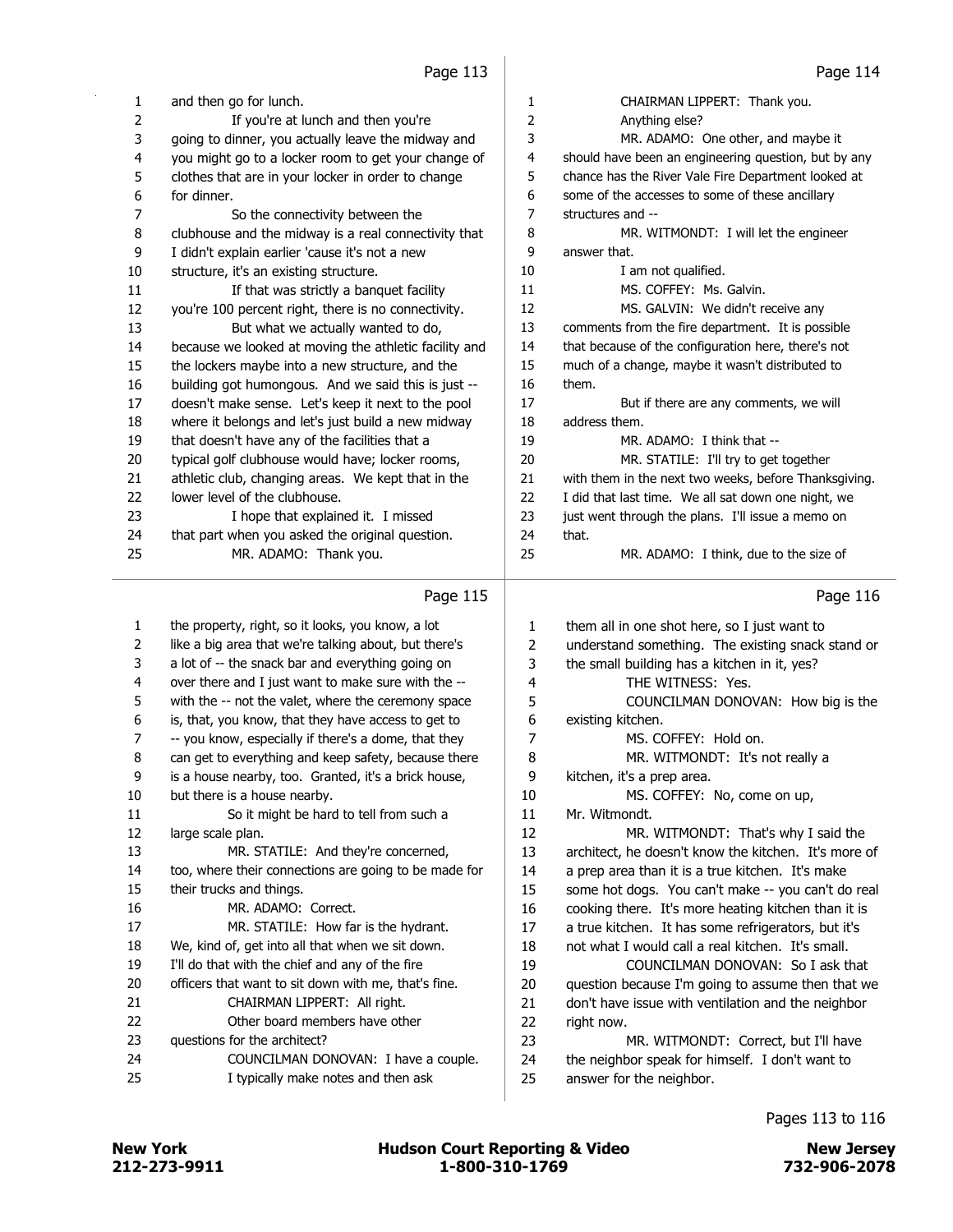| 1      | COUNCILMAN DONOVAN: No, that's okay.                  | 1      | intent to kind of shift more of this to the midway    |
|--------|-------------------------------------------------------|--------|-------------------------------------------------------|
| 2      | And maybe you could just stay there for               | 2      | building? I see there's a bag drop outside of it.     |
| 3      | a second because I'm going to guess this was a        | 3      | I assume the pro shop is still back                   |
| 4      | question that, you know, as a young boy caddy at this | 4      | over in the clubhouse. Like, are you envisioning,     |
| 5      | club a long time ago and worked the midway originally | 5      | kind of, shifting more of that over here or --        |
| 6      | as a busboy for a while, and I think some of it was   | 6      | MR. WITMONDT: Yeah.                                   |
| 7      | answered in your answer, but I was kind of looking at | 7      | What we're trying to do is we're trying               |
| 8      | this and thinking that a lot of the functions that I  | 8      | to create a more cohesive club so that all of the     |
| 9      | typically think of a clubhouse for have been          | 9      | facilities that are used that don't deal with locker  |
| 10     | relocated to the midway building which I typically    | 10     | rooms or pool or athletic are in the new midway. The  |
| 11     | always thought of as the midway, almost like your     | 11     | clubhouse lower level is really just locker rooms --  |
| 12     | term where, you know, guys would come in for coffee   | 12     | they're locker rooms, massage rooms, athletic. It     |
| 13     | before they went out, they'd go play their first      | 13     | then goes out to the pool area.                       |
| 14     | nine, they'd come in, they'd get something to eat and | 14     | So we're trying to keep, kind of, what                |
| 15     | then they'd go finish.                                | 15     | we'll call the athletic member all in the lower level |
| 16     | Did you eliminate the card room that                  | 16     | of the clubhouse and in the pool area and the dining  |
| 17     | used to be in the clubhouse and that's why we're      | 17     | members using the midway, but they are exchangeable.  |
| 18     | looking to put it in the midway?                      | 18     | But if you're there for athletics, even               |
| 19     | MR. WITMONDT: The card room was                       | 19     | tennis, you're going to the locker room and the       |
| 20     | eliminated a while ago, but the clubhouse, we still   | 20     | clubhouse, then you go play tennis. You're not going  |
| 21     | have some temporary use of cards there because the    | 21     | to go to the midway.                                  |
| 22     | midway can't accommodate it, so we makeshift the card | 22     | COUNCILMAN DONOVAN: Okay. And I                       |
| 23     | room, but it's not a card room.                       | 23     | guess, and this may have been something that happened |
| 24     | COUNCILMAN DONOVAN: Okay. And I guess                 | 24     | over the course of your purchase and a subsequent     |
| 25     | so then the question then for me here becomes is the  | 25     | renovation, but do you use the clubhouse dining       |
|        |                                                       |        |                                                       |
|        | Page 119                                              |        | Page 120                                              |
|        |                                                       |        |                                                       |
| 1      | facilities for events for the members ever at this    | 1      | COUNCILMAN DONOVAN: All right, how                    |
| 2      | point.                                                | 2      | about this one then: What is the square footage of    |
| 3      | MR. WITMONDT: We do at times because                  | 3      | the existing midway building.                         |
| 4      | the midway is so insufficient for that type of event. | 4      | THE WITNESS: Existing main level is                   |
| 5      | As much as we tried to put lipstick on                | 5      | 7,133 square feet.                                    |
| 6      | the pig, it's still unfortunately a pig.              | 6      | COUNCILMAN DONOVAN: So the existing is                |
| 7      | COUNCILMAN DONOVAN: It's part of the                  | 7      | equivalent to what's now going to be about the square |
| 8      | original building on the property that --             | 8      | footage of the second floor of the building.          |
| 9      | MR. WITMONDT: Exactly.                                | 9      | THE WITNESS: Correct.                                 |
| 10     | COUNCILMAN DONOVAN: Okay. And this                    | 10     | COUNCILMAN DONOVAN: Because I know the                |
| 11     | one will be specific question for Mr. Jacques.        | 11     | Chairman had asked, you know, a 13,000-square-foot    |
| 12     | Did your firm design the renovated                    | 12     | building, so you're looking at almost 21,000 square   |
| 13     | clubhouse?                                            | 13     | feet of space, not including the basement there.      |
| 14     | THE WITNESS: Yes.                                     | 14     | I am asking these questions to be                     |
| 15     | COUNCILMAN DONOVAN: Okay.                             | 15     | thorough. I am going to be honest with you, even      |
| 16     | And I think it was asked and you didn't               | 16     | knowing where the building is all these years, like,  |
| 17     | have an answer for me, but how many seats are in the  | $17\,$ | with the exception of the -- done some work to open   |
| 18     | current midway building?                              | 18     | up the entrance a little bit, you know what you're    |
| 19     | THE WITNESS: We'll get you that                       | 19     | looking for, you can see it, but most people don't    |
| $20\,$ | number.                                               | $20\,$ | even notice it so                                     |
| 21     | COUNCILMAN DONOVAN: How many seats                    | 21     | I wonder, the last question that I have               |
| 22     | total are in the proposed new building? I started     | 22     | for you then, how long of a construction schedule do  |
| 23     |                                                       |        |                                                       |
|        | doing the math, but you must have --                  | 23     | you as an architect anticipate them needing to do all |
| 24     | THE WITNESS: I'm not sure we do have                  | 24     | of this?                                              |
| 25     | the total on the drawings.                            | 25     | THE WITNESS: The new midway would                     |

## Pages 117 to 120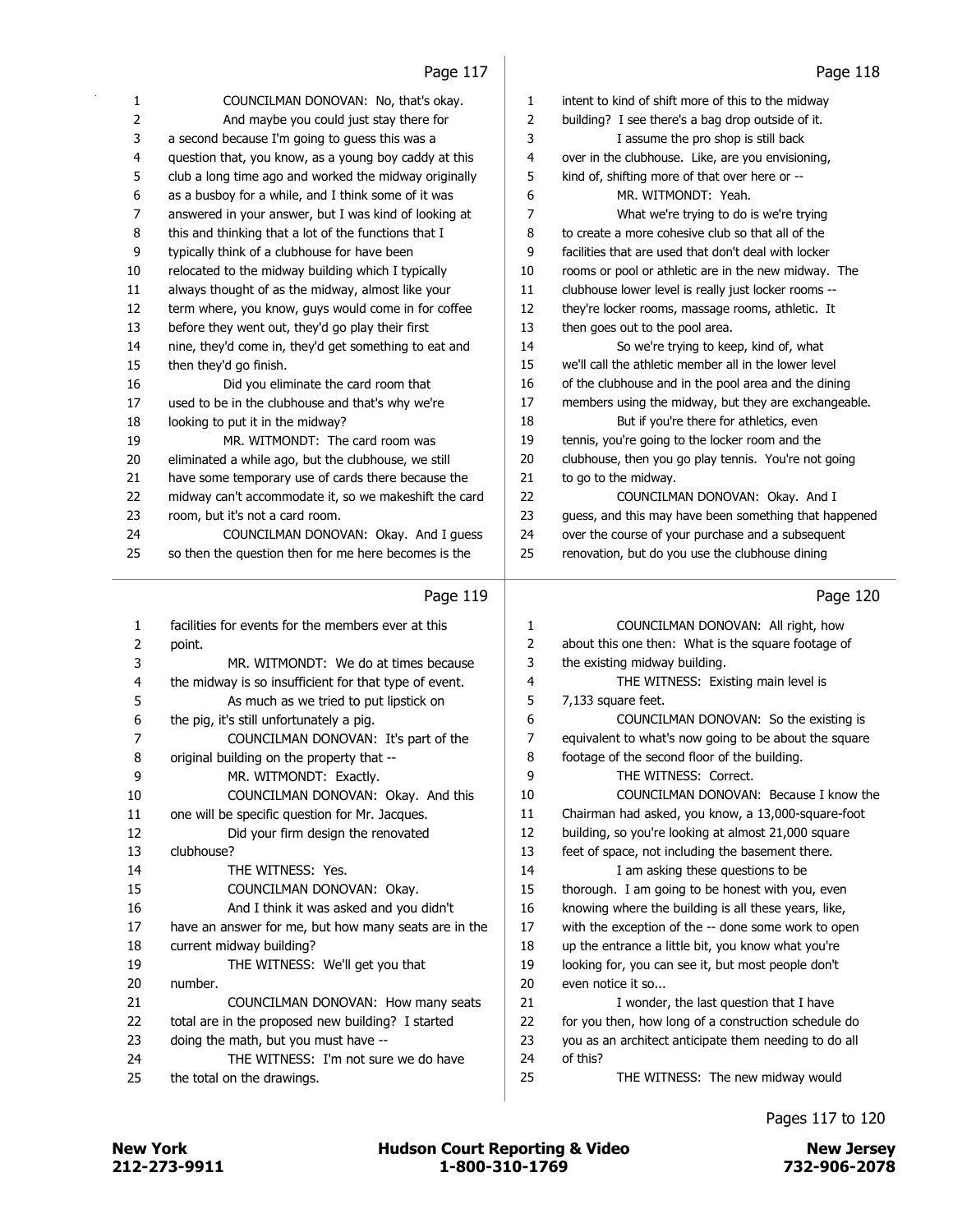| 1              | probably take about 12 months.                        | $\mathbf{1}$ | there, Mr. Donovan.                                  |
|----------------|-------------------------------------------------------|--------------|------------------------------------------------------|
| 2              | COUNCILMAN DONOVAN: Okay. Would they                  | 2            | COUNCILMAN DONOVAN: Yeah, but then I                 |
| 3              | be, the projects be done concurrently or at the same  | 3            | also see 76 seats plus 17 at the bar, for the member |
| 4              | time, like, you know, are you going to do the snack   | 4            | lounge I see 56 seats plus 32 covered in the outdoor |
| 5              | -- so are we talking about, you know, an additional   | 5            | terrace.                                             |
| 6              | two years of construction for the neighbor whose, you | 6            | I'm just wondering if someone could                  |
| $\overline{7}$ | know, property is very close to the clubhouse there   | 7            | just add it up for me so I don't have to do that.    |
| 8              | or are we talking about trying to get them all done   | 8            | THE WITNESS: We'll do that when we do                |
| 9              |                                                       | 9            | the existing building.                               |
| 10             | THE WITNESS: I would think they'd be                  | 10           | COUNCILMAN DONOVAN: Okay. I                          |
| 11             | done concurrently.                                    | 11           | appreciate it.                                       |
| 12             | MR. WITMONDT: We're going to try to do                | 12           | And I'm assuming that the parking                    |
| 13             | them as much as we can.                               | 13           | calculations were done based on these other seating  |
| 14             | THE WITNESS: Obviously the pool would                 | 14           | areas?                                               |
| 15             | be done in the off season, but it would be during     | 15           | THE WITNESS: I don't know.                           |
| 16             | that same 12-month period.                            | 16           | COUNCILMAN DONOVAN: Mr. Statile,                     |
| 17             | COUNCILMAN DONOVAN: Okay.                             | 17           | you're always a stickler about the parking           |
| 18             | MS. COFFEY: Mr. Jacques, just to                      | 18           | calculation.                                         |
| 19             | respond to Mr. Donovan's other question, I believe    | 19           | It seems like there's a lot of tables.               |
| 20             | that the midway building is proposed to have 34 seats | 20           | MR. STATILE: The parking count is done               |
| 21             | for private dining, 136 indoor member seats and --    | 21           | based on the existing seating. Daphne went through   |
| 22             | within the building.                                  | 22           | the parking she said it was required -- give just a  |
| 23             | Is that correct?                                      | 23           | schedule of that, unless it's on the plan someplace, |
| 24             | THE WITNESS: Yes.                                     | 24           | I am not sure.                                       |
| 25             | MS. COFFEY: Just to give you an answer                | 25           | MS. COFFEY: Sure.                                    |
|                |                                                       |              |                                                      |

## $P_{209}$  123

|                | Page 123                                              |                | Page 124                                              |
|----------------|-------------------------------------------------------|----------------|-------------------------------------------------------|
| 1              | COUNCILMAN DONOVAN: I would think it                  | 1              | know it's a building permit thing, but if, you know,  |
| $\overline{2}$ | would make your life a little bit easier, Chris, if   | $\overline{2}$ | it's easy to space the tables out and have less       |
| 3              | we know there's a total of 225 seats proposed, we     | 3              | parking and then put them back, and capacity could be |
| 4              | know how many parking spaces we need for the dining   | 4              | based on the use, right, not necessarily based on     |
| 5              | type facility. It may make that calculation a little  | 5              | seating.                                              |
| 6              | easier.                                               | 6              | So there should be a connection to make               |
| 7              | And I think that was one of my                        | 7              | sure that we don't have a parking problem on-site.    |
| 8              | questions. Actually the engineer mentioned it, but    | 8              | The fact that we're allowing too big a building and   |
| 9              | maybe you guys can just clarify it for me. The total  | 9              | not providing enough parking.                         |
| 10             | number of parking spaces on the site, is it 360 or    | 10             | MR. STATILE: I don't know if, you                     |
| 11             | 307?                                                  | 11             | know, building code occupancy -- I'm not sure.        |
| 12             | MS. COFFEY: 3-7-0.                                    | 12             | MR. ADAMO: Well, I know we have on                    |
| 13             | COUNCILMAN DONOVAN: 370.                              | 13             | other applications, where they were going to have so  |
| 14             | MR. STATILE: Plus the --                              | 14             | many tables and they didn't have enough parking and   |
| 15             | COUNCILMAN DONOVAN: Right, the total                  | 15             | they were going to park on the street, so, you know,  |
| 16             | is 370.                                               | 16             | there's plenty of property here for parking, which    |
| 17             | MS. COFFEY: Yeah.                                     | 17             | leads to then impervious which is other issues, so -- |
| 18             | So just to be crystal clear for the                   | 18             | but my point is it's a 20,000-square-foot building,   |
| 19             | record, the total proposed is 3-7-0, 370.             | 19             | 20,000-square-foot building is -- that has, you know, |
| 20             | COUNCILMAN DONOVAN: Thank you.                        | 20             | high density seating, there's a lot of parking.       |
| 21             | MR. ADAMO: I do think when the parking                | 21             | And if that means more than 370 -- you                |
| 22             | -- or, I'm sorry, when the seating is determined both | 22             | know, we don't have a zoning -- we haven't gotten to  |
| 23             | for the catering facility as well as the midway and   | 23             | the planner with the bulk table to show all that, but |
| 24             | whatever else goes into the calculation that I think  | 24             | it seems like we're getting really up there in        |
| 25             | we should set passive room capacities as part -- I    | 25             | parking.                                              |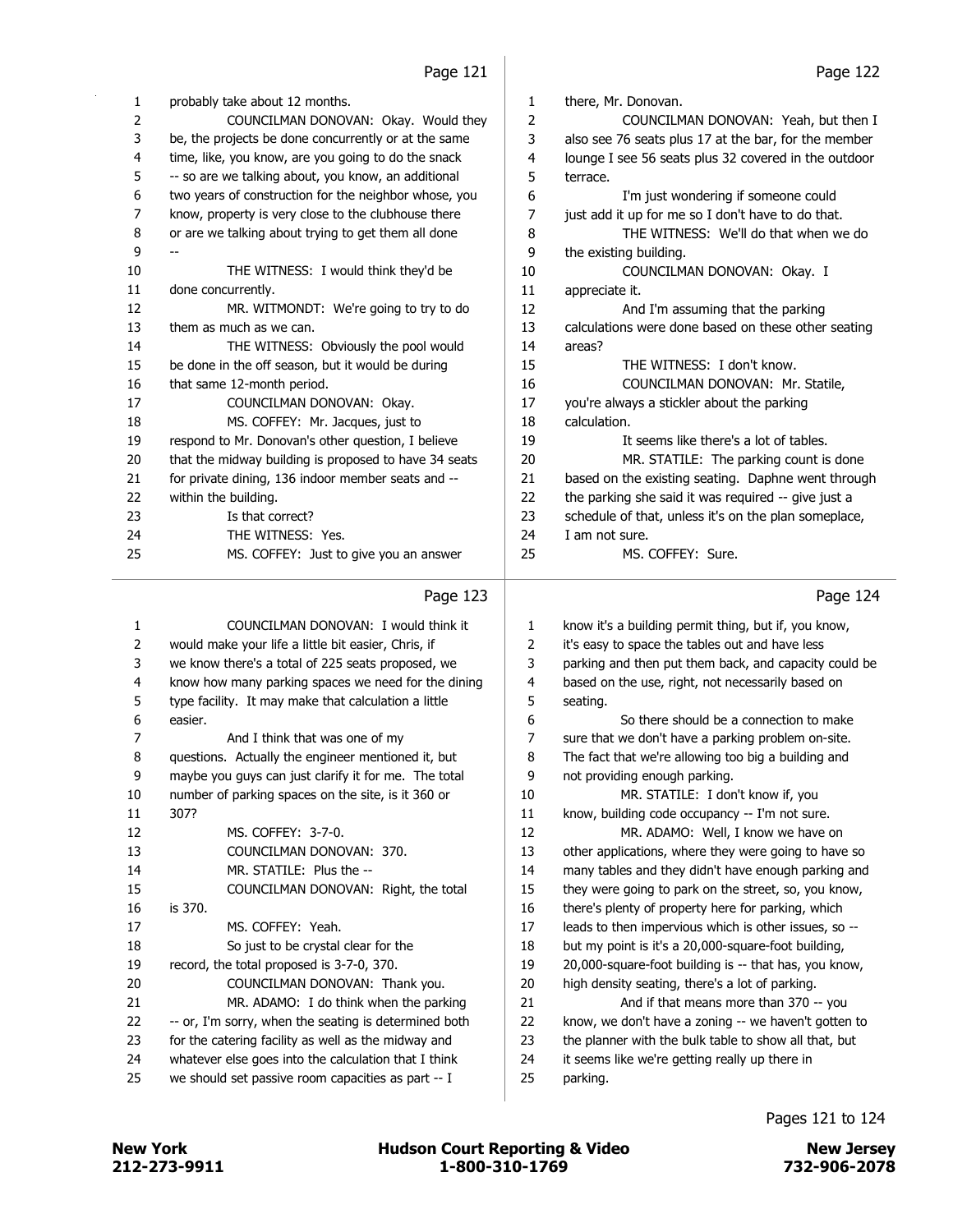| 1  | MR. STATILE: I think the difficulty                   | 1  | like a special designed place for residents to park                                     |
|----|-------------------------------------------------------|----|-----------------------------------------------------------------------------------------|
| 2  | would be the concurrent uses.                         | 2  | their golf carts.                                                                       |
| 3  | What's going to happen concurrently?                  | 3  | MR. WITMONDT: We -- actually, we did                                                    |
| 4  | MR. ADAMO: What does our zoning say?                  | 4  | not allow the residents to have a golf cart, they're                                    |
| 5  | I mean, these buildings could all be occupied at the  | 5  | -- because we were concerned that if the residents                                      |
| 6  | same time.                                            | 6  | who lived in the community had golf carts that would                                    |
| 7  | MR. LEIBMAN: Is there any special                     | 7  | cause the mess that you're referring to right now.                                      |
| 8  | parking for golf carts?                               | 8  | So we actually control the golf carts.                                                  |
| 9  | MR. WITMONDT: We have golf cart areas                 | 9  | MR. LEIBMAN: Okay. Fair enough.                                                         |
| 10 | on the site plan. It shows where there's parking,     | 10 | MR. WITMONDT: So we were concerned                                                      |
| 11 | but we also have cart storage within the pro shop,    | 11 | about that, quite frankly. That is a problem.                                           |
| 12 | behind the pro shop, so that only the number of carts | 12 | Just in regards to the parking, I                                                       |
| 13 | that are needed to be out are actually out. The rest  | 13 | thought it might be helpful just to add this. It's                                      |
| 14 | are stored in the cart storage shed that's behind the | 14 | hard to take each one of the total parking                                              |
| 15 | pro shop.                                             | 15 | requirements in isolation, because if you're playing                                    |
| 16 | MR. LEIBMAN: I mean, the reason I ask                 | 16 | golf you're parked at the golf course and the parking                                   |
| 17 | is because the midway building is obviously designed  | 17 | lot and then you're going to lunch. It's not                                            |
| 18 | for social members and golf members, you want these   | 18 | duplicative.                                                                            |
| 19 | people living here, dining here, going for lunch and  | 19 | So as people are playing golf on the                                                    |
| 20 | dinner, socializing.                                  | 20 | golf course, they're then dining. They're not                                           |
| 21 | And I think where it's located, it                    | 21 | doubling up, so to speak. So there's a lot of shared                                    |
| 22 | looks like a lot of people will probably walk over to | 22 | parking. Your concern about making sure we have                                         |
| 23 | do that and there's -- golf cart and those of us that | 23 | enough parking we completely agree with, and we have                                    |
| 24 | don't have golf carts will drive.                     | 24 | done valet parking in the past when we had large                                        |
| 25 | So I was just wondering if there was                  | 25 | catering facilities that -- or a large catering event                                   |
|    |                                                       |    |                                                                                         |
|    | Page 127                                              |    | Page 128                                                                                |
|    |                                                       |    |                                                                                         |
| 1  | and we had another event going on at the golf course, | 1  | facilities work and examples from other facilities                                      |
| 2  | and we did valet and stacked cars in order not to     | 2  | what has happened and be able to prove to us why you                                    |
| 3  | have a parking problem.                               | 3  | don't need 600 spaces. And I know I'm making up the                                     |
| 4  | So your concern is a valid concern and                | 4  | number.                                                                                 |
| 5  | we should show a schedule and we should prove it out, | 5  | MR. WITMONDT: I agree with what you're                                                  |
| 6  | but I just want to be clear, it's not one plus one    | 6  | saying.                                                                                 |
| 7  | equals three. There's a lot of duplicity in terms of  | 7  | MR. ADAMO: So right now it's very                                                       |
| 8  | the use of the club. When someone is there and stays  | 8  | difficult to -- we haven't heard a bulk table yet.                                      |
| ٩  | all day, they're using all of the facilities. They    | q  | It's very difficult to -- you know, we're hearing                                       |
| 10 | might go to the pool, play golf, have lunch and maybe | 10 | about a very large building. A 20,000-square-foot                                       |
| 11 | even stay for dinner.                                 | 11 | building is one of the bigger buildings in town, so                                     |
| 12 | MS. COFFEY: And you may have different                | 12 | that's all.                                                                             |
| 13 | members of a family utilizing different --            | 13 | MS. COFFEY: I do think our planner                                                      |
| 14 | MR. WITMONDT: But we should have a                    | 14 | will have more testimony for you on the parking, so                                     |
| 15 | schedule. I do agree with that.                       | 15 |                                                                                         |
| 16 | We should be sure.                                    | 16 | CHAIRMAN LIPPERT: Okay. It's 20                                                         |
| 17 | MR. ADAMO: I hear what you're saying                  | 17 | minutes to 10:00 now, I do want to take a break. So                                     |
| 18 | and as a member of the board, we have to weigh --     | 18 | let's take a 10-minute break, come back at 10 minutes                                   |
| 19 | because there's a variance here, correct? We need to  | 19 | to $10:00$ , please.                                                                    |
| 20 | weigh the hardship for what's going to occur.         | 20 | How many more witnesses do you have?                                                    |
| 21 | So by not really having like -- if you                | 21 | MS. COFFEY: We have -- let me make                                                      |
| 22 | follow the letter of the law, you need 600 parking    | 22 |                                                                                         |
| 23 |                                                       | 23 | sure, I don't -- we have three more witnesses.<br>CHAIRMAN LIPPERT: Okay. And we're not |
|    | spaces.                                               |    |                                                                                         |
| 24 |                                                       |    |                                                                                         |
|    | But you then had a parking expert or an               | 24 | done with this witness because I have to open him up                                    |
| 25 | engineer or someone who could really explain how the  | 25 | to the public as well, so let's take a break now.                                       |

## Pages 125 to 128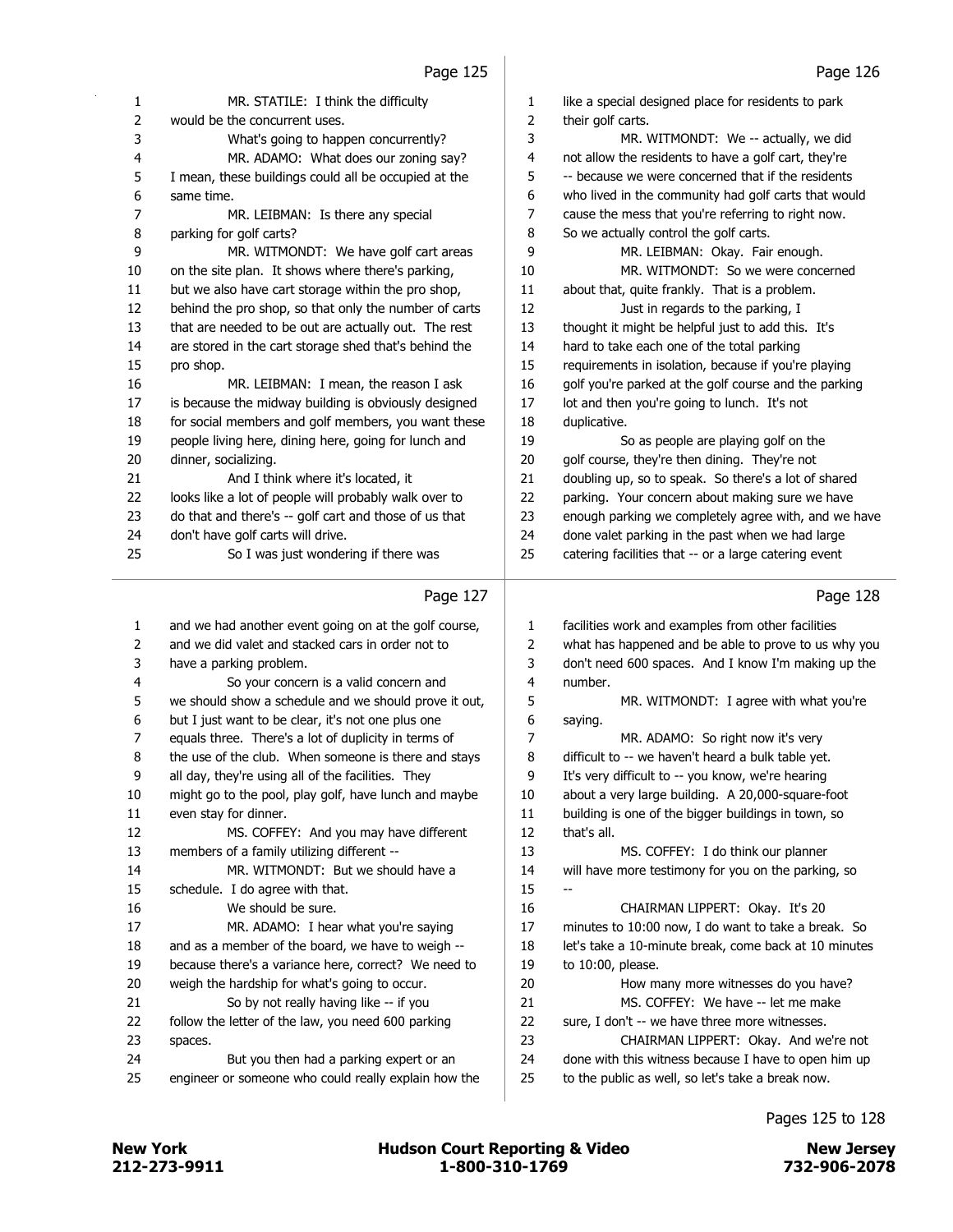| 1  | (Whereupon, a brief recess is taken.)                 | 1  | Any members of the public have                        |
|----|-------------------------------------------------------|----|-------------------------------------------------------|
| 2  | CHAIRMAN LIPPERT: Everyone please take                | 2  | questions for the architect?                          |
| 3  | a seat. It's 10 to 10:00, we want to resume.          | 3  | MS. COFFEY: Mr. Chairman, if I may, I                 |
| 4  | We're not going to go for this                        | 4  | do have figures on the existing seating at the midway |
| 5  | application, we're going to stop at 11:00. The board  | 5  | building if you'd like me to provide it.              |
| 6  | has a little bit of other business that we have to    | 6  | CHAIRMAN LIPPERT: Let's hear it for                   |
| 7  | take care of after that.                              | 7  | the record.                                           |
| 8  | It's clear to me we're not going to                   | 8  | MS. COFFFY: Sure.                                     |
| 9  | finish the presentation tonight. We have -- our next  | 9  | So in the existing midway building, in                |
| 10 | meeting is going to be a virtual meeting by Zoom, and | 10 | the inside of the building there are 14 bar seating,  |
| 11 | then one of the things the board is going to take up  | 11 | bar seats, I guess if what we would say, and the      |
| 12 | before we conclude tonight is what are we going to do | 12 | capacity for 65 additional seats inside.              |
| 13 | for the next meeting for this application. We         | 13 | And then outside of the existing midway               |
| 14 | haven't decided that yet.                             | 14 | building there are 40 covered seats and there are an  |
| 15 | MR. LEIBMAN: We'll get to that.                       | 15 | additional 32 uncovered seats.                        |
| 16 | MS. COFFEY: Mr. Chairman, you mean the                | 16 | So it's total of 72 outside seats and a               |
| 17 | meeting after the 23rd?                               | 17 | total of 79 inside seats.                             |
| 18 | MR. LEIBMAN: Yes, we'll see. Let's                    | 18 | CHAIRMAN LIPPERT: Okay.                               |
| 19 | see how much we can get done.                         | 19 | MS. COFFEY: Now we're ready for the                   |
| 20 | MS. COFFEY: Okay.                                     | 20 | public.                                               |
| 21 | MR. LEIBMAN: Let's stop talking about                 | 21 | CHAIRMAN LIPPERT: Okay.                               |
| 22 | what we're going to do and let's just do it.          | 22 | Anyone want to ask any questions of the               |
| 23 | CHAIRMAN LIPPERT: So let's, we                        | 23 | architect?                                            |
| 24 | finished the testimony from the architect except that | 24 | MR. CONTE: I'm going to.                              |
| 25 | we're going to open it up to the public.              | 25 | CHAIRMAN LIPPERT: Yes, sir.                           |
|    |                                                       |    |                                                       |

| 1  | MR. CONTE: Thank you, Mr. Chairman.                   | $\mathbf{1}$ | fe  |
|----|-------------------------------------------------------|--------------|-----|
| 2  | For the record, John Conte, Jr.,                      | 2            |     |
| 3  | C-O-N-T-E, of the law firm of Myerson, Fox,           | 3            | lir |
| 4  | Mancinelli & Conte.                                   | 4            |     |
| 5  | I represent the contiguous property                   | 5            |     |
| 6  | owner at 461 Rivervale Road.                          | 6            | re  |
| 7  | Just with respect to the architect's                  | 7            | d   |
| 8  | testimony, I have a question regarding the outdoor    | 8            | b   |
| 9  | lounge.                                               | 9            | re  |
| 10 | And I believe there was testimony about               | 10           | a   |
| 11 | where the vending was going to be for the kitchen,    | 11           | h,  |
| 12 | but I couldn't really hear, I don't know that it was  | 12           |     |
| 13 | so clear.                                             | 13           |     |
| 14 | So if it has been designed yet, I'd                   | 14           | y   |
| 15 | like to know if it has been, if you know what it will | 15           |     |
| 16 | be and where it will be?                              | 16           |     |
| 17 | THE WITNESS: It has not been designed,                | 17           |     |
| 18 | but the way the building is, there's a gable, with    | 18           | M   |
| 19 | this being the ridge line, this being the neighbor.   | 19           |     |
| 20 | MR. CONTE: Yes.                                       | 20           |     |
| 21 | THE WITNESS: So the ventilation would                 | 21           |     |
| 22 | be put on the pool side of the ridge farthest away    | 22           | y   |
| 23 | from the neighbor.                                    | 23           |     |
| 24 | MR. CONTE: Okay, poolside.                            | 24           |     |
| 25 | And do you know approximately how many                | 25           |     |
|    |                                                       |              |     |

## Page 132

| 1  | feet that will be from the property line?            |
|----|------------------------------------------------------|
| 2  | THE WITNESS: It's 13 from the property               |
| 3  | line and -- probably about 30 feet.                  |
| 4  | MR. CONTE: Okay.                                     |
| 5  | So, Mr. Chairman, I'd just like to                   |
| 6  | reserve the right, once the application has been     |
| 7  | designed, I am sure there will be some modifications |
| 8  | between now and the next meeting, whether it's       |
| 9  | respect to this or other things, that if there's any |
| 10 | additional questioning based on the design that we   |
| 11 | have an opportunity to ask the witness.              |
| 12 | CHAIRMAN LIPPERT: Absolutely.                        |
| 13 | Mr. Conte, could you state the name of               |
| 14 | your client for the record, please.                  |
| 15 | MR. CONTE: Nick Markantes, from 461.                 |
| 16 | MR. LEIBMAN: You have to spell that.                 |
| 17 | MR. CONTF: I will. It is                             |
| 18 | M-A-R-K-A-N-T-E-S.                                   |
| 19 | MR. LEIBMAN: First name is Nick?                     |
| 20 | MR. CONTE: Yes.                                      |
| 21 | MR. LEIBMAN: What's his address, if                  |
| 22 | you know?                                            |
| 23 | MR. CONTE: 461 Rivervale Road.                       |
| 24 | MR. LEIBMAN: Thank you.                              |
| 25 | MS. COFFEY: And the applicant will                   |
|    |                                                      |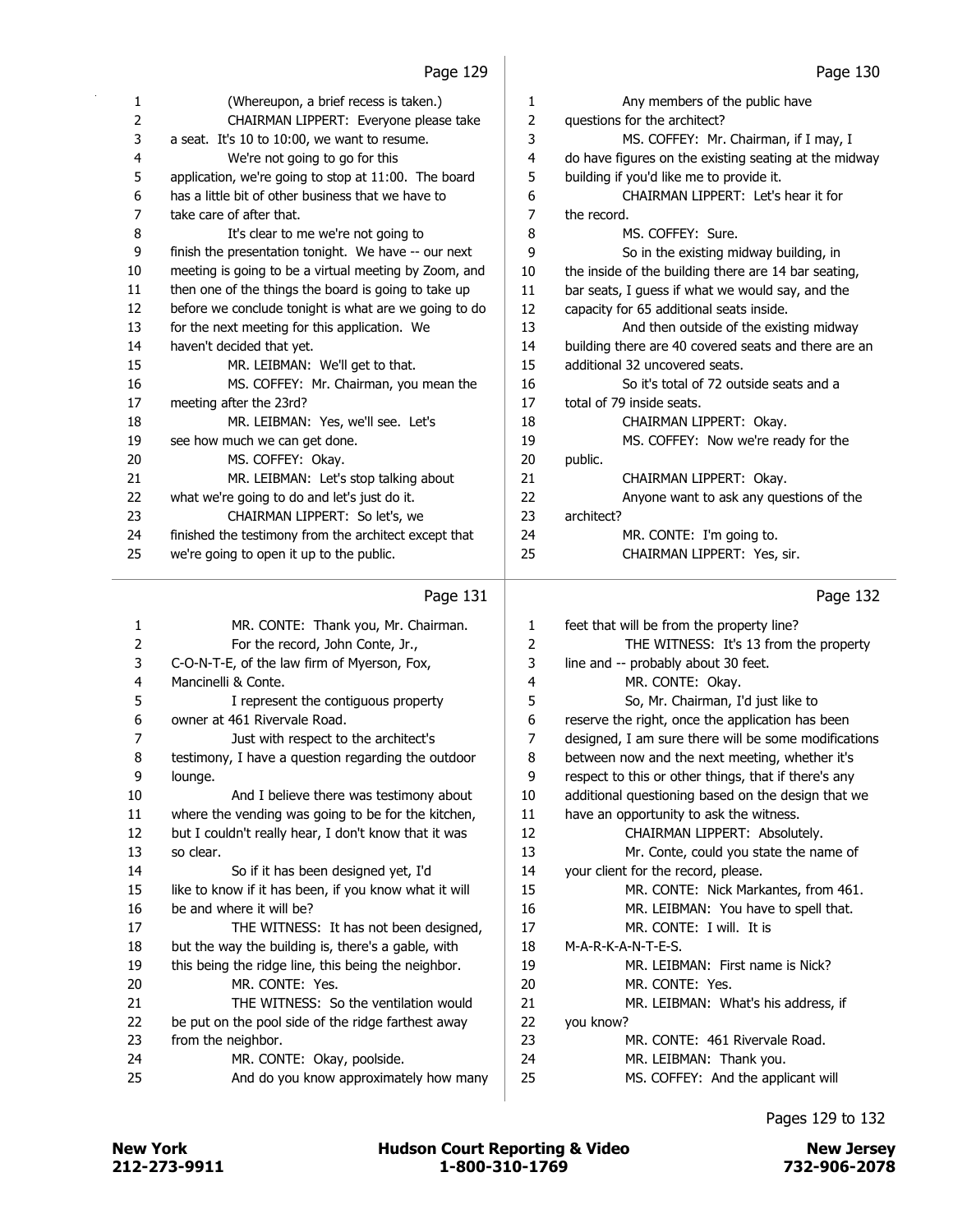| 1  | coordinate as well with you on the ventilation as it | $\mathbf{1}$   | Please state your name, spell your last               |
|----|------------------------------------------------------|----------------|-------------------------------------------------------|
| 2  | gets designed.                                       | $\overline{2}$ | name for the record.                                  |
| 3  | MR. CONTE: Thank you.                                | 3              | MR. LIGAS: First name is Jan --                       |
| 4  | MS. COFFEY: Yes.                                     | 4              | CHAIRMAN LIPPERT: You can take your                   |
| 5  | CHAIRMAN LIPPERT: Okay.                              | 5              | mask off if you want to.                              |
| 6  | Any other questions for this witness?                | 6              | MR. LIGAS: Thanks a lot.                              |
| 7  | (No response.)                                       | 7              | First name is Jan, J-A-N, last name is                |
| 8  | CHAIRMAN LIPPERT: If not, bring on                   | 8              | Ligas, L-I-G-A-S, and I go by John.                   |
| 9  | your next witness.                                   | 9              | CHAIRMAN LIPPERT: Go right ahead.                     |
| 10 | MS. COFFEY: Okay.                                    | 10             | MS. COFFEY: Okay.                                     |
| 11 | Our next witness is John Ligas from                  | 11             | <b>DIRECT EXAMINATION</b>                             |
| 12 | Arizon. He will be talking about the proposed dome,  | 12             | BY MS. COFFEY:                                        |
| 13 | he's the manufacturer of the dome.                   | 13             | Mr. Ligas, if you could please<br>0.                  |
| 14 | Mr. Ligas. I'd ask that he be sworn,                 | 14             | introduce yourself to the board and the public and    |
| 15 | please.                                              | 15             | tell them about your position at Arizon and your      |
| 16 | MR. LEIBMAN: Please raise your right                 | 16             | experience with tennis domes.                         |
| 17 | hand.                                                | 17             | I've been in this business 40 years.<br>A.            |
| 18 | Do you swear or affirm the testimony                 | 18             | Started in the first 25 in manufacturing,             |
| 19 | you're about to give is the truth, the whole truth   | 19             | construction, field operations, and basically, excuse |
| 20 | and nothing but the truth, so help you God?          | 20             | me, research and development of the product and so    |
| 21 | MR. LIGAS: I do.                                     | 21             | on.                                                   |
| 22 | JAN LIGAS,                                           | 22             | And then the last 15 years or so,                     |
| 23 | 11880 Dorsett Road, St. Louis, Missouri, having      | 23             | consulting to clients, professionals, to incorporate  |
| 24 | been duly sworn, testifies as follows:               | 24             | our product into their plans, whatever that may be,   |
| 25 | MR. LEIBMAN: So sworn.                               | 25             | whether it's a tennis facility or a warehouse,        |
|    | Page 135                                             |                | Page 136                                              |

## Page 135 |

| 1  | whether it's a pool complex, country club. It's a     | 1              | You have -- do you design these                      |
|----|-------------------------------------------------------|----------------|------------------------------------------------------|
| 2  | very good product.                                    | $\overline{2}$ | structures?                                          |
| 3  | MS. COFFEY: So, I'm not sure that                     | 3              | THE WITNESS: I'm instrumental in the                 |
| 4  | Mr. Ligas is a professional expert necessarily, but I | 4              | design. I am not an architect or an engineer, it's   |
| 5  | would ask that he be accepted as an expert in the     | 5              | based on my experience.                              |
| 6  | dome to be installed, I suppose.                      | 6              | But I consult architects and engineers               |
| 7  | CHAIRMAN LIPPERT: Well, I'm going to                  | 7              | every day for the last at least 25 years.            |
| 8  | ask Mr. Leibman what he thinks about that.            | 8              | MR. LEIBMAN: Approximately how many                  |
| 9  | MS. COFFEY: I'm not sure either.                      | 9              | domes like this have you been involved in the        |
| 10 | CHAIRMAN LIPPERT: I think he's just a                 | 10             | construction of?                                     |
| 11 | fact witness really.                                  | 11             | THE WITNESS: I would say hundreds. I                 |
| 12 | MS. COFFEY: Which is okay with me.                    | 12             | don't want to exaggerate and say thousands, but      |
| 13 | MR. LEIBMAN: If you don't mind, I'll                  | 13             | hundreds and hundreds.                               |
| 14 | ask a few questions, Mr. Chairman.                    | 14             | MR. LEIBMAN: Okay. All right.                        |
| 15 | CHAIRMAN LIPPERT: Go right ahead.                     | 15             | I think you could accept him as an                   |
| 16 | MR. LEIBMAN: Okay. You work for                       | 16             | expert based on his training and experience in domes |
| 17 | Arizon Building Systems?                              | 17             | over tennis courts, basically.                       |
| 18 | THE WITNESS: Yes.                                     | 18             | CHAIRMAN LIPPERT: Okay. Well --                      |
| 19 | I am actually the president and one of                | 19             | THE WITNESS: It's almost any                         |
| 20 | the owners.                                           | 20             | application you could imagine worldwide.             |
| 21 | MR. LEIBMAN: Okay. You're based out                   | 21             | MS. COFFEY: Okay.                                    |
| 22 | of St. Louis, Missouri?                               | 22             | BY MS. COFFEY:                                       |
| 23 | THE WITNESS: I'm based out of                         | 23             | So I think the first question I wanted<br>0.         |
| 24 | Garfield, New Jersey.                                 | 24             | to ask you, Mr. Ligas, is why does the dome need to  |
| 25 | MR. LEIBMAN: That sounds a lot closer.                | 25             | be the height that it's proposed to be? Can you      |
|    |                                                       |                |                                                      |

## Pages 133 to 136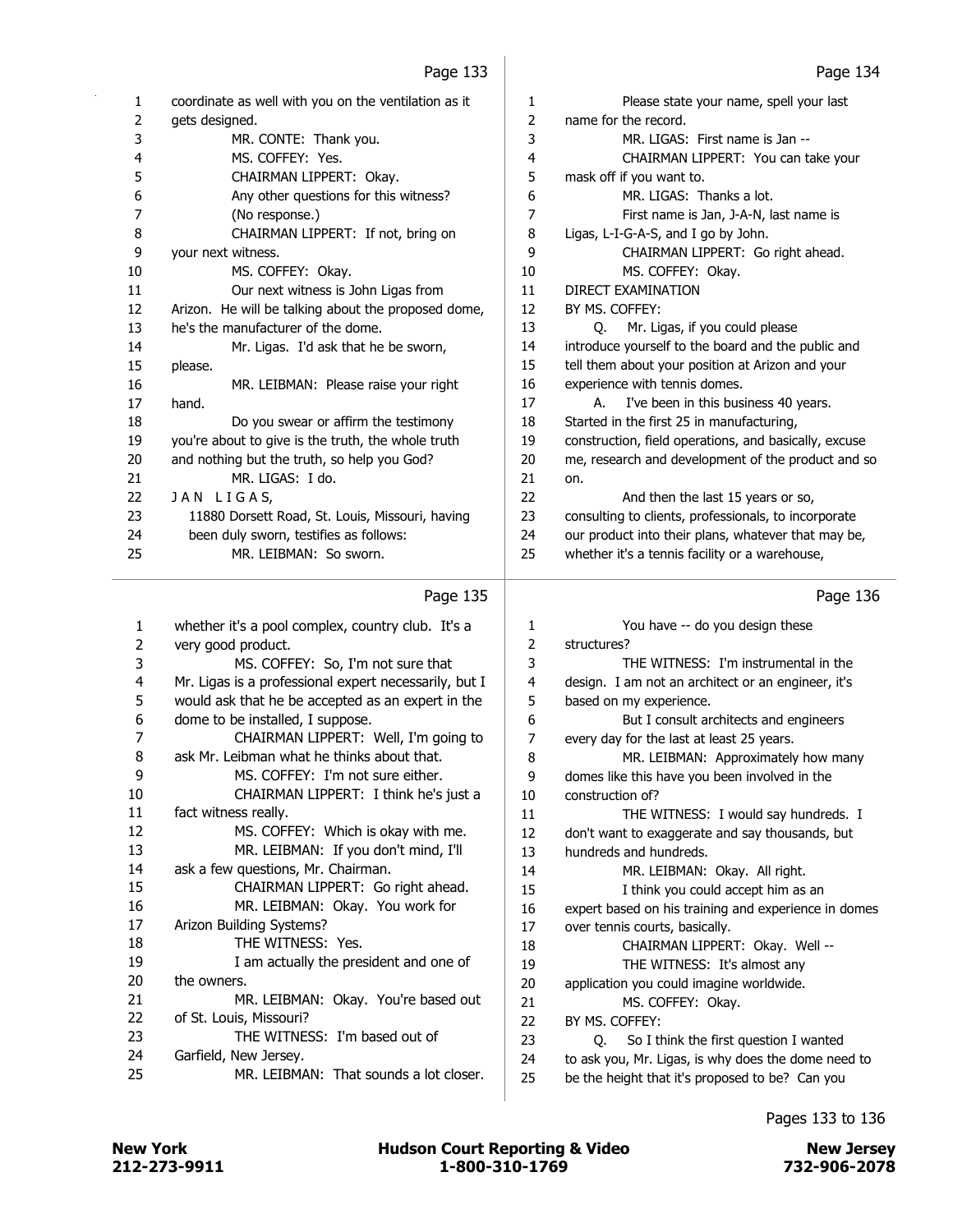| 1<br>explain that, please?<br>$\mathbf{1}$<br>emitted from the dome.<br>$\overline{c}$<br>2<br>There is a height to width ratio of<br>Is that correct?<br>А.<br>3<br>one-third to one-half of the width of the structure.<br>3<br>That's correct.<br>А.<br>4<br>The width of the structure determines<br>4<br>There's absolutely no light penetrating<br>5<br>5<br>all of the engineering, so anything over 50 percent<br>the fabric. It's an extra layer, an opaque layer<br>6<br>would turn back into a sphere, which is not practical<br>6<br>that they incorporate into the construction of the<br>7<br>$\overline{7}$<br>and stable.<br>vinyl. It's a polyester material, vinyl coated, and<br>8<br>8<br>Anything below a third or 30 percent,<br>then there's an extra layer or degree of the opacity.<br>9<br>it doesn't shed snow properly and it also creates<br>9<br>And the proposed color of the dome is<br>Q.<br>10<br>very low profile on the inner perimeter.<br>10<br>gray.<br>You just touched on shedding snow. Can<br>11<br>11<br>Can you explain why gray was selected<br>0.<br>12<br>you just talk a little bit about how that works in<br>12<br>as the color?<br>13<br>terms of bearing snow on the dome? We had a question<br>13<br>А.<br>It's been proven over time when we have<br>14<br>earlier about that.<br>14<br>situations where you don't want the building to be<br>15<br>А.<br>Yes.<br>15<br>visible, gray just happens to be the most practical<br>16<br>First of all, you have the profile, you<br>16<br>and successful color.<br>have the structural capabilities, which is the<br>17<br>17<br>We've had -- white is probably<br>internal pressure, and then you have snow melting if<br>18<br>18<br>80 percent of what the colors that we use for this<br>19<br>you turn on the heat.<br>particular type of product, but there are some really<br>19<br>20<br>20<br>And then, of course, there's the<br>funky ones in blue and yellow and red.<br>natural snow shedding which takes place and is very<br>21<br>21<br>We've had country clubs put green<br>22<br>efficient. So there's never really a buildup on the<br>22<br>buildings out there, but unfortunately that wasn't as<br>23<br>23<br>successful because golf courses are not as green<br>building.<br>24<br>24<br>And the material of the dome is such<br>during winter. So gray turned out to be the perfect<br>O.<br>25<br>that the dome will be opaque and no light will be<br>25<br>color and it just becomes somewhat mundane. You<br>Page 139<br>Page 140<br>know, you don't see it. Not that it's not visible,<br>doors disappear and so on.<br>1<br>1<br>but if you're not looking for it you're not going to<br>2<br>But once that ballast is in place, you<br>2<br>3<br>have the fabric membrane. The fabric membrane is<br>3<br>see it.<br>4<br>stretched over the area that you're covering, and it<br>4<br>Q.<br>Thank you.<br>5<br>5<br>MS. COFFEY: Mr. Ligas can talk a long<br>usually consists of two or three layers, depending<br>6<br>on, you know, what kind of environmental conditions<br>6<br>time about domes, but those were the points that we<br>wanted to hit with him. We're happy to have him<br>7<br>7<br>you have. And the exterior fabric is a structural<br>8<br>8<br>address any questions that you may have.<br>membrane. It's a structural component.<br>9<br>CHAIRMAN LIPPERT: Yes, well, so<br>9<br>So when you inflate the building, you<br>$10\,$<br>10<br>explain this to me, like, I'm a five-year old.<br>create an internal pressure. That internal pressure<br>11<br>How does the dome sit -- explain<br>11<br>creates cubicle pressure volume in the building and<br>12<br>12<br>engineering to me. How does the dome sit on top of<br>that is what supports the snow.<br>13<br>13<br>the tennis court? What holds it up? How does that<br>So depending on how many cubes of<br>14<br>14<br>pressure, based on that pressure will tell you how<br>work?<br>15<br>15<br>THE WITNESS: So basically you have<br>much snow you can support. And that's dictated by<br>16<br>local code.<br>16<br>several components that make up -- it's a pneumatic<br>structure, so it's got an internal pressure which is<br>17<br>17<br>And then in addition to that you have<br>18<br>the structural support mechanism for wind and snow,<br>18<br>heat in the building. And it's not a highly<br>19<br>19<br>resistance to wind and support of snow.<br>insulated building like a refrigerated warehouse, so<br>20<br>You have a foundation around the<br>20<br>some of that heat does penetrate through the double<br>21<br>wall and helps melt the snow and helps assist in snow<br>21<br>perimeter basically which is a ballast and that's<br>22<br>22<br>flushed with grade in the ground to frost line, and<br>shedding.<br>23<br>everything that we do in a situation like this, we<br>23<br>CHAIRMAN LIPPERT: Well, so that's what<br>24<br>24<br>design it so that it disappears. The foundation<br>I'm confused. Is there a building that's separate<br>25<br>25<br>isn't visible, the anchorage isn't visible. The<br>from the dome or is it all one structure? | rayc 197 | rage 190 |
|----------------------------------------------------------------------------------------------------------------------------------------------------------------------------------------------------------------------------------------------------------------------------------------------------------------------------------------------------------------------------------------------------------------------------------------------------------------------------------------------------------------------------------------------------------------------------------------------------------------------------------------------------------------------------------------------------------------------------------------------------------------------------------------------------------------------------------------------------------------------------------------------------------------------------------------------------------------------------------------------------------------------------------------------------------------------------------------------------------------------------------------------------------------------------------------------------------------------------------------------------------------------------------------------------------------------------------------------------------------------------------------------------------------------------------------------------------------------------------------------------------------------------------------------------------------------------------------------------------------------------------------------------------------------------------------------------------------------------------------------------------------------------------------------------------------------------------------------------------------------------------------------------------------------------------------------------------------------------------------------------------------------------------------------------------------------------------------------------------------------------------------------------------------------------------------------------------------------------------------------------------------------------------------------------------------------------------------------------------------------------------------------------------------------------------------------------------------------------------------------------------------------------------------------------------------------------------------------------------------------------------------------------------------------------------------------------------------------------------------------------------------------------------------------------------------------------------------------------------------------------------------------------------------------------------------------------------------------------------------------------------------------------------------------------------------------------------------------------------------------------------------------------------------------------------------------------------------------------------------------------------------------------------------------------------------------------------------------------------------------------------------------------------------------------------------------------------------------------------------------------------------------------------------------------------------------------------------------------------------------------------------------------------------------------------------------------------------------------------------------------------------------------------------------------------------------------------------------------------------------------------------------------------------------------------------------------------------------------------------------------------------------------------------------------------------------------------------------------------------------------------------------------------------------------------------------------------------------------------------------------------------------------------------------------------------------------------------------------------------------------------------------------------------------------------------------------------------------------------------------------------------------------------------------------------------------------------------------------------------------------------------------------------------------------------------------------------------------------------------------------------------------------------------------------------------------------------------------------------------------------------------------------------------------------------------------------------------------------------------------------------------------------------------------------------------------------------------------------------------------------------------------------------------------------------------------------------------|----------|----------|
|                                                                                                                                                                                                                                                                                                                                                                                                                                                                                                                                                                                                                                                                                                                                                                                                                                                                                                                                                                                                                                                                                                                                                                                                                                                                                                                                                                                                                                                                                                                                                                                                                                                                                                                                                                                                                                                                                                                                                                                                                                                                                                                                                                                                                                                                                                                                                                                                                                                                                                                                                                                                                                                                                                                                                                                                                                                                                                                                                                                                                                                                                                                                                                                                                                                                                                                                                                                                                                                                                                                                                                                                                                                                                                                                                                                                                                                                                                                                                                                                                                                                                                                                                                                                                                                                                                                                                                                                                                                                                                                                                                                                                                                                                                                                                                                                                                                                                                                                                                                                                                                                                                                                                                                                                |          |          |
|                                                                                                                                                                                                                                                                                                                                                                                                                                                                                                                                                                                                                                                                                                                                                                                                                                                                                                                                                                                                                                                                                                                                                                                                                                                                                                                                                                                                                                                                                                                                                                                                                                                                                                                                                                                                                                                                                                                                                                                                                                                                                                                                                                                                                                                                                                                                                                                                                                                                                                                                                                                                                                                                                                                                                                                                                                                                                                                                                                                                                                                                                                                                                                                                                                                                                                                                                                                                                                                                                                                                                                                                                                                                                                                                                                                                                                                                                                                                                                                                                                                                                                                                                                                                                                                                                                                                                                                                                                                                                                                                                                                                                                                                                                                                                                                                                                                                                                                                                                                                                                                                                                                                                                                                                |          |          |
|                                                                                                                                                                                                                                                                                                                                                                                                                                                                                                                                                                                                                                                                                                                                                                                                                                                                                                                                                                                                                                                                                                                                                                                                                                                                                                                                                                                                                                                                                                                                                                                                                                                                                                                                                                                                                                                                                                                                                                                                                                                                                                                                                                                                                                                                                                                                                                                                                                                                                                                                                                                                                                                                                                                                                                                                                                                                                                                                                                                                                                                                                                                                                                                                                                                                                                                                                                                                                                                                                                                                                                                                                                                                                                                                                                                                                                                                                                                                                                                                                                                                                                                                                                                                                                                                                                                                                                                                                                                                                                                                                                                                                                                                                                                                                                                                                                                                                                                                                                                                                                                                                                                                                                                                                |          |          |
|                                                                                                                                                                                                                                                                                                                                                                                                                                                                                                                                                                                                                                                                                                                                                                                                                                                                                                                                                                                                                                                                                                                                                                                                                                                                                                                                                                                                                                                                                                                                                                                                                                                                                                                                                                                                                                                                                                                                                                                                                                                                                                                                                                                                                                                                                                                                                                                                                                                                                                                                                                                                                                                                                                                                                                                                                                                                                                                                                                                                                                                                                                                                                                                                                                                                                                                                                                                                                                                                                                                                                                                                                                                                                                                                                                                                                                                                                                                                                                                                                                                                                                                                                                                                                                                                                                                                                                                                                                                                                                                                                                                                                                                                                                                                                                                                                                                                                                                                                                                                                                                                                                                                                                                                                |          |          |
|                                                                                                                                                                                                                                                                                                                                                                                                                                                                                                                                                                                                                                                                                                                                                                                                                                                                                                                                                                                                                                                                                                                                                                                                                                                                                                                                                                                                                                                                                                                                                                                                                                                                                                                                                                                                                                                                                                                                                                                                                                                                                                                                                                                                                                                                                                                                                                                                                                                                                                                                                                                                                                                                                                                                                                                                                                                                                                                                                                                                                                                                                                                                                                                                                                                                                                                                                                                                                                                                                                                                                                                                                                                                                                                                                                                                                                                                                                                                                                                                                                                                                                                                                                                                                                                                                                                                                                                                                                                                                                                                                                                                                                                                                                                                                                                                                                                                                                                                                                                                                                                                                                                                                                                                                |          |          |
|                                                                                                                                                                                                                                                                                                                                                                                                                                                                                                                                                                                                                                                                                                                                                                                                                                                                                                                                                                                                                                                                                                                                                                                                                                                                                                                                                                                                                                                                                                                                                                                                                                                                                                                                                                                                                                                                                                                                                                                                                                                                                                                                                                                                                                                                                                                                                                                                                                                                                                                                                                                                                                                                                                                                                                                                                                                                                                                                                                                                                                                                                                                                                                                                                                                                                                                                                                                                                                                                                                                                                                                                                                                                                                                                                                                                                                                                                                                                                                                                                                                                                                                                                                                                                                                                                                                                                                                                                                                                                                                                                                                                                                                                                                                                                                                                                                                                                                                                                                                                                                                                                                                                                                                                                |          |          |
|                                                                                                                                                                                                                                                                                                                                                                                                                                                                                                                                                                                                                                                                                                                                                                                                                                                                                                                                                                                                                                                                                                                                                                                                                                                                                                                                                                                                                                                                                                                                                                                                                                                                                                                                                                                                                                                                                                                                                                                                                                                                                                                                                                                                                                                                                                                                                                                                                                                                                                                                                                                                                                                                                                                                                                                                                                                                                                                                                                                                                                                                                                                                                                                                                                                                                                                                                                                                                                                                                                                                                                                                                                                                                                                                                                                                                                                                                                                                                                                                                                                                                                                                                                                                                                                                                                                                                                                                                                                                                                                                                                                                                                                                                                                                                                                                                                                                                                                                                                                                                                                                                                                                                                                                                |          |          |
|                                                                                                                                                                                                                                                                                                                                                                                                                                                                                                                                                                                                                                                                                                                                                                                                                                                                                                                                                                                                                                                                                                                                                                                                                                                                                                                                                                                                                                                                                                                                                                                                                                                                                                                                                                                                                                                                                                                                                                                                                                                                                                                                                                                                                                                                                                                                                                                                                                                                                                                                                                                                                                                                                                                                                                                                                                                                                                                                                                                                                                                                                                                                                                                                                                                                                                                                                                                                                                                                                                                                                                                                                                                                                                                                                                                                                                                                                                                                                                                                                                                                                                                                                                                                                                                                                                                                                                                                                                                                                                                                                                                                                                                                                                                                                                                                                                                                                                                                                                                                                                                                                                                                                                                                                |          |          |
|                                                                                                                                                                                                                                                                                                                                                                                                                                                                                                                                                                                                                                                                                                                                                                                                                                                                                                                                                                                                                                                                                                                                                                                                                                                                                                                                                                                                                                                                                                                                                                                                                                                                                                                                                                                                                                                                                                                                                                                                                                                                                                                                                                                                                                                                                                                                                                                                                                                                                                                                                                                                                                                                                                                                                                                                                                                                                                                                                                                                                                                                                                                                                                                                                                                                                                                                                                                                                                                                                                                                                                                                                                                                                                                                                                                                                                                                                                                                                                                                                                                                                                                                                                                                                                                                                                                                                                                                                                                                                                                                                                                                                                                                                                                                                                                                                                                                                                                                                                                                                                                                                                                                                                                                                |          |          |
|                                                                                                                                                                                                                                                                                                                                                                                                                                                                                                                                                                                                                                                                                                                                                                                                                                                                                                                                                                                                                                                                                                                                                                                                                                                                                                                                                                                                                                                                                                                                                                                                                                                                                                                                                                                                                                                                                                                                                                                                                                                                                                                                                                                                                                                                                                                                                                                                                                                                                                                                                                                                                                                                                                                                                                                                                                                                                                                                                                                                                                                                                                                                                                                                                                                                                                                                                                                                                                                                                                                                                                                                                                                                                                                                                                                                                                                                                                                                                                                                                                                                                                                                                                                                                                                                                                                                                                                                                                                                                                                                                                                                                                                                                                                                                                                                                                                                                                                                                                                                                                                                                                                                                                                                                |          |          |
|                                                                                                                                                                                                                                                                                                                                                                                                                                                                                                                                                                                                                                                                                                                                                                                                                                                                                                                                                                                                                                                                                                                                                                                                                                                                                                                                                                                                                                                                                                                                                                                                                                                                                                                                                                                                                                                                                                                                                                                                                                                                                                                                                                                                                                                                                                                                                                                                                                                                                                                                                                                                                                                                                                                                                                                                                                                                                                                                                                                                                                                                                                                                                                                                                                                                                                                                                                                                                                                                                                                                                                                                                                                                                                                                                                                                                                                                                                                                                                                                                                                                                                                                                                                                                                                                                                                                                                                                                                                                                                                                                                                                                                                                                                                                                                                                                                                                                                                                                                                                                                                                                                                                                                                                                |          |          |
|                                                                                                                                                                                                                                                                                                                                                                                                                                                                                                                                                                                                                                                                                                                                                                                                                                                                                                                                                                                                                                                                                                                                                                                                                                                                                                                                                                                                                                                                                                                                                                                                                                                                                                                                                                                                                                                                                                                                                                                                                                                                                                                                                                                                                                                                                                                                                                                                                                                                                                                                                                                                                                                                                                                                                                                                                                                                                                                                                                                                                                                                                                                                                                                                                                                                                                                                                                                                                                                                                                                                                                                                                                                                                                                                                                                                                                                                                                                                                                                                                                                                                                                                                                                                                                                                                                                                                                                                                                                                                                                                                                                                                                                                                                                                                                                                                                                                                                                                                                                                                                                                                                                                                                                                                |          |          |
|                                                                                                                                                                                                                                                                                                                                                                                                                                                                                                                                                                                                                                                                                                                                                                                                                                                                                                                                                                                                                                                                                                                                                                                                                                                                                                                                                                                                                                                                                                                                                                                                                                                                                                                                                                                                                                                                                                                                                                                                                                                                                                                                                                                                                                                                                                                                                                                                                                                                                                                                                                                                                                                                                                                                                                                                                                                                                                                                                                                                                                                                                                                                                                                                                                                                                                                                                                                                                                                                                                                                                                                                                                                                                                                                                                                                                                                                                                                                                                                                                                                                                                                                                                                                                                                                                                                                                                                                                                                                                                                                                                                                                                                                                                                                                                                                                                                                                                                                                                                                                                                                                                                                                                                                                |          |          |
|                                                                                                                                                                                                                                                                                                                                                                                                                                                                                                                                                                                                                                                                                                                                                                                                                                                                                                                                                                                                                                                                                                                                                                                                                                                                                                                                                                                                                                                                                                                                                                                                                                                                                                                                                                                                                                                                                                                                                                                                                                                                                                                                                                                                                                                                                                                                                                                                                                                                                                                                                                                                                                                                                                                                                                                                                                                                                                                                                                                                                                                                                                                                                                                                                                                                                                                                                                                                                                                                                                                                                                                                                                                                                                                                                                                                                                                                                                                                                                                                                                                                                                                                                                                                                                                                                                                                                                                                                                                                                                                                                                                                                                                                                                                                                                                                                                                                                                                                                                                                                                                                                                                                                                                                                |          |          |
|                                                                                                                                                                                                                                                                                                                                                                                                                                                                                                                                                                                                                                                                                                                                                                                                                                                                                                                                                                                                                                                                                                                                                                                                                                                                                                                                                                                                                                                                                                                                                                                                                                                                                                                                                                                                                                                                                                                                                                                                                                                                                                                                                                                                                                                                                                                                                                                                                                                                                                                                                                                                                                                                                                                                                                                                                                                                                                                                                                                                                                                                                                                                                                                                                                                                                                                                                                                                                                                                                                                                                                                                                                                                                                                                                                                                                                                                                                                                                                                                                                                                                                                                                                                                                                                                                                                                                                                                                                                                                                                                                                                                                                                                                                                                                                                                                                                                                                                                                                                                                                                                                                                                                                                                                |          |          |
|                                                                                                                                                                                                                                                                                                                                                                                                                                                                                                                                                                                                                                                                                                                                                                                                                                                                                                                                                                                                                                                                                                                                                                                                                                                                                                                                                                                                                                                                                                                                                                                                                                                                                                                                                                                                                                                                                                                                                                                                                                                                                                                                                                                                                                                                                                                                                                                                                                                                                                                                                                                                                                                                                                                                                                                                                                                                                                                                                                                                                                                                                                                                                                                                                                                                                                                                                                                                                                                                                                                                                                                                                                                                                                                                                                                                                                                                                                                                                                                                                                                                                                                                                                                                                                                                                                                                                                                                                                                                                                                                                                                                                                                                                                                                                                                                                                                                                                                                                                                                                                                                                                                                                                                                                |          |          |
|                                                                                                                                                                                                                                                                                                                                                                                                                                                                                                                                                                                                                                                                                                                                                                                                                                                                                                                                                                                                                                                                                                                                                                                                                                                                                                                                                                                                                                                                                                                                                                                                                                                                                                                                                                                                                                                                                                                                                                                                                                                                                                                                                                                                                                                                                                                                                                                                                                                                                                                                                                                                                                                                                                                                                                                                                                                                                                                                                                                                                                                                                                                                                                                                                                                                                                                                                                                                                                                                                                                                                                                                                                                                                                                                                                                                                                                                                                                                                                                                                                                                                                                                                                                                                                                                                                                                                                                                                                                                                                                                                                                                                                                                                                                                                                                                                                                                                                                                                                                                                                                                                                                                                                                                                |          |          |
|                                                                                                                                                                                                                                                                                                                                                                                                                                                                                                                                                                                                                                                                                                                                                                                                                                                                                                                                                                                                                                                                                                                                                                                                                                                                                                                                                                                                                                                                                                                                                                                                                                                                                                                                                                                                                                                                                                                                                                                                                                                                                                                                                                                                                                                                                                                                                                                                                                                                                                                                                                                                                                                                                                                                                                                                                                                                                                                                                                                                                                                                                                                                                                                                                                                                                                                                                                                                                                                                                                                                                                                                                                                                                                                                                                                                                                                                                                                                                                                                                                                                                                                                                                                                                                                                                                                                                                                                                                                                                                                                                                                                                                                                                                                                                                                                                                                                                                                                                                                                                                                                                                                                                                                                                |          |          |
|                                                                                                                                                                                                                                                                                                                                                                                                                                                                                                                                                                                                                                                                                                                                                                                                                                                                                                                                                                                                                                                                                                                                                                                                                                                                                                                                                                                                                                                                                                                                                                                                                                                                                                                                                                                                                                                                                                                                                                                                                                                                                                                                                                                                                                                                                                                                                                                                                                                                                                                                                                                                                                                                                                                                                                                                                                                                                                                                                                                                                                                                                                                                                                                                                                                                                                                                                                                                                                                                                                                                                                                                                                                                                                                                                                                                                                                                                                                                                                                                                                                                                                                                                                                                                                                                                                                                                                                                                                                                                                                                                                                                                                                                                                                                                                                                                                                                                                                                                                                                                                                                                                                                                                                                                |          |          |
|                                                                                                                                                                                                                                                                                                                                                                                                                                                                                                                                                                                                                                                                                                                                                                                                                                                                                                                                                                                                                                                                                                                                                                                                                                                                                                                                                                                                                                                                                                                                                                                                                                                                                                                                                                                                                                                                                                                                                                                                                                                                                                                                                                                                                                                                                                                                                                                                                                                                                                                                                                                                                                                                                                                                                                                                                                                                                                                                                                                                                                                                                                                                                                                                                                                                                                                                                                                                                                                                                                                                                                                                                                                                                                                                                                                                                                                                                                                                                                                                                                                                                                                                                                                                                                                                                                                                                                                                                                                                                                                                                                                                                                                                                                                                                                                                                                                                                                                                                                                                                                                                                                                                                                                                                |          |          |
|                                                                                                                                                                                                                                                                                                                                                                                                                                                                                                                                                                                                                                                                                                                                                                                                                                                                                                                                                                                                                                                                                                                                                                                                                                                                                                                                                                                                                                                                                                                                                                                                                                                                                                                                                                                                                                                                                                                                                                                                                                                                                                                                                                                                                                                                                                                                                                                                                                                                                                                                                                                                                                                                                                                                                                                                                                                                                                                                                                                                                                                                                                                                                                                                                                                                                                                                                                                                                                                                                                                                                                                                                                                                                                                                                                                                                                                                                                                                                                                                                                                                                                                                                                                                                                                                                                                                                                                                                                                                                                                                                                                                                                                                                                                                                                                                                                                                                                                                                                                                                                                                                                                                                                                                                |          |          |
|                                                                                                                                                                                                                                                                                                                                                                                                                                                                                                                                                                                                                                                                                                                                                                                                                                                                                                                                                                                                                                                                                                                                                                                                                                                                                                                                                                                                                                                                                                                                                                                                                                                                                                                                                                                                                                                                                                                                                                                                                                                                                                                                                                                                                                                                                                                                                                                                                                                                                                                                                                                                                                                                                                                                                                                                                                                                                                                                                                                                                                                                                                                                                                                                                                                                                                                                                                                                                                                                                                                                                                                                                                                                                                                                                                                                                                                                                                                                                                                                                                                                                                                                                                                                                                                                                                                                                                                                                                                                                                                                                                                                                                                                                                                                                                                                                                                                                                                                                                                                                                                                                                                                                                                                                |          |          |
|                                                                                                                                                                                                                                                                                                                                                                                                                                                                                                                                                                                                                                                                                                                                                                                                                                                                                                                                                                                                                                                                                                                                                                                                                                                                                                                                                                                                                                                                                                                                                                                                                                                                                                                                                                                                                                                                                                                                                                                                                                                                                                                                                                                                                                                                                                                                                                                                                                                                                                                                                                                                                                                                                                                                                                                                                                                                                                                                                                                                                                                                                                                                                                                                                                                                                                                                                                                                                                                                                                                                                                                                                                                                                                                                                                                                                                                                                                                                                                                                                                                                                                                                                                                                                                                                                                                                                                                                                                                                                                                                                                                                                                                                                                                                                                                                                                                                                                                                                                                                                                                                                                                                                                                                                |          |          |
|                                                                                                                                                                                                                                                                                                                                                                                                                                                                                                                                                                                                                                                                                                                                                                                                                                                                                                                                                                                                                                                                                                                                                                                                                                                                                                                                                                                                                                                                                                                                                                                                                                                                                                                                                                                                                                                                                                                                                                                                                                                                                                                                                                                                                                                                                                                                                                                                                                                                                                                                                                                                                                                                                                                                                                                                                                                                                                                                                                                                                                                                                                                                                                                                                                                                                                                                                                                                                                                                                                                                                                                                                                                                                                                                                                                                                                                                                                                                                                                                                                                                                                                                                                                                                                                                                                                                                                                                                                                                                                                                                                                                                                                                                                                                                                                                                                                                                                                                                                                                                                                                                                                                                                                                                |          |          |
|                                                                                                                                                                                                                                                                                                                                                                                                                                                                                                                                                                                                                                                                                                                                                                                                                                                                                                                                                                                                                                                                                                                                                                                                                                                                                                                                                                                                                                                                                                                                                                                                                                                                                                                                                                                                                                                                                                                                                                                                                                                                                                                                                                                                                                                                                                                                                                                                                                                                                                                                                                                                                                                                                                                                                                                                                                                                                                                                                                                                                                                                                                                                                                                                                                                                                                                                                                                                                                                                                                                                                                                                                                                                                                                                                                                                                                                                                                                                                                                                                                                                                                                                                                                                                                                                                                                                                                                                                                                                                                                                                                                                                                                                                                                                                                                                                                                                                                                                                                                                                                                                                                                                                                                                                |          |          |
|                                                                                                                                                                                                                                                                                                                                                                                                                                                                                                                                                                                                                                                                                                                                                                                                                                                                                                                                                                                                                                                                                                                                                                                                                                                                                                                                                                                                                                                                                                                                                                                                                                                                                                                                                                                                                                                                                                                                                                                                                                                                                                                                                                                                                                                                                                                                                                                                                                                                                                                                                                                                                                                                                                                                                                                                                                                                                                                                                                                                                                                                                                                                                                                                                                                                                                                                                                                                                                                                                                                                                                                                                                                                                                                                                                                                                                                                                                                                                                                                                                                                                                                                                                                                                                                                                                                                                                                                                                                                                                                                                                                                                                                                                                                                                                                                                                                                                                                                                                                                                                                                                                                                                                                                                |          |          |
|                                                                                                                                                                                                                                                                                                                                                                                                                                                                                                                                                                                                                                                                                                                                                                                                                                                                                                                                                                                                                                                                                                                                                                                                                                                                                                                                                                                                                                                                                                                                                                                                                                                                                                                                                                                                                                                                                                                                                                                                                                                                                                                                                                                                                                                                                                                                                                                                                                                                                                                                                                                                                                                                                                                                                                                                                                                                                                                                                                                                                                                                                                                                                                                                                                                                                                                                                                                                                                                                                                                                                                                                                                                                                                                                                                                                                                                                                                                                                                                                                                                                                                                                                                                                                                                                                                                                                                                                                                                                                                                                                                                                                                                                                                                                                                                                                                                                                                                                                                                                                                                                                                                                                                                                                |          |          |
|                                                                                                                                                                                                                                                                                                                                                                                                                                                                                                                                                                                                                                                                                                                                                                                                                                                                                                                                                                                                                                                                                                                                                                                                                                                                                                                                                                                                                                                                                                                                                                                                                                                                                                                                                                                                                                                                                                                                                                                                                                                                                                                                                                                                                                                                                                                                                                                                                                                                                                                                                                                                                                                                                                                                                                                                                                                                                                                                                                                                                                                                                                                                                                                                                                                                                                                                                                                                                                                                                                                                                                                                                                                                                                                                                                                                                                                                                                                                                                                                                                                                                                                                                                                                                                                                                                                                                                                                                                                                                                                                                                                                                                                                                                                                                                                                                                                                                                                                                                                                                                                                                                                                                                                                                |          |          |
|                                                                                                                                                                                                                                                                                                                                                                                                                                                                                                                                                                                                                                                                                                                                                                                                                                                                                                                                                                                                                                                                                                                                                                                                                                                                                                                                                                                                                                                                                                                                                                                                                                                                                                                                                                                                                                                                                                                                                                                                                                                                                                                                                                                                                                                                                                                                                                                                                                                                                                                                                                                                                                                                                                                                                                                                                                                                                                                                                                                                                                                                                                                                                                                                                                                                                                                                                                                                                                                                                                                                                                                                                                                                                                                                                                                                                                                                                                                                                                                                                                                                                                                                                                                                                                                                                                                                                                                                                                                                                                                                                                                                                                                                                                                                                                                                                                                                                                                                                                                                                                                                                                                                                                                                                |          |          |
|                                                                                                                                                                                                                                                                                                                                                                                                                                                                                                                                                                                                                                                                                                                                                                                                                                                                                                                                                                                                                                                                                                                                                                                                                                                                                                                                                                                                                                                                                                                                                                                                                                                                                                                                                                                                                                                                                                                                                                                                                                                                                                                                                                                                                                                                                                                                                                                                                                                                                                                                                                                                                                                                                                                                                                                                                                                                                                                                                                                                                                                                                                                                                                                                                                                                                                                                                                                                                                                                                                                                                                                                                                                                                                                                                                                                                                                                                                                                                                                                                                                                                                                                                                                                                                                                                                                                                                                                                                                                                                                                                                                                                                                                                                                                                                                                                                                                                                                                                                                                                                                                                                                                                                                                                |          |          |
|                                                                                                                                                                                                                                                                                                                                                                                                                                                                                                                                                                                                                                                                                                                                                                                                                                                                                                                                                                                                                                                                                                                                                                                                                                                                                                                                                                                                                                                                                                                                                                                                                                                                                                                                                                                                                                                                                                                                                                                                                                                                                                                                                                                                                                                                                                                                                                                                                                                                                                                                                                                                                                                                                                                                                                                                                                                                                                                                                                                                                                                                                                                                                                                                                                                                                                                                                                                                                                                                                                                                                                                                                                                                                                                                                                                                                                                                                                                                                                                                                                                                                                                                                                                                                                                                                                                                                                                                                                                                                                                                                                                                                                                                                                                                                                                                                                                                                                                                                                                                                                                                                                                                                                                                                |          |          |
|                                                                                                                                                                                                                                                                                                                                                                                                                                                                                                                                                                                                                                                                                                                                                                                                                                                                                                                                                                                                                                                                                                                                                                                                                                                                                                                                                                                                                                                                                                                                                                                                                                                                                                                                                                                                                                                                                                                                                                                                                                                                                                                                                                                                                                                                                                                                                                                                                                                                                                                                                                                                                                                                                                                                                                                                                                                                                                                                                                                                                                                                                                                                                                                                                                                                                                                                                                                                                                                                                                                                                                                                                                                                                                                                                                                                                                                                                                                                                                                                                                                                                                                                                                                                                                                                                                                                                                                                                                                                                                                                                                                                                                                                                                                                                                                                                                                                                                                                                                                                                                                                                                                                                                                                                |          |          |
|                                                                                                                                                                                                                                                                                                                                                                                                                                                                                                                                                                                                                                                                                                                                                                                                                                                                                                                                                                                                                                                                                                                                                                                                                                                                                                                                                                                                                                                                                                                                                                                                                                                                                                                                                                                                                                                                                                                                                                                                                                                                                                                                                                                                                                                                                                                                                                                                                                                                                                                                                                                                                                                                                                                                                                                                                                                                                                                                                                                                                                                                                                                                                                                                                                                                                                                                                                                                                                                                                                                                                                                                                                                                                                                                                                                                                                                                                                                                                                                                                                                                                                                                                                                                                                                                                                                                                                                                                                                                                                                                                                                                                                                                                                                                                                                                                                                                                                                                                                                                                                                                                                                                                                                                                |          |          |
|                                                                                                                                                                                                                                                                                                                                                                                                                                                                                                                                                                                                                                                                                                                                                                                                                                                                                                                                                                                                                                                                                                                                                                                                                                                                                                                                                                                                                                                                                                                                                                                                                                                                                                                                                                                                                                                                                                                                                                                                                                                                                                                                                                                                                                                                                                                                                                                                                                                                                                                                                                                                                                                                                                                                                                                                                                                                                                                                                                                                                                                                                                                                                                                                                                                                                                                                                                                                                                                                                                                                                                                                                                                                                                                                                                                                                                                                                                                                                                                                                                                                                                                                                                                                                                                                                                                                                                                                                                                                                                                                                                                                                                                                                                                                                                                                                                                                                                                                                                                                                                                                                                                                                                                                                |          |          |
|                                                                                                                                                                                                                                                                                                                                                                                                                                                                                                                                                                                                                                                                                                                                                                                                                                                                                                                                                                                                                                                                                                                                                                                                                                                                                                                                                                                                                                                                                                                                                                                                                                                                                                                                                                                                                                                                                                                                                                                                                                                                                                                                                                                                                                                                                                                                                                                                                                                                                                                                                                                                                                                                                                                                                                                                                                                                                                                                                                                                                                                                                                                                                                                                                                                                                                                                                                                                                                                                                                                                                                                                                                                                                                                                                                                                                                                                                                                                                                                                                                                                                                                                                                                                                                                                                                                                                                                                                                                                                                                                                                                                                                                                                                                                                                                                                                                                                                                                                                                                                                                                                                                                                                                                                |          |          |
|                                                                                                                                                                                                                                                                                                                                                                                                                                                                                                                                                                                                                                                                                                                                                                                                                                                                                                                                                                                                                                                                                                                                                                                                                                                                                                                                                                                                                                                                                                                                                                                                                                                                                                                                                                                                                                                                                                                                                                                                                                                                                                                                                                                                                                                                                                                                                                                                                                                                                                                                                                                                                                                                                                                                                                                                                                                                                                                                                                                                                                                                                                                                                                                                                                                                                                                                                                                                                                                                                                                                                                                                                                                                                                                                                                                                                                                                                                                                                                                                                                                                                                                                                                                                                                                                                                                                                                                                                                                                                                                                                                                                                                                                                                                                                                                                                                                                                                                                                                                                                                                                                                                                                                                                                |          |          |
|                                                                                                                                                                                                                                                                                                                                                                                                                                                                                                                                                                                                                                                                                                                                                                                                                                                                                                                                                                                                                                                                                                                                                                                                                                                                                                                                                                                                                                                                                                                                                                                                                                                                                                                                                                                                                                                                                                                                                                                                                                                                                                                                                                                                                                                                                                                                                                                                                                                                                                                                                                                                                                                                                                                                                                                                                                                                                                                                                                                                                                                                                                                                                                                                                                                                                                                                                                                                                                                                                                                                                                                                                                                                                                                                                                                                                                                                                                                                                                                                                                                                                                                                                                                                                                                                                                                                                                                                                                                                                                                                                                                                                                                                                                                                                                                                                                                                                                                                                                                                                                                                                                                                                                                                                |          |          |
|                                                                                                                                                                                                                                                                                                                                                                                                                                                                                                                                                                                                                                                                                                                                                                                                                                                                                                                                                                                                                                                                                                                                                                                                                                                                                                                                                                                                                                                                                                                                                                                                                                                                                                                                                                                                                                                                                                                                                                                                                                                                                                                                                                                                                                                                                                                                                                                                                                                                                                                                                                                                                                                                                                                                                                                                                                                                                                                                                                                                                                                                                                                                                                                                                                                                                                                                                                                                                                                                                                                                                                                                                                                                                                                                                                                                                                                                                                                                                                                                                                                                                                                                                                                                                                                                                                                                                                                                                                                                                                                                                                                                                                                                                                                                                                                                                                                                                                                                                                                                                                                                                                                                                                                                                |          |          |
|                                                                                                                                                                                                                                                                                                                                                                                                                                                                                                                                                                                                                                                                                                                                                                                                                                                                                                                                                                                                                                                                                                                                                                                                                                                                                                                                                                                                                                                                                                                                                                                                                                                                                                                                                                                                                                                                                                                                                                                                                                                                                                                                                                                                                                                                                                                                                                                                                                                                                                                                                                                                                                                                                                                                                                                                                                                                                                                                                                                                                                                                                                                                                                                                                                                                                                                                                                                                                                                                                                                                                                                                                                                                                                                                                                                                                                                                                                                                                                                                                                                                                                                                                                                                                                                                                                                                                                                                                                                                                                                                                                                                                                                                                                                                                                                                                                                                                                                                                                                                                                                                                                                                                                                                                |          |          |
|                                                                                                                                                                                                                                                                                                                                                                                                                                                                                                                                                                                                                                                                                                                                                                                                                                                                                                                                                                                                                                                                                                                                                                                                                                                                                                                                                                                                                                                                                                                                                                                                                                                                                                                                                                                                                                                                                                                                                                                                                                                                                                                                                                                                                                                                                                                                                                                                                                                                                                                                                                                                                                                                                                                                                                                                                                                                                                                                                                                                                                                                                                                                                                                                                                                                                                                                                                                                                                                                                                                                                                                                                                                                                                                                                                                                                                                                                                                                                                                                                                                                                                                                                                                                                                                                                                                                                                                                                                                                                                                                                                                                                                                                                                                                                                                                                                                                                                                                                                                                                                                                                                                                                                                                                |          |          |
|                                                                                                                                                                                                                                                                                                                                                                                                                                                                                                                                                                                                                                                                                                                                                                                                                                                                                                                                                                                                                                                                                                                                                                                                                                                                                                                                                                                                                                                                                                                                                                                                                                                                                                                                                                                                                                                                                                                                                                                                                                                                                                                                                                                                                                                                                                                                                                                                                                                                                                                                                                                                                                                                                                                                                                                                                                                                                                                                                                                                                                                                                                                                                                                                                                                                                                                                                                                                                                                                                                                                                                                                                                                                                                                                                                                                                                                                                                                                                                                                                                                                                                                                                                                                                                                                                                                                                                                                                                                                                                                                                                                                                                                                                                                                                                                                                                                                                                                                                                                                                                                                                                                                                                                                                |          |          |
|                                                                                                                                                                                                                                                                                                                                                                                                                                                                                                                                                                                                                                                                                                                                                                                                                                                                                                                                                                                                                                                                                                                                                                                                                                                                                                                                                                                                                                                                                                                                                                                                                                                                                                                                                                                                                                                                                                                                                                                                                                                                                                                                                                                                                                                                                                                                                                                                                                                                                                                                                                                                                                                                                                                                                                                                                                                                                                                                                                                                                                                                                                                                                                                                                                                                                                                                                                                                                                                                                                                                                                                                                                                                                                                                                                                                                                                                                                                                                                                                                                                                                                                                                                                                                                                                                                                                                                                                                                                                                                                                                                                                                                                                                                                                                                                                                                                                                                                                                                                                                                                                                                                                                                                                                |          |          |
|                                                                                                                                                                                                                                                                                                                                                                                                                                                                                                                                                                                                                                                                                                                                                                                                                                                                                                                                                                                                                                                                                                                                                                                                                                                                                                                                                                                                                                                                                                                                                                                                                                                                                                                                                                                                                                                                                                                                                                                                                                                                                                                                                                                                                                                                                                                                                                                                                                                                                                                                                                                                                                                                                                                                                                                                                                                                                                                                                                                                                                                                                                                                                                                                                                                                                                                                                                                                                                                                                                                                                                                                                                                                                                                                                                                                                                                                                                                                                                                                                                                                                                                                                                                                                                                                                                                                                                                                                                                                                                                                                                                                                                                                                                                                                                                                                                                                                                                                                                                                                                                                                                                                                                                                                |          |          |
|                                                                                                                                                                                                                                                                                                                                                                                                                                                                                                                                                                                                                                                                                                                                                                                                                                                                                                                                                                                                                                                                                                                                                                                                                                                                                                                                                                                                                                                                                                                                                                                                                                                                                                                                                                                                                                                                                                                                                                                                                                                                                                                                                                                                                                                                                                                                                                                                                                                                                                                                                                                                                                                                                                                                                                                                                                                                                                                                                                                                                                                                                                                                                                                                                                                                                                                                                                                                                                                                                                                                                                                                                                                                                                                                                                                                                                                                                                                                                                                                                                                                                                                                                                                                                                                                                                                                                                                                                                                                                                                                                                                                                                                                                                                                                                                                                                                                                                                                                                                                                                                                                                                                                                                                                |          |          |
|                                                                                                                                                                                                                                                                                                                                                                                                                                                                                                                                                                                                                                                                                                                                                                                                                                                                                                                                                                                                                                                                                                                                                                                                                                                                                                                                                                                                                                                                                                                                                                                                                                                                                                                                                                                                                                                                                                                                                                                                                                                                                                                                                                                                                                                                                                                                                                                                                                                                                                                                                                                                                                                                                                                                                                                                                                                                                                                                                                                                                                                                                                                                                                                                                                                                                                                                                                                                                                                                                                                                                                                                                                                                                                                                                                                                                                                                                                                                                                                                                                                                                                                                                                                                                                                                                                                                                                                                                                                                                                                                                                                                                                                                                                                                                                                                                                                                                                                                                                                                                                                                                                                                                                                                                |          |          |
|                                                                                                                                                                                                                                                                                                                                                                                                                                                                                                                                                                                                                                                                                                                                                                                                                                                                                                                                                                                                                                                                                                                                                                                                                                                                                                                                                                                                                                                                                                                                                                                                                                                                                                                                                                                                                                                                                                                                                                                                                                                                                                                                                                                                                                                                                                                                                                                                                                                                                                                                                                                                                                                                                                                                                                                                                                                                                                                                                                                                                                                                                                                                                                                                                                                                                                                                                                                                                                                                                                                                                                                                                                                                                                                                                                                                                                                                                                                                                                                                                                                                                                                                                                                                                                                                                                                                                                                                                                                                                                                                                                                                                                                                                                                                                                                                                                                                                                                                                                                                                                                                                                                                                                                                                |          |          |
|                                                                                                                                                                                                                                                                                                                                                                                                                                                                                                                                                                                                                                                                                                                                                                                                                                                                                                                                                                                                                                                                                                                                                                                                                                                                                                                                                                                                                                                                                                                                                                                                                                                                                                                                                                                                                                                                                                                                                                                                                                                                                                                                                                                                                                                                                                                                                                                                                                                                                                                                                                                                                                                                                                                                                                                                                                                                                                                                                                                                                                                                                                                                                                                                                                                                                                                                                                                                                                                                                                                                                                                                                                                                                                                                                                                                                                                                                                                                                                                                                                                                                                                                                                                                                                                                                                                                                                                                                                                                                                                                                                                                                                                                                                                                                                                                                                                                                                                                                                                                                                                                                                                                                                                                                |          |          |
|                                                                                                                                                                                                                                                                                                                                                                                                                                                                                                                                                                                                                                                                                                                                                                                                                                                                                                                                                                                                                                                                                                                                                                                                                                                                                                                                                                                                                                                                                                                                                                                                                                                                                                                                                                                                                                                                                                                                                                                                                                                                                                                                                                                                                                                                                                                                                                                                                                                                                                                                                                                                                                                                                                                                                                                                                                                                                                                                                                                                                                                                                                                                                                                                                                                                                                                                                                                                                                                                                                                                                                                                                                                                                                                                                                                                                                                                                                                                                                                                                                                                                                                                                                                                                                                                                                                                                                                                                                                                                                                                                                                                                                                                                                                                                                                                                                                                                                                                                                                                                                                                                                                                                                                                                |          |          |
|                                                                                                                                                                                                                                                                                                                                                                                                                                                                                                                                                                                                                                                                                                                                                                                                                                                                                                                                                                                                                                                                                                                                                                                                                                                                                                                                                                                                                                                                                                                                                                                                                                                                                                                                                                                                                                                                                                                                                                                                                                                                                                                                                                                                                                                                                                                                                                                                                                                                                                                                                                                                                                                                                                                                                                                                                                                                                                                                                                                                                                                                                                                                                                                                                                                                                                                                                                                                                                                                                                                                                                                                                                                                                                                                                                                                                                                                                                                                                                                                                                                                                                                                                                                                                                                                                                                                                                                                                                                                                                                                                                                                                                                                                                                                                                                                                                                                                                                                                                                                                                                                                                                                                                                                                |          |          |
|                                                                                                                                                                                                                                                                                                                                                                                                                                                                                                                                                                                                                                                                                                                                                                                                                                                                                                                                                                                                                                                                                                                                                                                                                                                                                                                                                                                                                                                                                                                                                                                                                                                                                                                                                                                                                                                                                                                                                                                                                                                                                                                                                                                                                                                                                                                                                                                                                                                                                                                                                                                                                                                                                                                                                                                                                                                                                                                                                                                                                                                                                                                                                                                                                                                                                                                                                                                                                                                                                                                                                                                                                                                                                                                                                                                                                                                                                                                                                                                                                                                                                                                                                                                                                                                                                                                                                                                                                                                                                                                                                                                                                                                                                                                                                                                                                                                                                                                                                                                                                                                                                                                                                                                                                |          |          |
|                                                                                                                                                                                                                                                                                                                                                                                                                                                                                                                                                                                                                                                                                                                                                                                                                                                                                                                                                                                                                                                                                                                                                                                                                                                                                                                                                                                                                                                                                                                                                                                                                                                                                                                                                                                                                                                                                                                                                                                                                                                                                                                                                                                                                                                                                                                                                                                                                                                                                                                                                                                                                                                                                                                                                                                                                                                                                                                                                                                                                                                                                                                                                                                                                                                                                                                                                                                                                                                                                                                                                                                                                                                                                                                                                                                                                                                                                                                                                                                                                                                                                                                                                                                                                                                                                                                                                                                                                                                                                                                                                                                                                                                                                                                                                                                                                                                                                                                                                                                                                                                                                                                                                                                                                |          |          |
|                                                                                                                                                                                                                                                                                                                                                                                                                                                                                                                                                                                                                                                                                                                                                                                                                                                                                                                                                                                                                                                                                                                                                                                                                                                                                                                                                                                                                                                                                                                                                                                                                                                                                                                                                                                                                                                                                                                                                                                                                                                                                                                                                                                                                                                                                                                                                                                                                                                                                                                                                                                                                                                                                                                                                                                                                                                                                                                                                                                                                                                                                                                                                                                                                                                                                                                                                                                                                                                                                                                                                                                                                                                                                                                                                                                                                                                                                                                                                                                                                                                                                                                                                                                                                                                                                                                                                                                                                                                                                                                                                                                                                                                                                                                                                                                                                                                                                                                                                                                                                                                                                                                                                                                                                |          |          |
|                                                                                                                                                                                                                                                                                                                                                                                                                                                                                                                                                                                                                                                                                                                                                                                                                                                                                                                                                                                                                                                                                                                                                                                                                                                                                                                                                                                                                                                                                                                                                                                                                                                                                                                                                                                                                                                                                                                                                                                                                                                                                                                                                                                                                                                                                                                                                                                                                                                                                                                                                                                                                                                                                                                                                                                                                                                                                                                                                                                                                                                                                                                                                                                                                                                                                                                                                                                                                                                                                                                                                                                                                                                                                                                                                                                                                                                                                                                                                                                                                                                                                                                                                                                                                                                                                                                                                                                                                                                                                                                                                                                                                                                                                                                                                                                                                                                                                                                                                                                                                                                                                                                                                                                                                |          |          |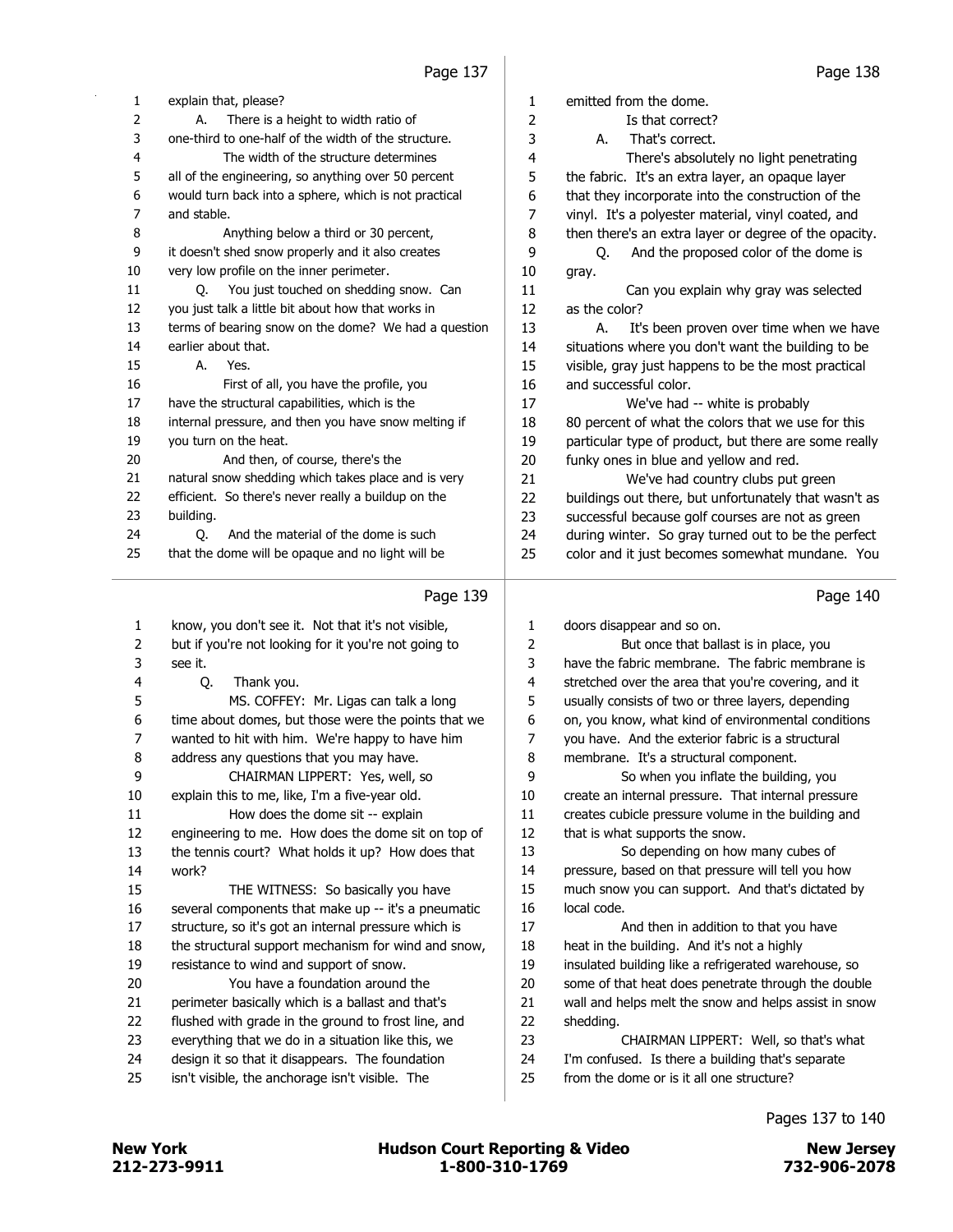| 1              | THE WITNESS: It's all one structure,                  | $\mathbf{1}$   | domes to show us what these pieces look like, what   |
|----------------|-------------------------------------------------------|----------------|------------------------------------------------------|
| $\overline{2}$ | but if you opened up all the doors, shut down all the | $\overline{2}$ | the doors look like, the equipment that runs it; is  |
| 3              | backup systems and wanted to deflate the building     | 3              | it outside, inside?                                  |
| 4              | like we do on a seasonal basis, it will eventually    | 4              | THE WITNESS: We can provide all that,                |
| 5              | come down like a parachute material.                  | 5              | but I could briefly describe, the footprint that I   |
| 6              | So there is no rigid internal structure               | 6              | mentioned covers the activity inside here, the four  |
| 7              | that keeps the building up, it's the pressure.        | 7              | tennis courts.                                       |
| 8              | CHAIRMAN LIPPERT: Okay.                               | 8              | On the outside there would be one                    |
| 9              | MR. LEIBMAN: How about lighting inside                | 9              | location, and you'll see on these drawings here --   |
| 10             | the building? How do you provide lighting for         | 10             | MS. COFFEY: Mr. Ligas, why don't you                 |
| 11             | people?                                               | 11             | show them -- walk them through your plans?           |
| 12             | THE WITNESS: We suspend all the                       | 12             | THE WITNESS: I don't know if you're                  |
| 13             | lighting off the building, off the interior ceiling   | 13             | going to be able to see that or not.                 |
| 14             | and walls.                                            | 14             | MR. LEIBMAN: Just tell us what sheet                 |
| 15             | And it's indirect LED, it's very                      | 15             | you're going to be referring to. Has that been       |
| 16             | efficient nowadays. And even the inflation systems    | 16             | marked? What is it?                                  |
| 17             | that we use are very efficient. Probably we consume   | 17             | MS. COFFEY: This was, I believe it was               |
| 18             | 70 percent less electricity than the old domes that   | 18             | submitted with our application, and it's Sheet       |
| 19             | some of us might be familiar with.                    | 19             | AA-1.01. It's the plan that say Arizon on them.      |
| 20             | Same thing with the lighting. The                     | 20             | MR. LEIBMAN: Okay.                                   |
| 21             | lighting is 250 watts per fixture. That used to be    | 21             | MS. COFFEY: Good? Okay. I wanted to                  |
| 22             | 1,080 watts per fixture, so it's come a long way.     | 22             | make sure everyone was with us.                      |
| 23             | MR. LEIBMAN: Interesting.                             | 23             | Go ahead.                                            |
| 24             | Thank you.                                            | 24             | THE WITNESS: So we talked about the                  |
| 25             | Do you have any photos of any of these                | 25             | perimeter, which is the concrete foundation which is |
|                | Page 143                                              |                | Page 144                                             |
| 1              | the ballast of the dome. We were just touching base   | 1              | CHAIRMAN LIPPERT: Mr. Wayne, you had                 |

| $\mathbf{1}$ | the ballast of the dome. We were just touching base   | 1              | CHAIRMAN LIPPERT: Mr. Wayne, you had                  |
|--------------|-------------------------------------------------------|----------------|-------------------------------------------------------|
| 2            | on the mechanical equipment, which is the equipment   | $\overline{2}$ | some questions?                                       |
| 3            | back here (indicating).                               | 3              | MR. WAYNE: Yes.                                       |
| 4            | Then you have heat, inflation, backup                 | 4              | There must be -- it's inflated, so how                |
| 5            | and, of course, the generator to back up, you have a  | 5              | much noise is generated by the wall unit or whatever  |
| 6            | pressure backup and then a generator to back up the   | 6              | keeps it inflated.                                    |
| 7            | pressure backup in the event of a power failure.      | 7              | THE WITNESS: So we actually design and                |
| 8            | That's not for redundancy, it's required by code.     | 8              | manufacture this equipment in-house, so we have our   |
| 9            | The lighting -- we don't have an                      | 9              | own manufacturer, Johnson MarCraft is a sister        |
| 10           | elevation here, but the lighting is suspended off the | 10             | company, and they design all kinds of specialized     |
| 11           | dome itself, which we'll show a profile.              | 11             | HVAC equipment for NASA, for, you know -- and         |
| 12           | Here you have the main entrance which                 | 12             | military, commercial, refrigeration, so on and so on. |
| 13           | is a revolving door. Everything that we use on an     | 13             | So we have a lot of experience and                    |
| 14           | air-supported structure happens to be an air lock, so | 14             | technology that works well. And we control the        |
| 15           | revolving door's an air lock.                         | 15             | decibel levels of these units.                        |
| 16           | The only other air lock is on the                     | 16             | Where this is located, it's not even an               |
| 17           | opposite side, which is like an equipment and         | 17             | issue, but if it was someplace very close to a        |
| 18           | handicapped access facilities. And the emergency      | 18             | residence or property line, we have the capability of |
| 19           | exit doors are a little -- quite unique in the sense  | 19             | designing and putting in sound attenuation systems so |
| 20           | that they open like a convention emergency exit door, | 20             | we don't reach the decibel levels required.           |
| 21           | they have -- they have a push bar, right tension, the | 21             | MR. WAYNE: I want to make sure that                   |
| 22           | signs, but yet they open and close against positive   | 22             | the decibel level is, you know, low, and something    |
| 23           | pressure. That's the only difference in that          | 23             | should be put in the resolution if we decide, you     |
| 24           | particular door itself.                               | 24             | know, to pass this.                                   |
| 25           | And that's it.                                        | 25             | And also, is this a fire retardant or                 |
|              |                                                       |                |                                                       |

### 

Pages 141 to 144

 $\overline{\phantom{0}}$ 

New York 1980 12/273-9911 1-800-310-1769 1-800-310-1769 12-800-310-1769 12-800-310-1769 12-800-2078 New York **New York 1988** Hudson Court Reporting & Video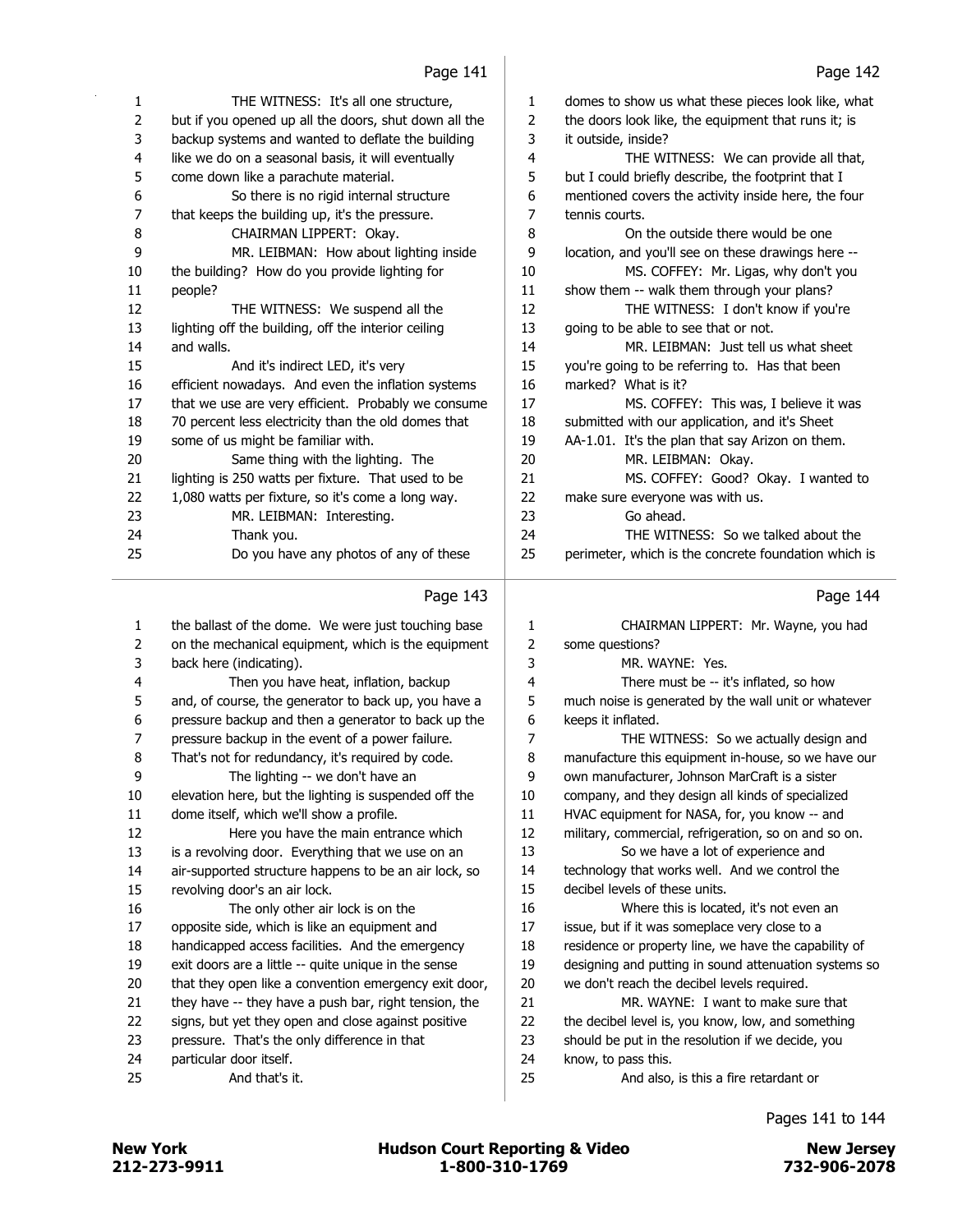| 1              | fireproof fabric?                                     | 1  | use a residential grade -- not really residential     |
|----------------|-------------------------------------------------------|----|-------------------------------------------------------|
| $\overline{2}$ | THE WITNESS: Yeah, the fabric, when                   | 2  | grade, but such a low kW generator that it's equal to |
| 3              | they construct the material it has to have a UV       | 3  | a residential like I have in my home, 22kW.           |
| 4              | inhibitor and an FR inhibitor, and there's a code     | 4  | So it has all of the decibel levels                   |
| 5.             | rating for our industry called California             | 5  | required for a residential generator. And again,      |
| 6              | N.J.P.A. 701, which is basically a material that is a | 6  | this location, this proximity, whether it's the       |
| 7              | combustible, but has a fire inhibitor that, for all   | 7  | inflation, whether it's the heating or whether it's   |
| 8              | intents and purposes, becomes a noncombustible.       | 8  | the backup generator, I don't -- that information is  |
| 9              | If you put a flame to it, it                          | 9  | available, but you're not going to have any issues    |
| 10             | self-extinguishes.                                    | 10 | here.                                                 |
| 11             | It doesn't support a flame in any --                  | 11 | MS. COFFEY: And the applicant, of                     |
| 12             | fire in any way. And if you do try to burn the        | 12 | course, would agree to comply with the municipal      |
| 13             | fabric, it just chars away like an ash.               | 13 | generator requirements, as well as the municipal      |
| 14             | MR. WAYNE: Okay. You stated about a                   | 14 | noise ordinance and the state noise requirements as   |
| 15             | emergency generator. Is that going to be close to     | 15 | well.                                                 |
| 16             | this unit or -- because we had that new ordinance on  | 16 | MR. STATILE: I think the blowers and                  |
| 17             | generators, so does the -- how does that work?        | 17 | the generator have to be located on the far side of   |
| 18             | THE WITNESS: So the generator that                    | 18 | the dome from the residents. Is it possible to show   |
| 19             | comes with this system, because our house powers are  | 19 | this $-$                                              |
| 20             | so low and the units are so efficient, where we used  | 20 | THE WITNESS: It is.                                   |
| 21             | to use 50 horsepowers to inflate a building, now      | 21 | MS. COFFEY: It is.                                    |
| 22             | we're using maybe 3-and-a-half. This might be         | 22 | MR. ADAMO: Did we orient this on the                  |
| 23             | 7-and-a-half with a modular -- a variable speed       | 23 | site plan.                                            |
| 24             | drive, so we might be operating at three horse power. | 24 | MS. COFFEY: Yes, hold on.                             |
| 25             | And because of all that technology, we                | 25 | MR. WAYNE: Okay, that's fine.                         |
|                | Page 147                                              |    | Page 148                                              |

# Page 147  $\vert$

| 1              | BY MS. COFFEY:                                        | 1  | on the south side. So that's about as far as you can  |
|----------------|-------------------------------------------------------|----|-------------------------------------------------------|
| $\overline{2}$ | Mr. Ligas, can you -- well, first of<br>0.            | 2  | get.                                                  |
| 3              | all, on the plan, can you point to where the          | 3  | MR. WAYNE: And the dome will be how                   |
| 4              | generator is proposed to be?                          | 4  | far off the property line.                            |
| 5.             | This is the equipment pad. That's the<br>А.           | 5  | MS. COFFFY: I believe it's 17 feet off                |
| 6              | little square or rectangle there, as you said, is the | 6  | the property line because that's where the existing   |
| $\overline{7}$ | backup generator.                                     | 7  | tennis courts are located today.                      |
| 8              | And the reason why it's set back away                 | 8  | Correct, Mr. Lagis?                                   |
| 9              | from the equipment pad is there is a code requirement | 9  | THE WITNESS: Yes, correct.                            |
| 10             | that it has to have that.                             | 10 | So the equipment in connection to that                |
| 11             | So we have our own setbacks and then                  | 11 | 17 feet would probably be about 120, 130 feet away    |
| 12             | the further setback to the generator. The total       | 12 | from the property line.                               |
| 13             | distance I couldn't really tell you, but              | 13 | MS. COFFEY: In terms of where the --                  |
| 14             | And then can you go to Exhibit A-1,<br>0.             | 14 | you're saying that the generator would be located --  |
| 15             | which is the site plan, for a second, please. It's    | 15 | THE WITNESS: The equipment, itself, if                |
| 16             | the big one. Just take those down. Perfect.           | 16 | you went on a diagonal to that 17 feet or straighter? |
| 17             | And then if you can -- where the tennis               | 17 | MS. COFFEY: Yes.                                      |
| 18             | dome is located on the site plan currently in sort of | 18 | THE WITNESS: About 150 feet.                          |
| 19             | the right-hand corner, can you point to which side of | 19 | MS. COFFEY: Okay.                                     |
| 20             | the structure there the proposed generator would be?  | 20 | MR. ADAMO: Are there sidewalks that go                |
| 21             | So the generator is on this side.<br>А.               | 21 | around the building from those emergency exit doors.  |
| 22             | (indicating). Is this north?                          | 22 | THE WITNESS: It's not on this plan,                   |
| 23             | Yeah, that's north.<br>0.                             | 23 | but                                                   |
| 24             | It's on the north side. And Rivervale<br>А.           | 24 | MS. COFFEY: Let our engineer address                  |
| 25             | Road is on the east side. And the main entrance is    | 25 | that one for you, if you don't mind.                  |
|                |                                                       |    |                                                       |

# Pages 145 to 148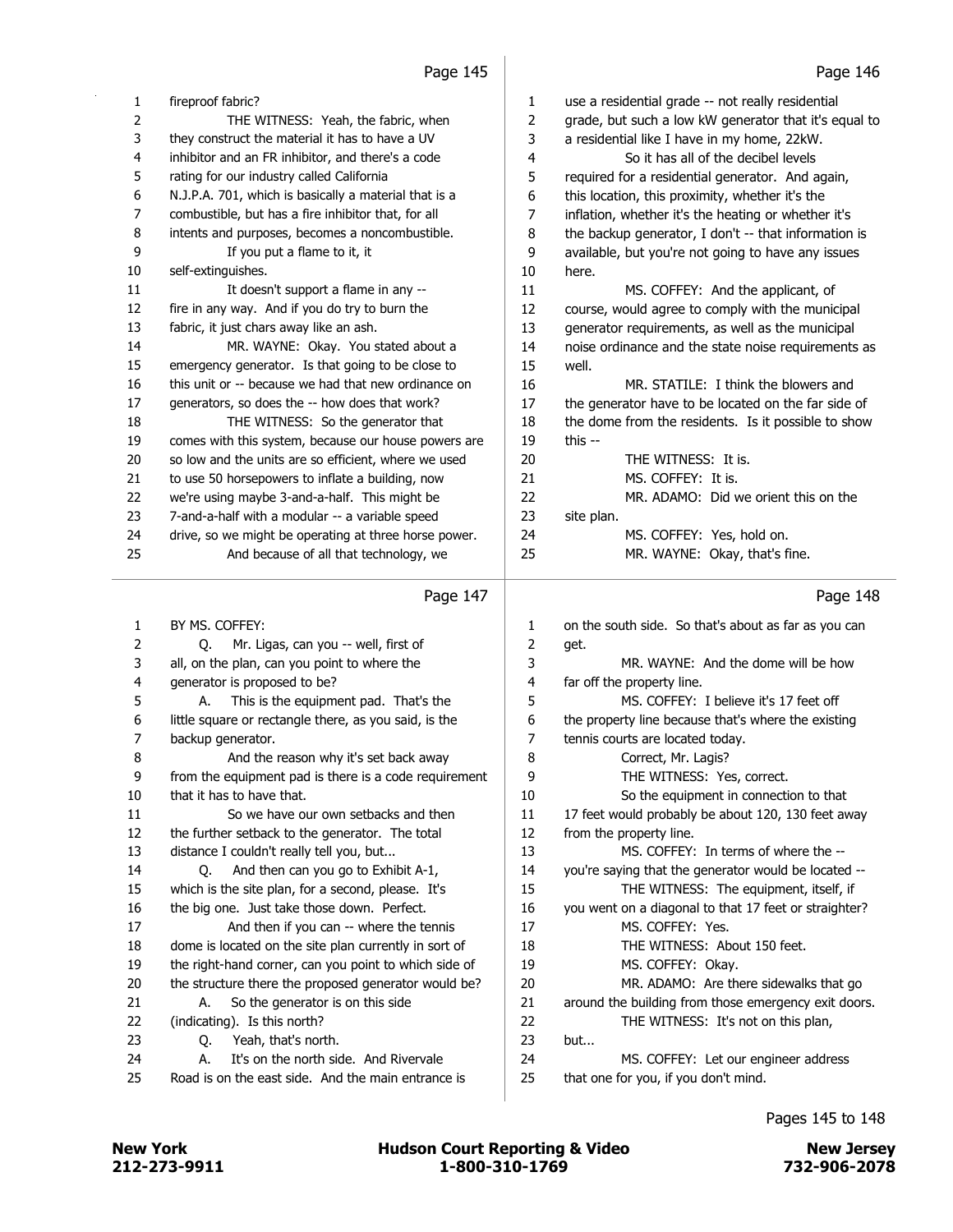| 1  | MR. STATILE: I was just, I was going                  | 1              | equipment pad is around the northwesterly end of the  |
|----|-------------------------------------------------------|----------------|-------------------------------------------------------|
| 2  | to say there's a concrete -- that goes around the     | $\overline{2}$ | dome, the westerly side and then also along the       |
| 3  | outside. That's 3-feet deep on the step. Have you     | 3              | southerly side and around to the Rivervale Road side. |
| 4  | ever -- has that ever been integrated with drainage,  | 4              | The balance of the walkway is just                    |
| 5  | a drainage trough of some sort to collect roof        | 5              | gravel, it's not concrete. So there is an accessible  |
| 6  | runoff?                                               | 6              | walkway all the way around, it's just --              |
| 7  | THE WITNESS: Yeah, if it's a very                     | 7              | MS. COFFEY: Thank you.                                |
| 8  | tight site there might be a requirement to put in     | 8              | MR. ADAMO: How much of -- when the                    |
| 9  | some sort of a trough drain right at the very edge    | 9              | dome is down, how much of the building is -- like     |
| 10 | incorporated not so much into but on the back side of | 10             | this revolving door, does that get put up during the  |
| 11 | the foundation. There's a lot of different ways to    | 11             | six months that this is installed?                    |
| 12 | do that.                                              | 12             | THE WITNESS: Yes.                                     |
| 13 | MR. STATILE: You can work it out with                 | 13             | Pretty much everything disappears. So                 |
| 14 | the site engineer because I need to see that, you     | 14             | what you see right now are those tennis courts, other |
| 15 | know, before going into the future, future            | 15             | than this one location which we strongly recommend    |
| 16 | submission, if you could try to work with him on -- I | 16             | where the equipment is, they usually just encircle    |
| 17 | am talking to the engineer now -- try to incorporate  | 17             | that with the same type of fencing with the wind      |
| 18 | that and see what he's done on other sites.           | 18             | brace and just block it off. Everything else pretty   |
| 19 | Thank you.                                            | 19             | much disappears and comes as-is.                      |
| 20 | MS. COFFEY: And, Ms. Galvin, did you                  | 20             | MR. ADAMO: And what equipment is                      |
| 21 | have an answer on the sidewalk or the pedestrian      | 21             | needed and how long does it take to inflate or set up |
| 22 | accessibility around the dome?                        | 22             | in, I think it was late September, this dome, and     |
| 23 | MS. GALVIN: Sure.                                     | 23             | then what's required to take it down in March?        |
| 24 | There is a concrete walkway from that,                | 24             | THE WITNESS: So the initial install                   |
| 25 | the north location about where the generator and the  | 25             | will probably take about a week or two, just giving   |
|    | Page 151                                              |                | Page 152                                              |
|    | vouraalf time for the first time accomplies of        |                | thank those Titleble itle all flat                    |

| 1              | yourself time for the first-time assemblies of        | $\mathbf{1}$   | over there, I think it's all flat.                    |
|----------------|-------------------------------------------------------|----------------|-------------------------------------------------------|
| $\overline{2}$ | components and so on. On a seasonal basis, you're     | $\overline{2}$ | MS. COFFEY: Correct.                                  |
| 3              | probably going to do that in a couple of days.        | 3              | THE WITNESS: It's on this side. Where                 |
| 4              | MR. ADAMO: What kind of equipment, are                | 4              | the equipment is?                                     |
| 5              | there cranes or is it all just manpower?              | 5              | MR. I FIBMAN: Yes.                                    |
| 6              | THE WITNESS: No, there will be a                      | 6              | THE WITNESS: So on the back side there                |
| 7              | forklift to take away -- so what happens is, whether  | 7              | is an access road, and even in this construction of   |
| 8              | you're assembling -- if you're disassembling, you're  | 8              | the dome, if a forklift wasn't available they would   |
| 9              | deflating a building, you're breaking up the fabric   | 9              | use pallet jacks, and at some point you'd have to     |
| 10             | sections and disassembling the field joints, with a   | 10             | reach the location and pick it up and take it away.   |
| 11             | large crew, 12 to 15 to 20 men, depending on the size | 11             | COUNCILMAN DONOVAN: It's -- sorry,                    |
| 12             | of your building, you'll fold up that fabric          | 12             | Robert. Is it stored off-site for the off session or  |
| 13             | accordion style, roll it onto a pallet, and then pick | 13             | do they --                                            |
| 14             | it up with a pallet -- a forklift and take it in your | 14             | THE WITNESS: In some instances they                   |
| 15             | storage.                                              | 15             | store it right on-site right next to the equipment    |
| 16             | The doors are just boxes and the                      | 16             | because it's not a large piece of -- it's two pallets |
| 17             | emergency exit door gets stacked. The lights lay      | 17             | basically is what we're talking about, and then the   |
| 18             | flat, they get stacked, and they can be placed on     | 18             | doors. Others just take it off-site, others put it    |
| 19             | pallets and taken away. It sounds real simple, but    | 19             | someplace else on the property. It's just the         |
| 20             | it's just two days of hard labor.                     | 20             | owner's choice.                                       |
| 21             | MR. ADAMO: Understood.                                | 21             | MS. COFFEY: My understanding is that                  |
| 22             | And the access from, I guess, the main                | 22             | the applicant intends to store it off-site.           |
| 23             | roadway to that area is all able to go with forklifts | 23             | MR. WITMONDT: Probably in our                         |
| 24             | and stuff, there's no stairs or anything in the way   | 24             | maintenance building. Probably on the maintenance     |
| 25             | to get to that location? I don't remember stairs      | 25             | building. It's off-site but it's the maintenance      |
|                |                                                       |                |                                                       |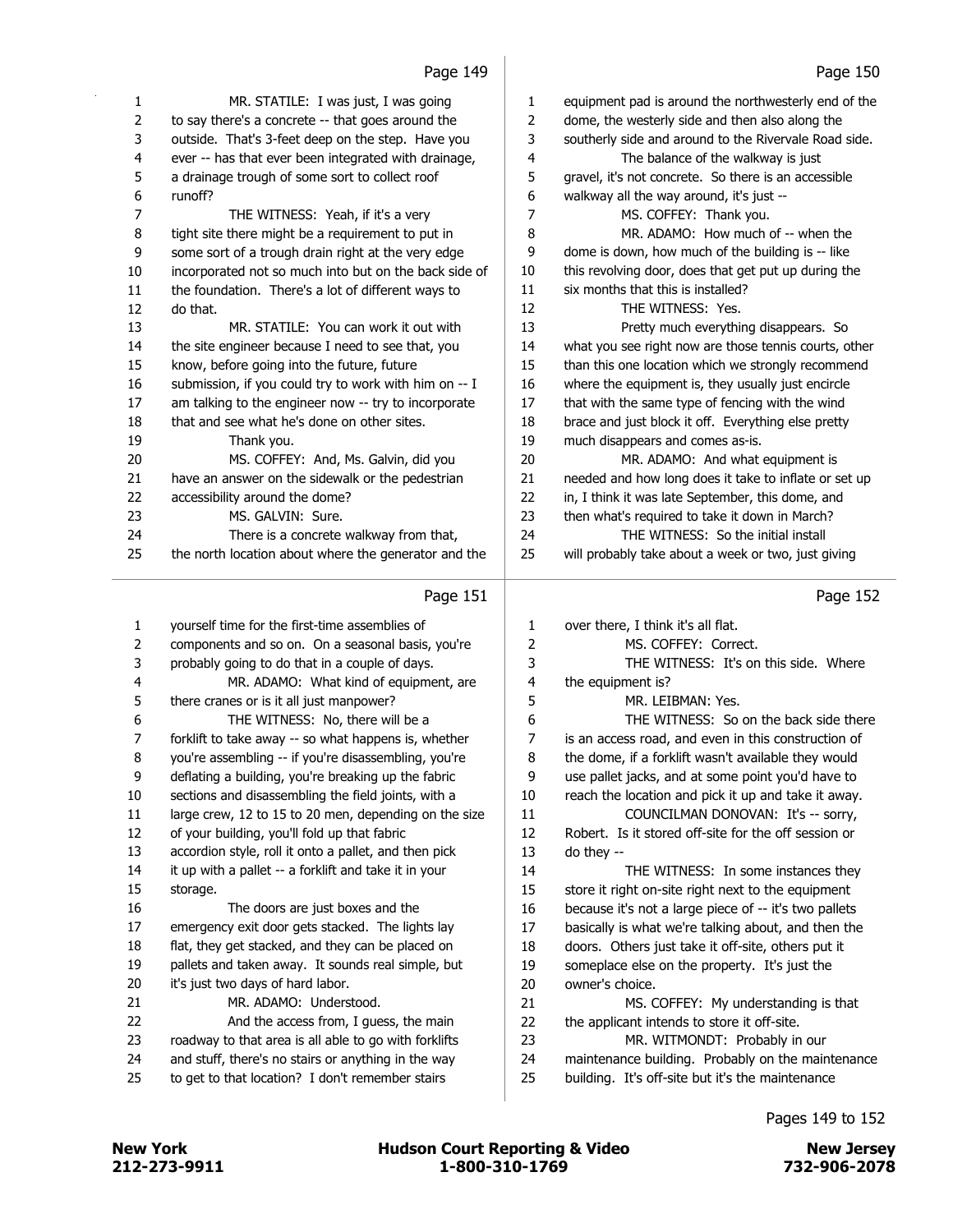| раде |  |
|------|--|
|      |  |

|          | ccr age                                                                               |             | raye 154                                                 |
|----------|---------------------------------------------------------------------------------------|-------------|----------------------------------------------------------|
| 1        | building. It's not on the tennis facility if that's                                   | 1           | was there something that you guys learned from that      |
| 2        |                                                                                       | 2           | that's now been incorporated so that that doesn't        |
| 3        | COUNCILMAN DONOVAN: Can I ask another                                                 | 3           | happen.                                                  |
| 4        | question.                                                                             | 4           | THE WITNESS: Well, I think the air                       |
| 5        | CHAIRMAN LIPPERT: Yes.                                                                | 5           | structures have an incredible track record, although     |
| 6        | COUNCILMAN DONOVAN: Can you tell me                                                   | 6           | they have a bad reputation because of its previous       |
| 7        | where is the closest existing structure that your                                     | 7           | history 30, 40 years ago.                                |
| 8        | company has put up in the area here.                                                  | 8           | But the reality is when that particular                  |
| 9        | THE WITNESS: I'll start with Orange                                                   | 9           | dome came down they have an area between -- a very       |
| 10       | Lawn and -- there's quite a few of them.                                              | 10          | large, I'll call it a clubhouse and core building.       |
| 11       | There's more in Westchester and New                                                   | 11          | And the two are not connected.                           |
| 12       | York than there are here, but there's the Center                                      | 12          | So there's this valley where they go up                  |
| 13       | Court facilities. There's -- I can get you a list.                                    | 13          | three-stories high, where the dome goes up 70-feet       |
| 14       | We probably have 100 or so buildings in this area, in                                 | 14          | high. And it just got overwhelmed. It couldn't keep      |
| 15       | the tri-state area.                                                                   | 15          | up with the snow removal process and it eventually       |
| 16       | COUNCILMAN DONOVAN: Okay. I guess I'm                                                 | 16          | just overcame the building.                              |
| 17       | asking this, did your company do the Superdome in                                     | 17          | And they had to dig it out and                           |
| 18       | Waldwick.                                                                             | 18          | reinflate it. And in those same storms we've had         |
| 19       | THE WITNESS: I was involved in the                                                    | 19          | bowling alley, woodland roofs and metal buildings        |
| 20       | design with Jim Burns group initially, but I did not                                  | 20          | literally collapse with steel and sheet metal and        |
| 21       | supply -- I worked for the company that supplied it.                                  | 21          | this is fabric, so                                       |
| 22       | COUNCILMAN DONOVAN: I was just curious                                                | 22          | MS. COFFEY: This dome, we would                          |
| 23       | because I know they had an issue where the snow                                       | 23          | expect, would not have any of those problems because     |
| 24       | collapsed that one year.                                                              | 24          | it's on a smaller scale, correct.                        |
| 25       | And I was just curious if there's --                                                  | 25          | THE WITNESS: Correct. This is tiny                       |
|          |                                                                                       |             |                                                          |
|          |                                                                                       |             |                                                          |
|          |                                                                                       |             |                                                          |
|          | Page 155                                                                              |             | Page 156                                                 |
| 1        | compared to that, yes.                                                                | 1           | subsurface drainage that is installed underneath that    |
| 2        | MS. COFFEY: And I've been told that if                                                | $\mathbf 2$ | clay court? I thought that was part of your              |
| 3        | anybody wants to see the Orange Wand dome, they're                                    | 3           | testimony.                                               |
| 4        | welcome to see it.                                                                    | 4           | MR. STATILE: I didn't hear that.                         |
| 5        | THE WITNESS: Then, again, you know,                                                   | 5           | MR. ADAMO: I thought I heard that.                       |
| 6        | there's -- we have so many, I just have to pull up a                                  | 6           | THE WITNESS: I want to integrate the                     |
| 7        | page and give it to you rather than to try to pull it                                 | 7           | drainage in with whatever they're doing.                 |
| 8        | off the top of my head.                                                               | 8           | MR. ADAMO: Okay. Then I apologize.                       |
| 9        | COUNCILMAN DONOVAN: My other question                                                 | 9           | MR. ALEX: I just wanted to clarify                       |
| 10       | will become more of a construction question is the                                    | 10          | lighting. I think it was mentioned earlier that the      |
| 11       | foundation for this building, you guys are able to                                    | 11          | court does not have lighting or -- so, but I heard       |
| 12       | install that without disturbing the tennis courts?                                    | 12          | mention of LED lighting.                                 |
| 13       | THE WITNESS: Yes, 70 percent of the                                                   | 13          | MS. COFFEY: The existing courts do not                   |
| 14       | projects that we do are existing tennis courts within                                 | 14          | have lighting. Currently they're only used during        |
| 15       | the existing fence line.                                                              | 15          | the day.                                                 |
| 16       | So we do some -- there's some                                                         | 16          | MR. ALEX: Sure.                                          |
| 17       | interruption of the courts, whether it's clay, hard                                   | 17          | MS. COFFEY: But when the dome is                         |
| 18       | courts, doesn't matter.                                                               | 18          | erected, Mr. Ligas, can you explain the lighting?        |
| 19       | But what happens is they'll trench for                                                | 19          | THE WITNESS: There's an indoor                           |
| 20       | the foundation, they'll cut away the amount of course                                 | 20          | lighting system that we suspend off of the ceiling of    |
| 21       | that they need and they'll just put all that                                          | 21          | the dome and it's an up-lighting.                        |
| 22       | backfill. Most of the tennis court surface is not                                     | 22          | The fabric has no -- it's completely                     |
| 23       | even touched.                                                                         | 23          | opaque, so none of that light will penetrate the         |
| 24<br>25 | MR. ADAMO: Wasn't there a statement by<br>the engineer that there is going to be some | 24<br>25    | outside. So it's indoor lighting when the dome is<br>up. |

# Pages 153 to 156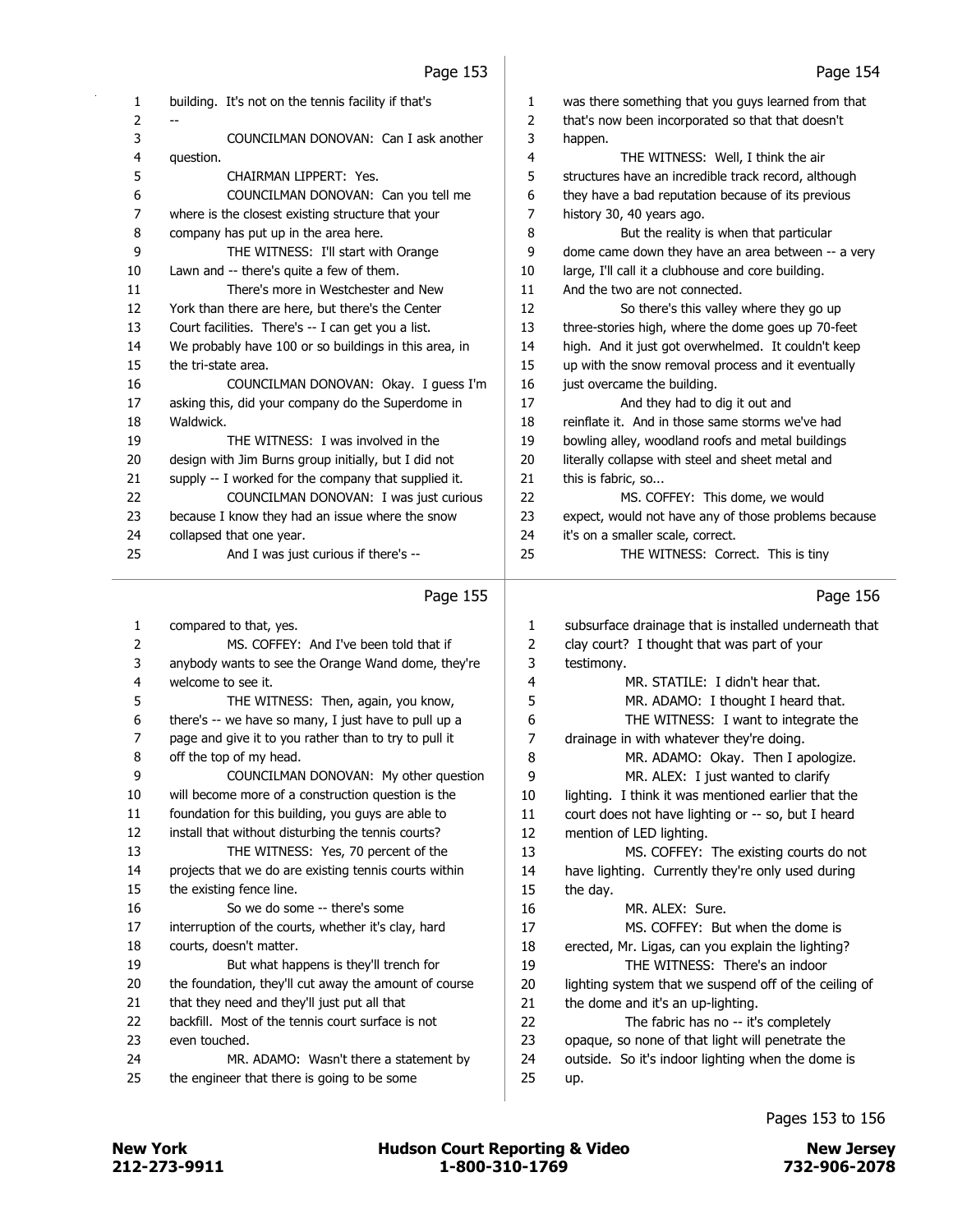| 1              | MR. ALEX: Okay. And is the fabric                    | 1              | from the planner, of a gray dome similar to this, you |
|----------------|------------------------------------------------------|----------------|-------------------------------------------------------|
| 2              | transparent at all or is it --                       | $\overline{2}$ | know, how -- obviously how the case is presented is   |
| 3              | THE WITNESS: The fabric is 100 percent               | 3              | your call, but I think it's something that I and      |
| 4              | opaque.                                              | 4              | probably others here are very interested in.          |
| 5              | So you can have any -- any amount of                 | 5              | I appreciate your photo simulation that               |
| 6              | wattage of lighting inside and it's not going to     | 6              | the engineer showed, but that's prepared by another   |
| 7              | penetrate the fabric. There's an extra layer to      | 7              | entity. I'd like to see what it looks like.           |
| 8              | protect -- to prevent that from happening.           | 8              | THE WITNESS: We're plain folks.                       |
| 9              | MR. ALEX: Okay, understood.                          | 9              | MS. REITER: Great. Daytime,                           |
| 10             | Thank you.                                           | 10             | nighttime, just to show that it is opaque and that    |
| 11             | THE WITNESS: We make some really                     | 11             | the light is not escaping.                            |
| 12             | beautiful translucent buildings and skylights and    | 12             | THE WITNESS: Absolutely.                              |
| 13             | things like that, but not here.                      | 13             | MS. REITER: Okay, thank you.                          |
| 14             | CHAIRMAN LIPPERT: Any other board                    | 14             | CHAIRMAN LIPPERT: Okay. Members of                    |
| 15             | members have questions of this witness?              | 15             | the public have questions of this witness.            |
| 16             | MS. REITER: I do.                                    | 16             | Well, why don't you come up.                          |
| 17             | CHAIRMAN LIPPERT: Well, you're not a                 | 17             | State your name and address for the                   |
| 18             | Board Member, Caroline.                              | 18             | record, please.                                       |
| 19             | MS. REITER: If I could ask, I want to                | 19             | MS. BERLENGI: Hi. Jacqueline                          |
| 20             | jump in.                                             | 20             | Berlengi, B-E-R-L-E-N-G-I, Jacqueline Berlengi 505    |
| 21             | CHAIRMAN LIPPERT: Take your mask off.                | 21             | Piermont Avenue South.                                |
| 22             | MS. REITER: So a couple of the board                 | 22             | You mentioned the construction is                     |
| 23             | members asked about photographs of an existing dome, | 23             | material and the dome is inflated, but there was no   |
| 24             | and while I appreciate your offering locations, that | 24             | mention made of all these rainstorms, heavy 100-year  |
| 25             | would be really helpful, either from you or perhaps  | 25             | storms that we've been having.                        |
|                | Page 159                                             |                | Page 160                                              |
| 1              | How does that sustain all of those?                  | 1              | debris blowing on the street and --                   |
| $\overline{2}$ | THE WITNESS: So as I mentioned before,               | 2              | THE WITNESS: There's always -- no                     |
| 3              | we have all these ballasts around the perimeter and  | 3              | different than if a building made of glass, you know. |
| 4              | something that's going to hold this building down,   | 4              | I could go around and break every one of those panes  |
| 5              | it's pressurized, to provide that structural         | 5              | and eventually it's going to be very drafty, but that |
| 6              | integrity.                                           | 6              | building doesn't come down.                           |
| 7              | So depending on how much wind -- the                 | 7              | And theoretically, the way this is                    |
| 8              | rain really doesn't affect the fabric. As a matter   | 8              | designed, and it does work that way, is it takes --   |
| 9              | of fact, because it's a soft shell building it       | 9              | we have the triple redundancy to make up any          |
| 10             | reflects hail and things like that much better than  | 10             | calculated air loss and any excessive air loss for a  |

 reflects hail and things like that much better than any other type of product. 12 But, more importantly, stability in the wind and supporting the snow is based on that internal pressure. 15 So we have to raise that pressure to counter whatever the design criteria would be. 17 So if it -- in this area it's a 25 pound snow load or a certain pitch gable roof, that's what we induce it to as far as internal pressure design for it, and it supports it.

21 In addition, you have the snow melting 22 by nature of less -- in the wall which is a positive 23 event, and then you have the profile which is a 24 smooth shell building for it to just shed off. 25 MS. BERLENGI: Is there still a risk of

| $\mathbf{1}$ | debris blowing on the street and --                   |
|--------------|-------------------------------------------------------|
| 2            | THE WITNESS: There's always -- no                     |
| 3            | different than if a building made of glass, you know. |
| 4            | I could go around and break every one of those panes  |
| 5            | and eventually it's going to be very drafty, but that |
| 6            | building doesn't come down.                           |
| 7            | And theoretically, the way this is                    |
| 8            | designed, and it does work that way, is it takes --   |
| 9            | we have the triple redundancy to make up any          |
| 10           | calculated air loss and any excessive air loss for a  |
| 11           | building standard.                                    |
| 12           | Now, if a flying car comes by in a                    |
| 13           | hurricane or something, you can't do anything about   |
| 14           | that, but everything else in its path is going to be  |
| 15           | -- but they perform quite well and they're designed   |
| 16           | to perform in those environments.                     |
| 17           | MS. BERLENGI: Because it is pretty                    |
| 18           | close to the main road, so there is that risk.        |
| 19           | Okay, thank you.                                      |
| 20           | THE WITNESS: Yeah.                                    |
| 21           | CHAIRMAN LIPPERT: Other questions from                |
| 22           | members of the board?                                 |
| 23           | (No response.)                                        |
| 24           | <b>CHAIRMAN LIPPERT: Yes?</b>                         |
| 25           | Or members of the public, I should say.               |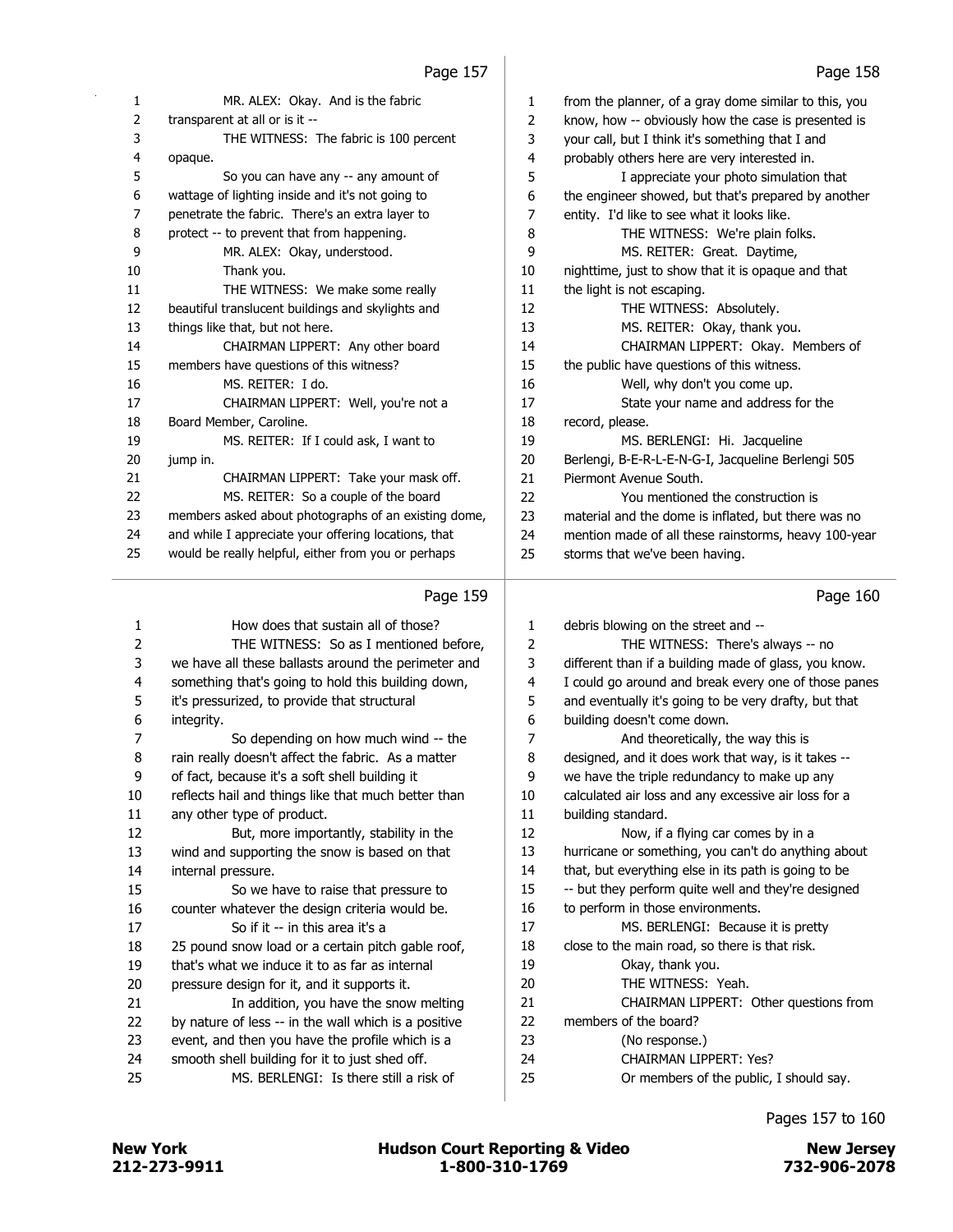| 1  | MR. BURNS: Hello again. Steve Burns,                 | 1  | exit out, you have a safety risk for people tripping  |
|----|------------------------------------------------------|----|-------------------------------------------------------|
| 2  | 513 Rivervale Road.                                  | 2  | and falling if there's a crowd coming out of the exit |
| 3  | Respectfully, I don't mean to be                     | 3  | door, so I just want you to please consider any       |
| 4  | adversarial at all, I'm just curious, were other     | 4  | modifications, whether it be some kind of lighting    |
| 5  | sites on the property considered for the dome?       | 5  | coming out of exit doors. Because there was a         |
| 6  | It's a pretty big property and it's so               | 6  | discussion of no lighting.                            |
| 7  | close to the main road, I think this was --          | 7  | Thank you.                                            |
| 8  | THE WITNESS: That is for someone else.               | 8  | CHAIRMAN LIPPERT: Thank you.                          |
| 9  | MS. COFFEY: Right.                                   | 9  | MS. COFFEY: Thank you.                                |
| 10 | The planner will be addressing it, but               | 10 | CHAIRMAN LIPPERT: Yes.                                |
| 11 | it's because it's where the existing tennis courts   | 11 | MR. LANCE: Good evening, Mario Lance,                 |
| 12 | are.                                                 | 12 | 615 Poplar Road.                                      |
| 13 | MR. BURNS: All right.                                | 13 | MR. LEIBMAN: Slow down. I got to take                 |
| 14 | CHAIRMAN LIPPERT: Yes, ma'am.                        | 14 | this down. I'm not a court reporter.                  |
| 15 | MS. SCACCHETTI: Dee Scacchetti,                      | 15 | MR. LANCE: I'm sorry.                                 |
| 16 | S-C-A-C-C-H-E-T-T-I, 521 Piermont Ave.               | 16 | CHAIRMAN LIPPERT: What's your address?                |
| 17 | MR. LEIBMAN: Give me your first name                 | 17 | MR. LANCE: 615 Poplar.                                |
| 18 | again.                                               | 18 | MR. LEIBMAN: Thank you.                               |
| 19 | MS. SCACCHETTI: Dee, D-E.                            | 19 | MR. LANCE: I have a couple questions.                 |
| 20 | This goes to some of the discussion you              | 20 | Has it been possible -- I know this is                |
| 21 | talked about on the dome, the emergency exit, and    | 21 | going to be used mostly in the winter and I know      |
| 22 | then you were talking about the sidewalks and having | 22 | there were some questions about getting photographs.  |
| 23 | it be gravel.                                        | 23 | Is it possible to create a digital rendering of what  |
| 24 | Because this is open till 11:00 at                   | 24 | it's actually going to look like in the winter?       |
| 25 | night, if there's an emergency and people have to    | 25 | VOICE: I know there was a rendering --                |
|    |                                                      |    |                                                       |

# Page  $163$

|    | i ayu Ios                                             |                | i ayu ⊥u⊤                                           |
|----|-------------------------------------------------------|----------------|-----------------------------------------------------|
| 1  | MS. COFFEY: Yes. On the easel. Turn                   | 1              | MALE AUDIENCE MEMBER: It's not a                    |
| 2  | that.                                                 | $\overline{2}$ | photograph. A rendering.                            |
| 3  | MR. LANCE: My only concern is I looked                | 3              | MS. COFFEY: Not a photograph, it is a               |
| 4  | at that photograph earlier. That is obviously not in  | 4              | rendering that was drawn in response to photographs |
| 5  | the winter.                                           | 5              | that were taken in October.                         |
| 6  | MS. COFFEY: Just for the record, this                 | 6              | MR. LANCE: So then just answer my                   |
| 7  | is Exhibit A-3, just so we all know what we're        | 7              | question. To be very fair, that's not what it's     |
| 8  | looking at.                                           | 8              | going to look like in January, correct?             |
| 9  | And so $-$ and I $-$ and this may be a                | 9              | THE WITNESS: Yes, correct.                          |
| 10 | question for Ms. Galvin to talk about, but the -- I   | 10             | CHAIRMAN LIPPERT: Well, the witness                 |
| 11 | think they're called indigenous trees, the            | 11             | has to answer the question.                         |
| 12 | non-evergreen trees -- deciduous trees don't have any | 12             | THE WITNESS: I would say no, because                |
| 13 | foliage on them in the photo, but the evergreens do,  | 13             | these are indigenous trees, that's what you were    |
| 14 | of course.                                            | 14             | calling them.                                       |
| 15 | MR. LANCE: When -- can I ask when that                | 15             | MS. COFFEY: They're evergreen trees.                |
| 16 | picture, that photograph was taken?                   | 16             | THE WITNESS: And the rest of these                  |
| 17 | November 11, 2021. So that's obviously                | 17             | look like they're seasonal, so                      |
| 18 | not what the dome is going to look like in January.   | 18             | MR. LANCE: Now, the seasonal trees,                 |
| 19 | THE WITNESS: No, that's not what I'm                  | 19             | based on the rendering, can you tell us how tall    |
| 20 | stating because that's today.                         | 20             | those seasonal trees are?                           |
| 21 | MS. COFFEY: Let's -- back up,                         | 21             | THE WITNESS: I can't speak to that.                 |
| 22 | everyone.                                             | 22             | MS. COFFEY: I think we have probably a              |
| 23 | So based off the photos that Ms. Galvin               | 23             | better witness to cover that.                       |
| 24 | testified were taken, I believe, in October --        | 24             | Ms. Galvin, are you able to help on                 |
| 25 | THE WITNESS: It was taken in October.                 | 25             | this?                                               |
|    |                                                       |                |                                                     |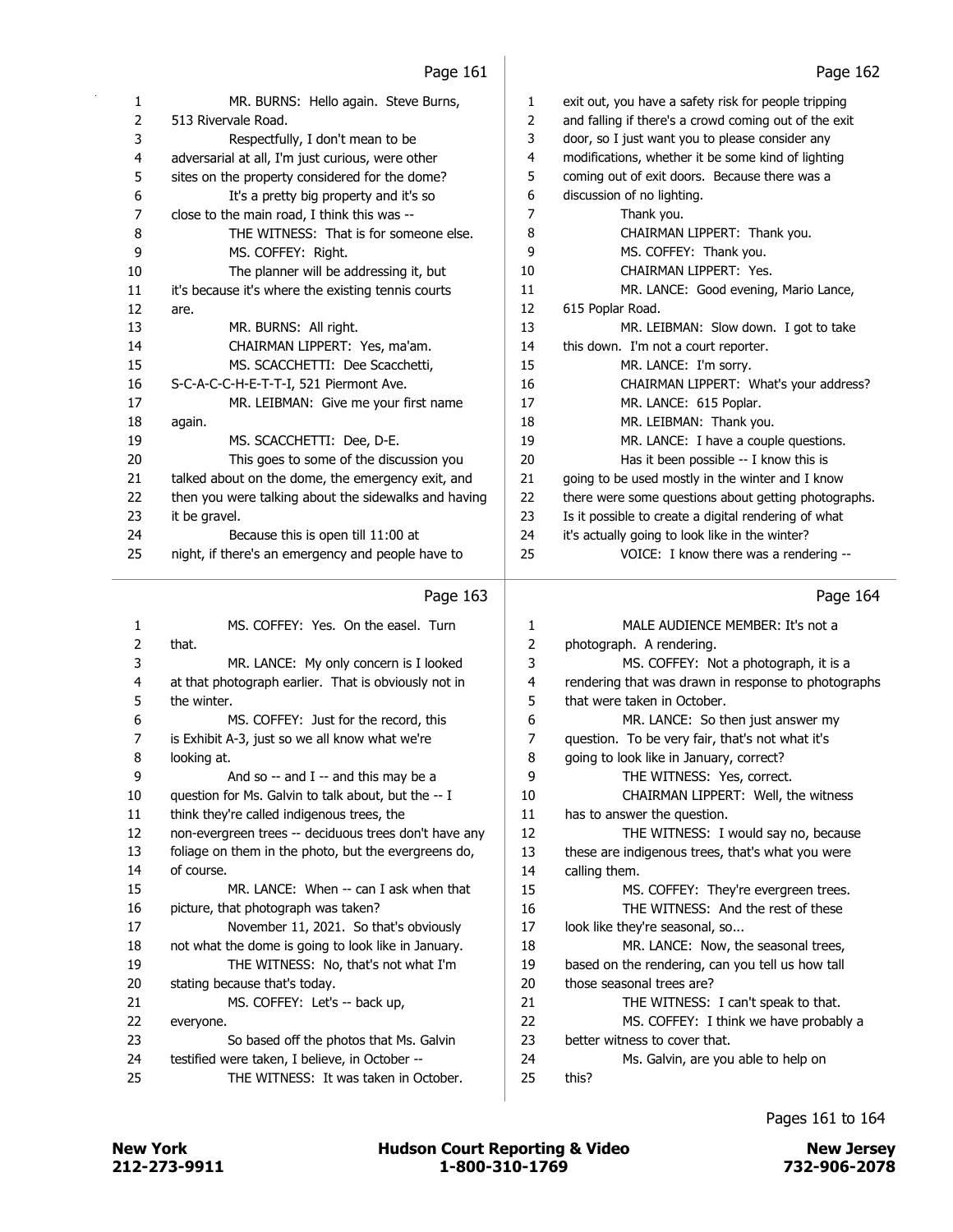| 1              | MS. GALVIN: So the trees in this area                 | 1  | MR. LANCE: And you do agree that it                   |
|----------------|-------------------------------------------------------|----|-------------------------------------------------------|
| $\overline{2}$ | are mostly -- when I say this area, generally in the  | 2  | will be visible in -- I know you said it's going to   |
| 3              | center of the rendering are evergreens. These are --  | 3  | be gray and it's going to be opaque, but we do agree  |
| 4              | you can see deciduous trees over in this area with no | 4  | it will be visible as I'm walking past that area or   |
| 5              | leaves on them. But in general this area right here   | 5  | driving past that area, I will be able to see a giant |
| 6              | is mostly evergreens.                                 | 6  | bubble, correct?                                      |
| 7              | MR. LANCE: Can you approximate how                    | 7  | THE WITNESS: I wouldn't use that term                 |
| 8              | tall they are?                                        | 8  | because you will be able to see something out there,  |
| 9              | MS. GALVIN: I think, very rough                       | 9  | but I can't tell you exactly -- this is a             |
| 10             | estimate, I think the wall in this location is about  | 10 | representation of what you'd see.                     |
| 11             | 10-feet high.                                         | 11 | MR. LANCE: That's a representation of                 |
| 12             | MALE AUDIENCE MEMBER: It's six.                       | 12 | what I would see in the wintertime?                   |
| 13             | MR. LANCE: It can't be six. I'm                       | 13 | THE WITNESS: From what I can see,                     |
| 14             | almost 6-feet tall and I'm taller than the wall.      | 14 | there is no foliage on these trees, other than the    |
| 15             | 'Cause I walk this area.                              | 15 | evergreens, so I think it is the wintertime.          |
| 16             | MS. GALVIN: Let me see if I can get it                | 16 | MR. LANCE: Do we know what date that                  |
| 17             | -- a better idea.                                     | 17 | rendering is supposed to represent?                   |
| 18             | MR. LANCE: The dome, just so I                        | 18 | THE WITNESS: October.                                 |
| 19             | understand it, is going to be 37-feet high, correct?  | 19 | MR. LANCE: So that's not a January or                 |
| 20             | MS. GALVIN: Thirty-seven feet off the                 | 20 | February rendering when this dome is going to be up,  |
| 21             | surface of the tennis courts.                         | 21 | correct?                                              |
| 22             | MR. LANCE: And it's going to 18 feet                  | 22 | THE WITNESS: No.                                      |
| 23             | away from that curb; correct, the curb we're looking  | 23 | MR. LANCE: And is the dome heated?                    |
| 24             | at in the photograph?                                 | 24 | THE WITNESS: These trees have leaves                  |
| 25             | MS. COFFEY: From the property line.                   | 25 | removed -- January, that was part of the rendering.   |
|                |                                                       |    |                                                       |

|    | Page 167                                              |                | Page 168                                             |
|----|-------------------------------------------------------|----------------|------------------------------------------------------|
| 1  | MR. LANCE: Is the dome heated?                        | 1              | CHAIRMAN LIPPERT: Just so we don't                   |
| 2  | THE WITNESS: Yes.                                     | $\overline{2}$ | have to ask you --                                   |
| 3  | MR. LANCE: What -- to what heat does                  | 3              | MR. WITMONDT: The domes are very much                |
| 4  | it get to?                                            | 4              | in demand.                                           |
| 5  | THE WITNESS: Normally in this area                    | 5              | We built two domes at our -- tennis                  |
| 6  | it's designed to about 75 degrees internal over zero  | 6              | club and they are almost fully occupied and they're  |
| 7  | and minus --                                          | 7              | open the same time of year as we're going to be open |
| 8  | MR. LANCE: And I don't think this will                | 8              | here and the same hours that we're open.             |
| 9  | be a question for you. Have we done any studies as    | 9              | So court time is hard to get, and when               |
| 10 | to how many people are planning on using this dome    | 10             | the court time isn't used by the members we actually |
| 11 | annually? Is this really a need for people to play    | 11             | open it up to the public so that the public can      |
| 12 | tennis in winter on Rivervale Road?                   | 12             | actually rent court time here, so it's a benefit to  |
| 13 | THE WITNESS: Yes.                                     | 13             | the River Vale residents as well.                    |
| 14 | MS. COFFEY: It's probably a question                  | 14             | MR. LANCE: What's the cost going to be               |
| 15 | for the applicant, but my understanding is yes, there | 15             | to the public?                                       |
| 16 | is a demand for it.                                   | 16             | MR. WITMONDT: I don't know what the                  |
| 17 | MR. LANCE: Are there any other                        | 17             | cost is now. I just don't know. It will be very      |
| 18 | locations where they could play tennis?               | 18             | similar to what we are in Orange Lawn, and what was  |
| 19 | MS. COFFEY: My understanding, and                     | 19             | that an hour? Do you remember.                       |
| 20 | again, this may be a question for the applicant, is   | 20             | MALE AUDIENCE MEMBER: In this industry,              |
| 21 | that it's the only year-round facility in the area.   | 21             | depending on the time of the day --                  |
| 22 | CHAIRMAN LIPPERT: Well, I don't want                  | 22             | CHAIRMAN LIPPERT: Well, wait, wait.                  |
| 23 | counsel answering these questions.                    | 23             | Just get -- stop, stop, stop.                        |
| 24 | MS. COFFEY: Yes. Let me ask                           | 24             | MS. COFFEY: Hold on.                                 |
| 25 | Mr. Witmondt.                                         | 25             | CHAIRMAN LIPPERT: If we have another                 |
|    |                                                       |                |                                                      |

Pages 165 to 168

212-273-9911 1-800-310-1769 732-906-2078 New York **New York COUNTER Hudson Court Reporting & Video** New Jersey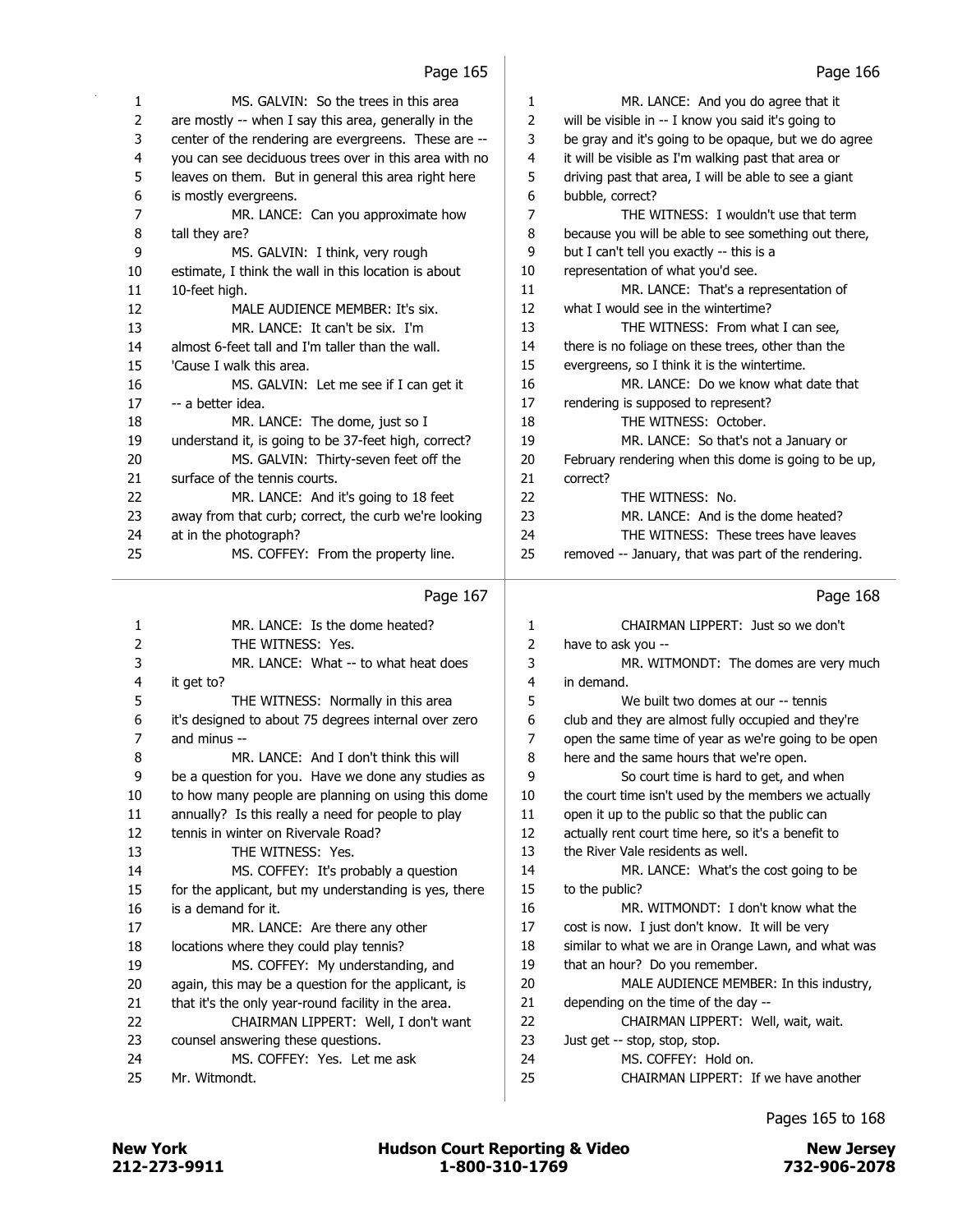J

| 1  | witness who is going to answer questions, he's got to | 1  | mentioned that this would be open until 11:00 at      |
|----|-------------------------------------------------------|----|-------------------------------------------------------|
| 2  | be identified, he's got to be sworn. Okay.            | 2  | night. There was mention about paths for people to    |
| 3  | MR. WITMONDT: I'm not sure what the                   | 3  | leave afterwards.                                     |
| 4  | cost is.                                              | 4  | Is there any existing lighting for                    |
| 5  | MR. LANCE: And one of my other                        | 5  | people to leave at -- that late at night? Or are you  |
| 6  | concerns, and again, one is visibility.               | 6  | guys putting up lighting for people to leave.         |
| 7  | The other one is it's a dome. And just                | 7  | MS. COFFEY: One second.                               |
| 8  | to use an analogy, if I pour a glass of water over    | 8  | I think Ms. Galvin is going to respond                |
| 9  | something round, it's -- water is going to run off.   | 9  | to it.                                                |
| 10 | It gets diverted, so to speak.                        | 10 | Ms. Galvin, are you able to respond to                |
| 11 | Has there been any water -- any studies               | 11 | the question about existing or proposed lighting      |
| 12 | to show how water diverts off of this particular dome | 12 | outside of the tennis dome?                           |
| 13 | into this area? Because I know that was a concern.    | 13 | MS. GALVIN: Yes.                                      |
| 14 | MR. WITMONDT: That was done by the                    | 14 | My understanding is that there is                     |
| 15 | engineer, and I think that Mr. Statile asked for some | 15 | limited lighting in the vicinity of the existing      |
| 16 | additional information on that which we're going to   | 16 | tennis courts. And that if the tennis courts are      |
| 17 | supply.                                               | 17 | going to be open late at night, there is going to     |
| 18 | MR. LANCE: Okay. All right. I have                    | 18 | have to be additional lighting for the tennis courts. |
| 19 | no further questions for him.                         | 19 | We'll have to work that into the revised plans.       |
| 20 | CHAIRMAN LIPPERT: Thank you.                          | 20 | MR. KOENIGES: Okay, thank you.                        |
| 21 | Anyone else, questions for this                       | 21 | CHAIRMAN LIPPERT: Thank you.                          |
| 22 | witness? Yes.                                         | 22 | MR. ADAMO: So it will be possible to                  |
| 23 | MR. KOENIGES: Hello. Again, Pete                      | 23 | get a lighting level plan as far as the site?         |
| 24 | Koeniges, 486 Rivervale Road.                         | 24 | MS. COFFEY: Yes.                                      |
| 25 | I just had a question about, you                      | 25 | MS. GALVIN: Yes.                                      |
|    |                                                       |    |                                                       |
|    |                                                       |    |                                                       |

# Page  $171$

| $\mathbf{1}$ | CHAIRMAN LIPPERT: Anyone else want to                |                          |
|--------------|------------------------------------------------------|--------------------------|
| 2            | ask this witness a question?                         |                          |
| 3            | Yes, sir.                                            |                          |
| 4            | MR. CONTE: Thank you. Just two short                 |                          |
| 5            | questions.                                           |                          |
| 6            | Mr. Ligas, I heard earlier testimony                 |                          |
| 7            | about the height of the dome, but I don't know that  |                          |
| 8            | you testified, what would be the height of the dome  |                          |
| 9            | at its highest point?                                |                          |
| 10           | THE WITNESS: This one is 37-feet high.               |                          |
| 11           | And that's the absolute lowest that we can design it |                          |
| 12           | for it to perform properly.                          |                          |
| 13           | MR. CONTE: Now, on your website it                   |                          |
| 14           | shows some of the domes with skylight features.      |                          |
| 15           | THE WITNESS: Yes.                                    |                          |
| 16           | MR. CONTE: Will this dome have a                     |                          |
| 17           | skylight feature?                                    |                          |
| 18           | THE WITNESS: Unfortunately not.                      |                          |
| 19           | MR. CONTE: Okay, thank you.                          |                          |
| 20           | CHAIRMAN LIPPERT: Okay.                              |                          |
| 21           | Anyone else?                                         | 2                        |
| 22           | Yes, sir.                                            | 2                        |
| 23           | MR. CHOE: Hi. My name is Mark Choe.                  | $\overline{\phantom{a}}$ |
| 24           | Address, 473 White Birch Drive.                      | ï                        |
| 25           | Sir, the foundation, the area of the                 |                          |
|              |                                                      |                          |

Page 172

| 1  | existing tennis structure and then in order for you   |
|----|-------------------------------------------------------|
| 2  | to build the dome, you have to build another          |
| 3  | foundation structure around outside the tennis        |
| 4  | courts?                                               |
| 5  | THE WITNESS: Yes and no.                              |
| 6  | Right now you have a small foundation                 |
| 7  | that supports the fencing, and so what would happen   |
| 8  | is that fencing would be temporarily removed, a       |
| 9  | larger foundation would be poured around that line,   |
| 10 | that angle line, whatever the angle line dimension    |
| 11 | is, and then the fencing would be placed on the back  |
| 12 | side in that new foundation so it's going to be maybe |
| 13 | 2-feet wide instead of 1-foot wide or 9-inches wide   |
| 14 | as it is today, and it's going to be 42 or 46 inches  |
| 15 | deep, depending on what cross line is, as opposed to  |
| 16 | maybe the fencing.                                    |
| 17 | But, yeah, it's going to be -- once                   |
| 18 | you're done basically it's invisible. It's just a     |
| 19 | piece of curve, but it's going to be larger.          |
| 20 | MR. CHOE: The fence was, if I'm not                   |
| 21 | mistaken, is right on the -- going to be right on the |
| 22 | property line.                                        |
| 23 | THE WITNESS: The fence or the dome                    |
| 24 | won't go beyond where that fence is now. If           |
| 25 | anything, we can have that control move it from that  |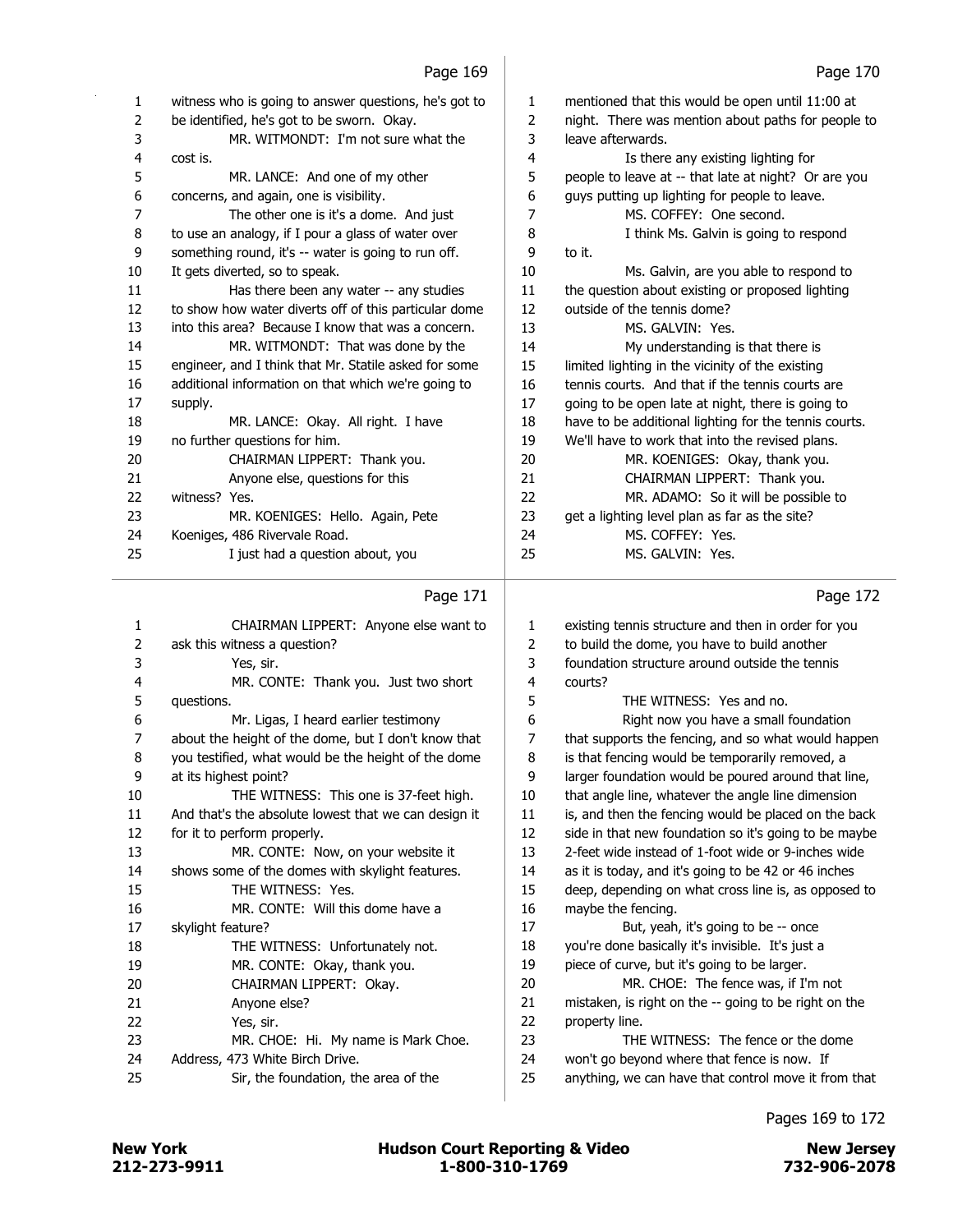| 1              | point inward. There's some flexibility, you're        | 1      | we're up to your next witness then.                   |
|----------------|-------------------------------------------------------|--------|-------------------------------------------------------|
| $\overline{2}$ | talking inches, you can go further away as opposed to | 2      | MS. COFFEY: Yes. Our next witness is                  |
| 3              | closer.                                               | 3      | our landscape architect, Tom Carman.                  |
| 4              | MR. CHOE: Okay, thank you.                            | 4      | MR. LEIBMAN: Please raise your right                  |
| 5              | THE WITNESS: You're welcome.                          | 5      | hand.                                                 |
| 6              | MR. CHOE: That's all. Thank you.                      | 6      | Do you swear or affirm that the                       |
| $\overline{7}$ | CHAIRMAN LIPPERT: Thank you.                          | 7      | testimony you're about to give is the truth, the      |
| 8              | Anyone else?                                          | $\, 8$ | whole truth and nothing but the truth, so help you    |
| 9              | (No response.)                                        | 9      | God?                                                  |
| 10             | CHAIRMAN LIPPERT: Okay.                               | 10     | MR. CARMAN: I do.                                     |
| 11             | MR. ADAMO: Mr. Chairman, I'm sorry,                   | 11     | THOMAS S. CARMAN, L.A.,                               |
| 12             | only based on what was just said. So the -- if the    | 12     | 200 Union Avenue in Brielle, New Jersey, having       |
| 13             | existing fence is there now that keeps the balls in   | 13     | been duly sworn, testifies as follows:                |
| 14             | the court, that fence gets pushed out a little bit    | 14     | MR. LEIBMAN: All right, so sworn.                     |
| 15             | and the dome actually goes inside the fencing. So it  | 15     | Please state your name, spell your last               |
| 16             | goes fencing, dome, tennis courts?                    | 16     | name for the record.                                  |
| 17             | THE WITNESS: Exactly.                                 | 17     | MR. CARMAN: My name is Thomas S.                      |
| 18             | MR. ADAMO: Okay.                                      | 18     | Carman, that's C-A-R-M-A-N. And I'm a licensed        |
| 19             | THE WITNESS: And it literally is                      | 19     | landscape architect in the State of New Jersey.       |
| 20             | inches when you're done because it's going to be      | 20     | I'm a principal with the firm of                      |
| 21             | placed back into that new footer and the lower        | 21     | Melillo, Bauer and Carman. We're located at 200       |
| 22             | section is usually removed for snow shedding and so   | 22     | Union Avenue in Brielle, New Jersey.                  |
| 23             | on in winter, so you don't need a large cavity for    | 23     | I have a degree in landscape                          |
| 24             | snow accumulation there.                              | 24     | architecture from Rutgers University.                 |
| 25             | CHAIRMAN LIPPERT: All right. I guess                  | 25     | Graduated in 1994, became licensed in                 |
|                | Page 175                                              |        | Page 176                                              |
| $\mathbf{1}$   | 1997, have been practicing since then.                | 1      | trees such as redbud, dogwood and amelanchier.        |
| 2              | I have appeared before numerous boards                | 2      | They're located to provide some seasonal interest and |
| 3              | throughout New Jersey. I have not had the pleasure    | 3      | accent the architecture. Evergreen trees are also     |
| 4              | of being before this board, but I have been before    | 4      | proposed. Evergreen trees are used in various key     |
| 5              | Saddle River, Ramsey, Edgewater, Woodbridge,          | 5      | locations to provide some screening.                  |
| 6              | Parsippany, Princeton, Englewood, and various other   | 6      | You've heard some earlier testimony                   |
| 7              | boards in the state.                                  | 7      | about some additional evergreens that we will be      |

8 CHAIRMAN LIPPERT: All right. We will 9 accept your qualifications as a landscape architect. 10 THE WITNESS: Thank you very much. 11 So this evening what I'll do I will 12 give you an overview of the landscape improvements 13 associated with the midway building, as well as the 14 recreational amenities to the rear or to the east of

15 the existing clubhouse building, and then I will also 16 touch on the site lighting associated with the midway 17 building and the recreational amenities. 18 So originally detailed landscape plan 19 is proposed that includes native as well as

- 20 ornamental plant materials. There is over 30
- 21 different varieties of plant materials to create
- 22 diversity. We have deciduous shade trees such as
- 23 maples, oaks and honey oaks that are within the
- 24 parking areas as well as adjacent to the building. 25 Additionally, we have native ornamental

| 1              | trees such as redbud, dogwood and amelanchier.        |
|----------------|-------------------------------------------------------|
| $\overline{2}$ | They're located to provide some seasonal interest and |
| 3              | accent the architecture. Evergreen trees are also     |
| $\overline{4}$ | proposed. Evergreen trees are used in various key     |
| 5              | locations to provide some screening.                  |
| 6              | You've heard some earlier testimony                   |
| 7              | about some additional evergreens that we will be      |
| 8              | adding. One of the locations, the applicant has been  |
| 9              | in touch with the neighbor at 461 Rivervale Road.     |
| 10             | That neighbor backs up to the -- where the existing   |
| 11             | snack stand is that's going to be reconstructed, you  |
| 12             | heard testimony on that, and where the kids play area |
| 13             | is. So within that location we will be providing      |
| 14             | some additional evergreens than what is shown there   |
| 15             | today.                                                |
| 16             | And also, there is a section of fence                 |
| 17             | that currently needs to be incorporated in that area, |
| 18             | and the applicant has been in touch with that         |
| 19             | neighbor regarding that.                              |
| 20             | You also heard, related to the tennis                 |
| 21             | courts that are off of this plan, the plan that I'm   |
| 22             | referring to, I did not mark this, I should have.     |
| 23             | This is titled, "Overall Landscape Plan." It's        |
| 24             | $dataed -$                                            |
| 25             | CHAIRMAN LIPPERT: Hold on a second,                   |
|                |                                                       |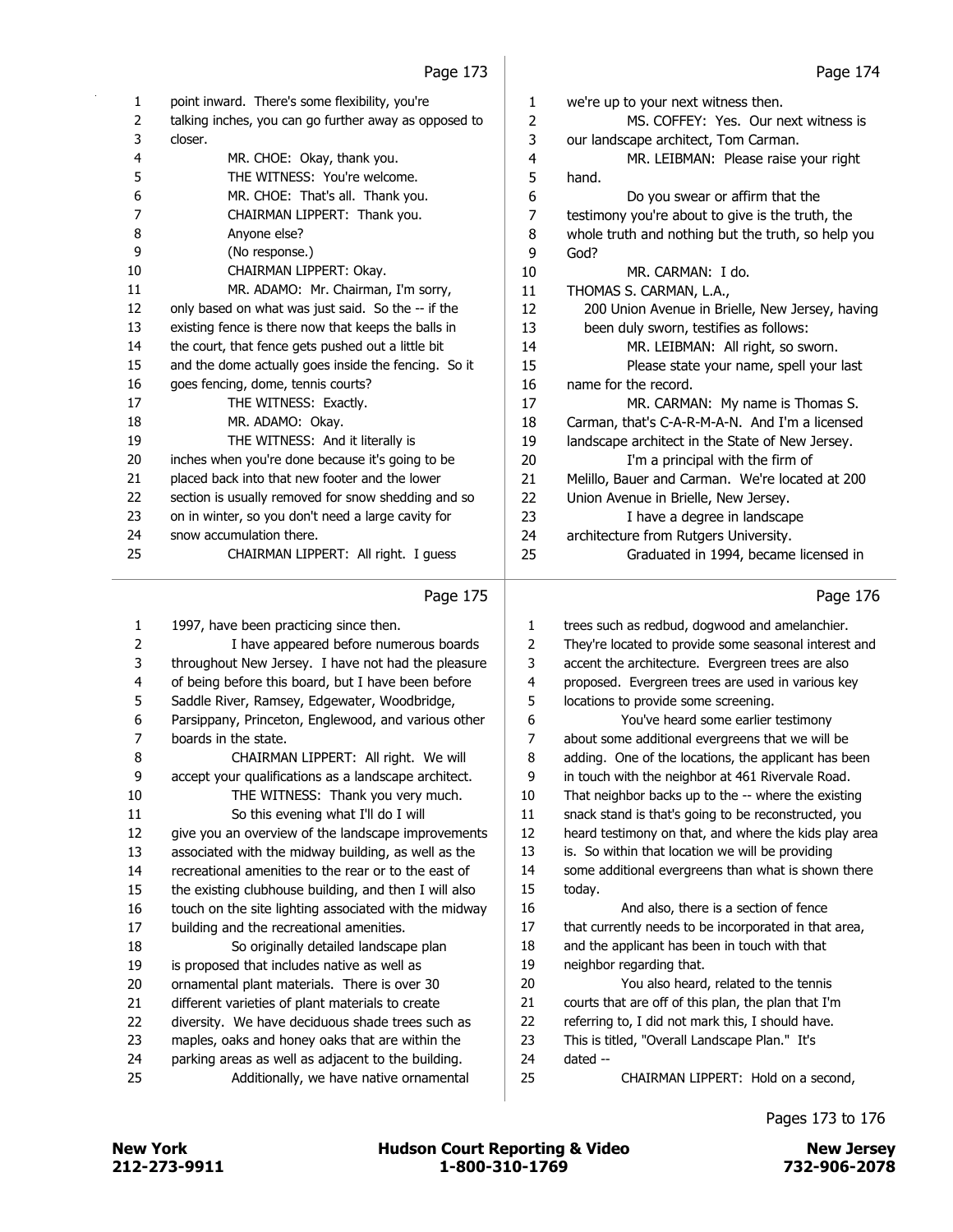| 1        | hold on a second.                                                                                     | 1        | area.                                                                              |
|----------|-------------------------------------------------------------------------------------------------------|----------|------------------------------------------------------------------------------------|
| 2        | MR. LEIBMAN: I think the last thing                                                                   | 2        | So the play area, the existing play                                                |
| 3        | that we marked was A-4, so if you could mark that as                                                  | 3        | area would be renovated, and that's where we would                                 |
| 4        | A-5 with today's date and tell us what it is, please.                                                 | 4        | propose additional evergreen trees and complete that                               |
| 5        | (Whereupon, Overall Landscape Plan,                                                                   | 5        | fencing.                                                                           |
| 6        | Edgewood Country Club, dated 11/11/2021 is                                                            | 6        | The pool itself, it's renovated,                                                   |
| 7        | marked as Exhibit A-5 for identification.)                                                            | 7        | resort-style pool. The size of the pool, the actual                                |
| 8        | THE WITNESS: So we've marked A-5 as                                                                   | 8        | water area of the pool is slightly reduced from what                               |
| 9        | the Overall Landscape Plan, Edgewood Country Club.                                                    | 9        | it is today. We're incorporating a slide within                                    |
| 10       | And it has a date of 11/11/2021.                                                                      | 10       | that, and then some generous stairs going down and                                 |
| 11       | On the right-hand side of this drawing                                                                | 11       | underwater bench.                                                                  |
| 12       | we have Rivervale Road. Centered within this image                                                    | 12       | We're also incorporating a kids splash                                             |
| 13       | is the existing clubhouse building. The recreational                                                  | 13       | pad or kids pool area, so that's depicted just south                               |
| 14       | amenities that I will be speaking about are just to                                                   | 14       | of the existing pool, so kind of in between the                                    |
| 15       | the east of that or to the right of that.                                                             | 15       | existing pool, or the pool that will be renovated,                                 |
| 16       | Existing pro shop, a bit up to the left                                                               | 16       | and where the snack stand is. The kids play area,                                  |
| 17       | of the clubhouse, and then all the way to the left is                                                 | 17       | additionally, that would be renovated.                                             |
| 18       | the proposed midway building. And then you can see                                                    | 18       | Overall, the other element that I just                                             |
| 19       | how the parking, existing parking and reconfigured                                                    | 19       | wanted to mention is the lighting. So we are                                       |
| 20       | parking in front of the midway is depicted.                                                           | 20       | proposing lighting for the midway building. The                                    |
| 21       | So as I was mentioning, the neighbor at                                                               | 21       | pathways that context up to the clubhouse, to the pro                              |
| 22       | 461 Rivervale Road located in the lower right of this                                                 | 22       | shop, and at the rear of the clubhouse, we're                                      |
| 23       | image, and then directly behind that we're seeing the                                                 | 23       | proposing some lighting there as well.                                             |
| 24       | snack stand that has a dining terrace associated with                                                 | 24       | So the parking lot is lit with the same                                            |
| 25       | it with some tables and chairs and then also the play                                                 | 25       | kind of fixture that's out there today. There are a                                |
|          | Page 179                                                                                              |          | Page 180                                                                           |
|          |                                                                                                       |          |                                                                                    |
|          |                                                                                                       |          |                                                                                    |
| 1        | few additional fixtures that get added to that, and                                                   | 1        | requirements. We're currently exceeding that                                       |
| 2        | that's depicted on the lighting plan.                                                                 | 2        | requirement.                                                                       |
| 3        | Then there's a pedestrian level light.                                                                | 3        | As in Mr. Statile's comment letter, we                                             |
| 4        | That light, a pole light, that's what is illuminating                                                 | 4        | will add a note to the landscape plan related to the                               |
| 5        | some of the pathways to and from the midway building                                                  | 5        | shrub sizes, and then we will also confirm that all                                |
| 6        | to the clubhouse, as well as the walkways at the rear                                                 | 6        | the tree calipers and sizes meet or exceed the                                     |
| 7        | of the clubhouse.                                                                                     | 7        | ordinance requirements, as well as anything that is                                |
| 8        | Currently the proposed plans do not                                                                   | 8        | proposed that is going to the tree replacement is an                               |
| 9        | show additional illumination to the tennis dome, but                                                  | 9        | indigenous species.                                                                |
| 10       | as indicated, we should supplement that lighting to                                                   | 10       | The landscape plan will need to be                                                 |
| 11       | provide safe level of lighting over there.                                                            | 11       | updated to reflect those additional evergreen trees                                |
| 12       | All the lighting, the site lighting                                                                   | 12       | that we have testified to.                                                         |
| 13       | that is proposed is LED efficient lighting. We                                                        | 13       | DIRECT EXAMINATION                                                                 |
| 14       | really worked to select the correct fixture that has                                                  | 14       | BY MS. COFFEY:                                                                     |
| 15       | the correct optics to really just put the light where                                                 | 15       | And, Mr. Carman, we had some questions<br>Q.                                       |
| 16       | we want it. We want to get that light on the                                                          | 16       | early on in the night asking about what kind of                                    |
| 17       | pathways and reduce the spillage of it.                                                               | 17       | landscaping will be between the reconstructed tennis                               |
| 18       | We also do use some accent lighting,                                                                  | 18       | court and the road.                                                                |
| 19       | whether it's low level bollard lights or some tree                                                    | 19       | Can you touch on that, please?<br>А.                                               |
| 20       | uplights that are proposed as well, just to create                                                    | 20       | So the landscaping that will be between                                            |
| 21       | some ambience and aesthetics.                                                                         | 21       | that -- the current landscape plan does not depict                                 |
| 22       | That's really an overview of what's                                                                   | 22       | anything there.                                                                    |
| 23       | proposed. In the earlier testimony, Ms. Galvin had                                                    | 23       | Now that we are moving those tennis                                                |
| 24<br>25 | indicated related to the tree replacement, so we<br>fully will be compliant with the tree replacement | 24<br>25 | courts a bit further, we will be providing some<br>evergreen screening over there. |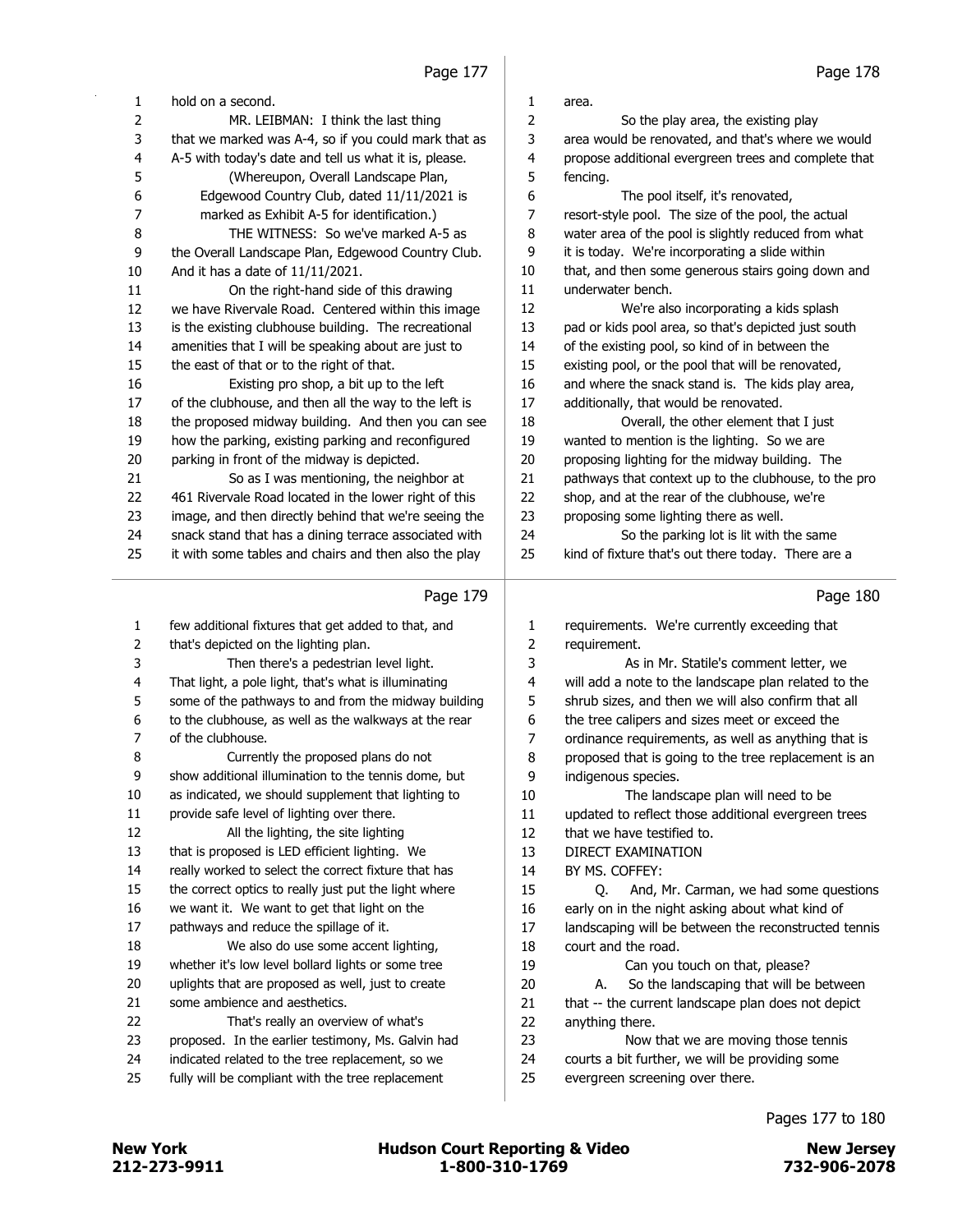| 1                       | So that would be similar to the                       | 1  | MR. STATILE: I'm assuming it has to be                |
|-------------------------|-------------------------------------------------------|----|-------------------------------------------------------|
| $\overline{2}$          | screening that we're proposing in other areas. The    | 2  | illuminated, correct?                                 |
| 3                       | evergreen trees such as spruce, pine, cedar, and then | 3  | THE WITNESS: Sure.                                    |
| $\overline{\mathbf{4}}$ | we would propose those at an 8- to 10-foot height at  | 4  | So the point, I do agree that during                  |
| 5                       | the time of install.                                  | 5  | the summer months when the dome is not up and night   |
| 6                       | CHAIRMAN LIPPERT: Mr. Statile, do you                 | 6  | play is not happening, the lighting to that location  |
| $\boldsymbol{7}$        | have any questions?                                   | 7  | is not necessary.                                     |
| 8                       | MR. STATILE: Yes. Hold on one second.                 | 8  | So we would have to work through that.                |
| 9                       | On the lighting plan, they're going to                | 9  | MR. STATILE: And the trees and                        |
| 10                      | keep the dome open to 11:00 at night. I suspect --    | 10 | landscaping on the landscaping plan around the midway |
| 11                      | now, the lighting plan you have really is             | 11 | building, those are in addition to the ones that --   |
| 12                      | illuminating the pool area.                           | 12 | replacing out on the The Fairways?                    |
| 13                      | THE WITNESS: Correct.                                 | 13 | THE WITNESS: That's correct.                          |
| 14                      | MR. STATILE: So I assume that based on                | 14 | So the tree replacement plan did                      |
| 15                      | that bifurcation of the system, so you have lighting  | 15 | indicate, it clearly indicated the quantity that is   |
| 16                      | to get back to the dome, you know, because it's       | 16 | on the landscape plan, as well as the quantity that   |
| 17                      | obviously December or January, whereas the pool is    | 17 | is going to be removed.                               |
| 18                      | going to be closed. You've got to work that out       | 18 | MR. STATILE: Thank you.                               |
|                         |                                                       | 19 | That's all I have, Mr. Chairman.                      |
| 19<br>20                | somehow, I think.                                     | 20 | CHAIRMAN LIPPERT: Board members have                  |
|                         | THE WITNESS: Yeah, we will have to                    | 21 |                                                       |
| 21                      | study that further.                                   |    | questions?                                            |
| 22                      | We'll have to take a look at what                     | 22 | MR. ADAMO: Yes.                                       |
| 23                      | existing lighting there may be between the walkway    | 23 | Thank you for explaining around the                   |
| 24                      | from the pool down to the tennis court, what is out   | 24 | pool area, the landscaping and such.                  |
| 25                      | there today, and then supplement that as needed.      | 25 | Could you explain what additional                     |
|                         |                                                       |    |                                                       |
|                         | Page 183                                              |    | Page 184                                              |
|                         |                                                       |    |                                                       |
| 1                       | landscaping is going to be proposed in terms of the   | 1  | existing white pine, the existing arborvitae, and     |
| $\overline{2}$          | dome on the Rivervale Road side?                      | 2  | then we're looking through some of the deciduous      |
| 3                       | THE WITNESS: Currently we -- the                      | 3  | trees.                                                |
| 4                       | current plan does not have any additional             | 4  | As of right now we are not -- the plan                |
| 5                       | supplemental planting over there. The existing        | 5  | does not have supplemental landscape within that      |
| 6                       | vegetation that's out there that I think you were     | 6  | area, but we can certainly study that a little bit    |
| 7                       | seeing in the earlier -- in that -- in this graphic   | 7  | further and see if we do, in some key locations, need |
| 8                       | right here, thank you, this is -- I'm looking at      | 8  | to plug in some additional evergreens.                |
| 9                       | Exhibit A-3.                                          | 9  | MR. ADAMO: The current arborvitae and                 |
| 10                      | I understand that this is kind of a                   | 10 | other things in that area, how many more years will   |
| $11\,$                  | computer modeling of the existing, but just being out | 11 | those tall trees have a good hearty substance to      |
| 12                      | there as recently as yesterday, the arborvitae that   | 12 | them? Like, I don't know what the lifespan, if you    |
| 13                      | exist out there, this is a very good depiction of     | 13 | will, of that tree.                                   |
| 14                      | what exists out there today. And those are            | 14 | THE WITNESS: Sure, right.                             |
| 15                      | evergreen. And then in the backdrop what we see       | 15 | So arborvitae, they do have somewhat of               |
| 16                      | here, those are existing white pine. That's an        | 16 | a limited lifespan. I would say that those, probably  |
| 17                      | evergreen as well.                                    | 17 | another ten or so years left of them.                 |
| 18                      | So this really, this general area, most               | 18 | They become, over time, sometimes snow,               |
| 19                      | of that plant material is evergreen. We are seeing    | 19 | they get damaged by snow where they lean over, but    |
| 20                      | in the background right over here, the computer       | 20 | they're doing pretty well. I think from -- again, I   |
| 21                      | modeling of this did depict the deciduous trees that  | 21 | was over there yesterday morning, I walked this whole |

- them as the leaved did get dropped. 24 This is, now looking at A-2, there
- again we're seeing the -- some of the evergreens, the

Pages 181 to 184

23 MR. ADAMO: And the excavation that's going to occur for the footing, if you will, for the dome, will that damage any of those roots and make

212-273-9911 1-800-310-1769 732-906-2078 New York **New York Engles** Hudson Court Reporting & Video New Jersey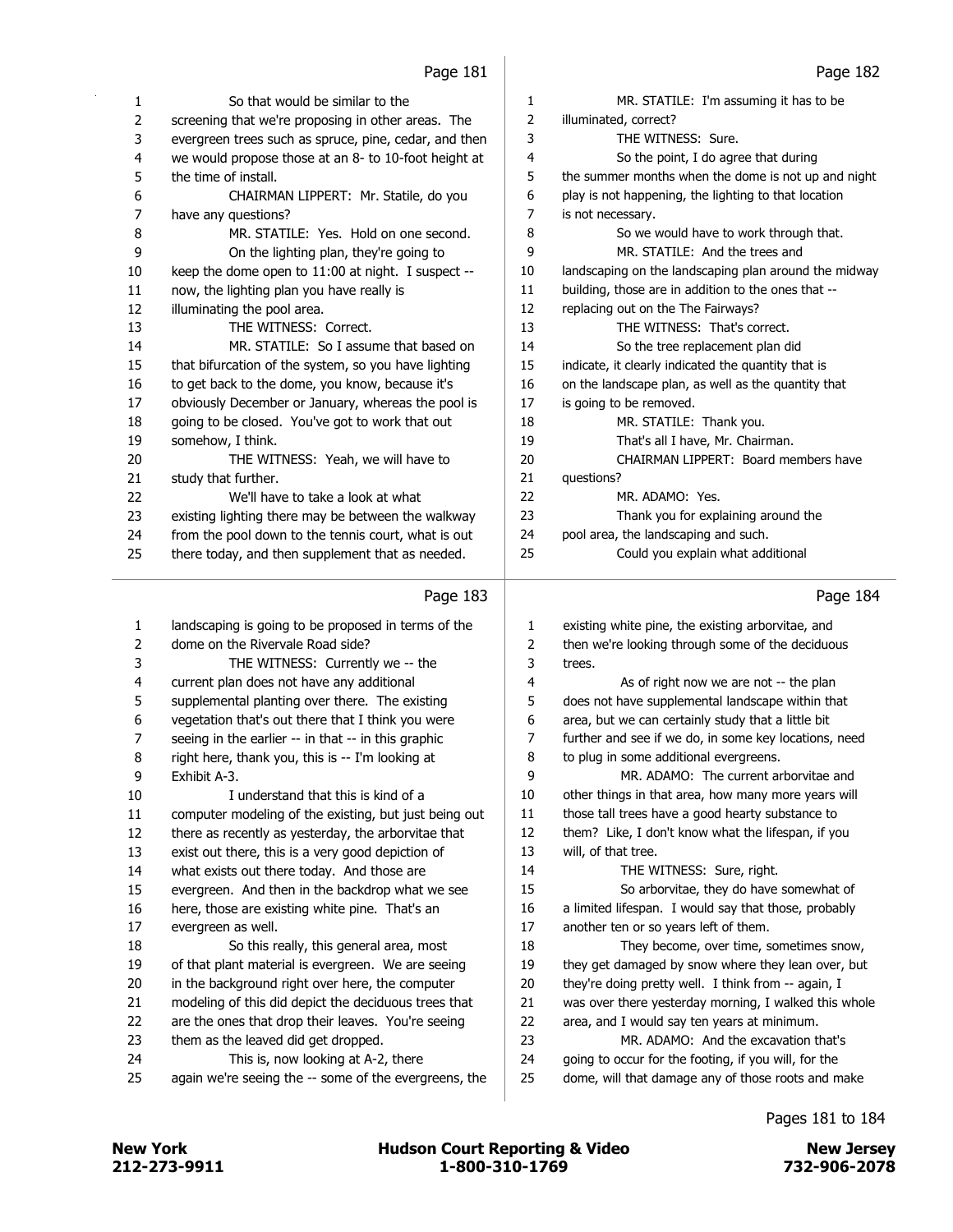| 1  | the lifespan of those trees be shorter.               | 1  | a big structure right on the road, which is, you know                                                    |
|----|-------------------------------------------------------|----|----------------------------------------------------------------------------------------------------------|
| 2  | THE WITNESS: It is possible that the                  | 2  | -- I know you're not the planner, but --                                                                 |
| 3  | excavation of that could impact some of the -- that   | 3  | THE WITNESS: Right, right.                                                                               |
| 4  | root system.                                          | 4  | MR. ADAMO: -- we need something there.                                                                   |
| 5  | The arborvitae, probably not. But we                  | 5  | So I would ask you to look into that, please.                                                            |
| 6  | would have to take a look at it and the proximity of  | 6  | THE WITNESS: We will. We will.                                                                           |
| 7  | the $-$                                               | 7  | So certainly the white pine, those have                                                                  |
| 8  | MR. ADAMO: But I guess the point is                   | 8  | a lot more life left to them. The arborvitae -- and                                                      |
| 9  | is, you know, forget about it's seasonal, it's a      | 9  | the arborvitae are the kind of a plant where, at the                                                     |
| 10 | 38-foot structure 18 feet from the property line, so  | 10 | height they are right there, too, as time goes by if                                                     |
| 11 | we're -- but we're deep into the front yard setback,  | 11 | some of them would start failing, they can be                                                            |
| 12 | and we're screening that with very tall trees that    | 12 | replaced over time.                                                                                      |
| 13 | are two-thirds or three-quarters through their        | 13 | So we will -- -                                                                                          |
| 14 | lifespan and we're digging near them and, you know,   | 14 | MR. ADAMO: -- if there was a terracing                                                                   |
| 15 | there's a lot of pictures and conversation about the  | 15 | of the retaining wall and putting up new trees to try                                                    |
| 16 | quality of the screening, and I think that there      | 16 | and block your eyesight as you go up? 'Cause, you                                                        |
| 17 | needs to be -- I don't know how you do it, but a good | 17 | know, you're starting ten feet above, or 11 feet                                                         |
| 18 | analysis of this screening that we're hanging our hat | 18 | maybe, above the sidewalk, and now we're going                                                           |
| 19 | on to hide a six-month-a-year structure from the      | 19 | 38 feet above. Is there any kind of reworking that                                                       |
| 20 | street.                                               | 20 | could be done to get a better screening to get that                                                      |
| 21 | Is there a backup plan if they die? I                 | 21 | building --                                                                                              |
| 22 | mean, these kind of things, I think, are really,      | 22 | THE WITNESS: Right.                                                                                      |
| 23 | really important to the application. I think, you     | 23 | MR. ADAMO: -- you know, more out of                                                                      |
| 24 | know, some more study needs to be done, a section,    | 24 | our eyesight.                                                                                            |
| 25 | something to prove that out. You know, I mean, it's   | 25 | THE WITNESS: So the concern there                                                                        |
|    |                                                       |    |                                                                                                          |
|    | Page 187                                              |    | Page 188                                                                                                 |
|    |                                                       |    |                                                                                                          |
| 1  | would be if we're going to terrace with some walls    | 1  |                                                                                                          |
| 2  | and such, well then we are going to -- that's going   | 2  | were 15-foot off of the right-of-way, the property<br>line, when that was done we were not providing any |
| 3  | to happen kind of right in the line of the existing   | 3  | evergreen screening over there.                                                                          |
| 4  | white pine. I think the white pine we definitely      | 4  | As we've heard from members of the                                                                       |
| 5  | want to be careful when we're excavating for the      | 5  | public, the applicant is willing to provide some                                                         |
| 6  | footing to do the best that we can to keep them for   | 6  | evergreen screening over there, so we'd have to do                                                       |
| 7  | the longevity.                                        | 7  | that. We have to create that plan. It's not on                                                           |
| 8  | So what we'll do is let -- I will go                  | 8  | paper as of right now.                                                                                   |
| 9  | back out there and take a look at that area and see   | 9  | MR. ADAMO: Do you think maybe for the                                                                    |
| 10 | what we can do to supplement the understory of that   | 10 | purpose of this meeting that might have been thought                                                     |
| 11 | so that way, should arborvitae start kind of failing  | 11 | about ahead of time.                                                                                     |
| 12 | over time, we have other plant material to take its   | 12 | I mean, we're looking at a big                                                                           |
| 13 | place.                                                | 13 | structure in the front of the -- on the roadway.                                                         |
| 14 | MS. COFFEY: And the applicant will                    | 14 | Maybe it would have been nice to have had that for                                                       |
| 15 | represent that it will replace the arborvitae, should | 15 | this meeting.                                                                                            |
| 16 | they need replacement over time as well.              | 16 | But will you also do some other                                                                          |
| 17 | MR. ADAMO: Thank you.                                 | 17 | drawings to show some -- where some of the changes                                                       |
| 18 | Could you show on the drawings the                    | 18 | are being done in the golf course to show screening                                                      |
| 19 | landscaping that's going to go in front of the two    | 19 | for those neighbors that are adjoining those                                                             |
| 20 | new courts or the reconstructed courts?               | 20 | construction changes? Will there be supplemental                                                         |
| 21 | THE WITNESS: I do not have -- the                     | 21 | drawings to see that?                                                                                    |
| 22 | landscape plans that we prepared were for the midway  | 22 | THE WITNESS: That's -- again, that's                                                                     |
| 23 | building as well as around the recreational           | 23 | something that you're correct, we have not done that.                                                    |
| 24 | component.                                            | 24 | That was in Mr. Statile's letter. We will look at                                                        |
| 25 | When the -- when those two courts, they               | 25 | that as well.                                                                                            |

Pages 185 to 188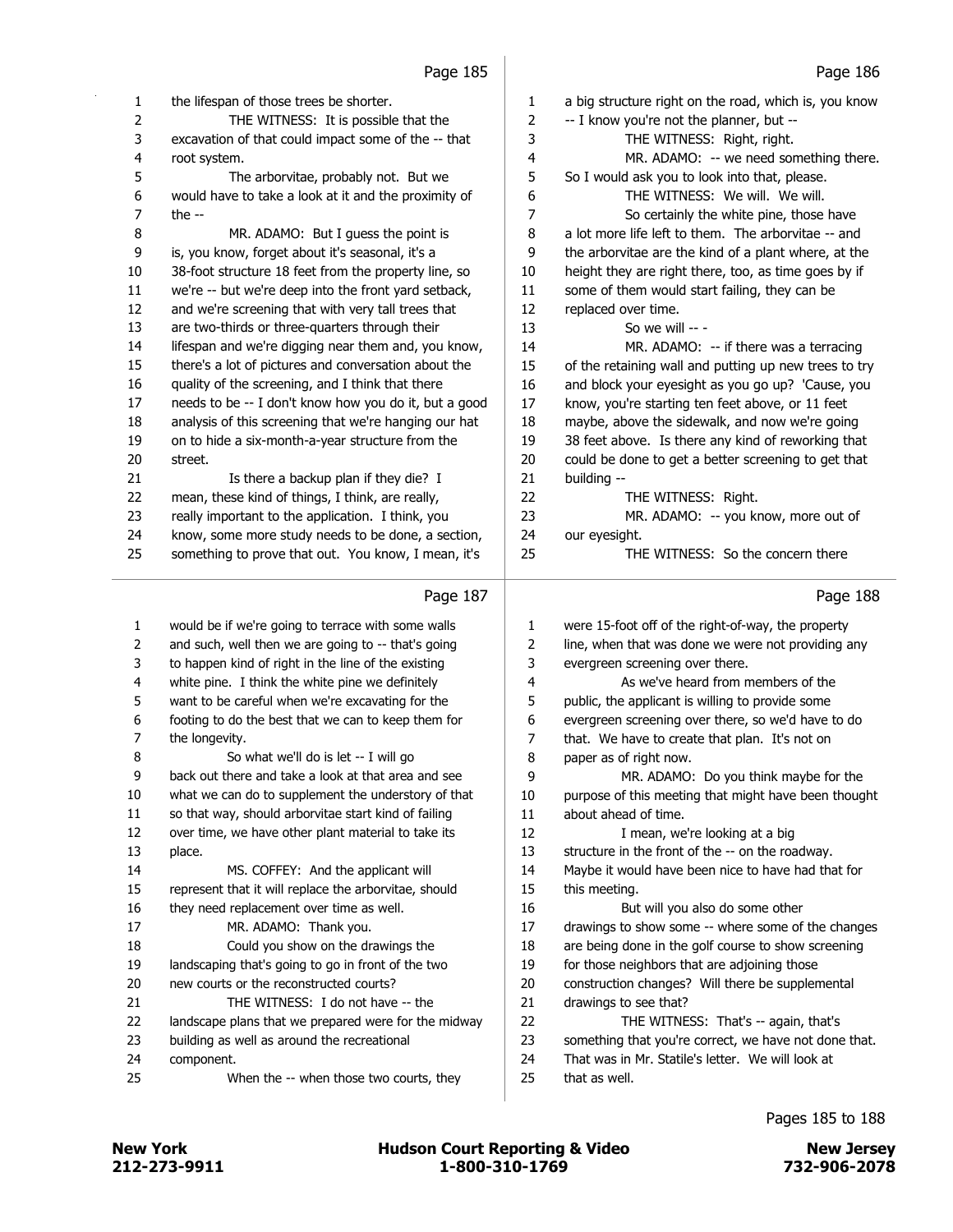| 1              | MR. ADAMO: Thank you.                                 | 1  | of some products that have been selected, and we're   |
|----------------|-------------------------------------------------------|----|-------------------------------------------------------|
| 2              | CHAIRMAN LIPPERT: Any other questions                 | 2  | going to be using those same materials throughout     |
| 3              | from board members?                                   | 3  | these areas.                                          |
| 4              | COUNCILMAN DONOVAN: I'm going to have                 | 4  | It's a paver, very nice product that --               |
| 5              | to ask one. John Donovan here.                        | 5  | very rich-looking, and that's proposed.               |
| 6              | Perhaps you can answer the question                   | 6  | MR. ALEX: Okay. And how much is being                 |
| $\overline{7}$ | that's been asked. In your estimation, the height of  | 7  | changed or added versus what is existing?             |
| 8              | the current arborvitaes and the white pines, I mean,  | 8  | THE WITNESS: The pool terrace, itself,                |
| 9              | they're going to mature.                              | 9  | today is roughly -- pool terrace today is roughly     |
| 10             | THE WITNESS: The height of the                        | 10 | 8300 square feet, and it's proposed -- the expansion  |
| 11             | arborvitae I think are about 12-feet tall today, 10-  | 11 | related to the children's splash pad, it's 10,500     |
| 12             | to 12-feet tall. The white pine I think are almost    | 12 | approximately.                                        |
| 13             | 30-feet tall.                                         | 13 | MR. ALEX: All right. Thank you.                       |
| 14             | COUNCILMAN DONOVAN: Okay.                             | 14 | MR. ADAMO: Is there any changing to                   |
| 15             | THE WITNESS: Twenty-five?                             | 15 | the fencing that's used to keep the golf balls in on  |
| 16             | COUNCILMAN DONOVAN: Thank you.                        | 16 | the driving range?                                    |
| 17             | THE WITNESS: You're welcome.                          | 17 | Are you doing any new netting fencing                 |
| 18             | MR. ALEX: Could you just speak to the                 | 18 | or anything out there.                                |
| 19             | hardscape changes and sort of the materials being     | 19 | THE WITNESS: Not that I am aware of.                  |
| 20             | used, pervious, impervious?                           | 20 | I -- that's outside of the area that I was personally |
| 21             | THE WITNESS: The -- around the pool                   | 21 | involved in, our office.                              |
| 22             | area, the dining terrace, all of that is paver out    | 22 | MR. ADAMO: Will somebody else be                      |
| 23             | there today. Over the past couple of years, as was    | 23 | talking about that.                                   |
| 24             | indicated, some improvements have been done. A        | 24 | MS. COFFEY: Your question is netting                  |
| 25             | hardscape palette has been created out there in terms | 25 | with regard to the driving range.                     |
|                |                                                       |    |                                                       |

| 1  | Is that right?                                       | 1  | CHAIRMAN LIPPERT: All right. Any                     |
|----|------------------------------------------------------|----|------------------------------------------------------|
| 2  | MR. ADAMO: Yes. Because I know                       | 2  | members of the public have questions for this        |
| 3  | there's that one big one that's parallel to --       | 3  | witness.                                             |
| 4  | MS. COFFEY: Mr. Witmondt could answer                | 4  | Yes, sir.                                            |
| 5  | that.                                                | 5  | MR. BURNS: Thank you for recognizing                 |
| 6  | MR. WITMONDT: We're not planning to                  | 6  | me again.                                            |
| 7  | add any additional netting because we believe the    | 7  | Steve Burns, 513 Rivervale Road.                     |
| 8  | netting that's up there today is sufficient for what | 8  | Couple of concerns I'm hoping you can                |
| 9  | we're doing, but if we find that more netting is     | 9  | address specific to our property --                  |
| 10 | needed we're obviously going to do it, but I don't   | 10 | THE WITNESS: Sure.                                   |
| 11 | believe that the addition of the new tennis courts   | 11 | MR BURNS: And first one is just                      |
| 12 | that we're proposing along Rivervale Road or any of  | 12 | relative to the relocated tennis courts. I know you  |
| 13 | the other improvements will change the netting.      | 13 | addressed putting up additional foliage to the road. |
| 14 | But if we see for some reason that it                | 14 | I asked this question earlier to the wrong witness.  |
| 15 | does, we'll obviously make those changes. We don't   | 15 | You know, we're concerned about the view from our    |
| 16 | believe that they're needed.                         | 16 | property, particularly the sliver of our property    |
| 17 | MR. ADAMO: But the netting is over --                | 17 | that directly abuts that, which is recognized by the |
| 18 | or is considered fence, so it would be considered -- | 18 | town master plan as the original Blauvelt Haring     |
| 19 | it would have to come before this board if that was  | 19 | cemetery, it's a historical site on top of -- in our |
| 20 | going to change, and --                              | 20 | property and, you know, we would appreciate, you     |
| 21 | MR. WITMONDT: Okay. We're not                        | 21 | know, some kind of area there to, you know, block    |
| 22 | proposing any, but if we see it's needed then we'll  | 22 | that.                                                |
| 23 | come back to the board. We think it's sufficient as  | 23 | THE WITNESS: I'm looking at the                      |
| 24 | it is for now.                                       | 24 | overall -- the overall exhibit that I believe was    |
| 25 | MR. ADAMO: Okay.                                     | 25 | $A-1$ .                                              |
|    |                                                      |    |                                                      |

### Pages 189 to 192

# Page 192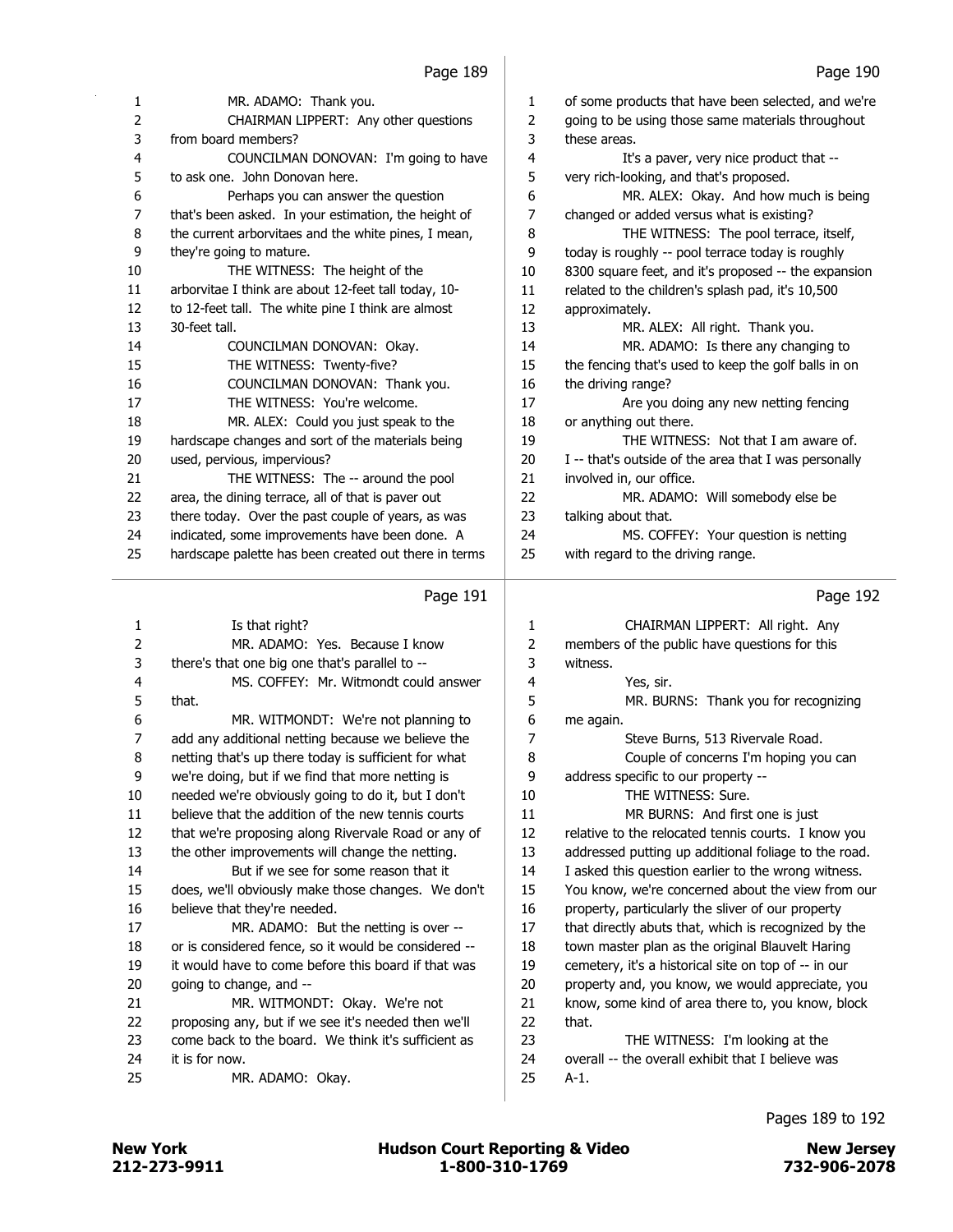| 1              | So in this location right here along                  | $\mathbf{1}$   | there's, you know, noise pollution issues that we're  |
|----------------|-------------------------------------------------------|----------------|-------------------------------------------------------|
| $\overline{2}$ | Rivervale Road where the proposed tennis courts are,  | $\overline{2}$ | concerned about, so we would appreciate that being    |
| 3              | if you could just identify maybe where your residence | 3              | looked at.                                            |
| 4              | is.                                                   | $\overline{4}$ | And then the second thing I wanted --                 |
| 5              | MR. BURNS: So, this is our residence                  | 5              | I'm hoping you can address my concerns are -- have to |
| 6              | here. This little lot here, Lot 12.01, Lot 2, is the  | 6              | do with the relocation of the first hole, the first   |
| 7              | -- cemetery. There is a -- driving range is to about  | $\overline{7}$ | tee box.                                              |
| 8              | here. Otherwise -- over that netting to our yard.     | 8              | Can you talk to me about, you know, the               |
| 9              | But here is nothing here except for the chain-link    | 9              | length of the first shot, first fairway, second shot? |
| 10             | fence and, you know, this here, whether it's here,    | 10             | You know, I'm just afraid that any time somebody hits |
| 11             | that's going to be directly in our line-of-sight.     | 11             | a fade it's going to go right into my backyard. I     |
| 12             | THE WITNESS: So earlier -- I                          | 12             | have a 4-year-old and 9-year-old sons who are out     |
| 13             | apologize, when we were talking about putting some    | 13             | there with, you know, their friends all the time,     |
| 14             | additional evergreens related to the shifting of the  | 14             | and, you know, we are pretty significantly concerned  |
| 15             | court an additional 10 feet, we had that 25-foot      | 15             | about an uptick in projectiles coming into the yard.  |
| 16             | area, that's where I was under the impression that we | 16             | THE WITNESS: Sure.                                    |
| 17             | were going to be adding some evergreens.              | 17             | So when I look at this area I can                     |
| 18             | I would have to take a look out in this               | 18             | certainly look at that area and study the existing    |
| 19             | area here to see what would be necessary to provide   | 19             | vegetation. As I indicated in my earlier testimony,   |
| 20             | any additional screening, if screening was required   | 20             | the landscape that we looked at that is on paper      |
| 21             | from your property.                                   | 21             | right now is around the midway building and the       |
| 22             | MR. BURNS: That's what we're asking is                | 22             | recreation areas, so I will have to go out there and  |
| 23             | consideration for that as, you know, moving -- having | 23             | take look at that.                                    |
| 24             | those new tennis courts that much closer to our       | 24             | MR. BURNS: Also, if I'm not mistaken,                 |
| 25             | property is going to significantly reduce privacy,    | 25             | the trajectory of the hole is changing, which I think |
|                |                                                       |                |                                                       |
|                | Page 195                                              |                | Page 196                                              |
| 1              | puts us more in the direct line of it. Some of the,   | 1              | explaining that.                                      |
| 2              | you know, trees are being taken out there. Am I       | 2              | MR. WITMONDT: Sure.                                   |
| 3              | correct in saying that?                               | 3              | MS. COFFEY: And also, the green is new                |
| 4              | MR. WITMONDT: You have the wrong                      | 4              | trees.                                                |
| 5              | person to answer that question.                       | 5              | MR. WITMONDT: The green is past his                   |
| 6              | MS. COFFEY: Yeah.                                     | 6              | house, though.                                        |
| 7              | MR. BURNS: Oh, excuse me.                             | 7              | MR. BURNS: That's what I was hoping to                |
| 8              | MR. WITMONDT: That's okay. So it's                    | 8              | -- this is us here and we're concerned about shots    |
| q              | actually now -- I think you're talking about the tee  | 9              | coming in here as well in our vard.                   |

| 1  | puts us more in the direct line of it. Some of the,  | 1  | explaining that.                                    |
|----|------------------------------------------------------|----|-----------------------------------------------------|
| 2  | you know, trees are being taken out there. Am I      | 2  | MR. WITMONDT: Sure.                                 |
| 3  | correct in saying that?                              | 3  | MS. COFFEY: And also, the green is new              |
| 4  | MR. WITMONDT: You have the wrong                     | 4  | trees.                                              |
| 5  | person to answer that question.                      | 5  | MR. WITMONDT: The green is past his                 |
| 6  | MS. COFFEY: Yeah.                                    | 6  | house, though.                                      |
| 7  | MR. BURNS: Oh, excuse me.                            | 7  | MR. BURNS: That's what I was hoping to              |
| 8  | MR. WITMONDT: That's okay. So it's                   | 8  | -- this is us here and we're concerned about shots  |
| 9  | actually now -- I think you're talking about the tee | 9  | coming in here as well in our yard.                 |
| 10 | box.                                                 | 10 | MR. WITMONDT: Right.                                |
| 11 | MR. BURNS: I believe so, yes.                        | 11 | The first landing area which is here is             |
| 12 | MR. WITMONDT: I just want to be clear.               | 12 | not changing. It's not getting any closer to your   |
| 13 | It's not the first tee we're moving, it's actually   | 13 | house. The second shot is actually away from your   |
| 14 | the tenth tee is staying right where it is and the   | 14 | house. It's just not a hard left, it's a soft left. |
| 15 | fairway is staying at where your first shot in the   | 15 | MR. BURNS: Okay, thank you.                         |
| 16 | exact same location.                                 | 16 | MR. WITMONDT: It's still to the left,               |
| 17 | What's just happening is on the second               | 17 | it's not to the right. It's not closer to you.      |
| 18 | shot it's not going to be a direct left turn, it's   | 18 | MR. BURNS: Thank you for the time.                  |
| 19 | going to be more of a straight shot.                 | 19 | CHAIRMAN LIPPERT: Thank you.                        |
| 20 | MR. BURNS: Okay.                                     | 20 | Anyone else? Yes, come on up.                       |
| 21 | MR. WITMONDT: But the first shot off                 | 21 | MR. KOENIGES: Hello again. Pete                     |
| 22 | the tee is not actually changing. That fairway is    | 22 | Koeniges, K-O-E-N-I-G-E-S, 486 Rivervale Road.      |
| 23 | not changing. It's the second shot when you --       | 23 | So my house is directly across the                  |
| 24 | that's changing.                                     | 24 | street from the new tennis courts. Yeah, that's me. |
| 25 | MR. BURNS: Okay. Thank you for                       | 25 | So if you were to put up trees in front             |
|    |                                                      |    |                                                     |

Pages 193 to 196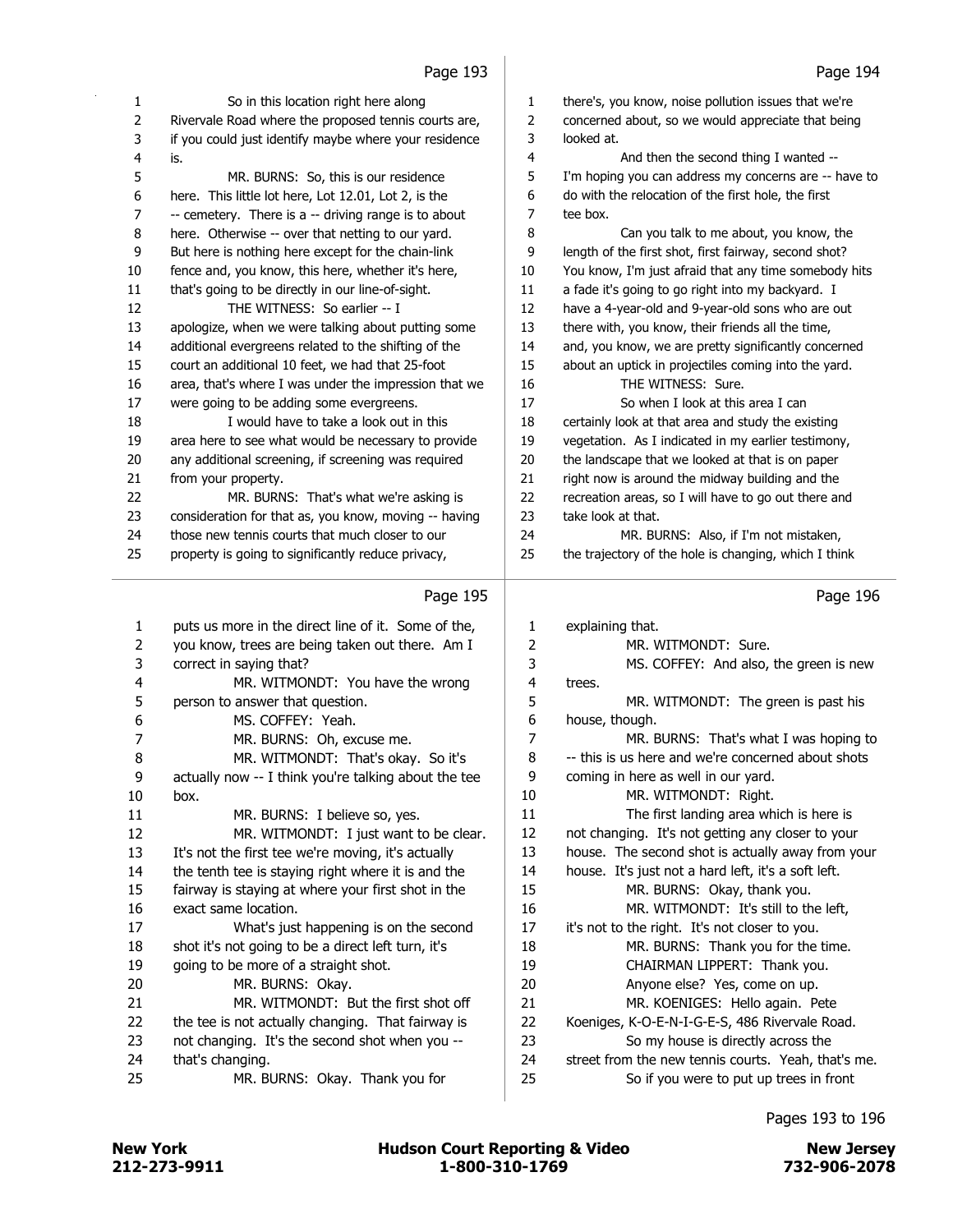# $P_{200}$  107

|          | Paye 197                                                                                               |                         | Paye 190                                             |
|----------|--------------------------------------------------------------------------------------------------------|-------------------------|------------------------------------------------------|
| 1        | of the tennis court, I don't know much about the                                                       | 1                       | MR. KOENIGES: Right now when you look                |
| 2        | growth of the type of trees. I am trying to imagine                                                    | $\overline{2}$          | out it's just green. You know, it's green as far as  |
| 3        | what it's going to look like two years, five years                                                     | 3                       | you can see.                                         |
| 4        | down the road. Because as soon as I open my doors,                                                     | $\overline{\mathbf{4}}$ | So, you know, it almost makes my                     |
| 5        | that's what I'm going to be looking at.                                                                | 5                       | property look bare, because you walk out and you     |
| 6        | How tall do these trees get? How much                                                                  | 6                       | just, you know, green, green, green.                 |
| 7        | do they fill in? If you can help me out with that.                                                     | $\overline{7}$          | One of my big concerns is that, you                  |
| 8        | THE WITNESS: So we have two different                                                                  | 8                       | know, it's just going to wall off my view --         |
| 9        |                                                                                                        | 9                       | MR. LEIBMAN: You need to ask a                       |
| 10       | ways to approach it. One way is, as you saw or as<br>was depicted in the one image where you're seeing | $10\,$                  | question.                                            |
| $11\,$   | like an arborvitae, something like that, that is a                                                     | 11                      |                                                      |
|          |                                                                                                        |                         | MR. KOENIGES: Oh, my question was, you               |
| 12       | little bit more of a linear row of the same species.                                                   | 12                      | know, how tall would they actually get over time.    |
| 13       | What I would suggest we do over in that                                                                | 13                      | I'm trying to envision what this is going to look,   |
| 14       | area is we plant some spruce or cedars, something                                                      | 14                      | like, for me as a homeowner.                         |
| 15       | that we could do a little bit more informally, and                                                     | 15                      | MR. LEIBMAN: And you have very                       |
| 16       | then do some native shrubs as well to just create a                                                    | 16                      | legitimate concerns, and you will be able to make    |
| 17       | soft, naturalized edge right there.                                                                    | 17                      | statements later in the proceedings, too.            |
| 18       | The trees, typically those trees would                                                                 | 18                      | MR. KOENIGES: Got it.                                |
| 19       | go in about 8 to 10 foot, and then as time goes by                                                     | 19                      | MS. COFFEY: We're going to try to                    |
| 20       | they would just mature. And I think from you walking                                                   | 20                      | bring an exhibit to the next meeting to show it.     |
| 21       | out your front door then, you will see a nicely                                                        | 21                      | CHAIRMAN LIPPERT: Obviously, you're                  |
| 22       | installed landscape that would create a little bit of                                                  | 22                      | going to have to do a lot of work on the landscaping |
| 23       | an edge to the fence.                                                                                  | 23                      | and give us revised plans and give our professionals |
| 24       | Again, you're looking through the fence                                                                | 24                      | time to review them so, yeah.                        |
| 25       | and the golf course is around there, so it's --                                                        | 25                      | MR. KOENIGES: Great.                                 |
|          |                                                                                                        |                         |                                                      |
|          |                                                                                                        |                         |                                                      |
|          | Page 199                                                                                               |                         | Page 200                                             |
| 1        | Thank you very much.                                                                                   | 1                       | professionals, but we'll continue with your planner, |
|          |                                                                                                        | 2                       | we'll allow members of the public to make all their  |
| 2<br>3   | CHAIRMAN LIPPERT: Anyone else,<br>questions for this witness?                                          | 3                       | statements and then we'll see where we're at at that |
| 4        | Okay. We're past -- we're 11:05, so                                                                    | 4                       | point.                                               |
| 5        | you have one more witness, a planner, correct?                                                         | 5                       | MS. COFFEY: Okay.                                    |
| 6        |                                                                                                        |                         |                                                      |
|          | MS. COFFEY: Just our planner. That's                                                                   | 6<br>7                  | Thank you, Mr. Chairman.                             |
| 7        | right.                                                                                                 |                         | CHAIRMAN LIPPERT: Okay. So with that,                |
| 8        | CHAIRMAN LIPPERT: Okay.                                                                                | 8                       | that concludes this application for tonight.         |
| 9        | That witness is going to appear at our                                                                 | 9                       | The board still has some other                       |
| $10\,$   | next meeting, and our next meeting is going to be a                                                    | $10\,$                  | business, so if you'd please be quiet when you're    |
| 11       | Zoom meeting on Tuesday, November 23rd.                                                                | 11                      | leaving, we're going to continue.                    |
| 12       | So this application is going to be                                                                     | 12                      | (Whereupon, this hearing is continued                |
| 13       | carried until Tuesday, November 23rd. There will be                                                    | 13                      | to a future date. Time noted, 11:07 p.m.)            |
| 14       | no further notice required, but it is going to be a                                                    | 14                      |                                                      |
| 15       | Zoom meeting.                                                                                          | 15                      |                                                      |
| $16\,$   | And the applicant, please, will have                                                                   | 16                      |                                                      |
| 17       | all of its witnesses available so any members of the                                                   | 17                      |                                                      |
| 18       | public who could not participate in this in-person                                                     | 18                      |                                                      |
| 19       | meeting will be able to participate by Zoom and ask                                                    | 19                      |                                                      |
| $20\,$   | those questions -- those witnesses questions.                                                          | 20                      |                                                      |
| 21       | And all the members of the public will                                                                 | 21                      |                                                      |
| 22       | be able to make statements as well at the next                                                         | 22                      |                                                      |
| 23<br>24 | meeting. I don't know if that's going to give you<br>enough time, I suspect not, to give us revised    | 23<br>24                |                                                      |

 enough time, I suspect not, to give us revised landscape plans and have them reviewed by our

Pages 197 to 200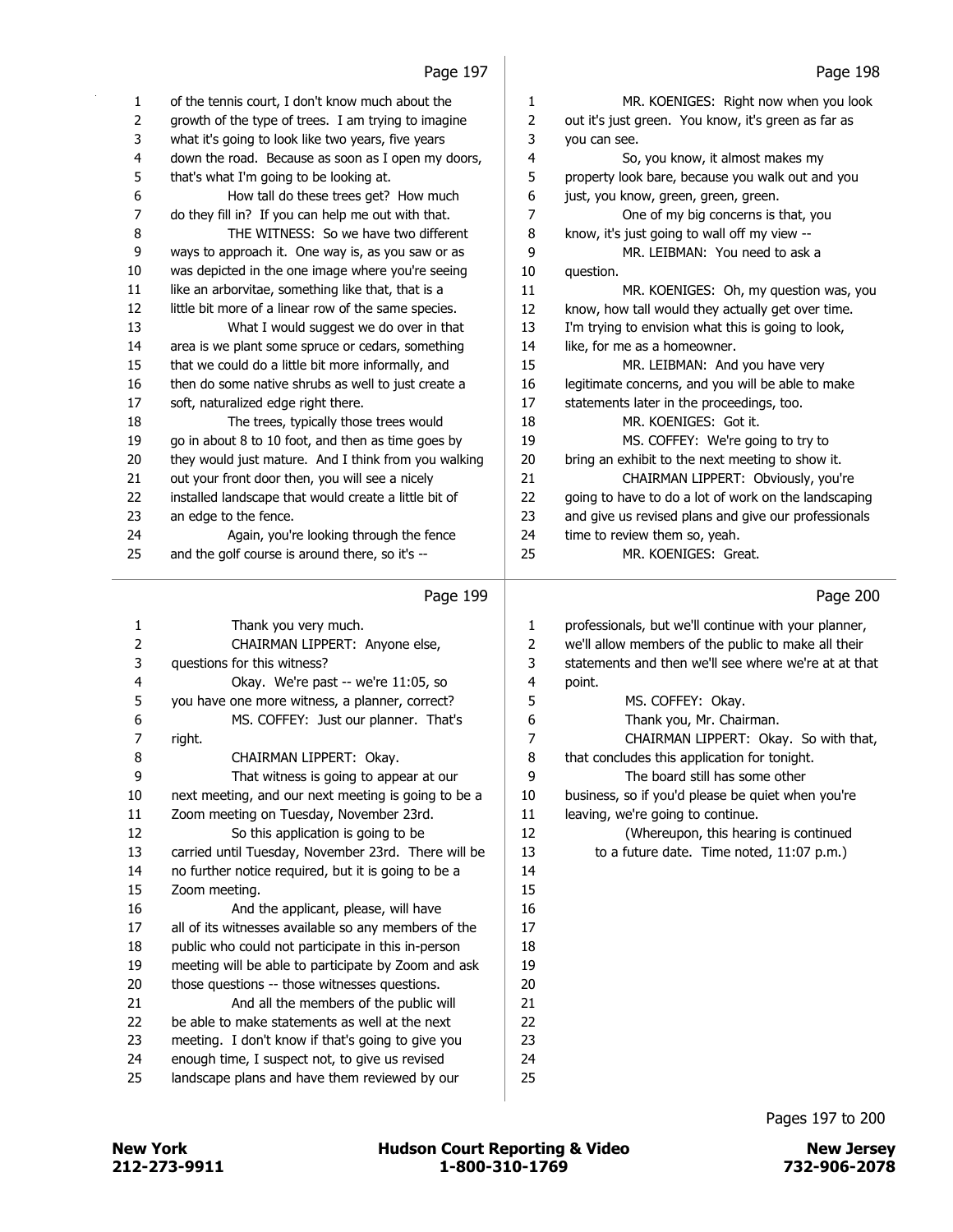| 1             | CERTIFICATE                                           |
|---------------|-------------------------------------------------------|
| $\frac{2}{3}$ |                                                       |
|               |                                                       |
|               | I, LAURA A. CARUCCI, C.C.R., R.P.R., a Notary         |
| 4             | Public of the State of New Jersey, Notary             |
|               | ID.#50094914, Certified Court Reporter of the State   |
| 5             | of New Jersey, and a Registered Professional          |
|               | Reporter, hereby certify that the foregoing is a      |
|               |                                                       |
| 6             | verbatim record of the testimony provided under oath  |
|               | before any court, referee, board, commission or other |
| 7             | body created by statute of the State of New Jersey.   |
|               | I am not related to the parties                       |
| 8             | involved in this action; I have no financial          |
|               | interest, nor am I related to an agent of or employed |
| 9             | by anyone with a financial interest in the outcome of |
|               | this action.                                          |
| 10            | This transcript complies with                         |
|               | regulation 13:43-5.9 of the New Jersey Administrative |
| 11            | Code.                                                 |
| 12            |                                                       |
| 13            |                                                       |
|               |                                                       |
| 14            |                                                       |
|               | LAURA A. CARUCCI, C.C.R., R.P.R.                      |
| 15            | License #XI02050, and Notary Public                   |
|               | of New Jersey #50094914, Notary                       |
| 16            | Expiration Date December 3, 2023                      |
| 17            | Dated:                                                |
| 18            |                                                       |
| 19            |                                                       |
| 20            |                                                       |
| 21            |                                                       |
| 22            |                                                       |
| 23            |                                                       |
| 24            |                                                       |
|               |                                                       |
| 25            |                                                       |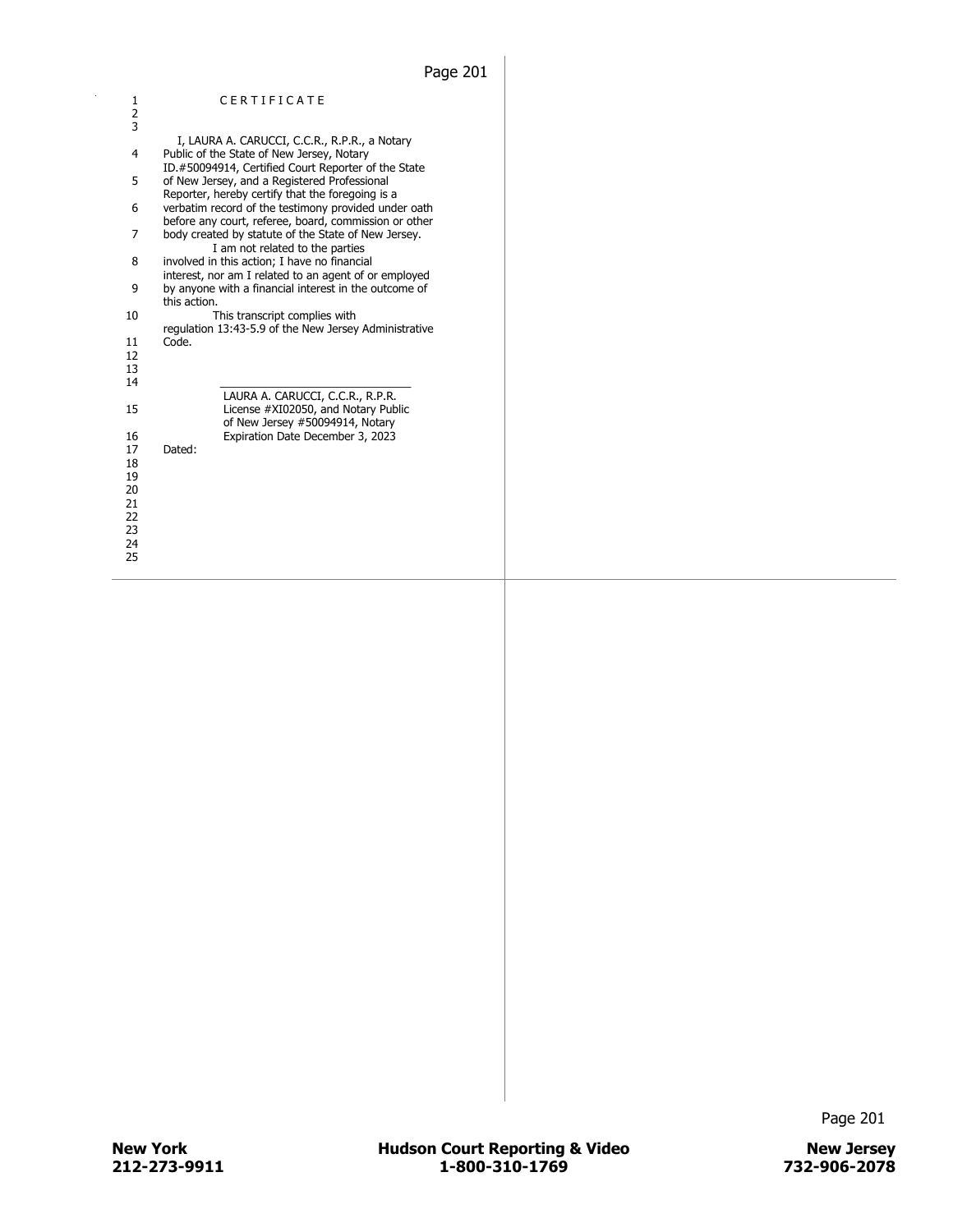| A              | 164:24                 | 106:5          | 102:9,14      | 111:10         |
|----------------|------------------------|----------------|---------------|----------------|
| $A-15:440:6$   | 166:5,8                | 117:22         | 102:24        | 179:1          |
| $40:8$ $41:8$  | 170:10                 | accommod       | 103:8,11      | 190:7          |
| 147:14         | 198:16                 | 52:6           | 107:10,19     | adding $32:15$ |
| 192:25         | 199:19,22              | accommod       | 108:6,9       | 105:10,12      |
|                | <b>ABSENT 1:9</b>      | 9:9            | 109:7,18      | 107:7,7,9      |
| $A-1.15:11$    | absolute               | accommod       | 110:5,9,22    | 176:8          |
| 87:25 88:6     | 171:11                 | 97:20          | 111:7         | 193:17         |
| 88:10,12       | absolutely             | accordion      | 113:25        | addition       |
| 88:15          | 132:12                 | 105:24         | 114:3,19      | $21:5$ 22:3    |
| $A-1.291:21$   | 138:4                  | 151:13         | 114:25        | 24:5 26:24     |
| $A-1.492:16$   | 158:12                 | account 83:3   | 115:16        | 48:9 50:8      |
| $A-1.598:6$    |                        |                |               | 58:5 91:11     |
| 98:22          | absorbed               | accumula       | 123:21        |                |
| $A-1.6100:10$  | 81:23                  | 173:24         | 124:12        | 94:19          |
| $A - 25:7$     | abuts $192:17$         | acres $41:12$  | 125:4         | 140:17         |
| 45:10,13       | $\texttt{accept176:3}$ | 41:12,13       | 127:17        | 159:21         |
| 183:24         | 179:18                 | action201:8    | 128:7         | 182:11         |
| $A - 35:8$     | accept 87:15           | 201:9          | 146:22        | 191:11         |
| 46:16,17       | 136:15                 | active 16:13   | 148:20        | additional     |
| 46:21,24       | 175:9                  | activities     | 150:8,20      | 12:928:6       |
| 163:7          | acceptable             | 72:25          | 151:4,21      | 29:6,12        |
| 183:9          | $20:3$ 39:15           | 105:9          | 155:24        | 32:8,12,14     |
| $A-45:10$      | 53:8 54:12             | activity       | 156:5,8       | 32:16,18       |
| 88:4,7,11      | 104:13                 | 142:6          | 170:22        | 34:25          |
| 177:3          | accepted               | actual50:17    | 173:11,18     | $42:15$ $47:6$ |
| $A - 55:12$    | 39:7,12                | 178:7          | 182:22        | 47:19          |
| 91:22          | 135:5                  | Adamo $1:11$   | 184:9,23      | 48:11 49:6     |
| 177:4,7,8      | access $42:17$         | 3:5, 12, 20    | 185:8         | 49:8 55:2      |
| a.m.26:13      | 42:19,23               | 4:5,17         | 186:4,14      | 56:17          |
| 29:3 31:12     | 52:19,21               | 9:16,17        | 186:23        | 58:11          |
| 31:12,13       | 75:9 115:6             | $31:23$ $32:7$ | 187:17        | 63:16          |
| 31:16          | 143:18                 | 32:17,23       | 188:9         | 72:21          |
| AA-1.01        | 151:22                 | 33:5,9         | 189:1         | 73:13          |
| 142:19         | 152:7                  | 35:20,23       | 190:14,22     | 77:11          |
| ability $22:4$ | accessed               | $36:12$ $37:2$ | 191:2,17      | 80:22 83:3     |
| 28:16          | 100:3                  | 64:11,21       | 191:25        | 83:3 89:11     |
| able $7:22$    | accesses               | 65:10,15       | add $27:2$    | $91:16$ $92:3$ |
| $9:5$ 11:25    | 114:6                  | 65:2166:5      | 29:5,12       | $96:15$ $98:5$ |
| $12:5$ $14:1$  | accessib               | 66:9,18        | 57:1,1        | 121:5          |
| 19:12          | 149:22                 | 67:4,7,10      | 58:18 59:6    | 130:12,15      |
| $21:17$ $22:4$ | accessible             | $67:12$ $68:5$ | 72:21         | 132:10         |
| $22:8$ 26:20   | 50:2,5                 | 68:11,14       | 76:15         | 169:16         |
| 30:14          | 150:5                  | 68:18,22       | 81:22 91:9    | 170:18         |
| 64:17          | accessing              | 69:4,7,22      | 122:7         | 176:7,14       |
| 96:14          | 70:2                   | 70:5, 14, 17   | 126:13        | 178:4          |
| 128:2          | accommodate            | 70:23 71:5     | 180:4         | 179:1,9        |
| 142:13         | 7:11 48:20             | 71:10,16       | 191:7         | 180:11         |
| 151:23         | $50:1$ 52:17           | 72:11,16       | added $32:14$ | 182:25         |
| 155:11         | 55:460:8               | 73:4,12        | 70:25         | 183:4          |
|                | 96:15                  | 74:2,19        | 107:11        | 184:8          |
|                |                        |                |               |                |

New York 212-273-9911 Hudson Court Reporting & Video<br>1-800-310-1769

New Jersey<br>732-906-2078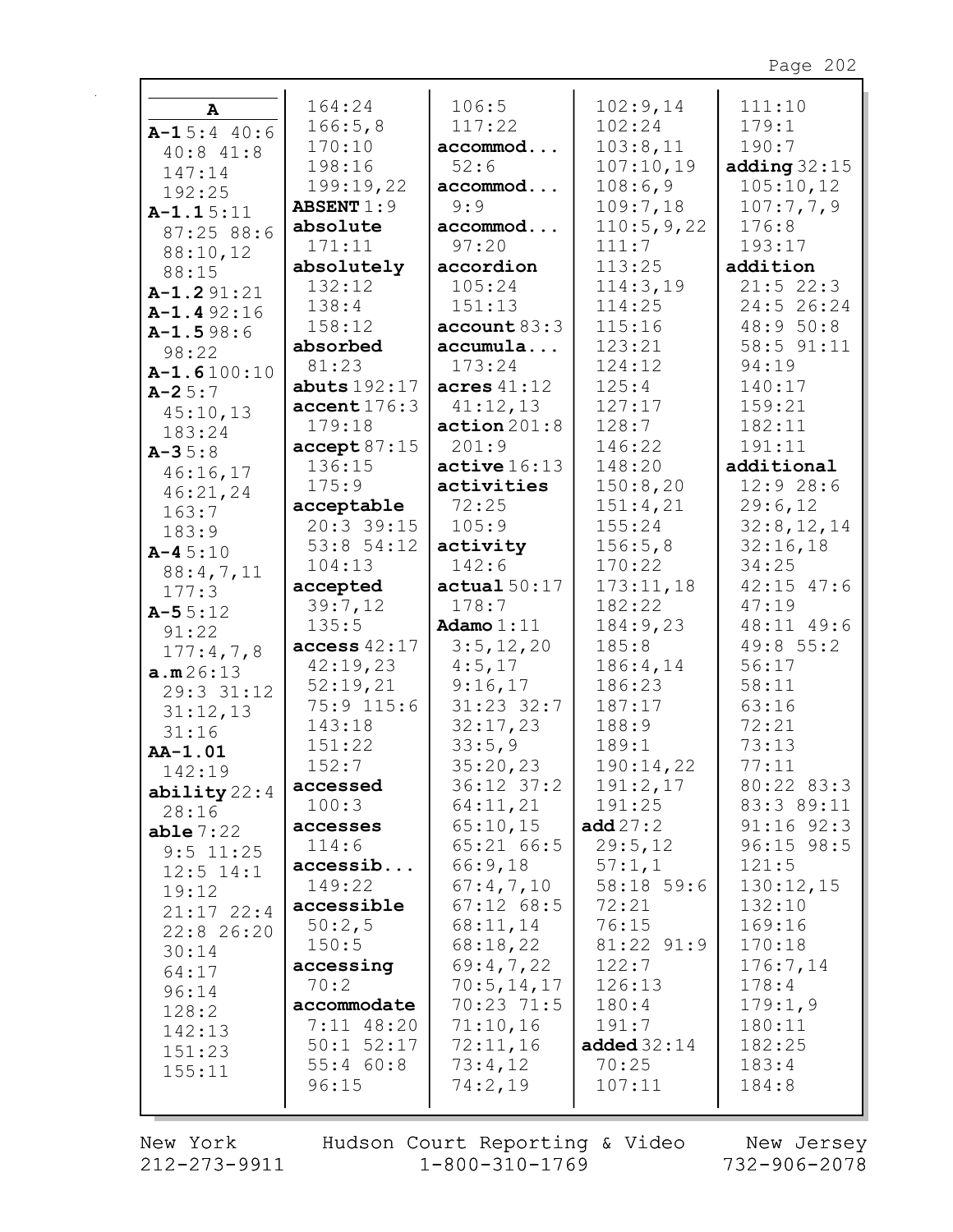| 191:7                     | 174:6           | 143:14                | and/or $9:7$          | appeared          |
|---------------------------|-----------------|-----------------------|-----------------------|-------------------|
| 192:13                    | affirmative     | Alex $1:12$           | angle $172:10$        | 175:2             |
| 193:14,15                 | 57:6            | 4:79:18               | 172:10                | appears           |
| 193:20                    | affordable      | $9:19$ 156:9          | annually              | 99:17             |
| addition                  | 41:17           | 156:16                | 167:11                | applicant         |
| 175:25                    | 104:21          | 157:1,9               | answer $25:25$        | 2:77:23           |
| 178:17                    | afforded        | 189:18                | $27:23$ 31:5          | 8:3,13            |
| address                   | 17:21           | 190:6,13              | 33:2,2,4              | $10:23$ $11:3$    |
| 33:19,25                  | afraid          | Allegiance            | 64:7,17               | 12:8,14           |
| 63:13                     | 194:10          | 6:7                   | 75:15                 | $14:16$ 54:4      |
| 80:10                     | afternoon       | alley $154:19$        | 103:20                | 59:5, 17, 23      |
| 104:12                    | 51:12           | $\texttt{allow26:19}$ | 114:9                 | 61:8,10           |
| 114:18                    | agenda $10:17$  | 44:5 47:19            | 116:25                | 63:3,18           |
| 132:21                    | agent201:8      | 55:260:2              | 117:7                 | 81:15             |
| 139:8                     | ago25:10        | 60:478:16             | 119:17                | 84:20             |
| 148:24                    | 30:5 51:21      | 126:4                 | 121:25                | 103:3             |
| 158:17                    | 52:8 84:12      | 200:2                 | 149:21                | 132:25            |
| 162:16                    | 117:5,20        | allowing              | 164:6,11              | 146:11            |
| 171:24                    | 154:7           | 124:8                 | 169:1                 | 152:22            |
| 192:9                     | agree $62:14$   | aluminum              | 189:6                 | 167:15,20         |
| 194:5                     | 77:19 79:3      | 36:5                  | 191:4                 | 176:8,18          |
| addressed                 | 103:3           | ambience              | 195:5                 | 187:14            |
| 192:13                    | 104:14          | 179:21                | answered              | 188:5             |
| addressing                | 126:23          | amelanchier           | 28:2 117:7            | 199:16            |
| 161:10                    | 127:15          | 176:1                 | answering             | applicant's       |
| adequate                  | 128:5           | amenities             | 167:23                | 11:23             |
| 50:19                     | 146:12          | $11:24$ $21:7$        | anticipate            | $53:23$ $54:1$    |
| adjacent                  | 166:1,3         | $21:18$ 32:6          | 76:4                  | 54:2              |
| $22:7$ 34:22              | 182:4           | $50:24$ 51:6          | 120:23                | application       |
| 44:2 48:5                 | agreed $12:8$   | 72:25                 | anticipa              | $1:4$ 6:19        |
| 95:14                     | agreement       | 110:25                | 73:22                 | 7:168:16          |
| 102:1                     | 60:1, 7, 16     | 175:14,17             | anybody               | 10:17,19          |
| 175:24                    | ahead $27:13$   | 177:14                | 46:11 70:2            | 11:14,16          |
| adjoining                 | 78:2            | amenity               | 155:3                 | $15:9$ 19:2       |
| 90:24                     | 108:21,22       | 21:11                 | anymore               | 19:11,23          |
| 188:19                    | 134:9           | 43:20 73:1            | 91:24                 | 20:7,8,10         |
| adjust $73:13$            | 135:15          | amount $20:13$        | AP38:5                | 21:623:6          |
| <b>admin</b> $92:2,3$     | 142:23          | 23:372:12             | apart 36:1            | 25:12             |
| Administ                  | 188:11          | 155:20                | apartment             | 32:13             |
| 201:10                    | AIA 3:16        | 157:5                 | 15:1                  | $36:25$ 39:9      |
| adversarial<br>161:4      | 86:7<br>air25:4 | analogy<br>169:8      | apologize<br>35:20,23 | 39:15<br>41:10,20 |
| aesthetic                 | 98:8            | analysis              | 65:15                 | $42:16$ $43:7$    |
| 36:13                     | 105:22          | 64:14                 | 67:14                 | 53:20,25          |
| aesthetics                | 106:4           | 73:21                 | 103:12                | $65:12$ $68:3$    |
| 179:21                    | 143:14,15       | 185:18                | 107:14                | 69:11,18          |
| $\texttt{affect}$ $159:8$ | 143:16          | anchorage             | 111:12                | 69:20             |
| affirm13:3                | 154:4           | 139:25                | 156:8                 | 81:10 87:9        |
| 38:1 86:3                 | 160:10,10       | ancillary             | 193:13                | 108:18            |
| 133:18                    | $air-supp$      | 114:6                 | appear $199:9$        | 129:5,13          |
|                           |                 |                       |                       |                   |
|                           |                 |                       |                       |                   |

New York  $212 - 273 - 9911$  Hudson Court Reporting & Video<br>1-800-310-1769

New Jersey 732-906-2078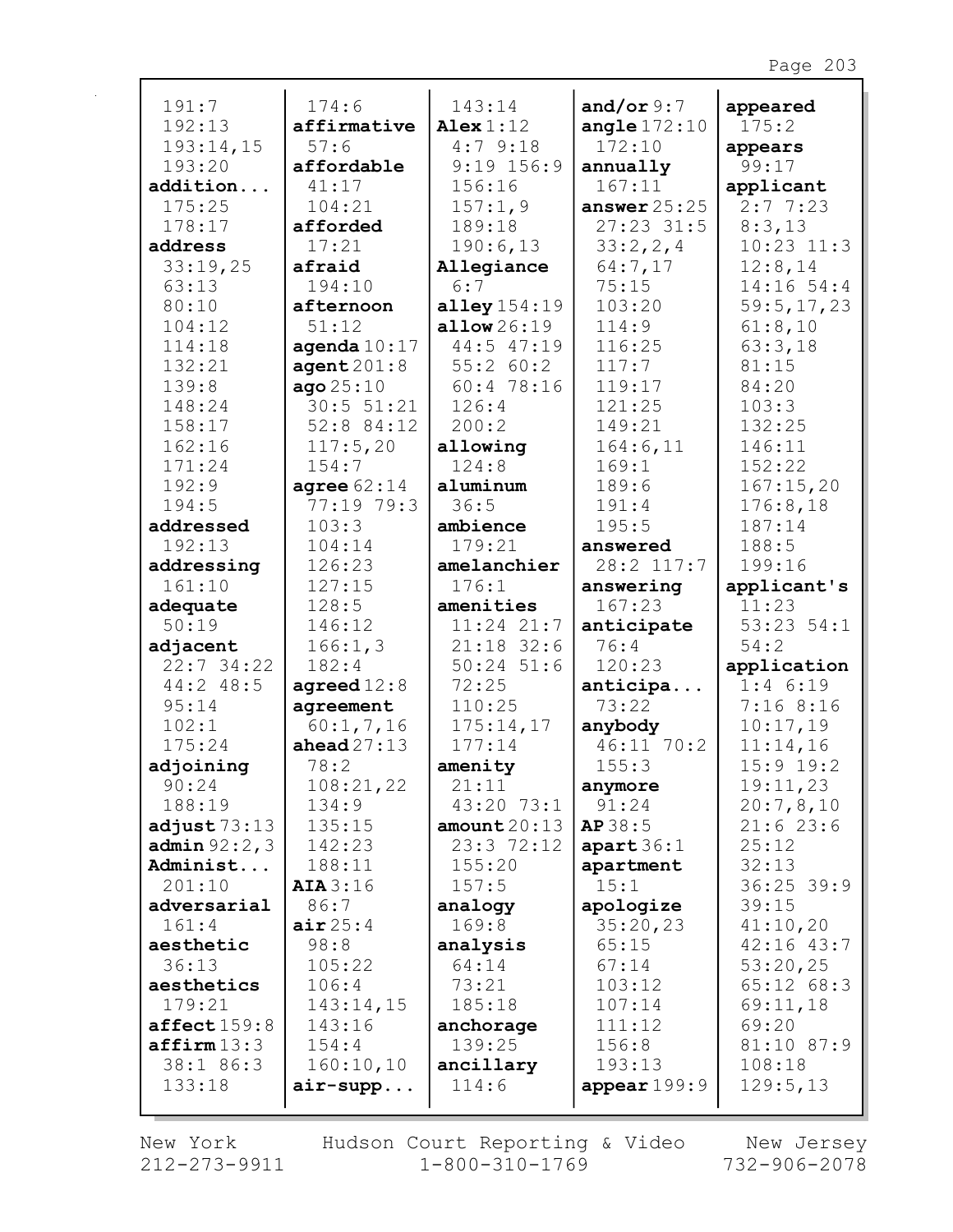| 132:6         | 189:8          | 95:15         | 58:22 59:3     | assume $99:24$        |
|---------------|----------------|---------------|----------------|-----------------------|
| 136:20        | architect      | 98:12         | 100:16         | 116:20                |
| 142:18        | 12:16,19       | 100:13,16     | 113:21         | 118:3                 |
| 185:23        | 22:18          | 100:16        | 122:14         | 181:14                |
| 199:12        | 34:12 35:5     | 101:16,23     | 125:9          | assuming              |
| 200:8         | 35:743:18      | 102:13        | 175:24         | 73:6                  |
| applicat      | 43:23 49:5     | 105:13,15     | 181:2          | 103:16                |
| 83:20,21      | 59:14          | 105:17,19     | 190:3          | 109:19                |
| 124:13        | 85:23 87:1     | 105:23        | 194:22         | 122:12                |
| applies $7:4$ | 107:19         | 106:21,23     | Arizon $12:17$ | 182:1                 |
| appointed     | 115:23         | 107:8,11      | 25:23          | athletic              |
| 6:11          | 116:13         | 108:2         | 133:12         | 111:21                |
| appreciate    | 120:23         | 109:4         | 134:15         | 113:14,21             |
| 30:7          | 129:24         | 111:13        | 135:17         | 118:10,12             |
| 122:11        | 130:2,23       | 112:12,17     | 142:19         | 118:15                |
| 157:24        | 136:4          | 115:2         | $as-is 150:19$ | athletics             |
| 158:5         | 174:3,19       | 116:9,14      | ash145:13      | 118:18                |
| 192:20        | 175:9          | 118:13,16     | asked $16:24$  | attached              |
| 194:2         | architect's    | 140:4         | $27:24$ 97:8   | 99:20,22              |
| approach      | 131:7          | 151:23        | 97:9           | $\texttt{attend} 7:8$ |
| 62:17         | architects     | 153:8,14      | 113:24         | 7:21                  |
| 197:9         | 136:6          | 153:15        | 119:16         | attenuation           |
| approval      | architec       | 154:9         | 120:11         | 144:19                |
| 10:20         | $12:16$ 87:2   | 159:17        | 157:23         | attire                |
| 11:15,17      | 87:16 94:8     | 165:1, 2, 4   | 169:15         | 112:20                |
| $18:25$ 72:7  | 94:8,11        | 165:5, 15     | 189:7          | attorney              |
| approvals     | 174:24         | 166:4,5       | 192:14         | 31:11                 |
| 19:23 20:4    | 176:3          | 167:5,21      | asking $58:6$  | attract               |
| 77:23         | area $23:13$   | 169:13        | 63:22          | 109:2                 |
| approved      | 24:25 25:7     | 171:25        | 120:14         | attractive            |
| $20:8$ 30:4   | 28:8,20        | 176:12,17     | 153:17         | 105:2                 |
| approximate   | 29:16,18       | 178:1, 2, 3   | 180:16         | attrition             |
| 165:7         | 29:19 33:5     | 178:8,13      | 193:22         | 109:3                 |
| approxim      | 43:2,10,19     | 178:16        | aspects $39:2$ | <b>AUDIENCE</b>       |
| 41:12         | $45:18$ $47:3$ | 181:12        | Aspen $16:8$   | 96:3,5                |
| 44:10         | 47:9,14        | 182:24        | assemblies     | 164:1                 |
| 74:14 90:1    | 48:9,12        | 183:18        | 151:1          | 165:12                |
| 131:25        | 49:18 50:5     | 184:6,10      | assembling     | 168:20                |
| 136:8         | 51:17          | 184:22        | 151:8          | available             |
| 190:12        | $52:10$ $55:3$ | 187:9         | assist         | 7:25 28:19            |
| April $15:22$ | 55:10,12       | 189:22        | 140:21         | 71:12                 |
| arborvitae    | 58:24,25       | 190:20        | associated     | 73:11                 |
| 183:12        | 65:11 66:3     | 192:21        | 43:2,4         | 109:6                 |
| 184:1, 9, 15  | 66:8,13        | 193:16,19     | 48:17,18       | 146:9                 |
| 185:5         | 71:19,19       | 194:17,18     | 49:15          | 152:8                 |
| 186:8,9       | 72:4,9,10      | 196:11        | $50:12$ $52:5$ | 199:17                |
| 187:11,15     | 75:23,24       | 197:14        | $57:23$ 72:5   | Ave $4:11$            |
| 189:11        | 81:20          | areas $47:25$ | 73:1           | 161:16                |
| 197:11        | $90:24$ 95:8   | 48:16,19      | 175:13,16      | <b>Avenue</b> $4:9$   |
| arborvitaes   | 95:10,12       | 49:952:4      | 177:24         | 13:9                  |
|               |                |               |                |                       |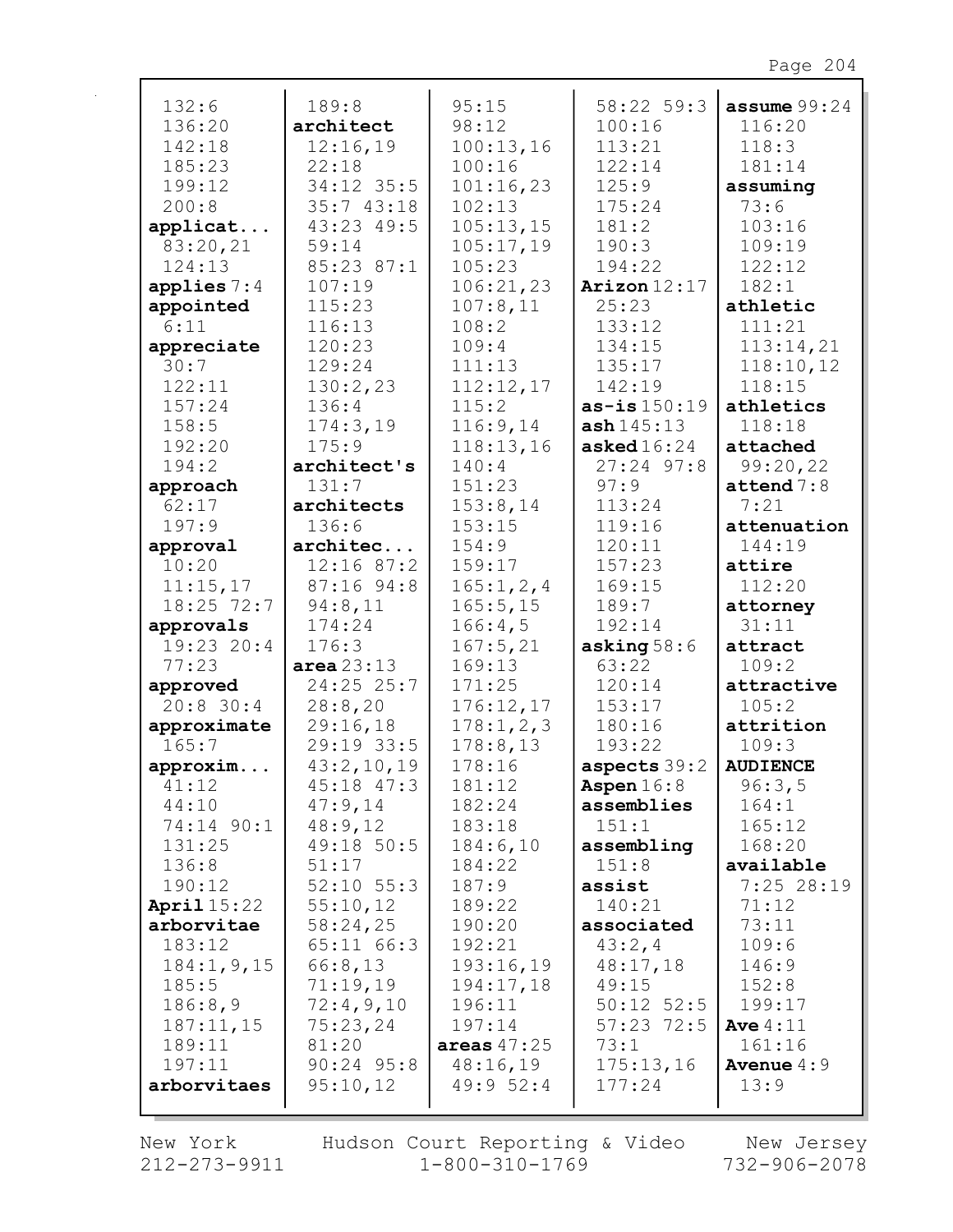| 158:21             | 155:22         | barely $45:4$        | begins $54:11$ | 40:17                 |
|--------------------|----------------|----------------------|----------------|-----------------------|
| 174:12,22          | background     | $\mathtt{barn}20:19$ | behalf $11:3$  | 44:18                 |
| avoid $55:5$       | 183:20         | barrier              | 12:13          | 60:20                 |
| 56:14 58:4         | backs $176:10$ | 36:20                | believe $30:2$ | 62:23                 |
| aware $69:2$       | backup $141:3$ | barrish              | 33:3 46:10     | 64:16,18              |
| 79:8 81:8          | 143:4,6,7      | 105:18               | 54:19          | 65:869:9              |
| 190:19             | 146:8          | base $143:1$         | 67:12          | 110:15                |
| B                  | 147:7          | <b>based</b> $14:22$ | 108:20         | 159:10                |
|                    | 185:21         | 22:18                | 121:19         | 164:23                |
| B1:75:2            | backyard       | $50:17$ $51:4$       | 131:10         | 165:17                |
| $B-E-R-L-.$        | 194:11         | 71:24                | 142:17         | 186:20                |
| 158:20             | bad154:6       | 74:23                | 148:5          | beverage              |
| bachelor           | bag 118:2      | 89:25                | 163:24         | 95:18                 |
| 38:20              | balance        | 109:12               | 191:7,11       | beyond                |
| back $15:16$       | 150:4          | 122:13,21            | 191:16         | 172:24                |
| 19:2,25            | ball24:16      | 124:4,4              | 192:24         | bifurcation           |
| 23:24              | ballast        | 132:10               | 195:11         | 181:15                |
| 40:18              | 139:21         | 135:21,23            | belong $109:1$ | <b>big</b> $7:6$ 18:6 |
| 45:22              | 140:2          | 136:5,16             | 109:5          | 89:17                 |
| 47:17,19           | 143:1          | 140:14               | belonged       | 101:13                |
| 51:24 52:7         | ballasts       | 159:13               | 15:12          | 102:2                 |
| 54:22,25           | 159:3          | 163:23               | belongs        | 103:21                |
| 55:1,8,18          | balls 173:13   | 164:19               | 113:18         | 108:12                |
| 55:22              | 190:15         | 173:12               | bench $178:11$ | 115:2                 |
| 56:25              | bankruptcy     | 181:14               | benefit        | 116:5                 |
| 59:12              | 16:24          | basement             | 53:15          | 124:8                 |
| 82:19 93:3         | 17:25          | 92:11                | 168:12         | 147:16                |
| 93:4 98:10         | banks $59:1$   | 120:13               | benefits       | 161:6                 |
| 101:25             | banquet        | basically            | 32:5           | 186:1                 |
| 102:2,16           | 50:20          | 25:19                | Bergen $17:7$  | 188:12                |
| 102:17             | 51:12          | 88:17,20             | 42:13          | 191:3                 |
| 106:9              | 72:17          | 106:8                | Berlengi 4:8   | 198:7                 |
| 107:12             | 111:14,15      | 134:19               | 158:19,20      | bigger                |
| 118:3              | 112:11         | 136:17               | 158:20         | 128:11                |
| 124:3              | 113:11         | 139:15,21            | 159:25         | biggest 79:4          |
| 128:18             | $b$ anquet $/$ | 145:6                | 160:17         | bike $84:10$          |
| 137:6              | 112:10         | 152:17               | best11:24      | 84:14                 |
| 143:3,5,6          | banquets       | 172:18               | 16:1720:6      | Birch $3:14$          |
| 147:8              | 51:5           | basin $78:4$         | 22:15          | $4:14$ 80:14          |
| 149:10             | bar 28:17, 18  | basis $141:4$        | 34:13          | 171:24                |
| 152:6              | 28:23          | 151:2                | 74:23          | bit19:15              |
| 163:21             | 31:14 33:7     | bathrooms            | 104:12         | 23:12,16              |
| 172:11             | 105:18         | 112:4,6              | 109:5          | $40:5$ 43:8           |
| 173:21             | 106:6,7        | Bauer $174:21$       | 187:6          | 44:14 63:8            |
| 181:16             | 112:5,21       | bearing              | $best-in-.$    | 77:21 78:7            |
| 187:9              | 115:3          | 137:13               | 18:13          | 78:9 82:19            |
| 191:23             | 122:3          | beautiful            | 19:10,13       | 103:22                |
| backdrop<br>183:15 | 130:10,11      | 157:12               | 20:22          | 104:18                |
| backfill           | 143:21         | beginning            | 29:25          | 108:21                |
|                    | bare $198:5$   | 17:15                | better 25:22   | 110:11                |
|                    |                |                      |                |                       |

New York  $212 - 273 - 9911$ 

 $\mathbf{r}$ 

Hudson Court Reporting & Video<br>1-800-310-1769

New Jersey<br>732-906-2078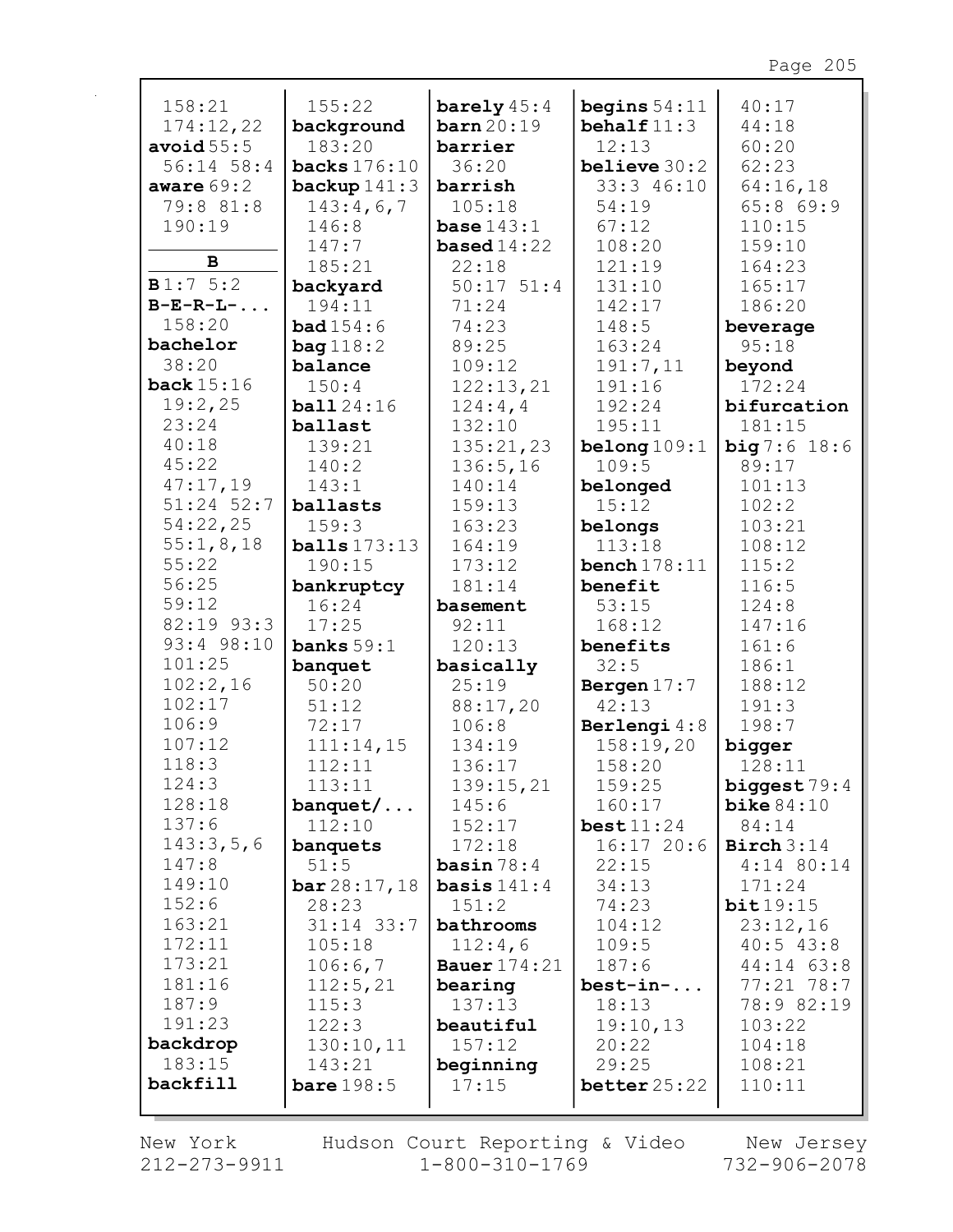| 120:18                | 94:25                 | 151:9                 | building         | 116:3               |
|-----------------------|-----------------------|-----------------------|------------------|---------------------|
| 123:2                 | 96:22                 | brick $36:4$          | $5:10$ $11:18$   | 117:10              |
| 129:6                 | 98:23                 | 115:9                 | 12:17            | 118:2               |
| 137:12                | 115:22                | bridge $49:18$        | 20:15,16         | 119:8,18            |
| 173:14                | 127:18                | brief129:1            | 20:17,18         | 119:22              |
| 177:16                | 129:5,11              | briefly               | 20:19,24         | 120:3,8,12          |
| 180:24                | 134:14                | 142:5                 | 20:24 21:1       | 120:16              |
| 184:6                 | 157:14,18             | <b>Brielle</b>        | 21:13,16         | 121:20,22           |
| 197:12,15             | 157:22                | 174:12,22             | 31:23 32:9       | 122:9               |
| 197:22                | 160:22                | bring $7:23$          | 32:15            | 124:1,8,11          |
| Blauvelt              | 175:4                 | 16:960:9              | 43:10,14         | 124:18,19           |
| 192:18                | 182:20                | $63:7$ 133:8          | 43:16            | 125:17              |
| blends $26:16$        | 189:3                 | 198:20                | 48:24            | 128:10,11           |
| blessed $20:4$        | 191:19,23             | bringing              | 49:25 50:2       | 130:5,9,10          |
| block $1:5$           | 200:9                 | 30:8 50:6             | 50:352:6         | 130:14              |
| 10:18                 | 201:6                 | brook $16:2$          | 52:17            | 131:18              |
| 11:11,12              | board's $12:4$        | $41:23$ $42:1$        | 60:12            | 135:17              |
| 11:12,15              | $53:15$ $97:7$        | $42:4$ $43:2$         | 65:23 66:1       | 137:23              |
| 41:16                 | Board/Pr              | 51:15,16              | 75:5 87:24       | 138:14              |
| 150:18                | 3:4,11,18             | 55:11                 | 88:6 89:1        | 140:9,11            |
| 186:16                | 4:4,16                | 62:10,14              | 89:17 91:8       | 140:18,19           |
| 192:21                | boards $175:2$        | 71:22 72:5            | 93:10,12         | 140:24              |
| blowers               | 175:7                 | 73:20                 | 93:16,20         | 141:3,7,10          |
| 146:16                | body $201:7$          | brooks $59:1$         | 93:25 94:1       | 141:13              |
| blowing               | bollard               | 73:14                 | 94:5 95:16       | 145:21              |
| 160:1                 | 179:19                | brought               | 95:19,20         | 148:21              |
| <b>blue</b> $23:7,22$ | border $59:6$         | $15:16$ 19:7          | 95:23            | 150:9               |
| 48:16                 | Borough               | 105:25,25             | 96:14,16         | 151:9,12            |
| 58:22 68:1            | 11:13                 | Bruce $15:21$         | 96:16,17         | 152:24,25           |
| 138:20                | bottom $42:8$         | 15:23                 | 96:24,25         | 153:1               |
| board $1:1$           | bowling               | $16:12$ $18:5$        | 97:2,4,8         | 154:10,16           |
| 2:4,15,16             | 154:19                | 18:15                 | 97:12,19         | 155:11              |
| 6:38:5                | box 23:24,25          | <b>bubble</b> $166:6$ | 99:21            | 159:4,9,24          |
| 30:19,20              | 24:3,9,23             | buffer 12:10          | 100:10           | 160:3,6,11          |
| 33:11                 | 194:7                 | 26:2527:1             | 101:4,25         | 175:13,15           |
| 35:17                 | 195:10                | 27:329:17             | 102:3,25         | 175:17,24           |
| 37:13                 | boxes $151:16$        | 29:19                 | 103:4,25         | 177:13,18           |
| 38:17                 | boy $117:4$           | buffering             | 104:9,21         | 178:20              |
| $40:11$ $46:5$        | brace $150:18$        | 27:355:2              | 104:25           | 179:5               |
| 53:16,17              | <b>Bread</b> $105:16$ | 63:17                 | 105:2,3,5        | 182:11              |
| 53:18,21              | break $44:16$         | buffers               | 106:16,22        | 186:21              |
| 53:24                 | 85:20                 | 34:25                 | 107:4,6,11       | 187:23              |
| 56:20                 | 92:14                 | build21:11            | 107:21           | 194:21              |
| 62:18,20              | 128:17,18             | 21:12                 | 108:2,13         | buildings           |
| 62:2564:7             | 128:25                | 23:23 75:6            | 109:12,14        | 15:2,2              |
| 64:9 74:3             | 160:4                 | 108:12                | 109:20           | 87:21               |
| 75:12 80:3            | breakdown             | 113:18                | 110:14,15        | 93:17,22            |
| 83:22,24<br>86:19     | 50:19<br>60:22        | 172:2,2<br>builders   | 110:23<br>111:18 | 104:19,22<br>104:22 |
| 92:16                 | breaking              | 17:4                  | 113:16           | 107:1, 3, 12        |
|                       |                       |                       |                  |                     |
|                       |                       |                       |                  |                     |

New York  $212 - 273 - 9911$  Hudson Court Reporting & Video<br>1-800-310-1769

New Jersey<br>732-906-2078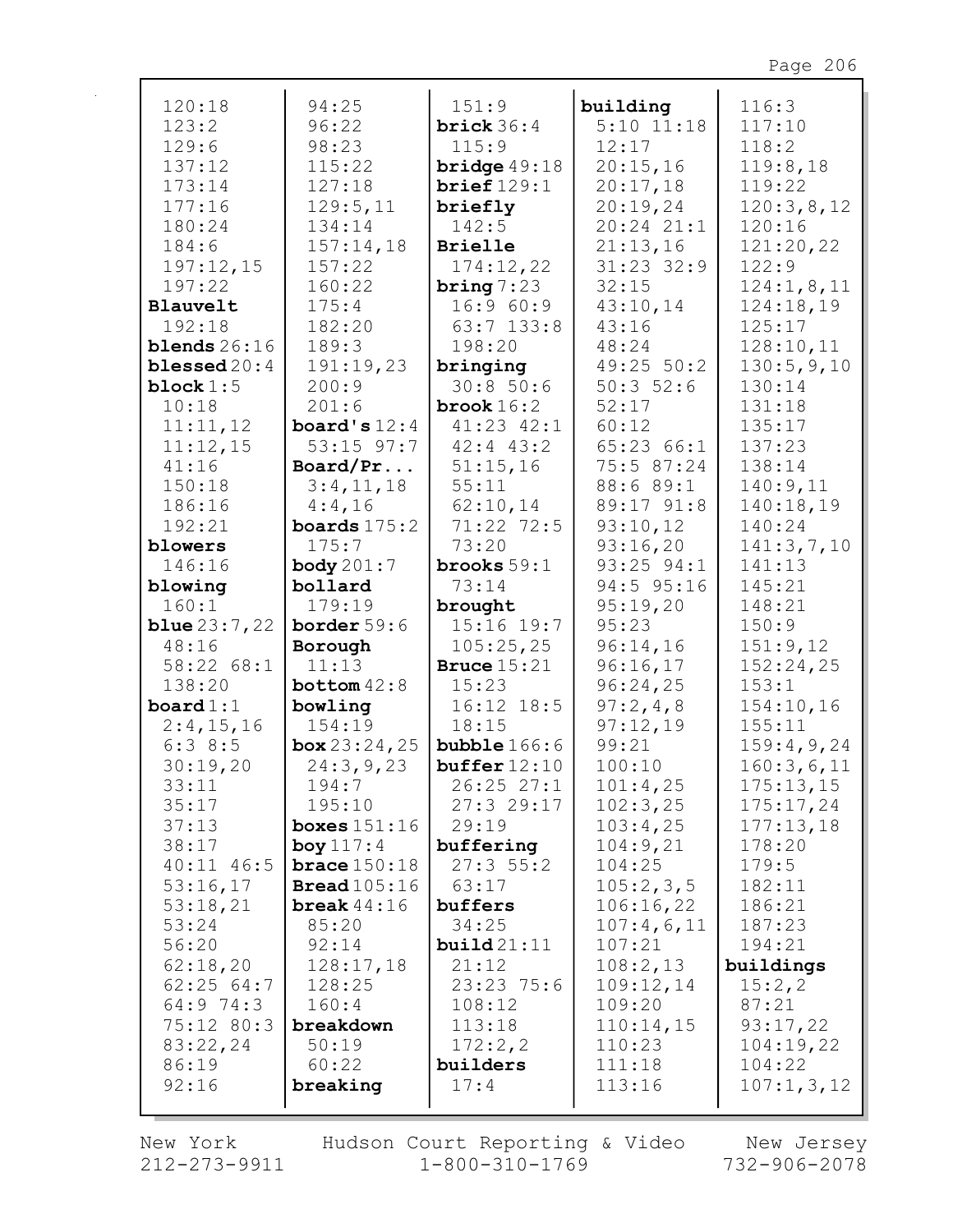| 107:14                | $C2:1$ 13:8             | calling            | cart125:9                        | 165:3                    |
|-----------------------|-------------------------|--------------------|----------------------------------|--------------------------|
| 125:5                 | 13:23,24                | 164:14             | 125:11,14                        | Centered                 |
| 128:11                | 86:7 201:1              | camp $75:22$       | 125:23                           | 177:12                   |
| 138:22                | 201:1                   | 76:8 97:18         | 126:4                            | <b>CEO</b> 14:21         |
| 153:14                | $C - A - R - M - A - N$ | camps $75:16$      | carts $24:24$                    | ceremony                 |
| 154:19                | 174:18                  | 75:25              | 125:8,12                         | 98:7,14,18               |
| 157:12                | $C-H-O-E$               | campus             | 125:24                           | 99:9                     |
| buildup               | 80:13                   | 103:15             | 126:2,6,8                        | 106:18,19                |
| 137:22                | $C-O-N-T-E$             | 104:18             | <b>CARUCCI</b>                   | 106:21,23                |
| buit25:10             | 131:3                   | 107:9              | 201:3,14                         | 107:8                    |
| 65:23                 | C.C.R201:3              | 111:3              | case $44:6$                      | 115:5                    |
| 104:4,19              | 201:14                  | capabili           | 158:2                            | certain                  |
| 168:5                 | cabanas                 | 137:17             | cases $82:24$                    | 82:19                    |
| bulk $64:13$          | 28:13                   | capability         | casual                           | 159:18                   |
| 64:18,24              | caddy $117:4$           | 144:18             | 105:12,14                        | certainly                |
| 65:7                  | cafeteria               | capacities         | 105:18,18                        | 46:12 63:6               |
| 124:23                | 105:15                  | 123:25             | 105:23                           | 103:15                   |
| 128:8                 | calculated              | capacity           | category                         | 184:6                    |
| bunkers $24:7$        | 160:10                  | 95:24 96:2         | 72:24                            | 186:7                    |
| burn $145:12$         | calculation             | 124:3              | catering                         | 194:18                   |
| Burns $3:8$           | 70:24                   | 130:12             | 89:23                            | certificate              |
| 4:9,18                | 72:22,24                | capital            | 97:15                            | 38:22                    |
| 34:17,17              | 122:18                  | 18:15              | 109:10,11                        | Certified                |
| 34:18 35:8            | 123:5,24                | capture            | 110:1, 1, 2                      | 201:4                    |
| 35:14                 | calculat                | 30:15              | 110:7,12                         | certify                  |
| 153:20                | $31:1$ 64:23            | car 109:19         | 110:19                           | 201:5                    |
| 161:1, 1, 13          | 65:666:8                | 160:12             | 111:14,15                        | cetera 63:5              |
| 192:5,7,11            | 70:25                   | card $92:8$        | 112:11                           | chain-link               |
| 193:5,22              | 72:17,19                | 117:16,19          | 123:23                           | 49:17,21                 |
| 194:24                | 73:2                    | 117:22,23          | 126:25,25                        | 63:23                    |
| 195:7,11              | 122:13                  | cards $117:21$     | cause $113:9$                    | 193:9                    |
| 195:20,25             | California              | care $57:11$       | 126:7                            | Chairman $1:8$           |
| 196:7,15              | 145:5                   | 129:7              | 165:15                           | 3:184:4                  |
| 196:18                | caliper                 | careful            | 186:16                           | $6:1, 8$ 10:2            |
| <b>bushoy</b> $117:6$ | 59:17                   | 187:5              | cavity                           | $10:15$ $11:1$           |
| busboys<br>108:4      | calipers                | carefully<br>44:17 | 173:23                           | $11:4$ $13:19$           |
| business              | 180:6<br>cal 119:14     | Carman $4:15$      | $\texttt{cedar} 181:3$<br>cedars | 14:4,9<br>$30:20$ $31:7$ |
| $9:14$ 15:5           | $37:4$ 82:23            | 12:19              | 197:14                           | 33:11,14                 |
| $92:5$ 110:9          | 116:18                  | 174:3,10           | ceiling                          | 34:16 35:4               |
| 129:6                 | 118:15                  | 174:11,17          | 102:24                           | 35:18,20                 |
| 134:17                | 154:10                  | 174:18,21          | 141:13                           | $35:22$ $37:3$           |
| 200:10                | 158:3                   | 180:15             | 156:20                           | 37:10,18                 |
| busy $51:3$           | called 16:24            | Caroline           | cemetery                         | 39:13                    |
| butler                | 40:24                   | $2:16$ 96:21       | 192:19                           | 40:17,21                 |
| 104:22                | 47:14                   | 157:18             | 193:7                            | 44:15                    |
| buyer $16:21$         | 72:24                   | carried            | center $16:3$                    | 45:14 53:7               |
| buying $15:24$        | 98:23 99:1              | 199:13             | $25:9$ 44:12                     | 53:10,14                 |
|                       | 145:5                   | cars $72:22$       | 92:5                             | 54:8 61:17               |
| C                     | 163:11                  | $73:7$ 127:2       | 153:12                           | $61:23$ $62:2$           |
|                       |                         |                    |                                  |                          |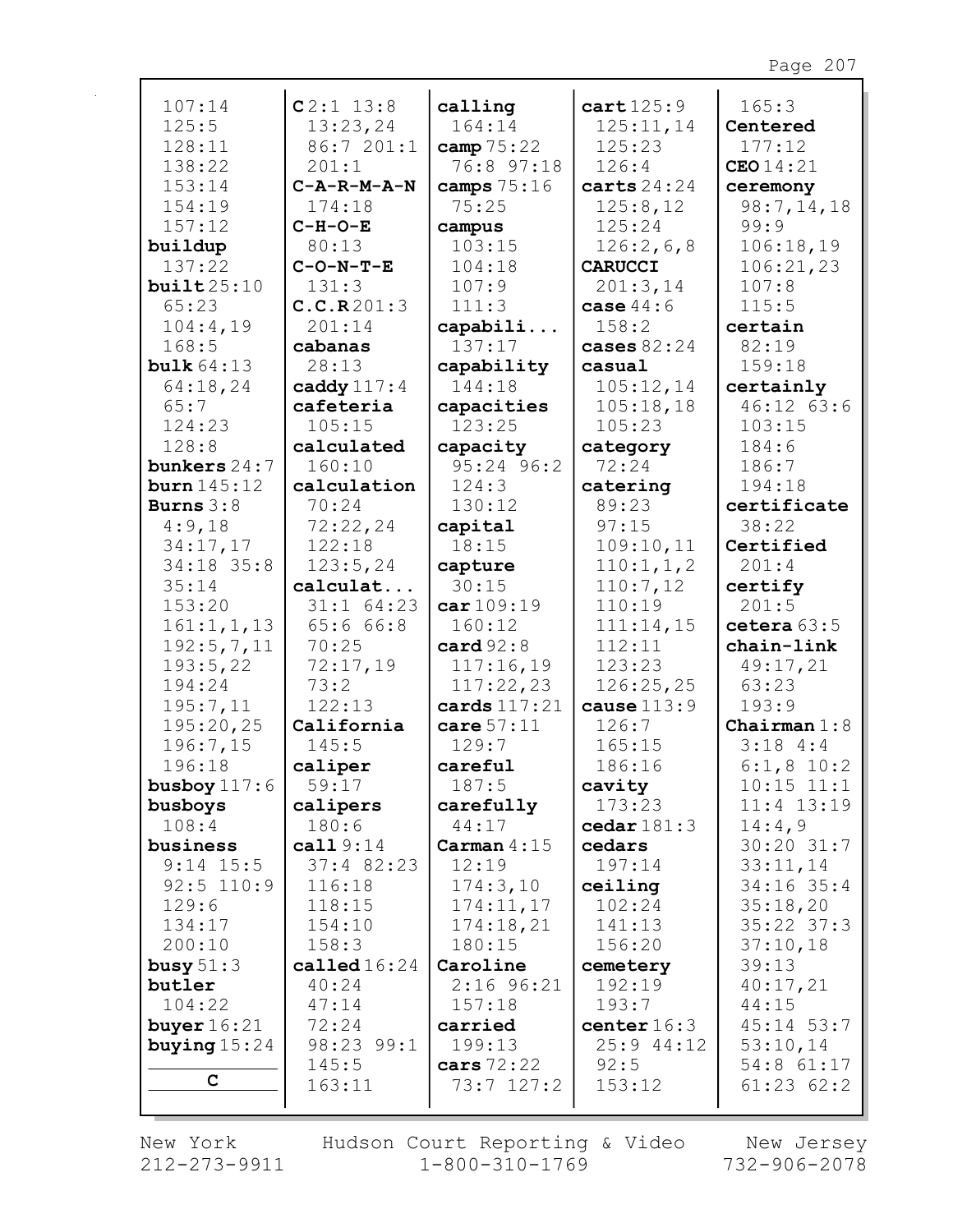| 64:9,11<br>74:3 75:12<br>76:14,17<br>80:3,6<br>81:14<br>83:11 84:1 | 162:16<br>164:10<br>167:22<br>168:1,22<br>168:25<br>169:20 | 51:17,24<br>62:14<br>channeling<br>71:25<br>channeli<br>63:5,9 | 80:25 81:1<br>81:2<br>155:17<br>156:2<br>clear $31:21$<br>45:15 56:2 | 153:7<br>close 24:1<br>closing<br>$16:25$ $17:1$<br>clothes<br>113:5 |
|--------------------------------------------------------------------|------------------------------------------------------------|----------------------------------------------------------------|----------------------------------------------------------------------|----------------------------------------------------------------------|
| 84:19 85:4<br>85:10,16                                             | 170:21<br>171:1,20                                         | chars $145:13$<br>chefs $108:4$                                | 60:13<br>89:13 95:5                                                  | club 5:12<br>11:10,17                                                |
| 85:21                                                              | 173:7,10                                                   | chemicals                                                      | 96:14                                                                | $11:25$ $15:4$                                                       |
| 86:21 87:7                                                         | 173:11,25                                                  | 107:16                                                         | 123:18                                                               | 15:8, 11, 13                                                         |
| 87:11,14                                                           | 175:8                                                      | chief $115:19$                                                 | 127:6                                                                | 15:15,20                                                             |
| 87:15                                                              | 176:25                                                     | children's                                                     | 129:8                                                                | 15:22,23                                                             |
| 88:10,12                                                           | 181:6                                                      | 190:11                                                         | 131:13                                                               | 16:2,4,7,7                                                           |
| 88:15                                                              | 182:19,20                                                  | Choe $3:14$                                                    | 195:12                                                               | 16:10,16                                                             |
| 89:12,15<br>90:8,18,22                                             | 189:2<br>192:1                                             | $4:14$ 80:12<br>80:13,25                                       | clearance<br>95:7                                                    | 16:21,23<br>17:5,5,11                                                |
| 91:3,6,19                                                          | 196:19                                                     | 81:3,18                                                        | cleared                                                              | 17:17,20                                                             |
| 92:19,24                                                           | 198:21                                                     | 82:11 83:2                                                     | 48:19                                                                | $17:20$ 18:7                                                         |
| 93:13 94:4                                                         | 199:2,8                                                    | 83:10                                                          | clearing                                                             | 18:8, 11, 17                                                         |
| 97:11                                                              | 200:6,7                                                    | 171:23,23                                                      | 23:13                                                                | 18:22 19:1                                                           |
| 102:19                                                             | chairs                                                     | 172:20                                                         | clearly                                                              | 21:10,17                                                             |
| 103:8,14                                                           | 177:25                                                     | 173:4,6                                                        | 182:15                                                               | 21:21,22                                                             |
| 104:11,14                                                          | chance $8:5,7$                                             | choice                                                         | client                                                               | 22:2,4,9                                                             |
| 104:16<br>114:1                                                    | 8:14,17,23<br>$8:25$ $9:11$                                | 152:20<br>chosen $17:9$                                        | 132:14<br>clients $39:6$                                             | 22:10<br>25:12 26:4                                                  |
| 115:21                                                             | 114:5                                                      | Chris $56:19$                                                  | 134:23                                                               | 26:528:9                                                             |
| 120:11                                                             | change $22:25$                                             | 77:19                                                          | clogging                                                             | 29:10,22                                                             |
| 128:16,23                                                          | 36:21,23                                                   | 78:11                                                          | 49:23                                                                | 30:7,12,14                                                           |
| 129:2,16                                                           | 37:1                                                       | 97:11                                                          | close 15:17                                                          | 32:2,4                                                               |
| 129:23                                                             | 112:15                                                     | 123:2                                                          | 15:19 24:2                                                           | $35:10$ $36:1$                                                       |
| 130:3,6,18                                                         | 113:4,5                                                    | <b>CHRISTOPHER</b>                                             | 33:6,7                                                               | 36:6,9,18                                                            |
| 130:21,25                                                          | 114:15                                                     | 2:15                                                           | 75:3 121:7                                                           | 41:11,21                                                             |
| 131:1<br>132:5,12                                                  | 191:13,20                                                  | circling<br>17:4                                               | 143:22<br>144:17                                                     | 42:18<br>50:1660:3                                                   |
| 133:5,8                                                            | changed<br>190:7                                           | circulation                                                    | 145:15                                                               | 60:13                                                                |
| 134:4,9                                                            | changes                                                    | 50:1                                                           | 160:18                                                               | $69:25$ 70:3                                                         |
| 135:7,10                                                           | 22:24                                                      | civial 38:21                                                   | 161:7                                                                | 76:9 90:5                                                            |
| 135:14,15                                                          | 42:21                                                      | clarify $31:9$                                                 | closed                                                               | $90:6$ $92:2$                                                        |
| 136:18                                                             | 188:17,20                                                  | 59:25 83:5                                                     | 181:18                                                               | $92:6$ 105:9                                                         |
| 139:9                                                              | 189:19                                                     | 123:9                                                          | closer $13:20$                                                       | 109:2,5                                                              |
| 140:23                                                             | 191:15                                                     | 156:9                                                          | 24:8 40:20                                                           | 111:19,23                                                            |
| 141:8<br>144:1                                                     | changing<br>112:2                                          | class $11:24$<br>16:17                                         | $55:16$ 82:3<br>82:3                                                 | 112:12,14<br>113:21                                                  |
| 153:5                                                              | 113:21                                                     | 22:16                                                          | 102:17                                                               | 117:5                                                                |
| 157:14,17                                                          | 190:14                                                     | clay $56:3,8$                                                  | 135:25                                                               | 118:8                                                                |
| 157:21                                                             | 194:25                                                     | 56:958:4                                                       | 173:3                                                                | 127:8                                                                |
| 158:14                                                             | 195:22,23                                                  | 66:23,24                                                       | 193:24                                                               | 135:1                                                                |
| 160:21,24                                                          | 195:24                                                     | 67:2,10,24                                                     | 196:12,17                                                            | 168:6                                                                |
| 161:14                                                             | 196:12                                                     | 68:19,23                                                       | closest                                                              | 177:6,9                                                              |
| 162:8,10                                                           | channel                                                    | 80:22,24                                                       | 23:17                                                                | club's $12:4$                                                        |

New York  $212 - 273 - 9911$ 

Hudson Court Reporting & Video<br>11 1-800-310-1769

New Jersey<br>732-906-2078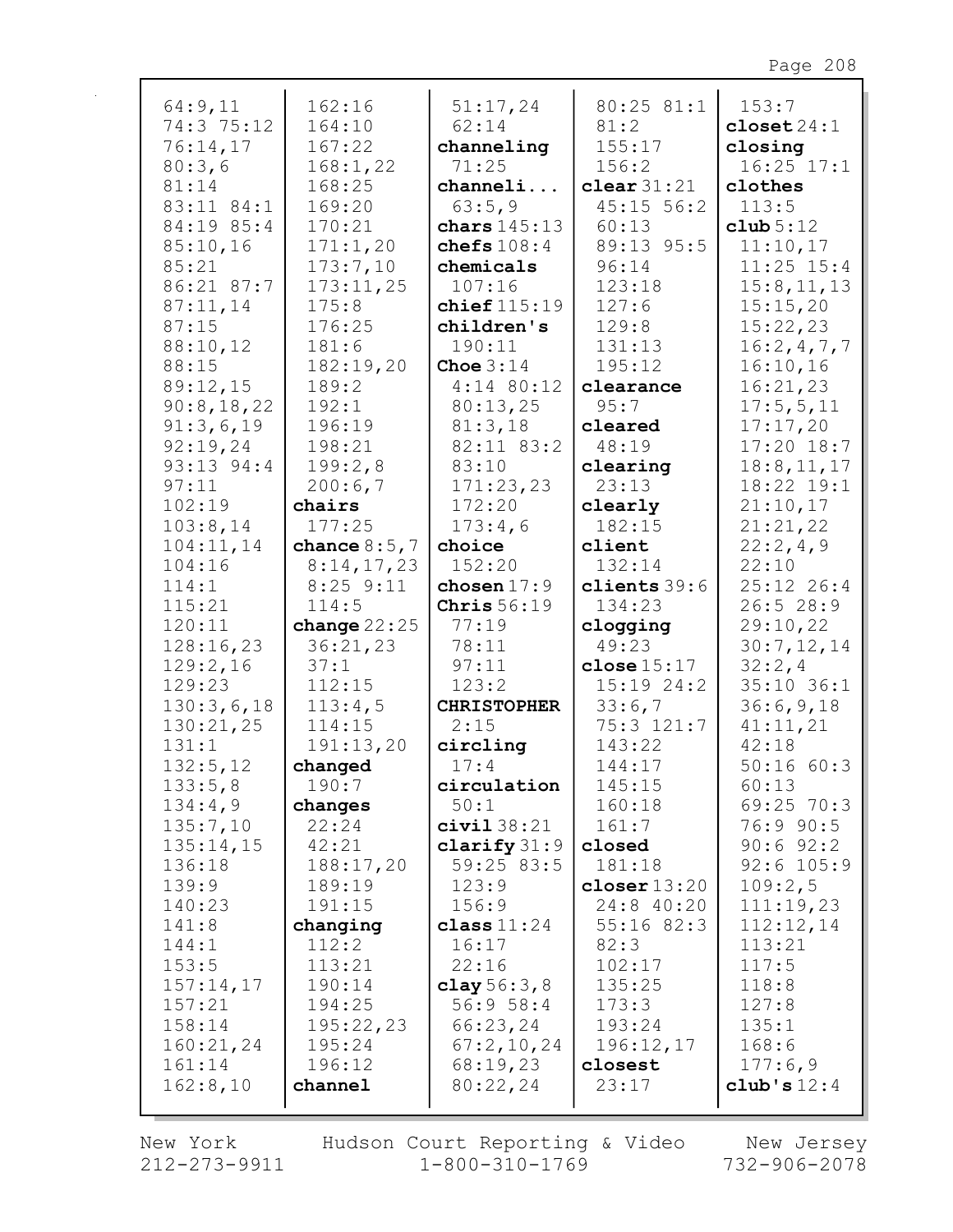| clubhouse              | 30:17          | 142:10,17    | 94:14,16       | 180:3          |
|------------------------|----------------|--------------|----------------|----------------|
| 18:4 28:22             | 34:11,15       | 142:21       | 138:9,12       | comments       |
| $91:11$ $93:4$         | 37:5,7,16      | 146:11,21    | 138:16,25      | 12:354:11      |
| 93:9,23                | 37:19          | 146:24       | Colorado       | 56:7           |
| 94:16,19               | 38:15          | 147:1        | 16:7,8         | 114:13,17      |
| 98:18                  | 39:11,17       | 148:5, 13    | colored        | commercial     |
| 99:20                  | 39:19          | 148:17,19    | 88:18          | 39:5           |
| 101:3                  | 40:19          | 148:24       | colorized      | 144:12         |
| 108:2                  | 45:11 46:7     | 149:20       | $5:10$ 88:1    | commission     |
| 111:13                 | $52:25$ $53:7$ | 150:7        | 88:5,8         | 201:6          |
| 112:1,7,9              | $53:11$ $54:8$ | 152:2,21     | 100:12         | commitment     |
| 112:15                 | 54:9 56:1      | 154:22       | colors $93:20$ | 11:23          |
| 113:8,20               | 57:14,15       | 155:2        | 138:18         | $17:10$ 18:6   |
| 113:22                 | 60:15,19       | 156:13,17    | combined       | 19:4,8         |
| 117:9,17               | $60:23$ $61:7$ | 161:9        | 105:1          | 30:3           |
| 117:20                 | $61:14$ $62:7$ | 162:9        | combustible    | communities    |
| 118:4,11               | 63:15 64:5     | 163:1, 6, 21 | 145:7          | $14:25$ $15:1$ |
| 118:16,20              | 71:11 83:5     | 164:3,15     | come $30:12$   | 15:2           |
| 118:25                 | 84:22 85:5     | 164:22       | 33:18          | community      |
| 119:13                 | 85:21          | 165:25       | 34:16 92:5     | 17:20          |
| 121:7                  | 86:17,23       | 167:14,19    | 97:18          | 18:21 21:9     |
| 154:10                 | 87:14,18       | 167:24       | 103:24         | 21:15,19       |
| 175:15                 | 88:21,24       | 168:24       | 116:10         | $21:21$ 30:8   |
| 177:13,17              | 90:12,15       | 170:7,24     | 117:12,14      | 32:13          |
| 178:21,22              | $90:17$ $91:2$ | 174:2        | 128:18         | 36:17          |
| 179:6,7                | 91:9,15        | 180:14       | 141:5,22       | 90:10,16       |
| clubs $16:1$           | 93:5, 24       | 187:14       | 158:16         | 126:6          |
| 16:10,11               | 96:7,13,19     | 190:24       | 160:6          | company        |
| 16:21                  | 97:22,25       | 191:4        | 191:19,23      | 144:10         |
| $17:18$ 90:2           | 99:12,23       | 195:6        | 196:20         | 153:8,17       |
| $90:3$ 95:16           | 99:25          | 196:3        | comes $28:16$  | 153:21         |
| 108:15                 | 100:2,6        | 198:19       | 72:13          | compare        |
| 138:21                 | 102:21         | 199:6        | 108:18         | 95:22          |
| $\texttt{coated138:7}$ | 103:2          | 200:5        | 145:19         | compared       |
| code 124:11            | 104:11,15      | cognizant    | 150:19         | 155:1          |
| 140:16                 | 114:11         | 24:2         | 160:12         | competes       |
| 143:8                  | 116:7,10       | cohesive     | coming $19:2$  | 108:15         |
| 145:4                  | 121:18,25      | 94:10        | $19:14$ 55:4   | complaints     |
| 147:9                  | 122:25         | 118:8        | 58:8 65:23     | 25:17,18       |
| 201:11                 | 123:12,17      | collapse     | 80:19,21       | 60:14          |
| coffee                 | 127:12         | 154:20       | 81:5 82:3      | complete       |
| 117:12                 | 128:13,21      | collapsed    | 108:18         | 103:9          |
| Coffey $2:5$           | 129:16,20      | 153:24       | 162:2,5        | 178:4          |
| 3:3,10,10              | 130:3,8,19     | collect      | 194:15         | completely     |
| 3:17,17                | 132:25         | 149:5        | 196:9          | 126:23         |
| 4:3,16                 | 133:4,10       | College      | comment        | 156:22         |
| $10:24$ $11:2$         | 134:10,12      | 38:21        | 54:17          | complex        |
| 11:2,4,7               | 135:3,9,12     | color26:14   | 56:12          | 135:1          |
| 14:1, 5, 8             | 136:21,22      | $26:15$ 45:6 | $57:16$ $58:2$ | compliant      |
| 14:13 29:1             | 139:5          | 88:13        | 58:15          | 179:25         |
|                        |                |              |                |                |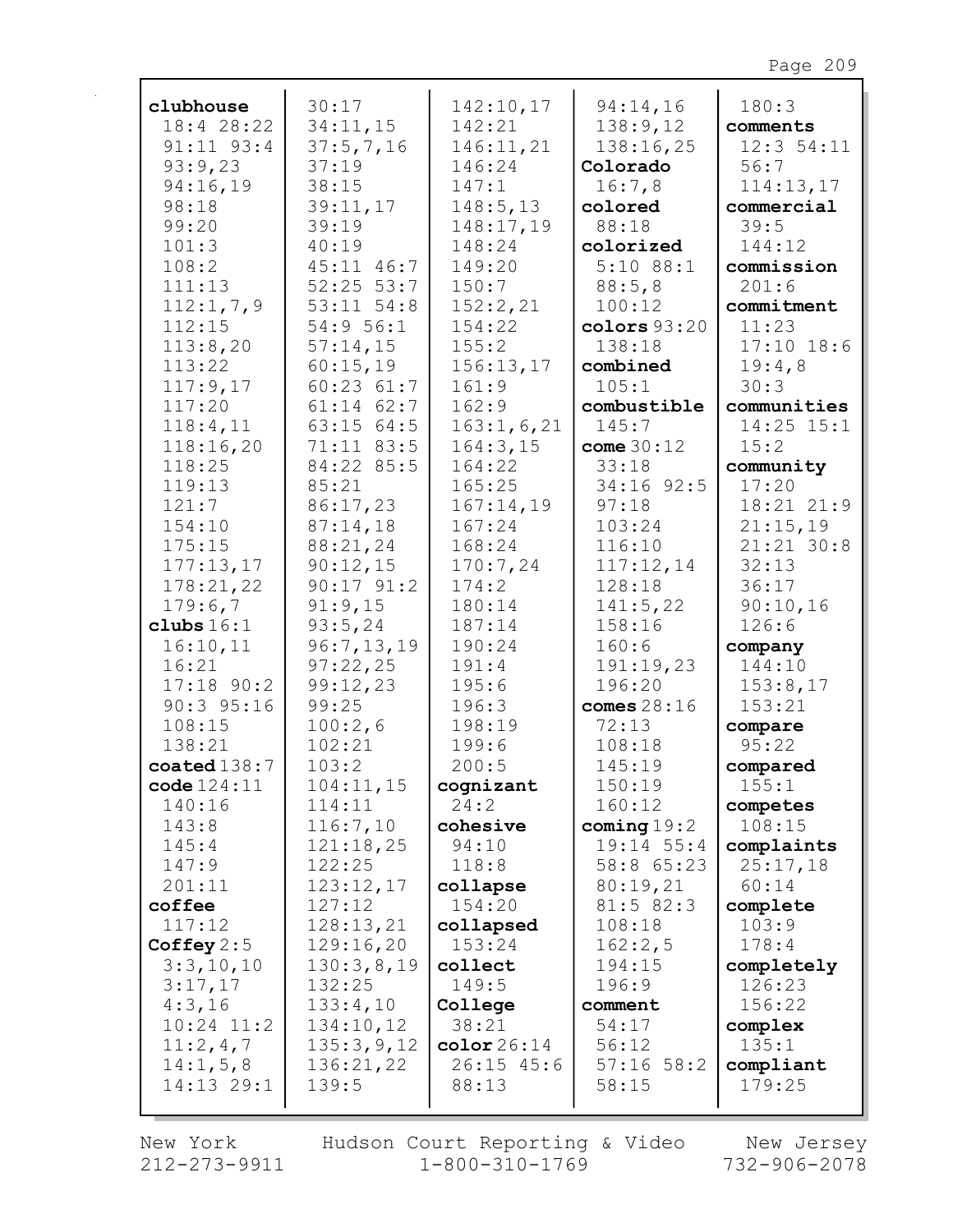| complicated    | 125:3                  | 48:6                   | continue              | 59:9,15,19         |
|----------------|------------------------|------------------------|-----------------------|--------------------|
| 60:22,24       | concurs                | consists               | 46:13                 | 63:20,21           |
| complies       | 62:16                  | 140:5                  | 52:21                 | 67:368:10          |
| 201:10         | condition              | construct              | 200:1,11              | 68:12,13           |
| comply $59:17$ | 24:18 64:2             | 145:3                  | continued             | 71:14,15           |
| 59:23          | conditions             | constructed            | $4:1 \ 5:1$           | 77:13,16           |
| 146:12         | 39:21                  | 43:14                  | 11:23                 | 83:8,9,9           |
| component      | 140:6                  | 51:21                  | 200:12                | 88:2 91:1          |
| $30:1$ 140:8   | configur               | construc               | control               | $91:2$ $94:2$      |
| 187:24         | 51:24                  | 25:6                   | 126:8                 | 96:17              |
| components     | 114:14                 | construc               | 144:14                | 97:16              |
| 139:16         | confirm                | 39:4                   | 172:25                | 99:19,22           |
| 151:2          | 180:5                  | 120:22                 | controls              | 100:6              |
| computer       | confused               | 121:6                  | 57:6                  | 101:11             |
| 183:11,20      | $61:24$ $62:5$         | 134:19                 | convention            | 107:18,22          |
| concern 7:7    | 140:24                 | 136:10                 | 143:20                | 109:10,17          |
| $56:7$ 102:2   | congrega               | 138:6                  | conversa              | 110:4,8            |
| 103:5          | 110:18                 | 152:7                  | 185:15                | 115:16             |
| 126:22         | conjunction            | 155:10                 | cooking               | 116:23             |
| 127:4,4        | 104:19                 | 158:22                 | 100:15                | 120:9              |
| 163:3          | connect                | 188:20                 | 116:16                | 121:23             |
| 169:13         | 111:10                 | consult                | cooperation           | 127:19             |
| 186:25         | connected              | 136:6                  | 7:13                  | 138:2,3            |
| concerned      | 154:11                 | consultant             | coordinate            | 148:8,9            |
| 25:15          | connection             | 101:19                 | 49:7 63:19            | 152:2              |
| 115:13         | 39:14                  | consulting             | 133:1                 | 154:24,25          |
| 126:5,10       | 53:20 87:8             | 134:23                 | copies $46:4$         | 164:8,9            |
| 192:15         | 110:16                 | consume                | 83:21                 | 165:19,23          |
| 194:2,14       | 124:6                  | 141:17                 | copy $61:2, 12$       | 166:6,21           |
| 196:8          | 148:10                 | contact                | 83:18                 | 179:14,15          |
| concerns 7:9   | connections            | 42:14                  | $core$ $154:10$       | 181:13             |
| 48:4 79:5      | 115:14                 | contained              | corner $41:23$        | 182:2,13<br>188:23 |
| 169:6<br>192:8 | connecti<br>112:13     | 54:2                   | 42:2,23<br>43:11 44:2 | 195:3              |
| 194:5          |                        | contains               | 44:10 45:1            | 199:5              |
| 198:7,16       | 113:7,8,12<br>consider | 41:11<br>Conte $2:8,8$ | 49:13 50:9            | corrected          |
| conclude       | 49:21                  | $3:21$ 4:13            | 52:22                 | 27:17              |
| 129:12         | 162:3                  | 130:24                 | 73:10                 | cost168:14         |
| concluded      | consider               | 131:1, 2, 4            | 79:17                 | 168:17             |
| 9:2            | 20:12 23:3             | 131:20,24              | 102:13                | 169:4              |
| concludes      | consider               | 132:4,13               | 147:19                | Councilman         |
| 200:8          | 193:23                 | 132:15,17              | correct29:3           | $1:10$ 3:5         |
| concrete       | considered             | 132:20,23              | 29:4,4                | 3:134:5            |
| 142:25         | 161:5                  | 133:3                  | 31:11                 | 9:20,21            |
| 149:2,24       | 191:18,18              | 171:4,13               | $32:23$ 53:4          | 31:8, 15, 18       |
| 150:5          | considering            | 171:16,19              | 54:22,23              | 31:22              |
| concurrent     | 53:25                  | context $91:7$         | 56:4,5,6,9            | 76:15,18           |
| 125:2          | considers              | 178:21                 | 56:10,15              | 77:1,10,14         |
| concurre       | 53:24                  | contiguous             | 56:16 58:9            | 77:17              |
| 121:3,11       | consistent             | 131:5                  | 58:10 59:8            | 78:19,23           |
|                |                        |                        |                       |                    |

 $\mathbf{r}$ 

New York Hudson Court Reporting & Video New Jersey<br>212-273-9911 1-800-310-1769 732-906-2078 Hudson Court Reporting & Video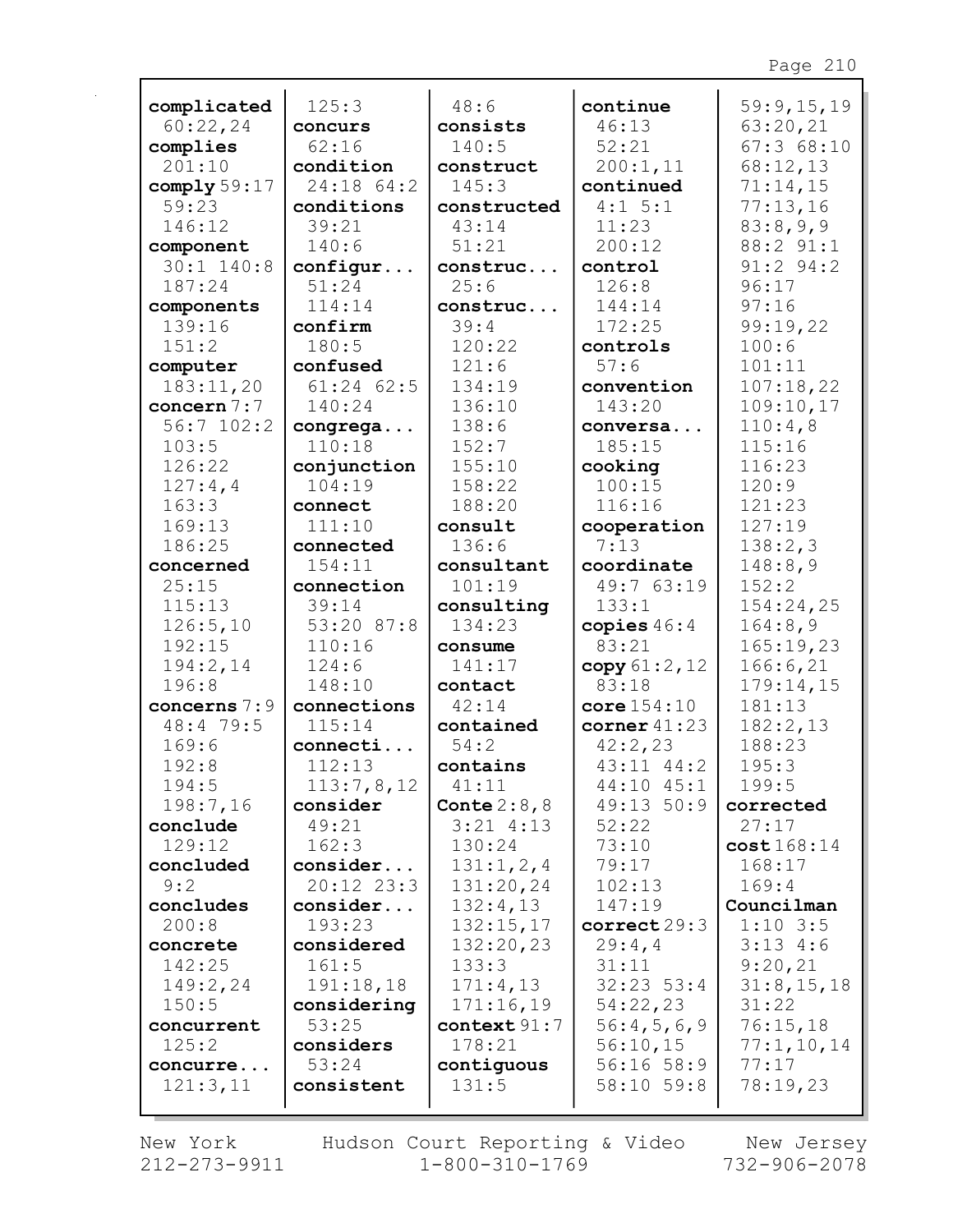| 79:3,6,24      | county $16:21$         | 139:13         | 80:24 81:2     | 140:10                 |
|----------------|------------------------|----------------|----------------|------------------------|
| 80:1 96:9      | 17:741:20              | 153:13         | 81:4,5         | 162:23                 |
|                |                        |                |                |                        |
| 96:12          | 42:13,14               | 155:22         | 106:16         | 175:21                 |
| 115:24         | 42:14                  | 156:2,11       | 107:7          | 179:20                 |
| 116:5, 19      | $\texttt{couple} 31:3$ | 162:14         | 110:17         | 188:7                  |
| 117:1,24       | 55:9 64:12             | 168:9,10       | 136:17         | 197:16,22              |
| 118:22         | 67:8 76:20             | 168:12         | 142:7          | created $25:9$         |
| 119:7,10       | 80:18                  | 173:14         | 148:7          | 189:25                 |
| 119:15,21      | 84:11 92:4             | 180:18         | 150:14         | 201:7                  |
| 120:1,6,10     | 115:24                 | 181:24         | 155:12,14      | creates                |
| 121:2,17       | 151:3                  | 193:15         | 155:17,18      | 108:14                 |
|                |                        |                |                |                        |
| 122:2,10       | 157:22                 | 197:1          | 156:13         | 137:9                  |
| 122:16         | 162:19                 | 201:4,6        | 161:11         | 140:11                 |
| 123:1,13       | 189:23                 | courts $11:19$ | 165:21         | credentials            |
| 123:15,20      | 192:8                  | $11:20$ 25:6   | 170:16,16      | 39:15                  |
| 152:11         | course 1:5             | 25:729:7       | 170:18         | 87:16                  |
| 153:3,6,16     | $10:18$ $11:9$         | 29:13,15       | 172:4          | $c$ rew $151:11$       |
| 153:22         | 11:20,21               | 29:19          | 173:16         | criteria               |
| 155:9          | 18:3 22:23             | 32:19,19       | 176:21         | 159:16                 |
| 189:4,14       | 23:4 24:25             | $32:25$ 34:5   | 180:24         | cross $172:15$         |
| 189:16         | 42:16,22               | 34:23 36:7     | 187:20,20      | crosswalk              |
|                |                        |                |                |                        |
| $course1 2:4$  | 45:350:6               | 36:844:4       | 187:25         | 57:18                  |
| 2:7,10         | 50:7,12                | 44:947:9       | 191:11         | $\texttt{crowd} 162:2$ |
| 167:23         | 51:19                  | 47:13,16       | 192:12         | crystal                |
| count 50:7     | 52:15 60:6             | 47:17,20       | 193:2,24       | 123:18                 |
| 107:2          | 63:12 70:5             | 53:3,6         | 196:24         | cubes $140:13$         |
| 122:20         | 82:22                  | 54:18,20       | cover $76:23$  | cubicle                |
| counter        | 90:20                  | $54:25$ 55:5   | 98:13          | 140:11                 |
| 159:16         | 104:6                  | 56:3,3,3,9     | 104:17         | cul-de-sac             |
| country $5:12$ | 118:24                 | 56:22          | 164:23         | 80:17                  |
| 11:10,17       | 126:16,20              | 57:23          | coverage       | curb $165:23$          |
| $11:24$ $15:4$ | 127:1                  | 66:20,21       | 65:3 78:7      | 165:23                 |
| 15:8, 11, 20   | 137:20                 | 66:23,24       | 83:7           | curious                |
| 15:22 16:2     | 143:5                  | 67:1, 2, 5, 8  | covered        | 75:19                  |
|                | 146:12                 | 67:20,24       | 58:15          | 153:22,25              |
| 17:5,5,17      |                        |                |                |                        |
| 17:19          | 155:20                 | 68:9,11,14     | 89:10,11       | 161:4                  |
| 18:22          | 163:14                 | 69:15,23       | 100:17         | current                |
| 21:17          | 188:18                 | 69:24 70:3     | 122:4          | 82:23                  |
| 25:12          | 197:25                 | 70:9,12        | 130:14         | 103:17                 |
| 30:12          | courses                | 71:8, 11, 13   | covering       | 119:18                 |
| 35:10          | 138:23                 | 72:21 74:8     | 140:4          | 180:21                 |
| 36:18          | court 1:25             | 74:21          | covers $142:6$ | 183:4                  |
| 41:11          | $3:15$ 35:2            | 75:18 76:2     | COVID $105:22$ | 184:9                  |
| 42:17          | 49:9,13                | 76:4,22        | cranes $151:5$ | 189:8                  |
| $60:13$ 70:3   | 56:658:7               | 77:4,5,5       | create $17:12$ | currently              |
| 90:2,3         | 65:16,17               | 78:1, 5, 14    | 17:16          | 21:1 24:14             |
| 95:16          | 68:8,19                | 78:18          | 21:24 27:3     | 49:3 51:7              |
| 135:1          | 69:2 70:14             | 79:13,14       | 29:16,24       | 65:12                  |
|                |                        |                |                |                        |
| 138:21         | 70:18 76:5             | 79:21          | 108:11         | 66:10                  |
| 177:6,9        | 83:16                  | 80:21,22       | 118:8          | 76:23 77:6             |
|                |                        |                |                |                        |

New York 212-273-9911 Hudson Court Reporting & Video<br>1-800-310-1769

New Jersey  $732 - 906 - 2078$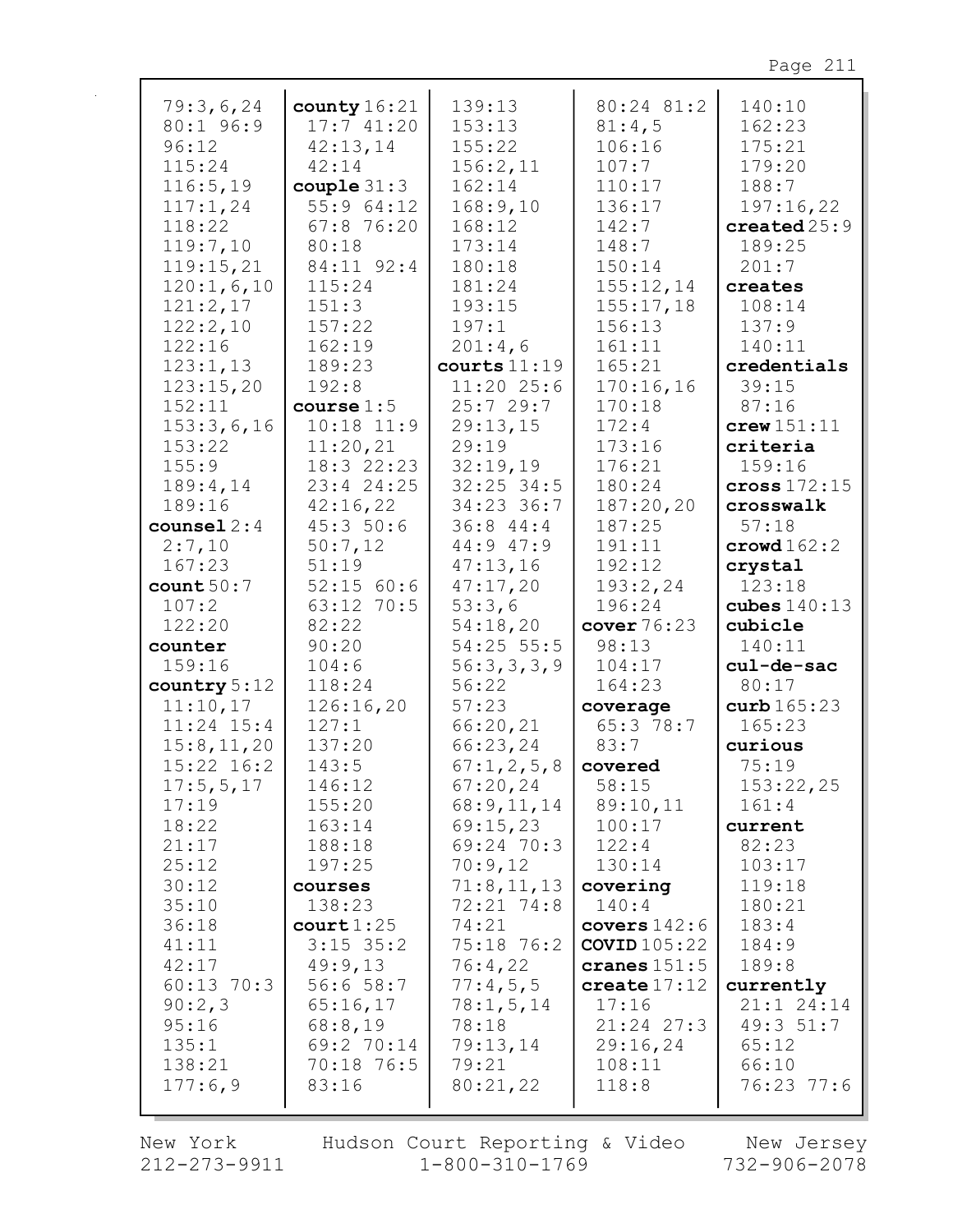| 79:15                      | 16:15                  | 151:9                 | 183:13                  | determined          |
|----------------------------|------------------------|-----------------------|-------------------------|---------------------|
| 147:18                     | days $85:14$           | degree $38:20$        | depleting               | 69:8,10             |
| 156:14                     | 151:3,20               | 87:2 138:8            | 18:1                    | 90:5                |
| 176:17                     | Daytime                | 174:23                | depressed               | 123:22              |
| 179:8                      | 158:9                  | degrees               | 24:25                   | determines          |
| 180:1                      | deal 16:22             | 167:6                 | describe                | 137:4               |
| 183:3                      | 110:6                  | deliveries            | 43:24                   | developed           |
| curve $108:22$             | 118:9                  | $92:15$ $95:9$        | 142:5                   | 48:7                |
| 108:22                     | debris $49:16$         | 95:10,12              | described               | developer           |
| 172:19                     | 49:19,22               | delivery              | 43:18                   | 14:22               |
| cut155:20                  | 160:1                  | 95:6                  | 47:24                   | developers          |
|                            | decades                | DELIX $1:12$          | <b>DESCRIPTION</b>      | 17:3                |
| D                          | 51:21                  | demand $50:17$        | 5:3                     | developing          |
| D3:14:1                    | December               | 51:4                  | design 39:3             | 14:24 19:3          |
| $5:1$ 13:8                 | 181:17                 | 111:22                | 44:22                   | development         |
| 38:5                       | 201:16                 | 167:16                | $45:18$ 52:7            | $17:8$ 39:2         |
| $D - E 161:19$             | decibel                | 168:4                 | $52:12$ 74:1            | 61:20,22            |
| damage                     | 144:15,20              | demolished            | 110:13                  | 61:2562:3           |
| 184:25                     | 144:22                 | 43:13                 | 119:12                  | 82:20               |
| damaged                    | 146:4                  | demolishing           | 132:10                  | 134:20              |
| 36:24                      | decide 77:21           | 75:5                  | 136:1,4                 | diagonal            |
| 184:19                     | 144:23                 | demolition            | 139:24                  | 148:16              |
| damming                    | decided6:25            | 43:9                  | 144:7,10                | diagrams            |
| 51:21                      | $7:14$ 21:8            | density               | 153:20                  | 99:6                |
| Daphne $3:9$               | 129:14                 | 124:20                | 159:16,20               | dictated            |
| $12:14$ 37:8               | deciduous              | DEP 19:15, 18         | 171:11                  | 140:15              |
| 38:12                      | 163:12                 | 19:22,25              | designed                | die 185:21          |
| 122:21                     | 165:4                  | 20:3,7                | 76:5                    | difference          |
| data 82:25                 | 175:22                 | $51:25$ $52:1$        | 101:18                  | 79:16               |
| date 166:16                | 183:21                 | 62:16,24              | 125:17                  | 143:23              |
| 177:4,10                   | 184:2                  | 66:7 71:18            | 126:1                   | different           |
| 200:13<br>201:16           | decision               | 72:7 83:18            | 131:14,17               | $9:10$ 29:14        |
|                            | 35:17                  | 83:20,23              | 132:7                   | 31:10               |
| dated $5:6$ , 12<br>41:2,7 | 69:16                  | department            | 133:2                   | 36:17               |
| 53:12                      | Dee $4:10$             | 114:5, 13             | 160:8,15                | 72:14               |
| 176:24                     | 161:15,19              | depending<br>140:5,13 | 167:6                   | 88:13 94:9          |
| 177:6                      | deep $149:3$<br>172:15 | 151:11                | designing<br>106:2      | 107:23              |
| 201:17                     | 185:11                 | 159:7                 | 144:19                  | 127:12,13<br>149:11 |
| dates $27:11$              | deferred               | 168:21                | designs                 | 160:3               |
| day $2:5$ 11:2             | 34:21                  | 172:15                | 22:25                   | 175:21              |
| 75:16,22                   | defined                | depict                | desire 7:16             | 197:8               |
| 75:25 76:8                 | 70:20                  | 180:21                | $\texttt{detail}$ 43:18 | difficult           |
| 97:18                      | definitely             | 183:21                | 43:24 47:6              | $27:5$ 128:8        |
| 110:2                      | 65:8 78:20             | depicted              | 58:11                   | 128:9               |
| 127:9                      | 96:4,6                 | 177:20                | detailed                | difficulty          |
| 136:7                      | 187:4                  | 178:13                | 175:18                  | 125:1               |
| 156:15                     | deflate                | 179:2                 | detention               | diag154:17          |
| 168:21                     | 141:3                  | 197:10                | $60:11$ 72:3            | digging             |
| day-to-day                 | deflating              | depiction             | 78:4                    | 185:14              |
|                            |                        |                       |                         |                     |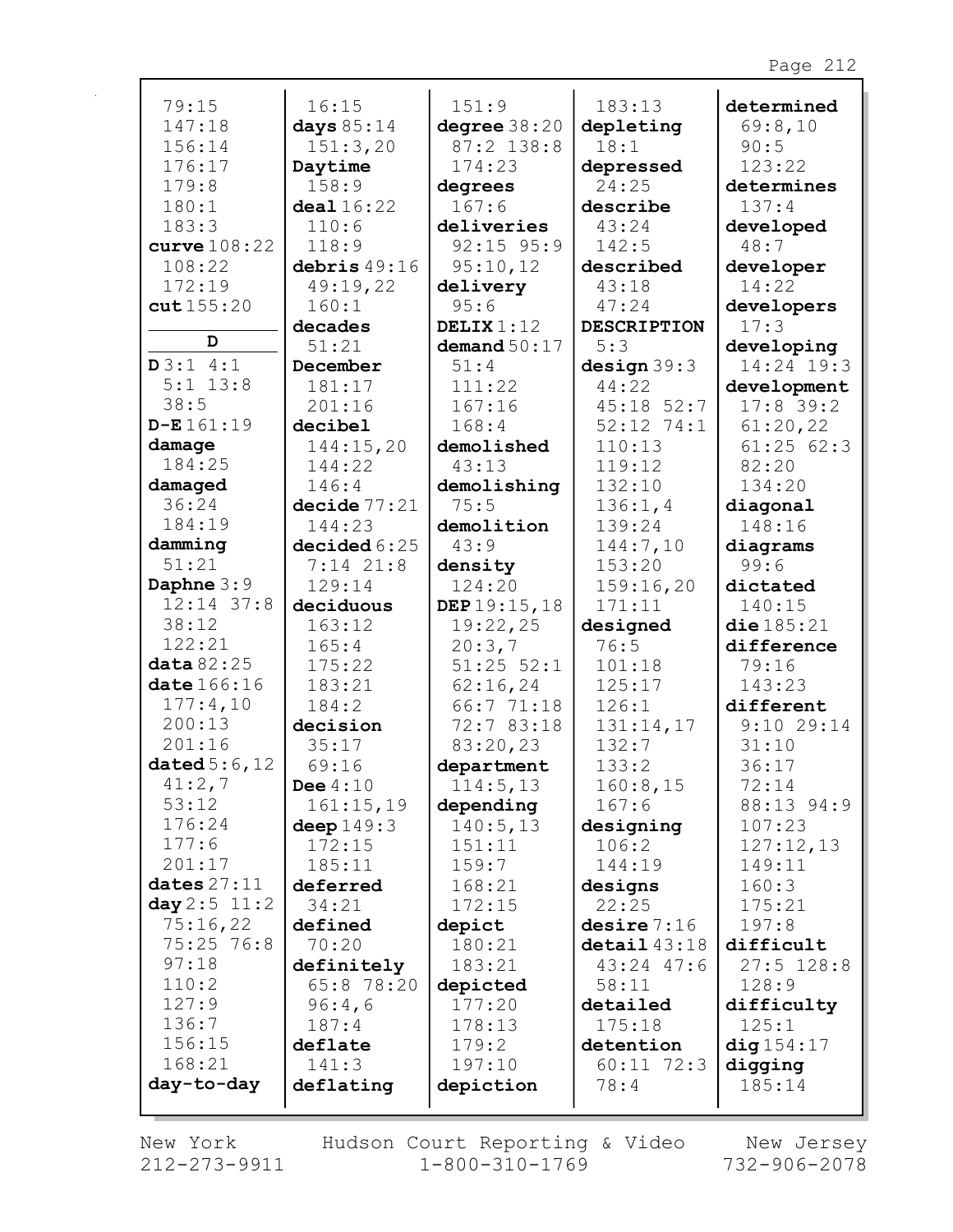| digital                 | 177:23                      | 72:17,19            | 161:5,21              | 153:22                       |
|-------------------------|-----------------------------|---------------------|-----------------------|------------------------------|
| 162:23                  | 192:17                      | 108:20              | 163:18                | 155:9                        |
| dilapidated             | 193:11                      | 119:23              | 165:18                | 189:4,5,14                   |
| 17:23                   | 196:23                      | 156:7               | 166:20,23             | 189:16                       |
| diligence               | disappear                   | 184:20              | 167:1,10              | Donovan's                    |
| 39:3                    | 140:1                       | 190:17              | 169:7,12              | 121:19                       |
| dimension               | disappears                  | 191:9               | 170:12                | door 32:3                    |
| 102:18,20               | 139:24                      | dome $11:19$        | 171:7,8,16            | $34:9$ 35:2                  |
| 172:10                  | 150:13,19                   | $12:18$ $25:3$      | 172:2,23              | 143:13,20                    |
| dimensions              | disassem                    | 25:15,16            | 173:15,16             | 143:24                       |
| 48:5                    | 151:8,10                    | 25:18,24            | 179:9                 | 150:10                       |
| dining $89:3$           | disconnect                  | 25:25 26:2          | 181:10,16             | 151:17                       |
| 89:5,11                 | 110:11,13                   | 26:11,12            | 182:5                 | 162:3                        |
| 90:11,12                | 110:24                      | 26:14,19            | 183:2                 | 197:21                       |
| 90:18                   | discussed                   | 26:20,21            | 184:25                | door's                       |
| $92:14$ $95:4$          | 49:5 59:13                  | 27:4,9,11           | domes $25:10$         | 143:15                       |
| 105:8,13                | 61:18                       | 27:18               | 31:1,17               | doors $140:1$                |
| 105:14,17               | discussion                  | $30:22$ $44:1$      | 134:16                | 141:2                        |
| 105:19,23               | $6:18$ 21:7                 | 44:5,8,10           | 136:9,16              | 142:2                        |
| 106:5, 14               | 27:14                       | 44:11,12            | 139:6                 | 143:19                       |
| 118:16,25               | 48:13                       | 44:14 45:5          | 141:18                | 148:21                       |
| 121:21                  | 161:20                      | $45:16$ $47:3$      | 142:1                 | 151:16                       |
| 123:4                   | 162:6                       | 47:5,6              | 168:3,5               | 152:18                       |
| 125:19                  | distance                    | 58:3,3,8,9          | 171:14                | 162:5                        |
| 126:20                  | 23:19 48:4                  | $66:24$ $67:1$      | Donovan $1:10$        | 197:4                        |
| 177:24                  | 92:24 93:2                  | 67:21               | $3:5, 13$ 4:6         | Dorsett                      |
| 189:22                  | 147:13                      | 68:16 77:8          | 9:20,21               | 133:23                       |
| dinner $31:25$          | distributed                 | 115:7               | 31:8, 15, 18          | $dots$ $111:10$              |
| $91:3$ 113:3            | 114:15                      | 133:12,13           | 31:22                 | double                       |
| 113:6                   | disturbed                   | 135:6               | 76:15,18              | 140:20                       |
| 125:20                  | 52:3                        | 136:24              | 77:1, 10, 14<br>77:17 | doubling                     |
| 127:11                  | disturbing<br>155:12        | 137:13,24<br>137:25 | 78:19,23              | 126:21                       |
| Dire $3:10,17$<br>38:14 |                             |                     |                       | downstream<br>57:563:11      |
| 86:16                   | diversity                   | 138:1,9             | 79:3,6,24             |                              |
| direct 3:3              | 175:22<br>diverted          | 139:11,12<br>140:25 | 80:1 96:9<br>96:12    | 81:21<br>dozens 39:8         |
| 3:10,17                 | 169:10                      | 143:1,11            | 115:24                | drafty $160:5$               |
| 4:3,168:5               | diverts                     | 146:18              | 116:5,19              | $\frac{\text{drain}}{81:24}$ |
| 14:12                   | 169:12                      | 147:18              | 117:1,24              | 149:9                        |
| 39:18                   | document                    | 148:3               | 118:22                | drainage                     |
| 78:15                   | 46:2061:1                   | 149:22              | 119:7,10              | $25:1$ 55:4                  |
| 87:17                   | $\text{dogleg } 23:11$      | 150:2,9,22          | 119:15,21             | 55:5 56:22                   |
| 134:11                  | 24:14,19                    | 152:8               | 120:1,6,10            | 57:660:3                     |
| 180:13                  | dogs $116:15$               | 154:9,13            | 121:2,17              | 60:5 61:19                   |
| 195:1,18                | dogwood                     | 154:22              | 122:1, 2, 10          | 64:22                        |
| directed                | 176:1                       | 155:3               | 122:16                | 67:17,23                     |
| 73:18                   | $\frac{\text{doing}}{6.14}$ | 156:17,21           | 123:1,13              | 71:18 72:4                   |
| directly                | 23:5 51:18                  | 156:24              | 123:15,20             | 72:9,9,12                    |
| 34:21                   | $62:25$ $63:8$              | 157:23              | 152:11                | 73:13,18                     |
| 81:21 82:7              | 71:25                       | 158:1,23            | 153:3,6,16            | 78:3 80:16                   |
|                         |                             |                     |                       |                              |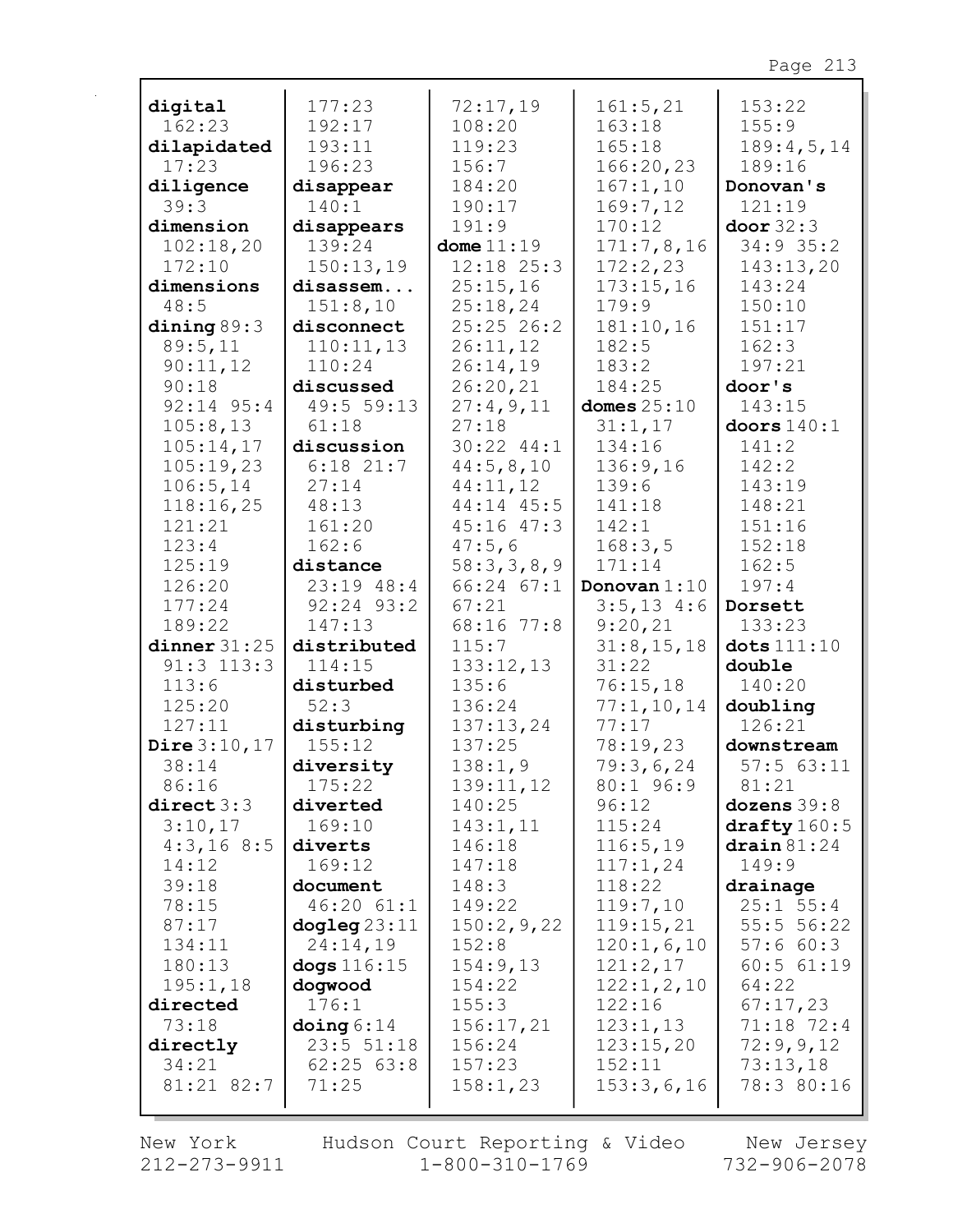| 82:12,14                | 174:13        | 38:6           | 20:25              | 80:15                   |
|-------------------------|---------------|----------------|--------------------|-------------------------|
| 82:14                   | duplicative   | edge $149:9$   | 24:18              | 114:8                   |
| 149:4,5                 | 126:18        | 197:17,23      | 73:15              | 123:8                   |
| 156:1,7                 | duplicity     | Edgewater      | 117:16             | 127:25                  |
| drawing                 | 127:7         | 175:5          | eliminated         | 136:4                   |
| 69:15                   |               | Edgewood $1:5$ | 21:4               | 148:24                  |
| 87:25                   | Е             | $5:12$ $10:17$ | 117:20             | 149:14,17               |
| 177:11                  | E1:7,72:1     | 11:9, 10, 24   | eliminating        | 155:25                  |
| drawings                | 2:1,2,12      | 15:3,7,11      | 84:17              | 158:6                   |
| 70:24                   | $2:12$ 3:1    | 15:20,22       |                    | 169:15                  |
|                         | $4:1 \ 5:1,2$ |                | embarked           |                         |
| 119:25                  |               | $16:20$ 17:5   | 18:15              | engineer's              |
| 142:9                   | 13:8 38:5     | 17:17,24       | embellish          | 54:2                    |
| 187:18                  | 86:7,7        | 25:12          | 94:6               | engineering             |
| 188:17,21               | 201:1,1       | 30:11          | emergency          | $5:5$ 37:9              |
| $d$ rawn $164:4$        | earlier 92:6  | 35:10          | 44:7 75:9          | 38:21,25                |
| $\text{drink}$ 100:21   | 113:9         | 41:11          | 95:5,6             | 41:2,6                  |
| drive $2:3,9$           | 137:14        | 177:6,9        | 143:18,20          | 53:22,23                |
| $3:14$ 4:14             | 156:10        | efficient      | 145:15             | $65:1$ 114:4            |
| 22:9 80:14              | 163:4         | 105:2          | 148:21             | 137:5                   |
| 125:24                  | 171:6         | 111:2          | 151:17             | 139:12                  |
| 145:24                  | 176:6         | 137:22         | 161:21,25          | engineers               |
| 171:24                  | 179:23        | 141:16,17      | emission           | 136:6                   |
| Driver 5:8              | 183:7         | 145:20         | 58:9               | Englewood               |
| 46:18                   | 192:14        | 179:13         | emit26:19          | 14:19                   |
| driveway                | 193:12        | eight $77:15$  | emitted            | 15:18                   |
| 52:20                   | 194:19        | either $24:15$ | 138:1              | 175:6                   |
|                         | early $27:19$ | 74:19 77:4     |                    |                         |
| driving<br>$24:24$ 27:6 | 27:20 28:3    | 135:9          | emphasize<br>33:17 | enhance $21:9$<br>21:10 |
|                         | 180:16        | 157:25         |                    |                         |
| $27:8$ 36:19            | easel $45:9$  |                | employed           | enhanced                |
| $47:1$ 55:14            | 163:1         | elaborate      | 201:8              | 45:15                   |
| 55:16                   |               | 108:13         | employee           | enhancem                |
| 166:5                   | easier        | 109:9          | $20:25$ $21:3$     | 47:23                   |
| 190:16,25               | 108:11        | electricity    | employees          | enhances                |
| 193:7                   | 123:2,6       | 141:18         | $50:25$ $51:6$     | 21:23                   |
| drop 98:13              | east $42:11$  | electronic     | enable $26:2$      | ensure $11:25$          |
| 106:20                  | 48:9          | 46:4           | encircle           | entail $34:8$           |
| 118:2                   | 147:25        | element        | 150:16             | entertai                |
| 183:22                  | 175:14        | 178:18         | enclosed           | 89:7                    |
| drop-off                | 177:15        | elevation      | 100:13             | enthusiasm              |
| 106:18                  | easterly      | 79:16,20       | encroach           | 29:22                   |
| 107:8                   | 73:10         | 79:21,22       | 24:4,19            | enthusia                |
| dropped                 | easy $124:2$  | 79:23          | 55:12              | 94:5                    |
| 183:23                  | eat28:16      | 143:10         | engineer           | entire $19:21$          |
| dropping                | 89:20         | elevations     | $2:15$ 12:4        | 21:3                    |
| 95:3                    | 95:18         | 92:18          | $12:15$ 33:1       | 104:17                  |
| due $39:3$              | 100:20        | 93:15          | 33:4 34:21         | 112:11                  |
| 114:25                  | 117:14        | elevator       | 53:16,18           | entities                |
| duly13:10               | eating        | 98:2,3         | $53:24$ $54:1$     | 36:13,15                |
| 38:7 86:9               | 112:21        | Eleven $80:1$  | 56:20              | entitled                |
| 133:24                  | Eatontown     | eliminate      | 77:25              | 92:17                   |
|                         |               |                |                    |                         |

New York  $212 - 273 - 9911$  Hudson Court Reporting & Video  $1 - 800 - 310 - 1769$ 

New Jersey 732-906-2078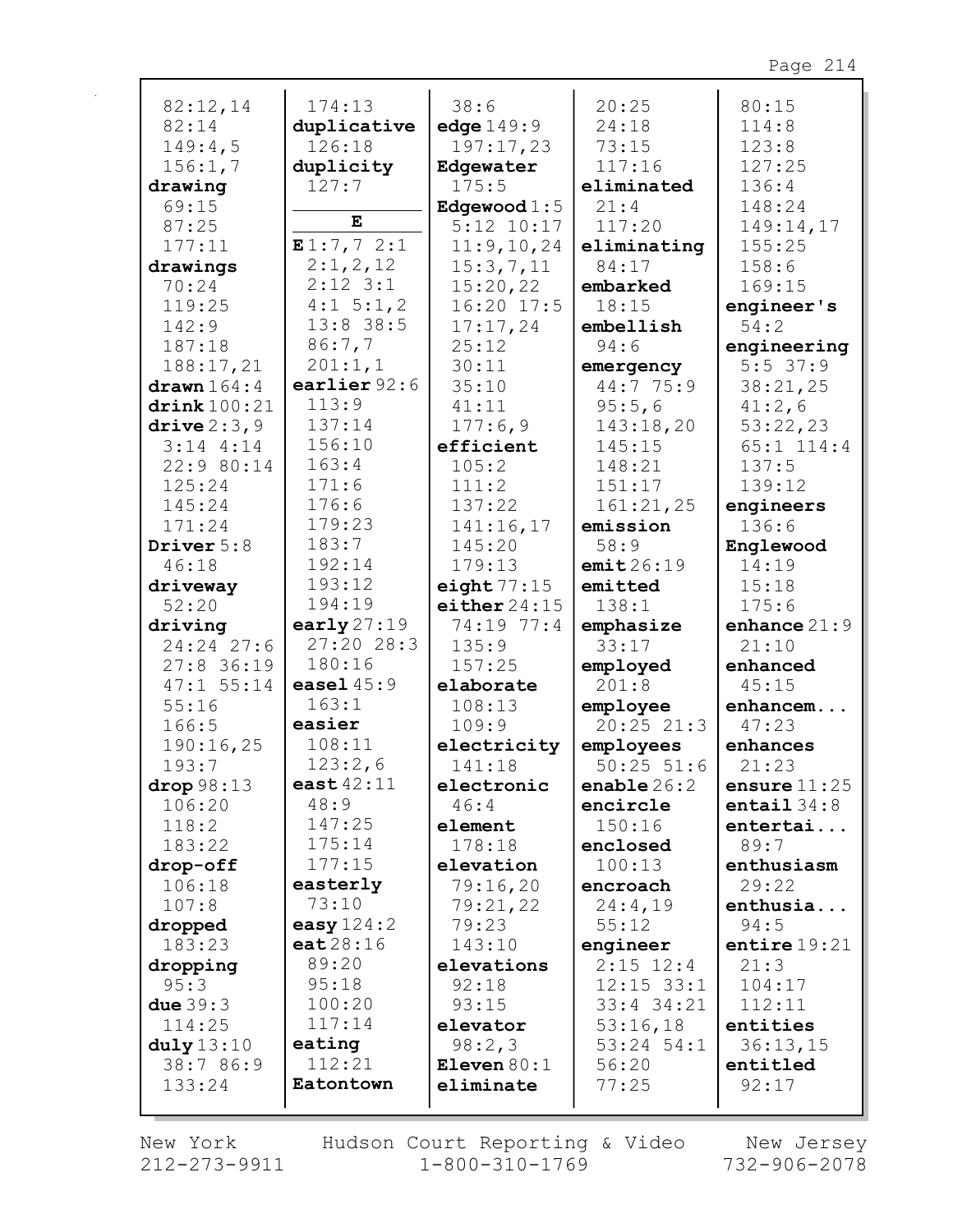| 98:20                       | Esquire $2:2$       | 166:15                        | excess $50:14$           | 66:2367:1            |
|-----------------------------|---------------------|-------------------------------|--------------------------|----------------------|
| entity $158:7$              | $2:5,8$ 3:21        | 176:7,14                      | excessive                | 67:5,7,24            |
| entrance                    | 4:13                | 183:25                        | 160:10                   | 68:8,14              |
| 93:8 98:19                  | estimate            | 184:8                         | $\verb exchange $        | 70:12                |
| 120:18                      | 73:3                | 193:14,17                     | 118:17                   | 72:12,12             |
| 143:12                      | 165:10              | everybody                     | exclusively              | 76:22                |
| 147:25                      | estimation<br>189:7 | $6:1$ 8:9,23                  | 112:11                   | 77:12                |
| entry $89:1$<br>environment | et 63:5             | $8:24$ 9:11<br>$14:15$ $41:9$ | excuse $20:15$<br>134:19 | 78:14,18<br>79:13,21 |
| 17:12,13                    | evaluated           | 85:13,13                      | 195:7                    | 80:21 81:3           |
| 30:15                       | 48:4                | everyone's                    | Executive                | 91:11                |
| 108:14                      | evaluation          | 54:15                         | 2:3                      | 93:10,12             |
| environm                    | 66:7                | exact 66:16                   | exhaust                  | 93:17,22             |
| 140:6                       | evening             | 195:16                        | 101:17,23                | 94:1 95:23           |
| environm                    | $10:24$ $11:8$      | exactly                       | exhibit 5:4              | 96:2,10,17           |
| 160:16                      | 12:7,12             | 45:19                         | 39:24 40:5               | $96:24$ $97:2$       |
| envision                    | $51:13$ $53:3$      | 74:12,15                      | 40:24 41:1               | 100:23               |
| 198:13                      | 80:12               | 80:20                         | 41:5,7                   | 101:2                |
| envisioning                 | 162:11              | 119:9                         | $42:1$ $44:24$           | 102:11,17            |
| $36:5$ 118:4                | 175:11              | 166:9                         | 45:13                    | 104:22               |
| equal $146:2$               | event $51:11$       | 173:17                        | 46:21,24                 | 105:11,13            |
| equals $127:7$              | 72:13 73:6          | exaggerate                    | 46:25 88:7               | 105:14               |
| equipment                   | 97:25               | 136:12                        | 88:22                    | 106:7,10             |
| 107:15                      | 110:2               | Examination                   | 147:14                   | 108:2                |
| 142:2                       | 119:4               | 3:3,10,10                     | 163:7                    | 109:16               |
| 143:2, 2, 17                | 126:25              | 3:17,17                       | 177:7                    | 113:10               |
| 144:8,11                    | 127:1               | 4:3,16                        | 183:9                    | 116:2,6              |
| 147:5,9                     | 143:7               | 14:12                         | 192:24                   | 120:3,4,6            |
| 148:10,15                   | 159:23              | 38:14                         | 198:20                   | 122:9,21             |
| 150:1,16                    | events $50:20$      | 39:18                         | exhibits                 | 130:4,9,13           |
| 150:20                      | 51:8 97:23          | 86:16                         | 44:13,19                 | 148:6                |
| 151:4                       | 119:1               | 87:17                         | 44:21,21                 | 153:7                |
| 152:4,15                    | eventually          | 134:11                        | 46:11                    | 155:14,15            |
| equivalent                  | 71:23               | 180:13                        | exist183:13              | 156:13               |
| 120:7                       | 141:4               | $\texttt{example49:8}$        | existed                  | 157:23               |
| erected                     | 154:15              | 51:10                         | 47:15                    | 161:11               |
| 26:22                       | 160:5               | examples                      | existing                 | 170:4,11             |
| 75:24                       | evergreen           | 128:1                         | 11:17,19                 | 170:15               |
| 156:18                      | 63:17               | excavating                    | 20:12,13                 | 172:1                |
| Eric $3:3$                  | 164:15              | 187:5                         | $20:18$ $21:1$           | 173:13               |
| 12:13                       | 176:3,4             | excavation                    | $21:12$ $23:4$           | 175:15               |
| 13:17                       | 178:4               | 184:23                        | 25:528:17                | 176:10               |
| 14:18                       | 180:11,25           | 185:3                         | 36:7 39:21               | 177:13,16            |
| 75:20                       | 181:3               | exceed 180:6                  | $42:17$ $43:9$           | 177:19               |
| escaping                    | 183:15,17           | exceeding                     | 44:4 48:23               | 178:2,14             |
| 158:11                      | 183:19              | 180:1                         | 49:17                    | 178:15               |
| especially                  | 188:3,6             | Excellent                     | 52:14                    | 181:23               |
| 26:17                       | evergreens          | 14:8                          | 57:16,23                 | 183:5,11             |
| 36:18                       | 163:13              | exception                     | 62:3 63:23               | 183:16               |
| 115:7                       | 165:3,6             | 120:17                        | 65:22,24                 | 184:1,1              |
|                             |                     |                               |                          |                      |

New York  $212 - 273 - 9911$ 

r

Hudson Court Reporting & Video<br>1-800-310-1769

New Jersey<br>732-906-2078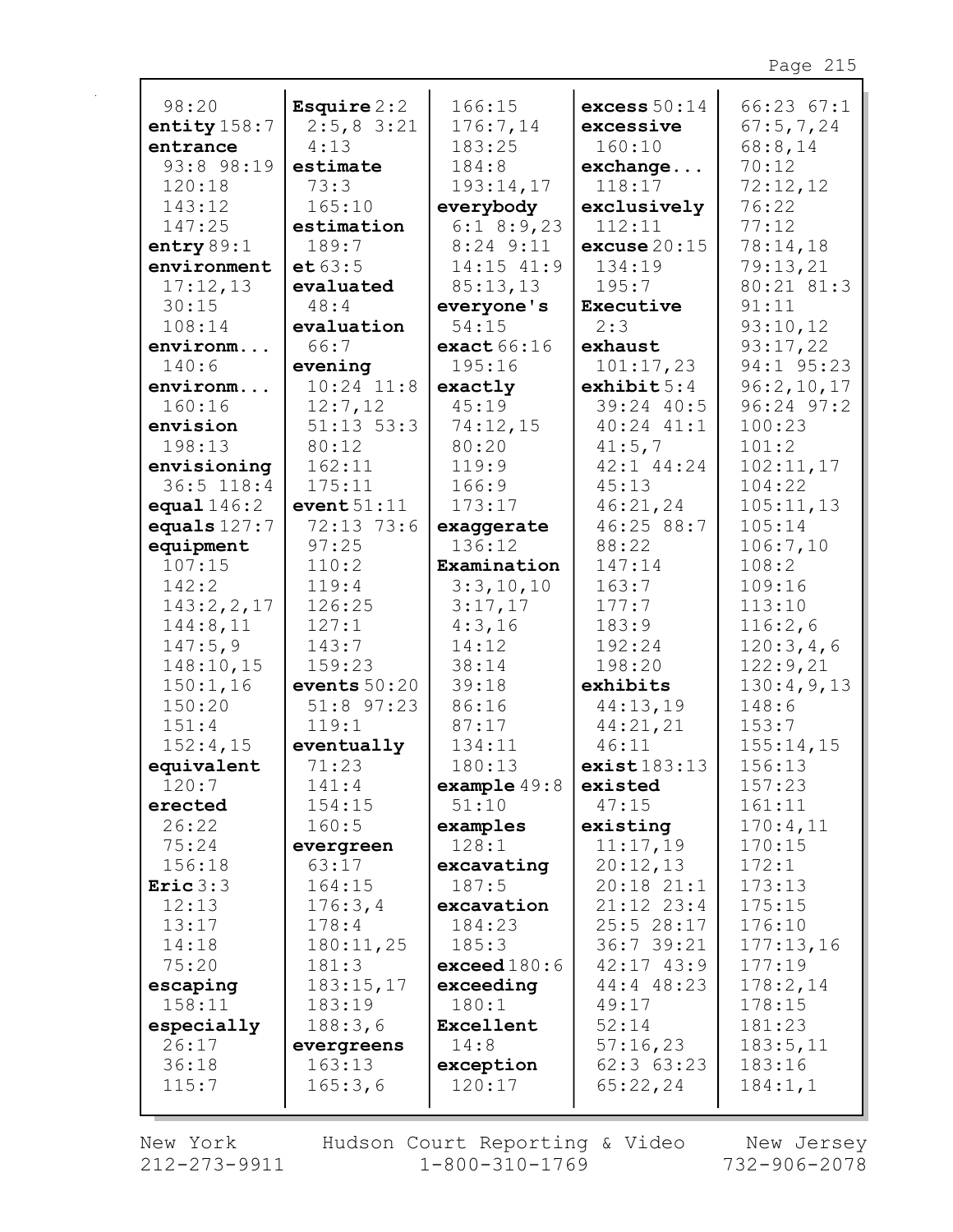| 187:3          | 113:23         | 113:19         | 48:22 72:2    | February     |
|----------------|----------------|----------------|---------------|--------------|
| 190:7          | explaining     | 118:9          | 194:9         | 166:20       |
| 194:18         | 182:23         | 119:1          | 195:15,22     | Feedback     |
| exists $21:1$  | 196:1          | 126:25         | Fairways      | 40:10,16     |
| 60:670:11      | explanation    | 127:9          | 15:1021:6     | feel 103:20  |
| 183:14         | 103:22         | 128:1,1        | $22:8$ 30:4   | 109:8        |
| exit $44:6$    | 104:2,8        | 143:18         | 32:13         | feels $9:11$ |
| 143:19,20      | extend 23:10   | 153:13         | 39:10,14      | feet $23:17$ |
| 148:21         | 70:11          | facility       | 42:20 48:7    | 23:17 24:1   |
| 151:17         | extended       | 17:23          | 52:7,12       | 24:10        |
| 161:21         | 52:16          | 18:13          | 68:3 73:18    | 43:16,22     |
| 162:1, 2, 5    | 70:13          | 19:10,13       | 73:22 74:1    | 44:9,11,12   |
| expanded       | exterior       | 20:22 26:3     | 81:10         | 47:17,19     |
| 43:20 50:1     | 92:17          | 29:25 45:3     | 82:20 87:8    | 54:22,25     |
| expanding      | 93:14          | 50:18,22       | 91:13         | 55:1,20      |
| 105:19         | 94:14          | 51:10          | 104:20        | $65:17$ 78:6 |
| 106:9          | 140:7          | 74:23 89:8     | 182:12        | 79:18,25     |
| expansion      | extra138:5     | 89:23,24       | fall 84:14    | 80:1 89:2    |
| 190:10         | 138:8          | 90:793:9       | falling       | 89:13 97:9   |
| expect $12:2$  | 157:7          | 100:25         | 162:2         | 97:10        |
| 26:11          | extremely      | 103:17         | familiar      | 100:14       |
| 28:14          | 17:16          | 109:6,10       | 141:19        | 102:23       |
| 154:23         | eyesight       | 109:11,24      | family        | 103:1,7      |
| experience     | 186:16,24      | 109:25         | 127:13        | 106:7        |
| 38:18 39:1     |                | 110:1, 1, 12   | fans $101:15$ | 120:5,13     |
| 86:20 90:1     | F              | 110:19         | fantastic     | 132:1,3      |
| 106:14         | F1:7201:1      | 111:21,22      | 77:20         | 148:5, 11    |
| 109:1          | fabric $138:5$ | 112:10         | far $55:18$   | 148:11,16    |
| 134:16         | 140:3,3,7      | 113:11,14      | $90:5$ 93:3   | 148:18       |
| 136:5,16       | 145:1, 2, 13   | 123:5,23       | 97:10         | 165:20,22    |
| 144:13         | 151:9,12       | 134:25         | 102:14        | 185:10       |
| expert $30:25$ | 154:21         | 153:1          | 115:17        | 186:17,17    |
| $31:5$ 39:8    | 156:22         | 167:21         | 146:17        | 186:19       |
| 58:8 87:16     | 157:1,3,7      | facing $17:1$  | 148:1, 4      | 190:10       |
| 127:24         | 159:8          | fact 69:11     | 159:19        | 193:15       |
| 135:4,5        | facilities     | 124:8          | 170:23        | fell184:11   |
| 136:16         | $12:1$ $15:3$  | 135:11         | 198:2         | fence $12:9$ |
| Expiration     | 18:2, 14, 18   | 159:9          | Fargo $17:2$  | 36:5, 5, 23  |
| 201:16         | 21:22 22:1     | fade 194:11    | farther 93:3  | 43:22        |
| explain        | 22:5,9         | failing        | farthest      | 49:17,21     |
| 94:25          | 29:11          | 186:11         | 131:22        | 63:23 64:1   |
| 104:15         | 42:25          | 187:11         | father $15:5$ | 84:15        |
| 113:9          | 51:12          | failure        | 15:8, 11, 14  | 155:15       |
| 127:25         | 52:15 89:4     | 143:7          | feasibility   | 172:20,23    |
| 137:1          | 92:12,13       | fair $35:8$    | 39:3          | 172:24       |
| 138:11         | 104:5          | 126:9          | feature       | 173:13,14    |
| 139:10,11      | 106:5          | 164:7          | 171:17        | 176:16       |
| 156:18         | 107:20,25      | Fairfield      | features      | 191:18       |
| 182:25         | 108:7          | 13:9 14:23     | 21:14         | 193:10       |
| explained      | 110:17         | fairway $24:7$ | 171:14        | 197:23,24    |
|                |                |                |               |              |

New York  $212 - 273 - 9911$ 

Hudson Court Reporting & Video<br>11 1-800-310-1769

New Jersey 732-906-2078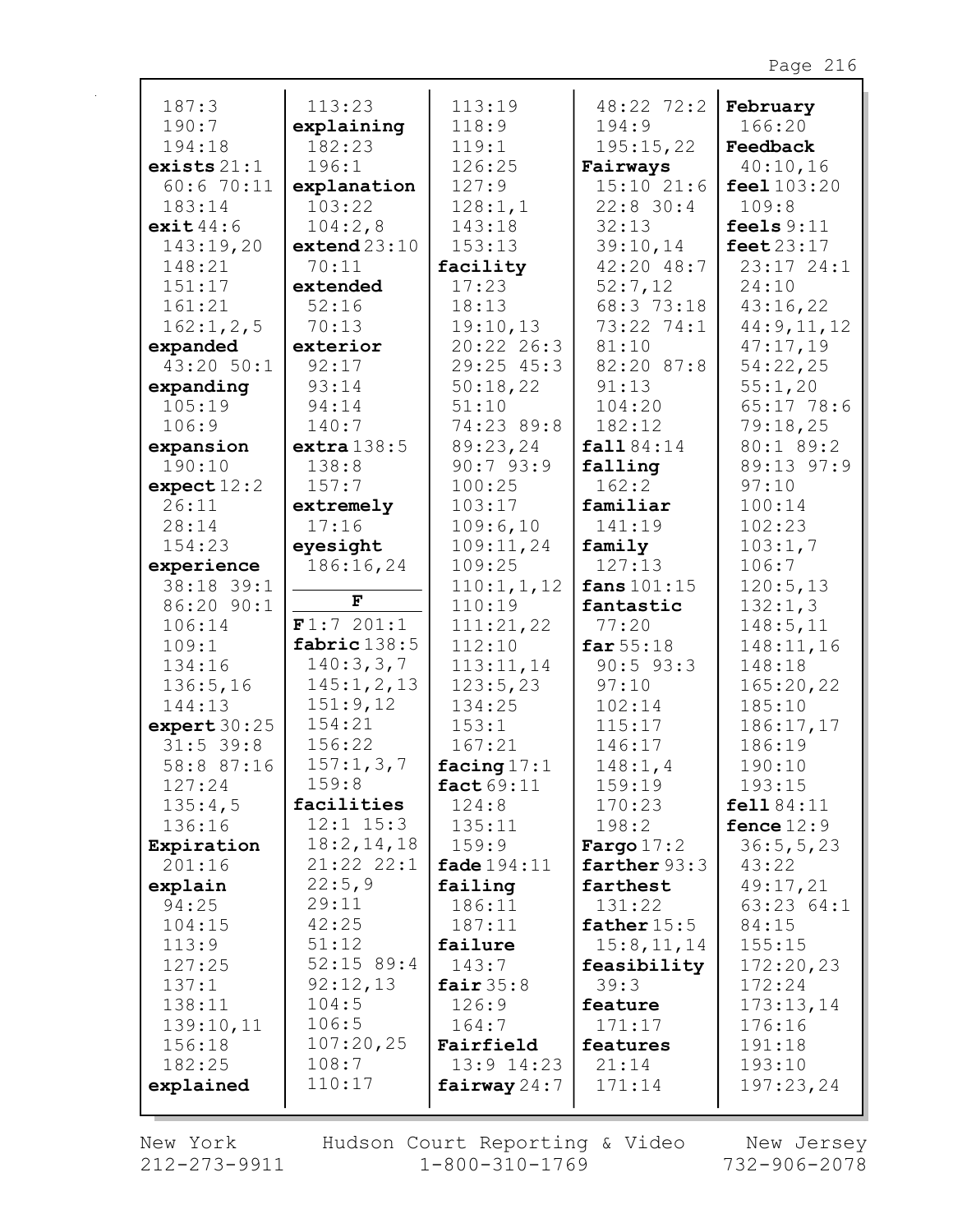| fencing            | 90:2           | flakes $80:19$        | 99:17            | 155:11,20                 |
|--------------------|----------------|-----------------------|------------------|---------------------------|
| $36:16$ $37:1$     | 119:12         | flame $145:9$         | 103:6            | 171:25                    |
| 43:23              | 131:3          | 145:11                | 197:19           | 172:3,6,9                 |
| 95:13              | 174:20         | flat151:18            | footage          | 172:12                    |
| 150:17             | first10:16     | 152:1                 | 120:2,8          | four $16:1$               |
| 172:7,8,11         | 13:1,23        | flexibility           | footages         | 24:12 25:5                |
| 172:16             | 15:7,23        | 56:18                 | 105:1            | 44:8 67:1                 |
| 173:15,16          | 16:19 18:5     | 173:1                 | footer           | 67:16                     |
| 178:5              | 34:20          | $\text{flood } 43:2$  | 173:21           | 76:22 77:7                |
| 190:15,17          | 54:16 75:5     | 58:25 62:9            | footing          | 79:14                     |
| field134:19        | 75:15          | $62:12$ $63:9$        | 184:24           | 104:23                    |
| 151:10             | 76:21,21       | flooded               | 187:6            | 105:3                     |
| figured            | 77:24 87:5     | 80:17                 | footprint        | 142:6                     |
| 85:12              | 88:25 99:4     | 81:19 82:5            | 44:8 65:24       | four-week                 |
| figures 96:7       | 117:13         | flooding              | 65:2566:2        | 16:25                     |
| 130:4              | 132:19         | 49:14                 | 89:2 106:9       | Fox $2:8$                 |
| fill 197:7         | 134:3,7,18     | 63:12                 | 142:5            | 131:3                     |
| final $5:4$        | 136:23         | floor $5:10$          | foreclosure      | FR145:4                   |
| 10:20              | 137:16         | 87:23 88:5            | 17:2             | frankly $17:3$            |
| $11:15$ 40:9       | 147:2          | 89:1 99:4             | foregoing        | 19:6                      |
| 40:15,25           | 161:17         | 120:8                 | 201:5            | 106:10                    |
| $41:4$ 52:9        | 192:11         | floors $66:22$        | Forest $49:12$   | 108:12                    |
| financial          | 194:6,6,9      | Florida16:5           | forget $66:25$   | 126:11                    |
| 201:8,9            | 194:9          | flow 60:3             | 185:9            | free $62:24$              |
| find 20:1          | 195:13,15      | flowing               | forgotten        | fresh $88:22$             |
| 191:9              | 195:21         | 49:20                 | 107:17           | Friday $31:25$            |
| fine $37:13$       | 196:11         | flows $42:2$          | forklift         | friends                   |
| 40:22              | first-class    | flushed               | 151:7,14         | 194:13                    |
| 49:20              | 17:12          | 139:22                | 152:8            | fringe $62:9$             |
| 66:18              | 108:14         | flying                | forklifts        | 62:13                     |
| 88:23              | first-time     | 160:12                | 151:23           | front $19:16$             |
| 110:22             | 151:1          | fold 151:12           | formal           | 35:2,3                    |
| 115:20             | fitness        | folds $64:24$         | 105:12,17        | 39:8 47:3                 |
| 146:25             | 111:22         | foliage               | 105:19           | $50:1$ 64:22              |
| finish             | five $23:23$   | 163:13                | Fort $2:3$       | 79:17,23                  |
| 117:15             | 24:11          | 166:14                | forth $6:9$      | 93:12                     |
| 129:9              | 60:10          | 192:13                | Fortsch $1:13$   | 94:23 95:3                |
| finished           | 67:16          | folks $6:22$          | $3:4$ $9:22$     | $97:9$ 102:5              |
| 8:13 19:18         | 197:3          | $6:24$ 158:8          | $9:23$ 30:22     | 177:20                    |
| 129:24             | five-year      | follow                | fortunate        | 185:11                    |
| finishes           | 139:10         | 127:22                | 18:19            | 187:19                    |
| 8:20               | fix $67:17$    | following             | fortunately      | 188:13                    |
| fire $114:5$       | fixture        | $6:15$ 111:7          | 29:9             | 196:25                    |
| 114:13             | 141:21,22      | follows<br>13:11 38:8 | forward $20:6$   | 197:21                    |
| 115:19             | 178:25         |                       | found $39:15$    | fronts $42:7$             |
| 144:25             | 179:14         | 50:19 86:9            | 64:1             | front139:22               |
| 145:7,12           | fixtures       | 133:24                | foundation       | full-year                 |
| fireproof<br>145:1 | 101:1<br>179:1 | 174:13                | 139:20,24        | 22:4                      |
| firm12:16          | flag $6:5$     | foot $20:6$<br>97:3,4 | 142:25<br>149:11 | $fully$ $168:6$<br>179:25 |
|                    |                |                       |                  |                           |
|                    |                |                       |                  |                           |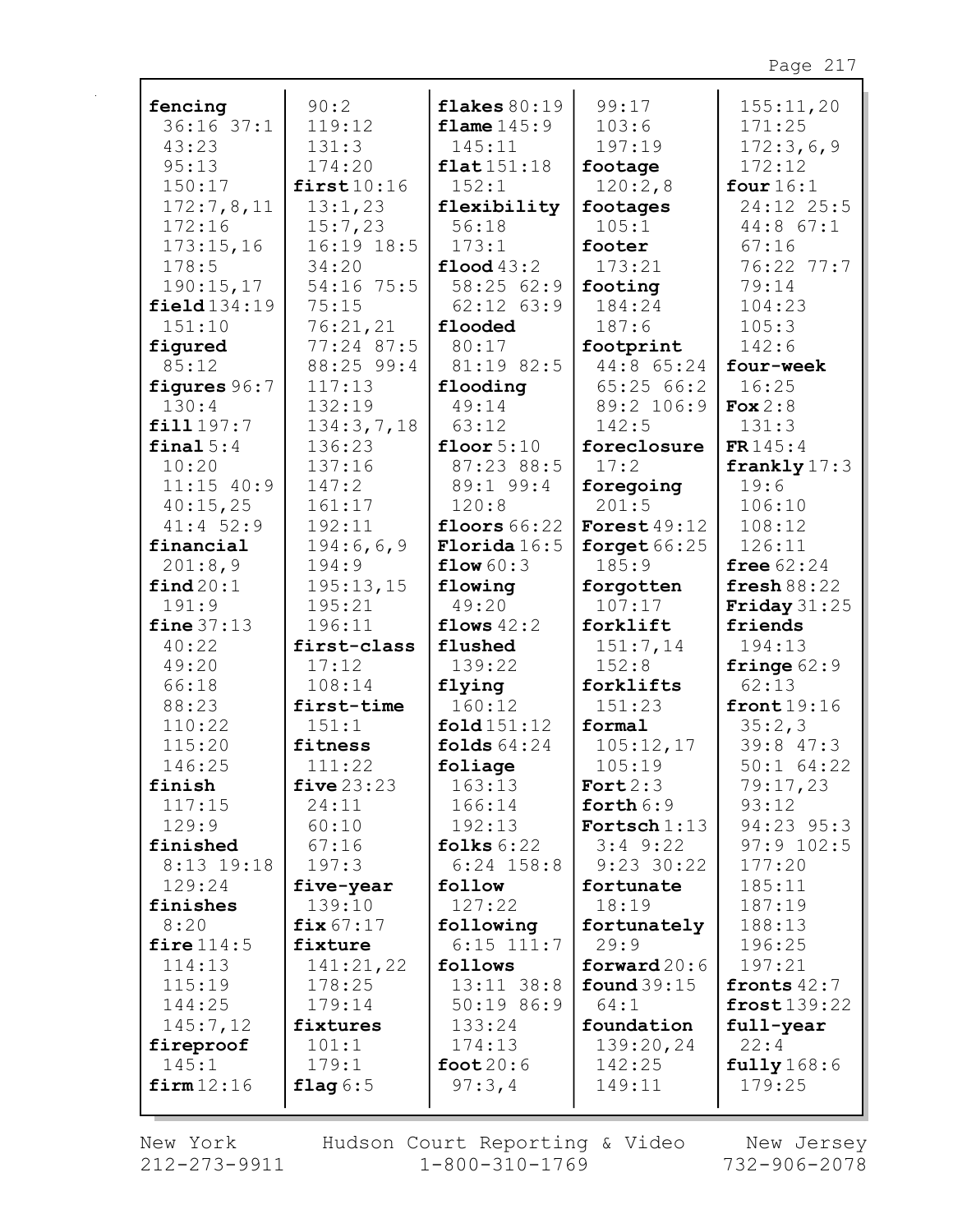| function                | 163:10,23      | 145:17         | $90:25$ 95:6   | 22:623:2       |
|-------------------------|----------------|----------------|----------------|----------------|
| 89:3                    | 164:24         | generous       | 95:17          | 23:16,18       |
| functions               | 165:1, 9, 16   | 178:10         | 103:25         | $23:25$ 24:9   |
| 117:8                   | 165:20         | gentleman      | 106:21         | 24:17,23       |
| funky 138:20            | 170:8,10       | 75:15          | 109:20,21      | 25:4,5,6       |
| further $7:2$           | 170:13,25      | getting        | 112:2,14       | 25:23 26:2     |
| 12:6 23:24              | 179:23         | 15:15          | 112:19,19      | 26:6,12        |
| 29:15                   | game 92:7      | 49:16          | 112:21         | 27:2,2,18      |
| 42:21                   | games $92:8$   | 68:16          | 113:1,4        | 28:8,13        |
| 43:18,24                | Garfield       | 124:24         | 117:13,15      | 30:9,13        |
| 49:5 55:7               | 135:24         | 162:22         | 118:20,21      | 32:4,17,19     |
| 59:10,11                | gated $95:11$  | 196:12         | 127:10         | 33:1,14        |
| 64:6                    | gatehouse      | giant 166:5    | 129:4          | 34:5,8,10      |
| 147:12                  | 103:24         | qive 6:13      | 134:8,9        | 34:12,23       |
| 169:19                  | gates $95:13$  | 8:9,15,24      | 135:15         | 35:1,4,5       |
| 173:2                   | gather $91:17$ | 13:4 18:25     | 142:23         | 36:737:12      |
| 180:24                  | qeneral        | $31:1$ $38:2$  | 147:14         | 39:23          |
| 181:21                  | 16:14          | 86:4 87:7      | 148:20         | 44:20          |
| 184:7                   | 47:13,22       | 91:16          | 151:23         | 46:15,16       |
| 199:14                  | 48:13 50:5     | 121:25         | 154:12         | 47:17,18       |
| future $21:10$          | 54:10 66:3     | 122:22         | 160:4          | 49:6,20        |
| 30:10                   | 70:10          | 133:19         | 172:24         | 51:16,22       |
| 73:23,23                | 74:16 84:8     | 155:7          | 173:2          | $52:11$ $54:5$ |
| 149:15,15               | 98:16          | 161:17         | 186:16         | 54:5, 10, 20   |
| 200:13                  | 165:5          | 174:7          | 187:8,19       | 55:1, 5, 18    |
|                         | 183:18         | 175:12         | 194:11,22      | 55:20,22       |
| G                       | generally      | 198:23,23      | 197:19         | 56:14          |
| G38:5                   | $5:8$ 41:25    | 199:23,24      | God $13:6$     | 61:19          |
| 133:22                  | 46:19 47:1     | given $57:3$   | 38:3 86:5      | 67:2068:1      |
| $G - A - L - V - I - N$ | 72:25          | qives 50:11    | 133:20         | 70:7,15,17     |
| 38:13                   | 165:2          | 56:17          | 174:9          | 70:22,25       |
| gable 131:18            | generate       | giving         | goes $24:16$   | 73:25 75:4     |
| 159:18                  | 73:24          | 150:25         | 60:14          | 75:8,17,19     |
| Gallagher               | generated      | glass 160:3    | 69:25          | 77:12,22       |
| $3:15$ 83:15            | $6:20$ 7:15    | 169:8          | 71:22,23       | 78:24          |
| 83:15 84:7              | 144:5          | GLEN 1:9       | 72:1 82:16     | 81:14 82:9     |
| 84:24 85:8              | generating     | glow 26:19     | 102:2          | 85:22 90:8     |
| 85:12                   | 52:10          | qlowing        | 118:13         | $92:21$ $95:4$ |
| Galvin 3:9              | generation     | 26:21          | 123:24         | 97:12,14       |
| $12:14$ 37:8            | 15:6           | go $7:2$ 16:23 | 149:2          | 99:8           |
| 37:15,23                | generator      | 19:25          | 154:13         | 103:13,15      |
| 38:4,12,12              | 143:5,6        | 27:13          | 161:20         | 103:16,17      |
| 38:16                   | 145:15,18      | 34:23          | 173:15,16      | 104:8          |
| 39:11,20                | 146:2,5,8      | 37:13          | 186:10         | 105:23         |
| 45:754:19               | 146:13,17      | 44:17          | 197:19         | 106:3,22       |
| 55:756:2                | 147:4,7,12     | $52:23$ 54:5   | going 7:7      | 108:25         |
| 59:5 63:20              | 147:20,21      | 55:760:11      | $8:24$ 9:14    | 109:9,11       |
| 64:6                    | 148:14         | 70:8 74:21     | $17:11$ $18:6$ | 112:24         |
| 114:11,12               | 149:25         | 82:19          | 20:21,25       | 113:3          |
| 149:20,23               | generators     | 89:20          | 21:16,25       | 115:3,14       |
|                         |                |                |                |                |

New York  $212 - 273 - 9911$  Hudson Court Reporting & Video<br>1-800-310-1769

New Jersey<br>732-906-2078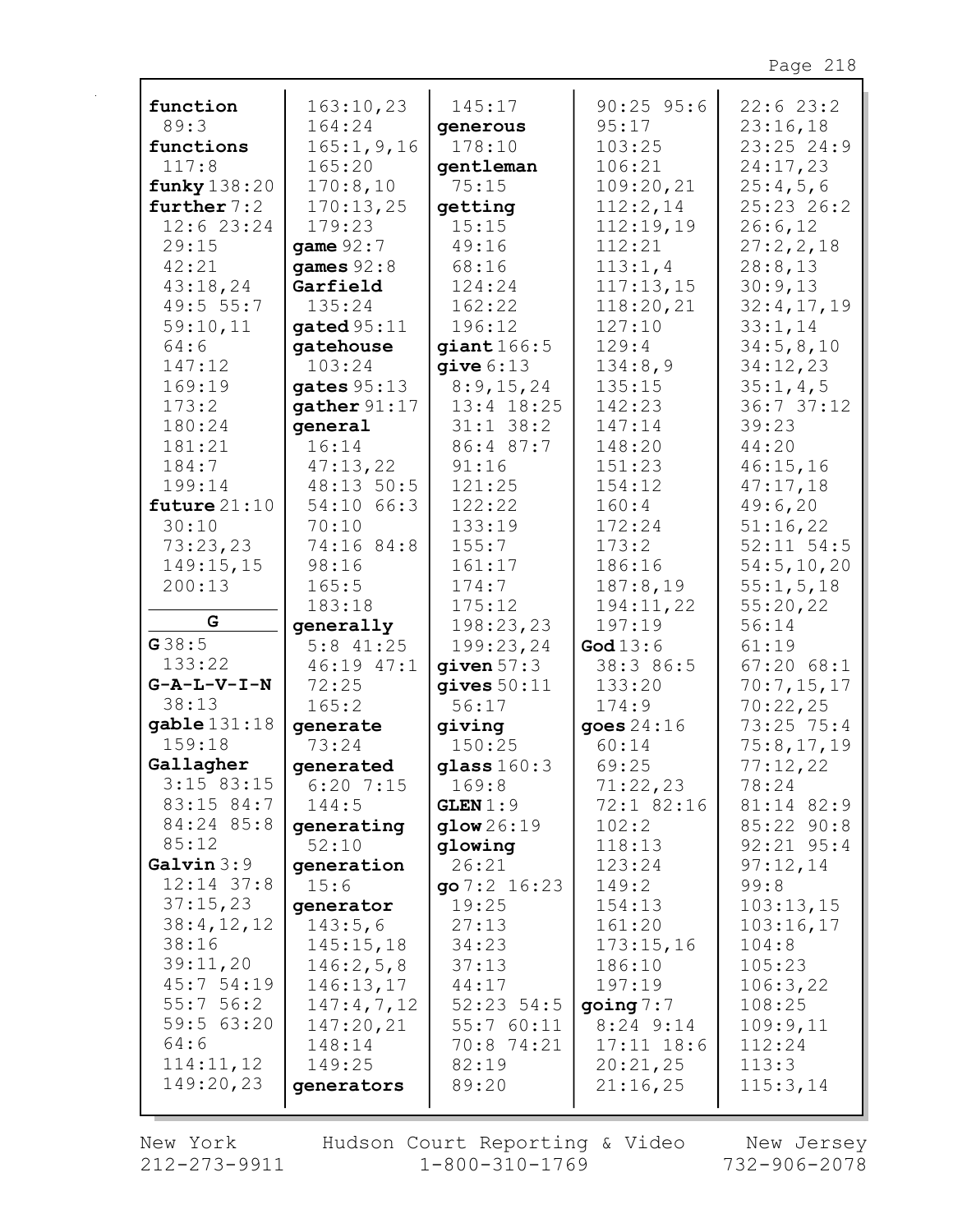| 116:20       | 190:2          | 190:15                     | $qreat6:16$    | $H5:2$ 38:5      |
|--------------|----------------|----------------------------|----------------|------------------|
| 117:3        | 191:10,20      | 197:25                     | $57:12$ $63:4$ | <b>HAAG</b> 2:14 |
| 118:19,20    | 193:11,17      | $g$ olfer 89:19            | 158:9          | 9:16,18,20       |
| 120:7,15     | 193:25         | 109:18                     | 198:25         | 9:22,24          |
| 121:4,12     | 194:11         | golfers                    | greater        | 10:1, 3, 5, 7    |
| 124:13,15    | 195:18,19      | 112:1                      | 106:14         | 10:9, 11, 13     |
| 125:3,19     | 197:3,5        | $\mathsf{good}\,10\!:\!24$ | green $16:2$   | 84:4             |
| 126:17       | 198:8,13       | $11:8$ 22:6                | 23:10,13       | Hackensack       |
| 127:1,20     | 198:19,22      | 30:664:2                   | 23:15          | 71:23 72:1       |
| 129:4,5,8    | 199:9,10       | 80:12                      | 48:18          | hail 159:10      |
| 129:10,11    | 199:12,14      | 81:15                      | 63:23          | halfway          |
| 129:12,22    | 199:23         | 135:2                      | 73:16          | 95:15,17         |
| 129:25       | 200:11         | 142:21                     | 80:20 81:4     | hand $13:1$      |
|              |                |                            |                |                  |
| 130:24       | gold-course    | 162:11                     | 88:16,18       | 33:17            |
| 131:11       | 22:25          | 183:13                     | 93:19          | 37:2563:3        |
| 135:7        | qolf 1:5       | 184:11                     | 94:17          | 80:8 86:2        |
| 139:2        | $10:18$ $11:9$ | 185:17                     | 138:21,23      | 133:17           |
| 142:13,15    | 11:21          | Gotcha $31:18$             | 196:3,5        | 174:5            |
| 145:15       | $17:20$ $18:3$ | $q$ otten $25:22$          | 198:2, 2, 6    | handicapped      |
| 146:9        | 18:21          | 124:22                     | 198:6,6        | 143:18           |
| 149:1,15     | 22:14,16       | grade $139:22$             | ground $78:17$ | handled          |
| 151:3        | 23:4 24:24     | 146:1,2                    | 81:23 85:1     | 64:16,18         |
| 155:25       | 24:25          | qrading                    | 139:22         | 65:8             |
| 157:6        | 42:16,22       | 56:25                      | group $12:15$  | handling         |
| 159:4        | 45:350:6       | graduate                   | 153:20         | 101:17           |
| 160:5, 14    | 50:7,12,21     | 38:22                      | growth $197:2$ | hanging          |
| 162:21,24    | 51:5, 10, 19   | Graduated                  | guess 65:24    | 185:18           |
| 163:18       | 52:15 60:6     | 174:25                     | 69:9 70:8      | happen $125:3$   |
| 164:8        | 60:12          | grain 80:19                | 75:16 77:2     | 154:3            |
| 165:19,22    | 72:18          | $\texttt{grand} 50:11$     | 97:18          | 172:7            |
| 166:2,3,20   | 82:22 89:7     | Granted                    | 117:3,24       | 187:3            |
| 168:7,14     | 89:19          | 115:9                      | 118:23         | happened         |
| 169:1, 9, 16 | 90:19          | graphic                    | 130:11         | 118:23           |
| 170:8,17     | $91:12$ $92:6$ | 183:7                      | 151:22         | 128:2            |
| 170:17       | 95:17          | graphically                | 153:16         | happening        |
| 172:12,14    | 104:5          | 45:16                      | 173:25         | 26:23            |
| 172:17,19    | 105:10         | grass $70:18$              | 185:8          | 157:8            |
| 172:21       | 109:13,20      | 70:20                      | quests $50:21$ | 182:6            |
| 173:20       | 109:21,24      | 75:23                      | 90:13,19       | 195:17           |
| 176:11       | 112:23,24      | gravel $70:21$             | gun $6:14$     | happens          |
| 178:10       | 113:20         | 150:5                      | guys $31:9$    | 103:22           |
| 180:8        | 125:8,9,18     | 161:23                     | 80:22 82:8     | 138:15           |
| 181:9,18     | 125:23,24      | gray 26:15                 | 82:13          | 143:14           |
| 182:17       |                | 45:6                       | 117:12         | 151:7            |
|              | 126:2,4,6      | 100:16                     |                |                  |
| 183:1        | 126:8,16       |                            | 123:9          | 155:19           |
| 184:24       | 126:16,19      | 138:10,11                  | 154:1          | happy $30:18$    |
| 186:18       | 126:20         | 138:15,24                  | 155:11         | 56:24            |
| 187:1,2,2    | 127:1,10       | 158:1                      | 170:6          | $57:10$ $61:2$   |
| 187:19       | 138:23         | 166:3                      | н              | 64:7 139:7       |
| 189:4,9      | 188:18         | grease $59:20$             |                | hard24:14        |
|              |                |                            |                |                  |

New York  $212 - 273 - 9911$  Hudson Court Reporting & Video<br>1-800-310-1769

New Jersey 732-906-2078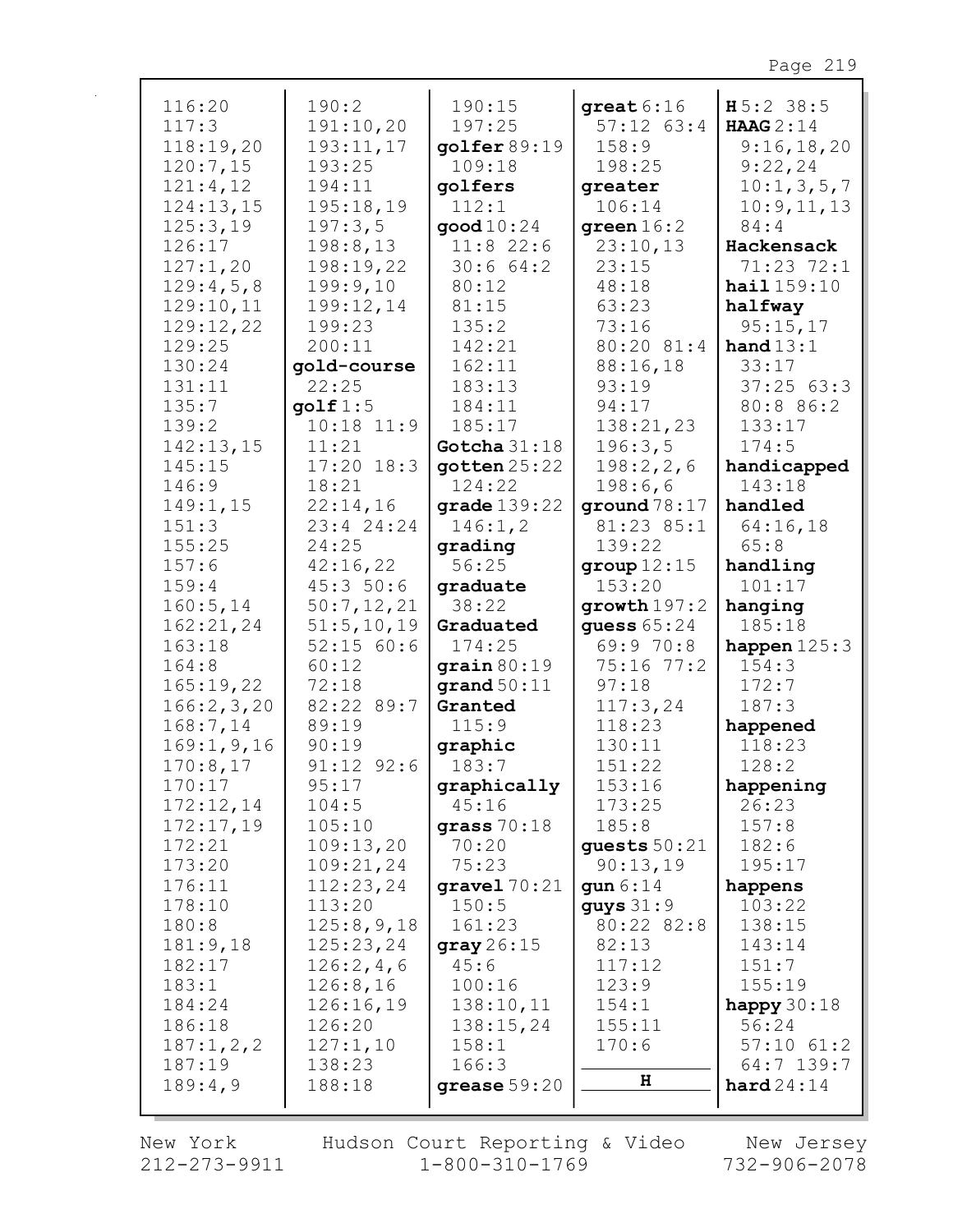| 56:3,5                | 128:9              | 140:21,21              | 48:22          | 115:9,9,10         |
|-----------------------|--------------------|------------------------|----------------|--------------------|
| 66:22                 | 200:12             | hesitant               | 51:20          | 145:19             |
| $70:15$ $71:1$        | hears $53:21$      | 75:1                   | 58:16          | 196:6,13           |
| 79:13                 | hearty             | Hi 158:19              | 194:6,25       | 196:14,23          |
| 81:22                 | 184:11             | 171:23                 | holes $17:17$  | housing $15:1$     |
| 115:11                | heat $137:19$      | hide $185:19$          | $17:18$ 19:3   | 15:10              |
| 126:14                | 140:18,20          | high $43:17$           | $22:24$ $23:7$ | 17:19              |
| 151:20                | 143:4              | 43:17                  | $23:9$ 47:23   | 18:12,21           |
| 155:17                | 167:3              | 124:20                 | 47:25          | 18:25              |
| 168:9                 | heated             | 154:13,14              | 63:17          | 20:2521:3          |
| 196:14                | 166:23             | 165:11,19              | Holiday 3:15   | 21:9,12,15         |
| hardscape             | 167:1              | 171:10                 | 83:16          | 21:18,21           |
| 83:7                  | heating            | highest 97:3           | home $15:17$   | 22:730:16          |
| 189:19,25             | 116:16             | 171:9                  | 15:1927:6      | 32:13              |
| hardship              | 146:7              | highest-end            | 102:1          | 35:25              |
| 127:20                | heavily            | 14:25                  | 146:3          | 36:17              |
| Haring                | 29:17              | highly                 | homeowner      | 41:17              |
| 192:18                | 48:10              | 140:18                 | 198:14         | 104:21             |
| hat185:18             | heavy $68:23$      | Hillsdale              | homeowners     | HUDSON $1:25$      |
| hate $78:7$           | 158:24             | 11:13                  | $32:3$ $35:11$ | humongous          |
| 84:13,24              | height $44:12$     | $41:14$ $42:6$         | homes $21:25$  | 113:16             |
| 85:5                  | 94:2 96:17         | hired $22:15$          | honest         | hundred            |
| hazard $43:2$         | 96:23,24           | 101:19                 | 120:15         | 106:7              |
| 58:25                 | 96:25              | historical             | honey $175:23$ | hundreds           |
| 84:18                 | 99:16              | 192:19                 | honoring       | 136:11,13          |
| he'1158:11            | 102:25,25          | history                | 19:7           | 136:13             |
| head $155:8$          | 136:25             | 154:7                  | hoods $101:9$  | hurricane          |
| <b>headed</b> $44:25$ | 137:2              | hit 84:14              | hope $9:9$     | 160:13             |
| health $7:7,9$        | 171:7,8            | 139:7                  | 113:23         | husband            |
| hear $10:25$          | 181:4              | hits $194:10$          | hopefully      | 37:22              |
| $11:22$ $12:6$        | 186:10             | hitting $24:5$         | 12:24          | <b>HVAC</b> 144:11 |
| 14:3,5                | 189:7,10           | hold116:7              | 29:21          | hybrid $7:1$       |
| 25:20                 | $\text{held}27:15$ | 146:24                 | hoping $21:23$ | hydrant            |
| 29:21                 | 48:6               | 159:4                  | 78:11          | 115:17             |
| 127:17                | Hello 161:1        | 168:24                 | 192:8          |                    |
| 130:6                 | 169:23             | 176:25                 | 194:5          | I.                 |
| 131:12                | 196:21             | 177:1                  | 196:7          | icing $56:13$      |
| 156:4                 | help13:5           | 181:8                  | horse $145:24$ | 79:2               |
| heard $6:20$          | 30:9,11            | Holden $42:4$          | horsepowers    | ID 201:4           |
| 8:24,25               | 38:358:4           | $\texttt{Holrum}$ 43:1 | 145:21         | Ida 49:15          |
| $9:12$ $12:24$        | 66:24 86:5         | 62:10,14               | hospitality    | $i$ dea $95:25$    |
| 31:10                 | 133:20             | holds 139:13           | 15:3           | 165:17             |
| 128:8                 | 164:24             | hole23:10              | hot 116:15     | identifi           |
| 156:5, 11             | 174:8              | 23:12,20               | hour $168:19$  | 41:8 45:13         |
| 171:6                 | 197:7              | 23:21,21               | hours $26:10$  | 46:21 88:7         |
| 176:6,12              | helpful            | 23:22,24               | 29:2 58:14     | 177:7              |
| 176:20                | 49:10 93:6         | 24:6,8,12              | 168:8          | identified         |
| 188:4                 | 126:13             | 24:18 48:3             | house $34:6$   | $40:8$ 44:24       |
| hearing $9:2$         | 157:25             | 48:10,10               | 82:3,6         | 47:12              |
| 61:18                 | helps $63:11$      | 48:17,19               | 95:15,17       | 48:14              |
|                       |                    |                        |                |                    |

New York  $212 - 273 - 9911$  Hudson Court Reporting & Video<br>1-800-310-1769

New Jersey 732-906-2078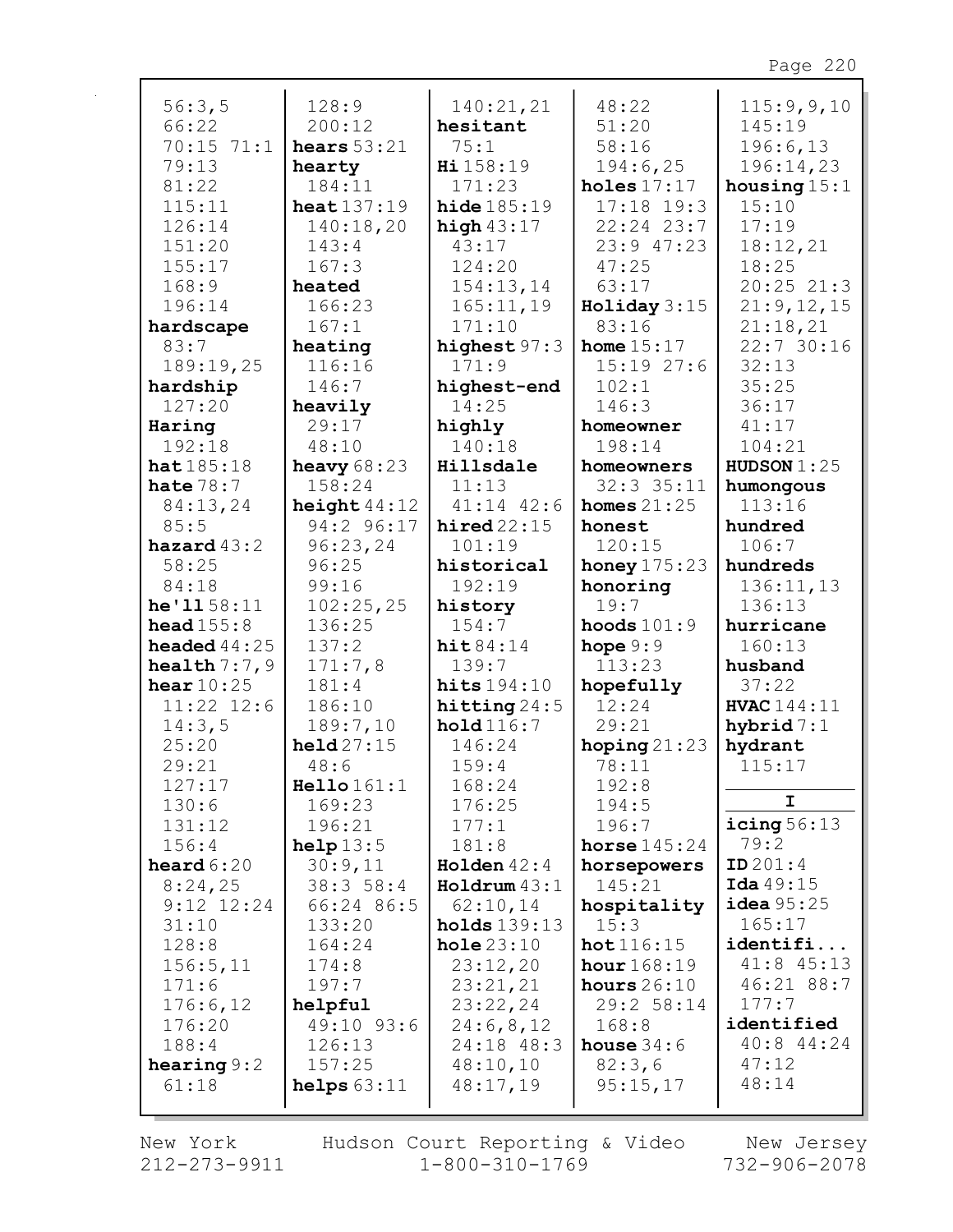| 169:2                | 73:23,23              | 138:6              | infiltrate      | installed              |
|----------------------|-----------------------|--------------------|-----------------|------------------------|
| identify             | improvem              | 149:17             | 78:17           | 135:6                  |
| 84:19                | 11:21                 | incorpor           | infiltra        | 150:11                 |
| 193:3                | 19:12 20:1            | 149:10             | 78:15           | 156:1                  |
| Illinois             | 20:2,9                | 154:2              | inflate         | 197:22                 |
| 44:22                | 28:6,7                | 176:17             | 140:9           | instances              |
| illuminated          | 36:3 42:16            | incorpor           | 145:21          | $8:1$ 152:14           |
| 182:2                | 43:6,9,19             | 178:9,12           | 150:21          | instrume               |
| illumina             | 43:24 47:8            | increase           | inflated        | 136:3                  |
| 179:4                | 47:24                 | 50:4               | 144:4,6         | insuffic               |
| 181:12               | 48:20                 | incredible         | 158:23          | 119:4                  |
| illumina             | 49:12                 | 154:5              | inflation       | insulated              |
| 179:9                | $51:14$ $52:1$        | indicate           | 141:16          | 140:19                 |
| image 177:12         | 52:664:14             | 182:15             | 143:4           | intact 72:6            |
| 177:23               | 71:24                 | indicated          | 146:7           | integrate              |
| 197:10               | 72:14                 | 179:10,24          | informally      | 156:6                  |
| imagine              | 82:22                 | 182:15             | 197:15          | integrated             |
| 136:20               | 175:12                | 189:24             | information     | 18:11,21               |
| 197:2                | 189:24                | 194:19             | 82:24,25        | 29:25                  |
| impact 185:3         | 191:13                | indicating         | 83:23 97:8      | 149:4                  |
| impervious           | in-house              | $41:18$ $42:9$     | 146:8           | integration            |
| 52:13                | 144:8                 | 42:11              | 169:16          | 100:4                  |
| $64:23$ $65:3$       | in-person             | 43:11 45:2         | inhibitor       | integrity              |
| 65:5, 10, 11         | $6:25$ 7:8            | 45:4,6             | 145:4,4,7       | 159:6                  |
| 66:4,8               | 7:14                  | 47:4,10            | initial 8:19    | intended               |
| 70:24 71:3           | 199:18                | 48:1 55:15         | 83:22           | 75:24                  |
| 78:7 83:6            | inches $82:6$         | 58:23              | 150:24          | intends                |
| 124:17               | 97:3,4                | 59:12 67:9         | initially       | 63:18                  |
| 189:20               | 99:18                 | 93:10,11           | 47:17           | 152:22                 |
| important            | 172:14                | 98:8 143:3         | 55:21           | $\texttt{intent}$ 71:2 |
| 20:6,10              | 173:2,20              | 147:22             | 153:20          | 109:8                  |
| $22:13$ $26:1$       | incident              | indigenous         | inner 137:10    | 118:1                  |
| 26:5 100:1           | 49:14                 | 163:11             | input19:18      | intention              |
| 185:23               | include               | 164:13             | inside $84:15$  | $8:2$ 54:13            |
| importantly          | 43:20                 | 180:9              | 101:7           | intentio               |
| 159:12               | included<br>46:8 52:4 | indirect<br>141:15 | 105:24<br>106:1 | 24:15<br>intents       |
| impression<br>193:16 | 95:19                 | individuals        | 107:20          | 145:8                  |
| improve              | includes              | 95:4               | 130:10,12       | interceptor            |
| 11:17                | 32:3                  | indoor             | 130:17          | 59:20                  |
| 18:17                | 175:19                | 121:21             | 141:9           | intercon               |
| $22:24$ $23:3$       | including             | 156:19,24          | 142:3,6         | 104:9                  |
| 61:19                | 39:948:4              | induce             | 157:6           | interest               |
| 111:1                | 50:5 56:14            | 159:19             | 173:15          | $6:20$ 7:15            |
| improved             | 111:20                | industrial         | inspected       | 16:1, 17               |
| 42:20                | 120:13                | $15:2$ 38:6        | 64:1            | 176:2                  |
| improvement          | incorporate           | 39:4               | install12:9     | 201:8,9                |
| 18:16                | 17:19                 | industry           | 150:24          | interested             |
| 36:24                | 21:14                 | 145:5              | 155:12          | $2:10$ 15:15           |
| 51:18                | 134:23                | 168:20             | 181:5           | 89:23                  |
|                      |                       |                    |                 |                        |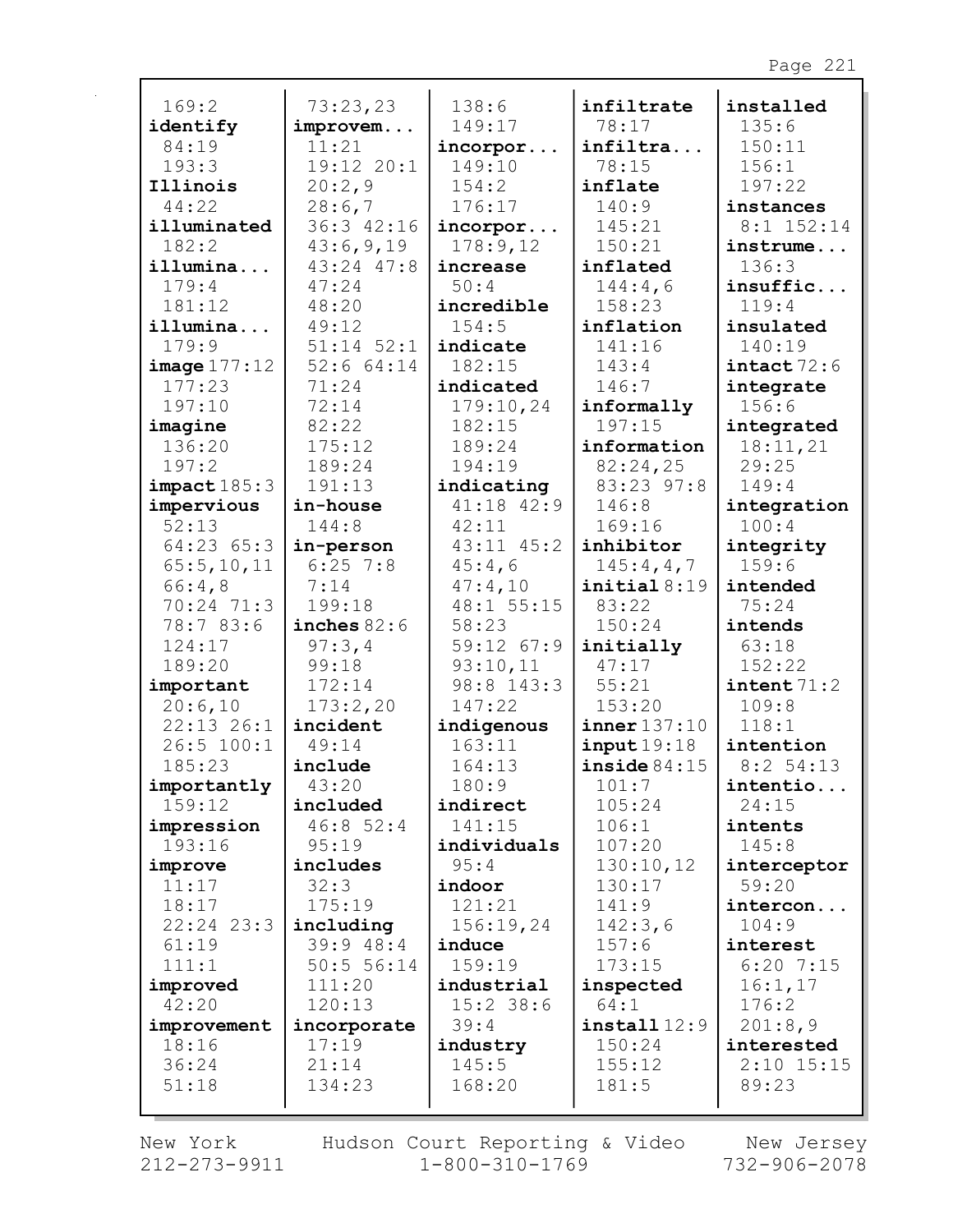| 158:4           | isolated                   | jammed $49:16$  | $4:13$ $131:2$                 | 36:8 43:11        |
|-----------------|----------------------------|-----------------|--------------------------------|-------------------|
| Interesting     | 48:21                      | Jan $4:3$       | jump 80:23                     | 78:3 82:25        |
| 141:23          | 58:22                      | 134:3,7         | 112:3                          | 94:16             |
| interior        | isolation                  | January         | 157:20                         | 103:13,21         |
| 44:6            | 126:15                     | 163:18          | jurisdic                       | 104:2,8           |
| 141:13          | $i$ ssue $49:11$           | 164:8           | 42:13                          | 115:18            |
| internal        | 56:8 57:25                 | 166:19,25       |                                | 117:7             |
| 137:18          | $60:10$ $68:2$             | 181:17          | K                              | 118:1, 5, 14      |
| 139:17          | 73:5 78:3                  | Jasionowski     | K13:23                         | 140:6             |
| 140:10,10       | 79:9 81:11                 | $1:9$ 9:24      | $K-O-E-N-$                     | 151:4             |
| 141:6           | 101:20,22                  | Jefferson       | 33:21,24                       | 162:4             |
| 159:14,19       | 114:23                     | $2:6$ 12:15     | 196:22                         | 178:14,25         |
| 167:6           | 116:21                     | Jersey $2:3, 6$ | Kate $11:2$                    | 180:16            |
| interrupt       | 144:17                     | $2:9$ 13:10     | 25:22                          | 183:10            |
| 45:8 82:10      | 153:23                     | 14:20,23        | <b>KATHARINE</b>               | 185:22            |
| 89:16           | issued $43:5$              | $16:2$ 18:9     | 2:5                            | 186:9,19          |
| interrup        | issues $31:4$              | $18:10$ 38:7    | <b>KAUFMAN 2:2</b>             | 187:3,11          |
| 155:17          | 54:14                      | 38:24 39:9      | keep $14:9$                    | 192:21            |
| intersec        | 57:17,22                   | 87:6            | 20:21                          | kinds $144:10$    |
| $5:9$ 23:18     | 67:14,17                   | 135:24          | 22:25                          | kitchen           |
| $44:3$ $45:2$   | 67:24,25                   | 174:12,19       | 62:20                          | 28:21 89:8        |
| 46:20 47:2      | 69:2 83:25                 | 174:22          | 77:12                          | 90:7              |
| introduce       | 124:17                     | 175:3           | 96:23                          | 101:19            |
| 14:14           | 146:9                      | 201:4,5,7       | 102:6                          | 106:12            |
| 38:16           | 194:1                      | 201:10,15       | 107:15,16                      | 111:16,17         |
| 39:23           | it'd108:11                 | Jim153:20       | 113:17                         | 112:12            |
| 86:18           | item45:9                   | job 6:16        | 115:8                          | 116:3,6,9         |
| 134:14          | 52:23                      | 30:677:20       | 118:14                         | 116:13,14         |
| invest17:11     | 59:25                      | John $1:10$     | 154:14                         | 116:16,17         |
| investing       | J                          | $2:8$ 3:21      | 181:10                         | 116:18            |
| $18:2$ 23:2     |                            | $4:13$ $12:17$  | 187:6                          | 131:11            |
| investment      | J86:7                      | 12:19           | 190:15                         | know $9:6$        |
| 18:7            | 133:22                     | 131:2           | keeping                        | 20:722:16         |
| investments     | $J-A-C-Q-$                 | 133:11          | 22:11                          | 22:16             |
| 17:22           | 86:14                      | 134:8           | 106:3                          | 29:23 31:9        |
| invisible       | $J - A - N 134:7$          | 189:5           | 108:20                         | $32:7$ 34:22      |
| 172:18          | jacks $152:9$              | Johnson         | keeps $141:7$                  | $34:24$ 35:3      |
| involved        | Jacqueline<br>$4:8$ 158:19 | 144:9           | 144:6                          | 35:10,25          |
| 15:15,21        | 158:20                     | join $12:22$    | 173:13<br>$\text{kept }113:21$ | 36:653:1          |
| $15:24$ 16:4    |                            | $21:21$ 32:4    |                                | 57:658:7          |
| $18:5$ 136:9    | Jacques $3:16$<br>12:15    | 85:24<br>91:15  | key 176:4<br>184:7             | 58:13 63:5        |
| 153:19          | 85:24,25                   | 104:15          | $\text{kid } 84:25$            | 64:15             |
| 190:21<br>201:8 | 86:6, 13, 13               | Join1:1         | kids $97:19$                   | 66:13,25<br>67:15 |
| invard173:1     | 86:18,24                   | $2:4$ 6:2       | 176:12                         | 68:20,22          |
| ironic $15:7$   | 87:20                      | joints          | 178:12,13                      | 69:14             |
| irrelevant      | $91:10$ $93:6$             | 151:10          | 178:16                         | 70:19             |
| 35:12,13        | 99:13                      | Jones $22:17$   | kids' $92:8$                   | 71:17,20          |
| 35:16           | 119:11                     | 22:17,22        | 111:23                         | 71:21 72:6        |
| Island $86:8$   | 121:18                     | Jr2:83:21       | $\text{kind } 15:6$            | 73:10             |
|                 |                            |                 |                                |                   |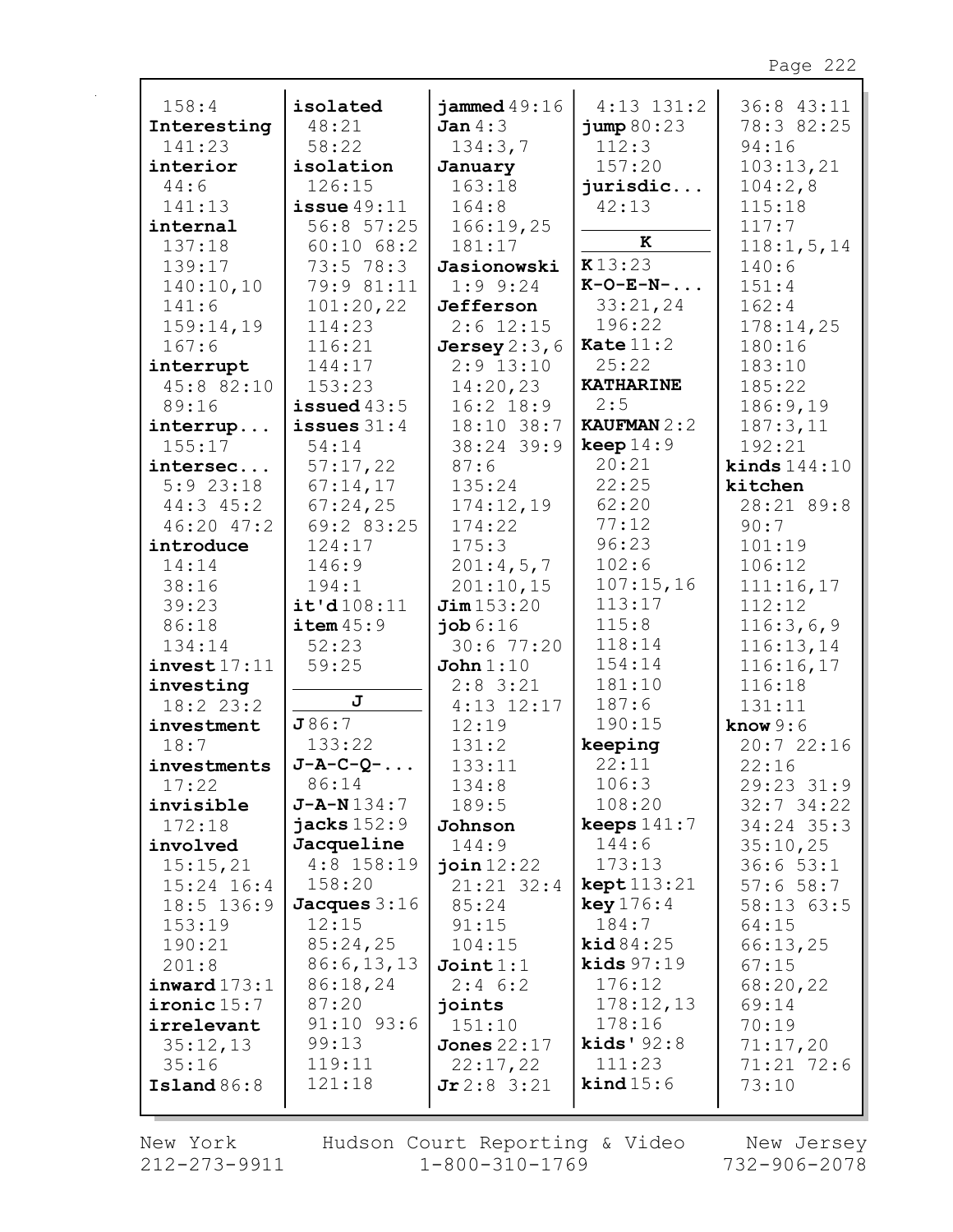| 74:15,18     | 181:16                 | 111:20         | 182:10,10            | $leads 124:17$      |
|--------------|------------------------|----------------|----------------------|---------------------|
| 75:1,15      | 184:12                 | Lafayette      | 182:24               | $lean$ $184:19$     |
| 76:9 77:2    | 185:9,14               | 38:21          | 183:1                | learned             |
| 78:4 79:6    | 185:17,24              | Lagis $148:8$  | 187:19               | 16:19               |
| 79:12        | 185:25                 | Lance $4:11$   | 198:22               | 105:21              |
| 80:20        | 186:1, 2, 17           | 162:11,11      | Lanes $63:23$        | 154:1               |
| 81:12,24     | 186:23                 | 162:15,17      | large 19:21          | <b>leave</b> $68:6$ |
| 82:1,8       | 191:2                  | 162:19         | 89:24 91:7           | 112:19              |
| 83:6,24      | 192:12,15              | 163:3,15       | 107:4                | 113:3               |
| 84:25 85:2   | 192:20,21              | 164:6,18       | 111:21               | 170:3,5,6           |
| 85:13,14     | 192:21                 | 165:7,13       | 115:12               | leaved              |
|              |                        |                |                      |                     |
| 89:24 94:6   | 193:10,23              | 165:18,22      | 126:24,25            | 183:23              |
| 96:1,5       | 194:1,8,10             | 166:1, 11      | 128:10               | leaves $165:5$      |
| 104:4        | 194:13,14              | 166:16,19      | 151:11               | 166:24              |
| 108:11,17    | 195:2                  | 166:23         | 152:16               | 183:22              |
| 110:5, 12    | 197:1                  | 167:1,3,8      | 154:10               | leaving             |
| 110:18       | 198:2,4,6              | 167:17         | 173:23               | 200:11              |
| 115:1,6,7    | 198:8,12               | 168:14         | larger 29:16         | LED 141:15          |
| 116:13       | 199:23                 | 169:5, 18      | 66:2 96:3            | 156:12              |
| 117:4,12     | knowing                | LAND $2:14$    | 96:4,6,9             | 179:13              |
| 120:10,11    | 120:16                 | landing        | 96:11                | Lee $2:3$           |
| 120:18       | known $15:10$          | 196:11         | 104:25               | LEED $3:9$          |
| 121:4,5,7    | 16:5,7                 | landscape      | 105:6,6              | 38:5                |
| 122:15       | 22:723:7               | $5:12$ $12:10$ | 106:7                | leery 77:21         |
| 123:3,4      | 41:11,15               | 12:19          | 107:6                | left23:11           |
| 124:1, 1, 10 | 41:19                  | $26:25$ $27:1$ | 172:9,19             | 35:245:4            |
| 124:11,12    | Koeniges 3:7           | 27:329:19      | late $15:12$         | 177:16,17           |
| 124:15,19    | 4:12,19                | 34:11 35:5     | 150:22               | 184:17              |
| 124:22       | 33:20,21               | 35:643:23      | 170:5, 17            | 186:8               |
| 128:3,9      | 33:24 34:2             | 49:5 59:14     | LAURA201:3           | 195:18              |
| 131:12,15    | 34:4,14                | 63:17          | 201:14               | 196:14,14           |
| 131:15,25    | 169:23,24              | 174:3,19       | law2:86:10           | 196:16              |
| 132:22       | 170:20                 | 174:23         | 127:22               | legitimate          |
| 139:1        | 196:21,22              | 175:9,12       | 131:3                | 198:16              |
| 140:6        | 198:1,11               | 175:18         | Lawn $16:2$          | Leibman $2:2$       |
| 142:12       | 198:18,25              | 176:23         | 25:9,13              | $2:2$ 10:9          |
| 144:11,22    | kW146:2                | 177:5,9        | 31:2                 | 10:10               |
| 144:24       |                        | 180:4,10       | 153:10               | $12:25$ $13:3$      |
| 149:15       | L                      | 180:21         | 168:18               | 13:12,18            |
| 153:23       | $L2:12$ 38:5           | 182:16         | $l$ awsuit $85:2$    | 13:22,25            |
| 155:5        | 133:22                 | 184:5          | lawsuits             | 27:10,21            |
| 158:2        | $L-I-G-A-S$            | 187:22         | 85:11                | $27:25$ 28:5        |
| 160:3        | 134:8                  | 194:20         | $\text{lay } 151:17$ | 33:22,25            |
| 162:20,21    | L.A4:15                | 197:22         | layer $138:5$        | 34:3 35:12          |
| 162:25       | 174:11                 | 199:25         | 138:5,8              | 35:16               |
| 163:7        | $\texttt{labeled99:5}$ | landscaping    | 157:7                | $37:24$ 38:9        |
| 166:2,16     | 99:6                   | 34:7,25        | layers $140:5$       | 40:1,6,11           |
| 168:16,17    | 100:10                 | $47:20$ 55:2   | layout $52:9$        | 45:746:3            |
| 169:13       | $\texttt{labor}151:20$ | 59:6           | 52:9 74:23           | 46:8,22             |
| 171:7        | ladies                 | 180:17,20      | 111:8                | 55:17,24            |
|              |                        |                |                      |                     |

New York  $212 - 273 - 9911$  Hudson Court Reporting & Video<br>1-800-310-1769

New Jersey<br>732-906-2078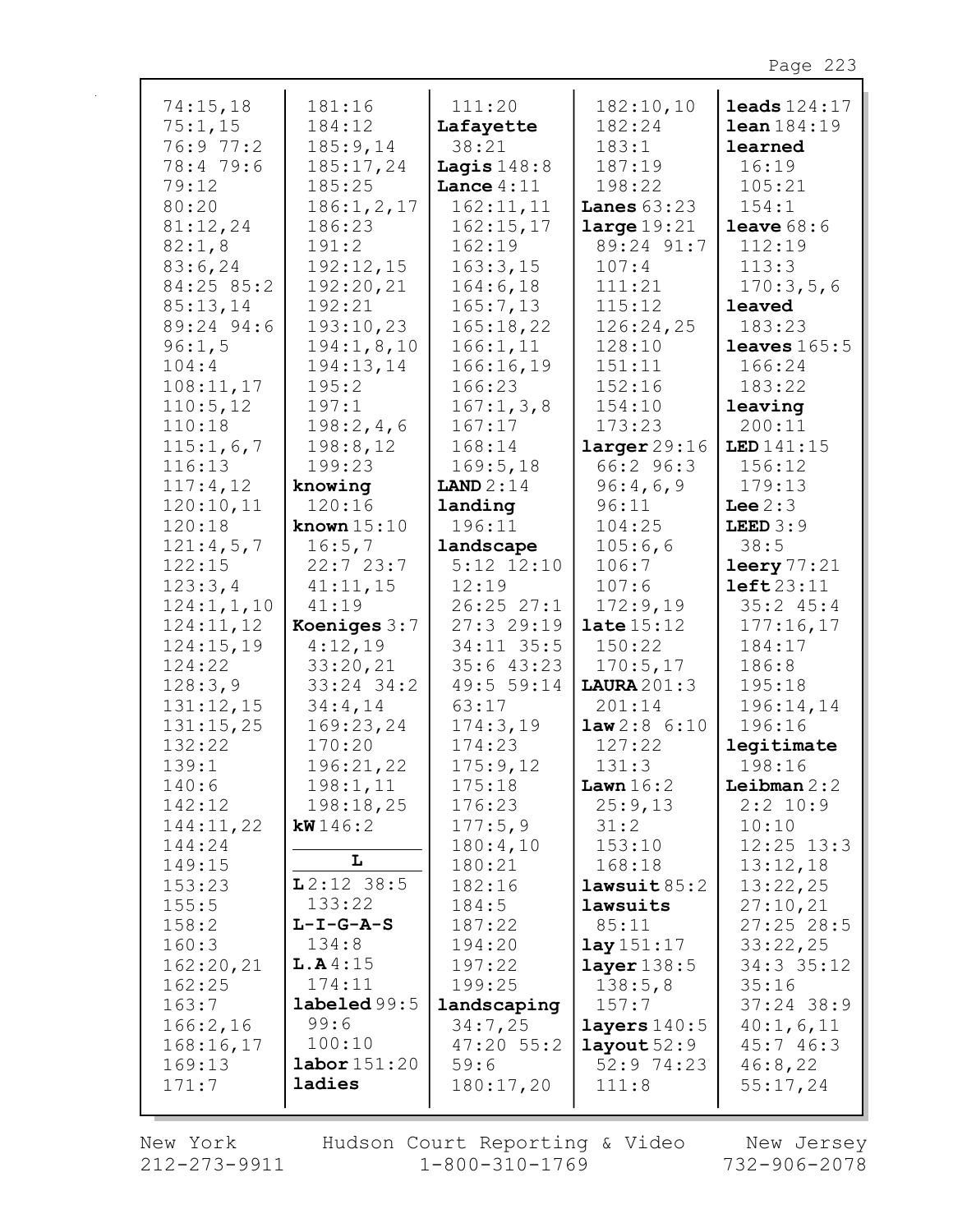| 61:12,16               | 111:13,15             | 32:18,21              | 172:10,15     | 115:21              |
|------------------------|-----------------------|-----------------------|---------------|---------------------|
| 82:9 86:1              | 111:18,25             | 53:3,5                | 172:22        | 128:16,23           |
|                        |                       |                       |               |                     |
| 86:10,15               | 112:8,10              | 58:6 71:7             | 185:10        | 129:2,23            |
| 88:4,8,19              | 112:12,15             | 101:1                 | 187:3         | 130:6,18            |
| 88:23                  | 113:22                | 141:9,10              | 188:2         | 130:21,25           |
| 91:23                  | 118:11,15             | 141:13,20             | 195:1         | 132:12              |
| 94:13                  | 120:4                 | 141:21                | $line-of-$    | 133:5,8             |
| 125:7,16               | 144:22                | 143:9,10              | 193:11        | 134:4,9             |
| 126:9                  | 170:23                | 156:10,11             | linear        | 135:7,10            |
| 129:15,18              | 179:3,11              | 156:12,14             | 197:12        | 135:15              |
|                        |                       |                       |               |                     |
| 129:21                 | 179:19                | 156:18,20             | lines 48:5    | 136:18              |
| 132:16,19              | levels                | 156:24                | Lippert $1:8$ | 139:9               |
| 132:21,24              | 144:15,20             | 157:6                 | 3:184:3       | 140:23              |
| 133:16,25              | 146:4                 | 162:4,6               | $6:1, 8$ 10:1 | 141:8               |
| 135:8,13               | license               | 170:4,6,11            | 10:2,15       | 144:1               |
| 135:16,21              | 38:25                 | 170:15,18             | 11:1,4        | 153:5               |
| 135:25                 | 201:15                | 170:23                | 13:19 14:4    | 157:14,17           |
| 136:8,14               | licensed              | 175:16                | 14:9 30:20    | 157:21              |
|                        |                       |                       |               |                     |
| 141:9,23               | 87:4,5,5              | 178:19,20             | $31:7$ 33:11  | 158:14              |
| 142:14,20              | 174:18,25             | 178:23                | 33:14         | 160:21,24           |
| 152:5                  | $\text{life}$ 20:20   | 179:2,10              | 34:16 35:4    | 161:14              |
| 161:17                 | 123:2                 | 179:11,12             | 35:18,22      | 162:8,10            |
| 162:13,18              | 186:8                 | 179:12,13             | 37:3,10,18    | 162:16              |
| 174:4,14               | lifespan              | 179:18                | 39:13         | 164:10              |
| 177:2                  | 184:12,16             | 181:9,11              | 40:17,21      | 167:22              |
| 198:9,15               | 185:1, 14             | 181:15,23             | 44:15         | 168:1,22            |
| length 194:9           | Ligas $4:3$           | 182:6                 | 45:14         | 168:25              |
|                        |                       |                       |               |                     |
| lengthen               | 12:17                 | lights $26:21$        | 53:10,14      | 169:20              |
| 23:24                  | 133:11,14             | 151:17                | 61:17,23      | 170:21              |
| let's 9:13             | 133:21                | 179:19                | $62:2$ $64:9$ | 171:1,20            |
| 35:640:6               | 134:3,6,8             | limited               | 74:3 75:12    | 173:7,10            |
| 49:24                  | 134:13                | 170:15                | 76:14,17      | 173:25              |
| 58:15                  | 135:4                 | 184:16                | 80:3,6        | 175:8               |
| 84:19                  | 136:24                | <b>line</b> $24:1,10$ | 81:14         | 176:25              |
| $85:19$ $88:4$         | 139:5                 | 44:11                 | 83:11 84:1    | 181:6               |
| 113:17,18              | 142:10                | 47:18                 | 84:19 85:4    | 182:20              |
|                        |                       |                       |               |                     |
| 128:18,25              | 147:2                 | 55:19                 | 85:10,16      | 189:2               |
| 129:18,21              | 156:18                | 60:13                 | 86:21 87:7    | 192:1               |
| 129:22,23              | 171:6                 | 79:19 97:9            | 87:11,15      | 196:19              |
| 130:6                  | $\texttt{light26:19}$ | 100:22,22             | 88:10,12      | 198:21              |
| 163:21                 | 45:658:9              | 102:1,15              | 88:15         | 199:2,8             |
| $\text{letter } 52:24$ | 137:25                | 103:7                 | 89:12,15      | 200:7               |
| 127:22                 | 138:4                 | 131:19                | 90:8,18,22    | lipstick            |
| 180:3                  | 156:23                | 132:1,3               | 91:3,6,19     | 119:5               |
| 188:24                 | 158:11                | 139:22                | 92:19,24      | list153:13          |
| letting                | 179:3,4,4             | 144:18                | 93:13 94:4    | listen 35:6         |
|                        |                       |                       |               |                     |
| 16:14                  | 179:15,16             | 148:4,6,12            | 97:11         | listened            |
| level 30:9             | lighted               | 155:15                | 102:19        | 7:10                |
| 89:1 91:20             | 71:13                 | 165:25                | 104:14,16     | $\texttt{lit26:21}$ |
| 92:1                   | lighting              | 172:9,10              | 114:1         | 71:14               |
|                        |                       |                       |               |                     |

New York  $212 - 273 - 9911$ 

Hudson Court Reporting & Video<br>11 1-800-310-1769

New Jersey<br>732-906-2078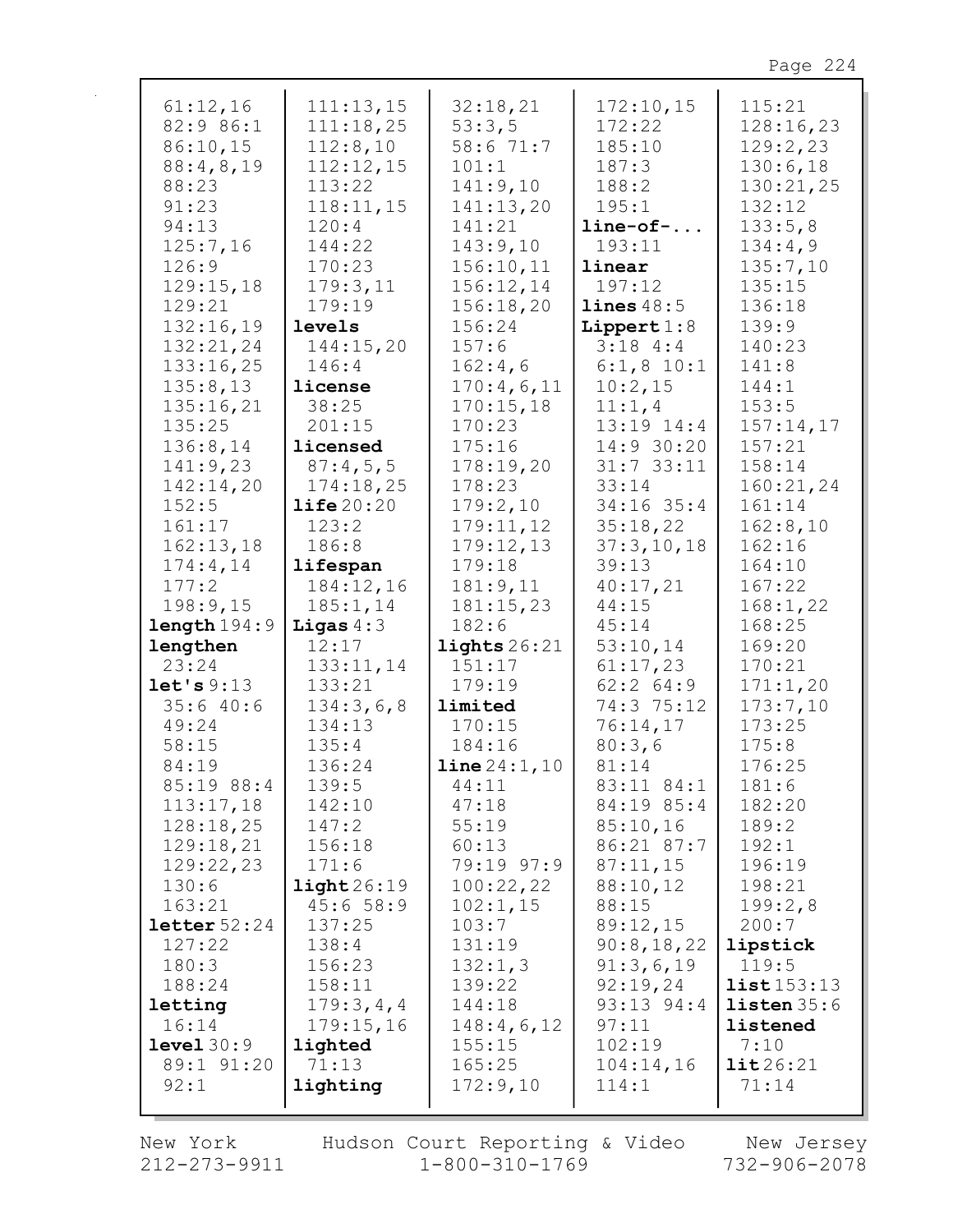| 76:23                    | 146:17                | longer 89:19      | 63:8                 | 179:19            |
|--------------------------|-----------------------|-------------------|----------------------|-------------------|
| 178:24                   | 147:18                | 109:4             | 160:10,10            | lower94:1         |
| literally                | 148:7,14              | longevity         | 10t1:56:18           | 96:16,23          |
| 154:20                   | 174:21                | 187:7             | 6:19,20              | 111:13,18         |
| 173:19                   | 176:2                 | look 44:17        | 10:18                | 111:25            |
| $l$ ittle $13:20$        | 177:22                | 56:25             | 11:11,12             | 112:7,11          |
| 19:15                    | locating              | $57:24$ 69:1      | 11:15                | 112:15            |
| 23:12,16                 | 21:2                  | 69:3 77:22        | 15:16                | 113:22            |
| $40:5$ $43:8$            | location              | 81:15             | 24:14                | 118:11,15         |
| 44:14 63:8               | 42:9 43:15            | 142:1, 2          | 41:16,17             | 173:21            |
| 75:1,3                   | 48:3 69:15            | 162:24            | 41:19,20             | 177:22            |
| 77:21 78:9               | 74:16,22              | 163:18            | 50:9,11              | lowest            |
| 82:19                    | 77:8 93:7             | 164:8,17          | 51:360:2             | 171:11            |
| 103:22                   | 93:9 106:8            | 181:22            | 60:2,6               | Lucie $16:5$      |
| 104:18                   | 142:9                 | 185:6             | 73:7 95:15           | lunch 89:21       |
| 108:21                   | 146:6                 | 186:5             | 103:15,16            | 90:25             |
| 120:18                   | 149:25                | 187:9             | 104:7                | 109:21            |
| 123:2,5                  | 150:15                | 188:24            | 107:1,9              | 112:19            |
| 129:6                    | 151:25                | 193:18            | 108:17               | 113:1,2           |
| 137:12                   | 152:10                | 194:17,18         | 115:1,3              | 125:19            |
| 143:19                   | 165:10                | 194:23            | 117:8                | 126:17            |
| 147:6                    | 176:13                | 197:3             | 122:19               | 127:10            |
| 173:14                   | 182:6                 | 198:1, 5, 13      | 124:20               | luxury 17:19      |
| 184:6                    | 193:1                 | $1$ ooked $78:14$ | 125:22               | 18:21             |
| 193:6                    | 195:16                | 78:18 81:7        | 126:17,21            | luxury-h          |
| 197:12,15                | locations             | 113:14            | 127:7                | 30:1              |
| 197:22                   | 157:24                | 114:5             | 134:6                |                   |
| live14:19                | 167:18                | 163:3             | 135:25               | M                 |
| 80:14,16                 | 176:5,8               | 194:3,20          | 144:13               | M13:8             |
| 90:23                    | 184:7                 | $1$ ooking $15:7$ | 149:11               | $M-A-R-K-$        |
| lived126:6               | lock 143:14           | 17:4,6            | 178:24               | 132:18            |
| living                   | 143:15,16             | 36:8 94:10        | 185:15               | $ma'$ am $161:14$ |
| 125:19                   | $locker$ $92:13$      | 110:25            | 186:8                | $main$ 42:19      |
| LLC $1:5$                | 111:20                |                   | 193:6,6,6            | 52:19,20          |
| $10:18$ $11:9$           |                       | 117:7,18          | 198:22               | 89:3 93:9         |
|                          | 112:6,16<br>112:19,25 | 120:12,19         | $\texttt{lets}11:13$ | 98:18             |
| LLP 2:2, 5<br>load159:18 |                       | 139:2             |                      | 111:16            |
|                          | 113:4,5,20            | 163:8             | 60:8                 | 120:4             |
| local 140:16             | 118:9,11              | 165:23            | $1$ oud $37:21$      | 143:12            |
| located                  | 118:12,19             | 183:8,24          | Louis $133:23$       | 147:25            |
| $11:11$ $22:7$           | lockers               | 184:2             | 135:22               |                   |
| 24:3 41:13               | 113:15                | 188:12            | $1$ ounge $89:5$     | 151:22            |
| 41:14,23                 | long21:25             | 192:23            | 122:4                | 160:18            |
| 42:1,8,18                | 77:3,20               | 197:5,24          | 131:9                | 161:7             |
| $43:10$ $44:1$           | 117:5                 | $1$ ooks $94:23$  | lower98:11           | maintained        |
| $59:2$ $93:11$           | 120:22                | 115:1             | low24:21             | 72:10             |
| 93:11                    | 139:5                 | 125:22            | 51:22                | maintenance       |
| 95:20                    | 141:22                | 158:7             | 137:10               | 42:22,24          |
| 98:15,17                 | 150:21                | lose 63:10        | 144:22               | 52:21             |
| 125:21                   | long-term             | 63:12             | 145:20               | 60:12             |
| 144:16                   | 19:5                  | loss 62:12        | 146:2                | 104:5,19          |
|                          |                       |                   |                      |                   |

New York 212-273-9911 Hudson Court Reporting & Video<br>1-800-310-1769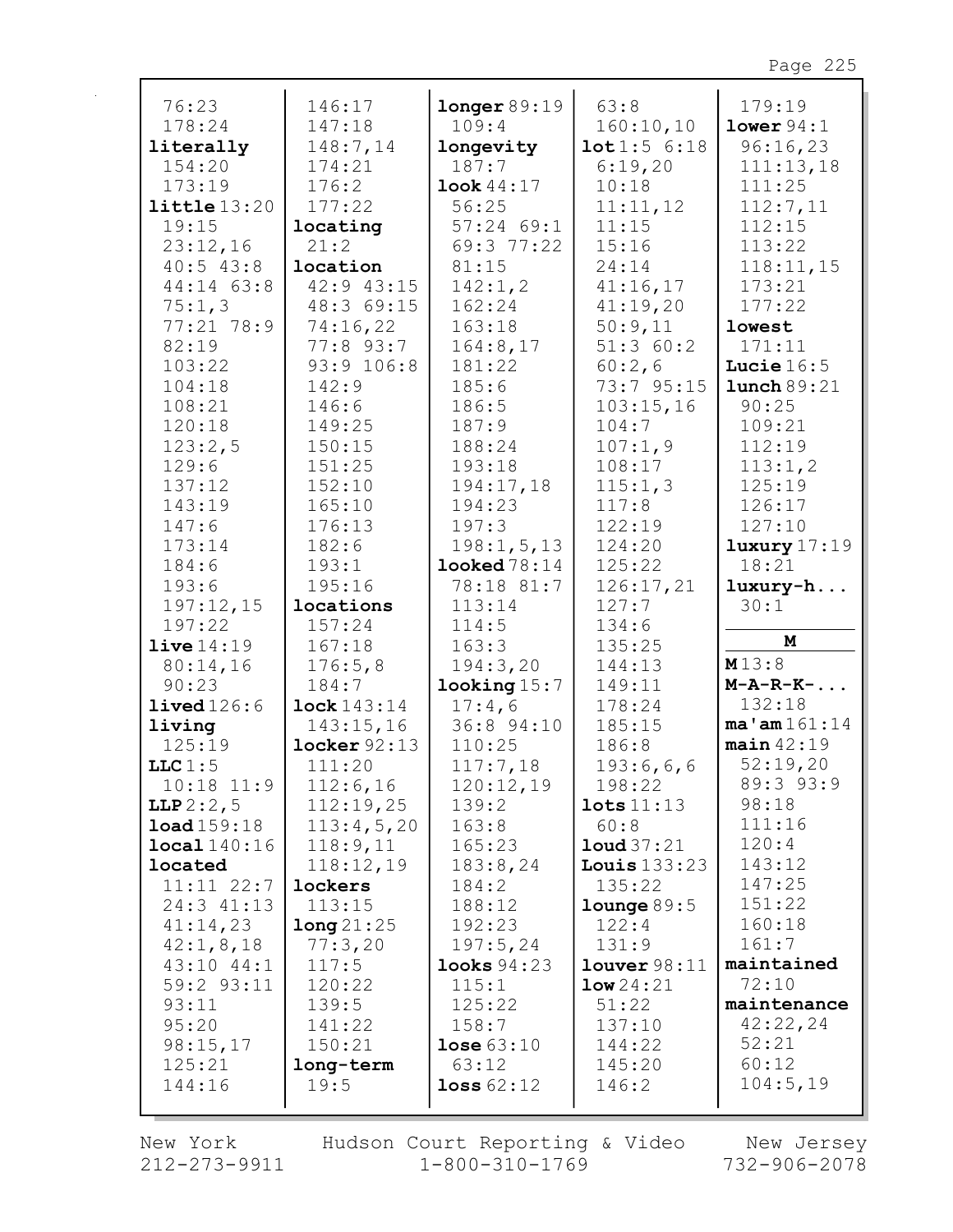| 107:1,3,11             | Maria $2:14$          | 100:25                  | 7:8,10,15      | 83:12 89:4     |
|------------------------|-----------------------|-------------------------|----------------|----------------|
| 107:24,25              | $6:14$ 84:3           | 107:17                  | 7:18,19,20     | 90:13,18       |
| 152:24,24              | Mario $4:11$          | 175:20,21               | $7:20$ 9:8     | 90:24          |
|                        |                       |                         |                |                |
| 152:25                 | 162:11                | 189:19                  | 46:6 66:17     | 91:13,16       |
| $\texttt{major} 10:20$ | mark 3:14             | 190:2                   | 78:12          | 92:5 109:3     |
| majority               | $4:14$ 39:25          | math 119:23             | 129:10,10      | 110:11,16      |
| 16:622:5               | 40:645:10             | matter 1:3              | 129:13,17      | 110:16,18      |
| 23:5                   | 46:16,17              | 20:20                   | 132:8          | 110:19         |
| 107:15                 | 80:13 88:4            | 44:19                   | 188:10,15      | 115:22         |
| majors $22:20$         | 91:24                 | 62:21,21                | 198:20         | 118:17         |
| makeshift              | 171:23                | 155:18                  | 199:10,10      | 119:1          |
| 117:22                 | 176:22                | 159:8                   | 199:11,15      | 125:18,18      |
| $\texttt{making} 15:9$ | 177:3                 | <b>MATTHEW</b> $1:14$   | 199:19,23      | 127:13         |
| $20:3$ 22:14           | Markantes             | $\texttt{mature} 26:25$ | meetings $6:9$ | 130:1          |
| 23:23                  | 132:15                | 189:9                   | 7:24           | 157:15,23      |
| 24:13,18               | $\texttt{marked}41:7$ | 197:20                  | Melillo        | 158:14         |
| 24:22                  | 45:13                 | maximum                 | 174:21         | 160:22,25      |
| 94:11                  | 46:21 88:7            | 44:12                   | melt140:21     | 168:10         |
| 126:22                 | 142:16                | 50:20                   | melting        | 182:20         |
| 128:3                  | 177:3,7,8             | 99:17                   | 137:18         | 188:4          |
| <b>MALE 96:3,5</b>     | mask 7:4              | Mayor $1:9$             | 159:21         | 189:3          |
| 164:1                  | 134:5                 | 9:24                    | member 1:11    | 192:2          |
| 165:12                 | 157:21                | mean $8:11,22$          | 1:12,13,14     | 199:17,21      |
| 168:20                 | $masks 7:3$           | 57:3 89:18              | 1:15,16        | 200:2          |
|                        |                       | $93:1$ $94:7$           | 15:11 32:5     | membership     |
| management             | massage               |                         |                | $12:1$ $17:11$ |
| 16:11,14<br>38:23      | 111:23                | 110:12                  | 89:5 90:10     |                |
|                        | 118:12                | 111:8                   | $90:12$ $96:3$ | 21:24,24       |
| manager                | massive               | 125:5,16                | 96:5           | 29:10          |
| 16:14                  | 89:22                 | 129:16                  | 118:15         | $30:15$ 32:2   |
| Mancinelli             | 110:14,24             | 161:3                   | 121:21         | 91:12          |
| $2:8$ 131:4            | master                | 185:22,25               | 122:3          | 97:13          |
| manpower               | 192:18                | 188:12                  | 127:18         | 109:1          |
| 151:5                  | master's              | 189:8                   | 157:18         | membrane       |
| manufacture            | 87:2                  | Meaning                 | 164:1          | 26:18,22       |
| 144:8                  | match94:11            | 32:21                   | 165:12         | 140:3,3,8      |
| manufact               | 98:9                  | means $17:25$           | 168:20         | memo $114:23$  |
| 25:24                  | material              | 124:21                  | members $12:2$ | memories       |
| $30:25$ 47:5           | 81:6 98:11            | measures                | 17:10          | 15:16          |
| 133:13                 | 101:2                 | 56:13                   | 21:17,23       | men 151:11     |
| 144:9                  | 137:24                | measuring               | 22:2,6         | mens $111:19$  |
| manufact               | 138:7                 | 102:22                  | 28:9 30:10     | mention $59:3$ |
| 134:18                 | 141:5                 | mechanical              | 30:20          | 156:12         |
| maples                 | 145:3,6               | 143:2                   | 33:12,15       | 158:24         |
| 175:23                 | 158:23                | mechanism               | $35:10$ 36:1   | 170:2          |
| MARC $2:2$             | 183:19                | 139:18                  | 40:12          | 178:19         |
| March $26:7$           | 187:12                | meet $30:9$             | 44:16 64:9     | mentioned      |
| 27:2028:4              | materials             | 180:6                   | $72:18$ $74:4$ | 65:4 66:23     |
| 150:23                 | 93:15,19              | meeting $6:2$           | 75:12 76:9     | 67:12          |
| MarCraft               | 93:21                 | 6:4,10,15               | 76:11,11       | 80:19 98:6     |
| 144:9                  | 94:20 98:9            | 6:23,25                 | 80:3,7         | 107:10         |
|                        |                       |                         |                |                |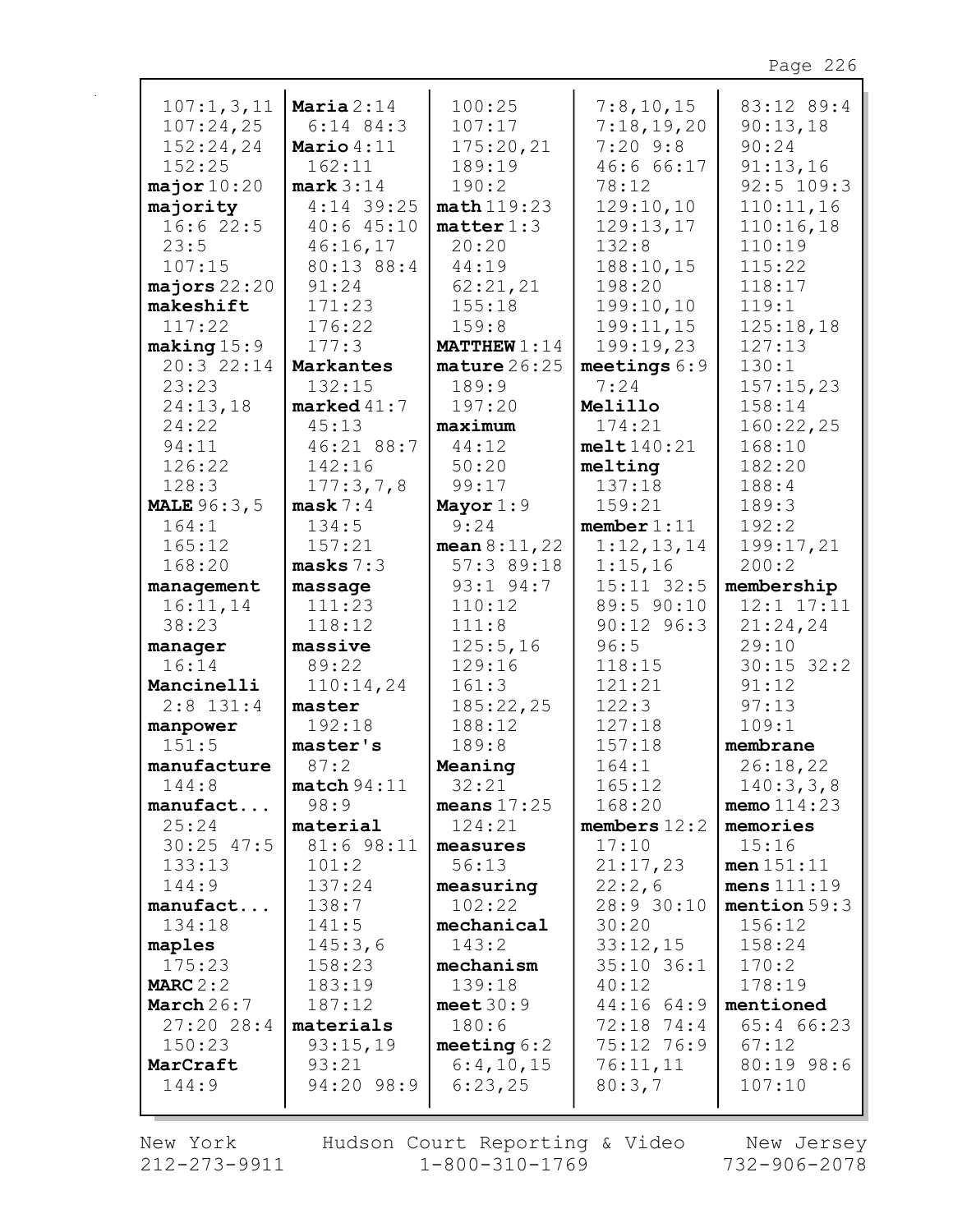| 123:8            | 117:22           | modernized            | 138:25             | near 32:9     |
|------------------|------------------|-----------------------|--------------------|---------------|
| 142:6            | 118:1,10         | 11:18                 | municipal          | 44:2 51:19    |
| 156:10           | 118:17,21        | modifica              | 6:12               | 98:18,19      |
| 158:22           | 119:4,18         | 48:2 69:14            | 146:12,13          | 185:14        |
| 159:2            | 120:3,25         | modifica              | municipa           | nearly 14:19  |
| 170:1            | 121:20           | $12:5$ 22:15          | 39:8               | 115:9,10      |
| mentioning       | 123:23           | 48:366:3              | Myerson 2:8        | nearest       |
| 66:19            | 125:17           | 132:7                 | 131:3              | 44:10         |
| 177:21           | 130:4,9,13       | 162:4                 |                    | 102:1         |
| mess $126:7$     | 175:13,16        | modified              | N                  | nearing       |
| $metal$ $154:19$ | 177:18,20        | 52:16                 | N2:1, 123:1        | 17:24         |
| 154:20           | 178:20           | 63:18                 | 4:1 5:1            | necessarily   |
| mic13:20         | 179:5            | modifying             | $13:8$ 38:5        | 124:4         |
| 14:2 86:22       | 182:10           | 11:21                 | 38:5 86:7          | 135:4         |
| microphone       | 187:22           | 49:21                 | 133:22             | necessary     |
| 37:11            | 194:21           | modular               | N.J.P.A            | 50:10         |
| microphones      | military         | 145:23                | 145:6              | 182:7         |
| 40:12            | 144:12           | money $20:13$         | name $13:14$       | 193:19        |
| middle17:7       | million          | 20:2023:3             | 13:15,23           | need18:25     |
| 25:13            | 18:16            | 108:12,16             | 14:18 18:4         | $19:25$ 32:4  |
| midway 5:10      | mimicking        | Montclair             | 22:17              | 33:1 39:25    |
| 11:18            | 94:8             | 22:18                 | 33:18,20           | 52:18         |
| 20:11,12         | minus 93:17      | months $84:12$        | 33:23              | 71:14         |
| 20:13,15         | mind25:20        | 121:1                 | 34:17              | 82:10         |
| 20:16,17         | 36:2 62:20       | 150:11                | 38:10,11           | 89:17,24      |
| 20:18,24         | 135:13           | 182:5                 | 80:10,12           | 91:23         |
| $20:24$ $21:1$   | 148:25           | Montvale 2:9          | 80:13              | 95:20         |
| 21:12,16         | minimal          | morning               | 86:11,12           | 103:21        |
| $31:23$ $32:9$   | 73:13            | 51:11                 | 86:13,14           | 104:2         |
| 32:15            | minimize         | 184:21                | 132:13,19          | 123:4         |
| 43:10,14         | 73:13            | mountain              | 134:1, 2, 3        | 127:19,22     |
| 48:24            | minimum          | 23:11                 | 134:7,7            | 128:3         |
| 49:25 52:5       | 184:22           | move $13:19$          | 158:17             | 136:24        |
| 52:17            | minus 167:7      | 37:10,14              | 161:17             | 149:14        |
| 65:22 75:5       | minute $44:16$   | 40:19                 | 171:23             | 155:21        |
| 87:24 88:6       | 45:8             | 86:21,24              | 174:15,16          | 167:11        |
| 89:1 93:10       | minutes          | 86:25                 | 174:17             | 173:23        |
| 93:12,25         | 128:17,18        | 109:4                 | <b>NASA</b> 144:11 | 180:10        |
| 94:1 95:23       | $missed$ $111:9$ | 172:25                | nationally         | 184:7         |
| 99:21            | 113:23           | $\texttt{moved29:14}$ | 30:13              | 186:4         |
| 105:4,5,6        | Missouri         | moving 24:6           | native             | 187:16        |
| 105:11,13        | 133:23           | 24:7,8                | 175:19,25          | 198:9         |
| 105:14           | 135:22           | 72:2                  | 197:16             | needed $51:3$ |
| 107:5,21         | mistaken         | 113:14                | natural            | 60:13         |
| 108:3            | 172:21           | 180:23                | 51:17,24           | 111:2         |
| 109:12,22        | 194:24           | 193:23                | 137:21             | 125:13        |
| 112:22           | mitigation       | 195:13                | naturalized        | 150:21        |
| 113:3,8,18       | 52:2             | multipur              | 197:17             | 181:25        |
| 117:5,10         | modeling         | 92:8                  | nature             | 191:10,16     |
| 117:11,18        | 183:11,21        | mundane               | 159:22             | 191:22        |
|                  |                  |                       |                    |               |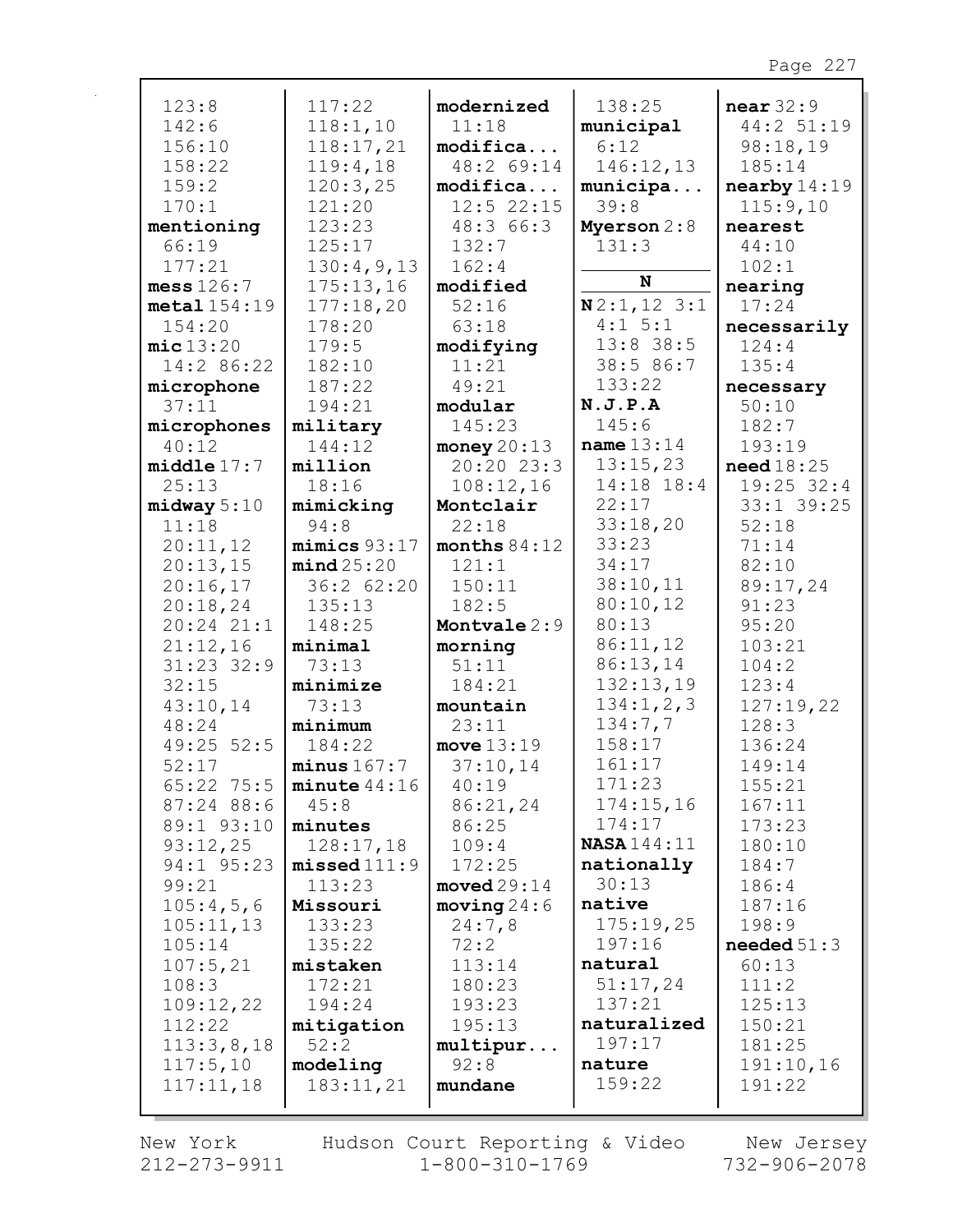| needing        | 38:24 39:8   | 188:14             | 150:1                      | 38:24          |
|----------------|--------------|--------------------|----------------------------|----------------|
| 120:23         | 42:24        | 190:4              | Notary 201:3               | 51:25          |
| needless       | 43:14,16     | nicely             | 201:4,15                   | obviously      |
| 15:15          | 43:20,20     | 197:21             | 201:15                     | 16:13          |
| needs $9:10$   | 48:17,18     | <b>Nick 132:15</b> | note $12:8$                | 36:24          |
| 28:12          | 52:17,18     | 132:19             | 20:11                      | 71:22          |
| 30:10          | 61:25        | night31:25         | 45:21                      | 104:5          |
| 36:24          | 65:16,23     | 32:22              | 180:4                      | 121:14         |
| 69:14          | 66:11        | 71:13,14           | $\texttt{noted} \, 200:13$ | 125:17         |
| 176:17         | 68:11 75:6   | 76:24              | notes $58:3$               | 158:2          |
| 185:17,24      | 75:18 78:1   | 114:22             | 115:25                     | 163:4,17       |
| neighbor       | 78:3 81:2    | 161:25             | notice $6:12$              | 181:17         |
| $12:4$ 23:17   | 82:14,18     | 170:2,5,17         | 120:20                     | 191:10,15      |
| 24:17          | 83:1, 1, 2   | 180:16             | 199:14                     | 198:21         |
| 116:21,24      | 87:6,23      | 181:10             | notices $6:15$             | occupancy      |
| 116:25         | 88:6 96:25   | 182:5              | notifica                   | 124:11         |
| 121:6          | 105:4,6      | nighttime          | 6:10                       | occupied       |
| 131:19,23      | 106:6,15     | 158:10             | November $1:2$             | 125:5          |
| 176:9,10       | 106:16       | nine 19:3          | 5:66:3                     | 168:6          |
| 176:19         | 107:9,20     | 117:14             | 7:1926:7                   | occur127:20    |
| 177:21         | 108:3        | NJDEP $43:5$       | 27:13,19                   | 184:24         |
| neighbor's     | 109:2,9      | 58:16              | 41:2,7                     | occurred       |
| 24:20          | 112:5,6,21   | <b>NJIT 38:23</b>  | 163:17                     | 83:19          |
| neighbor       | 113:9,15     | noise25:20         | 199:11,13                  | October        |
| 25:13,14       | 113:18       | 144:5              | nowadays                   | 27:19,20       |
| neighbors      | 118:10       | 146:14,14          | 141:16                     | 28:3 45:22     |
| 24:4,9         | 119:22       | 194:1              | number48:25                | 163:24,25      |
| $25:14$ $27:8$ | 120:25       | Noisy $101:15$     | $61:5$ $66:4$              | 164:5          |
| 102:7          | 135:24       | non-ever           | $67:15$ 90:6               | 166:18         |
| 188:19         | 145:16       | 163:12             | 106:24                     | off-site       |
| netting        | 153:11       | non-members        | 119:20                     | 152:12,18      |
| 190:17,24      | 172:12       | 31:24              | 123:10                     | 152:22,25      |
| 191:7,8,9      | 173:21       | 110:20             | 125:12                     | $off$ -the-    |
| 191:13,17      | 174:12,19    | noncombu           | 128:4                      | 27:14          |
| 193:8          | 174:22       | 145:8              | numbers                    | offense        |
| neutral        | 175:3        | normally           | 66:16                      | 77:19          |
| 26:15          | 186:15       | 51:11              | numerous                   | offering       |
| never $20:21$  | 187:20       | 167:5              | 175:2                      | 157:24         |
| 137:22         | 190:17       | north $41:25$      |                            | $offline 6:12$ |
| new 2:3, 6, 9  | 191:11       | $44:25$ 67:5       | $\circ$                    | 15:2           |
| $5:10$ 13:9    | 193:24       | 68:7 69:24         | 01:72:12                   | 190:21         |
| 14:20,23       | 196:3,24     | 147:22,23          | 13:8                       | officers       |
| $16:1$ $18:9$  | 201:4,5,7    | 147:24             | oaks 175:23                | 115:20         |
| 18:9 20:11     | 201:10,15    | 149:25             | 175:23                     | offices 2:8    |
| 20:23,24       | newest 94:18 | northeast          | $\texttt{path201:6}$       | 92:2,2         |
| 21:12,16       | newspapers   | 30:14              | object 85:11               | officially     |
| 23:24 25:7     | 6:11         | $41:23$ $42:2$     | obsolete                   | 6:11           |
| 28:18          | $nice$ 11:4  | northwest          | 20:19                      | offline 61:3   |
| 29:18,19       | 104:4        | 49:13              | obtain 83:17<br>obtained   | $oh\,37:12$    |
| 36:738:6       | 106:21       | northwes           |                            | 50:13          |
|                |              |                    |                            |                |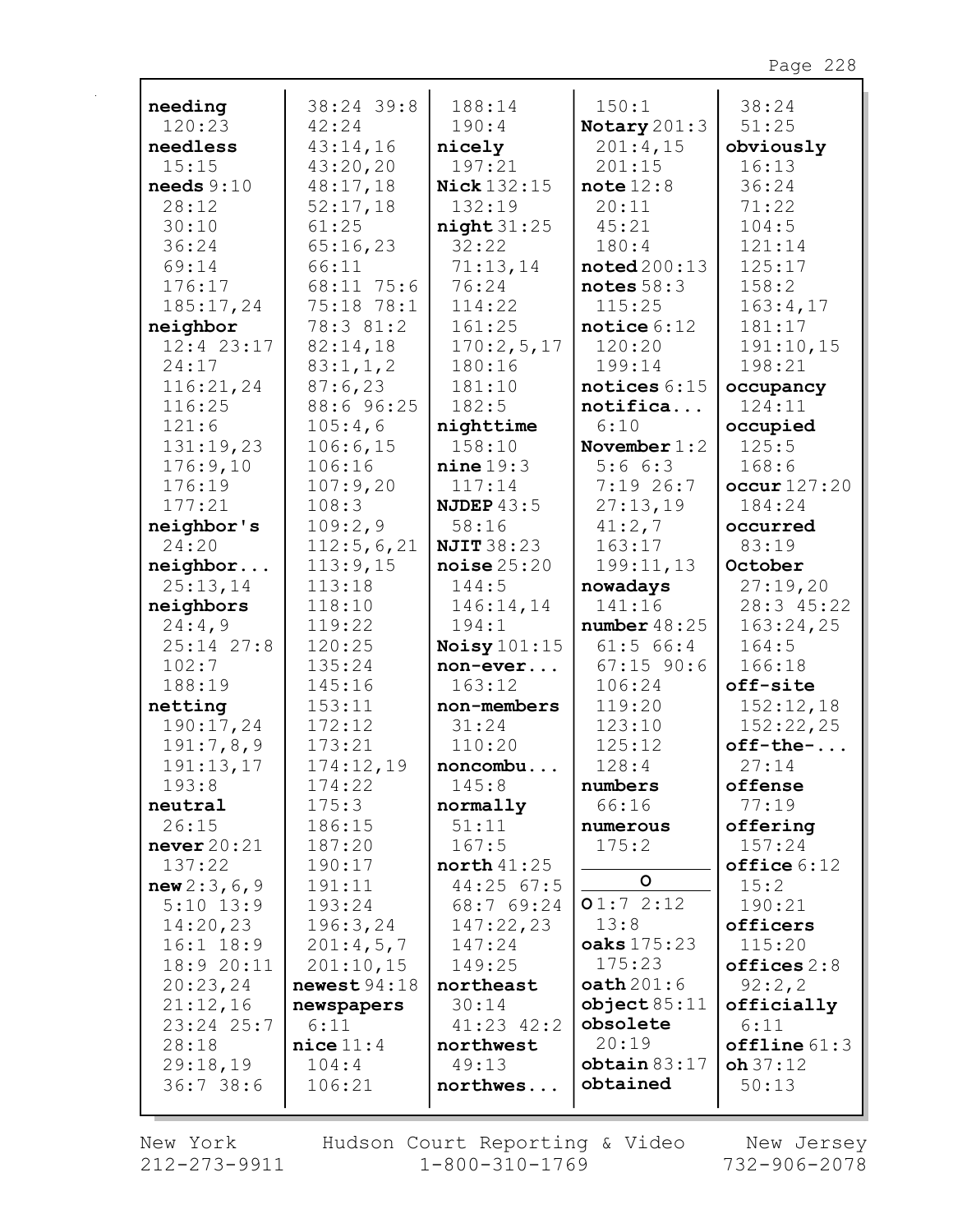| 59:11          | 119:10,15      | 139:10       | opened $141:2$ | 50:15          |
|----------------|----------------|--------------|----------------|----------------|
| 61:23          | 121:2,17       | 141:18       | opens $105:24$ | 145:16         |
| 70:17          | 122:10         | older 82:25  | operate $15:1$ | 146:14         |
| 76:17          | 126:9          | on-site      | 16:10          | 180:7          |
| 88:15          | 128:16,23      | 52:14        | 17:18          | orient39:20    |
| 195:7          | 129:20         | 65:12        | operating      | 146:22         |
| 198:11         | 130:18,21      | 66:11        | 15:24          | orientated     |
| okay 8:21, 21  | 131:24         | 104:23       | $25:17$ 26:6   | 41:10          |
| 10:15,25       | 132:4          | 124:7        | 145:24         | orientation    |
| 27:1628:1      | 133:5,10       | 152:15       | operation      | 41:22          |
| 28:5 31:15     | 134:10         | once 98:9    | 58:14          | original       |
| 31:18          | 135:12,16      | 100:12,24    | operations     | 113:24         |
| $34:14$ 37:2   | 135:21         | 132:6        | 16:13,15       | 119:8          |
| 40:21,23       | 136:14,18      | 140:2        | 134:19         | 192:18         |
| 44:18          | 136:21         | 172:17       | operator       | originally     |
| 46:15          | 141:8          | one-half     | 16:21          | 117:5          |
| $53:11$ $54:7$ | 142:20,21      | 137:3        | opportunity    | 175:18         |
| 57:7,12,14     | 145:14         | one-third    | 16:20          | ornamental     |
| 58:13 61:7     | 146:25         | 137:3        | 17:15,18       | 175:20,25      |
| 61:9,11        | 148:19         | ones 67:6,21 | 17:21          | outcome        |
| 62:4,8         | 153:16         | 69:24        | 46:13          | 201:9          |
| 65:1566:5      | 156:8          | 138:20       | 100:19         | outdoor        |
| $67:4$ 68:5    | 157:1,9        | 182:11       | 132:11         | 32:18,21       |
| 68:17,22       | 158:13,14      | 183:22       | opposed        | 89:9 98:14     |
| 69:4,21        | 160:19         | ongoing      | 172:15         | 105:20,22      |
| 70:23 71:5     | 169:2,18       | 57:25        | 173:2          | 106:19         |
| 71:10,16       | 170:20         | opacity      | opposite       | 122:4          |
| 74:2 76:13     | 171:19,20      | 138:8        | 57:18          | 131:8          |
| 76:18 77:1     | 173:4,10       | opaque       | 143:17         | outside        |
| 77:10          | 173:18         | 137:25       | optics         | 76:11 85:1     |
| 78:23          | 189:14         | 138:5        | 179:15         | 105:25,25      |
| 79:20,24       | 190:6          | 156:23       | option 73:6    | 106:4,5,20     |
| 80:1,6         | 191:21,25      | 157:4        | options        | 118:2          |
| 81:3 84:7      | 195:8,20       | 158:10       | 78:13          | 130:13,16      |
| 84:24          | 195:25         | 166:3        | Orange $16:2$  | 142:3,8        |
| 87:19          | 196:15         | open $6:9$   | 25:9,13        | 149:3          |
| 88:16,24       | 199:4,8        | $22:5$ 31:24 | $31:2$ $153:9$ | 156:24         |
| 91:6,8,19      | 200:5,7        | $34:9$ 44:5  | 155:3          | 170:12         |
| 91:25          | Oklahoma       | 49:22 98:8   | 168:18         | 172:3          |
| 93:13          | 87:2           | 98:12        | order $9:14$   | 190:20         |
| 96:12          | old5:8         | 120:17       | 18:17          | outsource      |
| 98:25          | 20:11,18       | 128:24       | 19:19          | 16:12          |
| 99:11          | 23:7,22        | 129:25       | 21:21          | overall $5:4$  |
| 100:8          | $42:19$ $44:3$ | 143:20,22    | 22:23          | $5:12$ $22:13$ |
| 101:12         | 45:2 46:19     | 161:24       | 24:10          | $40:25$ $41:5$ |
| 102:8          | 47:257:18      | 168:7,7,8    | 113:5          | 41:10          |
| 103:13         | 82:13          | 168:11       | 127:2          | $52:12$ 66:4   |
| 108:9          | 103:25         | 170:1,17     | 172:1          | 176:23         |
| 117:1,24       | 105:4          | 181:10       | ordinance      | 177:5,9        |
| 118:22         | 112:5          | 197:4        | 49:1 50:13     | 178:18         |
|                |                |              |                |                |

New York 212-273-9911 Hudson Court Reporting & Video<br>1-800-310-1769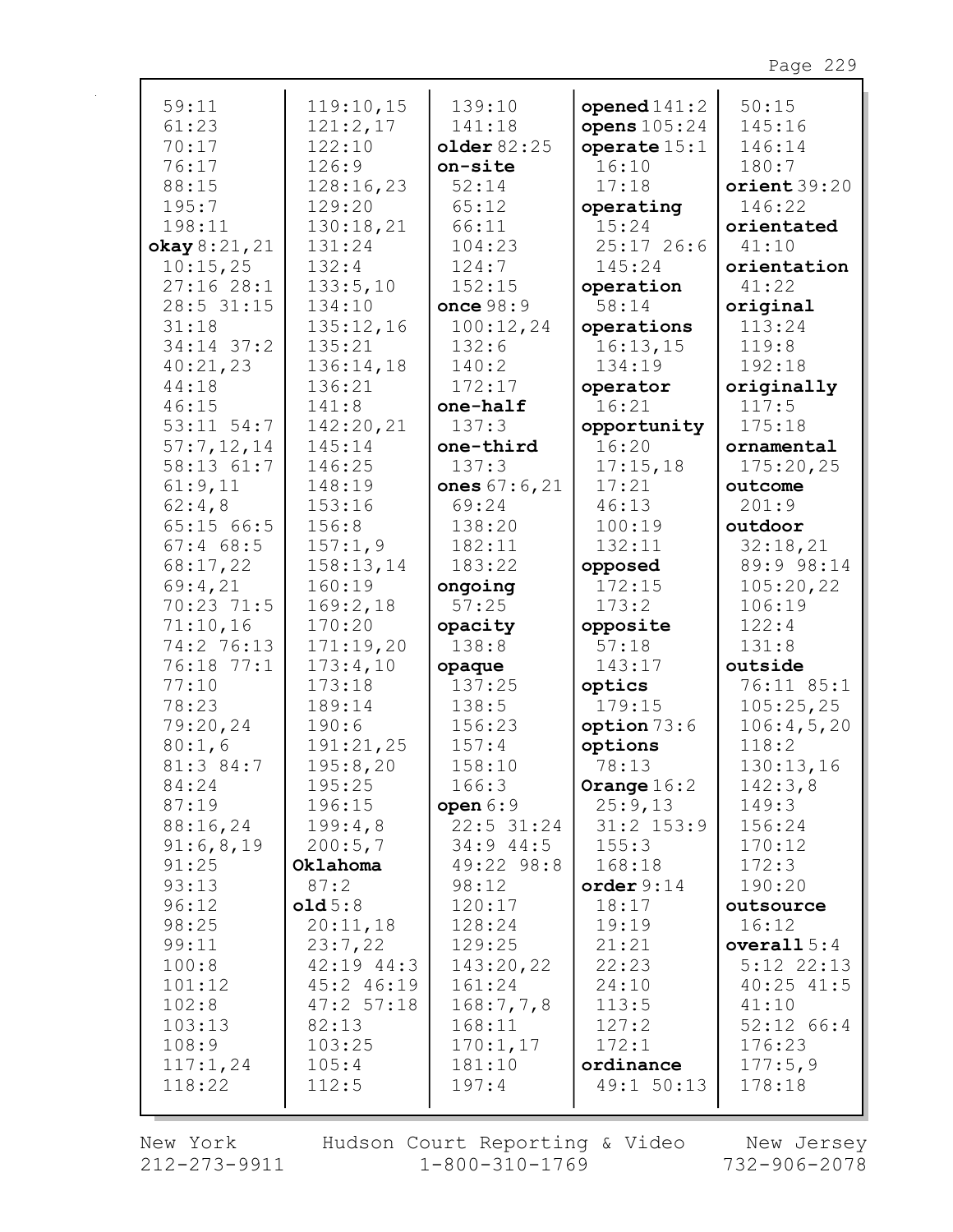| 192:24,24            | pallet               | 127:3,22         | 192:16            | 98:12               |
|----------------------|----------------------|------------------|-------------------|---------------------|
| overcame             | 151:13,14            | 127:24           | parties           | 105:8               |
| 154:16               | 152:9                | 128:14           | 16:12             | 106:4,19            |
| overflow             | pallets              | 175:24           | 201:7             | 106:20              |
| 76:6 82:15           | 151:19               | 177:19,19        | Partner 5:5       | 108:1               |
| overlap $51:9$       | 152:16               | 177:20           | 37:941:1          | 109:1,4             |
| overview             | pandemic             | 178:24           | 41:6              | 112:6               |
| 175:12               | 6:24                 | Parsippany       | Party $2:10$      | 120:19              |
| 179:22               | Panera               | $2:6$ 175:6      | pass 144:24       | 125:19,22           |
| overwhelmed          | 105:16               | part7:16         | Passaic 13:9      | 126:19              |
| 154:14               | panes $160:4$        | 11:23            | passive           | 141:11              |
| owner $11:10$        | paper $188:8$        | 17:19            | 123:25            | 161:25              |
| 16:6 84:21           | 194:20               | 18:19 20:9       | path 69:24        | 162:1               |
| 131:6                | par 23:23            | 32:12            | 70:7,11           | 167:10,11           |
| owner's              | 24:11,12             | 36:25            | 71:14             | 170:2,5,6           |
| 152:20               | 24:13,18             | $42:20$ $43:6$   | 84:10             | percent             |
| owners               | 24:22                | 43:22            | 160:14            | 113:12              |
| 135:20               | parachute            | $51:15$ $52:1$   | paths $170:2$     | 137:5,8             |
| P                    | 141:5                | 52:364:25        | pathways          | 138:18              |
|                      | Paragon 2:9          | 66:6 67:13       | 178:21            | 141:18              |
| P2:1, 1, 12<br>38:5  | parallel             | 68:3 69:10       | 179:5,17          | 155:13              |
| P.E.2:15             | 70:8 191:3           | 69:19            | patiently         | 157:3               |
| 38:5                 | parcel $41:15$       | 70:24 72:7       | 76:19             | perfect             |
|                      | parents              | 72:10,23         | Patriot           | 71:16               |
| p.m1:2<br>26:13 29:3 | 15:12                | 73:2,21<br>81:10 | 63:23             | 138:24<br>147:16    |
| 31:12,12             | park 124:15<br>126:1 | 83:22            | pavement<br>70:15 |                     |
| 31:13,16             | parked               | 87:24            | paver 189:22      | perform             |
| 71:12                | 126:16               | 89:10,10         | 190:4             | 160:15,16<br>171:12 |
| 200:13               | parking 32:8         | 91:10,24         | Pawtucket         | performed           |
| P.P38:5              | 32:12,14             | 92:16            | 86:8              | 52:7                |
| PA2:8                | 32:16                | 94:21            | PE3:9             | performing          |
| package              | 49:24,25             | 103:15           | pedestrian        | 42:15               |
| 21:11                | 50:3,7,15            | 107:24           | 149:21            | perimeter           |
| 45:25 46:1           | 50:17,18             | 112:5            | 179:3             | 137:10              |
| 83:22                | 50:21,22             | 113:24           | penetrate         | 139:21              |
| 92:17                | 72:16 73:3           | 119:7            | 140:20            | 142:25              |
| packet $88:20$       | 73:7,11,15           | 123:25           | 156:23            | 159:3               |
| 91:21                | 73:16,17             | 156:2            | 157:7             | period              |
| pad147:5,9           | 122:12,17            | 166:25           | penetrating       | 121:16              |
| 150:1                | 122:20,22            | participate      | 138:4             | permit 63:1         |
| 178:13               | 123:4,10             | 7:22             | people $7:7$      | $66:7$ 124:1        |
| 190:11               | 123:21               | 199:18,19        | 7:17,21           | permit's            |
| page $5:3$           | 124:3,7,9            | particular       | $9:10$ 27:8       | 63:3                |
| 54:11                | 124:14,16            | $6:13$ $71:18$   | 28:19,22          | permits $43:5$      |
| 96:20                | 124:20,25            | 138:19           | 35:15             | 51:25               |
| 155:7                | 125:8,10             | 143:24           | 72:20             | permitta            |
| pages $40:1$         | 126:12,14            | 154:8            | 74:18 85:1        | 62:22               |
| palette              |                      |                  |                   |                     |
|                      | 126:16,22            | 169:12           | 89:20             | permitting          |
| 189:25               | 126:23,24            | particul         | 90:19,23          | 39:4 58:17          |

 $\mathbf{r}$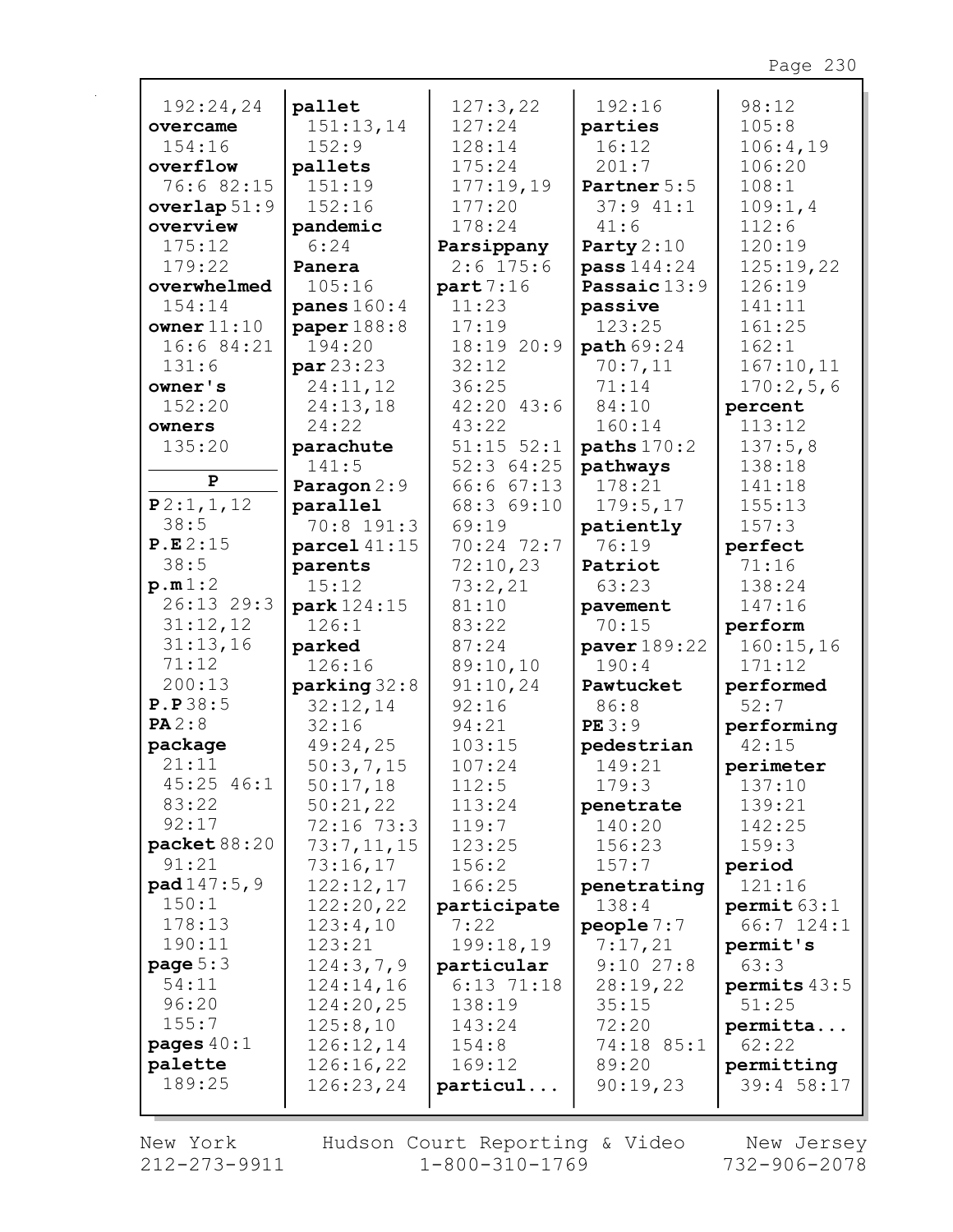| person 7:17        | 152:10               | 173:21              | 124:23            | playable              |
|--------------------|----------------------|---------------------|-------------------|-----------------------|
| $7:21$ 8:25        | picked 98:13         | plain 158:8         | 128:13            | 22:23                 |
| 35:761:5           | picture 95:3         | plan 5:4,4          | 158:1             | players               |
| 103:20             | pickleball           | 5:10,12             | 161:10            | 24:15,24              |
| 195:5              | 68:8                 | 10:20               | 186:2             | playing               |
| personally         | picture              | 11:15               | 199:5,6           | 112:23                |
| 190:20             | 101:16               | 18:16               | 200:1             | 126:15,19             |
| perspective        | 163:16               | 22:13 28:7          | planning 1:1      | please $7:4,5$        |
| $5:8$ 46:18        | pictures             | 29:15 32:8          | $2:4$ 6:3         | $9:15$ 11:6           |
| 46:25              | 185:15               | 32:11,12            | 16:1621:2         | 12:25                 |
| pervious           | piece $17:6$         | 40:2, 4, 15         | 29:5,11           | 13:14                 |
| 64:23              | 152:16               | 40:25,25            | 36:21,22          | 14:14                 |
| 66:11,11           | 172:19               | 41:5,5              | $36:23$ $37:1$    | 33:18 34:1            |
| 66:13 71:4         | pieces $142:1$       | 48:15               | 167:10            | 34:16                 |
| 71:5               | Piermont 4:9         | 54:21               | 191:6             | 37:23,24              |
| 189:20             | $4:11$ $22:12$       | 58:22               | plans 19:16       | 38:10,16              |
| <b>Pete</b> 169:23 | 36:3,9               | 87:23 88:5          | $19:17$ $23:8$    | 39:22                 |
| 196:21             | 42:7,8,19            | 93:7,8              | 29:6 34:12        | 45:10                 |
| Peter $1:16$       | 42:23                | 95:998:6            | 114:23            | 46:23                 |
| 3:74:12            | 52:22 62:3           | 98:21 99:4          | 134:24            | 61:13                 |
| $4:19$ 33:20       | 84:11                | 99:5                | 142:11            | 80:11                 |
| <b>PGA</b> 22:20   | 92:22                | 102:10              | 170:19            | 85:23 86:1            |
| phenomenal         | 158:21               | 115:12              | 179:8             | 86:11,18              |
| 18:23              | 161:16               | 122:23              | 187:22            | 87:20                 |
| 108:25             | piers $36:4,4$       | 125:10              | 198:23            | 96:24                 |
| phone $61:4$       | piq119:6,6           | 142:19              | 199:25            | 128:19                |
| phonetic           | pine 181:3           | 146:23              | plant175:20       | 129:2                 |
| $42:4$ $43:1$      | 183:16               | 147:3,15            | 175:21            | 132:14                |
| photo158:5         | 184:1                | 147:18              | 183:19            | 133:15,16             |
| 163:13             | 186:7                | 148:22              | 186:9             | 134:1,13              |
| photograph         | 187:4,4              | 170:23              | 187:12            | 137:1                 |
| 45:15,20           | 189:12               | 175:18              | 197:14            | 147:15                |
| 163:4,16           | pines 22:19<br>189:8 | 176:21,21<br>176:23 | planted<br>29:17  | 158:18<br>162:3       |
| 164:2,3<br>165:24  | pioneering           | 177:5,9             |                   | 174:4,15              |
| Photogra           | 108:23               | 179:2               | planting<br>183:5 | 177:4                 |
| 5:745:12           | piped51:17           | 180:4,10            | plantings         | 180:19                |
| photographs        | pitch159:18          | 180:21              | 48:11 49:7        | 186:5                 |
| 45:17,21           | Pitney $2:5$         | 181:9,11            | 49:8              | 199:16                |
| 45:24 46:1         | 11:3                 | 182:10,14           | play $32:22$      | 200:10                |
| 157:23             | place $74:13$        | 182:16              | 44:5 76:24        | pleasure              |
| 162:22             | 74:15,20             | 183:4               | 109:21,24         | 175:3                 |
| 164:4              | 91:17                | 184:4               | 117:13            | Pledge $6:7$          |
| photos $27:1$      | 126:1                | 185:21              | 118:20            | $\text{plenty } 57:8$ |
| 141:25             | 137:21               | 188:7               | 127:10            | 124:16                |
| 163:23             | 140:2                | 192:18              | 167:11,18         | plug $184:8$          |
| physically         | 187:13               | $planner$ $2:16$    | 176:12            | plus 49:6             |
| 15:18              | placed26:8           | 12:20               | 177:25            | 50:11                 |
| pick 14:1          | 151:18               | 64:16,19            | 178:2, 2, 16      | 105:19                |
| 151:13             | 172:11               | $65:9$ $96:22$      | 182:6             | 109:13                |
|                    |                      |                     |                   |                       |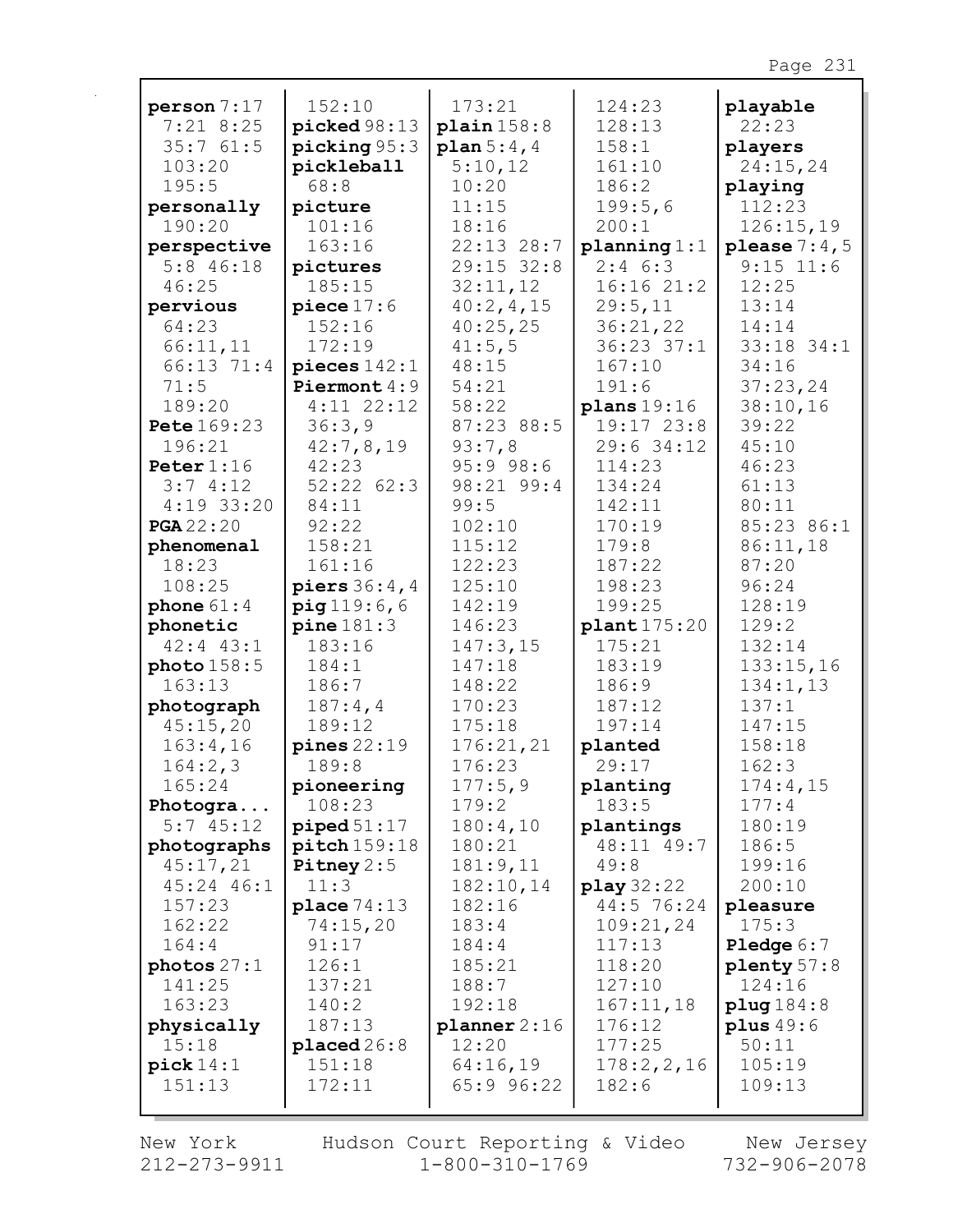| 122:3,4<br>123:14<br>127:6<br>pneumatic<br>139:16<br>point24:1<br>44:21<br>49:20<br>53:22<br>56:23 64:5<br>70:22 82:1<br>93:797:3<br>102:9<br>119:2<br>124:18<br>147:3,19<br>152:9<br>171:9<br>173:1<br>182:4<br>185:8<br>200:4 | 110:6,12<br>110:17<br>112:1,3,4<br>112:7,14<br>112:17,18<br>112:19<br>113:17<br>118:10,13<br>118:16<br>121:14<br>127:10<br>131:22<br>135:1<br>178:6,7,7<br>178:8,13<br>178:14,15<br>178:15<br>181:12,17<br>181:24<br>182:24<br>189:21<br>190:8,9 | 185:2<br>posted $6:12$<br>potential<br>66:12<br>69:13<br>pound 159:18<br>pour 169:8<br>poured $172:9$<br>power $143:7$<br>145:24<br>powers<br>145:19<br>PP3:9<br>practical<br>137:6<br>138:15<br>practice<br>89:7<br>practicing<br>175:1<br>preliminary<br>5:46:17<br>10:20 | president<br>135:19<br>pressure<br>137:18<br>139:17<br>140:10,10<br>140:11,14<br>140:14<br>141:7<br>143:6,7,23<br>159:14,15<br>159:20<br>pressurized<br>159:5<br>presume 98:2<br>pretty 17:22<br>18:23<br>51:21 68:1<br>93:3<br>150:13,18<br>160:17<br>161:6 | 118:3<br>125:11,12<br>125:15<br>177:16<br>178:21<br>probably<br>27:18<br>34:13<br>64:15,18<br>70:16<br>98:11<br>104:12<br>112:24<br>121:1<br>125:22<br>132:3<br>138:17<br>141:17<br>148:11<br>150:25<br>151:3<br>152:23,24 |
|---------------------------------------------------------------------------------------------------------------------------------------------------------------------------------------------------------------------------------|--------------------------------------------------------------------------------------------------------------------------------------------------------------------------------------------------------------------------------------------------|-----------------------------------------------------------------------------------------------------------------------------------------------------------------------------------------------------------------------------------------------------------------------------|--------------------------------------------------------------------------------------------------------------------------------------------------------------------------------------------------------------------------------------------------------------|----------------------------------------------------------------------------------------------------------------------------------------------------------------------------------------------------------------------------|
| points $139:6$<br>pole179:4                                                                                                                                                                                                     | Pool/Snack<br>100:10                                                                                                                                                                                                                             | $11:14$ $40:9$                                                                                                                                                                                                                                                              | 184:20<br>194:14                                                                                                                                                                                                                                             | 153:14<br>158:4                                                                                                                                                                                                            |
| pollution                                                                                                                                                                                                                       | poolside                                                                                                                                                                                                                                         | 40:14,25                                                                                                                                                                                                                                                                    | prevent                                                                                                                                                                                                                                                      | 164:22                                                                                                                                                                                                                     |
| 194:1                                                                                                                                                                                                                           | 131:24                                                                                                                                                                                                                                           | 41:4                                                                                                                                                                                                                                                                        | 157:8                                                                                                                                                                                                                                                        | 167:14                                                                                                                                                                                                                     |
| polyester                                                                                                                                                                                                                       | Poplar $4:12$                                                                                                                                                                                                                                    | premises                                                                                                                                                                                                                                                                    | prevents                                                                                                                                                                                                                                                     | 184:16                                                                                                                                                                                                                     |
| 138:7                                                                                                                                                                                                                           | 162:12,17                                                                                                                                                                                                                                        | 21:16                                                                                                                                                                                                                                                                       | 26:22                                                                                                                                                                                                                                                        | 185:5                                                                                                                                                                                                                      |
| pond 51:20                                                                                                                                                                                                                      | popular 29:8                                                                                                                                                                                                                                     | 30:16                                                                                                                                                                                                                                                                       | previous                                                                                                                                                                                                                                                     | problem                                                                                                                                                                                                                    |
| 60:5,11                                                                                                                                                                                                                         | porte-co                                                                                                                                                                                                                                         | prep100:16                                                                                                                                                                                                                                                                  | $35:1$ $154:6$                                                                                                                                                                                                                                               | $37:22$ 57:5                                                                                                                                                                                                               |
| 73:19                                                                                                                                                                                                                           | 94:22                                                                                                                                                                                                                                            | 116:9,14                                                                                                                                                                                                                                                                    | primarily                                                                                                                                                                                                                                                    | 62:22                                                                                                                                                                                                                      |
| ponds $43:3$                                                                                                                                                                                                                    | 106:22                                                                                                                                                                                                                                           | preparation                                                                                                                                                                                                                                                                 | 26:13                                                                                                                                                                                                                                                        | 66:18                                                                                                                                                                                                                      |
| pool18:4                                                                                                                                                                                                                        | portico                                                                                                                                                                                                                                          | 45:19                                                                                                                                                                                                                                                                       | primary                                                                                                                                                                                                                                                      | 81:17                                                                                                                                                                                                                      |
| 28:8, 10, 11                                                                                                                                                                                                                    | 94:19 95:2                                                                                                                                                                                                                                       | prepared $5:5$                                                                                                                                                                                                                                                              | 55:13                                                                                                                                                                                                                                                        | 101:13                                                                                                                                                                                                                     |
| 28:15,17                                                                                                                                                                                                                        | portion 22:6                                                                                                                                                                                                                                     | $9:3,7$ $41:1$                                                                                                                                                                                                                                                              | prime 17:8                                                                                                                                                                                                                                                   | 110:6                                                                                                                                                                                                                      |
| 28:20,23                                                                                                                                                                                                                        | 24:8 51:16<br>100:13                                                                                                                                                                                                                             | $41:6$ $44:22$<br>44:23                                                                                                                                                                                                                                                     | Princeton<br>175:6                                                                                                                                                                                                                                           | 124:7<br>126:11                                                                                                                                                                                                            |
| 28:23,24<br>$33:5$ 43:20                                                                                                                                                                                                        | position                                                                                                                                                                                                                                         | 46:25                                                                                                                                                                                                                                                                       | principal                                                                                                                                                                                                                                                    | 127:3                                                                                                                                                                                                                      |
| $50:23$ $51:5$                                                                                                                                                                                                                  | 14:15                                                                                                                                                                                                                                            | 158:6                                                                                                                                                                                                                                                                       | 174:20                                                                                                                                                                                                                                                       | problems                                                                                                                                                                                                                   |
| 72:21,24                                                                                                                                                                                                                        | 134:15                                                                                                                                                                                                                                           | 187:22                                                                                                                                                                                                                                                                      | prior17:25                                                                                                                                                                                                                                                   | 154:23                                                                                                                                                                                                                     |
| 98:19,21                                                                                                                                                                                                                        | positive                                                                                                                                                                                                                                         | present 8:3                                                                                                                                                                                                                                                                 | 61:18                                                                                                                                                                                                                                                        | proceed $6:21$                                                                                                                                                                                                             |
| 98:24 99:1                                                                                                                                                                                                                      | 143:22                                                                                                                                                                                                                                           | 9:5                                                                                                                                                                                                                                                                         | privacy                                                                                                                                                                                                                                                      | $7:14$ 11:6                                                                                                                                                                                                                |
| 99:6,9                                                                                                                                                                                                                          | 159:22                                                                                                                                                                                                                                           | presenta                                                                                                                                                                                                                                                                    | 193:25                                                                                                                                                                                                                                                       | proceeding                                                                                                                                                                                                                 |
| 100:16,19                                                                                                                                                                                                                       | possible                                                                                                                                                                                                                                         | 8:14 89:16                                                                                                                                                                                                                                                                  | private                                                                                                                                                                                                                                                      | $1:4$ 6:18                                                                                                                                                                                                                 |
| 100:19,23                                                                                                                                                                                                                       | 66:9 72:20                                                                                                                                                                                                                                       | 103:9                                                                                                                                                                                                                                                                       | $22:10$ $32:2$                                                                                                                                                                                                                                               | proceedings                                                                                                                                                                                                                |
| 102:6,12                                                                                                                                                                                                                        | 73:15                                                                                                                                                                                                                                            | 129:9                                                                                                                                                                                                                                                                       | $39:5$ $92:7$                                                                                                                                                                                                                                                | 198:17                                                                                                                                                                                                                     |
| 102:13                                                                                                                                                                                                                          | 114:13                                                                                                                                                                                                                                           | presented                                                                                                                                                                                                                                                                   | 92:9                                                                                                                                                                                                                                                         | process                                                                                                                                                                                                                    |
| 103:4                                                                                                                                                                                                                           | 146:18                                                                                                                                                                                                                                           | 158:2                                                                                                                                                                                                                                                                       | 121:21                                                                                                                                                                                                                                                       | 19:22                                                                                                                                                                                                                      |
| 109:9,24                                                                                                                                                                                                                        | 162:20,23                                                                                                                                                                                                                                        | presents                                                                                                                                                                                                                                                                    | $pro\,93:23$                                                                                                                                                                                                                                                 | 154:15                                                                                                                                                                                                                     |
| 109:25                                                                                                                                                                                                                          | 170:22                                                                                                                                                                                                                                           | 58:12                                                                                                                                                                                                                                                                       | 109:16                                                                                                                                                                                                                                                       | produce                                                                                                                                                                                                                    |

New York  $212 - 273 - 9911$  Hudson Court Reporting & Video<br>1-800-310-1769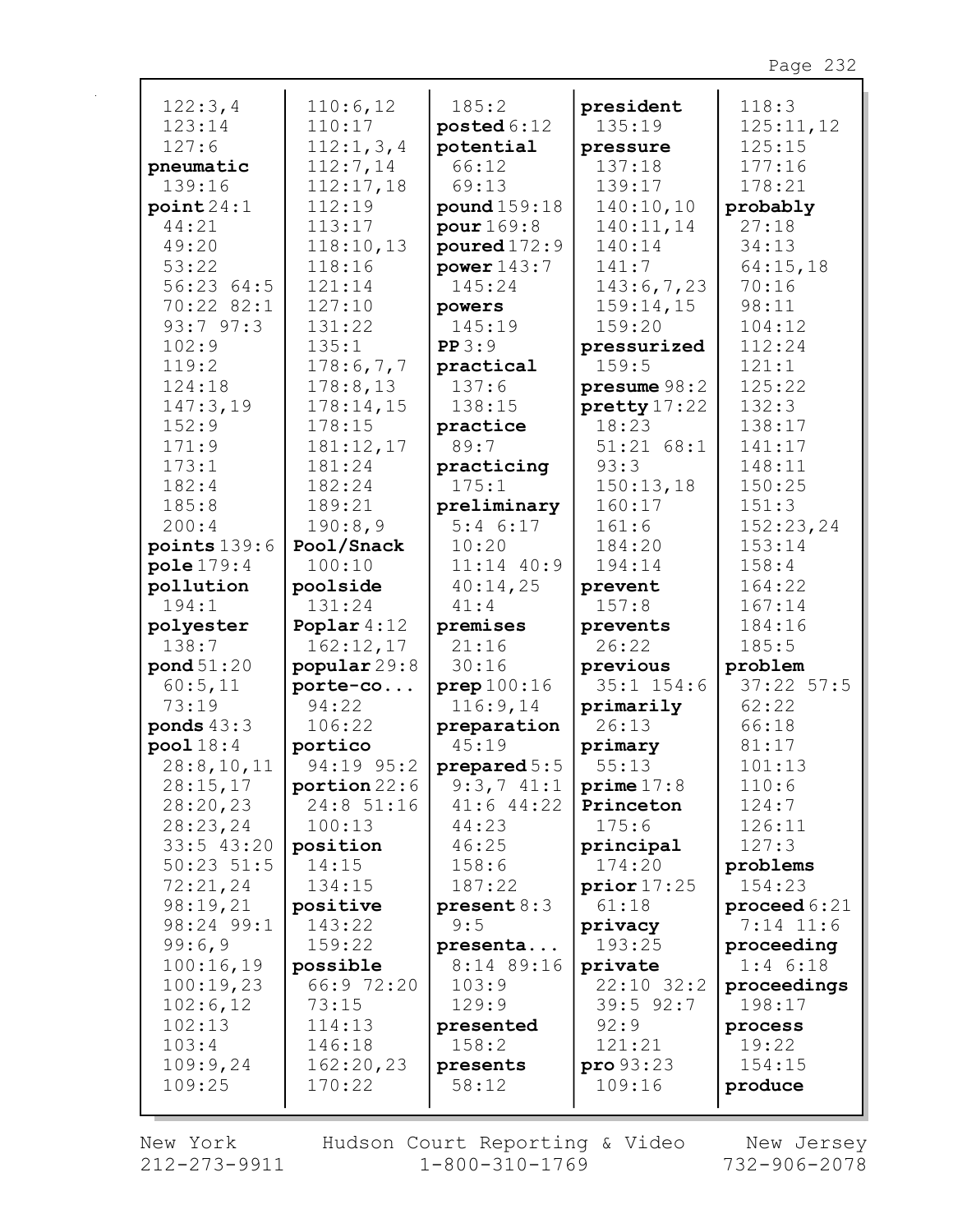|                      | 90:795:7                   |                            |                        |                |
|----------------------|----------------------------|----------------------------|------------------------|----------------|
| 18:22                |                            | 56:19,21                   | 181:2                  | proximity      |
| product              | 106:13                     | propose<br>178:4           | 191:12,22              | 146:6          |
| 14:25                | 112:20                     |                            | protect                | 185:6          |
| 134:20,24            | properly                   | 181:4                      | 157:8                  | public 3:6     |
| 135:2                | 85:3 137:9                 | proposed                   | protects               | 3:13,20        |
| 138:19               | 171:12                     | $5:10$ $27:11$             | 49:17                  | $4:8,18$ 6:9   |
| 159:11               | properties                 | 29:18                      | prove 127:5            | 7:6,8,9,25     |
| 190:4                | 14:21,22                   | 32:16,18                   | 128:2                  | 8:7,14         |
| products<br>190:1    | 63:11                      | $42:21$ $43:6$             | 185:25                 | 19:20          |
|                      | 84:15 90:4                 | 43:8 47:8                  | proven                 | 33:15          |
| professi<br>38:24    | property<br>17:721:3       | 47:9,16                    | 138:13                 | 38:17 39:6     |
|                      |                            | 48:24                      | provide                | 44:17          |
| 135:4                | 23:14,15                   | $51:14$ 53:5               | $11:24$ $12:1$         | 46:12          |
| 201:5                | 24:1, 10, 17               | 54:25                      | 16:15                  | 53:17,19       |
| professi             | 24:20,22<br>$25:2$ 34:25   | $55:21$ $58:3$             | 18:13                  | 64:8 76:12     |
| $12:7$ 19:20         |                            | 58:21                      | $21:18$ 47:6           | 80:7 83:12     |
| 64:8<br>134:23       | 44:11 48:5<br>$55:18$ 59:7 | 59:20 77:8<br>$77:25$ 78:2 | 50:2 52:2<br>55:358:11 | 85:17<br>86:19 |
|                      | 60:17                      | 79:18                      | 61:2,15                | 90:15          |
| 198:23               | $66:25$ 72:2               |                            | 63:19                  | 128:25         |
| 200:1                | 74:21 77:6                 | 87:21,24<br>88:6 93:25     | 66:10                  | 129:25         |
| profile<br>137:10,16 | 79:19                      | 96:10,11                   | 96:24                  | 130:1,20       |
| 143:11               | 84:22                      | 96:13,14                   | 106:13                 | 134:14         |
| 159:23               | 93:18,22                   | $96:16$ $97:4$             | 108:25                 | 158:15         |
|                      | 94:12 97:9                 | 119:22                     | 130:5                  | 160:25         |
| programming<br>21:14 | 102:1,15                   | 121:20                     | 141:10                 | 168:11,11      |
| project              | 103:21,23                  | 123:3,19                   | 142:4                  | 168:15         |
| 12:14,16             | 104:3,10                   | 133:12                     | 159:5                  | 188:5          |
| 12:20                | 105:7                      | 136:25                     | 176:2,5                | 192:2          |
| 29:22                | 109:15                     | 138:9                      | 179:11                 | 199:18,21      |
| 38:23                | 115:1                      | 147:4,20                   | 188:5                  | 200:2          |
| 39:10                | 119:8                      | 170:11                     | 193:19                 | 201:4,15       |
| 41:17,19             | 121:7                      | 175:19                     | provided               | public's       |
| 42:20                | 124:16                     | 176:4                      | 32:9 45:18             | 53:15          |
| 43:12,18             | 131:5                      | 177:18                     | 45:23,25               | published      |
| 48:751:15            | 132:1,2                    | 179:8,13                   | 54:14                  | 82:25          |
| 52:19                | 144:18                     | 179:20,23                  | 58:14                  | pull $102:21$  |
| 73:18,22             | 148:4,6,12                 | 180:8                      | 201:6                  | 109:19         |
| 85:23                | 152:19                     | 183:1                      | provides               | 112:13         |
| 94:21                | 161:5,6                    | 190:5,10                   | 22:3                   | 155:6,7        |
| projectiles          | 165:25                     | 193:2                      | 100:18                 | purchase       |
| 194:15               | 172:22                     | proposing                  | providing              | 118:24         |
| projects             | 185:10                     | 20:23 25:3                 | $21:7$ 124:9           | purchased      |
| $39:5$ $90:1$        | 188:1                      | 28:18                      | 176:13                 | 15:25          |
| 104:20               | 192:9,16                   | 48:11 49:4                 | 180:24                 | purchasing     |
| 121:3                | 192:16,20                  | 59:564:2                   | 188:2                  | 15:22          |
| 155:14               | 193:21,25                  | 67:676:23                  | provisions             | purpose $76:5$ |
| propensity           | 198:5                      | 77:11                      | 6:9                    | 76:7           |
| 57:4                 | proposal                   | 80:22                      | proximate              | 188:10         |
| proper $90:5$        | 11:22                      | 178:20,23                  | 50:3                   | purposes       |
|                      |                            |                            |                        |                |

 $\mathbf{r}$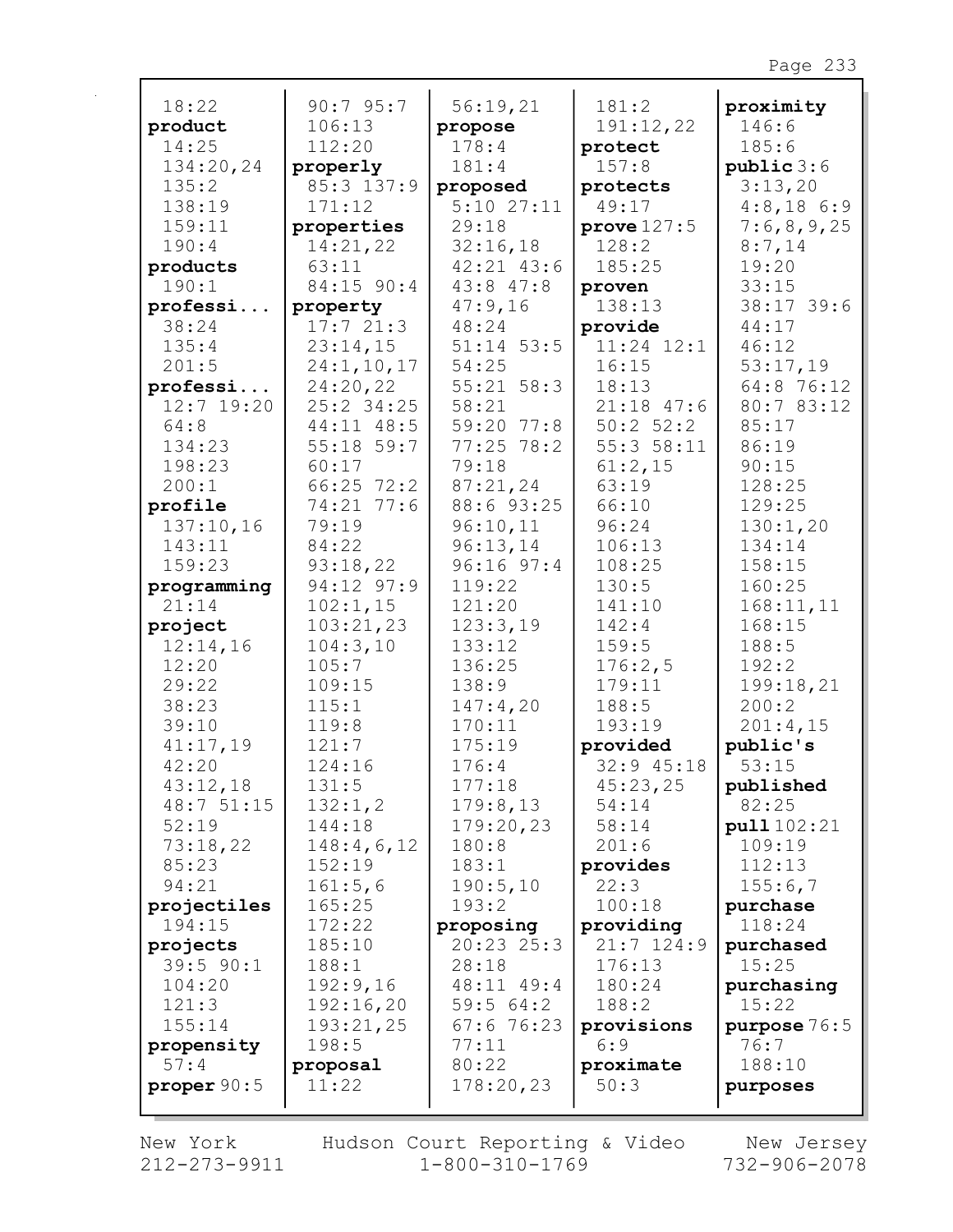| 30:7,9<br>41:22<br>30:18,21<br>quantity<br>rail-type<br>145:8<br>182:15,16<br>33:10,12<br>49:22<br>36:17<br>55:15<br>push 47:18<br>question $8:9$<br>33:15,16<br>rain72:13<br>92:12<br>55:1,22<br>27:23,24<br>33:17<br>159:8<br>35:1964:6<br>143:21<br>34:4,20<br>103:21<br>rains $82:4$<br>64:7,10,12<br>pushed $55:18$<br>35:1,7,9<br>104:4<br>rainstorms<br>173:14<br>$35:24$ 53:2<br>74:4 75:13<br>105:7<br>68:23<br>106:3,16<br>put 9:4<br>64:17,20<br>76:20<br>158:24<br>18:17 20:6<br>77:24 80:4<br>75:14<br>raise $12:25$<br>108:25<br>25:16<br>80:15<br>80:8 83:13<br>24:22<br>111:7,8<br>40:17<br>82:10,12<br>85:18<br>33:17<br>116:8<br>46:15<br>83:17 84:8<br>115:23<br>37:24 80:7<br>118:11<br>66:12 84:1<br>84:9 92:20<br>120:14<br>86:1<br>124:24<br>103:3<br>103:20<br>123:8<br>133:16<br>127:21,25<br>104:23<br>109:7<br>130:2,22<br>159:15<br>131:12<br>135:11<br>109:9<br>113:24<br>133:6<br>174:4<br>112:20<br>137:22<br>114:4<br>135:14<br>raised $67:14$<br>116:20<br>139:8<br>138:19<br>117:18<br>Ramsey $175:5$<br>119:5<br>range $36:19$<br>117:4,25<br>144:2<br>146:1<br>124:3<br>119:11<br>157:15<br>55:14,16<br>147:13<br>131:22<br>120:21<br>158:15<br>190:16,25<br>157:11,25<br>138:21<br>121:19<br>160:21<br>193:7<br>159:8<br>144:23<br>131:8<br>162:19,22<br>rating $145:5$<br>167:11<br>145:9<br>136:23<br>167:23<br>179:14,15<br>$ratio\,49:2$<br>169:1,19<br>149:8<br>137:13<br>137:2<br>179:22<br>150:10<br>169:21<br>181:11<br>153:4<br>$re$ -energ<br>152:18<br>155:9,10<br>171:5<br>29:7<br>183:18<br>163:10<br>180:15<br>185:22,23<br>153:8<br>reach144:20<br>155:21<br>164:7,11<br>181:7<br>Realty $1:5$<br>152:10<br>179:15<br>167:9,14<br>182:21<br>read 9:5<br>$10:18$ $11:9$<br>196:25<br>167:20<br>189:2<br>ready $130:19$<br>rear $105:23$<br>puts 195:1<br>169:25<br>192:2<br>real 15:13<br>175:14<br>199:3,20<br>putting<br>170:11<br>$15:19$ $19:4$<br>178:22<br>199:20<br>20:21<br>171:2<br>113:8<br>179:6<br>23:12 34:7<br>189:6<br>quiet $200:10$<br>116:15,18<br>$\texttt{reason} 16:9$<br>144:19<br>190:24<br>quite $17:3$<br>151:19<br>17:1,9<br>170:6<br>19:6 23:19<br>192:14<br>reality $82:1$<br>47:11<br>55:1360:9<br>186:15<br>195:5<br>78:7<br>154:8<br>198:10,11<br>192:13<br>106:10<br>realize<br>69:12<br>193:13<br>questioning<br>108:11<br>29:23<br>73:12<br>$7:25$ 111:4<br>105:6<br>realized |
|--------------------------------------------------------------------------------------------------------------------------------------------------------------------------------------------------------------------------------------------------------------------------------------------------------------------------------------------------------------------------------------------------------------------------------------------------------------------------------------------------------------------------------------------------------------------------------------------------------------------------------------------------------------------------------------------------------------------------------------------------------------------------------------------------------------------------------------------------------------------------------------------------------------------------------------------------------------------------------------------------------------------------------------------------------------------------------------------------------------------------------------------------------------------------------------------------------------------------------------------------------------------------------------------------------------------------------------------------------------------------------------------------------------------------------------------------------------------------------------------------------------------------------------------------------------------------------------------------------------------------------------------------------------------------------------------------------------------------------------------------------------------------------------------------------------------------------------------------------------------------------------------------------------------------------------------------------------------------------------------------------------------------------------------------------------------------------------------------------------------------------------------------------------------------------------------------------------------------------------------------------------------------------------------------------------------------------------------------------------------|
|                                                                                                                                                                                                                                                                                                                                                                                                                                                                                                                                                                                                                                                                                                                                                                                                                                                                                                                                                                                                                                                                                                                                                                                                                                                                                                                                                                                                                                                                                                                                                                                                                                                                                                                                                                                                                                                                                                                                                                                                                                                                                                                                                                                                                                                                                                                                                                    |
|                                                                                                                                                                                                                                                                                                                                                                                                                                                                                                                                                                                                                                                                                                                                                                                                                                                                                                                                                                                                                                                                                                                                                                                                                                                                                                                                                                                                                                                                                                                                                                                                                                                                                                                                                                                                                                                                                                                                                                                                                                                                                                                                                                                                                                                                                                                                                                    |
|                                                                                                                                                                                                                                                                                                                                                                                                                                                                                                                                                                                                                                                                                                                                                                                                                                                                                                                                                                                                                                                                                                                                                                                                                                                                                                                                                                                                                                                                                                                                                                                                                                                                                                                                                                                                                                                                                                                                                                                                                                                                                                                                                                                                                                                                                                                                                                    |
|                                                                                                                                                                                                                                                                                                                                                                                                                                                                                                                                                                                                                                                                                                                                                                                                                                                                                                                                                                                                                                                                                                                                                                                                                                                                                                                                                                                                                                                                                                                                                                                                                                                                                                                                                                                                                                                                                                                                                                                                                                                                                                                                                                                                                                                                                                                                                                    |
|                                                                                                                                                                                                                                                                                                                                                                                                                                                                                                                                                                                                                                                                                                                                                                                                                                                                                                                                                                                                                                                                                                                                                                                                                                                                                                                                                                                                                                                                                                                                                                                                                                                                                                                                                                                                                                                                                                                                                                                                                                                                                                                                                                                                                                                                                                                                                                    |
|                                                                                                                                                                                                                                                                                                                                                                                                                                                                                                                                                                                                                                                                                                                                                                                                                                                                                                                                                                                                                                                                                                                                                                                                                                                                                                                                                                                                                                                                                                                                                                                                                                                                                                                                                                                                                                                                                                                                                                                                                                                                                                                                                                                                                                                                                                                                                                    |
|                                                                                                                                                                                                                                                                                                                                                                                                                                                                                                                                                                                                                                                                                                                                                                                                                                                                                                                                                                                                                                                                                                                                                                                                                                                                                                                                                                                                                                                                                                                                                                                                                                                                                                                                                                                                                                                                                                                                                                                                                                                                                                                                                                                                                                                                                                                                                                    |
|                                                                                                                                                                                                                                                                                                                                                                                                                                                                                                                                                                                                                                                                                                                                                                                                                                                                                                                                                                                                                                                                                                                                                                                                                                                                                                                                                                                                                                                                                                                                                                                                                                                                                                                                                                                                                                                                                                                                                                                                                                                                                                                                                                                                                                                                                                                                                                    |
|                                                                                                                                                                                                                                                                                                                                                                                                                                                                                                                                                                                                                                                                                                                                                                                                                                                                                                                                                                                                                                                                                                                                                                                                                                                                                                                                                                                                                                                                                                                                                                                                                                                                                                                                                                                                                                                                                                                                                                                                                                                                                                                                                                                                                                                                                                                                                                    |
|                                                                                                                                                                                                                                                                                                                                                                                                                                                                                                                                                                                                                                                                                                                                                                                                                                                                                                                                                                                                                                                                                                                                                                                                                                                                                                                                                                                                                                                                                                                                                                                                                                                                                                                                                                                                                                                                                                                                                                                                                                                                                                                                                                                                                                                                                                                                                                    |
|                                                                                                                                                                                                                                                                                                                                                                                                                                                                                                                                                                                                                                                                                                                                                                                                                                                                                                                                                                                                                                                                                                                                                                                                                                                                                                                                                                                                                                                                                                                                                                                                                                                                                                                                                                                                                                                                                                                                                                                                                                                                                                                                                                                                                                                                                                                                                                    |
|                                                                                                                                                                                                                                                                                                                                                                                                                                                                                                                                                                                                                                                                                                                                                                                                                                                                                                                                                                                                                                                                                                                                                                                                                                                                                                                                                                                                                                                                                                                                                                                                                                                                                                                                                                                                                                                                                                                                                                                                                                                                                                                                                                                                                                                                                                                                                                    |
|                                                                                                                                                                                                                                                                                                                                                                                                                                                                                                                                                                                                                                                                                                                                                                                                                                                                                                                                                                                                                                                                                                                                                                                                                                                                                                                                                                                                                                                                                                                                                                                                                                                                                                                                                                                                                                                                                                                                                                                                                                                                                                                                                                                                                                                                                                                                                                    |
|                                                                                                                                                                                                                                                                                                                                                                                                                                                                                                                                                                                                                                                                                                                                                                                                                                                                                                                                                                                                                                                                                                                                                                                                                                                                                                                                                                                                                                                                                                                                                                                                                                                                                                                                                                                                                                                                                                                                                                                                                                                                                                                                                                                                                                                                                                                                                                    |
|                                                                                                                                                                                                                                                                                                                                                                                                                                                                                                                                                                                                                                                                                                                                                                                                                                                                                                                                                                                                                                                                                                                                                                                                                                                                                                                                                                                                                                                                                                                                                                                                                                                                                                                                                                                                                                                                                                                                                                                                                                                                                                                                                                                                                                                                                                                                                                    |
|                                                                                                                                                                                                                                                                                                                                                                                                                                                                                                                                                                                                                                                                                                                                                                                                                                                                                                                                                                                                                                                                                                                                                                                                                                                                                                                                                                                                                                                                                                                                                                                                                                                                                                                                                                                                                                                                                                                                                                                                                                                                                                                                                                                                                                                                                                                                                                    |
|                                                                                                                                                                                                                                                                                                                                                                                                                                                                                                                                                                                                                                                                                                                                                                                                                                                                                                                                                                                                                                                                                                                                                                                                                                                                                                                                                                                                                                                                                                                                                                                                                                                                                                                                                                                                                                                                                                                                                                                                                                                                                                                                                                                                                                                                                                                                                                    |
|                                                                                                                                                                                                                                                                                                                                                                                                                                                                                                                                                                                                                                                                                                                                                                                                                                                                                                                                                                                                                                                                                                                                                                                                                                                                                                                                                                                                                                                                                                                                                                                                                                                                                                                                                                                                                                                                                                                                                                                                                                                                                                                                                                                                                                                                                                                                                                    |
|                                                                                                                                                                                                                                                                                                                                                                                                                                                                                                                                                                                                                                                                                                                                                                                                                                                                                                                                                                                                                                                                                                                                                                                                                                                                                                                                                                                                                                                                                                                                                                                                                                                                                                                                                                                                                                                                                                                                                                                                                                                                                                                                                                                                                                                                                                                                                                    |
|                                                                                                                                                                                                                                                                                                                                                                                                                                                                                                                                                                                                                                                                                                                                                                                                                                                                                                                                                                                                                                                                                                                                                                                                                                                                                                                                                                                                                                                                                                                                                                                                                                                                                                                                                                                                                                                                                                                                                                                                                                                                                                                                                                                                                                                                                                                                                                    |
|                                                                                                                                                                                                                                                                                                                                                                                                                                                                                                                                                                                                                                                                                                                                                                                                                                                                                                                                                                                                                                                                                                                                                                                                                                                                                                                                                                                                                                                                                                                                                                                                                                                                                                                                                                                                                                                                                                                                                                                                                                                                                                                                                                                                                                                                                                                                                                    |
|                                                                                                                                                                                                                                                                                                                                                                                                                                                                                                                                                                                                                                                                                                                                                                                                                                                                                                                                                                                                                                                                                                                                                                                                                                                                                                                                                                                                                                                                                                                                                                                                                                                                                                                                                                                                                                                                                                                                                                                                                                                                                                                                                                                                                                                                                                                                                                    |
|                                                                                                                                                                                                                                                                                                                                                                                                                                                                                                                                                                                                                                                                                                                                                                                                                                                                                                                                                                                                                                                                                                                                                                                                                                                                                                                                                                                                                                                                                                                                                                                                                                                                                                                                                                                                                                                                                                                                                                                                                                                                                                                                                                                                                                                                                                                                                                    |
|                                                                                                                                                                                                                                                                                                                                                                                                                                                                                                                                                                                                                                                                                                                                                                                                                                                                                                                                                                                                                                                                                                                                                                                                                                                                                                                                                                                                                                                                                                                                                                                                                                                                                                                                                                                                                                                                                                                                                                                                                                                                                                                                                                                                                                                                                                                                                                    |
|                                                                                                                                                                                                                                                                                                                                                                                                                                                                                                                                                                                                                                                                                                                                                                                                                                                                                                                                                                                                                                                                                                                                                                                                                                                                                                                                                                                                                                                                                                                                                                                                                                                                                                                                                                                                                                                                                                                                                                                                                                                                                                                                                                                                                                                                                                                                                                    |
|                                                                                                                                                                                                                                                                                                                                                                                                                                                                                                                                                                                                                                                                                                                                                                                                                                                                                                                                                                                                                                                                                                                                                                                                                                                                                                                                                                                                                                                                                                                                                                                                                                                                                                                                                                                                                                                                                                                                                                                                                                                                                                                                                                                                                                                                                                                                                                    |
|                                                                                                                                                                                                                                                                                                                                                                                                                                                                                                                                                                                                                                                                                                                                                                                                                                                                                                                                                                                                                                                                                                                                                                                                                                                                                                                                                                                                                                                                                                                                                                                                                                                                                                                                                                                                                                                                                                                                                                                                                                                                                                                                                                                                                                                                                                                                                                    |
|                                                                                                                                                                                                                                                                                                                                                                                                                                                                                                                                                                                                                                                                                                                                                                                                                                                                                                                                                                                                                                                                                                                                                                                                                                                                                                                                                                                                                                                                                                                                                                                                                                                                                                                                                                                                                                                                                                                                                                                                                                                                                                                                                                                                                                                                                                                                                                    |
|                                                                                                                                                                                                                                                                                                                                                                                                                                                                                                                                                                                                                                                                                                                                                                                                                                                                                                                                                                                                                                                                                                                                                                                                                                                                                                                                                                                                                                                                                                                                                                                                                                                                                                                                                                                                                                                                                                                                                                                                                                                                                                                                                                                                                                                                                                                                                                    |
|                                                                                                                                                                                                                                                                                                                                                                                                                                                                                                                                                                                                                                                                                                                                                                                                                                                                                                                                                                                                                                                                                                                                                                                                                                                                                                                                                                                                                                                                                                                                                                                                                                                                                                                                                                                                                                                                                                                                                                                                                                                                                                                                                                                                                                                                                                                                                                    |
|                                                                                                                                                                                                                                                                                                                                                                                                                                                                                                                                                                                                                                                                                                                                                                                                                                                                                                                                                                                                                                                                                                                                                                                                                                                                                                                                                                                                                                                                                                                                                                                                                                                                                                                                                                                                                                                                                                                                                                                                                                                                                                                                                                                                                                                                                                                                                                    |
|                                                                                                                                                                                                                                                                                                                                                                                                                                                                                                                                                                                                                                                                                                                                                                                                                                                                                                                                                                                                                                                                                                                                                                                                                                                                                                                                                                                                                                                                                                                                                                                                                                                                                                                                                                                                                                                                                                                                                                                                                                                                                                                                                                                                                                                                                                                                                                    |
|                                                                                                                                                                                                                                                                                                                                                                                                                                                                                                                                                                                                                                                                                                                                                                                                                                                                                                                                                                                                                                                                                                                                                                                                                                                                                                                                                                                                                                                                                                                                                                                                                                                                                                                                                                                                                                                                                                                                                                                                                                                                                                                                                                                                                                                                                                                                                                    |
|                                                                                                                                                                                                                                                                                                                                                                                                                                                                                                                                                                                                                                                                                                                                                                                                                                                                                                                                                                                                                                                                                                                                                                                                                                                                                                                                                                                                                                                                                                                                                                                                                                                                                                                                                                                                                                                                                                                                                                                                                                                                                                                                                                                                                                                                                                                                                                    |
|                                                                                                                                                                                                                                                                                                                                                                                                                                                                                                                                                                                                                                                                                                                                                                                                                                                                                                                                                                                                                                                                                                                                                                                                                                                                                                                                                                                                                                                                                                                                                                                                                                                                                                                                                                                                                                                                                                                                                                                                                                                                                                                                                                                                                                                                                                                                                                    |
|                                                                                                                                                                                                                                                                                                                                                                                                                                                                                                                                                                                                                                                                                                                                                                                                                                                                                                                                                                                                                                                                                                                                                                                                                                                                                                                                                                                                                                                                                                                                                                                                                                                                                                                                                                                                                                                                                                                                                                                                                                                                                                                                                                                                                                                                                                                                                                    |
|                                                                                                                                                                                                                                                                                                                                                                                                                                                                                                                                                                                                                                                                                                                                                                                                                                                                                                                                                                                                                                                                                                                                                                                                                                                                                                                                                                                                                                                                                                                                                                                                                                                                                                                                                                                                                                                                                                                                                                                                                                                                                                                                                                                                                                                                                                                                                                    |
|                                                                                                                                                                                                                                                                                                                                                                                                                                                                                                                                                                                                                                                                                                                                                                                                                                                                                                                                                                                                                                                                                                                                                                                                                                                                                                                                                                                                                                                                                                                                                                                                                                                                                                                                                                                                                                                                                                                                                                                                                                                                                                                                                                                                                                                                                                                                                                    |
|                                                                                                                                                                                                                                                                                                                                                                                                                                                                                                                                                                                                                                                                                                                                                                                                                                                                                                                                                                                                                                                                                                                                                                                                                                                                                                                                                                                                                                                                                                                                                                                                                                                                                                                                                                                                                                                                                                                                                                                                                                                                                                                                                                                                                                                                                                                                                                    |
|                                                                                                                                                                                                                                                                                                                                                                                                                                                                                                                                                                                                                                                                                                                                                                                                                                                                                                                                                                                                                                                                                                                                                                                                                                                                                                                                                                                                                                                                                                                                                                                                                                                                                                                                                                                                                                                                                                                                                                                                                                                                                                                                                                                                                                                                                                                                                                    |
| 126:11<br>Q<br>132:10<br>30:5<br>143:19<br>125:16                                                                                                                                                                                                                                                                                                                                                                                                                                                                                                                                                                                                                                                                                                                                                                                                                                                                                                                                                                                                                                                                                                                                                                                                                                                                                                                                                                                                                                                                                                                                                                                                                                                                                                                                                                                                                                                                                                                                                                                                                                                                                                                                                                                                                                                                                                                  |
| qualific<br>really $6:14$<br>questions<br>153:10<br>147:8                                                                                                                                                                                                                                                                                                                                                                                                                                                                                                                                                                                                                                                                                                                                                                                                                                                                                                                                                                                                                                                                                                                                                                                                                                                                                                                                                                                                                                                                                                                                                                                                                                                                                                                                                                                                                                                                                                                                                                                                                                                                                                                                                                                                                                                                                                          |
| 38:18<br>3:4,6,11<br>$6:16$ $10:16$<br>160:15<br>191:14                                                                                                                                                                                                                                                                                                                                                                                                                                                                                                                                                                                                                                                                                                                                                                                                                                                                                                                                                                                                                                                                                                                                                                                                                                                                                                                                                                                                                                                                                                                                                                                                                                                                                                                                                                                                                                                                                                                                                                                                                                                                                                                                                                                                                                                                                                            |
| 86:20<br>3:13,18,20<br>$17:16$ 18:8<br>reasonable                                                                                                                                                                                                                                                                                                                                                                                                                                                                                                                                                                                                                                                                                                                                                                                                                                                                                                                                                                                                                                                                                                                                                                                                                                                                                                                                                                                                                                                                                                                                                                                                                                                                                                                                                                                                                                                                                                                                                                                                                                                                                                                                                                                                                                                                                                                  |
| $\mathbb{R}$<br>175:9<br>4:4,8,16<br>18:22<br>78:1                                                                                                                                                                                                                                                                                                                                                                                                                                                                                                                                                                                                                                                                                                                                                                                                                                                                                                                                                                                                                                                                                                                                                                                                                                                                                                                                                                                                                                                                                                                                                                                                                                                                                                                                                                                                                                                                                                                                                                                                                                                                                                                                                                                                                                                                                                                 |
| R1:72:1,12<br>qualified<br>$4:18$ 8:6,8<br>20:19,21<br>reasons $55:9$                                                                                                                                                                                                                                                                                                                                                                                                                                                                                                                                                                                                                                                                                                                                                                                                                                                                                                                                                                                                                                                                                                                                                                                                                                                                                                                                                                                                                                                                                                                                                                                                                                                                                                                                                                                                                                                                                                                                                                                                                                                                                                                                                                                                                                                                                              |
| 114:10<br>13:8 201:1<br>8:10,11,12<br>22:22 25:1<br>recall 77:3                                                                                                                                                                                                                                                                                                                                                                                                                                                                                                                                                                                                                                                                                                                                                                                                                                                                                                                                                                                                                                                                                                                                                                                                                                                                                                                                                                                                                                                                                                                                                                                                                                                                                                                                                                                                                                                                                                                                                                                                                                                                                                                                                                                                                                                                                                    |
| quality $12:1$<br>R.P.R201:3<br>8:20,21<br>26:16 29:7<br>receive                                                                                                                                                                                                                                                                                                                                                                                                                                                                                                                                                                                                                                                                                                                                                                                                                                                                                                                                                                                                                                                                                                                                                                                                                                                                                                                                                                                                                                                                                                                                                                                                                                                                                                                                                                                                                                                                                                                                                                                                                                                                                                                                                                                                                                                                                                   |
| 185:16<br>201:14<br>9:725:25<br>29:24 30:2<br>114:12                                                                                                                                                                                                                                                                                                                                                                                                                                                                                                                                                                                                                                                                                                                                                                                                                                                                                                                                                                                                                                                                                                                                                                                                                                                                                                                                                                                                                                                                                                                                                                                                                                                                                                                                                                                                                                                                                                                                                                                                                                                                                                                                                                                                                                                                                                               |
|                                                                                                                                                                                                                                                                                                                                                                                                                                                                                                                                                                                                                                                                                                                                                                                                                                                                                                                                                                                                                                                                                                                                                                                                                                                                                                                                                                                                                                                                                                                                                                                                                                                                                                                                                                                                                                                                                                                                                                                                                                                                                                                                                                                                                                                                                                                                                                    |

New York  $212 - 273 - 9911$ 

Hudson Court Reporting & Video<br>11 1-800-310-1769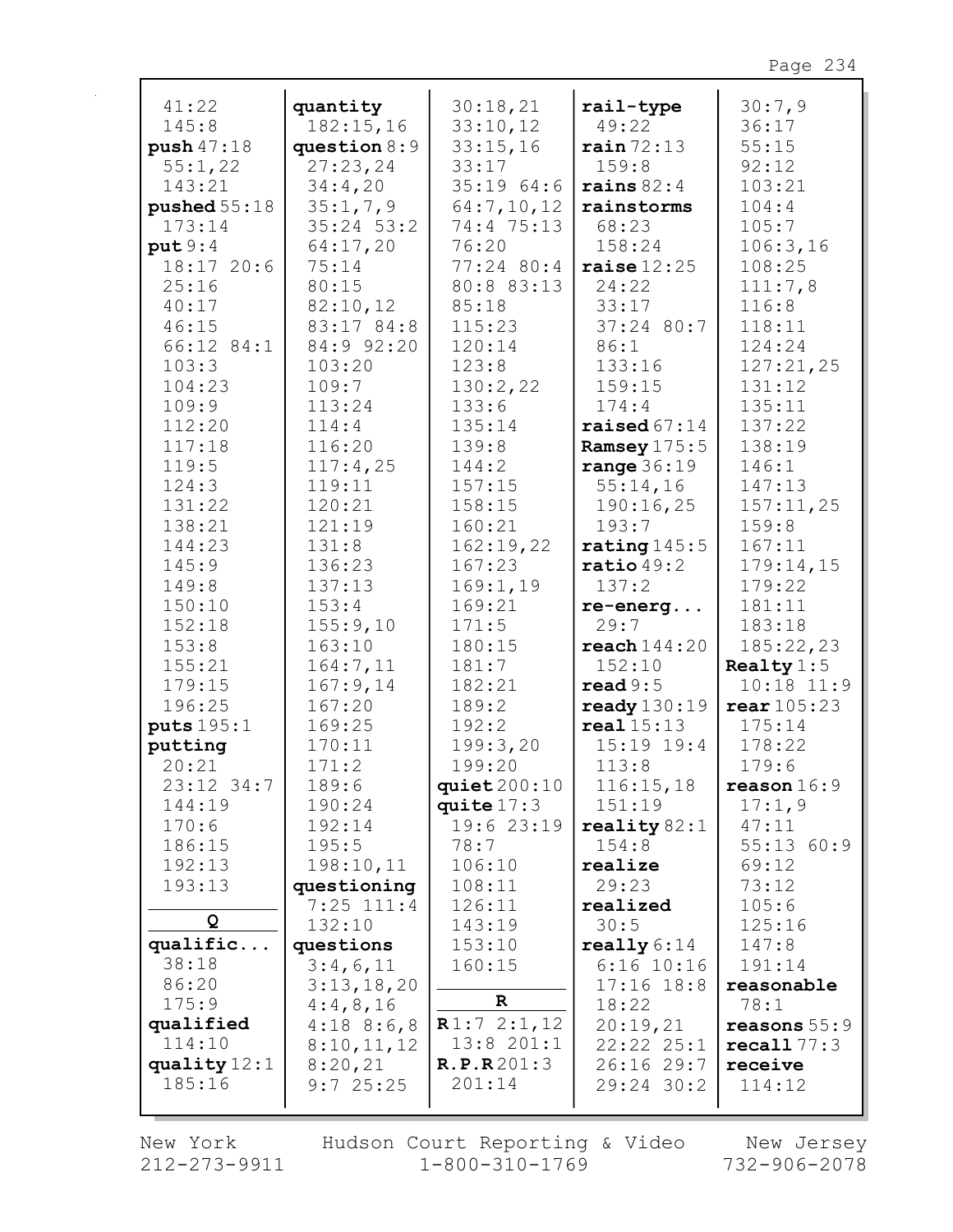| received       | 158:18            | refriger       | 193:14         | 162:23,25        |
|----------------|-------------------|----------------|----------------|------------------|
| 12:3 19:22     | 163:6             | 144:12         | 201:7,8        | 164:2, 4, 19     |
| 53:12          | 174:16            | refriger       | relative       | 165:3            |
| recess $129:1$ | 201:6             | 116:17         | 78:14          | 166:17,20        |
| rechanne       | recorded          | regard         | 82:18,20       | 166:25           |
| 62:10          | 60:16,18          | 190:25         | 82:21          | renderings       |
| rechanne       | 60:19,25          | regarding      | 192:12         | 26:16,25         |
| 62:17          | recreation        | 54:17          | relocated      | renders          |
| recitation     | 194:22            | 56:12          | 54:21          | $53:21$ $54:4$   |
| 6:7            | recreati          | $57:16$ 58:2   | 117:10         | renovated        |
| recognition    | 175:14,17         | 58:16 62:9     | 192:12         | 104:1            |
| 30:13          | 177:13            | 62:12          | relocation     | 108:3            |
| recognized     | 187:23            | 63:16          | 58:16          | 119:12           |
| 192:17         | rectangle         | 80:16          | 194:6          | 178:3,6,15       |
| recognizing    | 147:6             | 131:8          | relying        | 178:17           |
| 192:5          | red 100:22        | 176:19         | 82:24          | renovation       |
| recommend      | 138:20            | regards        | remain 27:2    | 118:25           |
| 150:15         | redbud $176:1$    | 77:25          | remainder      | rent 168:12      |
| reconfig       | redesign          | 126:12         | 26:9           | $replace 12:9$   |
| 177:19         | 22:19             | region $18:10$ | remaining      | 28:21 49:2       |
| reconfirm      | redistri          | 108:15         | 41:13          | 187:15           |
| 50:18          | 72:8              | 109:6          | remedial       | replaced         |
| reconstruct    | reduce $62:15$    | registered     | 81:16          | $43:22$ $49:4$   |
| 74:8           | 179:17            | 87:1 201:5     | remember       | 104:21           |
| reconstr       | 193:25            | regulated      | $15:8$ 74:17   | 105:3            |
| 11:18          | reduced $66:4$    | $52:4$ 55:12   | 151:25         | 107:3,5          |
| 28:12          | 83:8 178:8        | regulation     | 168:19         | 186:12           |
| 34:22 47:9     | reduction         | 201:10         | removal        | replacement      |
| 47:12,14       | $52:13$ $65:4$    | reinflate      | 48:14          | 48:14            |
| $51:23$ $53:2$ | redundancy        | 154:18         | 58:21          | 63:24 64:3       |
| 53:654:18      | 143:8             | Reiter $2:16$  | 154:15         | 179:24,25        |
| 65:17          | 160:9             | 3:194:7        | remove $51:16$ | 180:8            |
| 66:20,21       | <b>Rees</b> 22:17 | 10:13,14       | 84:23 85:6     | 182:14           |
| 69:23          | 22:17,22          | 96:21,21       | removed $26:8$ | 187:16           |
| 176:11         | referee           | $97:5$ 98:20   | 37:17          | replacing        |
| 180:17         | 201:6             | 98:25 99:4     | 48:15,24       | 20:11            |
| 187:20         | reference         | 99:11,16       | 48:25          | 105:4            |
| record13:15    | 41:16             | 157:16,19      | 49:19          | 106:6            |
| 38:11          | referring         | 157:22         | 51:22,23       | 182:12           |
| 59:16          | 57:22             | 158:9,13       | 58:23 74:9     | report 53:9      |
| 60:15          | 68:15             | related        | 85:3           | 53:12,21         |
| 86:12          | 126:7             | 11:20          | 166:25         | 54:4,6,6         |
| 91:24          | 142:15            | 55:11          | 172:8          | 54:12            |
| 103:2          | 176:22            | 57:17          | 173:22         | 67:13,16         |
| 123:19         | reflect           | 62:10          | 182:17         | 83:18            |
| 130:7          | 180:11            | 67:20,23       | removing       | reporter         |
| 131:2          | reflects          | 176:20         | 84:17          | 162:14           |
| 132:14         | 159:10            | 179:24         | rendering      | 201:4,5          |
| 134:2          | refriger          | 180:4          | 5:745:12       | <b>REPORTING</b> |
| 154:5          | 140:19            | 190:11         | 45:19          | 1:25             |
|                |                   |                |                |                  |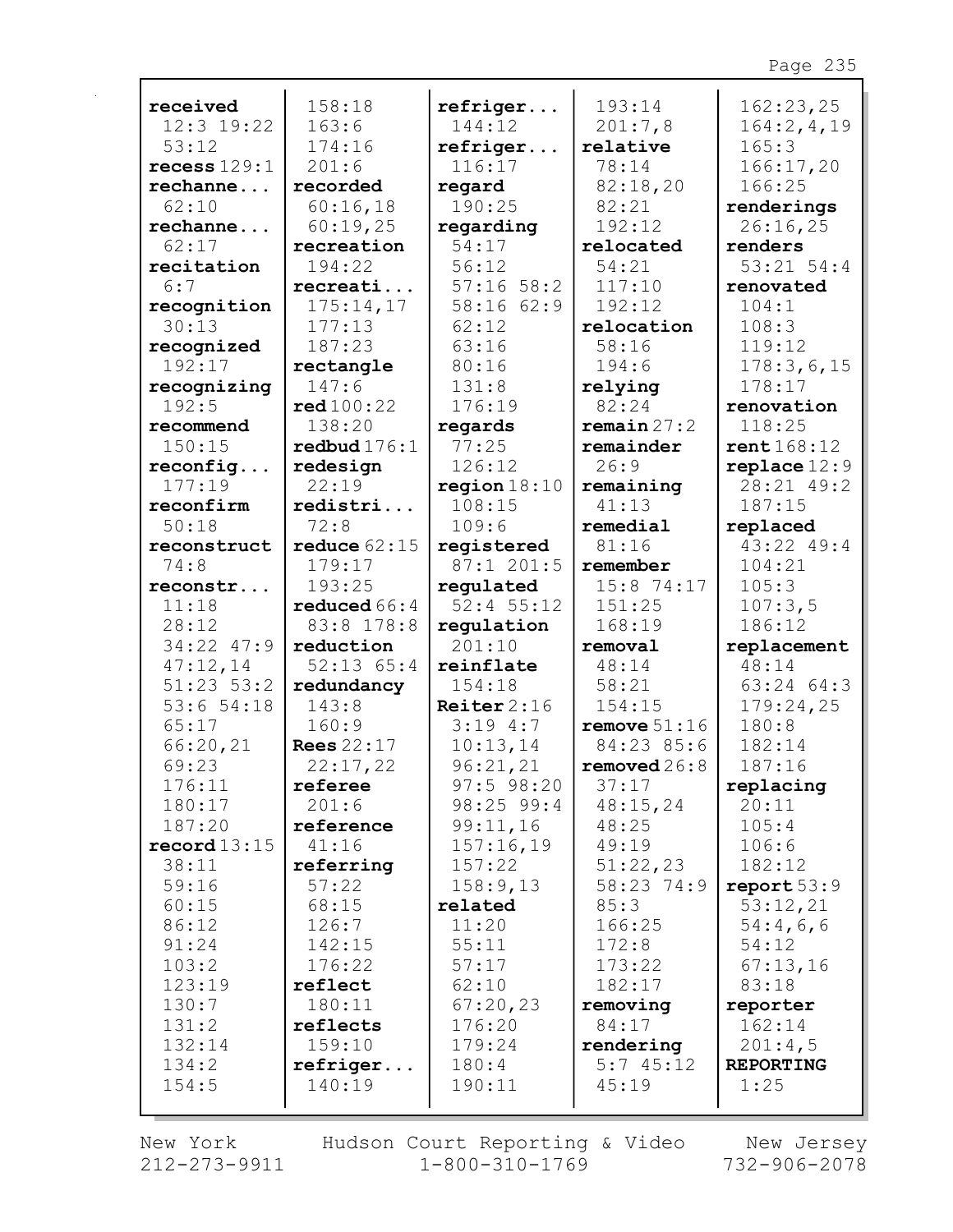| reports $54:1$ | reserves      | 160:23                    | 143:13,15              | 113:12      |
|----------------|---------------|---------------------------|------------------------|-------------|
| represent      | 18:1          | 164:4                     | 150:10                 | 115:1,21    |
| 131:5          | reside 34:18  | 173:9                     | reworking              | 116:22      |
| 166:17         | residence     | responsi                  | 186:19                 | 120:1       |
| 187:15         | 144:18        | 60:21,24                  | Rhode $86:8$           | 123:15      |
| represen       | 193:3,5       | responsible               | $rich-loo$             | 124:4       |
| 45:20          | resident      | 84:17                     | 190:5                  | 126:7       |
| 166:10,11      | 15:18         | rest36:6                  | $\texttt{rider} 84:14$ | 128:7       |
| represen       | residential   | 98:10                     | ridge 102:6            | 132:6       |
| $10:22$ $11:9$ | $25:14$ 27:6  | 100:15,25                 | 102:24                 | 133:16      |
| represents     | 39:5 90:24    | 125:13                    | 103:1,7                | 134:9       |
| 53:16,16       | 146:1, 1, 3   | 164:16                    | 131:19,22              | 135:15      |
| 53:18,18       | 146:5         | restaurant                | right12:25             | 136:14      |
| reputation     | residents     | 31:24                     | 13:12                  | 143:21      |
| 154:6          | 21:8,20       | restoration               | 24:14,16               | 149:9       |
| request        | 89:4 91:13    | 62:13                     | $27:22$ 34:5           | 150:14      |
| 77:23          | 126:1, 4, 5   | restore                   | 35:3,18                | 152:15,15   |
| require $49:3$ | 146:18        | 51:17                     | 37:3,5,22              | 161:9,13    |
| 50:24,25       | 168:13        | restricting               | $37:24$ 38:9           | 165:5       |
| required       | resistance    | 62:25                     | 45:946:3               | 169:18      |
| 52:11          | 139:19        | restrooms                 | 47:3,3,4               | 172:6,21    |
| 122:22         | resolution    | 89:792:4                  | 54:5,24                | 172:21      |
| 143:8          | 66:12 69:8    | 100:15                    | $55:21$ $62:1$         | 173:25      |
| 144:20         | 69:19         | results                   | 62:11                  | 174:4,14    |
| 146:5          | 144:23        | 62:13                     | 63:25                  | 175:8       |
| 150:23         | resolve 68:2  | resume 129:3              | $65:21$ $67:9$         | 177:15,22   |
| 193:20         | 69:6 78:11    | $\texttt{retain}$ $11:25$ | $70:8$ 75:2            | 183:8,20    |
| 199:14         | 81:11         | 109:2                     | 75:17                  | 184:4,14    |
| requirement    | resolves      | retaining                 | 76:14                  | 186:1, 3, 3 |
| 49:1 50:15     | 69:13         | 68:24                     | 77:15 79:9             | 186:10,22   |
| $52:2$ 147:9   | resort-s      | 79:10                     | 79:22 80:2             | 187:3       |
| 149:8          | 28:10,11      | 186:15                    | 81:4 85:8              | 188:8       |
| 180:2          | 28:15         | retardant                 | 85:15,19               | 190:13      |
| requirem       | 178:7         | 144:25                    | 86:1,10                | 191:1       |
| 59:18          | respect       | retention                 | 87:12                  | 192:1       |
| 126:15         | 19:19 48:2    | 78:4                      | 89:21                  | 193:1       |
| 146:13,14      | $60:1$ $65:3$ | review $42:15$            | 90:14,17               | 194:11,21   |
| 180:1,7        | $65:6$ 131:7  | $56:24$ $61:3$            | 90:22,25               | 195:14      |
| requires       | 132:9         | 62:18                     | 94:3 95:9              | 196:10,17   |
| 23:23          | respectful    | 64:13                     | 95:14                  | 197:17      |
| 50:14,21       | 54:15         | 198:24                    | 96:18                  | 198:1       |
| 50:22          | Respectf      | reviewed                  | $97:21$ $98:1$         | 199:7       |
| $62:24$ $63:1$ | 161:3         | 20:750:16                 | 98:18,22               | right-hand  |
| 63:24          | respond       | 54:362:16                 | 99:10,11               | 45:1        |
| requiring      | $30:18$ 54:6  | 199:25                    | 101:7                  | 147:19      |
| 21:20          | 121:19        | revised                   | 102:4                  | 177:11      |
| research       | 170:8,10      | 170:19                    | 103:19,25              | $right-of$  |
| 134:20         | response      | 198:23                    | 108:19                 | 47:18       |
| reserve        | $9:25$ 33:13  | 199:24                    | 109:14                 | 188:1       |
| 132:6          | $80:5$ 133:7  | revolving                 | 110:3,22               | rightly     |
|                |               |                           |                        |             |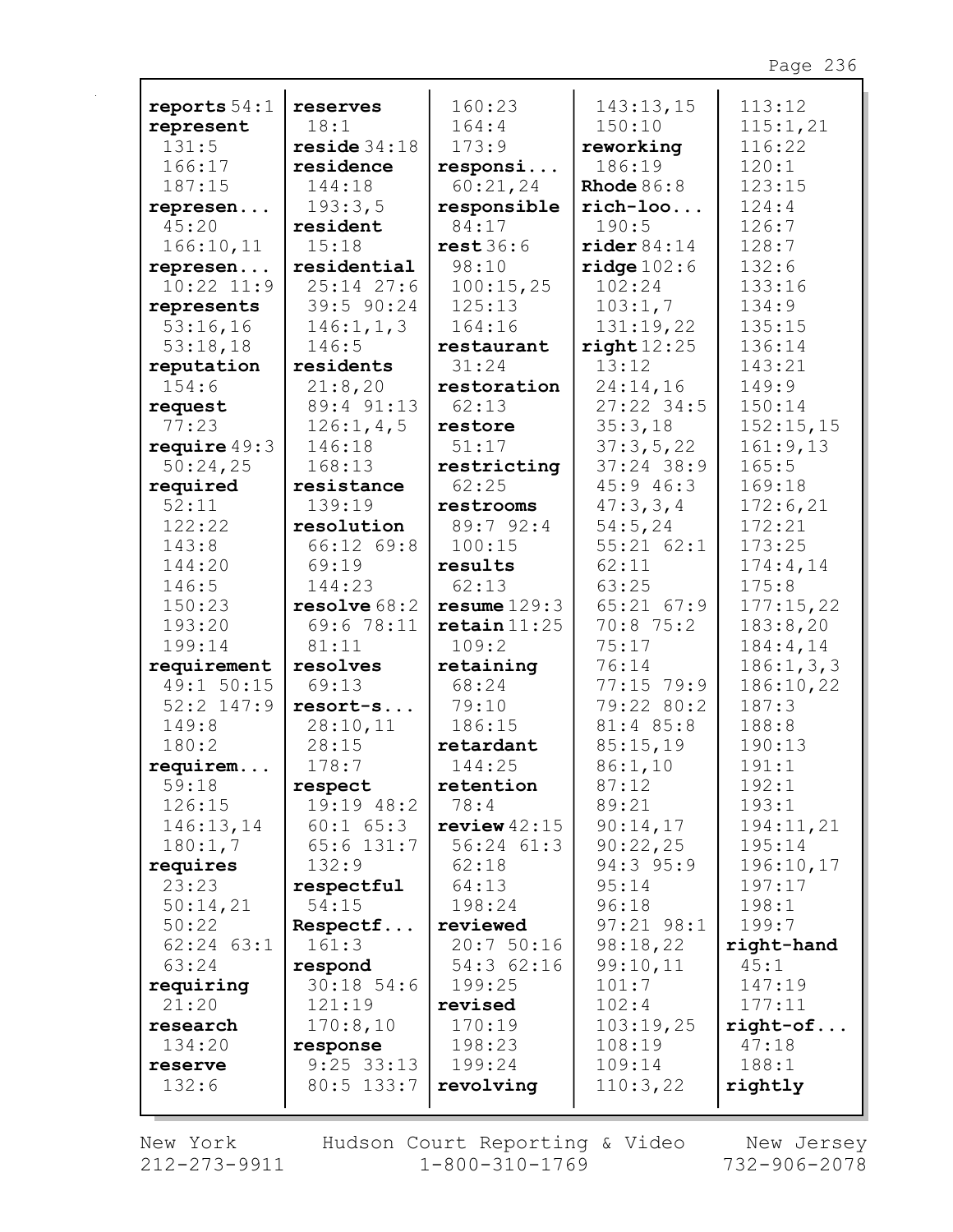| 18:24                | 77:9 79:14                          | 131:6                  | 117:16,19          | $4:15$ 5:2             |
|----------------------|-------------------------------------|------------------------|--------------------|------------------------|
| rigid141:6           | 79:17                               | 132:23                 | 117:23,23          | 86:7                   |
| riparian             | 92:22                               | 133:23                 | 118:19             | 133:22                 |
| $52:4$ 55:10         | 106:17                              | 147:25                 | 123:25             | 174:11,17              |
| 58:24                | 131:6                               | 150:3                  | rooms $92:7,9$     | $S-C-A-C-$             |
| risk159:25           | 132:23                              | 152:7                  | 92:13,14           | 161:16                 |
| 160:18               | 147:24                              | 160:18                 | 111:20,23          | Saddle 175:5           |
| 162:1                | 150:3                               | 161:2,7                | 112:2,6            | safe $179:11$          |
| $\texttt{river} 1:1$ | 161:2                               | 162:12                 | 113:20             | safety $48:4$          |
| 6:2,12               | 167:12                              | 167:12                 | 118:10,11          | 84:9,18                |
| 11:12,16             | 169:24                              | 169:24                 | 118:12,12          | 115:8                  |
| 18:9,20              | 176:9                               | 176:9                  | root 185:4         | 162:1                  |
| 19:930:3             | 177:12,22                           | 177:12,22              | roots 184:25       | salute $6:5$           |
| $30:8$ 39:9          | 183:2                               | 180:18                 | Ross $1:14$        | sat114:22              |
| 41:13,15             | 191:12                              | 183:2                  | 10:3,4             | Saturday               |
| $41:23$ $42:1$       | 192:7                               | 186:1                  | rough $165:9$      | 31:25                  |
| $42:6$ $43:1$        | 193:2                               | 191:12                 | roughly 26:6       | saw17:14,18            |
| 51:15                | 196:22                              | 192:7,13               | 27:13              | $18:7$ 197:9           |
| $55:11$ 70:8         | <b>RMS</b> 44:22                    | 193:2                  | 190:9,9            |                        |
|                      | <b>RNS</b> 46:25                    | 196:22                 |                    | saying $15:9$<br>65:11 |
| 71:23,23             |                                     | 197:4                  | round 8:19<br>92:6 | 96:23                  |
| 72:1, 5, 10          | $\texttt{road1:6}$ 2:6<br>3:7,84:10 | $\texttt{roads}$ 22:10 | 112:24             | 127:17                 |
| 73:14,19             |                                     |                        |                    |                        |
| 93:20                | 4:12,13,19                          | 42:19                  | 169:9              | 128:6                  |
| 94:17                | $4:20$ 5:9                          | roadway                | row 197:12         | 148:14                 |
| 114:5                | 10:19                               | 47:21                  | rule 7:3           | 195:3                  |
| 168:13               | 12:11                               | 151:23                 | run 16:15          | says 37:22             |
| 175:5                | 22:11,12                            | 188:13                 | 60:16              | $62:21$ $63:3$         |
| Rivervale            | 23:18 27:7                          | roadways               | 101:20             | Scacchetti             |
| $1:6$ 3:7,8          | 29:12,16                            | 42:12                  | 169:9              | 4:10                   |
| 4:10,13,19           | 29:18                               | Rob 80:19              | running            | 161:15,15              |
| $4:20$ 5:9           | 32:20                               | Robert $1:11$          | 27:11              | 161:19                 |
| 10:19                | $33:21$ $34:2$                      | $1:13$ 77:18           | 73:19              | scale115:12            |
| 12:11                | 34:19                               | 152:12                 | 97:19              | 154:24                 |
| $22:11$ $27:7$       | 36:10,20                            | role 16:13             | runoff $52:10$     | schedule               |
| 29:12,16             | 42:3,10,18                          | roll9:14               | 56:8,13            | 120:22                 |
| 29:18                | 42:23,24                            | 151:13                 | 57:4,17            | 122:23                 |
| 32:20                | $44:2$ $45:1$                       | roof $99:5$            | 67:25              | 127:5,15               |
| $33:21$ $34:2$       | $46:20$ $47:2$                      | 101:1                  | 73:14,24           | Schonbraun             |
| 34:18                | 47:10                               | 149:5                  | 78:16 81:4         | 15:21                  |
| 35:11                | 52:18,20                            | 159:18                 | 81:11,13           | School $86:8$          |
| $36:10$ $42:3$       | 52:22                               | roots 93:19            | 83:18              | science $5:5$          |
| 42:8,10,18           | 54:24 55:6                          | 94:17                  | 149:6              | $37:9$ 38:20           |
| 44:2 45:1            | $57:18$ 59:7                        | 101:3                  | runs $42:10$       | 41:2,6                 |
| $46:20$ $47:2$       | $67:22$ 70:4                        | 154:19                 | 68:23              | Scott1:8               |
| 47:10                | 70:8 71:19                          | room 57:8              | 142:2              | $3:15$ 83:15           |
| 52:18,20             | 71:22 75:2                          | 89:6 92:7              | Rutgers            | scratch                |
| $54:24$ 55:5         | 77:9 79:14                          | 92:8,15                | 174:24             | 88:22                  |
| 59:767:22            | 79:17,22                            | 112:16,20              |                    | screening              |
| 70:4 71:19           | 92:22                               | 112:25                 | ${\tt S}$          | 12:10                  |
| $71:22$ $75:2$       | 106:17                              | 113:4                  | S2:1,12,12         | 47:20                  |
|                      |                                     |                        |                    |                        |

New York 212-273-9911 Hudson Court Reporting & Video<br>1-800-310-1769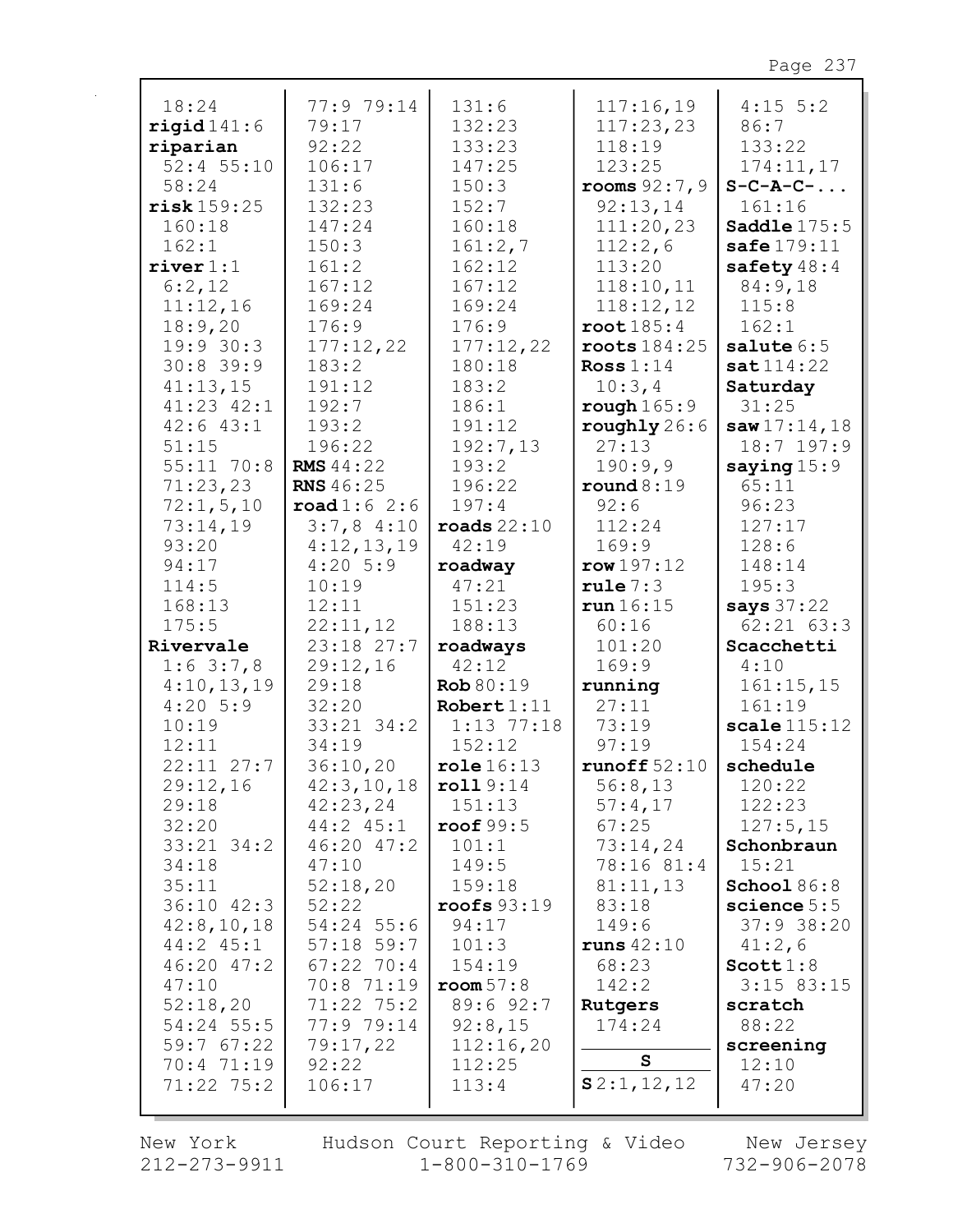| 176:5                 | <b>SECRETARY</b> | 197:21              | set 6:9 98:7   | shop's         |
|-----------------------|------------------|---------------------|----------------|----------------|
| 180:25                | 2:14             | 198:3               | 123:25         | 109:16         |
| 181:2                 | section $12:9$   | 200:3               | 147:8          | short $16:25$  |
| 185:12,16             | 54:11            | seeing $82:2$       | 150:21         | $26:7$ 171:4   |
| 185:18                | 173:22           | 177:23              | setback        | shorter        |
| 186:20                | 176:16           | 183:7,19            | 147:12         | 185:1          |
| 188:3,6,18            | 185:24           | 183:22,25           | 185:11         | shot 116:1     |
| 193:20,20             | sections         | 197:10              | setbacks       | 194:9,9        |
| se107:9               | 151:10           | seeking             | 64:22 65:7     | 195:15,18      |
| season $26:7$         | see $9:13$       | 11:16,17            | 147:11         | 195:19,21      |
| 106:20                | $11:5$ 19:16     | seen 107:11         | shade $68:1$   | 195:23         |
| 121:15                | 19:24            | select              | 100:19         | 196:13         |
| seasonal              | $21:15$ 23:8     | 179:14              | 102:5          | shots $196:8$  |
| $11:19$ $25:4$        | 25:21            | selected            | 175:22         | shout $6:13$   |
| 44:1,3                | 26:15,20         | 16:20,22            | shaded $48:16$ | show $34:12$   |
| 141:4                 | $26:24$ $27:1$   | 138:11              | 58:22          | 44:13          |
| 151:2                 | $27:24$ 29:6     | 190:1               | share $18:20$  | 124:23         |
| 164:17,18             | 32:7,11          | $self-ext$          | 19:8           | 127:5          |
| 164:20                | 34:10 36:2       | 145:10              | shared         | 142:1,11       |
| 176:2                 | 36:12            | <b>SEMERARO 2:2</b> | 126:21         | 143:11         |
| 185:9                 | 44:17 45:5       | sending             | shed $125:14$  | 146:18         |
| $\texttt{seat}$ 129:3 | 45:5 46:12       | 83:25               | 137:9          | 158:10         |
| seating               | 56:25            | sense $113:17$      | 159:24         | 169:12         |
| 89:11                 | 58:15 78:8       | 143:19              | shedding       | 179:9          |
| 95:23                 | 79:13            | sensitive           | 137:11,21      | 187:18         |
| 96:15                 | 80:19            | 27:759:3            | 140:22         | 188:17,18      |
| 105:16,20             | 81:25            | sent $6:10$         | 173:22         | 198:20         |
| 122:13,21             | 84:13,20         | sentimental         | sheet $5:5,11$ | showed $158:6$ |
| 123:22                | 84:24 95:9       | 15:13               | 41:1, 5, 18    | shower         |
| 124:5,20              | 101:16,16        | separate            | 42:9 88:6      | 107:21         |
| 130:4,10              | 118:2            | 21:11               | 88:9 98:21     | 108:7          |
| seats $90:6$          | 120:19           | 35:25               | 98:25          | 112:3,25       |
| 119:17,21             | 122:3,4          | 36:13               | 99:10          | showers        |
| 121:20,21             | 129:18,19        | 95:16,21            | 100:22         | 111:20         |
| 122:3,4               | 139:1,3          | 111:22              | 142:14,18      | shown $28:7$   |
| 123:3                 | 142:9,13         | 140:24              | 154:20         | 54:21          |
| 130:11,12             | 149:14,18        | separates           | sheets $40:4$  | 176:14         |
| 130:14,15             | 150:14           | 42:6                | shell159:9     | shows $93:15$  |
| 130:16,17             | 155:3,4          | September           | 159:24         | 125:10         |
| second $15:6$         | 158:7            | 27:19,20            | shift118:1     | 171:14         |
| $35:9$ 117:3          | 165:4,16         | 28:3 53:13          | shifting       | shrub180:5     |
| 120:8                 | 166:5,8,10       | 150:22              | 118:5          | shrubs         |
| 147:15                | 166:12,13        | serve 21:17         | 193:14         | 197:16         |
| 170:7                 | 177:18           | servers             | shoes $112:25$ | shut141:2      |
| 176:25                | 183:15           | 108:4               | shop $93:23$   | side 42:5, 11  |
| 177:1                 | 184:7            | services            | 118:3          | 51:19          |
| 181:8                 | 187:9            | 18:14               | 125:11,12      | 102:6          |
| 194:4,9               | 188:21           | 52:18               | 125:15         | 103:4          |
| 195:17,23             | 191:14,22        | session             | 177:16         | 131:22         |
| 196:13                | 193:19           | 152:12              | 178:22         | 143:17         |
|                       |                  |                     |                |                |

New York  $212 - 273 - 9911$  Hudson Court Reporting & Video<br>1-800-310-1769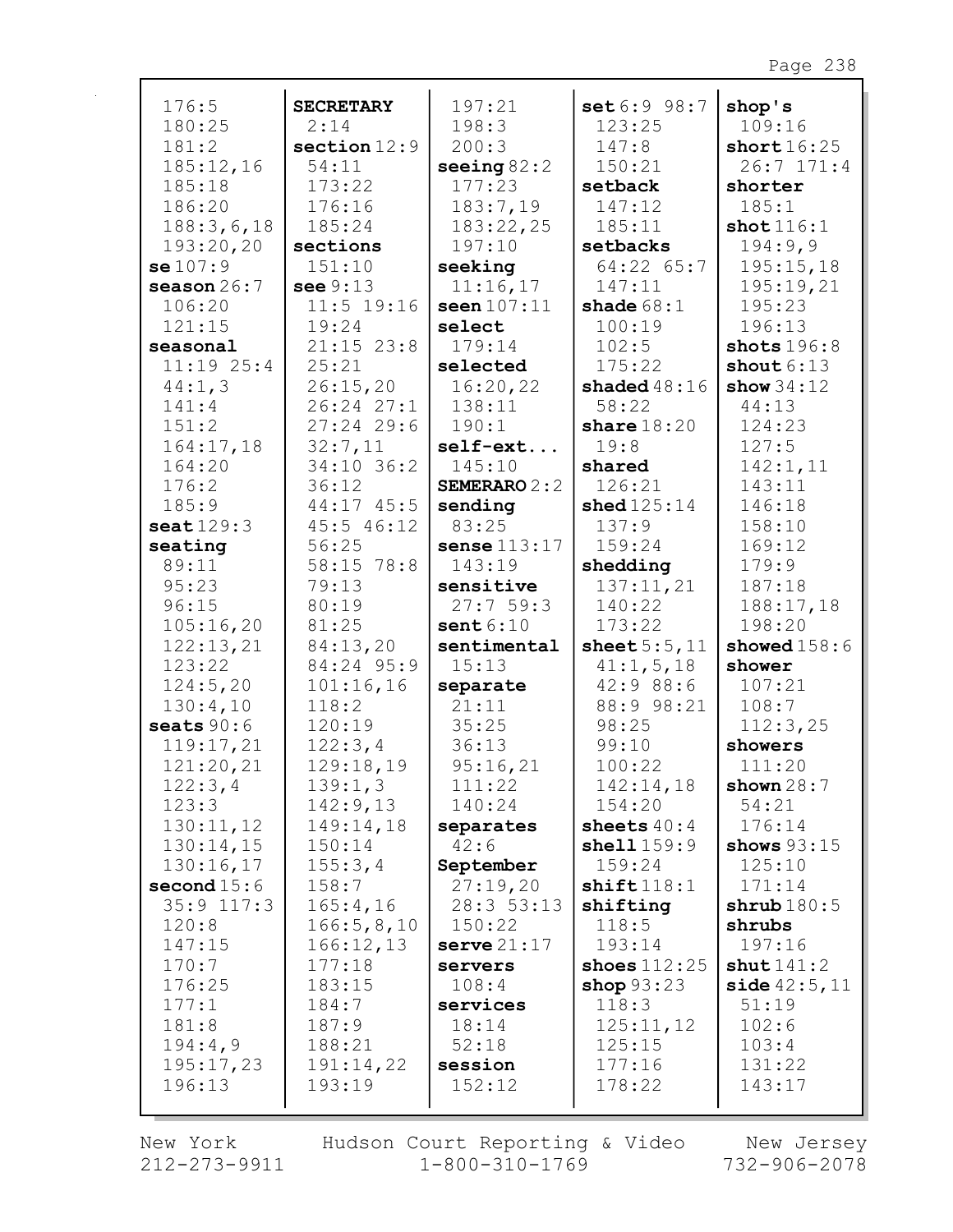| 146:17             | 130:25              | 151:11                 | 139:18,19              | 89:15 99:4     |
|--------------------|---------------------|------------------------|------------------------|----------------|
| 147:19,21          | 171:3,22            | 178:7                  | 140:12,15              | 99:16,21       |
| 147:24,25          | 171:25              | sizes66:13             | 140:21,21              | 103:8,11       |
|                    |                     |                        |                        |                |
| 148:1              | 192:4               | 180:5,6                | 153:23                 | 109:17         |
| 149:10             | sister $144:9$      | sky26:16               | 154:15                 | 123:22         |
| 150:2,3,3          | sit37:12            | skylight               | 159:13,18              | 152:11         |
| 152:3,6            | 115:18,20           | 171:14,17              | 159:21                 | 162:15         |
| 172:12             | 139:11,12           | skylights              | 173:22,24              | 173:11         |
| 177:11             | sit-down            | 157:12                 | 184:18,19              | sort $34:7$    |
| 183:2              | 105:16              | $\texttt{slice} 24:15$ | <b>Snowmass</b>        | 69:16          |
| sides $98:11$      | site $5:4,4$        | slide28:14             | 16:7                   | 70:15          |
| sidewalk           | 10:20               | 56:25                  | social $32:5$          | 100:18         |
| $57:17$ 58:4       | 11:15 28:7          | 87:13                  | 91:13,16               | 101:2          |
| 68:24 79:1         | 29:15 32:7          | 178:9                  | 125:18                 | 147:18         |
| 79:9,17,22         | 32:11,12            | slight 52:12           | socializing            | 149:5,9        |
| 99:22              | 39:2,2,21           | 65:4                   | 125:20                 | 189:19         |
| 100:3              | 40:2, 4, 15         | slightly               | soft159:9              | sound $144:19$ |
| 149:21             | 40:25,25            | 83:8 178:8             | 196:14                 | sounds         |
| 186:18             | 41:4,5,10           | sliver                 | 197:17                 | 135:25         |
| sidewalks          | 41:24 42:5          | 192:16                 | solution               | 151:19         |
|                    |                     |                        |                        |                |
| 148:20             | 42:7,17             | slopes $58:25$         | 69:9,9,13              | south $4:9$    |
| 161:22             | 49:14 93:7          | Slow 162:13            | 78:1                   | 41:18 42:2     |
| sight25:19         | 93:8 98:6           | small $49:17$          | $\texttt{solve}101:20$ | 43:15 48:8     |
| significant        | 98:10,16            | 78:4 92:4              | solved $69:18$         | 59:10,11       |
| 17:22              | 102:10              | 106:12                 | somebody               | 148:1          |
| signific           | 123:10              | 116:3,18               | 47:1                   | 158:21         |
| 193:25             | 125:10              | 172:6                  | 190:22                 | 178:13         |
| 194:14             | 146:23              | smaller                | 194:10                 | southeast      |
| signs $143:22$     | 147:15,18           | 65:24                  | someplace              | 43:11 44:2     |
| similar15:3        | 149:8,14            | 154:24                 | 122:23                 | 50:9           |
| 51:18              | 170:23              | smooth                 | 144:17                 | 102:13         |
| 101:1              | 175:16              | 159:24                 | 152:19                 | southeas       |
| 158:1              | 179:12              | snack $11:20$          | somewhat               | 73:10          |
| 168:18             | 192:19              | 28:17,18               | 28:10                  | southerly      |
| 181:1              | sites149:18         | 28:23 29:3             | 138:25                 | 150:3          |
| Similarly          | 161:5               | $31:14$ 33:7           | 184:15                 | southwest      |
| 56:12              | sitting 82:2        | 43:21,21               | sons $194:12$          | 42:23          |
| simple             | situation           | 106:6,7                | soon $34:9$            | 52:22          |
| 151:19             | 101:24              | 112:5,21               | 197:4                  | space $43:20$  |
|                    | 139:23              | 115:3                  |                        | $56:17$ 73:1   |
| simplify<br>104:18 |                     |                        | sorry $13:2$           |                |
|                    | situations          | 116:2                  | 20:16                  | 73:16 89:9     |
| simply28:22        | 92:10               | 121:4                  | 23:21                  | $92:3$ 98:7    |
| simulation         | 138:14              | 176:11                 | 31:20                  | 98:14,18       |
| 158:5              | $\texttt{six}$ 77:7 | 177:24                 | 53:17                  | 106:18         |
| simulators         | 150:11              | 178:16                 | 59:11,12               | 107:8          |
| 89:6               | 165:12,13           | snow $30:23$           | $61:23$ $62:4$         | 110:18         |
| 105:10             | $six$ -mont         | 31:2,3                 | 64:23                  | 115:5          |
| $\sin 33:22$       | 185:19              | 137:9,11               | 65:16                  | 120:13         |
| 82:9 83:14         | size 90:6,7         | 137:13,18              | 76:17                  | 124:2          |
| 85:4               | 114:25              | 137:21                 | 82:11                  | spaces $50:3$  |
|                    |                     |                        |                        |                |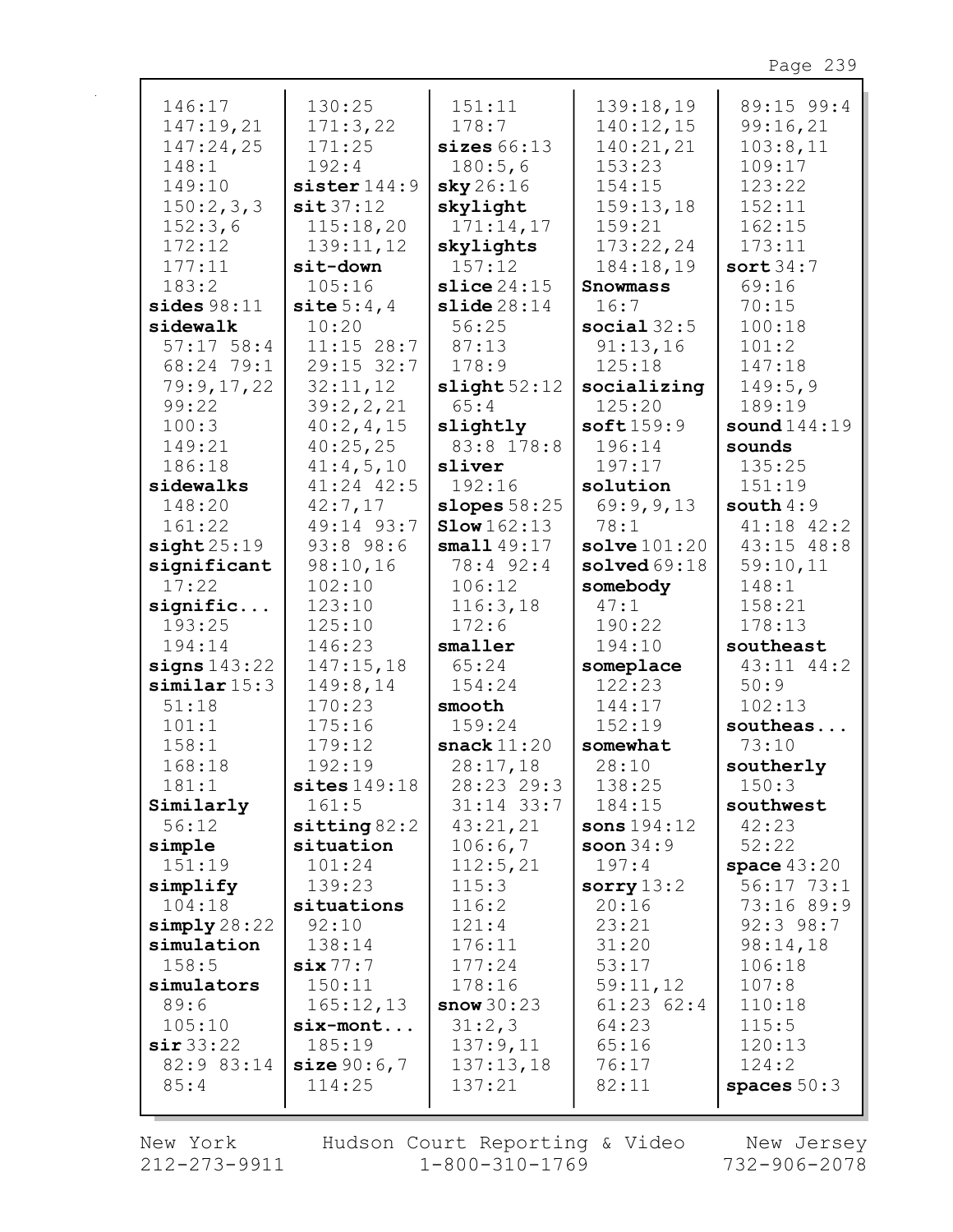| 50:4,5,7,8                 | spelled          | 178:10              | 155:24                   | $52:24$ 53:8     |
|----------------------------|------------------|---------------------|--------------------------|------------------|
| 50:10,12                   | 60:25            | stairwells          | statements               | 67:13            |
| 50:14,21                   | 80:13            | 98:4                | 8:12,15                  | 180:3            |
| 50:22,24                   | spend108:12      | stand $11:20$       | $9:7$ 198:17             | 188:24           |
| 51:1,2,7,7                 | spending         | 29:3 37:17          | 199:22                   | stating          |
| 73:3,9                     | 108:16           | 40:18,19            | 200:3                    | 163:20           |
| 92:14                      | spent19:14       | 43:21,21            | states $87:4$            | statute          |
| 111:5                      | 20:12            | 98:7,24             | $\texttt{Staticle} 2:15$ | 201:7            |
| 123:4,10                   | sphere $137:6$   | 99:1,17             | 3:6,11,19                | stay $117:2$     |
| 127:23                     | spillage         | 100:11              | 4:6,17                   | 127:11           |
| 128:3                      | 179:17           | 116:2               | 10:11,12                 | staying $24:6$   |
| speak $116:24$             | splash           | 176:11              | 49:7 53:12               | 72:5             |
| 126:21                     | 178:12           | 177:24              | 53:15,17                 | 195:14,15        |
| 164:21                     | 190:11           | 178:16              | 54:3 56:19               | stays $127:8$    |
| 169:10                     | spots $24:21$    | standard            | 56:20 57:3               | steel $154:20$   |
| 189:18                     | spouses          | 108:6               | 57:8,12,22               | step $149:3$     |
| speaking $7:3$             | 109:23           | 160:11              | 60:9,18,21               | Stephen 3:8      |
| 107:20                     | sprinkler        | standards           | 61:3,4,9                 | 4:9,18           |
| 177:14                     | 18:3             | 48:665:5            | 62:15,18                 | 34:17,18         |
| special $6:2$              | spruce $181:3$   | 65:7                | 62:20                    | Steve $161:1$    |
| 7:18 17:16                 | 197:14           | stands $6:6$        | 63:19                    | 192:7            |
| 18:8 95:8                  | square $43:16$   | start $6:4$         | 67:1768:2                | sticking         |
| 95:10                      | 44:9 65:17       | 54:10               | 69:5 75:14               | 84:13            |
| 125:7                      | 78:6 89:2        | 153:9               | 76:1,8,13                | stickler         |
| 126:1                      | 89:13            | 186:11              | 79:1,4                   | 122:17           |
| specialized                | 100:14           | 187:11              | 81:9 94:22               | stone $36:4$     |
| 144:10                     | 105:1            | started $15:5$      | 94:25 95:8               | 70:21            |
| specialty                  | 120:2,5,7        | 19:17               | 95:22 97:7               | 93:20            |
| 90:2                       | 120:12           | 119:22              | 97:12,17                 | 94:17            |
| species                    | 147:6            | 134:18              | $97:24$ $98:1$           | stop $49:22$     |
| 59:17                      | 190:10           | starting            | 98:15                    | 95:18            |
| 180:9                      | St16:5           | 186:17              | 99:20                    | 129:5,21         |
| 197:12                     | 133:23           | state $13:14$       | 100:1, 4, 8              | 168:23,23        |
| specific                   | 135:22           | 33:18               | 101:4,6,9                | 168:23           |
| 25:7,25                    | stability        | 38:10 74:7          | 101:12,15                | storage $26:9$   |
| $31:1$ 64:17<br>64:20 84:9 | 159:12           | 80:10<br>86:11 87:3 | 101:24                   | 62:9,13          |
| 92:10                      | stabiliz<br>63:5 | 87:6                | 102:8<br>114:20          | 63:9,10<br>92:15 |
| 119:11                     | stable $137:7$   | 132:13              | 115:13,17                | 100:16           |
| 192:9                      | stacked          | 134:1               | 122:16,20                | 125:11,14        |
| specific                   | 127:2            | 146:14              | 123:14                   | 151:15           |
| 31:6                       | 151:17,18        | 158:17              | 124:10                   | store $152:15$   |
| speed145:23                | staff $92:13$    | 174:15,19           | 125:1                    | 152:22           |
| spell $13:14$              | 92:13            | 175:7               | 146:16                   | stored           |
| 33:22                      | 107:21,23        | 201:4,4,7           | 149:1,13                 | 125:14           |
| 38:10                      | 107:24           | stated14:18         | 156:4                    | 152:12           |
| 86:11                      | 108:4,7          | 145:14              | 169:15                   | Storm $49:15$    |
| 132:16                     | stairs           | statement           | 181:6, 8, 14             | storms $84:12$   |
| 134:1                      | 112:16           | 8:18,22             | 182:1, 9, 18             | 154:18           |
| 174:15                     | 151:24,25        | 103:14              | Statile's                | 158:25           |
|                            |                  |                     |                          |                  |

New York 212-273-9911

 $\mathbf{r}$ 

Hudson Court Reporting & Video  $1 - 800 - 310 - 1769$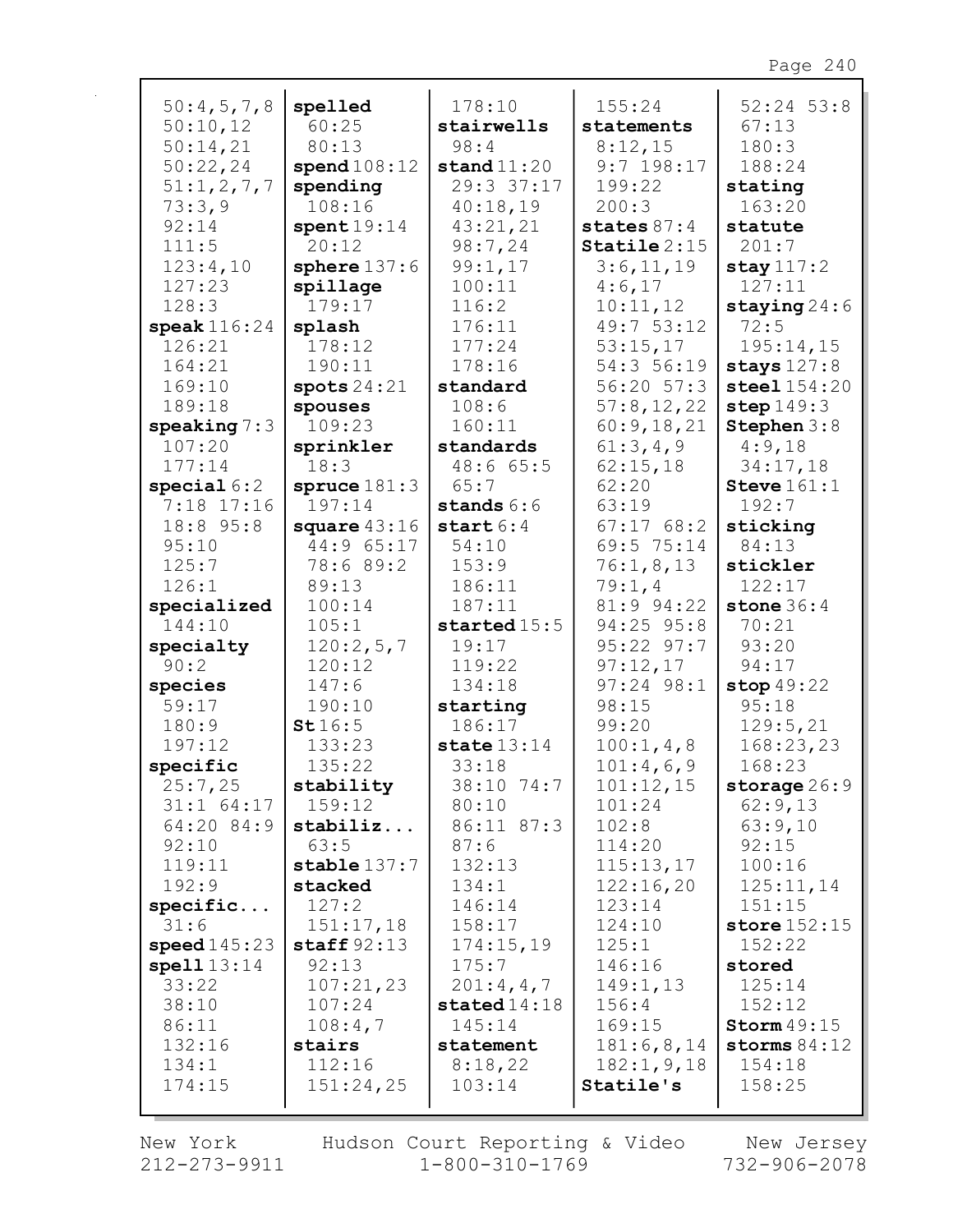| stormwater     | 113:15         | 105:15,16      | 111:17         | 115:4          |
|----------------|----------------|----------------|----------------|----------------|
| 20:325:1       | 137:3,4        | 151:13         | 183:5          | 119:24         |
| 52:5 56:13     | 139:17         | submission     | 184:5          | 122:24,25      |
| 57:1760:3      | 140:25         | 45:25          | 188:20         | 124:7,11       |
| 72:3,13        | 141:1,6        | 83:22 88:2     | supplied       | 126:22         |
| 73:14          | 143:14         | 149:16         | 153:21         | 127:16         |
| straight       | 147:20         | submissions    | supply         | 128:22         |
| 195:19         | 153:7          | 54:3           | 153:21         | 130:8          |
| straightens    | 172:1,3        | submitted      | 169:17         | 132:7          |
| 23:11          | 185:10,19      | 46:2,5         | support 30:7   | 135:3,9        |
| straighter     | 186:1          | 83:21,23       | $30:22$ $31:2$ | 142:22         |
| 148:16         | 188:13         | 83:24 84:2     | 90:791:12      | 144:21         |
| strategic      | structures     | 84:5           | 92:12,14       | 149:23         |
| 16:16          | 64:22 98:5     | 142:18         | 139:18,19      | 156:16         |
| stream $49:20$ | 103:23         | subsequent     | 140:15         | 169:3          |
| 49:23 59:3     | 104:7          | 118:24         | 145:11         | 182:3          |
| 71:21 72:1     | 105:3          | substance      | supported      | 184:14         |
| street $34:6$  | 106:15,25      | 184:11         | 25:4           | 192:10         |
| 62:386:8       | 106:25         | subsurface     | supporting     | 194:16         |
| 124:15         | 107:9          | 156:1          | 91:12          | 196:2          |
| 160:1          | 111:2          | success $19:5$ | 159:13         | surface        |
| 185:20         | 114:7          | 29:9           | supports       | $52:13$ $56:3$ |
| 196:24         | 136:2          | successful     | 140:12         | 56:5 67:25     |
| stretched      | 154:5          | 30:11          | 159:20         | 70:15,22       |
| 140:4          | stucco $93:19$ | 138:16,23      | 172:7          | 71:1,3,4,5     |
| strictly       | 94:16          | sues $85:13$   | suppose        | 81:22          |
| 53:21          | 101:1          | sufficient     | 135:6          | 155:22         |
| 97:13          | studied $81:6$ | 191:8,23       | supposed       | 165:21         |
| 108:1          | studies        | suggest $35:6$ | 166:17         | SUSAN $1:15$   |
| 113:11         | 82:13,17       | 81:15,16       | sure $13:16$   | suspect        |
| strongly       | 82:18,20       | 197:13         | 13:21          | 181:10         |
| 150:15         | 82:21,23       | suggesting     | 14:11,17       | 199:24         |
| structural     | 83:1,19        | 20:2           | 19:1,3         | suspend        |
| 137:17         | 167:9          | Suite $2:3,9$  | $27:12$ $28:2$ | 141:12         |
| 139:18         | 169:11         | 13:938:6       | 33:2,3         | 156:20         |
| 140:7,8        | studio $44:22$ | summer $33:6$  | 35:22          | suspended      |
| 159:5          | 45:18,23       | 75:16,22       | 38:19          | 143:10         |
| structure      | study $82:14$  | 182:5          | 45:11          | sustain        |
| 25:3 43:13     | 82:14 83:2     | sun100:20      | 53:10          | 21:10          |
| $44:3$ $45:5$  | 181:21         | Superdome      | 58:20          | 159:1          |
| 65:22          | 184:6          | 153:17         | 61:14          | sustaina       |
| 95:21 98:8     | 185:24         | supplement     | 62:18          | 26:5           |
| 99:13          | 194:18         | 48:12          | 70:21 72:8     | sustainable    |
| 100:9,19       | stuff $80:20$  | 49:10          | 75:14 78:2     | 21:24          |
| 102:5,12       | 81:5           | 179:10         | 85:7 86:23     | sustaining     |
| 104:24         | 151:24         | 181:25         | 102:21         | 30:11          |
| 106:2,10       | stump $84:13$  | 187:10         | 104:16         | sustains       |
| 107:25         | 84:14,17       | suppleme       | 109:23         | 19:1           |
| 110:24         | 84:21 85:3     | 28:22 59:6     | 110:20         | swapping       |
| 113:10,10      | style 93:15    | 83:23          | 111:6          | 106:24         |
|                |                |                |                |                |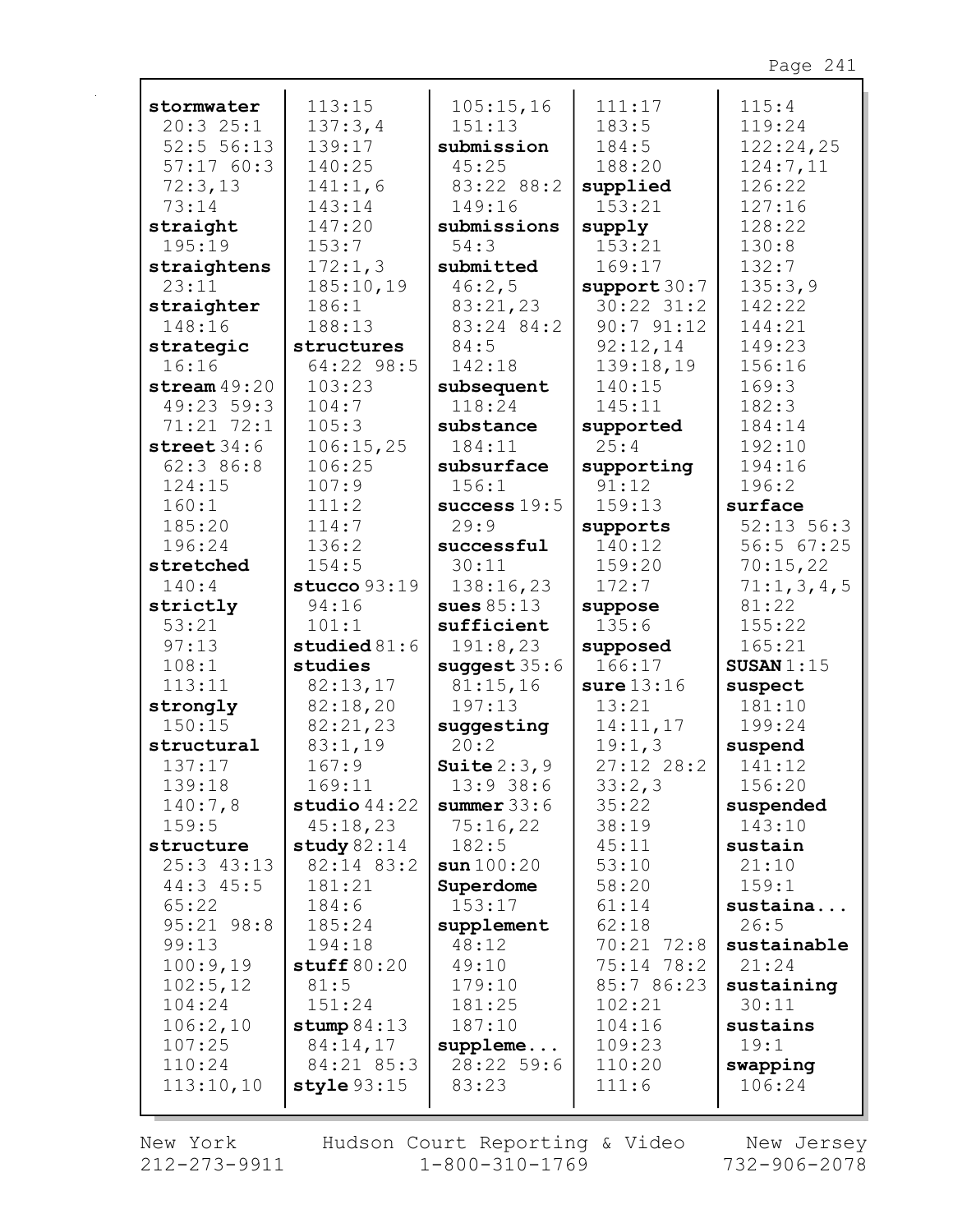| swath $55:3$  | 128:25         | 149:17              | 134:15         | 77:4,5         |
|---------------|----------------|---------------------|----------------|----------------|
| swear $13:3$  | 129:2,7,11     | 152:17              | 140:14         | 79:13,21       |
| 38:1 86:3     | 134:4          | 161:22              | 142:14         | 80:21,22       |
| 133:18        | 147:16         | 173:2               | 147:13         | 106:16         |
| 174:6         | 150:21,23      | 190:23              | 153:6          | 107:7          |
| sworn $3:2$   | 150:25         | 193:13              | 164:19         | 110:17         |
| $4:2$ 13:1    | 151:7,14       | 195:9               | 166:9          | 118:19,20      |
| 13:10,13      | 152:10,18      | tall 164:19         | 177:4          | 134:16,25      |
| $37:23$ 38:7  | 157:21         | 165:8, 14           | telling $63:2$ | 136:17         |
| 38:9 85:25    | 162:13         | 184:11              | temporarily    | 139:13         |
| 86:9,10       | 181:22         | 185:12              | 172:8          | 142:7          |
| 133:14,24     | 185:6          | 189:11,12           | temporary      | 147:17         |
| 133:25        | 187:9,12       | 189:13              | 117:21         | 148:7          |
| 169:2         | 193:18         | 197:6               | ten 184:17     | 150:14         |
| 174:13,14     |                |                     |                | 153:1          |
|               | 194:23         | 198:12              | 184:22         |                |
| system $18:3$ | taken $45:22$  | taller              | 186:17         | 155:12,14      |
| 49:22 60:4    | 47:1 129:1     | 165:14              | tend $77:18$   | 155:22         |
| 145:19        | 151:19         | <b>Tappan</b> $5:8$ | 77:21          | 161:11         |
| 156:20        | 163:16,24      | 42:19 44:3          | tennis $11:19$ | 165:21         |
| 181:15        | 163:25         | 45:3 46:19          | 11:19,20       | 167:12,18      |
| 185:4         | 164:5          | 47:257:18           | $12:18$ $16:3$ | 168:5          |
| systems       | 195:2          | taxpaying           | 25:5,7,9       | 170:12,16      |
| 12:18         | takes $83:2$   | 35:11               | 26:3,11,12     | 170:16,18      |
| 78:15,16      | 137:21         | team $7:24$         | 29:6,7,11      | 172:1,3        |
| 135:17        | 160:8          | 16:14               | 29:12,15       | 173:16         |
| 141:3,16      | Takina $12:20$ | teams $16:11$       | 29:19          | 176:20         |
| 144:19        | talk 15:17     | technology          | 32:18,19       | 179:9          |
| Т             | 25:24          | 22:24               | $32:24$ 34:5   | 180:17,23      |
|               | 47:22          | 25:21               | 34:22 35:2     | 181:24         |
| T2:12 5:2     | 49:11,24       | 144:14              | 36:7,8,19      | 191:11         |
| 13:8,8        | 78:11          | 145:25              | 44:4,9         | 192:12         |
| 201:1,1       | 137:12         | tee $23:24,25$      | 47:9,13,16     | 193:2,24       |
| table64:13    | 139:5          | 24:3,9,23           | 47:17,20       | 196:24         |
| 64:18,24      | 163:10         | 48:17               | 49:8 50:23     | 197:1          |
| 124:23        | 194:8          | 109:21              | $51:5$ 53:2    | tension        |
| 128:8         | talked 71:17   | 194:7               | 53:654:18      | 143:21         |
| tables        | 109:13         | 195:9,13            | 54:20,25       | tent $75:24$   |
| 122:19        | 142:24         | 195:14,22           | $55:4$ 56:22   | tenth $195:14$ |
| 124:2,14      | 161:21         | teetering           | $57:23$ $58:3$ | term 21:25     |
| 177:25        | talking        | 16:23               | 58:7,8         | 103:14         |
| take $16:12$  | $12:18$ 34:6   | tell 14:15          | 65:16,17       | 117:12         |
| 44:16         | $62:4$ $65:6$  | 27:10               | $67:21$ $68:9$ | 166:7          |
| 56:21         | 66:20,21       | 38:17               | 69:2,23,23     | terms $12:12$  |
| 57:10,24      | 71:20          | 39:21 40:7          | 70:3,12        | 47:22          |
| 69:1 81:15    | 101:6          | 46:22               | 71:8 72:21     | 60:24          |
| 85:20         | 106:17         | 55:17               | $72:25$ $74:8$ | 71:21 83:6     |
| 112:25        | 115:2          | 79:11               | 74:21          | 94:1 95:23     |
| 121:1         | 121:5,8        | 82:15               | 75:18 76:1     | 105:8          |
| 126:14        | 129:21         | 86:19               | 76:3,4,6       | 106:24         |
| 128:17,18     | 133:12         | 115:11              | 76:22,24       | 127:7          |
|               |                |                     |                |                |

New York  $212 - 273 - 9911$ 

Hudson Court Reporting & Video Mew Jersey  $1 - 800 - 310 - 1769$ 

732-906-2078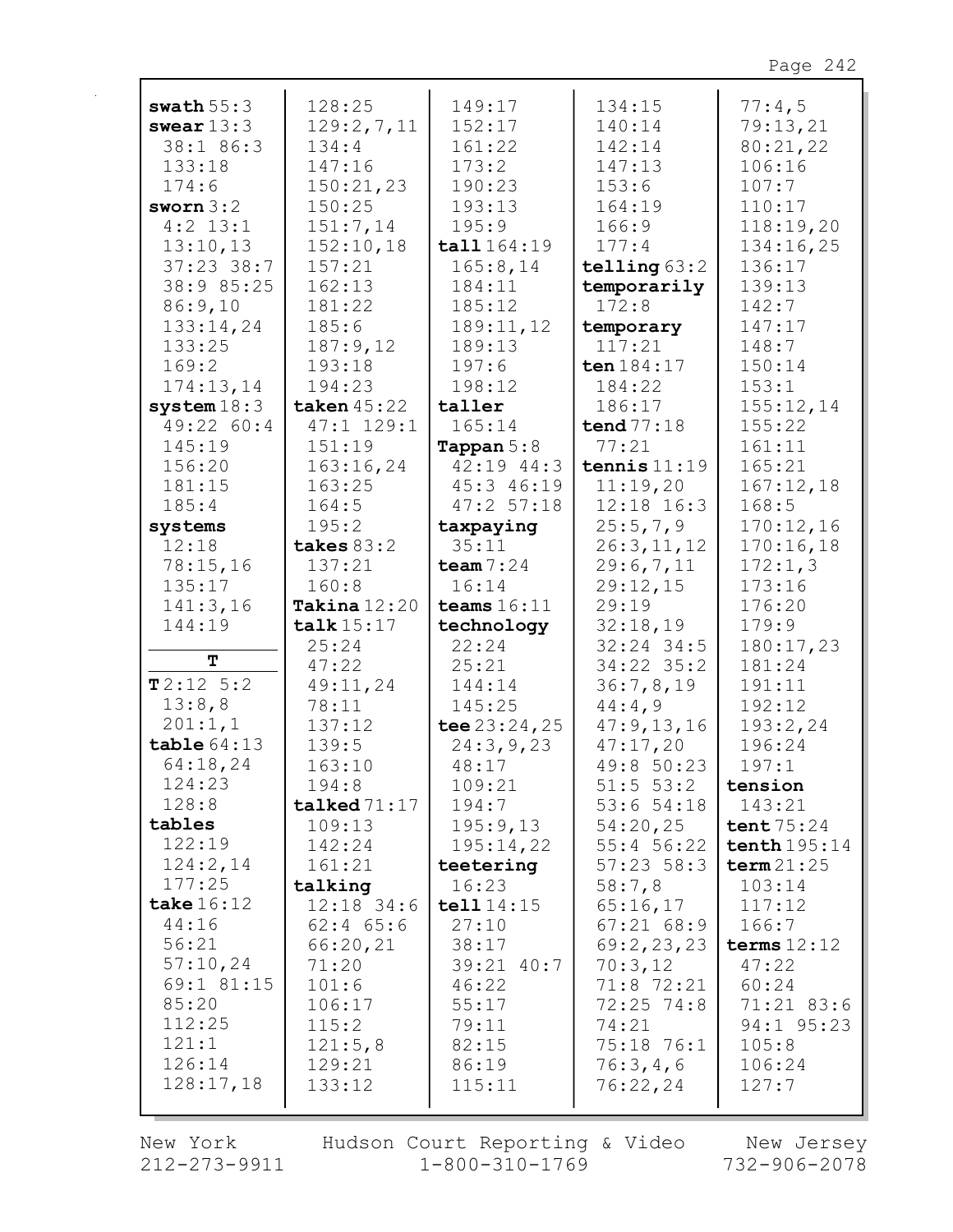| 137:13         | thank $7:5,12$ | 196:19         | 83:25          | Thirty-s              |
|----------------|----------------|----------------|----------------|-----------------------|
| 148:13         | $7:12$ 11:7    | 199:1          | 92:23          | 165:20                |
| 183:1          | 12:23          | 200:6          | 104:11         | Thirty-t              |
| 189:25         | 13:18          | Thanks $13:25$ | 108:25         | 97:5                  |
| terrace 89:9   | $27:21$ 28:5   | 83:10          | 114:19,25      | Thomas $4:15$         |
| 122:5          | 30:17          | 134:6          | 117:6,9        | 174:11,17             |
| 177:24         | 31:19,22       | Thanksgi       | 119:16         | thorough              |
| 187:1          | $33:9$ 34:3    | 114:21         | 121:10         | 120:15                |
| 189:22         | 34:14 37:6     | theoreti       | 123:1, 7, 21   | thought $20:5$        |
| 190:8,9        | 37:7,15        | 160:7          | 123:24         | 21:952:11             |
| terracing      | 39:17 54:7     | theory 90:23   | 125:1,21       | $61:24$ $62:2$        |
| 186:14         | 54:8 55:24     | they'd $76:4$  | 128:13         | 73:25 78:8            |
| terrible       | $57:13$ $58:1$ | 117:13,14      | 135:10         | 117:11                |
| 89:19          | 61:11,16       | 117:14,15      | 136:15,23      | 126:13                |
| Tesoro $16:5$  | 64:4 74:2      | 121:10         | 146:16         | 156:2,5               |
| testified      | 76:13 80:2     | thing $35:1$   | 150:22         | 188:10                |
| 39:7,13,14     | 83:11          | 58:18 75:4     | 152:1          | thoughts              |
| 163:24         | 85:15,16       | 124:1          | 154:4          | $6:21$ $111:1$        |
| 171:8          | 85:21          | 141:20         | 156:10         | thousands             |
| 180:12         | 86:15          | 177:2          | 158:3          | 136:12                |
| testifies      | 87:14          | 194:4          | 161:7          | three $24:13$         |
| 13:10 38:7     | 97:11          | things $28:14$ | 163:11         | 24:19,22              |
| 86:9           | 113:25         | 65:775:3       | 164:22         | $50:4$ 63:17          |
| 133:24         | 114:1          | 77:18          | 165:9,10       | 98:4,11               |
| 174:13         | 123:20         | 79:12 83:1     | 166:15         | 104:23                |
| testify $35:5$ | 131:1          | 115:15         | 167:8          | 105:3                 |
| 37:12          | 132:24         | 129:11         | 169:15         | 127:7                 |
| 99:14          | 133:3          | 132:9          | 170:8          | 128:22                |
| testimony      | 139:4          | 157:13         | 177:2          | 140:5                 |
| 3:24:2         | 141:24         | 159:10         | 181:19         | 145:24                |
| 8:5, 15, 20    | 149:19         | 184:10         | 183:6          | three- $16:25$        |
| $12:7$ $13:4$  | 150:7          | 185:22         | 184:20         | $three-qu$            |
| 38:1 47:7      | 157:10         | think $6:22$   | 185:16,22      | 185:13                |
| $53:25$ $54:3$ | 158:13         | 19:12          | 185:23         | three-st              |
| 54:14          | 160:19         | $20:10$ $25:1$ | 187:4          | 154:13                |
| 58:12 86:3     | 162:7,8,9      | 26:1, 4        | 188:9          | Thursday $1:2$        |
| 87:8           | 162:18         | $29:21$ 30:6   | 189:11,12      | 6:3                   |
| 128:14         | 169:20         | 30:8,13        | 191:23         | tie $36:6$            |
| 129:24         | 170:20,21      | 31:10          | 194:25         | 60:5                  |
| 131:8,10       | 171:4,19       | $35:14$ $37:3$ | 195:9          | $\texttt{tied}$ 19:23 |
| 133:18         | 173:4,6,7      | 40:12          | 197:20         | ties $15:19$          |
| 156:3          | 175:10         | $54:16$ 57:5   | thinking       | tight $149:8$         |
| 171:6          | 182:18,23      | 57:19,21       | 78:20          | $\texttt{tile}$ 93:19 |
| 174:7          | 183:8          | 58:15          | 79:12          | 94:17                 |
| 176:6,12       | 187:17         | $59:22$ $61:7$ | 91:10          | 101:1                 |
| 179:23         | 189:1,16       | 62:8 69:17     | 117:8          | till 161:24           |
| 194:19         | 190:13         | 69:1970:6      | thinks $135:8$ | time $8:10,12$        |
| 201:6          | 192:5          | $70:11$ $77:2$ | third16:12     | 19:20                 |
| testing        | 195:25         | 77:17,18       | 100:9          | 25:11                 |
| 81:13          | 196:15,18      | 78:21 83:7     | 137:8          | $31:11$ $33:6$        |
|                |                |                |                |                       |

New York  $212 - 273 - 9911$  Hudson Court Reporting & Video<br>1-800-310-1769

New Jersey<br>732-906-2078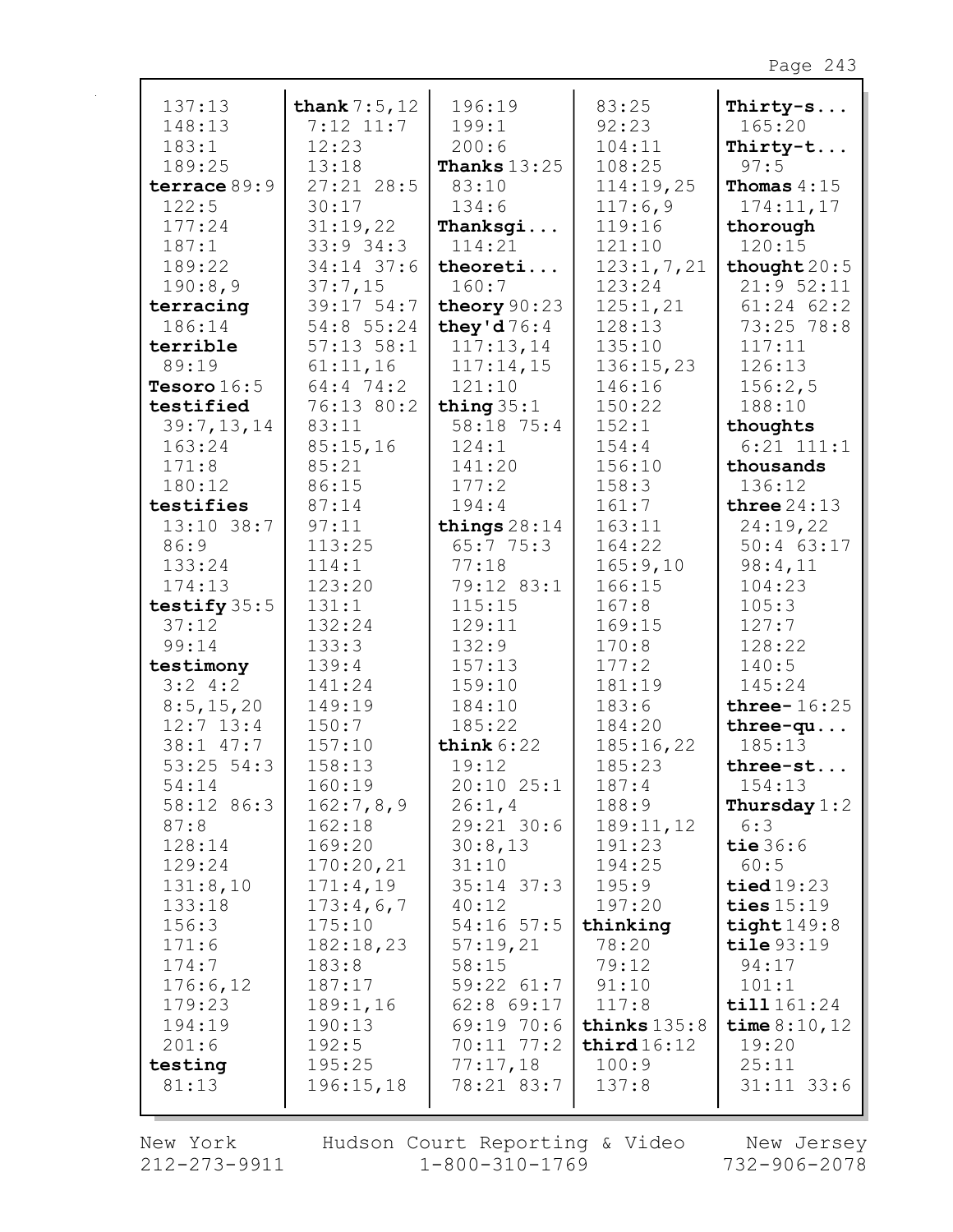| 33:751:9      | 189:11,23            | 143:1          | 48:23          | trucks $95:6$  |
|---------------|----------------------|----------------|----------------|----------------|
| 52:11         | 190:9,9              | tough $31:3$   | 58:21          | 115:15         |
| 54:15 64:3    | 191:8                | tour 22:21     | 84:11          | true $116:14$  |
| 77:3,20       | today's              | town $7:7$     | 179:19,24      | 116:17         |
| 78:2 82:3     | 106:3                | 17:14          | 179:25         | truth $13:4,5$ |
| 109:21        | 177:4                | 19:20          | 180:6,8        | $13:5$ 38:2    |
| 114:22        | $\texttt{told15:14}$ | 25:18          | 182:14         | 38:2,3         |
| 117:5         | 60:23                | $45:25$ $46:2$ | 184:13         | 86:4,4,5       |
| 121:4         | 155:2                | $60:14$ 77:3   | trees $12:10$  | 133:19,19      |
|               | Tom $12:19$          | 85:2           |                |                |
| 125:6         |                      |                | 48:15,21       | 133:20         |
| 138:13        | 174:3                | 128:11         | 48:25 49:2     | 174:7,8,8      |
| 139:6         | tones $94:13$        | 192:18         | 49:3,4,10      | try $14:9$     |
| 151:1         | 94:14                | townhome       | 58:23,23       | 81:11          |
| 168:7,9,10    | tonight $7:15$       | $60:2$ $61:19$ | 63:4 88:17     | 85:19          |
| 168:12,21     | 8:29:6               | 61:21,22       | 88:18          | 101:20         |
| 181:5         | 10:17,23             | townhomes      | 163:11,12      | 114:20         |
| 184:18        | 11:8,22              | 21:660:12      | 163:12         | 121:12         |
| 186:10,12     | 19:7,14              | townhouse      | 164:13,15      | 145:12         |
| 187:12,16     | 21:13                | 41:19          | 164:18,20      | 149:16,17      |
| 188:11        | 129:9,12             | 99:21          | 165:1,4        | 155:7          |
| 194:10,13     | 200:8                | 104:20         | 166:14,24      | 186:15         |
| 196:18        | top $67:21$          | townhouses     | 175:22         | 198:19         |
| 197:19        | 97:2                 | $60:4$ $61:24$ | 176:1, 3, 4    | trying $7:11$  |
| 198:12,24     | 108:15               | 99:22          | 178:4          | 23:9 24:25     |
| 199:24        | 111:14               | Township $1:1$ | 180:11         | 29:23 77:4     |
| 200:13        | 139:12               | 6:11,19        | 181:3          | 91:7           |
|               | 155:8                |                | 182:9          |                |
| times $23:1$  | 192:19               | $7:17$ $9:10$  | 183:21         | 108:10,13      |
| 31:10         |                      | 11:11          |                | 108:19,24      |
| 80:18         | Torrey $22:19$       | 18:24 46:9     | 184:3,11       | 109:8          |
| 95:16         | total $48:25$        | 46:11 49:1     | 185:1,12       | 118:7,7,14     |
| 106:3         | 50:6,6,11            | 60:11          | 186:15         | 121:8          |
| 108:17,21     | $51:4$ 55:22         | track $154:5$  | 195:2          | 197:2          |
| 119:3         | 65:5                 | traffic        | 196:4,25       | 198:13         |
| tiny 154:25   | 119:22,25            | 22:11          | 197:2,6,18     | Tuesday 7:19   |
| titled        | 123:3,9,15           | training       | 197:18         | 199:11,13      |
| 176:23        | 123:19               | 136:16         | trench         | turn 35:2      |
| today $15:17$ | 126:14               | trajectory     | 155:19         | $40:12$ 53:1   |
| 19:16,24      | 130:16,17            | 194:25         | Trenton        | $53:8$ 137:6   |
| 28:9 30:10    | 147:12               | transcript     | 62:21          | 137:19         |
| 44:23         | touch $54:13$        | $1:3$ 9:3,3    | tri-state      | 163:1          |
| 72:13         | 54:17                | 9:5 201:10     | 153:15         | 195:18         |
| 103:18        | 175:16               | translucent    | tried 31:11    | turned $73:24$ |
| 105:7         | 176:9,18             | 157:12         | 119:5          | 138:24         |
| 148:7         | 180:19               | transparent    | triple 160:9   | Twenty-five    |
| 163:20        | touched              | 157:2          | tripping       | 189:15         |
| 172:14        | 57:19                | transpired     | 162:1          | twice $81:20$  |
| 176:15        | 77:18                | 9:6            | Tropical       | 82:5           |
| 178:9,25      | 137:11               | trash $95:12$  | 49:15          | two $16:1$     |
| 181:25        | 155:23               | travel 37:19   | trough $149:5$ | 25:9,10,17     |
| 183:14        | touching             | tree $48:13$   | 149:9          | 29:6,12,18     |
|               |                      |                |                |                |
|               |                      |                |                |                |

New York  $212 - 273 - 9911$  Hudson Court Reporting & Video  $1 - 800 - 310 - 1769$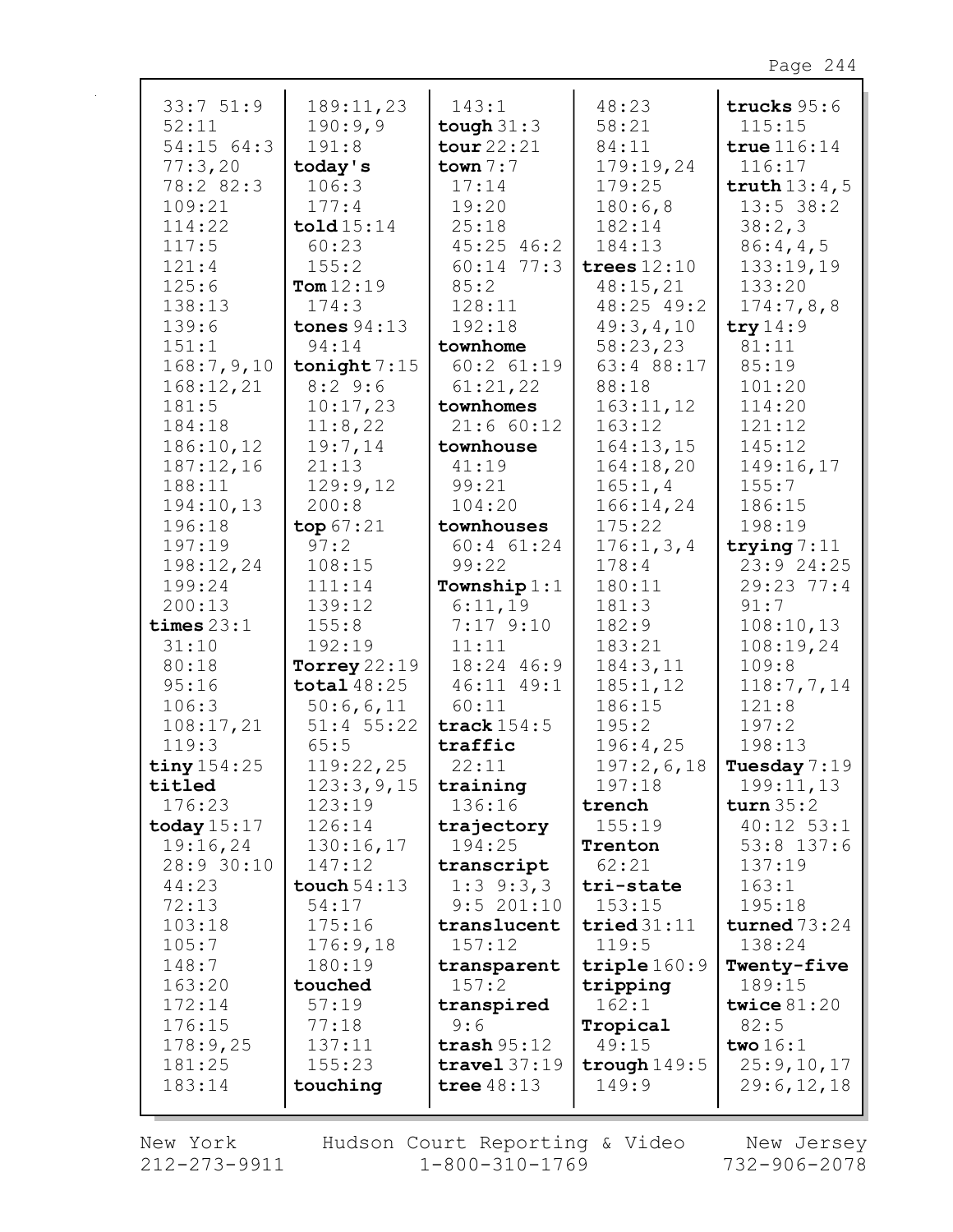| 31:1,10      | U              | 145:20         | usually               | varieties         |
|--------------|----------------|----------------|-----------------------|-------------------|
| $32:19$ 34:5 | U86:7          | University     | 140:5                 | 175:21            |
| 36:12        | unaware $68:6$ | 87:3           | 150:16                | various 9:10      |
| 44:13,20     | uncovered      | 174:24         | 173:22                | 175:6             |
| 48:16 50:5   | 130:15         | up-lighting    | utilities             | 176:4             |
| 60:768:7     | underground    | 156:21         | 52:14,16              | vegetated         |
| 77:8,10,12   | 78:15          | updated        | utilizing             | 48:10             |
| 77:12 89:6   | underneath     | 180:11         | 28:19                 | vegetation        |
| 98:3,5       | $95:5$ 156:1   | upgrade        | 127:13                | $52:3$ 183:6      |
| 100:5, 15    | underserved    | 20:13          | UV145:3               | 194:19            |
| 105:10       | 28:18          | upgraded       |                       | vehicles          |
| 106:16       | 105:7          | $40:5$ 43:23   | V                     | 75:9 95:5         |
| 107:13,14    | 106:11         | uplights       | V38:5                 | 95:6              |
| 114:21       | understand     | 179:20         | Vaccaro 1:15          | vending           |
| 121:6        |                | upper $91:20$  | 10:5,6                | 131:11            |
| 140:5        | $7:11$ 26:2    | 92:1           | <b>Vale</b> $1:1$ 6:2 | vendors           |
| 150:25       | 77:5 89:18     | 112:10         | $6:12$ $11:12$        | $50:25$ $51:6$    |
| 151:20       | 89:20          | upstairs       | $11:16$ $18:9$        | ventilation       |
| 152:16       | 109:14         | 97:20          | 18:20 19:9            | 101:10,12         |
| 154:11       | 116:2          | uptick         | 30:3,8                | 101:22            |
| 168:5        | 165:19         | 194:15         | 39:9 41:13            | 103:3             |
| 171:4        | 183:10         |                | 41:15,23              | 106:13            |
|              | understa       | uptight 79:7   | 42:1,6                |                   |
| 187:19,25    | 37:16          | use 2:14       | 43:1 51:15            | 116:21            |
| 197:3,8      | 152:21         | 21:22 22:1     |                       | 131:21            |
| two-stories  | 167:15,19      | 22:926:3       | $55:11$ 72:5          | 133:1             |
| 43:17        | 170:14         | 28:23          | 72:10                 | verbatim          |
| two-thirds   | understood     | 71:12          | 73:20                 | 201:6             |
| 185:13       | 37:271:6       | 75:23 76:1     | 114:5                 | verge 16:23       |
| two-to-one   | 151:21         | 76:3,4         | 168:13                | 30:5              |
| 49:2         | 157:9          | 109:12,24      | valuet50:9            | version 88:1      |
| tying $36:9$ | understory     | 111:3,19       | $51:2$ 73:7           | 88:8              |
| type $36:16$ | 187:10         | 112:4,6,12     | 73:11,16              | versions          |
| $37:1$ 92:9  | underwater     | 112:14         | 98:7,21,24            | 29:15             |
| 94:13        | 178:11         | 117:21         | 99:1,7,9,9            | versus $64:23$    |
| 97:14        | unfortun       | 118:25         | 99:17                 | 190:7             |
| 108:7        | 16:22          | 124:4          | 109:19                | <b>vets</b> 53:22 |
| 119:4        | 119:6          | 127:8          | 115:5                 | vicinity          |
| 123:5        | 138:22         | 138:18         | 126:24                | 42:24             |
| 138:19       | 171:18         | 141:17         | 127:2                 | 48:22,23          |
| 150:17       | unintent       | 143:13         | valid127:4            | 49:25             |
| 159:11       | 24:15          | 145:21         | valley $70:8$         | 52:15             |
| 197:2        | Union $174:12$ | 146:1          | 154:12                | 170:15            |
| typical      | 174:22         | 152:9          | value 15:14           | VIDEO $1:25$      |
| 113:20       | unique         | 166:7          | variable              | $view\,27:5,9$    |
| typically    | 143:19         | 169:8          | 145:23                | 44:25,25          |
| 14:24        | unit144:5      | 179:18         | variance              | 53:22 82:2        |
| 115:25       | 145:16         | useful20:20    | 64:25,25              | 192:15            |
| 117:9,10     | units $84:25$  | users $100:20$ | 127:19                | 198:8             |
| 197:18       | 144:15         | uses $50:17$   | variances             | $vinyl$ 138:7     |
|              |                | 125:2          | 10:21                 | 138:7             |
|              |                |                |                       |                   |

New York  $212 - 273 - 9911$  Hudson Court Reporting & Video<br>1-800-310-1769

New Jersey<br>732-906-2078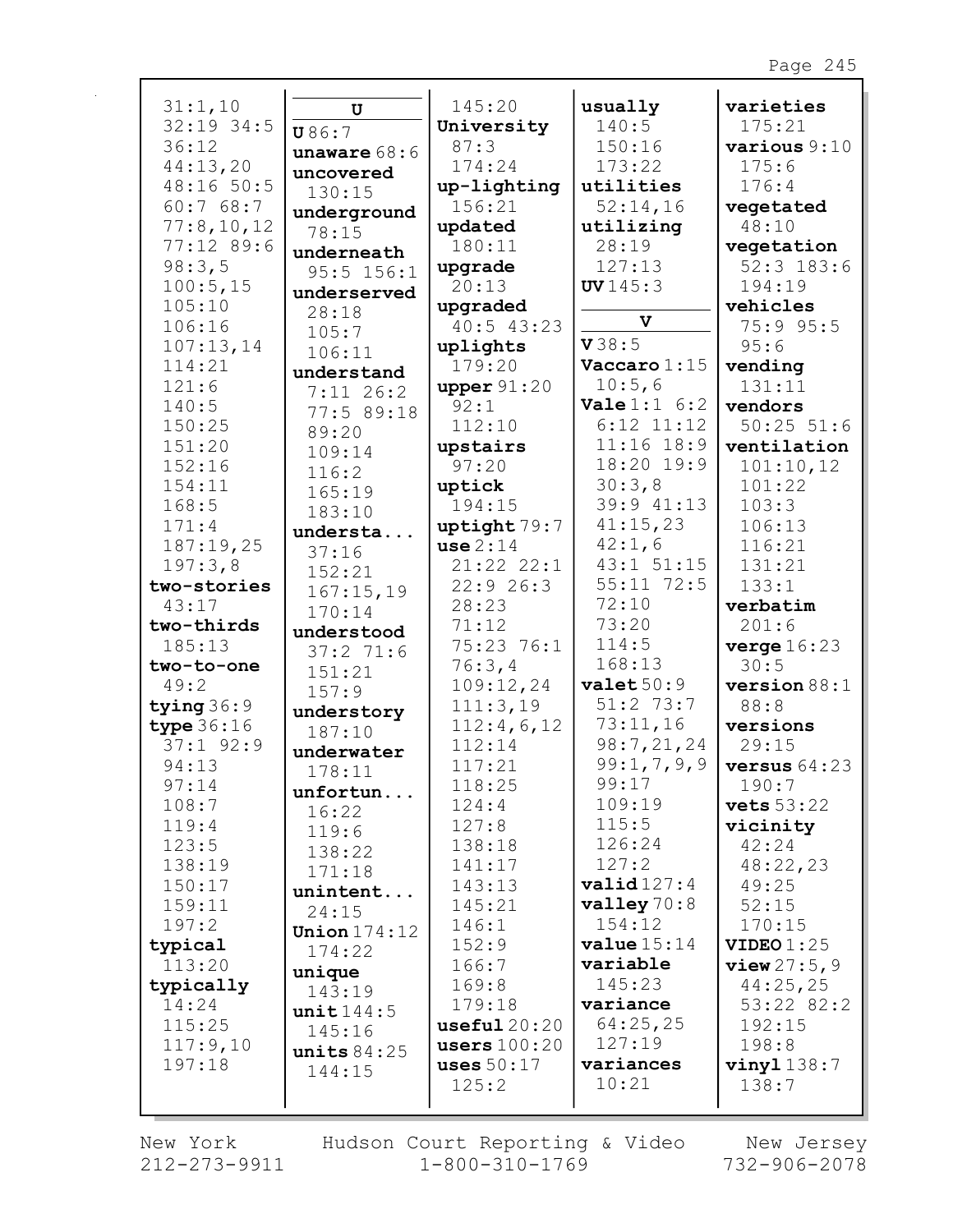| virtual 6:23           | 125:22         | 105:8          | 114:15         | 63:13 69:1     |
|------------------------|----------------|----------------|----------------|----------------|
| 7:20                   | 142:11         | 106:4,4,13     | 138:22         | 85:6,6         |
| 129:10                 | 165:15         | 109:4,5,24     | 152:8          | 87:13,15       |
| virtually              | 198:5          | 112:4,14       | 155:24         | 118:15         |
| 9:1                    | walked $66:25$ | 112:18         | water $57:4$   | 119:19         |
| visibility             | 184:21         | 115:4,20       | 71:25          | 122:8          |
| 169:6                  | walking $85:1$ | 116:1,24       | 78:16          | 129:15,18      |
| visible                | 166:4          | 125:18         | 81:20,23       | 143:11         |
| 92:21                  | 197:20         | 127:6          | 82:2,6,16      | 170:19         |
| 138:15                 | walkway        | 128:17         | 83:3 169:8     | 181:22         |
| 139:1,25               | 84:10,15       | 129:3          | 169:9,11       | 187:8          |
| 139:25                 | 106:21         | 130:22         | 169:12         | 191:15,22      |
| 166:2,4                | 149:24         | 134:5          | 178:8          | 200:1, 2, 3    |
| visibly                | 150:4,6        | 136:12         | wattage        | we're $6:18$   |
| 25:21                  | 181:23         | 138:14         | 157:6          | $7:11$ 8:24    |
| $vision 16:16$         | walkways       | 144:21         | watts $141:21$ | $9:14$ 12:5    |
| 18:7,20                | 179:6          | 156:6          | 141:22         | 19:720:1       |
| 19:8,9                 | wall 68:24     | 157:19         | way 26:21      | 20:2,23        |
| 29:23 30:4             | 79:10          | 162:3          | 36:10 38:6     | 21:23          |
| visitors               | 98:10          | 167:22         | 41:25          | $22:14$ $23:2$ |
| 50:25                  | 101:25         | 171:1          | 66:13 81:7     | 23:5,9,12      |
| $\texttt{voice} 14:10$ | 102:16,17      | 179:16,16      | 108:19         | 23:20,22       |
| 162:25                 | 105:24         | 187:5          | 131:18         | 24:6,7,7       |
| Voir 3:10, 17          | 106:9          | 195:12         | 141:22         | 24:13,17       |
| 38:14                  | 140:21         | wanted $6:24$  | 145:12         | 24:23,25       |
| 86:16                  | 144:5          | 12:8 28:1      | 150:6          | 25:3,6         |
| volume $62:15$         | 159:22         | 46:12 59:3     | 151:24         | 27:2,7         |
| 140:11                 | 165:10,14      | 97:18          | 160:7,8        | 28:8, 13, 18   |
| volumes                | 186:15         | 109:14         | 177:17         | 29:11,23       |
| 93:16                  | 198:8          | 113:13         | 187:11         | 36:11,11       |
|                        | walls $141:14$ | 136:23         | 197:9          | 36:22,23       |
| W                      | 187:1          | 139:7          | Wayne $1:16$   | 36:25          |
| W13:886:7              | Wand $155:3$   | 141:3          | 3:12,16        | 46:16          |
| $W-I-T-M-$             | want $6:13$    | 142:21         | $4:5$ 10:7,8   | 47:18          |
| 13:17                  | $8:23$ 19:1    | 156:9          | $12:15$ 74:5   | 48:11 49:3     |
| wait $8:22$            | 19:3,9         | 178:19         | 74:6,12,17     | 49:20          |
| 168:22,22              | 21:15,19       | 194:4          | 74:20,25       | 51:15,18       |
| waiting                | 22:1,25        | wanting        | 75:8,11        | $53:25$ $55:1$ |
| 76:19                  | $32:5$ 36:18   | 22:15          | 85:24          | 55:22 62:4     |
| waitresses             | 36:19          | wants $8:8$    | 86:13          | $62:8$ $64:2$  |
| 108:5                  | 44:13          | 105:22         | 144:1, 3, 21   | 64:667:6       |
| Waldwick               | 52:23          | 155:3          | 145:14         | 68:1,3         |
| 153:18                 | 55:15          | warehouse      | 146:25         | $72:6$ $77:22$ |
| walk $22:8$            | 59:2561:4      | 134:25         | 148:3          | 78:24 81:9     |
| 35:170:3               | $61:6$ $62:23$ | 140:19         | ways 149:11    | 81:19          |
| 70:17                  | 63:4,4,10      | wash $112:25$  | 197:9          | 82:24          |
| 80:18                  | 63:12 79:7     | washing $58:4$ | we'118:9,9     | 94:11          |
| 87:20                  | 94:5 97:19     | wasn't31:20    | $9:2$ 49:7     | 96:19          |
| 104:3                  | 99:14          | 43:22 76:5     | 56:25          | 100:10         |
| 112:16                 | 104:8          | 85:3           | 62:17          | 105:19         |
|                        |                |                |                |                |

New York Hudson Court Reporting & Video New Jersey<br>212-273-9911 1-800-310-1769 732-906-2078 Hudson Court Reporting & Video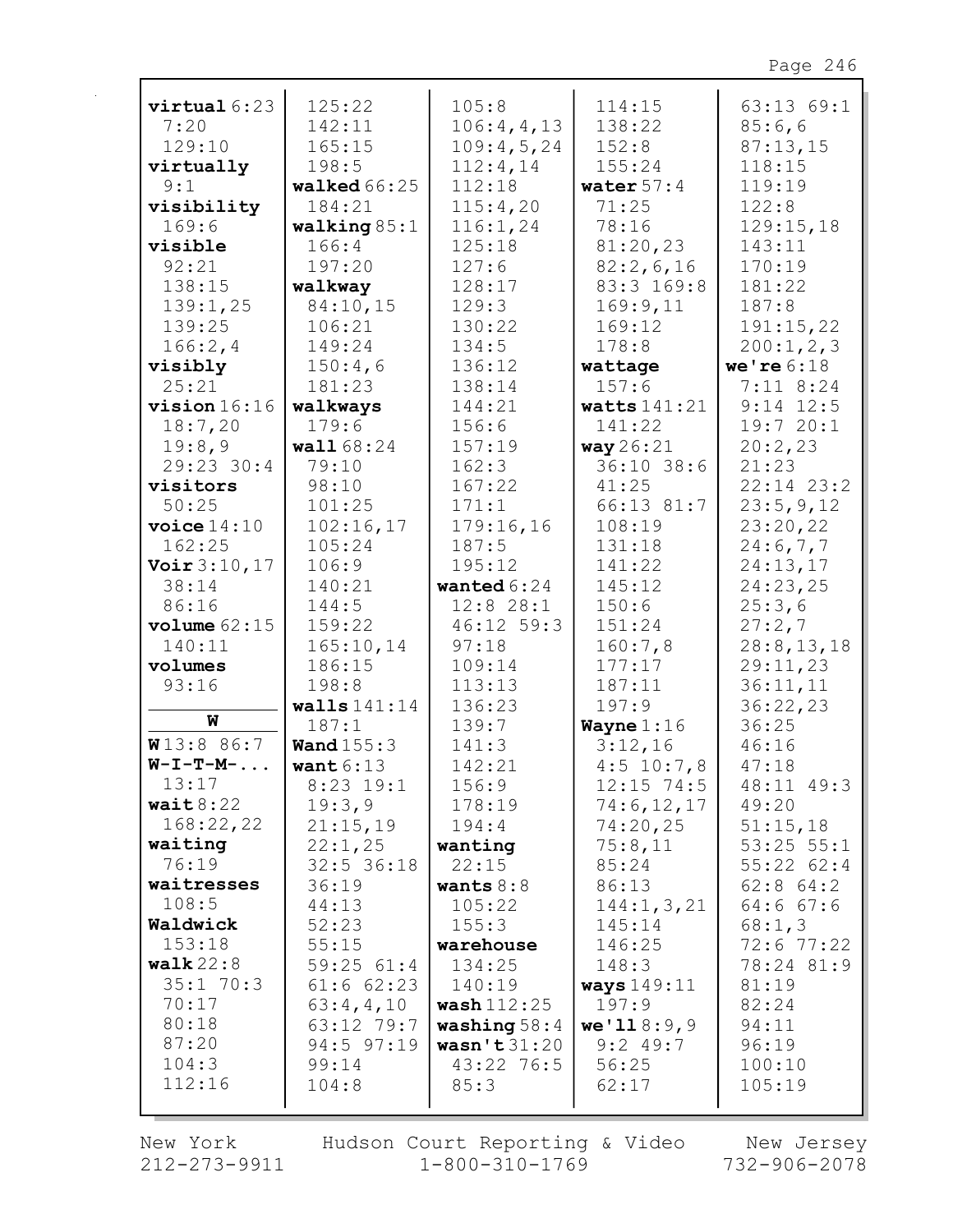| 106:2,9,15<br>107:8    | 29:9,14<br>30:631:2      | 153:11<br>westerly           | 58:13<br>75:20,20      | 57:10<br>$61:21$ $62:1$          |
|------------------------|--------------------------|------------------------------|------------------------|----------------------------------|
| 108:10,13<br>108:16,18 | 32:13<br>47:24           | 150:2<br>wet $24:24$         | 76:3,10<br>104:12      | $62:6$ $63:14$<br>$64:15$ $65:2$ |
| 108:19,20              | 48:14                    | wetland                      | 107:13,23              | 65:13,19                         |
| 108:23,24              | 71:20                    | 58:24                        | 108:8,10               | 66:1, 6, 15                      |
| 115:2                  | 81:20                    | wetlands                     | 109:16                 | 67:3,6,9                         |
| 117:17                 | 105:21                   | 43:3,3                       | 110:4,8,21             | 67:11,19                         |
| 118:7,7,14             | 138:17,21                | white $3:14$                 | 111:6,9                | 68:10,13                         |
| 121:12                 | 154:18                   | $4:14$ 80:14                 | 114:8                  | 68:17,20                         |
| 124:8,24               | 158:25                   | 94:16                        | 116:8,11               | 69:1, 5, 21                      |
| 128:9,23               | 177:8                    | 138:17                       | 116:12,23              | 70:1,10,16                       |
| 129:4,5,8              | 188:4                    | 171:24                       | 117:19                 | 70:19 71:2                       |
| 129:22,25              | wearing $7:4$            | 183:16                       | 118:6                  | 71:9,15                          |
| 130:19                 | website $9:4$            | 184:1                        | 119:3,9                | 72:4,15,23                       |
| 139:7                  | 46:9,11                  | 186:7                        | 121:12                 | 73:8,17                          |
| 145:22                 | 84:3,6                   | 187:4,4                      | 125:9                  | 74:10,14                         |
| 152:17                 | 171:13                   | 189:8,12                     | 126:3,10               | 74:22 75:7                       |
| 158:8                  | wedding                  | wide $172:13$                | 127:14                 | 75:10                            |
| 163:7                  | $50:20$ $51:5$           | 172:13,13                    | 128:5                  | 76:25 77:7                       |
| 165:23                 | 51:11                    | wider $55:3$                 | 152:23                 | 77:13,16                         |
| 168:7,8                | $w$ edding-              | width $137:2$                | 167:25                 | 78:10,21                         |
| 169:16                 | 97:22,25                 | 137:3,4                      | 168:3,16               | 78:24                            |
| 174:1,21<br>177:23     | weddings<br>106:19       | willing<br>188:5             | 169:3,14<br>191:4,6,21 | 79:20,25<br>80:9,23              |
| 178:9,12               | week $78:11$             | wind $139:18$                | 195:4,8,12             | 81:1,8                           |
| 178:22                 | 150:25                   | 139:19                       | 195:21                 | 82:17 83:4                       |
| 180:1                  | weeks $114:21$           | 150:17                       | 196:2,5,10             | 83:9,20                          |
| 181:2                  | weigh $127:18$           | 159:7,13                     | 196:16                 | 85:18,20                         |
| 183:25                 | 127:20                   | winter $56:13$               | witness 3:2            | 85:22                            |
| 184:2                  | weir $51:22$             | 138:24                       | 4:28:4,20              | 86:25                            |
| 185:11,11              | $w$ elcome $6:1$         | 162:21,24                    | 25:24                  | 87:10                            |
| 185:12,14              | 155:4                    | 163:5                        | 27:12,16               | 88:11,14                         |
| 185:18                 | 173:5                    | 167:12                       | 27:222:38:1            | 88:17,25                         |
| 186:18                 | 189:17                   | 173:23                       | 28:6 30:24             | 89:14,25                         |
| 187:1,5                | Wells $17:2$             | wintertime                   | 31:13,16               | 90:10,14                         |
| 188:12                 | went $19:21$             | 26:8,17                      | $31:20$ $32:1$         | 90:16,21                         |
| 190:1                  | 71:18                    | 79:2                         | 32:10,21               | 91:1,5,14                        |
| 191:6,9,10             | 114:23                   | 166:12,15                    | $32:24$ 33:8           | 91:18,20                         |
| 191:12,21              | 117:13                   | Witmondt $3:3$               | 33:16                  | 91:25                            |
| 192:15                 | 122:21                   | 12:13,22                     | 34:13                  | $92:23$ $93:1$                   |
| 193:22<br>194:1        | 148:16<br>weren't $17:4$ | $12:23$ $13:2$<br>13:7,16,17 | 36:11,14<br>37:4,6,8   | 93:14 94:7<br>94:15,24           |
| 195:13                 | $18:2$ 72:8              | 13:21,22                     | $39:25$ 40:3           | 95:2,11                          |
| 196:8                  | west38:6                 | $13:24$ $14:6$               | 40:8,14,23             | 96:1, 4, 11                      |
| 198:19                 | 42:5 51:19               | 14:7, 11, 14                 | 41:9 44:20             | $96:18$ $97:1$                   |
| 199:4,4                | westbound                | 14:18                        | 45:17                  | 97:6,16,21                       |
| 200:3,11               | $5:8$ 46:19              | 26:10 29:2                   | 46:17,24               | 98:3,17,23                       |
| we've $6:25$           | 47:1                     | 30:17,19                     | 55:20                  | 99:3,8,19                        |
| 18:16 25:9             | Westchester              | 47:23                        | $56:23$ $57:7$         | 99:24                            |
|                        |                          |                              |                        |                                  |

New York  $212 - 273 - 9911$ 

 $\mathbf{r}$ 

Hudson Court Reporting & Video<br>1-800-310-1769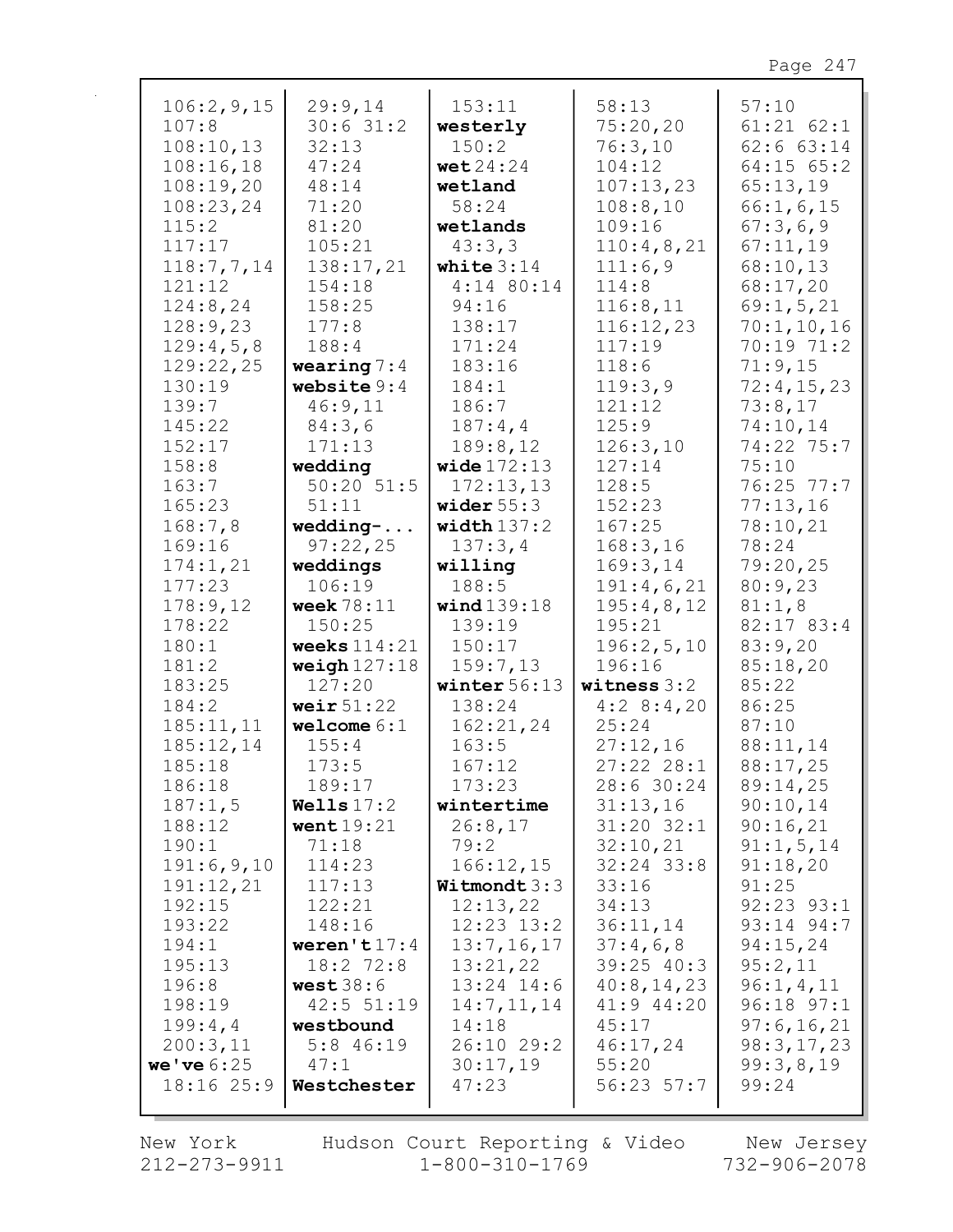| Z<br>122:2<br>133:6,9,11<br>185:2<br>worked $117:5$<br>123:17<br>zero $167:6$<br>186:3,6,22<br>153:21<br>135:11,18<br>145:2<br>zone $24:5$<br>135:23<br>179:14<br>186:25<br>147:23<br>55:10<br>136:3,11<br>187:21<br>working<br>149:7<br>zones $52:4$<br>17:14<br>136:19<br>188:22<br>160:20<br>zoning<br>139:15<br>189:10,15<br>19:15<br>172:17<br>124:22<br>141:1,12<br>189:17,21<br>22:2268:4<br>181:20<br>125:4<br>190:8,19<br>142:4,12<br>$81:9$ 90:4<br>195:6<br>$\text{Zoom } 7:20,22$<br>142:24<br>192:3,10<br>108:1<br>$9:8$ 129:10<br>196:24<br>192:14,23<br>144:7<br>workouts<br>198:24<br>199:11,15<br>145:2,18<br>193:12<br>111:21<br>year $18:12$<br>199:19<br>194:16<br>works $74:23$<br>146:20<br>19:15<br>148:9,15<br>197:8<br>137:12<br>0<br>22:20 26:9<br>148:18,22<br>199:3,5,9<br>144:14<br>070242:3<br>$90:1$ 109:3<br>149:7<br>witnesses<br>world-re<br>07054-2891<br>153:24<br>150:12,24<br>$7:24$ 8:3<br>22:18<br>2:6<br>168:7<br>12:12<br>151:6<br>worldwide<br>076452:9<br>152:3,6,14<br>128:20,22<br>136:20<br>year-long<br>22:5<br>199:17,20<br>153:9,19<br>worried $57:9$<br>$\mathbf{1}$<br>year-round<br>154:4,25<br>worry $82:4$<br>wonder<br>15:5,5<br>26:3,4<br>155:5,13<br>120:21<br>wouldn't<br>$11:12$ $23:7$<br>$30:15$ 44:5<br>156:6,19<br>85:13<br>wondering<br>41:1, 1, 5, 5<br>167:21<br>157:3,11<br>84:16<br>166:7<br>$1$ -foot<br>years $17:25$<br>157:15<br>write $67:15$<br>122:6<br>172:13<br>25:10,17<br>158:8,12<br>125:25<br>wrong $98:21$<br>1,080141:22<br>25:22 30:5<br>158:15<br>192:14<br>Woodbridge<br>1,152100:14<br>$30:12$ $31:3$<br>175:5<br>195:4<br>159:2<br>1.493:14<br>39:1 52:7<br>160:2,20<br>woodland<br>$wrought-.$<br>1023:7,10<br>60:10<br>154:19<br>36:4<br>161:8<br>$47:25$ $48:3$<br>120:16<br>163:19,25<br>Woodmont<br>X<br>48:10,19<br>121:6<br>164:9,10<br>14:21,22<br>55:1,22<br>x3:14:1<br>134:17,22<br>164:12,16<br>90:4<br>62:8 95:18<br>5:1,2<br>136:7<br>words $6:17$<br>164:21,23 | 100:7,9<br>101:5,8,11<br>101:14,18<br>102:4,11<br>102:16,22<br>103:1,6,10<br>104:17<br>116:4<br>119:14,19<br>119:24<br>120:4,9,25<br>121:10,14<br>121:24<br>122:8,15<br>128:24<br>131:17,21<br>132:2,11 | 166:7,13<br>166:18,22<br>166:24<br>167:2,5,13<br>169:1,22<br>171:2,10<br>171:15,18<br>172:5,23<br>173:5,17<br>173:19<br>174:1,2<br>175:10<br>177:8<br>181:13,20<br>182:3,13<br>183:3<br>184:14 | 72:11<br><b>work</b> 36:25<br>63:8,9<br>67:1668:1<br>69:5 75:19<br>$92:5$ 111:5<br>120:17<br>128:1<br>135:16<br>139:14<br>145:17<br>149:13,16<br>160:8<br>170:19<br>181:18<br>182:8<br>198:22 | XI02050<br>201:15<br>Υ<br>Y86:7<br>yard $35:3$<br>185:11<br>193:8<br>194:15<br>196:9<br>yards $64:22$<br>yeah $40:21$<br>59:11<br>$67:10$ $93:1$<br>102:8<br>103:6<br>118:6 | 154:7<br>184:10,17<br>184:22<br>189:23<br>197:3,3<br>yellow<br>100:13<br>101:16<br>138:20<br>Yep $34:15$<br>yesterday<br>183:12<br>184:21<br>York 153:12<br>young $84:25$<br>117:4 |
|-----------------------------------------------------------------------------------------------------------------------------------------------------------------------------------------------------------------------------------------------------------------------------------------------------------------------------------------------------------------------------------------------------------------------------------------------------------------------------------------------------------------------------------------------------------------------------------------------------------------------------------------------------------------------------------------------------------------------------------------------------------------------------------------------------------------------------------------------------------------------------------------------------------------------------------------------------------------------------------------------------------------------------------------------------------------------------------------------------------------------------------------------------------------------------------------------------------------------------------------------------------------------------------------------------------------------------------------------------------------------------------------------------------------------------------------------------------------------------------------------------------------------------------------------------------------------------------------------------------------------------------------------------------------------------------------------------------------------------------------------------------------------------------------------------------------------------------------------------------------------------------------------------------------------------------------------------------------------|---------------------------------------------------------------------------------------------------------------------------------------------------------------------------------------------------------|------------------------------------------------------------------------------------------------------------------------------------------------------------------------------------------------|-----------------------------------------------------------------------------------------------------------------------------------------------------------------------------------------------|-----------------------------------------------------------------------------------------------------------------------------------------------------------------------------|------------------------------------------------------------------------------------------------------------------------------------------------------------------------------------|
|                                                                                                                                                                                                                                                                                                                                                                                                                                                                                                                                                                                                                                                                                                                                                                                                                                                                                                                                                                                                                                                                                                                                                                                                                                                                                                                                                                                                                                                                                                                                                                                                                                                                                                                                                                                                                                                                                                                                                                       |                                                                                                                                                                                                         |                                                                                                                                                                                                |                                                                                                                                                                                               |                                                                                                                                                                             |                                                                                                                                                                                    |
|                                                                                                                                                                                                                                                                                                                                                                                                                                                                                                                                                                                                                                                                                                                                                                                                                                                                                                                                                                                                                                                                                                                                                                                                                                                                                                                                                                                                                                                                                                                                                                                                                                                                                                                                                                                                                                                                                                                                                                       |                                                                                                                                                                                                         |                                                                                                                                                                                                |                                                                                                                                                                                               |                                                                                                                                                                             |                                                                                                                                                                                    |
|                                                                                                                                                                                                                                                                                                                                                                                                                                                                                                                                                                                                                                                                                                                                                                                                                                                                                                                                                                                                                                                                                                                                                                                                                                                                                                                                                                                                                                                                                                                                                                                                                                                                                                                                                                                                                                                                                                                                                                       |                                                                                                                                                                                                         |                                                                                                                                                                                                |                                                                                                                                                                                               |                                                                                                                                                                             |                                                                                                                                                                                    |
|                                                                                                                                                                                                                                                                                                                                                                                                                                                                                                                                                                                                                                                                                                                                                                                                                                                                                                                                                                                                                                                                                                                                                                                                                                                                                                                                                                                                                                                                                                                                                                                                                                                                                                                                                                                                                                                                                                                                                                       |                                                                                                                                                                                                         |                                                                                                                                                                                                |                                                                                                                                                                                               |                                                                                                                                                                             |                                                                                                                                                                                    |
|                                                                                                                                                                                                                                                                                                                                                                                                                                                                                                                                                                                                                                                                                                                                                                                                                                                                                                                                                                                                                                                                                                                                                                                                                                                                                                                                                                                                                                                                                                                                                                                                                                                                                                                                                                                                                                                                                                                                                                       |                                                                                                                                                                                                         |                                                                                                                                                                                                |                                                                                                                                                                                               |                                                                                                                                                                             |                                                                                                                                                                                    |
|                                                                                                                                                                                                                                                                                                                                                                                                                                                                                                                                                                                                                                                                                                                                                                                                                                                                                                                                                                                                                                                                                                                                                                                                                                                                                                                                                                                                                                                                                                                                                                                                                                                                                                                                                                                                                                                                                                                                                                       |                                                                                                                                                                                                         |                                                                                                                                                                                                |                                                                                                                                                                                               |                                                                                                                                                                             |                                                                                                                                                                                    |
|                                                                                                                                                                                                                                                                                                                                                                                                                                                                                                                                                                                                                                                                                                                                                                                                                                                                                                                                                                                                                                                                                                                                                                                                                                                                                                                                                                                                                                                                                                                                                                                                                                                                                                                                                                                                                                                                                                                                                                       |                                                                                                                                                                                                         |                                                                                                                                                                                                |                                                                                                                                                                                               |                                                                                                                                                                             |                                                                                                                                                                                    |
|                                                                                                                                                                                                                                                                                                                                                                                                                                                                                                                                                                                                                                                                                                                                                                                                                                                                                                                                                                                                                                                                                                                                                                                                                                                                                                                                                                                                                                                                                                                                                                                                                                                                                                                                                                                                                                                                                                                                                                       |                                                                                                                                                                                                         |                                                                                                                                                                                                |                                                                                                                                                                                               |                                                                                                                                                                             |                                                                                                                                                                                    |
|                                                                                                                                                                                                                                                                                                                                                                                                                                                                                                                                                                                                                                                                                                                                                                                                                                                                                                                                                                                                                                                                                                                                                                                                                                                                                                                                                                                                                                                                                                                                                                                                                                                                                                                                                                                                                                                                                                                                                                       |                                                                                                                                                                                                         |                                                                                                                                                                                                |                                                                                                                                                                                               |                                                                                                                                                                             |                                                                                                                                                                                    |
|                                                                                                                                                                                                                                                                                                                                                                                                                                                                                                                                                                                                                                                                                                                                                                                                                                                                                                                                                                                                                                                                                                                                                                                                                                                                                                                                                                                                                                                                                                                                                                                                                                                                                                                                                                                                                                                                                                                                                                       |                                                                                                                                                                                                         |                                                                                                                                                                                                |                                                                                                                                                                                               |                                                                                                                                                                             |                                                                                                                                                                                    |
|                                                                                                                                                                                                                                                                                                                                                                                                                                                                                                                                                                                                                                                                                                                                                                                                                                                                                                                                                                                                                                                                                                                                                                                                                                                                                                                                                                                                                                                                                                                                                                                                                                                                                                                                                                                                                                                                                                                                                                       |                                                                                                                                                                                                         |                                                                                                                                                                                                |                                                                                                                                                                                               |                                                                                                                                                                             |                                                                                                                                                                                    |
|                                                                                                                                                                                                                                                                                                                                                                                                                                                                                                                                                                                                                                                                                                                                                                                                                                                                                                                                                                                                                                                                                                                                                                                                                                                                                                                                                                                                                                                                                                                                                                                                                                                                                                                                                                                                                                                                                                                                                                       |                                                                                                                                                                                                         |                                                                                                                                                                                                |                                                                                                                                                                                               |                                                                                                                                                                             |                                                                                                                                                                                    |
|                                                                                                                                                                                                                                                                                                                                                                                                                                                                                                                                                                                                                                                                                                                                                                                                                                                                                                                                                                                                                                                                                                                                                                                                                                                                                                                                                                                                                                                                                                                                                                                                                                                                                                                                                                                                                                                                                                                                                                       |                                                                                                                                                                                                         |                                                                                                                                                                                                |                                                                                                                                                                                               |                                                                                                                                                                             |                                                                                                                                                                                    |
|                                                                                                                                                                                                                                                                                                                                                                                                                                                                                                                                                                                                                                                                                                                                                                                                                                                                                                                                                                                                                                                                                                                                                                                                                                                                                                                                                                                                                                                                                                                                                                                                                                                                                                                                                                                                                                                                                                                                                                       |                                                                                                                                                                                                         |                                                                                                                                                                                                |                                                                                                                                                                                               |                                                                                                                                                                             |                                                                                                                                                                                    |
|                                                                                                                                                                                                                                                                                                                                                                                                                                                                                                                                                                                                                                                                                                                                                                                                                                                                                                                                                                                                                                                                                                                                                                                                                                                                                                                                                                                                                                                                                                                                                                                                                                                                                                                                                                                                                                                                                                                                                                       |                                                                                                                                                                                                         |                                                                                                                                                                                                |                                                                                                                                                                                               |                                                                                                                                                                             |                                                                                                                                                                                    |
|                                                                                                                                                                                                                                                                                                                                                                                                                                                                                                                                                                                                                                                                                                                                                                                                                                                                                                                                                                                                                                                                                                                                                                                                                                                                                                                                                                                                                                                                                                                                                                                                                                                                                                                                                                                                                                                                                                                                                                       |                                                                                                                                                                                                         |                                                                                                                                                                                                |                                                                                                                                                                                               |                                                                                                                                                                             |                                                                                                                                                                                    |
|                                                                                                                                                                                                                                                                                                                                                                                                                                                                                                                                                                                                                                                                                                                                                                                                                                                                                                                                                                                                                                                                                                                                                                                                                                                                                                                                                                                                                                                                                                                                                                                                                                                                                                                                                                                                                                                                                                                                                                       |                                                                                                                                                                                                         |                                                                                                                                                                                                |                                                                                                                                                                                               |                                                                                                                                                                             |                                                                                                                                                                                    |
|                                                                                                                                                                                                                                                                                                                                                                                                                                                                                                                                                                                                                                                                                                                                                                                                                                                                                                                                                                                                                                                                                                                                                                                                                                                                                                                                                                                                                                                                                                                                                                                                                                                                                                                                                                                                                                                                                                                                                                       |                                                                                                                                                                                                         |                                                                                                                                                                                                |                                                                                                                                                                                               |                                                                                                                                                                             |                                                                                                                                                                                    |
|                                                                                                                                                                                                                                                                                                                                                                                                                                                                                                                                                                                                                                                                                                                                                                                                                                                                                                                                                                                                                                                                                                                                                                                                                                                                                                                                                                                                                                                                                                                                                                                                                                                                                                                                                                                                                                                                                                                                                                       |                                                                                                                                                                                                         |                                                                                                                                                                                                |                                                                                                                                                                                               |                                                                                                                                                                             |                                                                                                                                                                                    |
|                                                                                                                                                                                                                                                                                                                                                                                                                                                                                                                                                                                                                                                                                                                                                                                                                                                                                                                                                                                                                                                                                                                                                                                                                                                                                                                                                                                                                                                                                                                                                                                                                                                                                                                                                                                                                                                                                                                                                                       |                                                                                                                                                                                                         |                                                                                                                                                                                                |                                                                                                                                                                                               |                                                                                                                                                                             |                                                                                                                                                                                    |
|                                                                                                                                                                                                                                                                                                                                                                                                                                                                                                                                                                                                                                                                                                                                                                                                                                                                                                                                                                                                                                                                                                                                                                                                                                                                                                                                                                                                                                                                                                                                                                                                                                                                                                                                                                                                                                                                                                                                                                       |                                                                                                                                                                                                         |                                                                                                                                                                                                |                                                                                                                                                                                               |                                                                                                                                                                             |                                                                                                                                                                                    |
|                                                                                                                                                                                                                                                                                                                                                                                                                                                                                                                                                                                                                                                                                                                                                                                                                                                                                                                                                                                                                                                                                                                                                                                                                                                                                                                                                                                                                                                                                                                                                                                                                                                                                                                                                                                                                                                                                                                                                                       |                                                                                                                                                                                                         |                                                                                                                                                                                                |                                                                                                                                                                                               |                                                                                                                                                                             |                                                                                                                                                                                    |
|                                                                                                                                                                                                                                                                                                                                                                                                                                                                                                                                                                                                                                                                                                                                                                                                                                                                                                                                                                                                                                                                                                                                                                                                                                                                                                                                                                                                                                                                                                                                                                                                                                                                                                                                                                                                                                                                                                                                                                       |                                                                                                                                                                                                         |                                                                                                                                                                                                |                                                                                                                                                                                               |                                                                                                                                                                             |                                                                                                                                                                                    |
|                                                                                                                                                                                                                                                                                                                                                                                                                                                                                                                                                                                                                                                                                                                                                                                                                                                                                                                                                                                                                                                                                                                                                                                                                                                                                                                                                                                                                                                                                                                                                                                                                                                                                                                                                                                                                                                                                                                                                                       |                                                                                                                                                                                                         |                                                                                                                                                                                                |                                                                                                                                                                                               |                                                                                                                                                                             |                                                                                                                                                                                    |
|                                                                                                                                                                                                                                                                                                                                                                                                                                                                                                                                                                                                                                                                                                                                                                                                                                                                                                                                                                                                                                                                                                                                                                                                                                                                                                                                                                                                                                                                                                                                                                                                                                                                                                                                                                                                                                                                                                                                                                       |                                                                                                                                                                                                         |                                                                                                                                                                                                |                                                                                                                                                                                               |                                                                                                                                                                             |                                                                                                                                                                                    |
|                                                                                                                                                                                                                                                                                                                                                                                                                                                                                                                                                                                                                                                                                                                                                                                                                                                                                                                                                                                                                                                                                                                                                                                                                                                                                                                                                                                                                                                                                                                                                                                                                                                                                                                                                                                                                                                                                                                                                                       |                                                                                                                                                                                                         |                                                                                                                                                                                                |                                                                                                                                                                                               |                                                                                                                                                                             |                                                                                                                                                                                    |
|                                                                                                                                                                                                                                                                                                                                                                                                                                                                                                                                                                                                                                                                                                                                                                                                                                                                                                                                                                                                                                                                                                                                                                                                                                                                                                                                                                                                                                                                                                                                                                                                                                                                                                                                                                                                                                                                                                                                                                       |                                                                                                                                                                                                         |                                                                                                                                                                                                |                                                                                                                                                                                               |                                                                                                                                                                             |                                                                                                                                                                                    |
|                                                                                                                                                                                                                                                                                                                                                                                                                                                                                                                                                                                                                                                                                                                                                                                                                                                                                                                                                                                                                                                                                                                                                                                                                                                                                                                                                                                                                                                                                                                                                                                                                                                                                                                                                                                                                                                                                                                                                                       |                                                                                                                                                                                                         |                                                                                                                                                                                                |                                                                                                                                                                                               |                                                                                                                                                                             |                                                                                                                                                                                    |
|                                                                                                                                                                                                                                                                                                                                                                                                                                                                                                                                                                                                                                                                                                                                                                                                                                                                                                                                                                                                                                                                                                                                                                                                                                                                                                                                                                                                                                                                                                                                                                                                                                                                                                                                                                                                                                                                                                                                                                       |                                                                                                                                                                                                         |                                                                                                                                                                                                |                                                                                                                                                                                               |                                                                                                                                                                             |                                                                                                                                                                                    |
|                                                                                                                                                                                                                                                                                                                                                                                                                                                                                                                                                                                                                                                                                                                                                                                                                                                                                                                                                                                                                                                                                                                                                                                                                                                                                                                                                                                                                                                                                                                                                                                                                                                                                                                                                                                                                                                                                                                                                                       |                                                                                                                                                                                                         |                                                                                                                                                                                                |                                                                                                                                                                                               |                                                                                                                                                                             |                                                                                                                                                                                    |
|                                                                                                                                                                                                                                                                                                                                                                                                                                                                                                                                                                                                                                                                                                                                                                                                                                                                                                                                                                                                                                                                                                                                                                                                                                                                                                                                                                                                                                                                                                                                                                                                                                                                                                                                                                                                                                                                                                                                                                       |                                                                                                                                                                                                         |                                                                                                                                                                                                |                                                                                                                                                                                               |                                                                                                                                                                             |                                                                                                                                                                                    |
|                                                                                                                                                                                                                                                                                                                                                                                                                                                                                                                                                                                                                                                                                                                                                                                                                                                                                                                                                                                                                                                                                                                                                                                                                                                                                                                                                                                                                                                                                                                                                                                                                                                                                                                                                                                                                                                                                                                                                                       |                                                                                                                                                                                                         |                                                                                                                                                                                                |                                                                                                                                                                                               |                                                                                                                                                                             |                                                                                                                                                                                    |

New York  $212 - 273 - 9911$ 

Hudson Court Reporting & Video  $1 - 800 - 310 - 1769$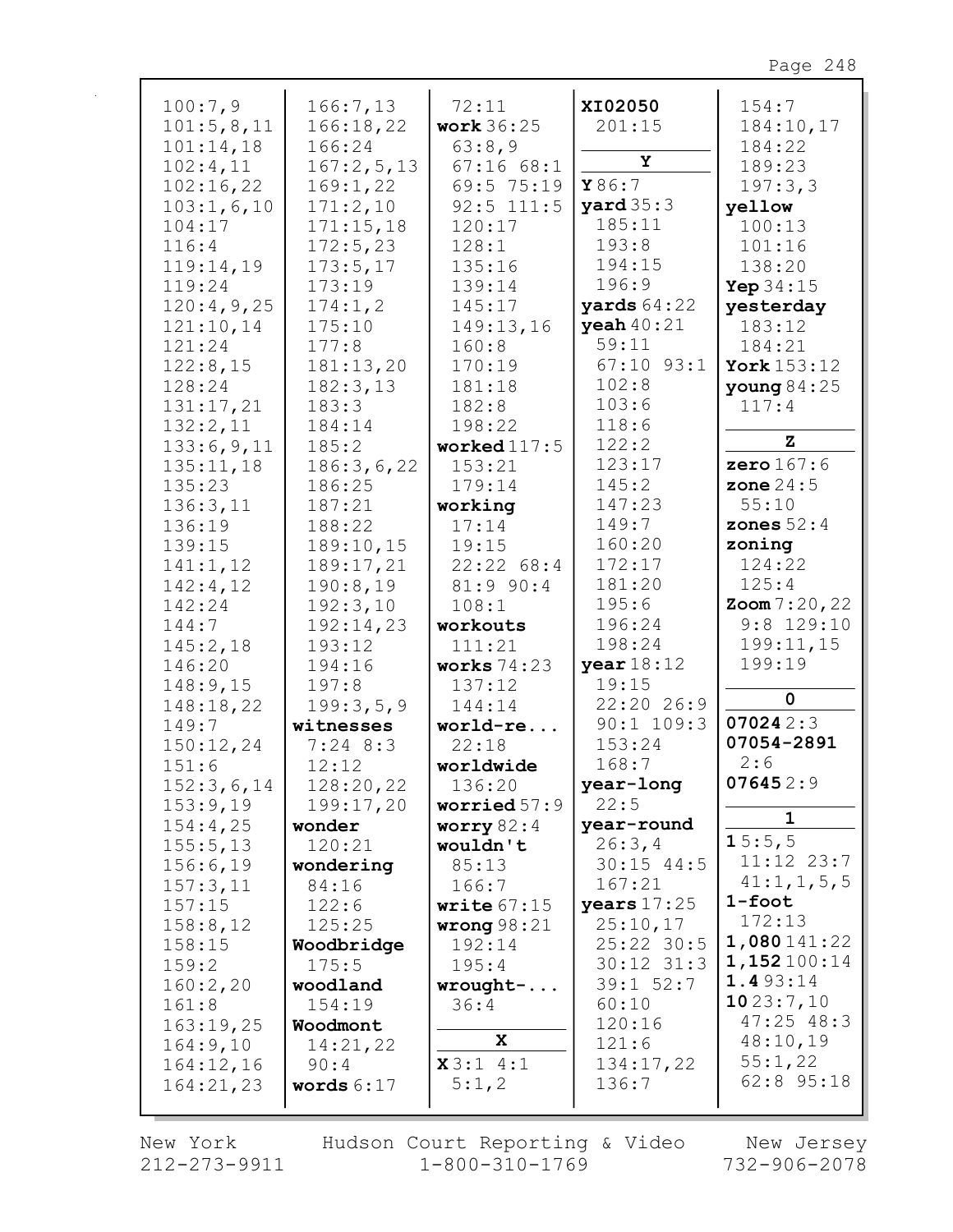| 103:6            | 49:3           | 55:21          | $2 - feet$       | 3                  |
|------------------|----------------|----------------|------------------|--------------------|
| 128:18           | 11880133:23    | 134:22         | 172:13           | 323:754:17         |
| 129:3            | 11th $6:3$     | 151:11         | 20 99:17         | 201:16             |
| 193:15           | 1223:8,21      | $15 - foot$    | 128:16           | $3 - 7 - 0123:12$  |
| 197:19           | 24:12          | 188:1          | 151:11           | 123:19             |
| $10 - 189:11$    | 47:25          | 15023:17       | $20,000-s$       | $3$ -and-a-        |
| $10$ -feet       | $63:22$ $82:6$ | 148:18         | 124:18,19        | 145:22             |
| 165:11           | $90:1$ $121:1$ | 1524:6         | 128:10           | $3 - feet 149:3$   |
| $10$ -foot       | 151:11         | 1564:7         | 20023:17         | 303:4,4            |
| 181:4            | $12$ -feet     | 1574:7         | 174:12,21        | 132:3              |
| 10-minute        | 189:11,12      | 1584:8         | 2000 87:6        | 137:8              |
| 128:18           | 12-month       | 1687:4         | 200111:12        | 154:7              |
| $10,000 - ish$   | 18:12          | 1604:9         | 2008 74:10       | 175:20             |
| 65:19            | 121:16         | 50:21          | 2008/2009        | $30 - \text{feet}$ |
| 10,500           | 12,000 65:20   | 1614:10        | 47:13            | 189:13             |
| 190:11           | 78:6           | 1634:11        | 200974:11        | 307123:11          |
| 10:00128:17      | 12.01193:6     | 1694:12        | 2015 15:23       | 309 50:7,8         |
| 128:19           | 120148:11      | 1744:11        | 29:24            | 50:11              |
| 129:3            | 12011:5        | 79:18          | 20211:25:6       | 313:5,5            |
| 10013:9          | 10:18          | 122:3          | $6:3$ 41:3,7     | 11:13              |
| 113:12           | 11:11,15       | 148:5, 11      | 53:13            | 32122:4            |
| 153:14           | 41:16          | 148:16         | 163:17           | 130:15             |
| 157:3            | 133:3          | 1704:13        | 2023 201:16      | 333:6,7            |
| $100 - by - 120$ | 102:23         | 1714:14        | 21,000           | 97:4               |
| 65:20            | 132:2          | 1744:15        | 120:12           | 33-feet            |
| $100 - year$     | $13,000-s$     | 1765:12        | 2253:13          | 43:17              |
| 158:24           | 120:11         | 1817:18        | 220111:12        | 343:8              |
| 1013:20          | 13,61989:2     | 165:22         | 22521:25         | 121:20             |
| 111:223:8        | 89:14          | 185:10         | 123:3            | 353:539:1          |
| 23:21,22         | 13,75043:16    | 180 $4:16,17$  | 22kW146:3        | 350 50:20          |
| 47:25            | $13:43-5.9$    | 1824:17        | 2340:1           | 36051:6            |
| 48:17,22         | 201:10         | $186$ -acre    | 23rd 7:19        | 123:10             |
| 63:16            | 1303:21        | 17:6           | 129:17           | 3744:12            |
| 79:25            | 148:11         | 19103:1,7      | 199:11,13        | $37 - feet$        |
| 163:17           | 1334:3         | 1914:18,18     | 24 84:25         | 165:19             |
| 186:17           | 134 $4:3$      | 1964:19        | 2402:9 13:9      | 171:10             |
| 11/11/2021       | 136121:21      | 196315:6       | 2547:19          | 370 50:12          |
| $5:12$ $177:6$   | 1394:4         | 1984 87:2      | 54:22            | 51:7               |
| 177:10           | 143:3          | 198938:25      | 55:20,23         | 123:13,16          |
| 11:0026:13       | 130:10         | 1994 174:25    | 134:18           | 123:19             |
| 29:3 31:12       | 14-foot $95:5$ | 1997175:1      | 136:7            | 124:21             |
| 31:12,13         | 14049:4        | 1st5:6         | 159:18           | 383:9,10           |
| 31:16            | 142 41:12      | $27:13$ $41:2$ | $25 - foot$      | 46:1               |
| 129:5            | 1444:5         | 41:7           | 193:15           | 186:19             |
| 161:24           | 147 $4:3$      |                | 250141:21        | 38-foot            |
| 170:1            | 148 $4:5$      | $\overline{2}$ | 2611:13          | 185:10             |
| 181:10           | 1494:6         | 22:323:7       | 41:13            | 393:10 46:1        |
| 11:05199:4       | 1518:16        | 23:20,22       | 26,000 44:9      |                    |
| 11:07200:13      | 47:17          | 97:3,4         | 2717:17          | 4                  |
| 11641:12         | 54:25          | 193:6          | $27 - hole 17:5$ |                    |
|                  |                |                |                  |                    |

New York 212-273-9911

r

Hudson Court Reporting & Video<br>1-800-310-1769